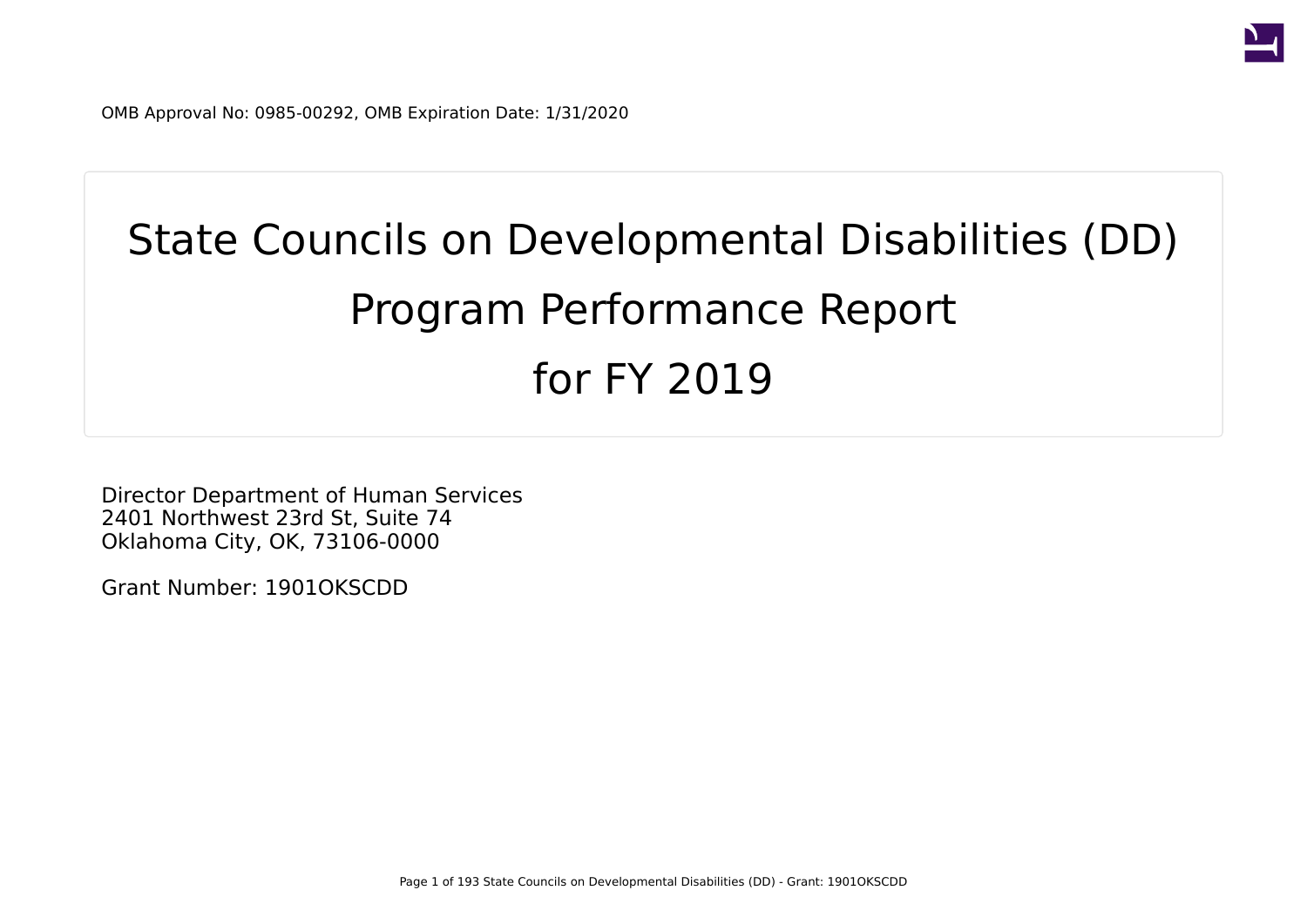# **Section I: Identification Section** \* - Required input

## **To provide identifying information of the reporting Council:**

#### **1. State/Territory\***

Oklahoma

#### **2. Federal Fiscal Year Reporting\***

2019

#### **3. Contact person regarding PPR information\***

Jennifer Grover

#### **4. Contact person's phone number\***

405-521-4965

#### **5. Contact person's e-mail address\***

jennifer.grover@okdhs.org

#### **6. Executive Director name (if different from contact person)**

Ann Trudgeon

#### **7. Executive Director's phone number\***

405-521-4966

#### **8. Executive Director's email address\***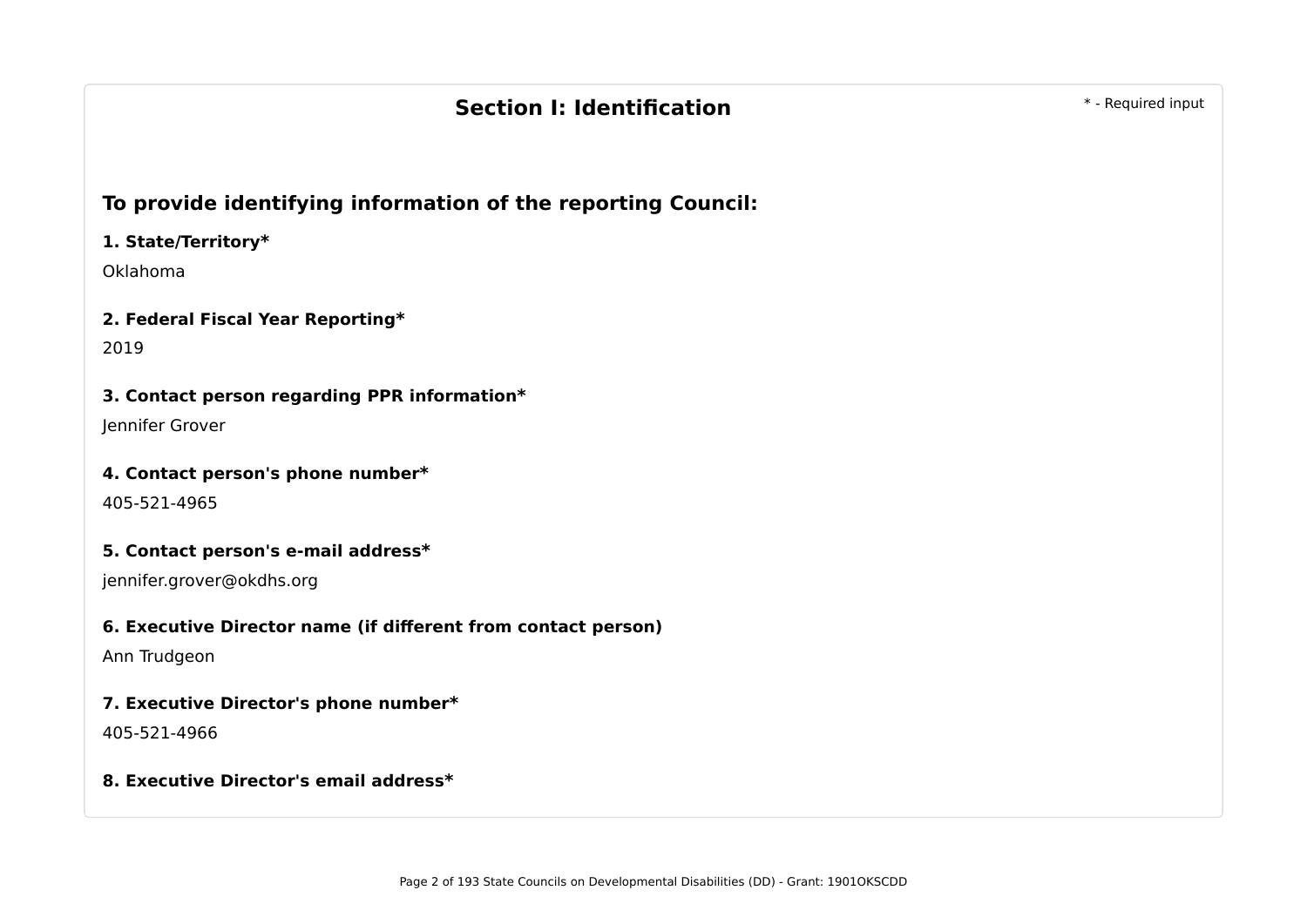# **Section II: Comprehensive Review and Analysis Theorem 2018 1998 1999 11: Comprehensive Review and Analysis**

**Adequacy of health care and other services, supports and assistance that individuals with developmental disabilities in Intermediate Care Facilities (ICF) receive**

Oklahoma's Intermediate Care Facilities for Individuals with Intellectual and Developmental Disabilities (ICFs/IDD) are privately owned and operated, with one exception. The Robert M. Greer Center in Enid, Oklahoma is owned by the State of Oklahoma, but the Center is operated via contract by a private company, Liberty Health Care. Oklahoma has 1664 licensed ICFs/IDD "beds" among 91 facilities/buildings throughout the state. Those 91 licensed facilities are operated by 27 separate providers. The facilities vary in size, offering a range of 4 to 160 beds; 74 facilities have 16 or fewer residents, while four facilities have more than 100 residents. The majority of Oklahoma's licensed facilities house between 6 and 8 residents. Numerous providers operate more than one facility and may share medical staff.

All ICFs/IDD in Oklahoma are required to have a Director of Nursing, a Medical Doctor, a Pharmacist, and a Dietician/Nutritionist on staff. The Oklahoma Nursing Home Care Act requires that all ICFs/IDD provide:

- Skilled nursing care and related services for residents who require medical or nursing care,
- Rehabilitation services for injured, disabled or sick persons,
- On a regular basis, health-related care and services to individuals who because of their mental or physical condition require care from a nursing facility.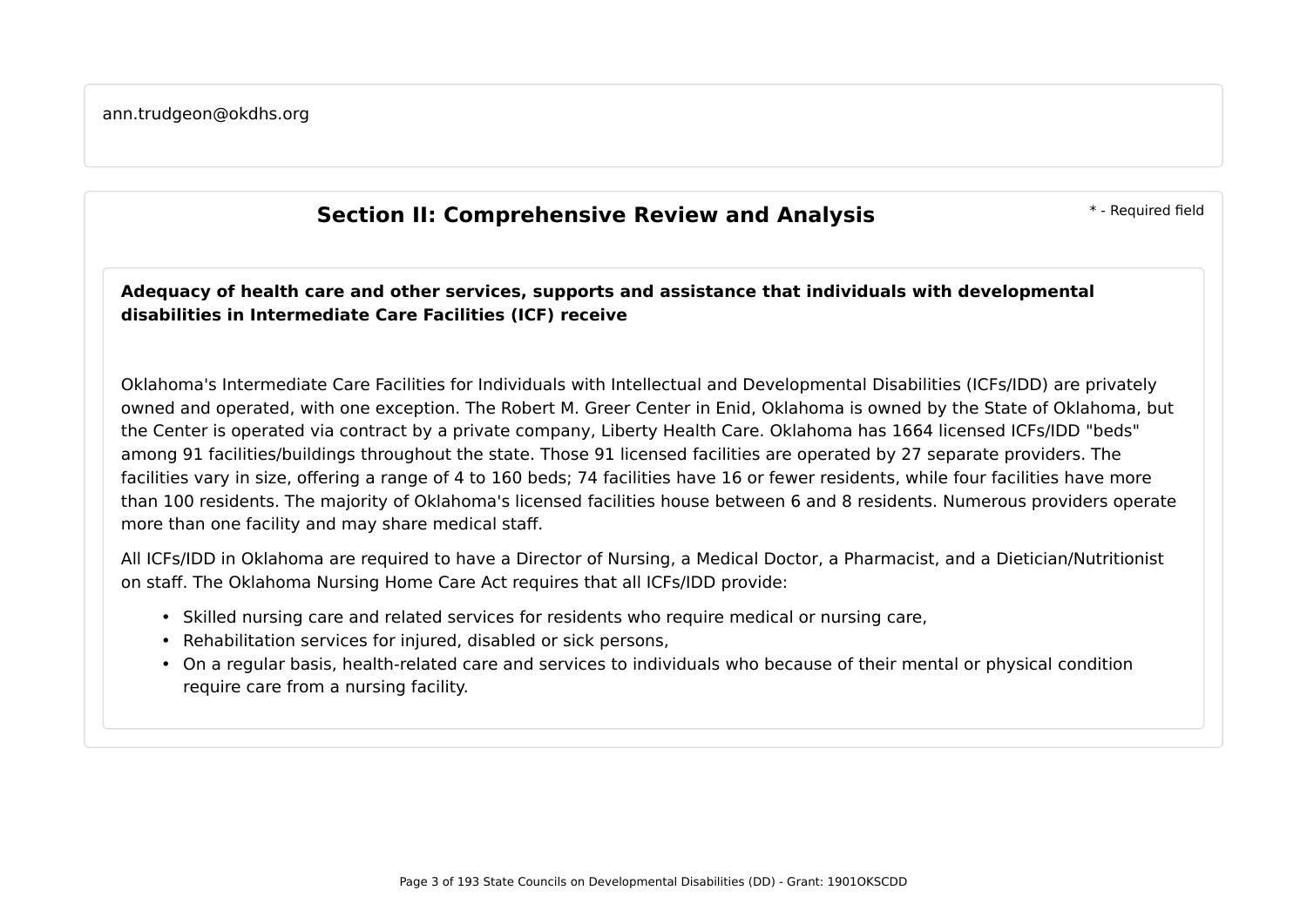Dentists/oral hygienists are not a required medical professional on staff. Dental care services are generally provided by private providers in the community. Dental care is not always an "insured" cost through Medicaid; when Medicaid is a payer, it often does not cover all dental costs needed. As a result, it can be extremely challenging to find a dentist for people who have Medicaid as their primary or only insurance. Unfortunately, dental care continues to be cited as a significant need for individuals with disabilities, whether they reside in ICFs/IDD or not.

Pursuant to the Nursing Home Care Act of Oklahoma, ICFs/IDD shall be surveyed through an unannounced inspection at least once every fifteen months, with a statewide average survey cycle of twelve months. The Oklahoma State Department of Health's annual ICFs/IDD inspections found a number of regulation deficiencies that are not being met, and the Department has contacted all facilities with required regulation updates that need to be completed. Regulation deficiencies found in 2019 included:

- Failure to ensure that a record keeping system was in place which reflected accurate and complete documentation for clients.
- Failure at numerous facilities to ensure that medication was administered in compliance with the physician's orders.
- Failure of facilities to ensure upkeep and maintenance on the fire alarm system and to conduct regular, quarterly fire drills on all shifts.
- Lack of adequate nursing care in numerous facilities. In one cited case, the nursing staff and dietary manager failed to adjust the client's diet, even though the client was under the ideal weight for his body type and was continuing to lose weight. When asked, the client confirmed that he was often still hungry after meals but was not being fed additional food.
- Failure of nursing care to ensure that food was served in an adequate form consistent with the developmental level of client, the client's dietary needs and the physician's orders.
- Failure to ensure written consent by client or legal guardian for medications, including risks and benefits of those medications.
- Failure to obtain consent from legal guardian before implementing a behavior support plan. In one cited case, facility personnel failed to follow established procedures to implement less restrictive techniques before applying rear closing clothing garments for a client who had inappropriate behaviors of exposing himself.
- Failure of one facility to ensure that all medications/treatment supplies were in a secured/locked area.
- Failure to ensure that all staff were trained to treat clients with the utmost dignity and respect.
- Failure to follow "public health standards" by not implementing the required 2-step tuberculosis test within thirty days of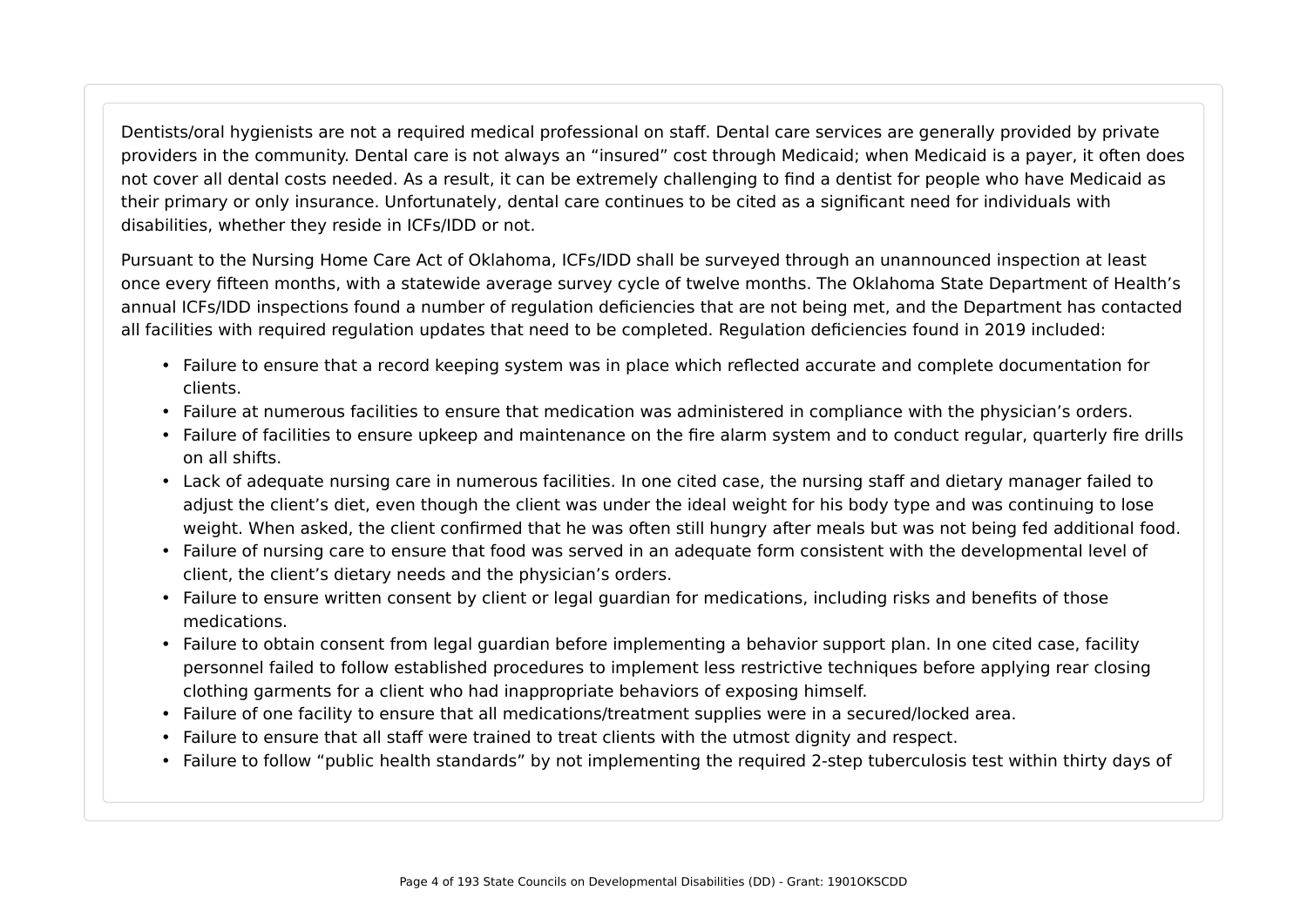new hire or new client.

Any facility that has not met Federal compliance requirements for participation in the Medicaid program is immediately contacted with the results of their inspection. The facility then has ten calendar days to submit an acceptable Plan of Correction (PoC) to the Oklahoma State Department of Health. The PoC must include what corrective action will be taken and how the facility will continue to monitor its corrective actions. Once a PoC has been submitted and approved, a follow-up inspection is made. Family members and guardians may also submit a compliant about a facility at any time. The Oklahoma State Department of Health follows up on complaints with a targeted inspection.

The Developmental Disabilities Council of Oklahoma's (DDCO) staff did not find any instances of client death due to unusual incidents or incidents related to restraints. The DDCO staff did not find any instances of a facility closing for lack of medical care to clients.

#### **Adequacy of health care and other services, supports, and assistance that individuals with developmental disabilities served through home and community-based waivers receive**

Qualified persons with intellectual and developmental disabilities are provided health-related services through Medicaid. The Oklahoma Health Care Authority (OHCA) is the state agency that administers SoonerCare (Oklahoma Medicaid). Generally, for individuals with developmental disabilities who have relatively good health, SoonerCare provides a successful and broad-ranged service structure. However, for those who need greater healthcare services and supports, several challenges remain.

First, outside of Oklahoma's three metropolitan areas, a great portion of the state is rural and faces a major lack of provider services and supports. When providers are available, the reimbursement rates for services are so low that some doctors in rural areas will not accept SoonerCare patients. The lack of Medicaid expansion dollars in Oklahoma also means that many of the rural hospitals are underfunded and under the threat of having to close permanently. The absence of adequate transportation supports in rural areas also remains a major obstacle to healthcare for individuals with developmental disabilities.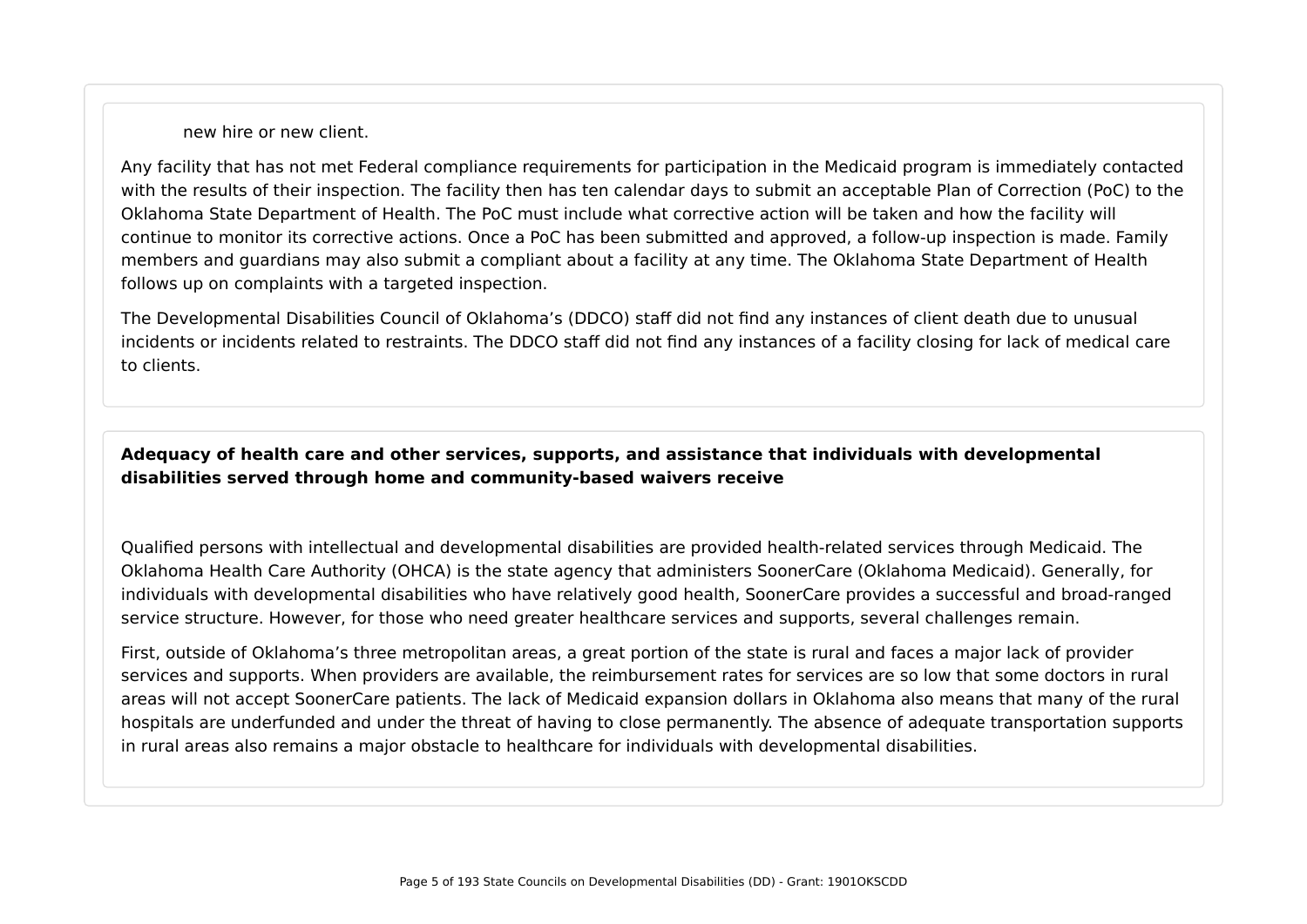In addition, because people in rural areas tend to have limited interactions with medical systems and services, healthcare literacy is a real problem. This problem becomes more amplified for many individuals with developmental disabilities who are trying to understand SoonerCare and the healthcare system.

Second, SoonerCare's limitation of six prescriptions per month for adults becomes a major challenge for many individuals who have extensive medication needs. This lack of coverage can result in poor health care and other troubling outcomes for individuals.

Third, dental care continues to be a challenge for individuals with developmental disabilities, whether or not they receive waiver services. It is often difficult for these individuals to find a dentist or oral hygienist who understands, and is willing to provide services to, people with disabilities. A statewide non-profit, Dentists for the Disabled and Elderly in Need of Treatment, Inc. (D-Dent), works to provide on-site dental education to help dentists improve the health of those in need of oral health in Oklahoma. The Council supported this effort financially for many years; it is now a program of Oklahoma's Community Health programs.

Unfortunately, even when dentists or oral hygienists are trained to work with the individuals with developmental disabilities, dental care is not always an "insured" cost through SoonerCare. When SoonerCare is a payer, it often does not cover all dental costs needed. As a result, it can be extremely challenging for people who have SoonerCare as their primary or only insurance to find a dentist. Dental care continues to be cited as a significant need for individuals with disabilities.

Even with these challenges, Oklahoma parent- and self-advocacy groups have continued to work toward increased awareness of the healthcare, services, supports and assistance needs of individuals with intellectual and developmental disabilities across the state. Advocacy groups have been active in the increase of access to personal care services for these individuals.

Oklahoma's TEFRA option is provided through the OHCA and provides benefits available to children with physical or cognitive disabilities who would not ordinarily be eligible for Supplemental Security Income (SSI) benefits because of their parent's income or resources. This option allows children who are eligible for institutional-level services to be cared for in their homes. In early 2018, Oklahoma passed a bill called "The Hope Act," which required people on TEFRA to recertify their disability quarterly to receive benefits.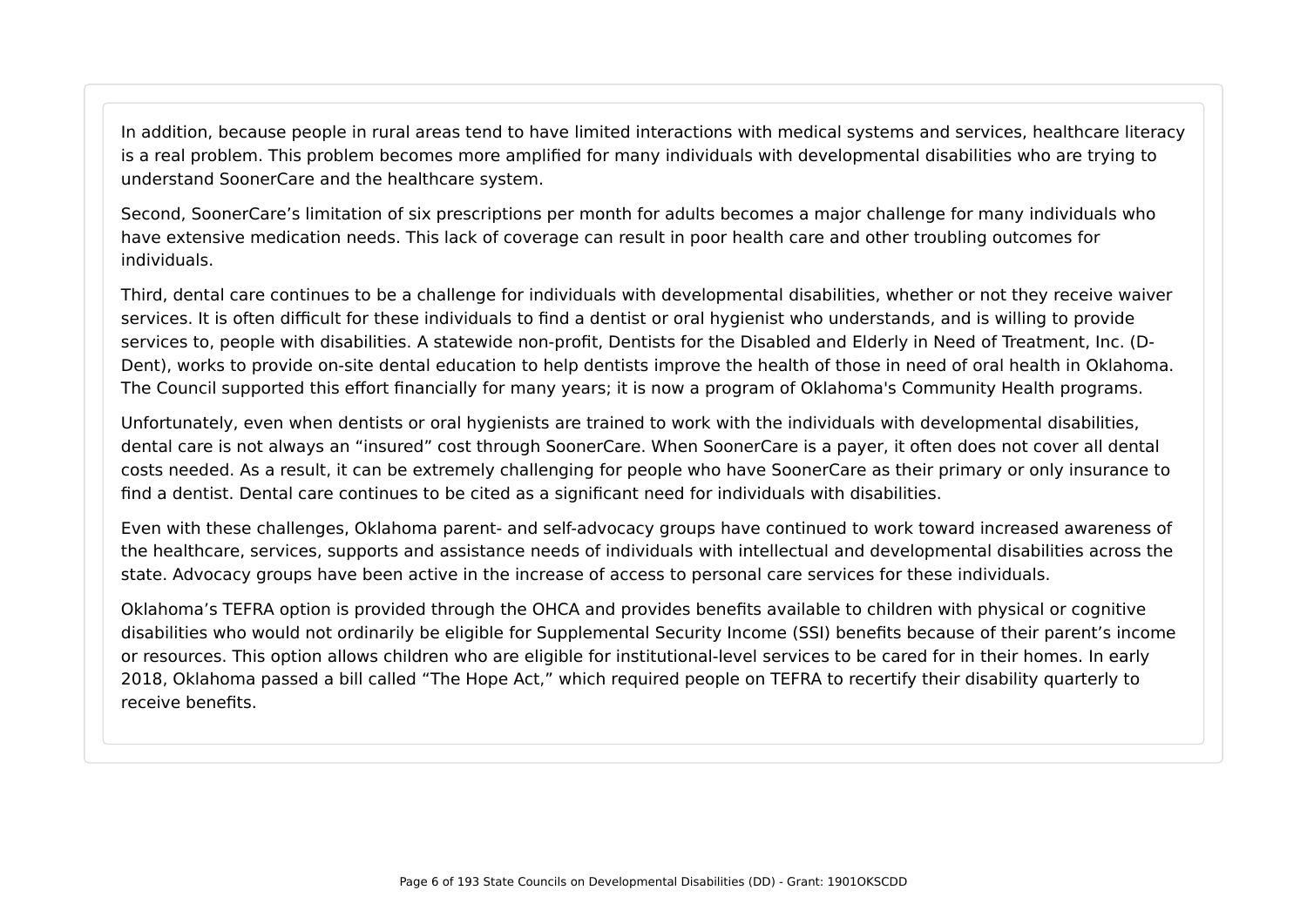Very fortunately, parent- and self-advocacy groups managed to get 650+ TEFRA families excluded from the Act before it was passed, by flooding the legislature with calls. TEFRA remains a financial lifeline for families who have children with significant diagnoses by serving as either their sole or secondary health insurance. Parent advocates (Council staff) work closely with TEFRA staff to ensure that families have accurate information about how to apply and maintain a robust Facebook community for families to ask questions and receive answers and support.

In early 2019, parent-advocates were also successful in their pursuit of Applied Behavior Analysis (ABA) coverage for SoonerCare beneficiaries. While state law has required private insurers to cover ABA therapy for children since 2016, SoonerCare had continued to deny coverage. In January 2019, an Oklahoma judge ordered that the OHCA must cover ABA therapy under Medicaid's Early Periodic Screening Diagnosis and Treatment benefit for children under the age of 21.

While parent- and self-advocates continue to work toward increased healthcare, services, supports and assistance for individuals with intellectual and developmental disabilities, limitations in funding and lack of availability of services and supports continue in Oklahoma. Oklahoma retains a significant and long-standing Waiting List for its Home- and Community-Based Waivers. The number of individuals on the Waiting List at the end of the federal reporting year was 5,559.

Oklahoma currently offers six Medicaid Home- and Community-Based Waivers: Community Waiver, In-Home Support Waiver for Adults (IHSW-A), In-Home Support Waiver for Children (IHSW-C), Homeward Bound Waiver, ADvantage Waiver and Medically Fragile Waiver.

Oklahoma's Community Waiver serves individuals who are 3 years of age or older who have intellectual disabilities or related conditions who would otherwise require placement in an ICF/IDD. The services under the Community Waiver are comprehensive and are not officially "capped" financially.

Community Waivers in Oklahoma are approved on a first-come, first-served basis, i.e. those who have been on the Waiting List the longest are considered for a Community Waiver first. Waivers are not reviewed in an order based on the severity of an individual's disability. For those who do receive a Community Waiver, the Waiver includes a comprehensive array of services, including residential, employment and habilitation services and supports. While these services can be covered by the Community Waiver in Oklahoma, there remains a limited supply of resources and providers for these services; therefore, even once an individual receives a Community Waiver, there may still be a delay in services.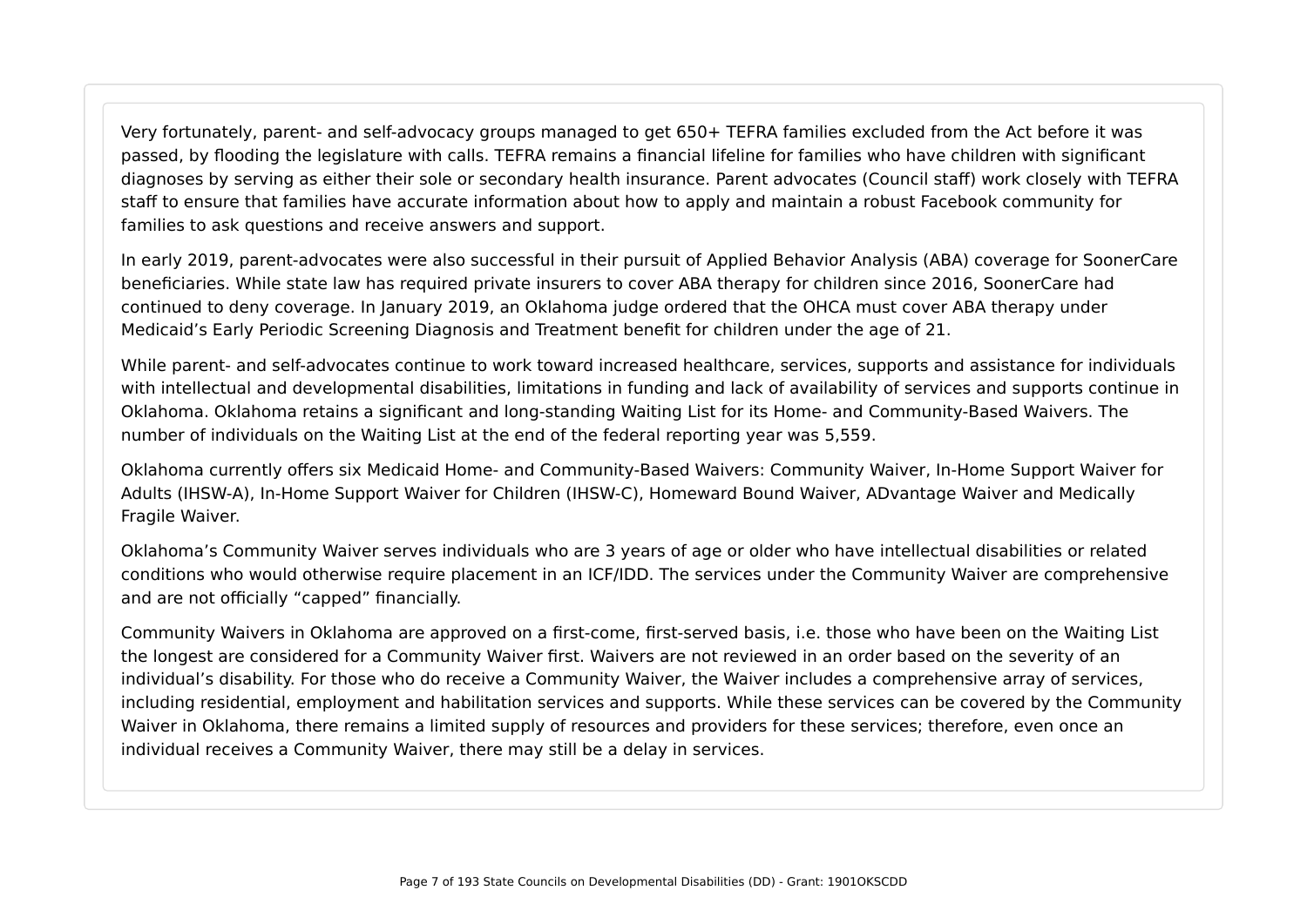In response to the increasing number of individuals with developmental disabilities on the Community Waiver Waiting List, Oklahoma created the In-Home Support Waivers (IHSWs). Unlike the Community Waiver, the IHSWs are capitated and do not include coverage for residential services. To be eligible for an IHSW, an individual may not be simultaneously enrolled in any other waiver program or receiving services in an institution, including a hospital, rehabilitation facility, mental health facility, nursing facility, residential care facility or an ICF/IDD.

The In-Home Support Waiver for Adults (IHSW-A) serves the needs of adults 18 years of age or older with intellectual disabilities. Adults served by the IHSW-A may self-direct their services. Individuals who self-direct their services may hire their caregiver within the rules of the self-direction program. The In-Home Support Waiver for Children (IHSW-C) serves the needs of children ages 3 through 17 years. To qualify for the IHSW-C Waiver, a child must reside in the home of a family member or friend, in his or her own homes or an OKDHS foster home or group home operated through the Children and Family Services Division of OKDHS. The key difference in these waivers is the Medicaid entitlement, which provides additional services through the state's Medicaid program. The adult waiver provides a larger "cap" to pay for the services EPSDT provides for children.

Oklahoma's additional three Home- and Community-Based Waivers target more specific populations. The Homeward Bound Waiver serves individuals have been certified as being members of the Homeward Bound Class Action Lawsuit, which closed the Hissom Memorial Center in the 1990s. Services are comprehensive and have no cap. The population on this waiver is reduced every year through attrition (death) of those who previously lived at the Center. Ultimately, this waiver will end.

The ADvantage Waiver serves frail, elderly individuals (age 65 or older) and adult Oklahomans (age 21 or older) with physical disabilities, who do not have intellectual disabilities or a cognitive impairment. To be eligible for the ADvantage Waiver, an individual, who would otherwise require placement in a nursing facility, must reside in his or her own home or a family member's home.

The Medically Fragile Waiver program is a Home- and Community-Based alternative to placement in a hospital and/or skilled nursing unit of a nursing facility to receive Medicaid-funded assistance for care. This program allows Medicaid-eligible persons who meet institutional level of care requirements to remain at home or in the residential setting of their choosing while still receiving the necessary level of care.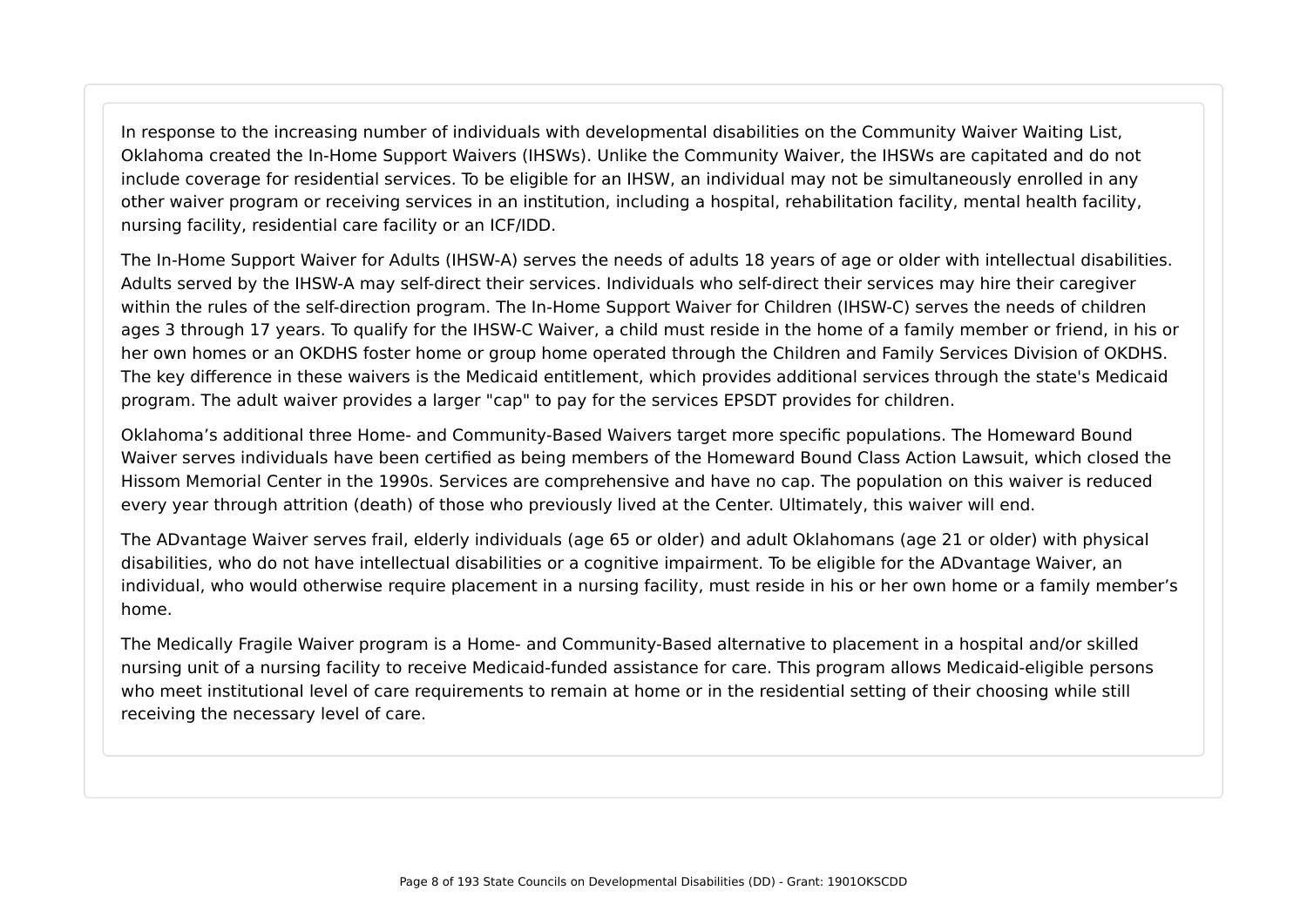## **A. Introduction:**

**Provide an executive summary with cohesive information that provides an overview of the report including, but not limited to the following: (1) targeted areas of emphasis, (2) strategies used to implement activities; (3) significant accomplishments and/or barriers to state plan implementation; (4) needs requiring state plan amendments**

For FFY 2019, the Developmental Disabilities Council of Oklahoma made progress on all of its goals and objectives. A number of activities are still ongoing and not yet "finalized," but the Council continues to make progress in every area of the State Plan. The majority of the Council's work was focused in the Quality Assurance, Education and Early Intervention, and Formal and Informal Community Supports areas of emphasis. The Council also did a small amount of work in Health and Employment. The Council's work in both Health and Employment was primarily in terms of collaboration, public policy, and advocacy/educating policymakers. The Council did not address Child Care, Housing, Recreation, or Transportation in any targeted way.

The Council's most significant achievements during this fiscal year were the implementation of Partners in Policymaking and the Youth Leadership Forum; the certification of three Person-Centered facilitators who were active in organization of Oklahoma's first ever "Gathering"; the transformation of the Council's Justin A. McCurry Resource Library into a fully operational loan library; and the success of the Waiting List Caucus in obtaining an additional \$2 million in appropriated funds to support the Waiting List.

Both Partners in Policymaking and the Youth Leadership Forum are considered signature projects of Oklahoma's DD Council and are wildly popular and successful. One non-profit, the Oklahoma Family Network, requires their staff to complete Partners in Policymaking as part of their job training. Additionally, because of these programs, we are well-known to the Governor's office and the Legislature as a source for well-trained, effective advocates to serve appointments on boards, commissions, and task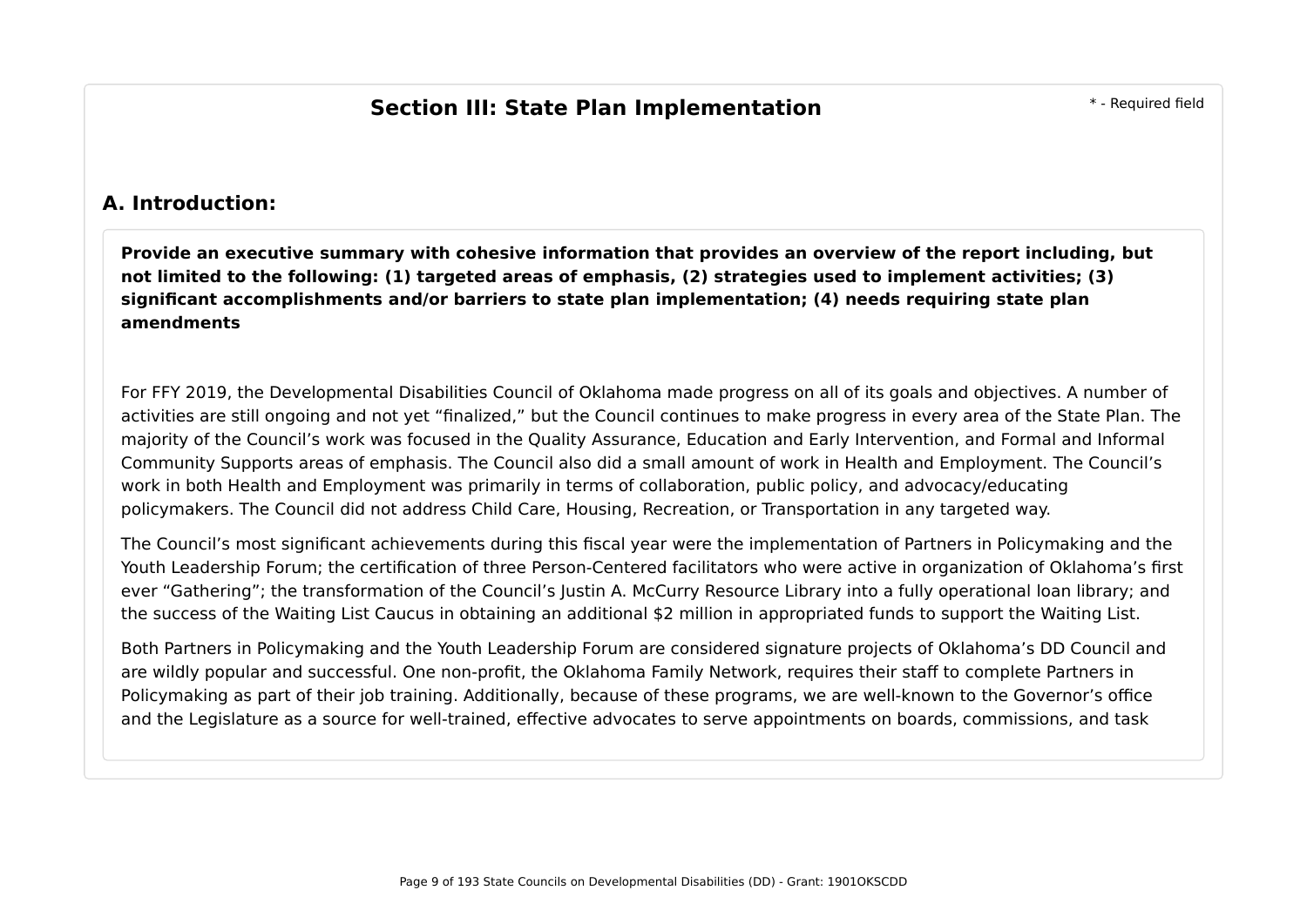forces. Specifically, the Governor's office relies on us for nominees, not only for the Council, but also for the Statewide Independent Living Council, the Governor's Committee on Employment of Persons with Disabilities, the Oklahoma Rehabilitation Council, the Oklahoma Commission on Children and Youth, and the Governor's Committee on Disability Concerns.

The Council was happy to see success in its efforts to support Person-Centered Thinking practices and establish Oklahoma's first ever "Gathering." The Council was very impressed by both the amount of attendees (over 200) and the diversity of attendees at the Gathering. The main topic of the Gathering was sexuality, and discussions varied from supporting education about sexuality to preventing sexual abuse and exploitation. The speakers supported rich and robust conversations among self-advocates, family members, direct-care providers, social service agency personnel and other advocates. Both of Oklahoma's main self-advocacy organizations, Oklahoma Self-Advocacy Network (OKSAN) and Oklahoma People First (OPF) built on this topic for their annual conference and other trainings throughout the year.

One of the Council's biggest accomplishments over the past two years came through collaboration with the Oklahoma Disability Law Center and the Center for Learning and Leadership (Oklahoma's UCEDD), the Council's federal DD Act siblings. Last year, the DD Act siblings worked with a number of Legislators to create a formal Waiting List Caucus (WLC). During the 2018 Legislative Session, and without any request from the Department of Human Services (DHS) to provide any funding for the Waiting List, the Caucus put forward a budget request, and the Legislature approved a \$2 million line item in the DHS budget for the Waiting List. This was the first new funding in more than three years, and doubled the highest appropriation ever provided to DHS for the Waiting List. During the 2019 Legislative Session, another \$2 million line item in the DHS budget was allocated to the Waiting List. As a result of this funding, more than 2000 people were removed from the Waiting List.

Due to the efforts of the Legislative members of the WLC, the entirety of the Legislature has been further educated about the needs of Oklahomans with developmental disabilities and their families. The WLC and Council continue to work toward the goal of eventually eliminating Oklahoma's Waiting List.

The biggest barrier to success during FFY 2019 was significant Council staff turnover which delayed the implementation of some of the planned activities within our goals and objectives. This turnover caused delays in finalizing some of the resource materials for individuals with developmental disabilities and their families. One of the most delayed activities has been in the development and execution of employment trainings. These trainings and additional resource development are ongoing activities of the Council.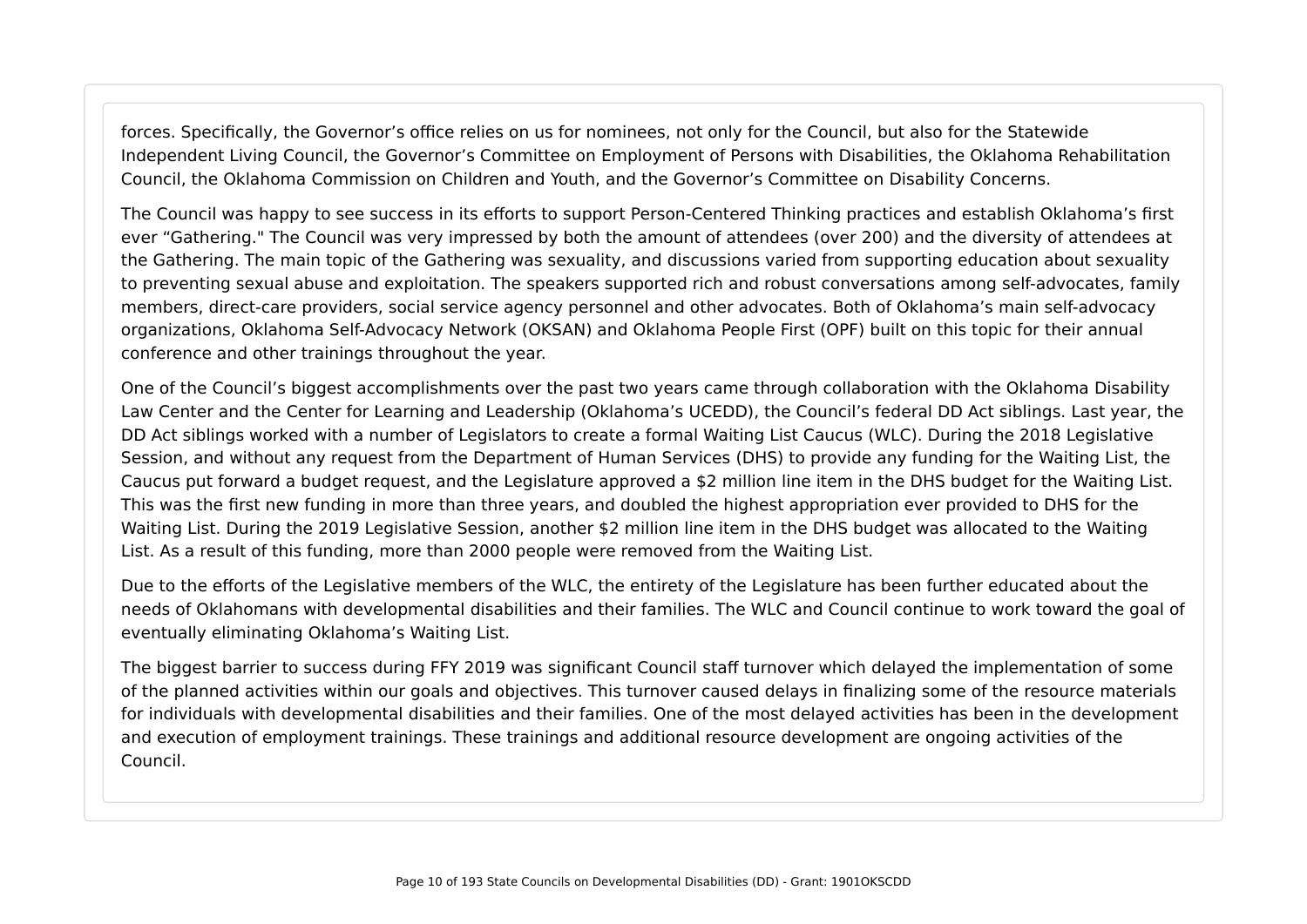The Council does not have any State Plan Amendments for FFY 2020, but will be submitting updates to the State Plan.

#### **Cultural Diversity : Describe the Council's overall efforts to address the needs of individuals with developmental disabilities and their families of a diverse culture through its state plan supported activities**

The Oklahoma DD Council is still in its infancy in terms of being more aware and responsive to the needs of those we support who are of diverse cultures. The year, we have written policies and worked with our contractors to better collect data about diversity, but these efforts are still in development stages.

The Council is lucky to have a bilingual, Spanish-speaking staff member to lead its Partners in Policymaking program. In September 2019, the Council supported a new one-day PIP training session in Spanish. The training included between 28 parent participants who have children with a variety of developmental disabilities. The one-day session was led in partnership with the Oklahoma County Health Department and the Oklahoma Family Network. Topics at the training included Citizenship status and I/ DD services, TEFRA, Waivers and the Waiting List, special education services and rights, and YLF. This specially developed oneday course is a new promising practice, and the Council hopes to further develop this training in the future.

## **B. Evaluation of State Plan Implementation:**

#### **B1. Evaluation Activities**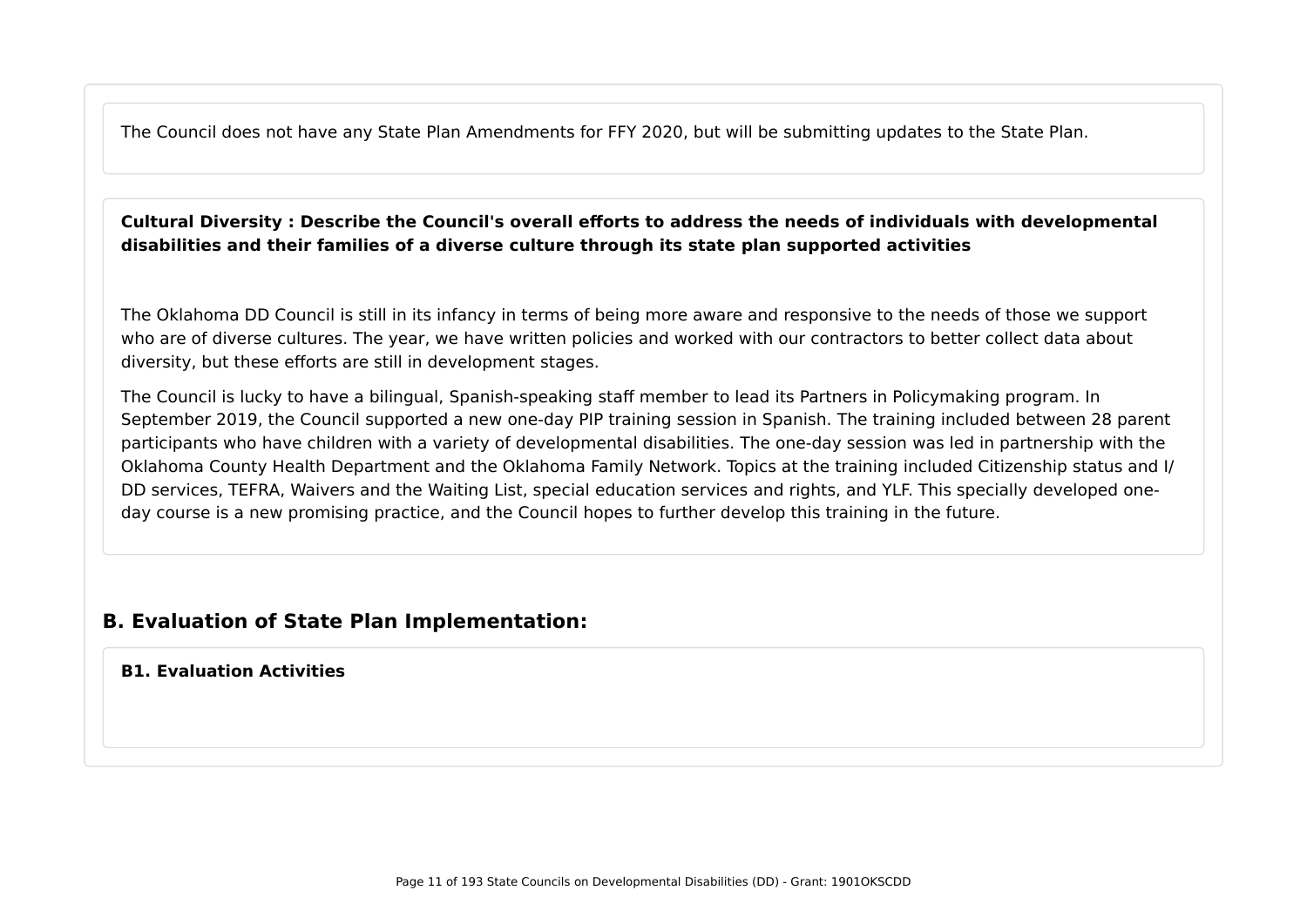The Council has not been able to find a great path in terms of evaluation activities. Our previous Grants Manager was unable to contract with a consultant on these issues, and he retired without leaving much data behind. We therefore have rather meager data for every activity except Partners in Policymaking and the Youth Leadership Forum. However, the Council's new Grants Manager is in the process of developing better evaluation and data measures for the Council and its contractors.

#### **B2. Evaluation Results**

The Council's data, while meager, is excellent in terms of making our customers happy. We received excellent comments about the strength of our work across many disciplines -- direct training, public policy advocacy, and information and referral assistance.

#### **B3. Lessons Learned and Future work of the Council**

The most significant lesson we've learned over the past few years is how to better write and evaluate our State Plan. The Council has a new Grants Manager onboard, and we are working to entirely revamp our contracting and grants management systems, including data collection and outcomes.

#### **C. Input on National Priorities:**

#### **Input on National Priorities**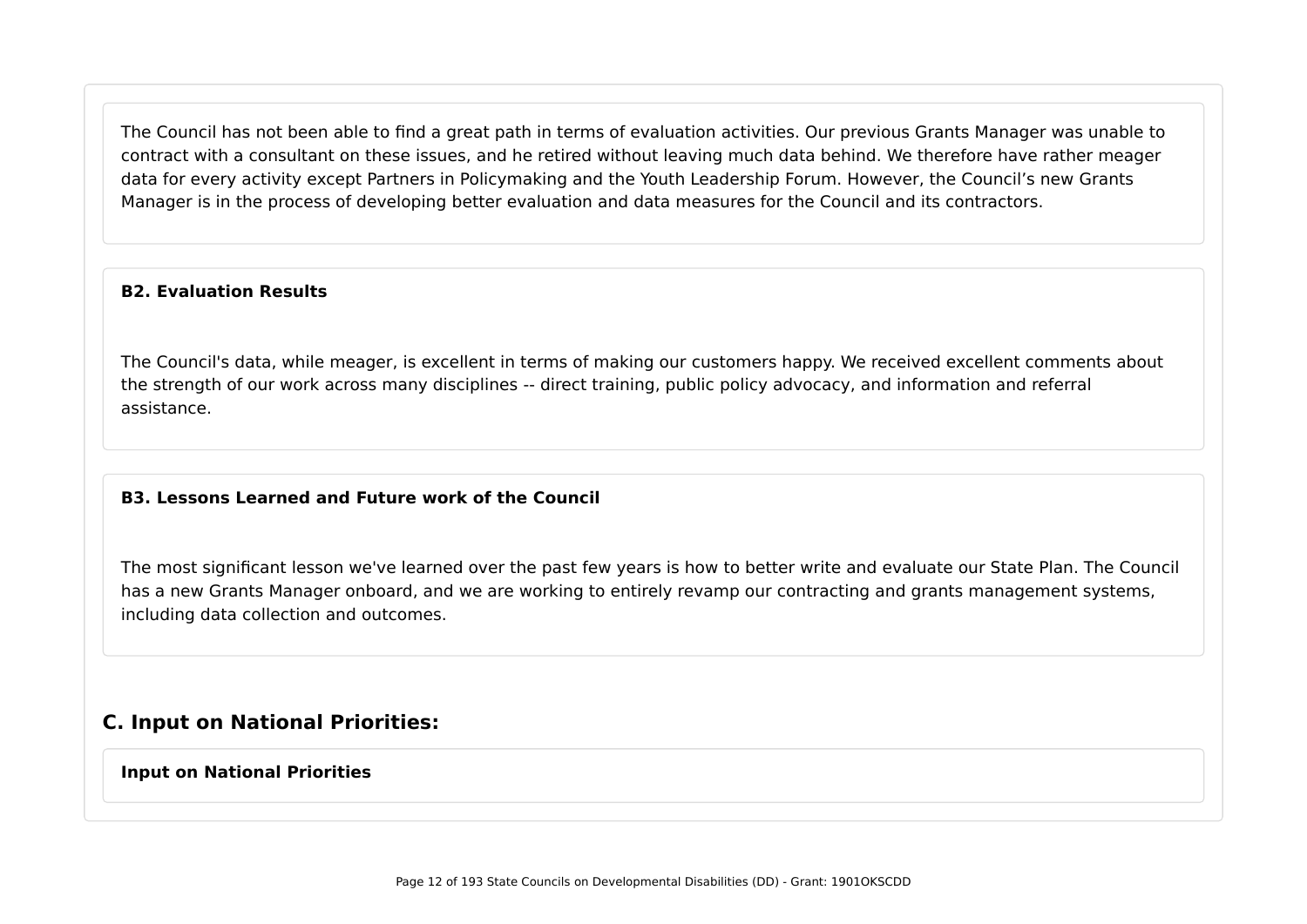The Oklahoma Council would love to see a national level discussion on the role of assistive technology to assure great lives across the lifespan for people with I/DD.

More than 20 years ago, the phrase "assistive technology" meant a \$25,000 custom wheelchair or an \$8000 communication device. For most, the cost was absolutely prohibitive, and not every individual with a disability believed that assistive technology (AT) would be of any benefit to them (based on their assumptions of what AT was).

We are taking every opportunity to share that AT can range from a low-tech pencil grip to the custom wheelchair; and we are trying to share that because of the changes in technology delivery that what was once very expensive was now rather affordable - not to mention easy to find, buy, customize, and use.

You will find in our State Plan an activity related to this issue - the creation of a marketing plan to promote assistive technology. We have made several false starts, as our Tech Act project is not in agreement that such an effort would have much value.

Recently, Council staff were able to make a couple of in-roads. One Council staff person is now on the advisory committee for the state's Tech Act project, ABLETech. Additionally, Council staff will soon have a new public relations contractor and promotion of assistive technology is a primary goal.

The Oklahoma Council believes strongly than an investment of time and effort on this front, among all OIDD programs, would have very beneficial outcomes for people with IDD and their families.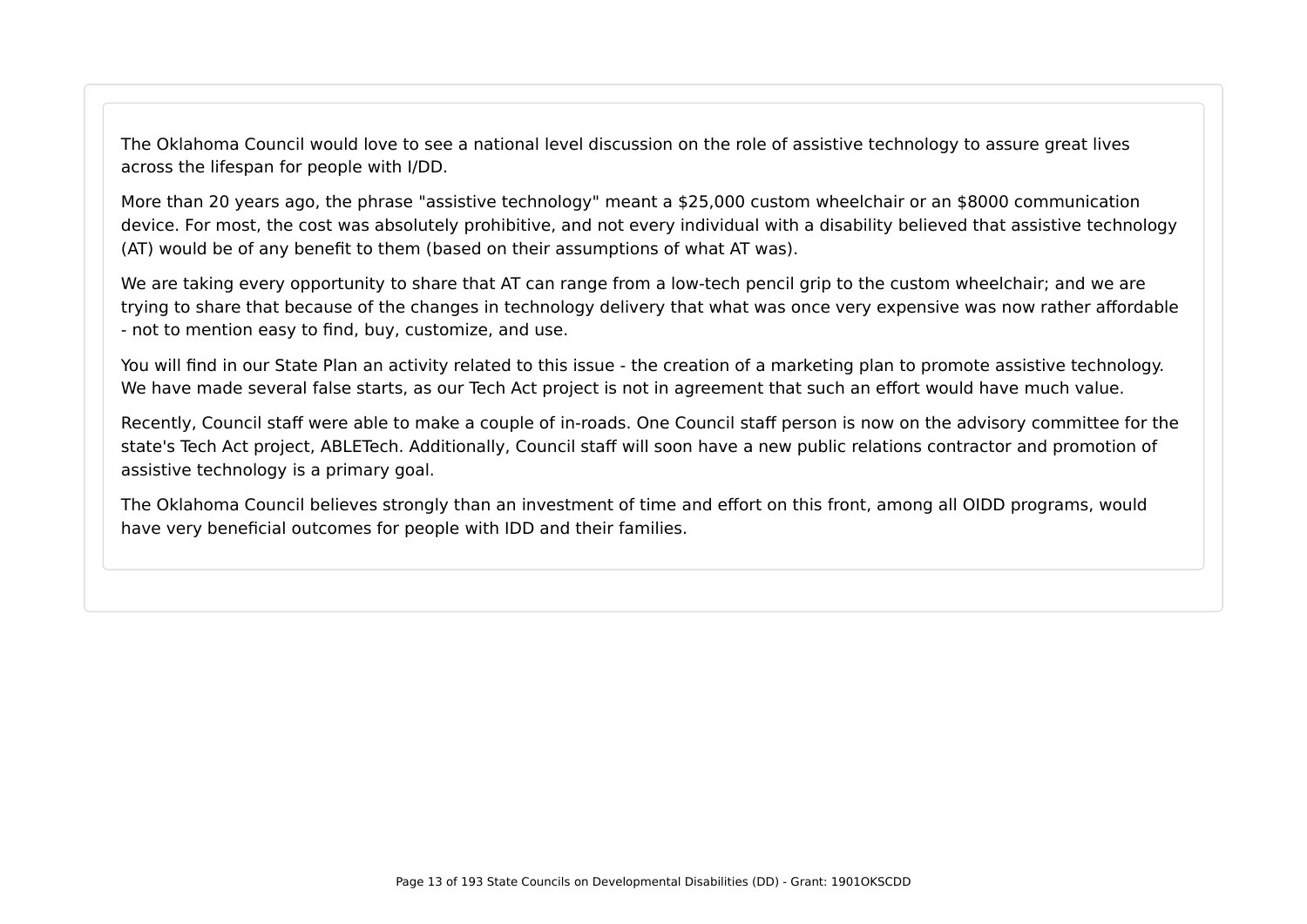# **Section IV: State Plan Implementation Progress Report**

# Detailed Progress Report on Goals

#### **Description**

Advocacy and Self-Advocacy Skills Improvement

#### Area Of Emphasis

| <b>Area of Emphasis</b>                 | <b>Planned for this goal</b> | <b>Areas addressed</b> |
|-----------------------------------------|------------------------------|------------------------|
| <b>Quality Assurance</b>                | true                         | true                   |
| <b>Education and Early Intervention</b> |                              | true                   |
| <b>Child Care</b>                       |                              |                        |
| <b>Health</b>                           |                              |                        |
| <b>Employment</b>                       | true                         | true                   |
| <b>Housing</b>                          |                              |                        |
| <b>Transportation</b>                   |                              |                        |
| <b>Recreation</b>                       |                              |                        |
|                                         |                              |                        |
|                                         |                              |                        |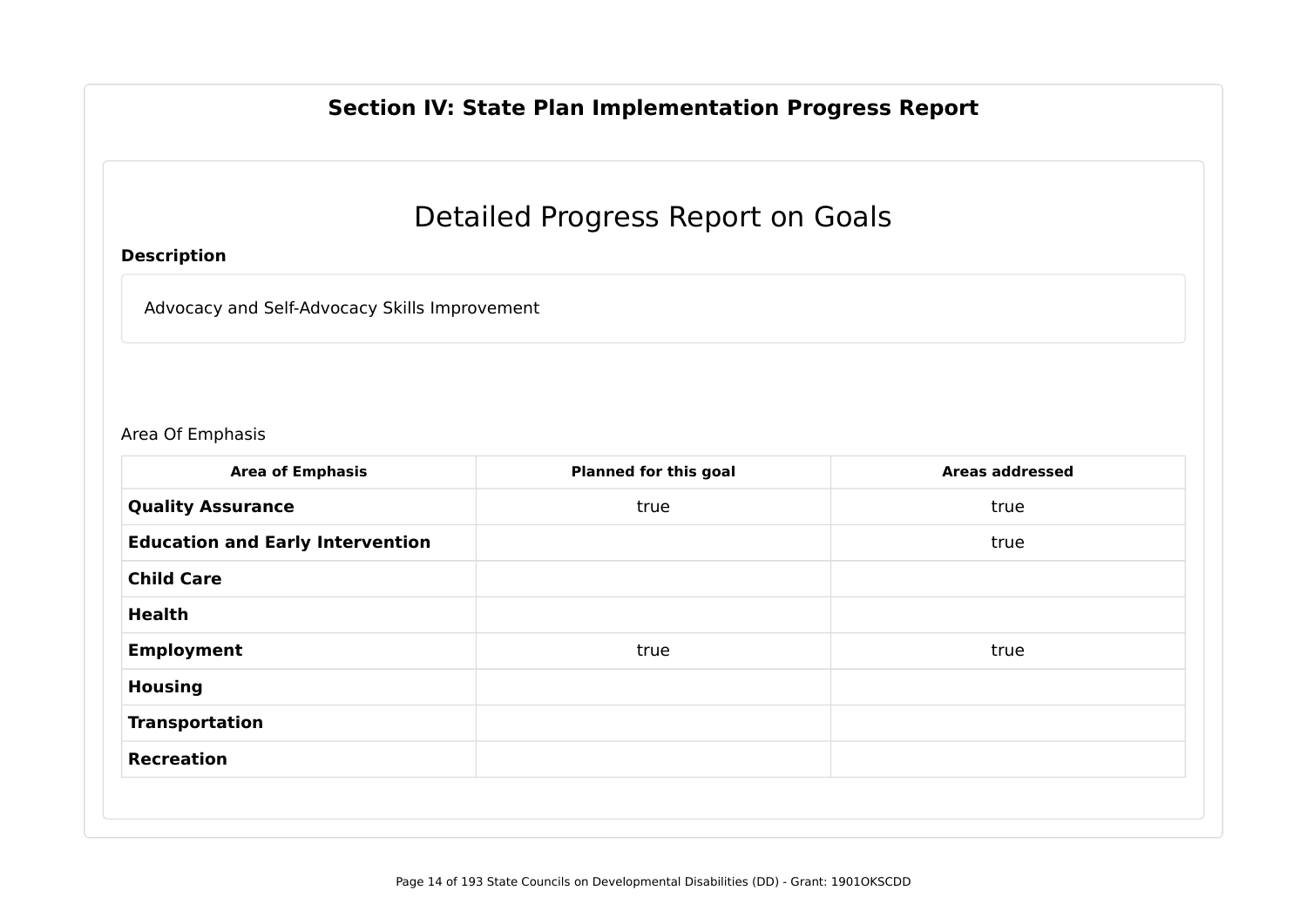| <b>Area of Emphasis</b>                                 | <b>Planned for this goal</b> | Areas addressed |
|---------------------------------------------------------|------------------------------|-----------------|
| <b>Formal and Informal Community</b><br><b>Supports</b> | true                         | true            |

Strategies

| <b>Strategies</b>                                                            | <b>Planned for this goal</b> | <b>Strategies Used</b> |
|------------------------------------------------------------------------------|------------------------------|------------------------|
| <b>Outreach</b>                                                              | true                         | true                   |
| <b>Training</b>                                                              | true                         | true                   |
| <b>Technical Assistance</b>                                                  |                              |                        |
| <b>Supporting and Educating</b><br><b>Communities</b>                        | true                         | true                   |
| <b>Interagency Collaboration and</b><br><b>Coordination</b>                  |                              | true                   |
| <b>Coordination with Related Councils,</b><br><b>Committees and Programs</b> |                              | true                   |
| <b>Barrier Elimination</b>                                                   | true                         | true                   |
| <b>Systems Design and Redesign</b>                                           |                              |                        |
| <b>Coalition Development and Citizen</b><br><b>Participation</b>             | true                         | true                   |
| <b>Informing Policymakers</b>                                                | true                         | true                   |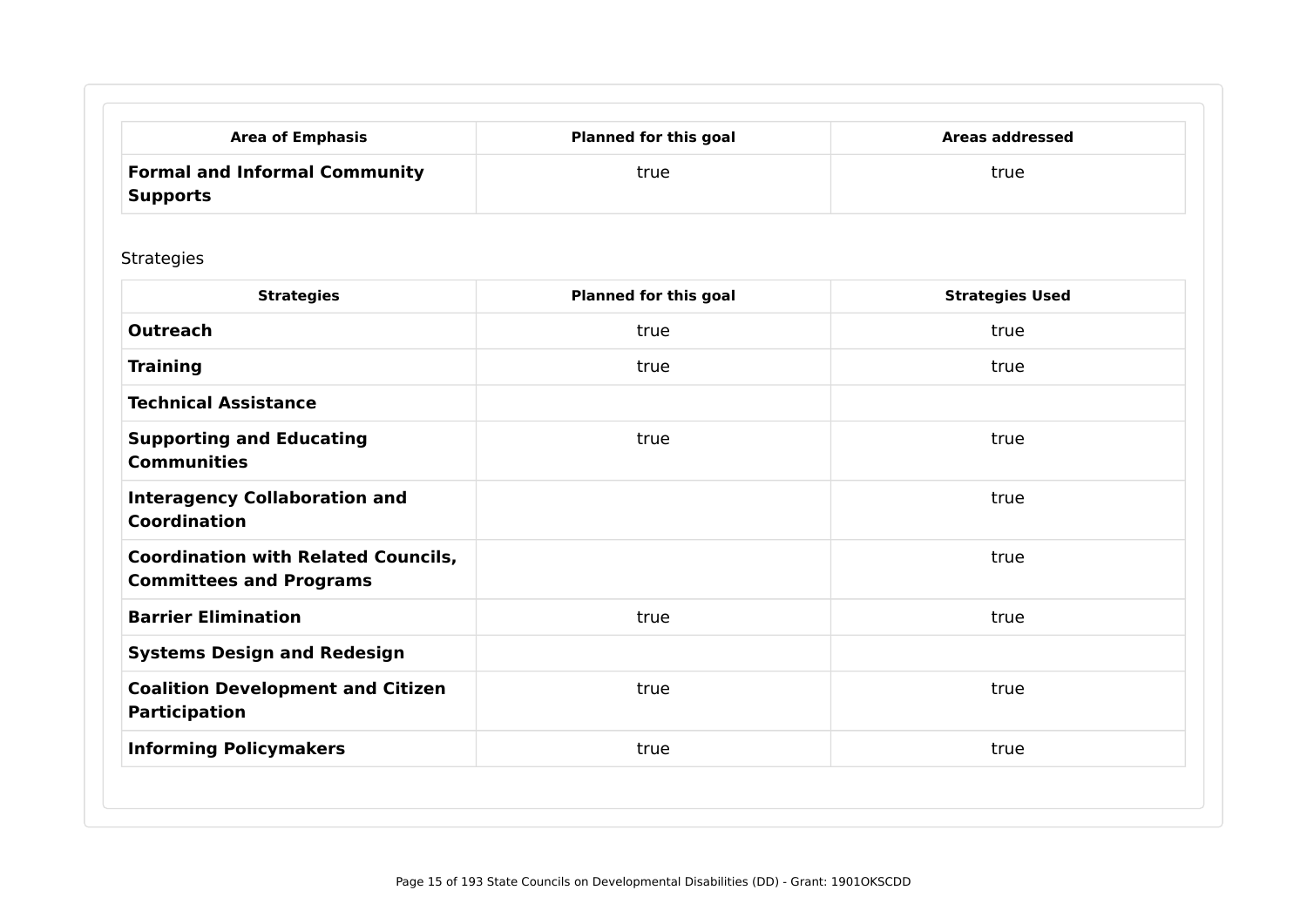| <b>Strategies</b>                                                 | <b>Planned for this goal</b> | <b>Strategies Used</b> |
|-------------------------------------------------------------------|------------------------------|------------------------|
| <b>Demonstration of New Approaches</b><br>to Services and Support |                              | true                   |
| <b>Other Activities</b>                                           |                              |                        |

#### 3. Intermediaries/Collaborators

|                                                                          | <b>Planned for this goal</b> | Actual |
|--------------------------------------------------------------------------|------------------------------|--------|
| <b>State Protection and Advocacy</b><br><b>System</b>                    | true                         | true   |
| <b>University Center(s)</b>                                              | true                         | true   |
| <b>State DD agency</b>                                                   | true                         | true   |
| <b>University of Science and Arts of</b><br><b>Oklahoma</b>              | true                         | true   |
| <b>Allegiance Federal Credit Union</b>                                   | true                         | true   |
| <b>Minnesota DD Council/Partners in</b><br><b>Policymaking materials</b> | true                         | true   |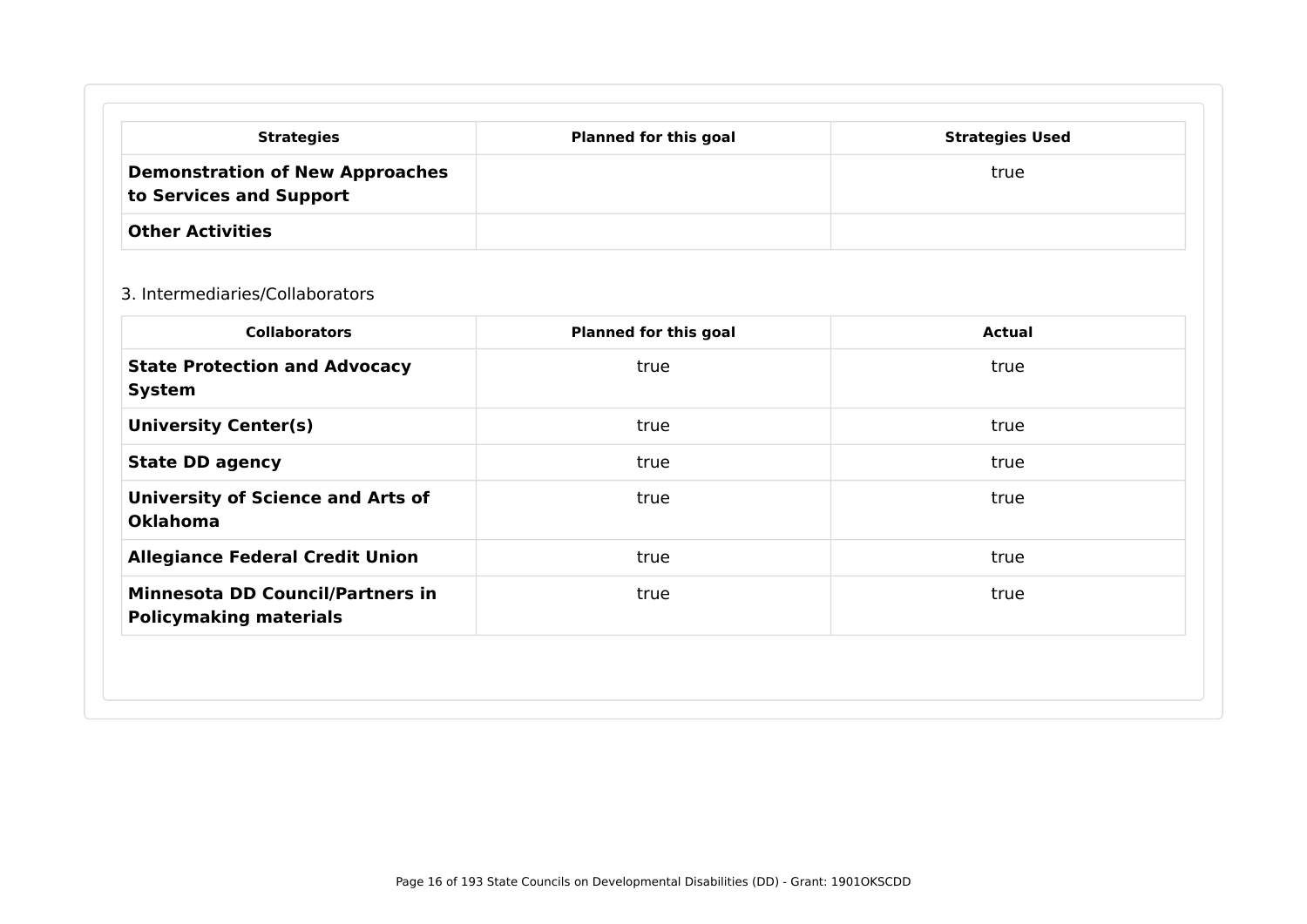**Provide an overall cohesive description of (a) the extent to which progress is being made in achieving the intended outcomes of the Goal for the reporting year, (b)the extent to which each goal was or was not achieved for the reporting year, (c)where applicable, factors that impeded goal achievement for the reporting year,(c) needs that require substantive state plan amendment (goal only)**

The Developmental Disabilities Council of Oklahoma was successful in its overall efforts to increase the number of trained and skilled advocates and self-advocates in Oklahoma.

This goal area is the largest in terms of Council staff time. Internal Council staff fully administer Oklahoma's Partners in Policymaking (PIP) and Youth Leadership Forum (YLF) programs. Both PIP and YLF focus on the development of advocacy and self-advocacy training to prepare participants to directly and skillfully advocate directly to state elected and non-elected leaders in support of efforts to more positively affect those with developmental disabilities and their families. PIP focuses its training efforts on adults, and the majority of its participants are parents of children with developmental disabilities. YLF trains high school youth with developmental disabilities to become better self-advocates. Both PIP and YLF exceeded their goals for this reporting period.

In addition to training provided directly by Council staff through PIP and YLF, the Council also provides administrative support for external organizations and individuals to better develop their advocacy and self-advocacy skills. The Council has been satisfied with the reports from these organizations and individuals, and it is pleased to continue offer this support for groups and individuals who would otherwise not have been able to attend these trainings.

The DD Council of Oklahoma works with its partners to support active leadership and facilitate strong appointees to key boards, councils, and committees throughout Oklahoma that work with people with developmental disabilities and their families. The primary strategy that is used to facilitate these appointees is fostering consistent, positive connections throughout the state's community of organizations that take up issues for people with developmental disabilities.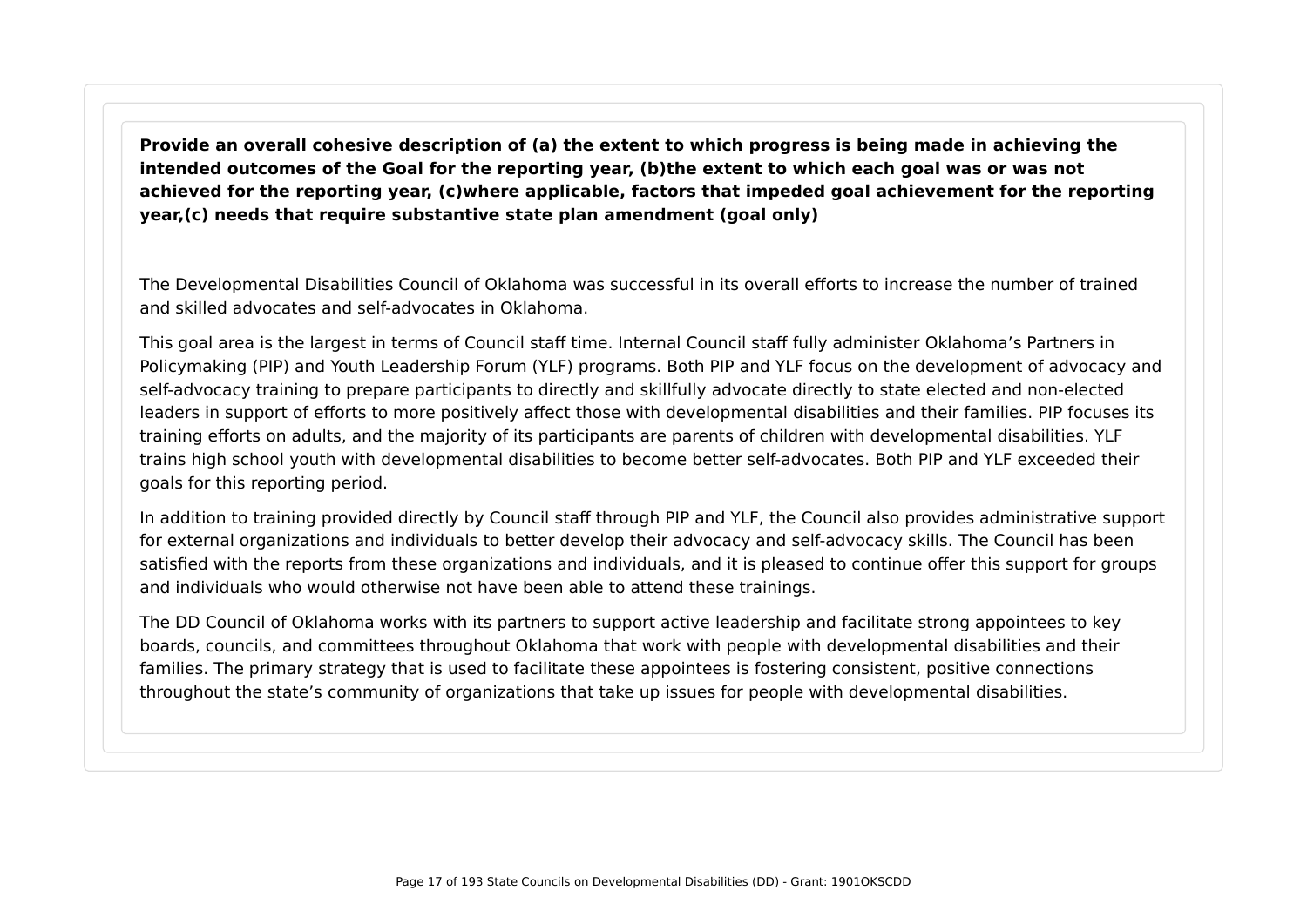Council efforts toward this goal are ongoing, and the number of trained and skilled advocates continues to grow. Council staff work diligently year-round to support these objectives and increase the skills of advocates and self-advocates in Oklahoma. We continue to work with our partners to support the needs of individuals with developmental disabilities and their families throughout the state of Oklahoma.

We do not wish to make any amendments to this goal area in the State Plan.

**4 Year Overview : A description of how the Council will use and build from knowledge gained and progress made to move forward in the next state plan cycle.(This section only applies to the PPR submitted for the Federal Fiscal Year 2020, which will be due by January 1, 2021)**

This section is not applicable to the current PPR reporting year.

**5 Year Overview : For the final PPR of this state plan cycle, provide an overall analysis of the outcomes achieved during the five year state plan cycle. The description should include the extent to which diverse stakeholders are satisfied with council activities that promote self-determination and community participation for individuals with disabilities and families, results of other types of information gathering such as focus groups, surveys, or other feedback or input methods with individuals with developmental disabilities and families and major accomplishments and factors impeding goal achievement (if applicable).(This section only applies to the PPR submitted for the Federal Fiscal Year 2021, which will be due by January 1, 2022)**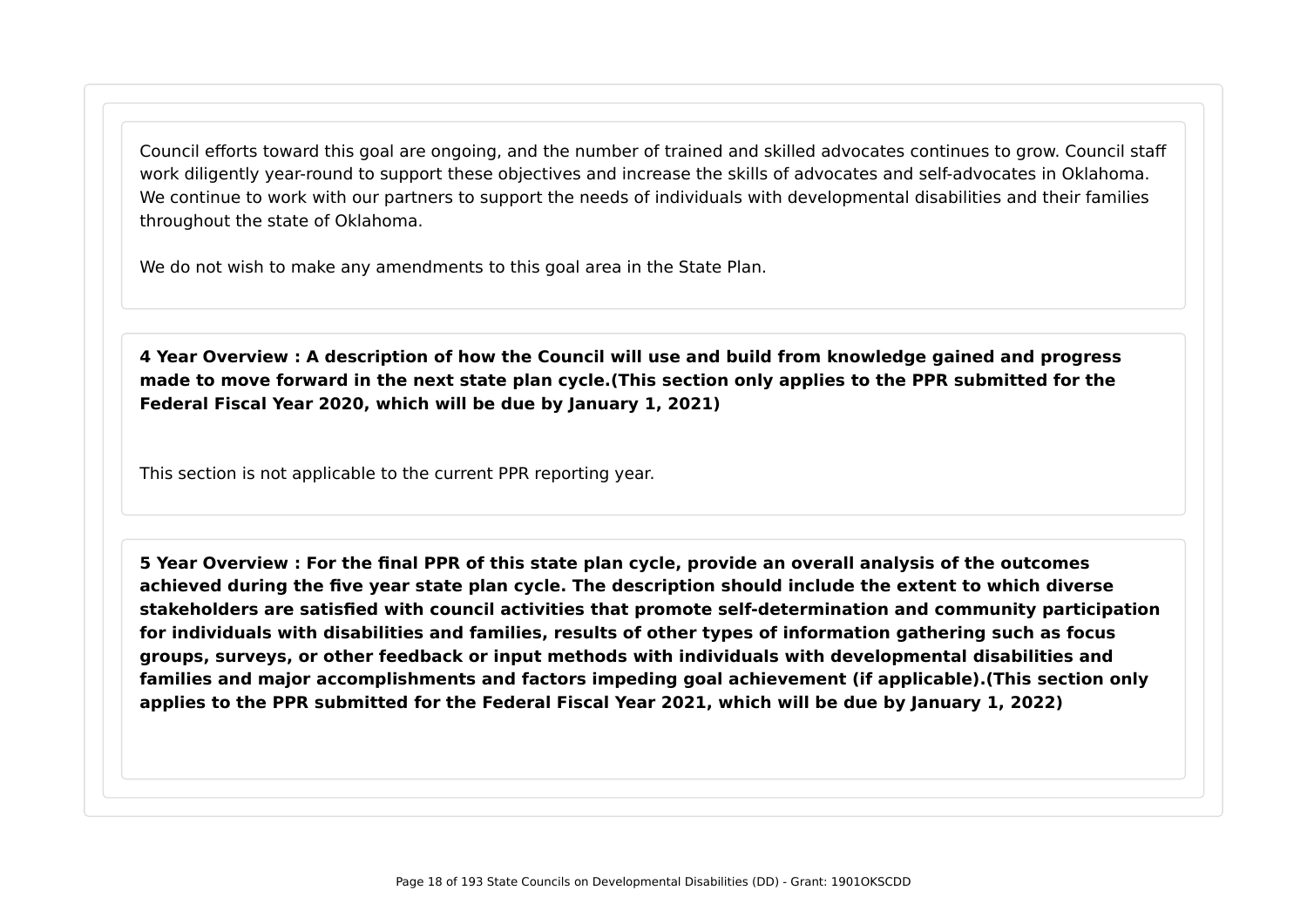This section is not applicable to the current PPR reporting year.

# **Objectives:**

**1.** Implement training and education activities to increase the number of skilled advocates.

- **1. Goal:** Advocacy and Self-Advocacy Skills Improvement
- **2. State Plan Objective** Objective 1

#### **3. This Objective is**

Individual & Family Advocacy

#### **4. This Objective is**

Ongoing

#### **5. This Objective is**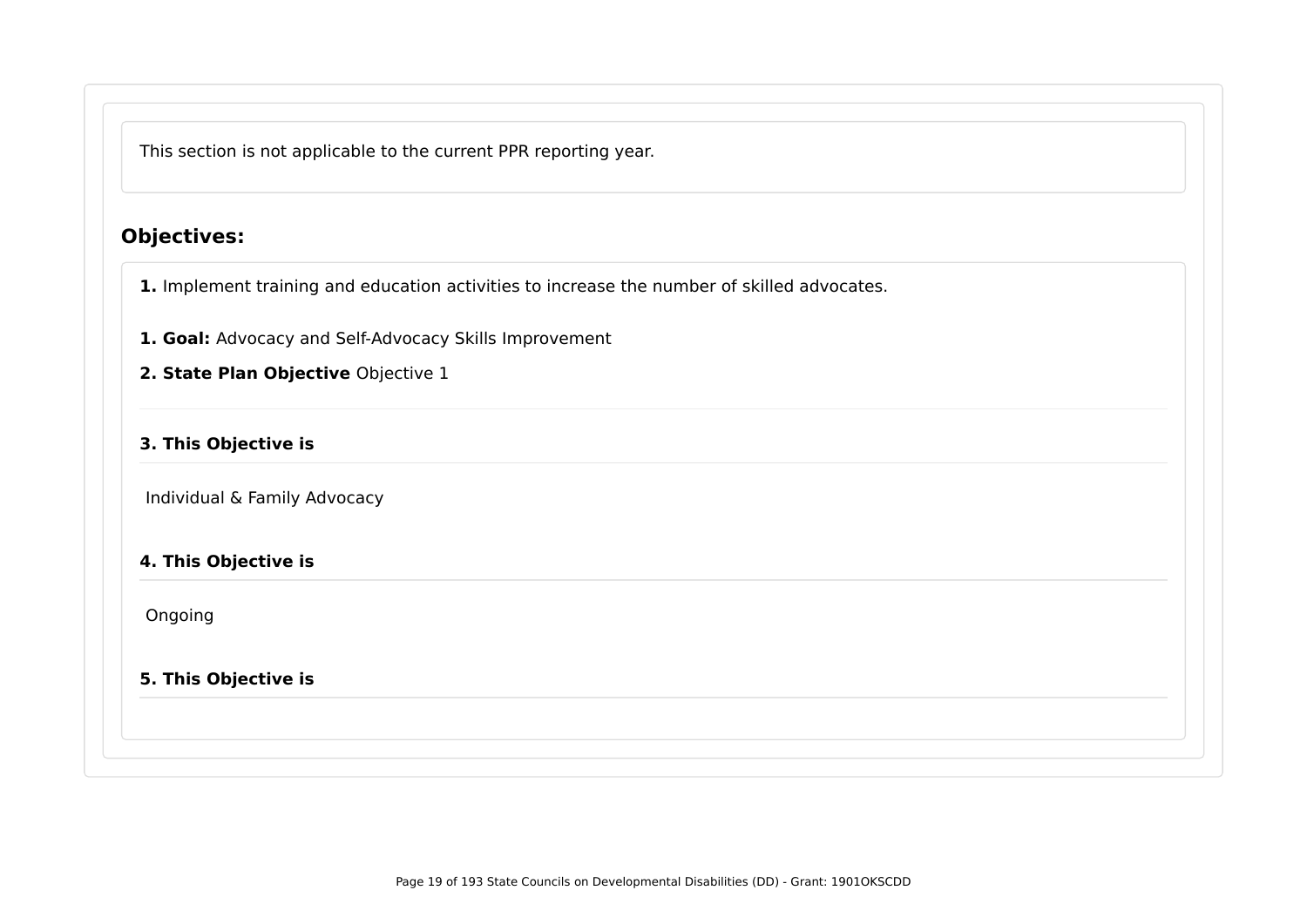|                                                                            | The Objective is |
|----------------------------------------------------------------------------|------------------|
| a. Fulfilling a Self-Advocacy DD Requirement *                             | No.              |
| b. Targeted disparity $*$                                                  | No.              |
| c. DD Network Collaboration *                                              | No.              |
| d. A demonstration project of New Approaches to<br>Services and Supports * | No.              |

#### **6. Stage of Implementation**

Implementation

**7. Provide an overall description of this effort**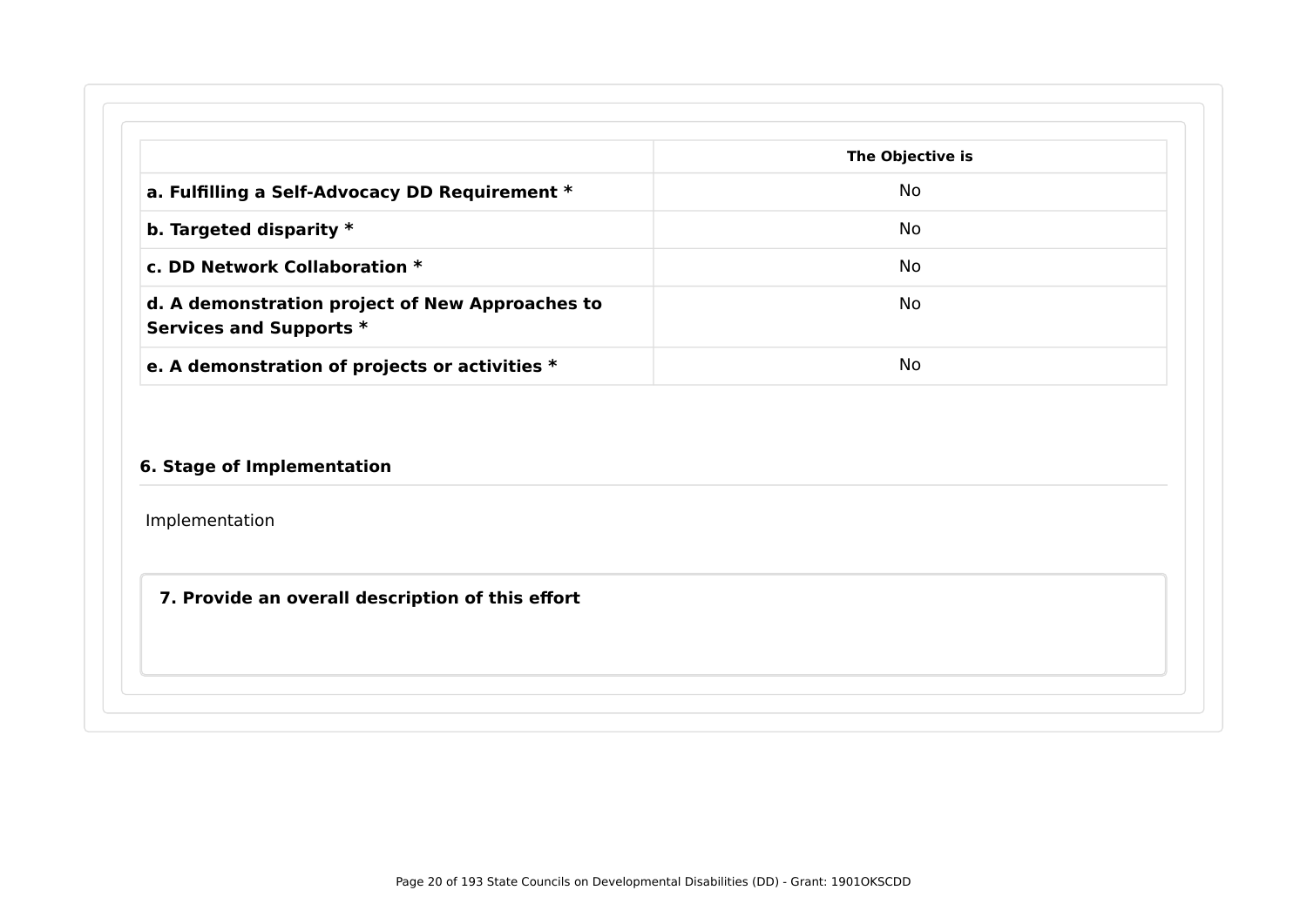The DD Council of Oklahoma was successful in its overall training and education efforts to increase the number of skilled advocates and self-advocates in Oklahoma. The Council fully administers Oklahoma's Partners in Policymaking and the Youth Leadership Forum programs, as well as providing administrative support for the Consumer Involvement and Partners External funds. Council efforts towards this objective are ongoing, and the number of trained and skilled advocates continues to grow.

Partners in Policymaking is an international course of study in disability issues and advocacy, originally designed more than 30 years ago at the Minnesota Governor's Council on Developmental Disabilities. The goal of the class is to train self-advocates and family members to understand the field of developmental disabilities and meet with elected and non-elected policymakers to create positive systems change both in individual states and nationally. In Oklahoma, field professionals are invited to join individuals with developmental disabilities and their families as program participants. The Council has seen a great deal of success come from including professionals in the program.

This year's PIP course took place across eight, fourteen-hour weekends from October 2018 through May 2019. 25 students completed all of the requirements of the program to become PIP graduates. This year's PIP class was particularly successful in its course efforts. A mock bill proposed to legislators during the PIP program is now being developed as an actual bill to go to the legislature for vote during the 2020 Oklahoma legislative session.

Oklahoma's Youth Leadership Forum (YLF) is based on a national curriculum of disability empowerment and advocacy skills training for high school youth with disabilities. Oklahoma's YLF is a one-week program that is held annually in June. This year, 22 students attended the Oklahoma YLF program on the campus of the University of Science and Arts of Oklahoma (USAO) in Chickasha for five days of intensive leadership and advocacy training, personal growth activities and fellowship. Staff (including alumni from previous years) are on campus the full week to support participants.

YLF activities include problem-solving and collaborative skill building-activities, advocacy training (personal and legislative), meeting with legislators, exploring career options, identifying important resources, creating a personal leadership plan and relationship-building. The key to the YLF program is leadership by example. Our presenters are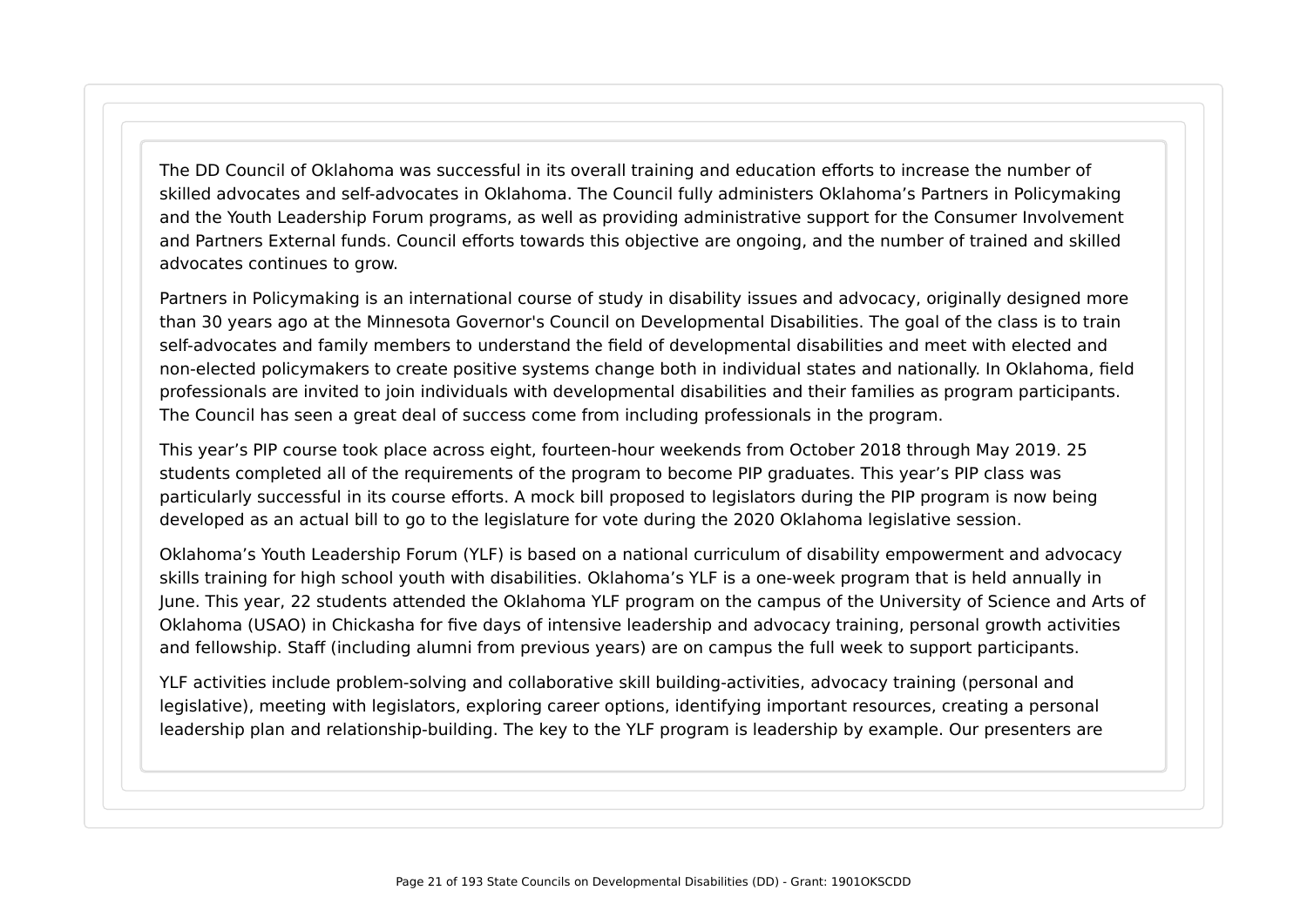particularly chosen for their message and how well they relate to youth with disabilities. Oklahoma's YLF graduates continue to be successful after the completion of the program, and many alumni return to be mentors and leaders for the program.

In addition to training provided by Council staff through PIP and YLF, the Council also provides administrative support for external organizations and individuals to better develop their advocacy and self-advocacy skills.

Through its Partner's External Learning Fund, the Council was able to send an Oklahoma delegation of advocates and self-advocates to the Disability Policy Seminar and AUCD Forum in Washington, D.C. in the spring of 2019. While in Washington, the delegation visited every Oklahoma Congressional Office in the Capitol. The group spoke with the legislators about the importance of re-authorizing the DD Act and built communications with Oklahoma's federal Congressional delegation.

The Council continues to support organizations and individuals in their attempts to attend trainings and conferences related to the field of developmental disabilities. The Council has been satisfied with the reports from these organizations and individuals, and it is pleased to continue offer this support for groups and individuals who would otherwise not have been able to attend these trainings.

#### **8. Outputs Achieved**

| <b>Expected Outputs</b>                             | <b>Achieved</b> |
|-----------------------------------------------------|-----------------|
| 25 participants; 18 graduates; 8 training sessions. |                 |
| 20 participants; 18 graduates.                      |                 |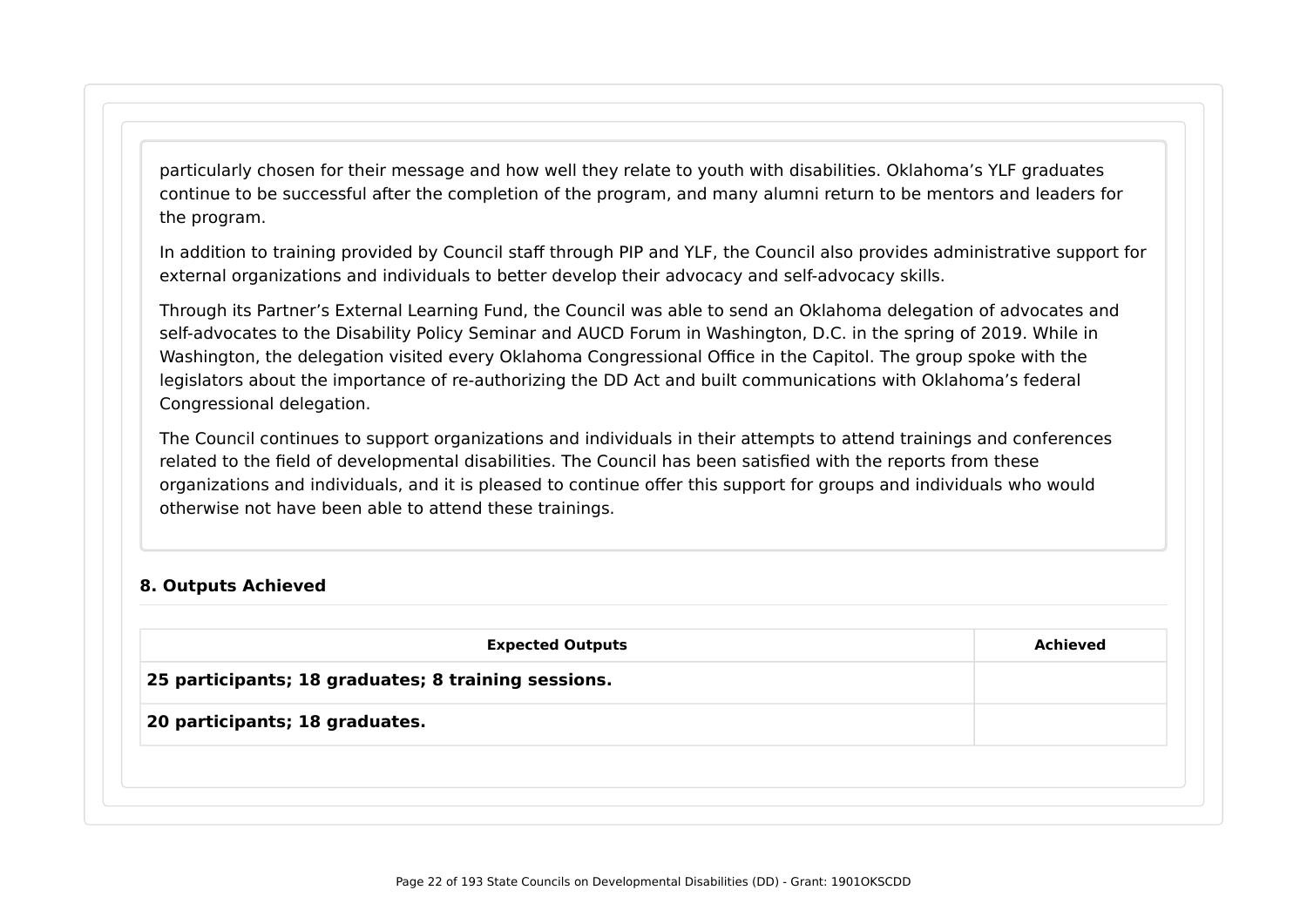| <b>Expected Outputs</b> |                                                                                                                          |          |
|-------------------------|--------------------------------------------------------------------------------------------------------------------------|----------|
|                         |                                                                                                                          | Achieved |
|                         | 5 organizations supported; 10 individuals supported; 10 presentations developed; 50<br>contacts to educate policymakers. |          |

**10. The report should include the following: (a) A narrative progress report that cohesively describes the activities that were implemented toward achieving the objective, including how the identified strategy was used, how the activity was implemented, challenges to achieving the objective and unexpected benefits.(b) For system change activities, include a description of the stage of implementation (planning, initiation, implementation, outcome/fully integrated) of the system change initiative. (c) All narratives must describe what numbers make up the performance measures number for the activities being reported in the narrative.(d) A summary of evaluation activities to monitor progress and impact of council supported activities for the objective; data collected during the year, data sources, and data collection methods; (logic model and evaluation plan may be attached to the report).**

The DD Council of Oklahoma was successful in its overall training and education efforts to increase the number of skilled advocates and self-advocates in Oklahoma. Council efforts toward this objective are ongoing, and the number of trained and skilled advocates continues to grow. In its efforts to successfully fulfill this objective and goal, the Council fully administers Partners in Policymaking and the Youth Leadership Forum, as well as providing administrative support for external trainings for advocates and self-advocates.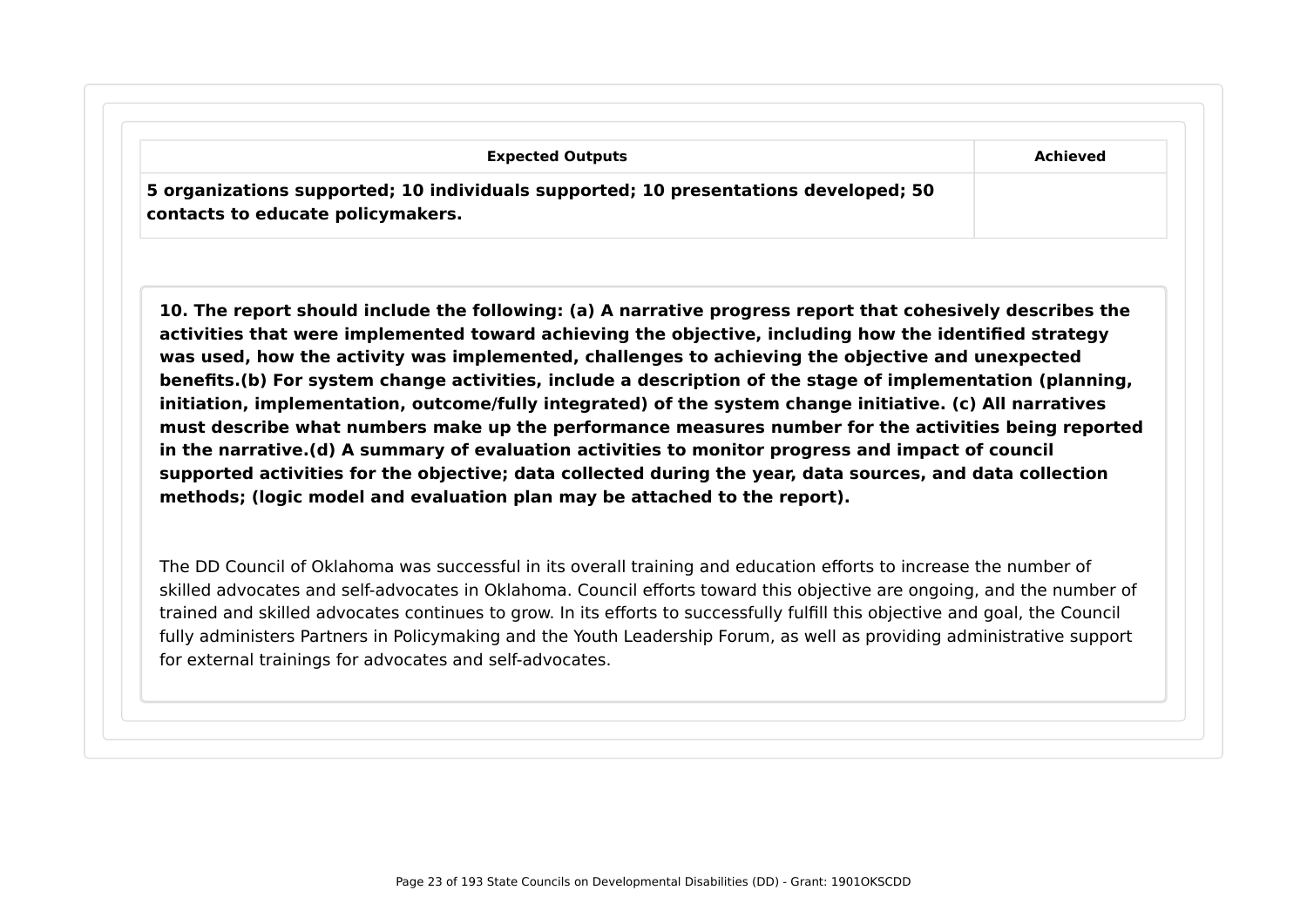Oklahoma Partners in Policymaking (PIP) is a disability advocacy training program for parents, self-advocates, and allied professionals. PIP's primary goal is to train advocates and self-advocates to be prepared to successfully meet with elected and non-elected policymakers to create positive systems change.

Oklahoma's PIP program is coordinated and run by internal DD Council staff. This year's PIP ran across eight, fourteenhour weekends from October 2018 through May 2019. Council staff recruited and admitted 31 students for its 2018-2019 Class. Of those who were admitted, 25 participants completed all of the attendance and assignment requirements in order to graduate from the class. The 2019 Class represented a variety of diagnoses, family structures, ethnicities, geographic regions and professions.

Following PIP's national curriculum standards and strategies, PIP students delivered mock testimonies on five bills to current state legislators. This year, one of the bills was so well received by the legislators that it has been developed into an actual bill for the 2020 Oklahoma legislative session. If passed, the bill will require every law enforcement officer to complete 8 hours of I/DD-specific training annually as a part of their mandatory 25 hours of certified annual training.

Oklahoma's PIP program is evaluated in a number of ways, including student evaluations, modality testing, and annual alumni evaluations. Students are pre-tested in October and post-tested in May on the national PIP competencies to determine their understanding of the PIP competencies and the effectiveness of each modality. Council staff also compares the number of students admitted versus the number who actually graduate and works to determine what factors lead to student attrition. PIP alumni are also annually surveyed about how they are using their PIP skills in the community.

Of the approximate 300 Oklahoma PIP graduates across the past three decades, many continue to advocate in multiple sectors and participate as active leaders in the community by serving in leadership positions, including:

- Director of Health Policy at the Oklahoma Policy Institute;
- Commissioners at the Oklahoma Commission on Children and Youth;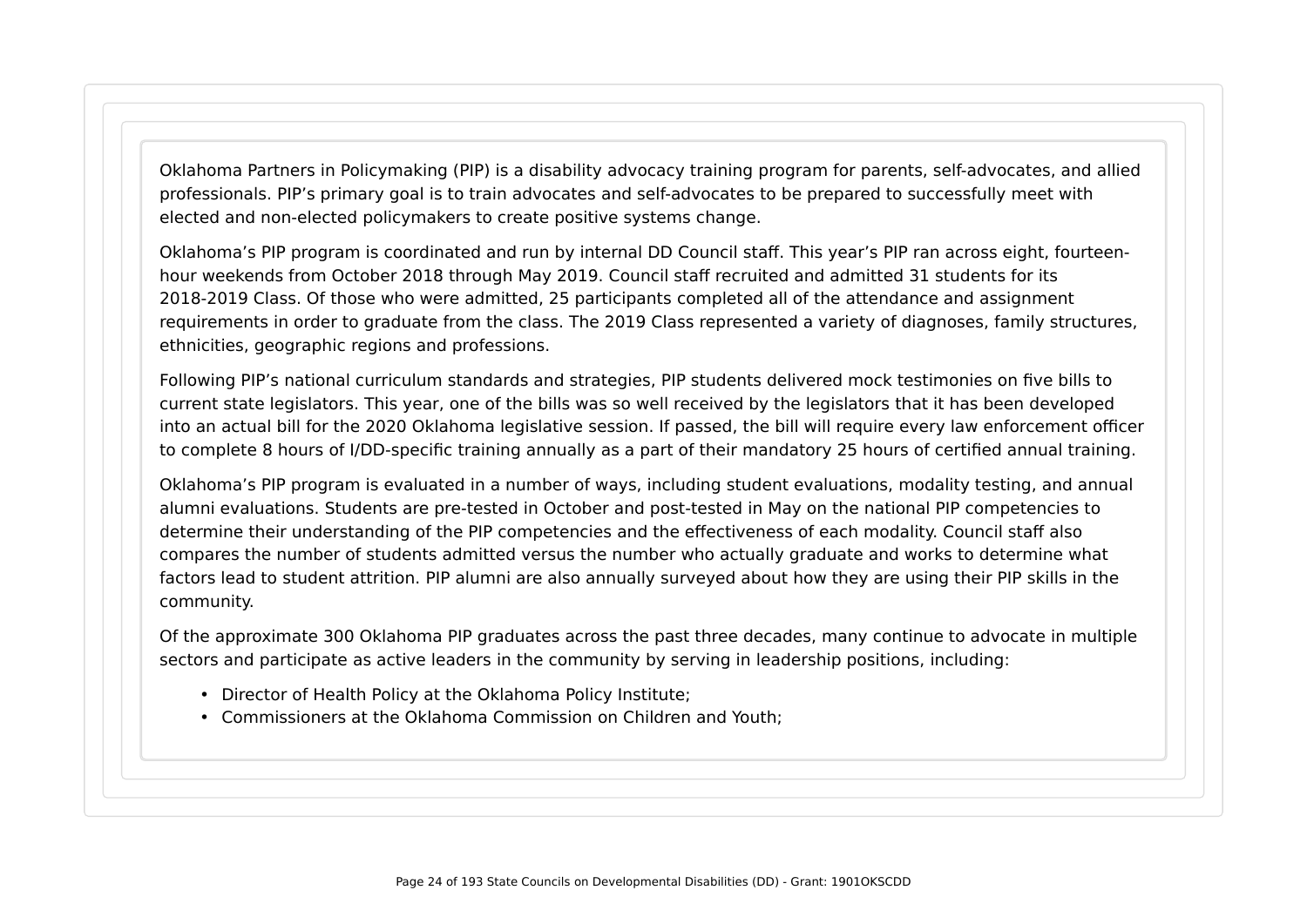- Legislative Review Panelist on the Death of Children with Developmental Disabilities;
- Professors at the University of Oklahoma, Oklahoma Christian University and the University of Oklahoma Health Science Center;
- Co-Chair of the State Advisory Team for Children's Behavioral Health;
- National President SOTOS Syndrome Society;
- Oklahoma Gathering Planning Committee Board member;
- OK Mamas leadership (a support group for Spanish-speaking families);
- Family leadership of the Waiting List Legislative Caucus;
- Sexual Assault of Persons with I/DD Task Force member; and
- Oklahoma Self-Advocacy Network and Self-Advocates Becoming Empowered leadership.
- IDEA-Part B Advisory Committee to the State Department of Education
- Oklahoma Rehabilitation Council

PIP graduates continue to be active and very successful in the Oklahoma policymaking community.

Like PIP, Youth Leadership Forum (YLF) is an essential activity of the Council's efforts for this objective. The YLF program is a national program designed for high school students with developmental disabilities to develop self-advocacy and leadership skills. Oklahoma's YLF is coordinated and run by internal DD Council staff. Staff works diligently throughout the year to plan for this one-week event. Council staff continues to develop and infuse the YLF curriculum with principles and tools from the Supporting Families' Community of Practice and Person-Centered Planning programs.

YLF activities include problem-solving and collaborative skill-building activities, advocacy training (both personal and legislative), meeting with state legislators, exploring career options, identifying important resources, creating a personal leadership plan and relationship-building. A key concept of the YLF program is leadership by example. YLF presenters are chosen for their personal message and how well they relate to youth with disabilities.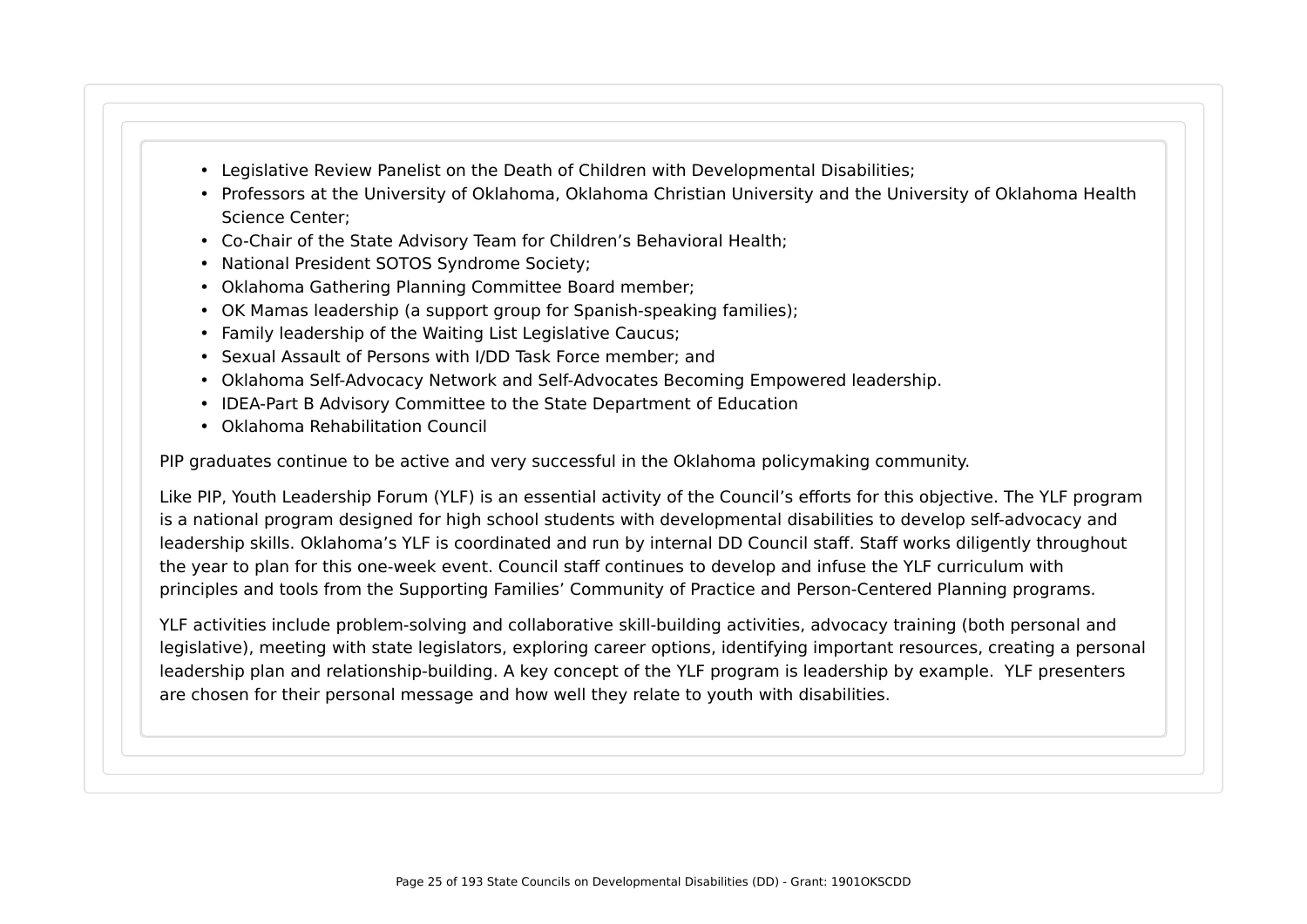Due to increased recruitment efforts throughout the state, thirty completed applications were initially submitted. Twenty-two youth participants were chosen from a strong group of applications for the 2019 YLF Class. Although YLF strives to recruit youth participants throughout all areas of the state, there are still areas that we have not had applications from. The far northeastern and southeastern areas of the state are virtually untouched. Southwestern Oklahoma also remains a difficult area to recruit from.

YLF alumni and staff were hired in partnership with the Galt Foundation. The Galt Foundation works to provide, promote, and expand opportunities for individuals with disabilities and other vocational barriers. In 2019, YLF hired two alumni as adult facilitators and other alumni to serve as mentors. Having alumni involved is a key component of Oklahoma's YLF. Alumni act as mentors to youth participants and help those students to learn about future leadership opportunities. Alumni also benefit by receiving real pay for an integrated competitive employment.

Oklahoma's YLF is evaluated through a pre- and post-program questionnaire that allows youth participants to selfassess their own strengths. Results show that graduates felt more confident in their skills after the YLF program, improving in almost every area. The biggest area of growth this year was the ability to speak up for themselves.

One graduate noted that, "Because of YLF, I can be taken seriously as an advocate." Another graduate, who has a hearing impairment, said, "Because of YLF, when I get home, I will make sure to advocate for myself when I can't hear people. Just remember: your disability is NOT embarrassing."

In addition to personal growth and advocacy skills learned, a number of YLF graduates have taken on new leadership roles since the end of the program. One exemplary PIP AND YLF graduate has since been appointed by the Governor of Oklahoma to the Developmental Disabilities Council of Oklahoma. This young self-advocate has also worked directly with her Senator's office to develop a page program for youth with developmental disabilities to work as pages for a week at the various offices throughout the Capitol. This program is still in the proposal stages, but it demonstrates the great efforts and self-advocacy skills that Oklahoma's PIP and YLF program graduates leave the programs with.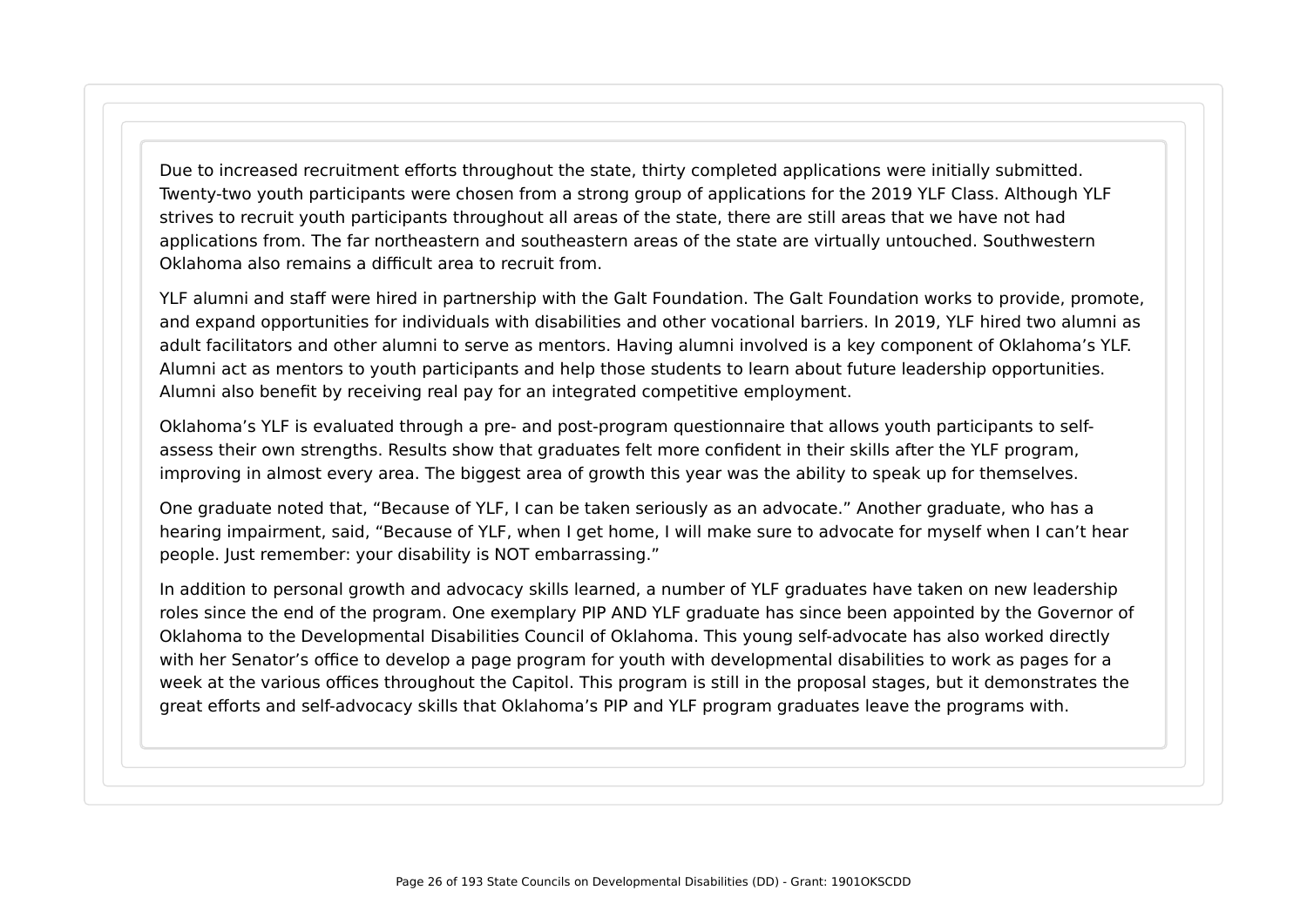In addition to the training provided by Council staff through PIP and YLF, the Council also provides administrative support for external organizations and individuals to better develop their advocacy and self-advocacy skills. The third output for this objective, "5 organizations supported; 10 individual supports; 10 presentations developed; 50 contacts to educate policy makers," was achieved.

The DD Council continued its support to the following organizations in their advocacy and self-advocacy training activities during the 2019 reporting year: Oklahoma Association of People Supporting Employment First (OK-APSE), Oklahoma People First (OPF), the Oklahoma Transition Institute (OTI) and the Oklahoma Aging Advocacy Leadership Academy (OAALA). The Council also directly supported one individual to attend the national IGNITE 2019 Annual Conference on Independent Living through its Consumer Involvement Fund.

Due to the Council's support, through its Partner's External Learning Fund, Oklahoma was able to send a delegation of advocates and self-advocates to the Disability Policy Seminar and AUCD Forum in Washington, D.C. in the spring of 2019. While in Washington, the delegation visited every Oklahoma Congressional office at the National Capitol. The group spoke with the legislators about the importance of re-authorizing the DD Act and built communications with Oklahoma's federal Congressional delegations.

The Council continues to support organizations and individuals in their attempts to attend trainings and conferences related to the field of developmental disabilities. The Council has been satisfied with the reports from these organizations and individuals and is pleased to continue offer this support for groups and individuals who would otherwise not be able to attend these trainings.

All participants of Council-sponsored activities and trainings, including PIP and YLF participants, were asked to complete an end of year online consumer satisfaction survey. This survey allowed the Council to measure its overall activities and was sent to all 2018-2019 program participants in November 2019. This end-of-year survey was an extremely beneficial evaluation method because the Council was able to see what advocacy and self-advocacy activities have taken place due to Council-sponsored activities. Results of the survey showed that 96 percent of respondents participated in some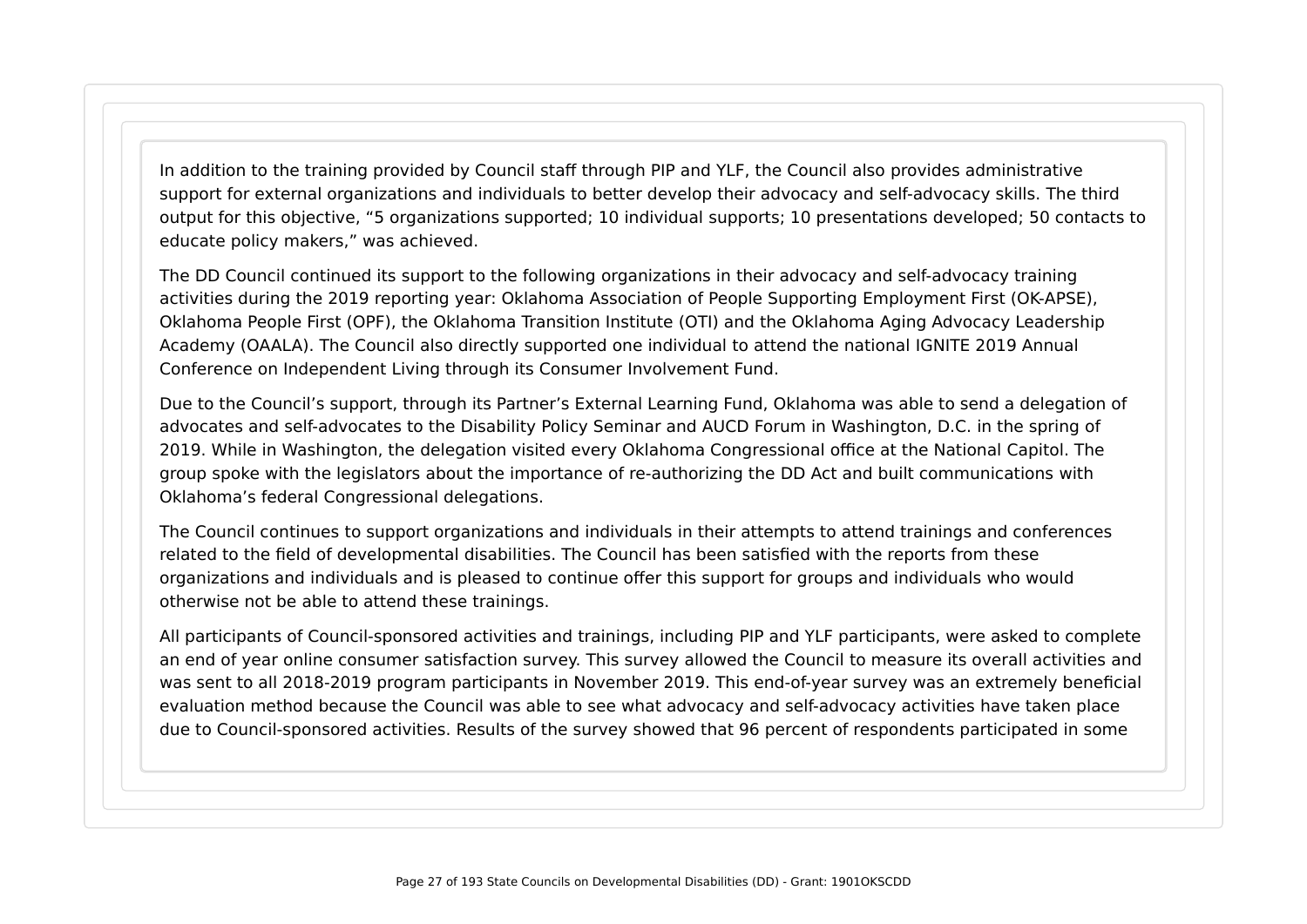form of advocacy or self-advocacy post-Council-sponsored program participation. Of that 96 percent, 46 percent increased the amount of advocacy that they participated in due specifically to Council activities. The Council plans to further develop the survey for future data collection and continue to send an end-of-year evaluation to capture these more long-term results.

The Council is happy with its overall achievements for this objective and looks forward to continuing to grow the number of skilled advocates and self-advocates in the future.

#### **12. Expected Outcomes Achieved**

| <b>Expected Outcomes</b>                                                                                                    | Achieved |
|-----------------------------------------------------------------------------------------------------------------------------|----------|
| Increased advocacy skills; increased knowledge; increased constituent contact with<br>policymakers about training received. |          |

#### **13. Progress towards achieving outcomes for overall objective : The annual report should include an assessment as to the extent to which progress was made on the intended outcomes for the objective.**

Oklahoma Partners in Policymaking is an annual activity of the Council. The Council continues to develop the program's curriculum and build community partners throughout the state. Partners in Policymaking exceeded its output goal during the 2019 reporting year by having 31 participants and 25 graduates.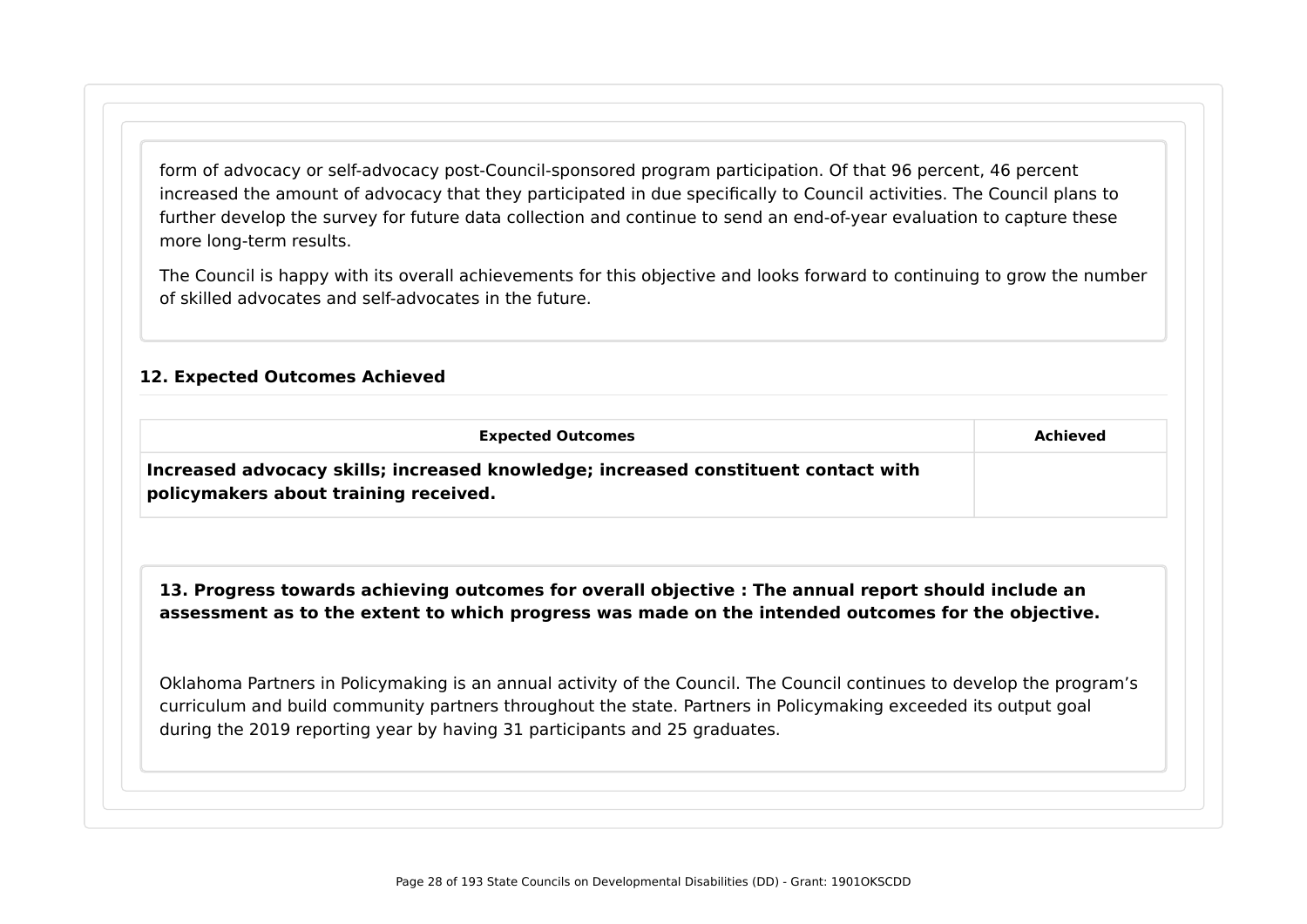Approximately half of the Partners in Policymaking graduates go on to serve on community, state, or national boards, or pursue professional leadership opportunities advocating for persons with developmental disabilities and their families.

YLF exceeded its output goal during the 2019 reporting year by having 30 applicants and 22 graduates. This is an ongoing activity of the Council, and the Council continues to build its network. YLF continues to be a successful program.

The Council achieved its support goals for individual participant training (outside of PIP and YLF). Results from the Council's end-of-year survey show that, of those who were involved in Council-sponsored activities, 96% participated in some form of advocacy or self-advocacy efforts over the past year. These consumer satisfaction numbers are incredible, and the Council is pleased to have achieved these successes this year. Support for training has proved to have a significant impact on the advocacy and self-advocacy efforts of Oklahomans.

The Council is pleased to see the continued positive impact of these efforts across the state and plans to continue to fund these activities.

**14. Additionally, include stories of culturally diverse people with developmental disabilities whose lives are better because of Council work on this activity (e.g., became better advocates for themselves and others, became more connected to the community). Stories of policy or legislative changes that happened as a result of Council individual advocacy work that are likely to positively impact the lives of people with developmental disabilities or that will prevent a potential negative impact (e.g., created deleted, refined programs and/or legislation, reallocated use of funds, organizational systems change as a result of evidence based practices).**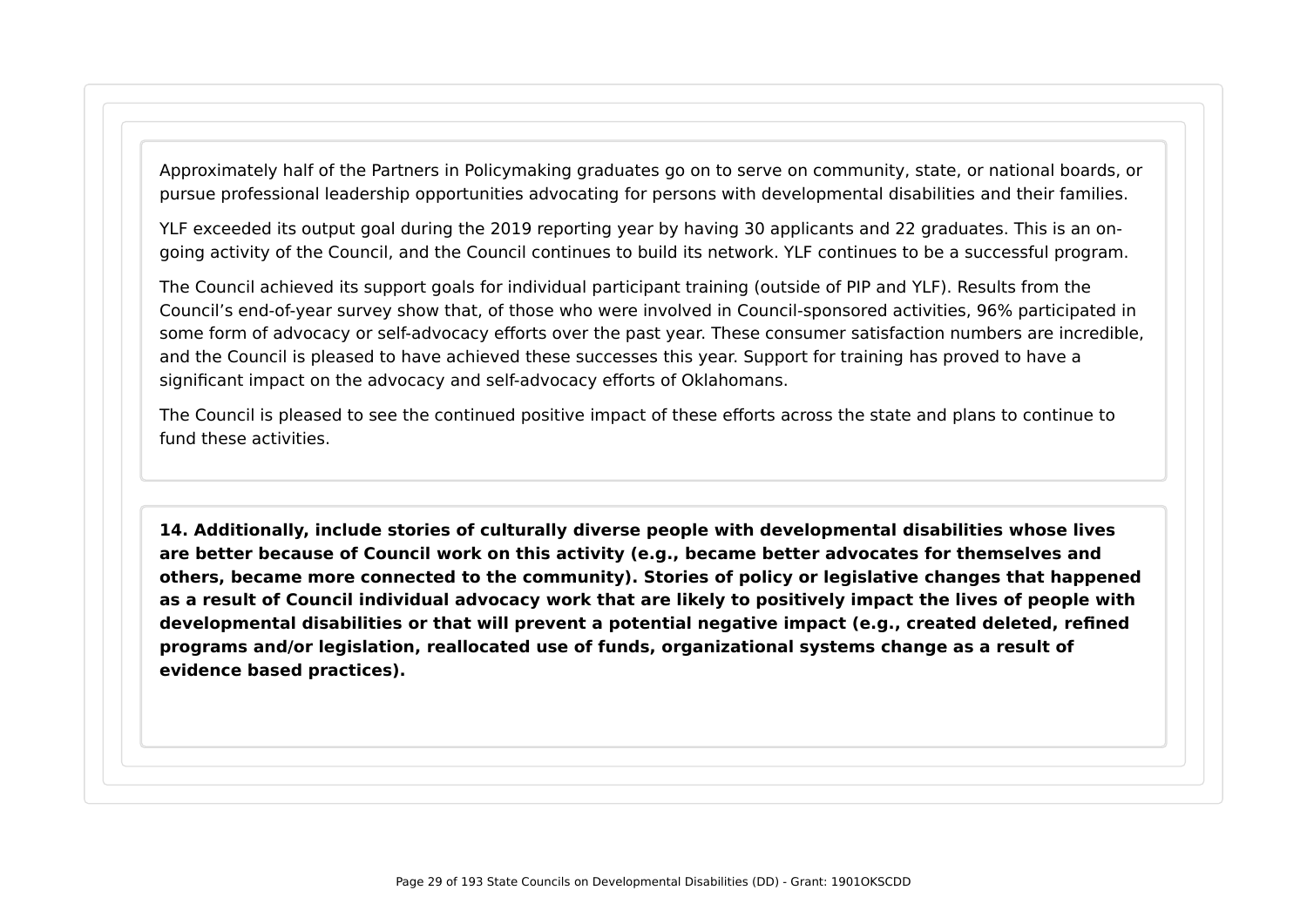The DD Council of Oklahoma is lucky to have a bilingual, Spanish-speaking staff member to lead its Partners in Policymaking program. In September 2019, the Council supported a new one-day PIP training session in Spanish. The training included 28 parent participants who have children with a variety of developmental disabilities. The one-day session was led in partnership with the Oklahoma County Health Department and the Oklahoma Family Network. Topics at the training included Citizenship status and I/DD services, TEFRA, Waivers and the Waiting List, special education services and rights, and YLF. This specially developed one-day course is a new promising practice, and the Council hopes to further develop this training in the future.

Oklahoma's eight-month Partners in Policymaking class also includes individuals from a number of different racial/ethnic backgrounds, including African Americans and Latinos; as well as students from remote, rural settings. The Council makes every effort to exceed state demographic data for minority populations.

Oklahoma's YLF recruits students with the goal of reaching a diverse population of participants, both in terms of race/ ethnicity as well as disability, gender and region. The 2019 group of participants represented two races: African American and Caucasian. Of those students, 12 were male and 10 were female. Students ranged in grades from 9th-12th grade and represented 19 different schools. Disabilities were self-disclosed and included: autism, hard of hearing, intellectual disability, neuro/muscular disability, orthopedic disability, other health impaired, and a visual disability. This year, Oklahoma YLF began accepting applications from students without disabilities and received one (from a sibling). Unfortunately, although she was accepted, the sibling was unable to attend YLF due to an ankle injury.

Oklahoma's DD Council remains a proponent for working with culturally diverse people with developmental disabilities and makes its best efforts to help people from all ethnic and cultural backgrounds to be better advocates for themselves and others.

The DD Council trains advocates and self-advocates to work directly with their legislators and to encourage legislation efforts that positively affect the developmental disability community in Oklahoma. During both PIP and YLF trainings, participants are taught to make a concerted effort to connect with their legislators and local leaders. Participants are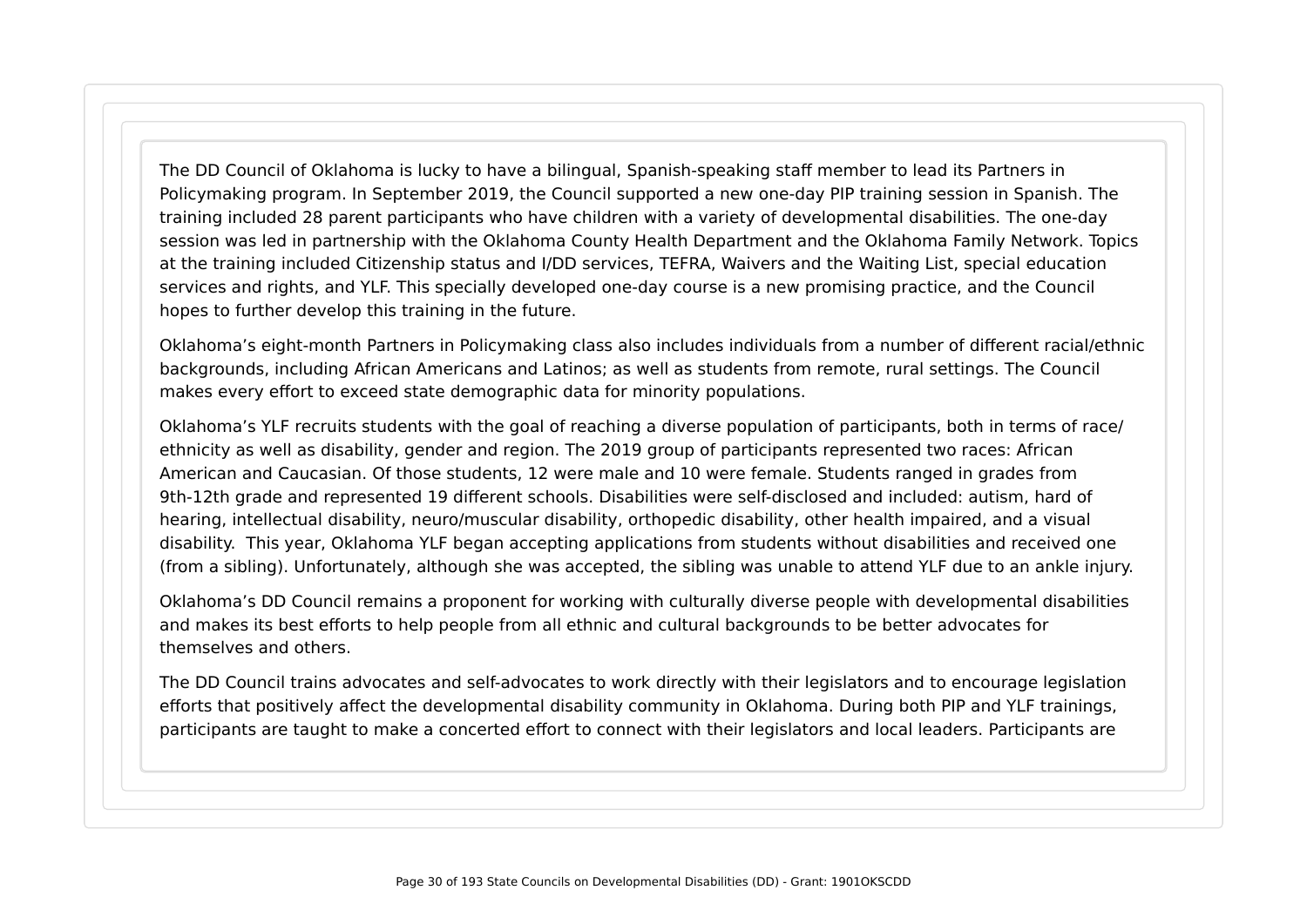encouraged to attend candidate events and, while there, to be prepared with specific questions for candidates. They are also trained to make personal connections with their local representatives by meeting them for coffee and talking with them about important issues for themselves, their families and others with developmental disabilities.

Hundreds of bills that directly or indirectly affect individuals with developmental disabilities and their families are passed each year in Oklahoma. The Council works directly with advocates and self-advocates to educate leaders and policymakers throughout the state about topics that relate to people with developmental disabilities. Related bills passed in Oklahoma in 2019 include bills about required background checks for direct support providers; seclusion and restraint guidelines for those working with children in special education; school attendance records and other requirements for students with significant health conditions; and accessibility issues for people with visual limitations. Oklahoma legislators also approved an additional \$2 million to go towards shortening Oklahoma's Waiting List. This has already had a huge impact on those who are on the Waiting List. While \$2 million is far from the total amount needed to close the Waiting List in Oklahoma, it is a huge step, and advocates and self-advocates are actively working to increase the amount of funding for the Waiting List in the future.

**2.** Facilitate the appointments to key boards, councils, and committees that take up issues for people with DD.

- **1. Goal:** Advocacy and Self-Advocacy Skills Improvement
- **2. State Plan Objective** Objective 2

#### **3. This Objective is**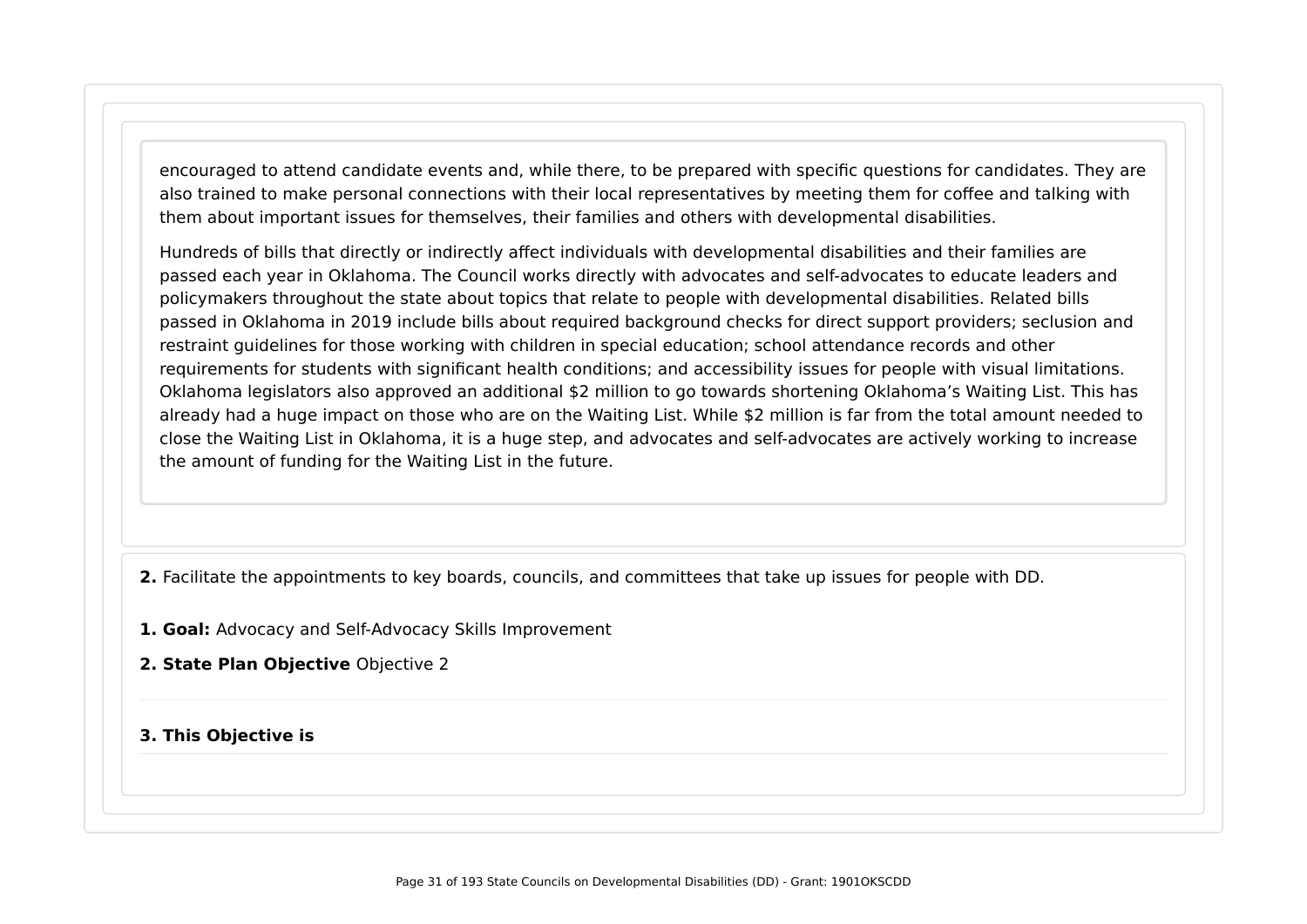#### Individual & Family Advocacy

#### **4. This Objective is**

Ongoing

#### **5. This Objective is**

|                                                                            | The Objective is |
|----------------------------------------------------------------------------|------------------|
| a. Fulfilling a Self-Advocacy DD Requirement *                             | No.              |
| b. Targeted disparity $*$                                                  | No               |
| c. DD Network Collaboration $*$                                            | No.              |
| d. A demonstration project of New Approaches to<br>Services and Supports * | No.              |
| e. A demonstration of projects or activities *                             | No.              |

#### **6. Stage of Implementation**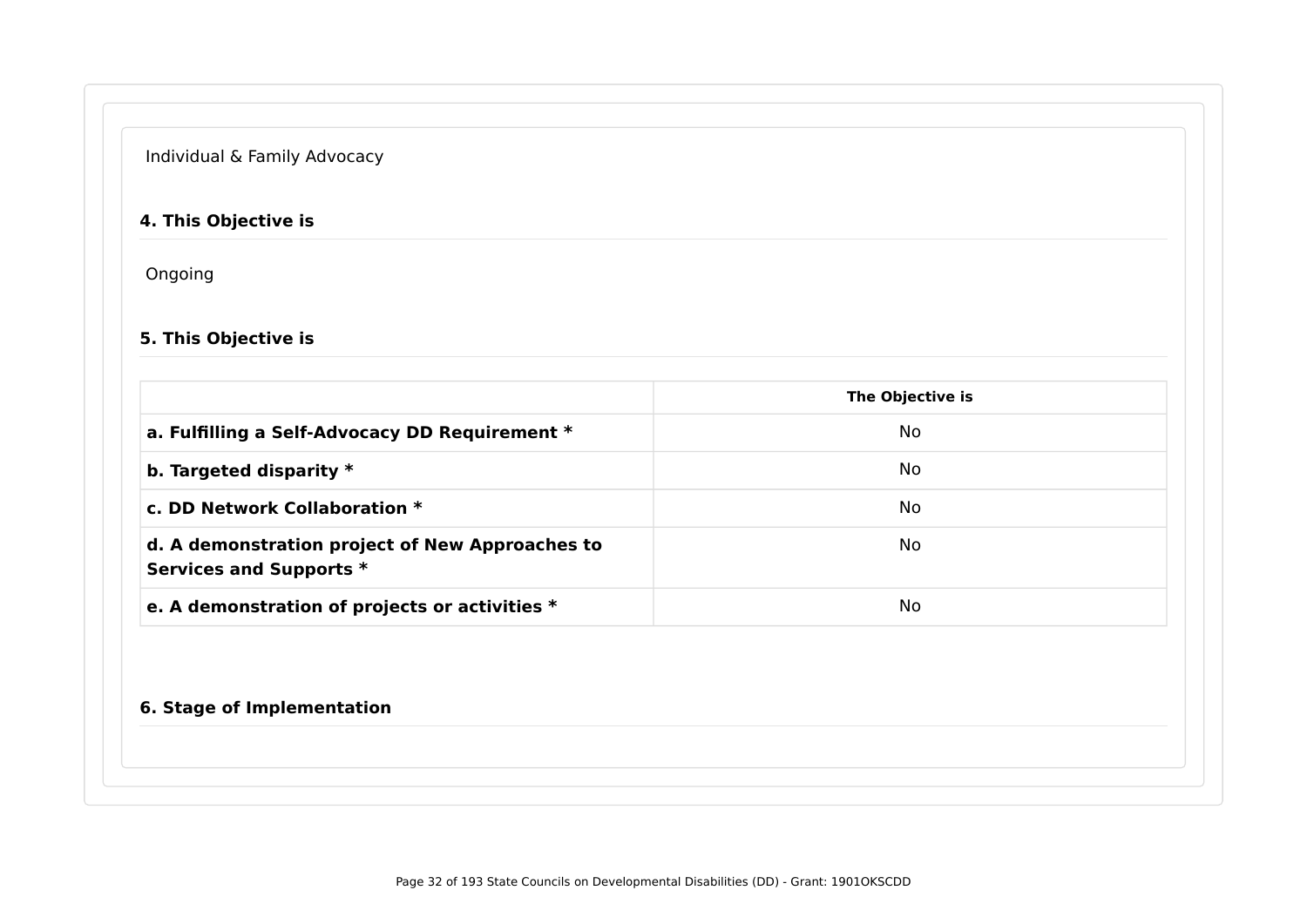#### Implementation

#### **7. Provide an overall description of this effort**

The Council believes that one of the greatest impacts it can have on the state of Oklahoma is to support the appointment or election of our trained advocates and self-advocates to serve in public and private policymaking roles at the local, state, or national level. The Council's methodology for support differs based on the prospective appointee and/or the leadership position.

Our best results have come from our advocacy training programs - Partners in Policymaking, Youth Leadership Forum, and the Oklahoma Self-Advocacy Network. We have also met allies through our other funded activities, such as Sooner Success's Parents with Disabilities project.

For Partners in Policymaking and Youth Leadership Forum, we ask each participant to read the State of Oklahoma's Agencies, Boards and Commissions book and find a board on which they would like to serve. We teach them how to find gatekeepers, network with those gatekeepers, and learn how to serve on these boards. When we are able to be a gatekeeper, we support our trained advocates and self-advocates in their efforts.

Because of the reputation of our trainees, we are often called by appointing authorities for suggestions for board members. We are proud to say that the Governor's Office asks the Council to vet nearly all appointees to disabilityrelated boards, councils and committees.

#### **8. Outputs Achieved**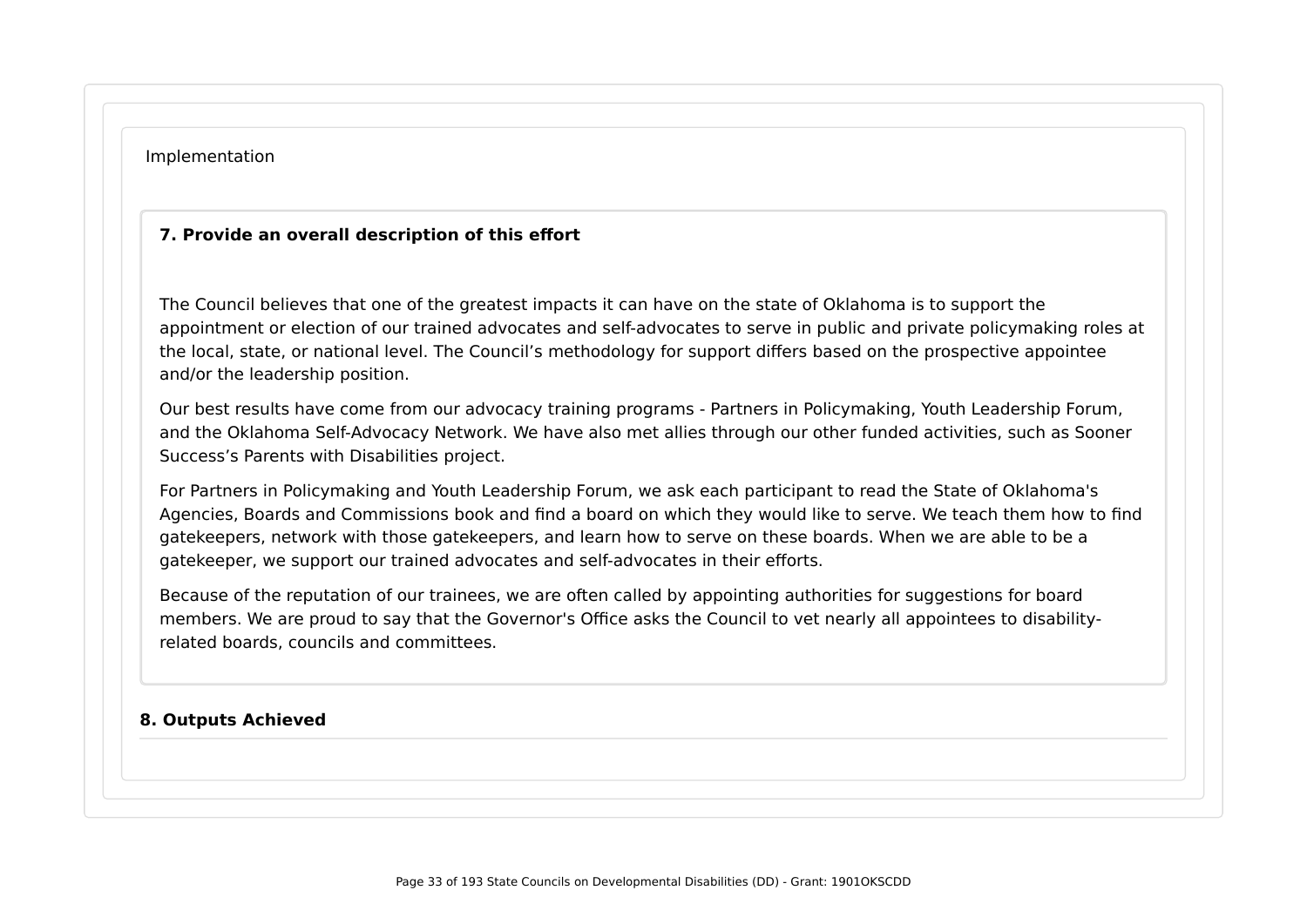| <b>Expected Outputs</b>                                                  | Achieved |
|--------------------------------------------------------------------------|----------|
| Five advocates will receive appointments and serve in a leadership role. |          |

**10. The report should include the following: (a) A narrative progress report that cohesively describes the activities that were implemented toward achieving the objective, including how the identified strategy was used, how the activity was implemented, challenges to achieving the objective and unexpected benefits.(b) For system change activities, include a description of the stage of implementation (planning, initiation, implementation, outcome/fully integrated) of the system change initiative. (c) All narratives must describe what numbers make up the performance measures number for the activities being reported in the narrative.(d) A summary of evaluation activities to monitor progress and impact of council supported activities for the objective; data collected during the year, data sources, and data collection methods; (logic model and evaluation plan may be attached to the report).**

The DD Council of Oklahoma works with its partners to support active leadership and facilitate strong appointees to key boards, councils, and committees throughout Oklahoma that work with people with developmental disabilities and their families. The primary strategy that is used to facilitate these appointees is fostering consistent, positive connections throughout the state's community of organizations that take up issues for people with developmental disabilities.

The Council works directly with the Governor's Office, other governmental departments, and many non-profit organizations. The Council maintains an active knowledge base of leadership positions available and possible people to fill those positions. When positions do become available, the Council remains a support for Oklahoma's boards, councils, and committees to reach out to and determine the best candidates for those positions.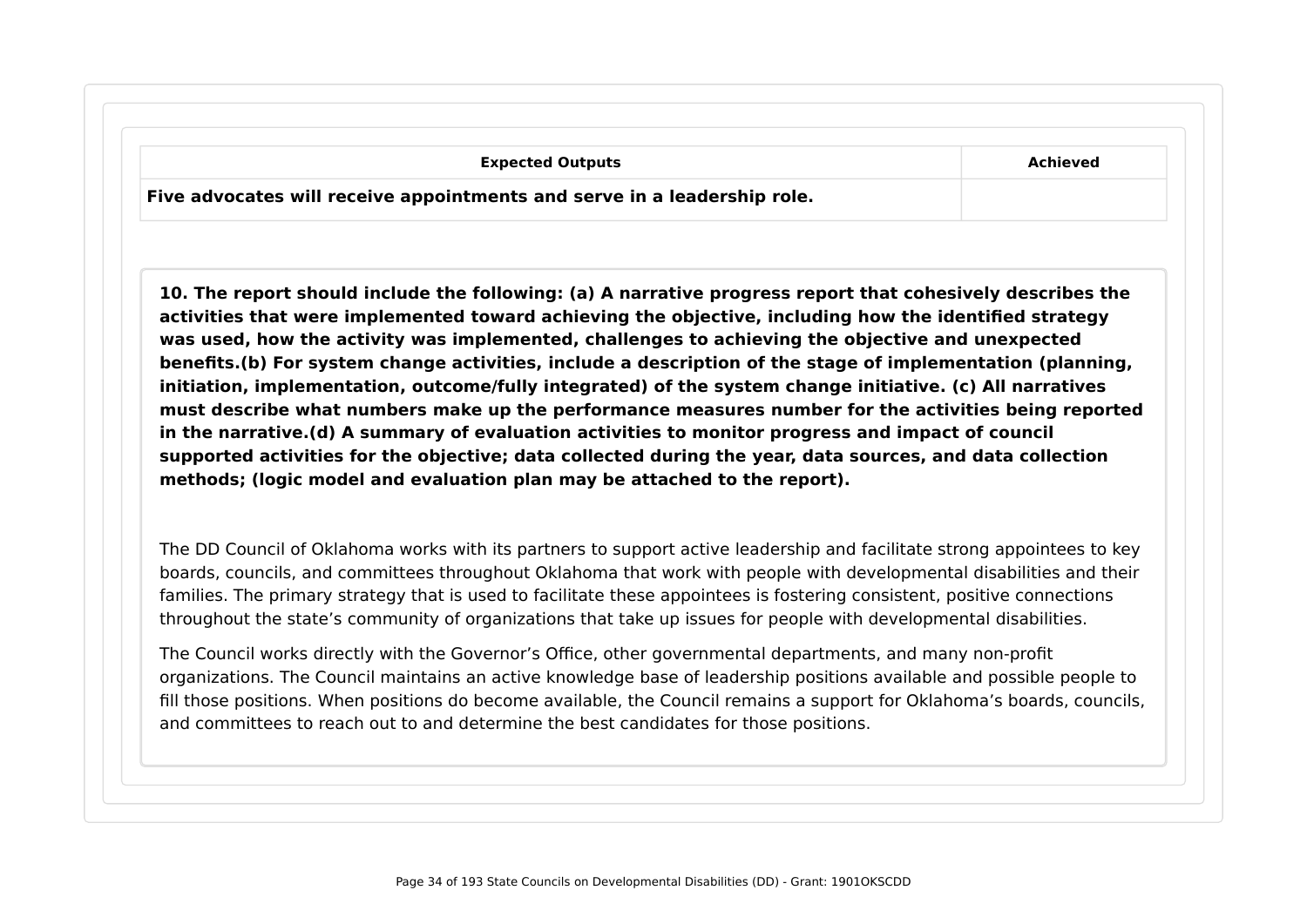Governor Kevin Stitt has been actively reviewing and updating the State of Oklahoma's official boards, commissions, and councils since his inauguration in January 2019. As the first new governor for Oklahoma since 2011, Governor Stitt has made one of his office's priorities the "cleaning up" of government departments and councils. The Developmental Disabilities Council of Oklahoma has worked closely with the Governor's Office to establish the best appointees to leadership positions in organizations that take up issues for people with developmental disabilities in the State of Oklahoma.

To determine the best leaders to recommend for these appointee positions, the Council's best results have come from its advocacy training programs - Partners in Policymaking, Youth Leadership Forum and the Oklahoma Self-Advocacy Network. Key appointments and leadership positions that the Council has supported are listed below. (It has been noted if any of the positions are held by a self-advocate.)

Key new appointments for the 2019 federal year include:

- 3 new appointees to the Developmental Disabilities Council of Oklahoma (1 Self-Advocate),
- 1 new appointee to the Oklahoma Rehabilitation Council,
- 1 new appointee to the IDEA-B Advisory Council,
- 1 new appointee to the Statewide Independent Living Council of Oklahoma (Self-Advocate), and
- 1 new appointee to the Oklahoma Commission on Children and Youth.

Key leadership positions that were held during the 2019 federal year include:

- 1 new Regional Representative to the national organization Self-Advocates Becoming Empowered (Self-Advocate),
- Co-Chair for the State Advisory Team for Children's Behavioral Health and its State Advisory Team,
- Chair of a policy work group, in conjunction with Representative Jadine Nollan, to create legislation to advocate for the rights of parents with disabilities,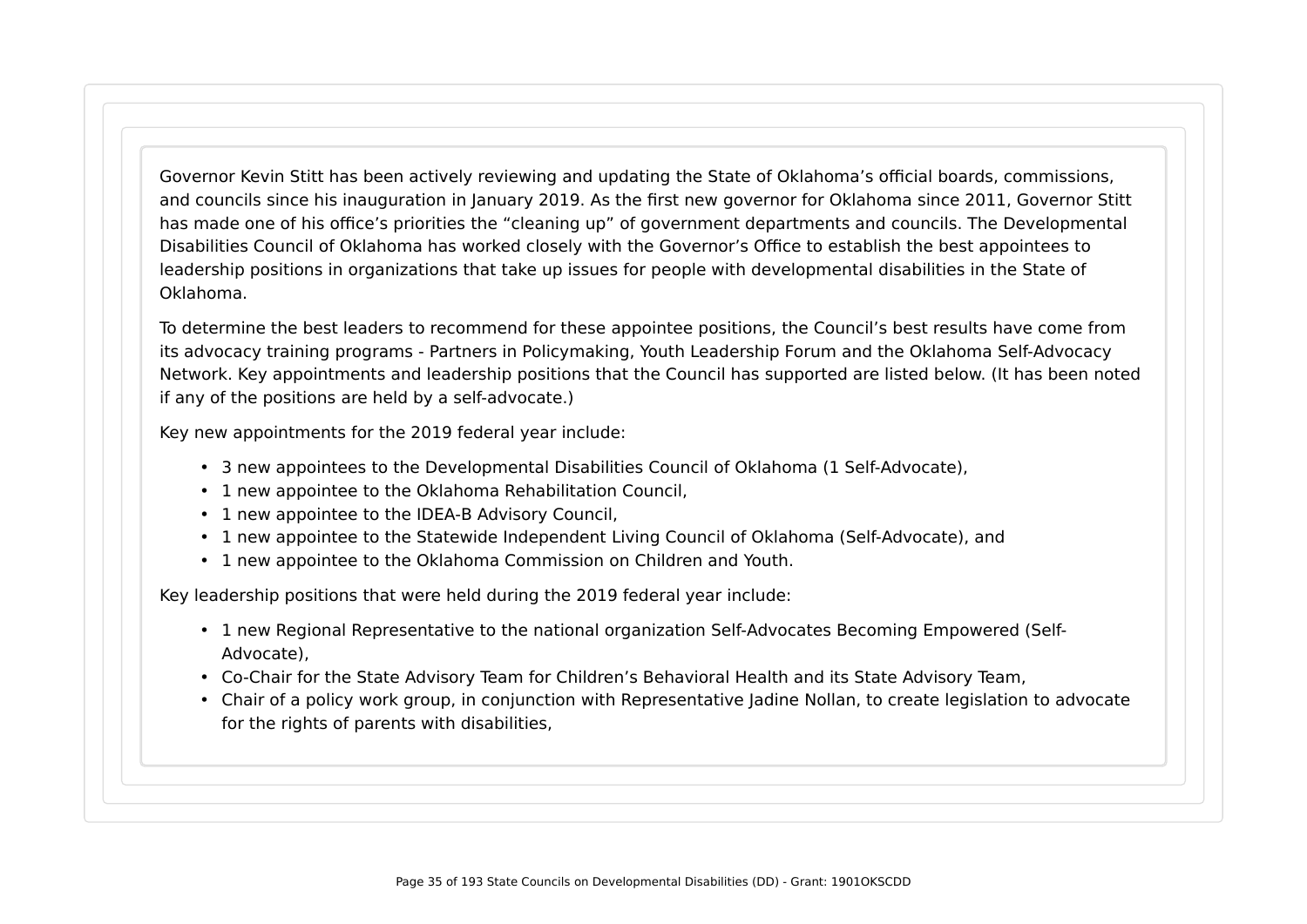- Vice President of the Board for the Down Syndrome Association of Central Oklahoma, and
- Membership for the Advisory Committee on Services to Persons with Developmental Disabilities for the Oklahoma Department of Human Services (Self-Advocate).

To collect the above information, the Council disseminated a consumer satisfaction survey to determine the impact that its activities has had on the State of Oklahoma. Respondents were asked to identify any leadership positions or appointments they have achieved in relation to the Council's activities and programs in the past year.

To better follow its impact in the future, the Council plans to create a database of advocates and self-advocates that will include information about the boards, councils and committees on which they serve.

#### **12. Expected Outcomes Achieved**

| Advocate leaders will influence the boards and make a positive impact on issues related             |
|-----------------------------------------------------------------------------------------------------|
| 13. Progress towards achieving outcomes for overall objective : The annual report should include an |
| assessment as to the extent to which progress was made on the intended outcomes for the objective.  |
|                                                                                                     |
|                                                                                                     |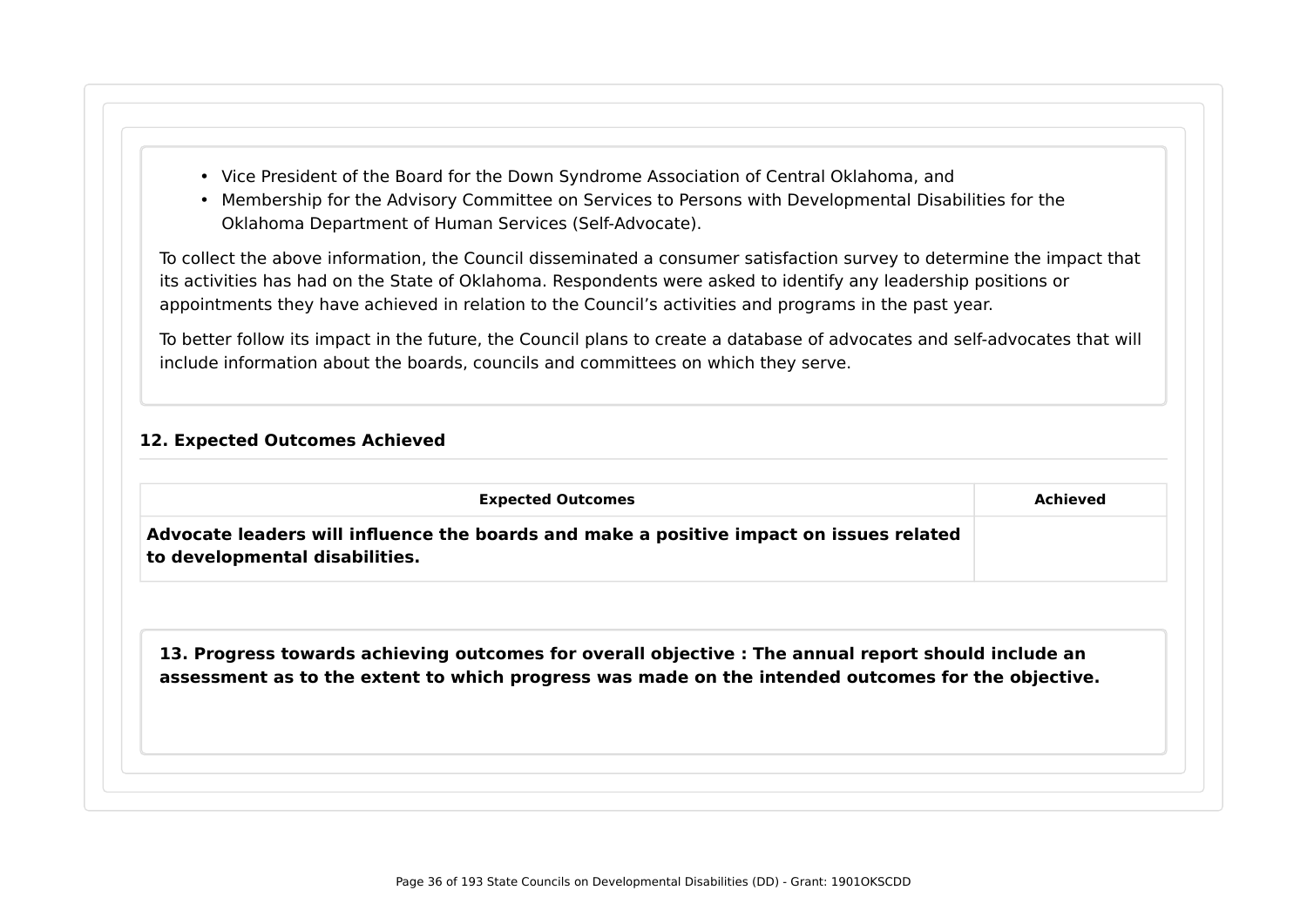The Council achieved its planned outputs and outcomes for the reporting period.

This is an on-going activity of the Council. The Council continues to build its network and facilitate the appointments to key boards, councils and committees that take up issues for people with developmental disabilities.

**14. Additionally, include stories of culturally diverse people with developmental disabilities whose lives are better because of Council work on this activity (e.g., became better advocates for themselves and others, became more connected to the community). Stories of policy or legislative changes that happened as a result of Council individual advocacy work that are likely to positively impact the lives of people with developmental disabilities or that will prevent a potential negative impact (e.g., created deleted, refined programs and/or legislation, reallocated use of funds, organizational systems change as a result of evidence based practices).**

The Council did not collect data or stories of culturally diverse people with developmental disabilities in this goal area. The Council did not collect data that has directly linked its efforts under this objective with public policy results.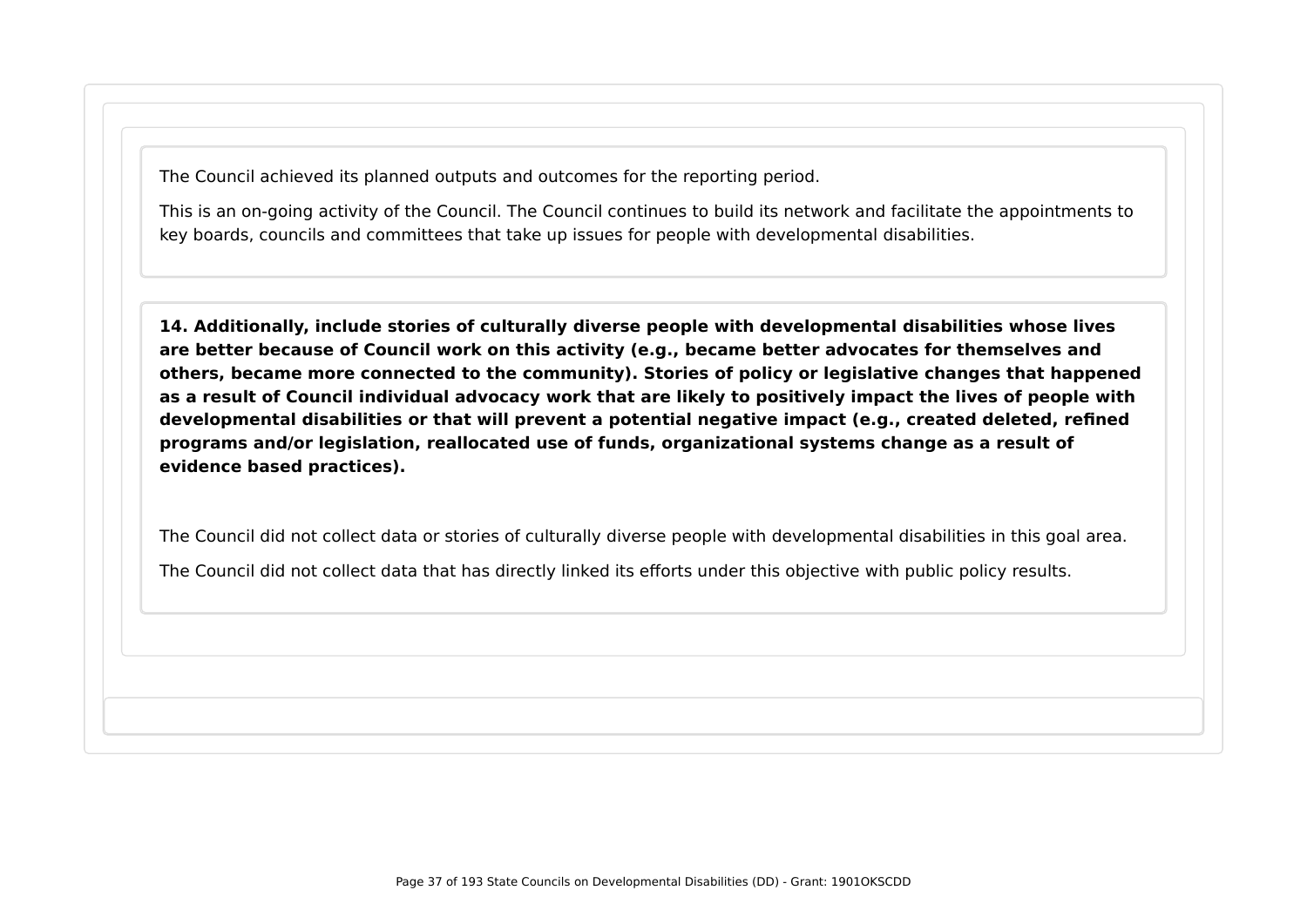# Individual & Family Advocacy Performance Measure

#### **Description**

Advocacy and Self-Advocacy Skills Improvement

#### Race/Ethnicity

| <b>Race/Ethnicity</b>                          | #              | %           |
|------------------------------------------------|----------------|-------------|
| White, alone                                   | 116            | 61.38       |
| <b>Black or African American alone</b>         | 16             | 8.47        |
| American Indian and Alaska Native alone        | $\overline{2}$ | 1.06        |
| <b>Hispanic/Latino</b>                         | 36             | 19.05       |
| <b>Asian alone</b>                             | $\mathbf 0$    | $\Omega$    |
| Native Hawaiian & Other Pacific Islander alone | $\mathbf 0$    | $\mathbf 0$ |
| Two or more races                              | 10             | 5.29        |
| Race unknown                                   | 9              | 4.76        |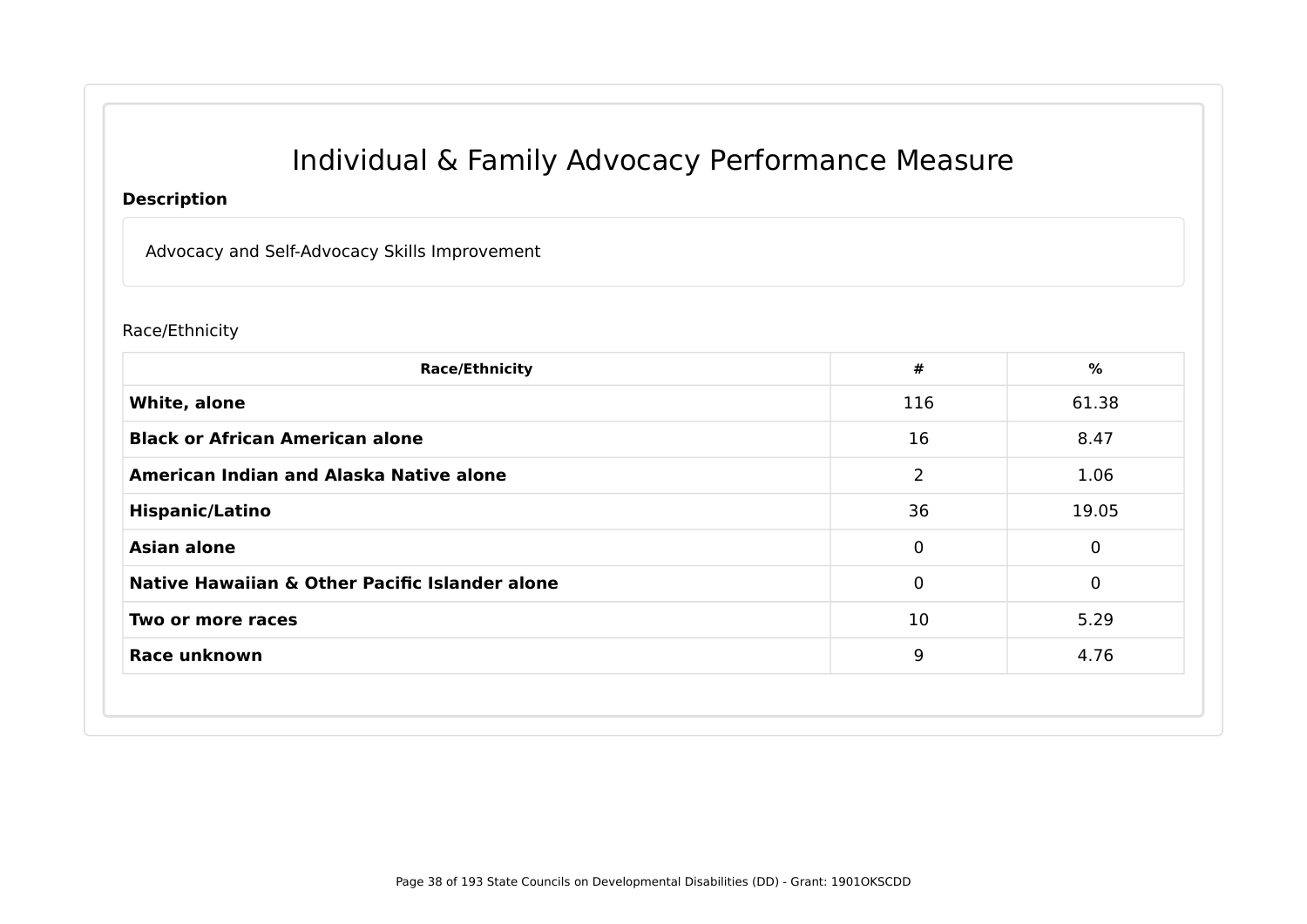#### Gender

| Gender       | #   | %     |
|--------------|-----|-------|
| Female       | 147 | 73.13 |
| <b>Male</b>  | 53  | 26.37 |
| <b>Other</b> |     | 0.5   |

## Category

| Category                  | #   | %     |
|---------------------------|-----|-------|
| <b>Individual with DD</b> | 66  | 32.51 |
| <b>Family Member</b>      | 137 | 67.49 |

## Geographical

| 130 | 72.63 |
|-----|-------|
|     |       |
| 49  | 27.37 |
|     |       |
|     |       |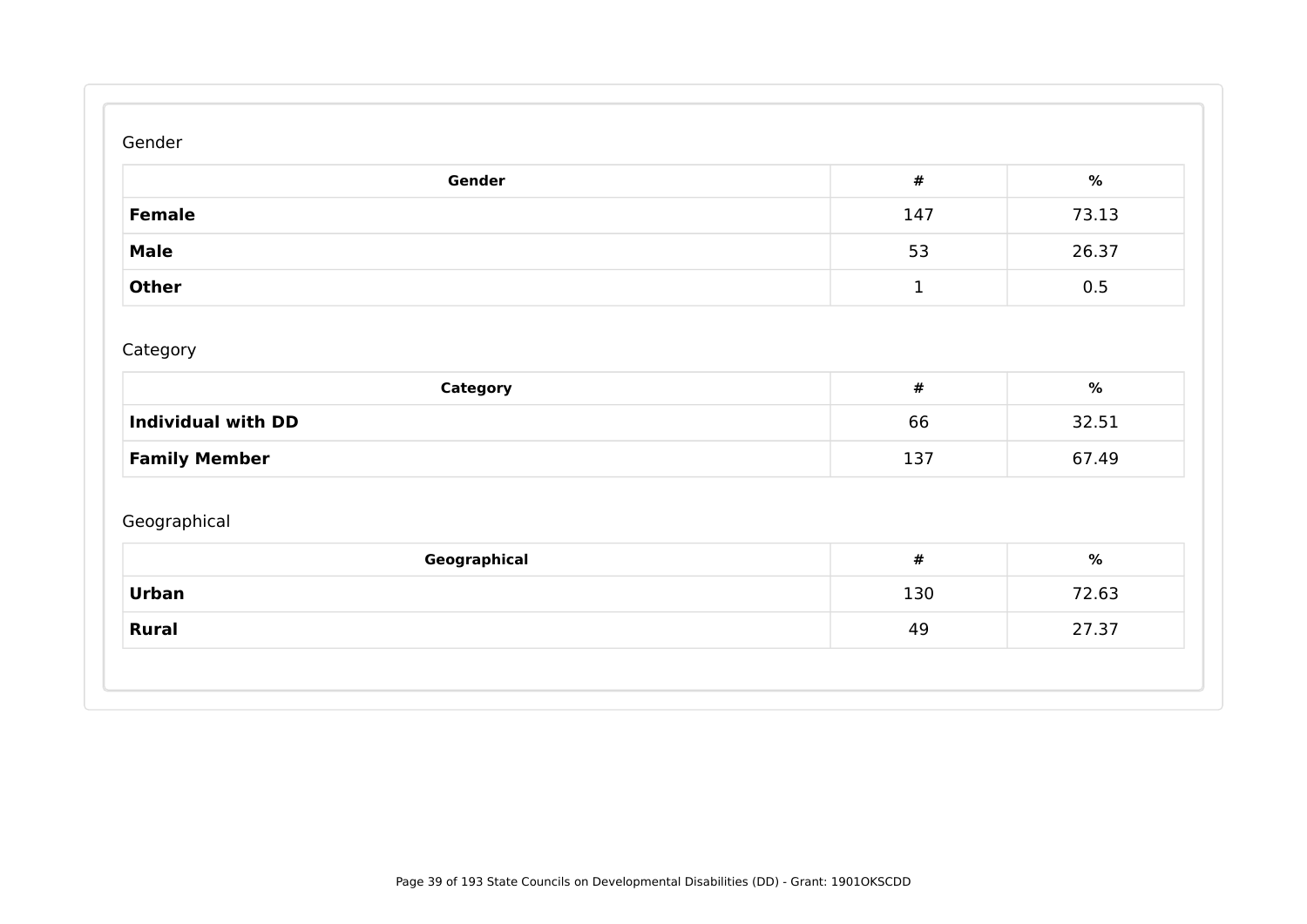## I. Output Measures

| <b>Objective</b>                                                                                                               | Performance Measure : IFA 1.1 People with<br>DD who participated in activities | <b>Performance Measure: IFA 1.2 Family</b><br>members who participated in activities |
|--------------------------------------------------------------------------------------------------------------------------------|--------------------------------------------------------------------------------|--------------------------------------------------------------------------------------|
| Implement training and education<br>activities to increase the number of<br>skilled advocates. $*$                             | 34                                                                             | 70                                                                                   |
| <b>Facilitate the appointments to key</b><br>boards, councils, and committees<br>that take up issues for people with<br>$DD.*$ | 15                                                                             | 39                                                                                   |
| Total # of Output Respondents                                                                                                  | 49                                                                             | 109                                                                                  |

#### II. Outcome Measures

| IFA 2.1 Percent of people with DD who increased advocacy | 65 |
|----------------------------------------------------------|----|
| IFA 2.2 Percent of family members who increased advocacy | 63 |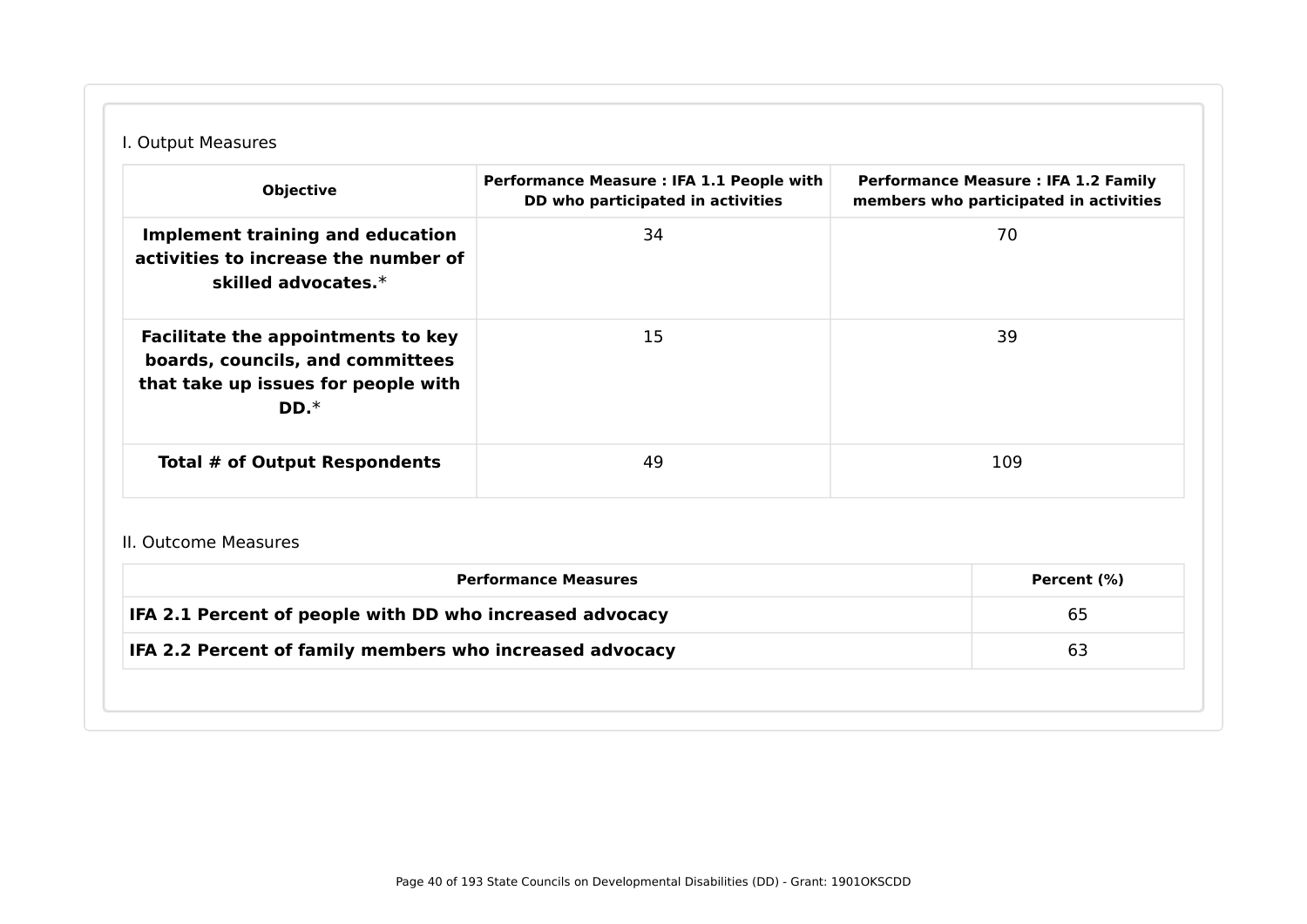| <b>Projects</b>                                                                                                                | # People with developmental disabilities | # Family Members |
|--------------------------------------------------------------------------------------------------------------------------------|------------------------------------------|------------------|
| <b>Implement training and education</b><br>activities to increase the number of<br>skilled advocates.*                         | 29                                       | 51               |
| <b>Facilitate the appointments to key</b><br>boards, councils, and committees<br>that take up issues for people with<br>$DD.*$ | 13                                       | 28               |
| Total # of Sub-Outcome<br><b>Respondents</b>                                                                                   | 42                                       | 79               |
| IFA 2.3 Percent of people better able<br>to say what they need                                                                 | 86                                       | 72               |

Sub-Outcome Measures : The number (#) of people who are better able to say what they want/say what is important to them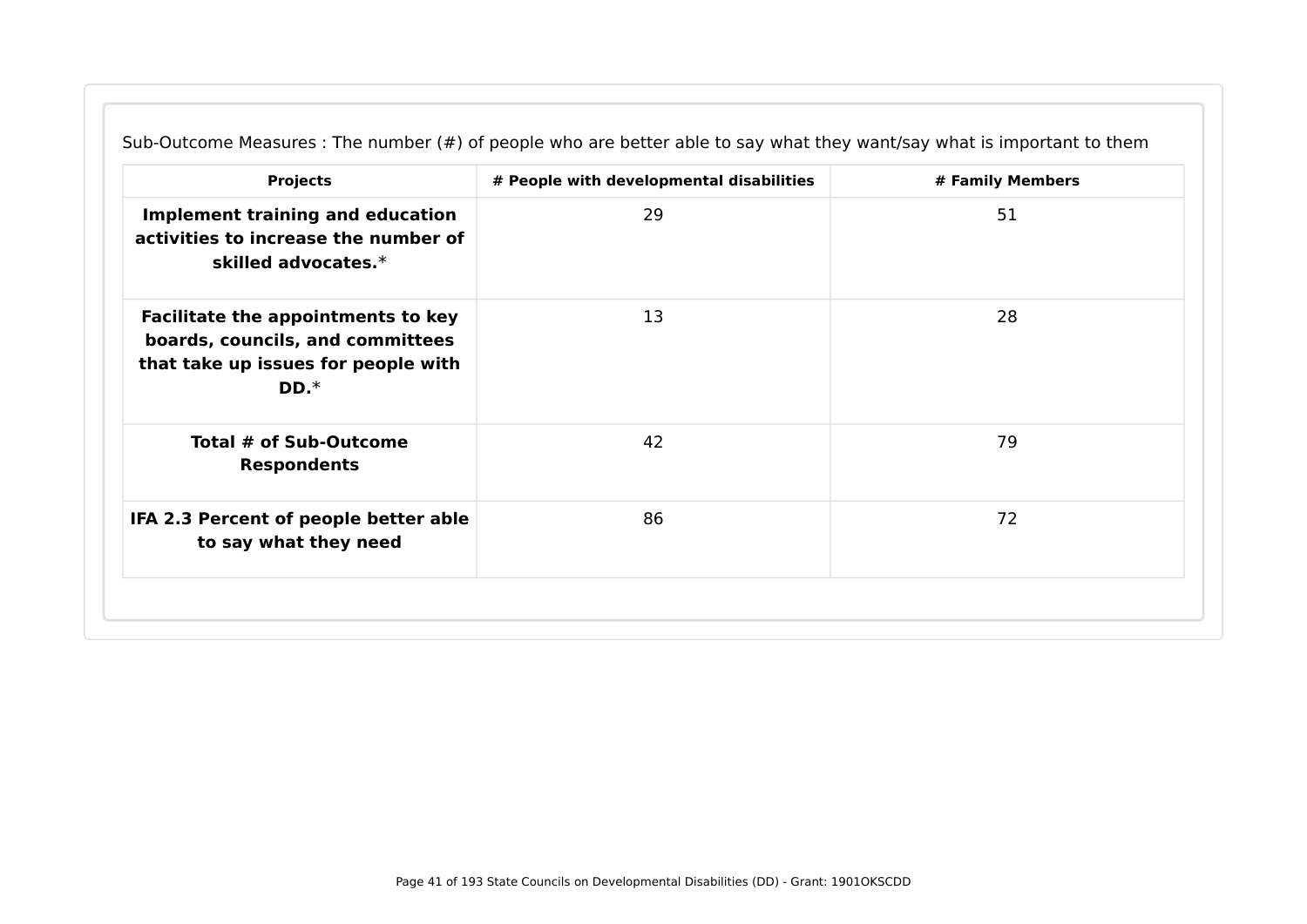| <b>Projects</b>                                                                                                                | # People with developmental disabilities | # Family Members |
|--------------------------------------------------------------------------------------------------------------------------------|------------------------------------------|------------------|
| <b>Implement training and education</b><br>activities to increase the number of<br>skilled advocates.*                         | 33                                       | 68               |
| <b>Facilitate the appointments to key</b><br>boards, councils, and committees<br>that take up issues for people with<br>$DD.*$ | 13                                       | 30               |
| Total # of Sub-Outcome<br><b>Respondents</b>                                                                                   | 46                                       | 98               |
| IFA 2.4 Percent of people<br>participating in advocacy activities                                                              | 94                                       | 90               |

Sub-Outcome Measures : The number (#) of people who are participating in advocacy activities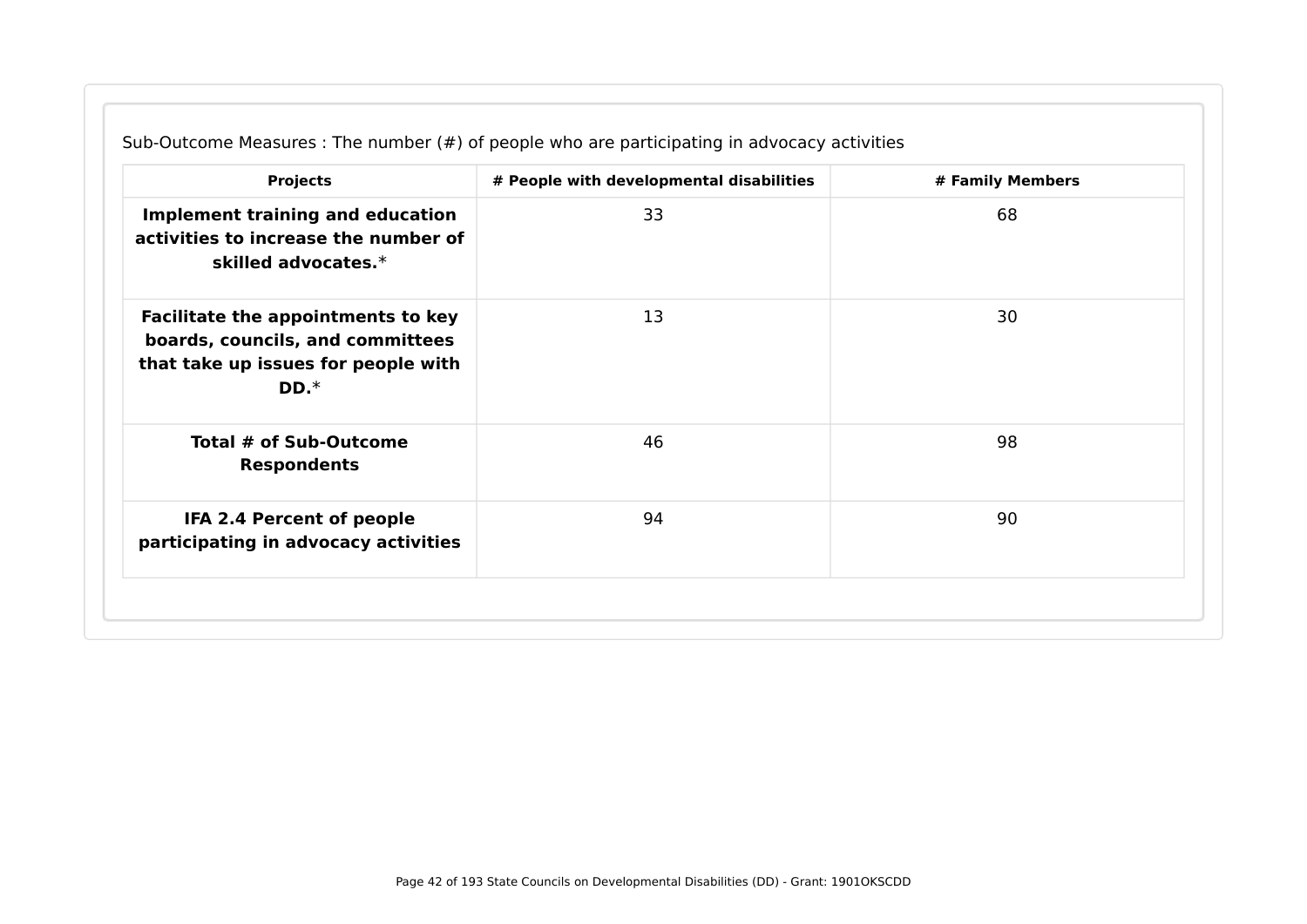Sub-Outcome Measures : The number (#) of people who are on cross disability coalitions, policy boards, advisory boards, governing bodies and/or serving in leadership positions.

| <b>Projects</b>                                                                                                                                                                                              | # Family Members |    |  |  |  |
|--------------------------------------------------------------------------------------------------------------------------------------------------------------------------------------------------------------|------------------|----|--|--|--|
| <b>Implement training and education</b><br>activities to increase the number of<br>skilled advocates.*                                                                                                       | 5                | 10 |  |  |  |
| <b>Facilitate the appointments to key</b><br>boards, councils, and committees<br>that take up issues for people with<br>$DD.*$                                                                               | 10               | 30 |  |  |  |
| Total # of Sub-Outcome<br>15<br>40<br><b>Respondents</b>                                                                                                                                                     |                  |    |  |  |  |
| IFA 2.5 Percent of people on cross<br>31<br>37<br>disability coalitions                                                                                                                                      |                  |    |  |  |  |
| IFA 3 The percent of people satisfied with a project activity*<br>98<br>IFA 3.1 Percent of people with DD satisfied with activity*<br>97<br>IFA 3.2 Percent of family members satisfied with activity*<br>97 |                  |    |  |  |  |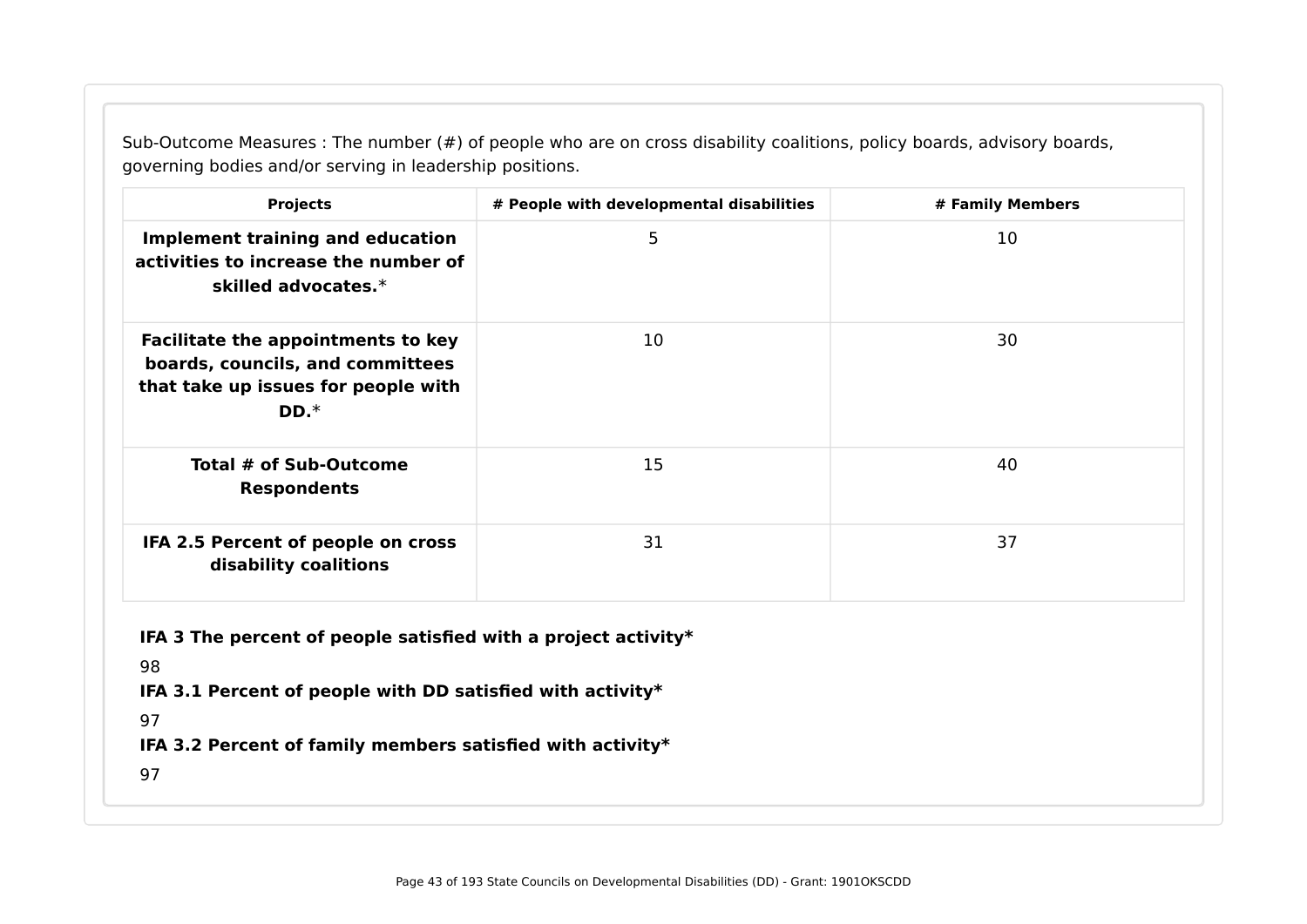|  |  | <b>System Change Performance Measures</b> |
|--|--|-------------------------------------------|
|--|--|-------------------------------------------|

**Description**

Advocacy and Self-Advocacy Skills Improvement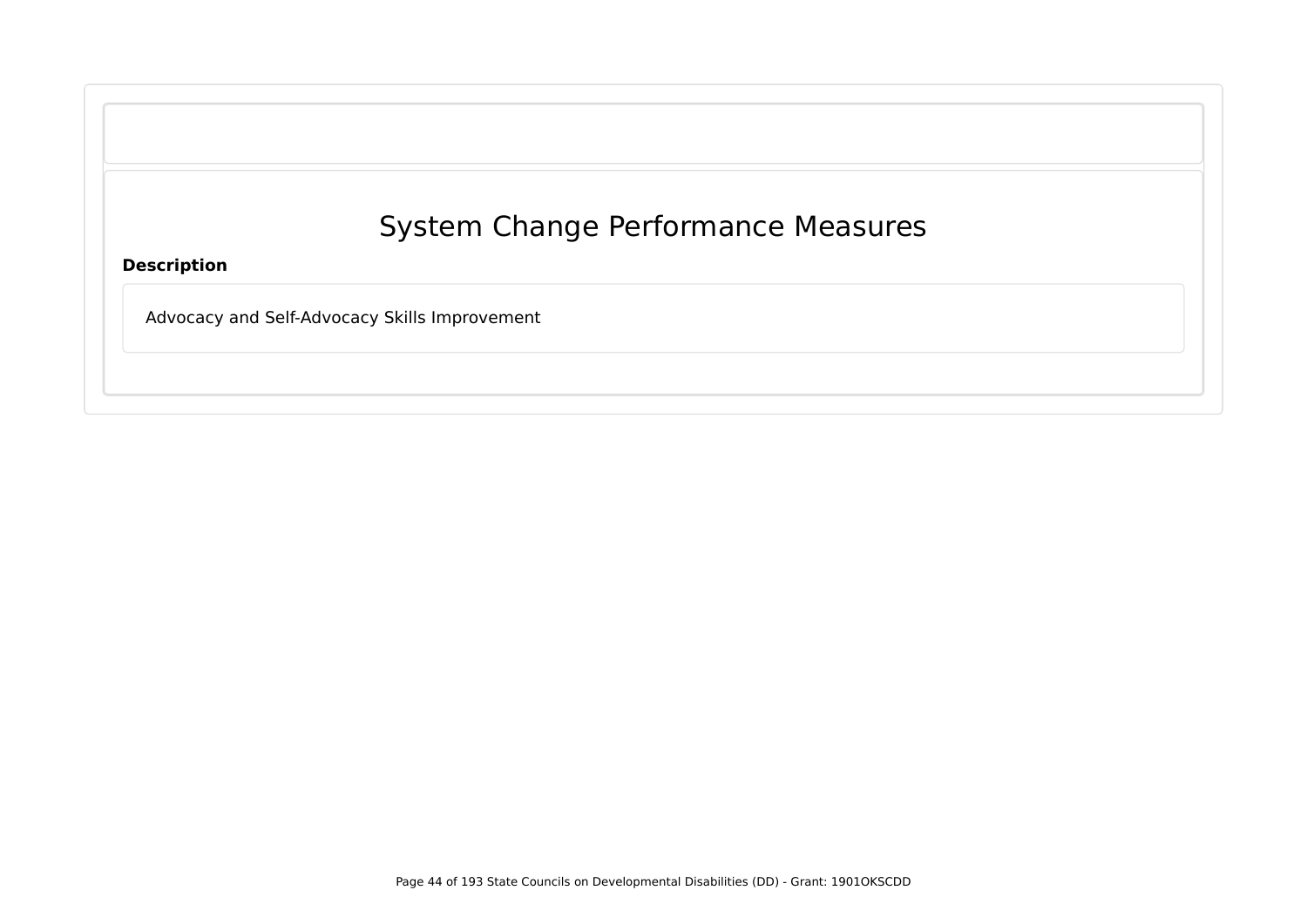SC 1: Output Measures - The number of Council efforts to transform fragmented approaches into a coordinated and effective system that assures individuals with developmental disabilities and their families participate in the design of and have access to needed community services, individualized supports, and other forms of assistance that promote self-determination, independence, productivity, and integration and inclusion in all facets of community life.

| <b>Objective</b>                                                                                                                  | <b>SC 1.1</b><br>Number of<br>policy/<br>procedures<br>created/<br>changed | <b>SC 1.2</b><br>Number of<br>statutes/<br>regulations<br>created/<br>changed | SC 1.3.1<br><b>Number</b><br><b>of</b><br>promising<br>practices<br>created | SC 1.3.2<br><b>Number</b><br>of<br>promising<br>practices<br>supported<br>through<br>Council<br>activities | SC 1.3.3<br><b>Number</b><br>of best<br>practices<br>created | SC 1.3.4<br><b>Number</b><br>of best<br>practices<br>supported<br>through<br>Council<br>activities | <b>SC 1.3</b><br><b>The</b><br>number<br><b>of</b><br>promising<br>and/or<br>best<br>practices<br>created<br>and/or<br>supported | <b>SC 1.4</b><br><b>Number</b><br><b>of</b><br>people<br>trained/<br>educated | <b>SC 1.5</b><br><b>Number of</b><br><b>Systems</b><br>Change<br>activities<br>with other<br>organizations |
|-----------------------------------------------------------------------------------------------------------------------------------|----------------------------------------------------------------------------|-------------------------------------------------------------------------------|-----------------------------------------------------------------------------|------------------------------------------------------------------------------------------------------------|--------------------------------------------------------------|----------------------------------------------------------------------------------------------------|----------------------------------------------------------------------------------------------------------------------------------|-------------------------------------------------------------------------------|------------------------------------------------------------------------------------------------------------|
| <b>Implement training and</b><br>education activities to<br>increase the number of<br>skilled advocates.                          | $\mathbf 0$                                                                | $\mathbf 0$                                                                   | $\overline{2}$                                                              | $\overline{2}$                                                                                             | $\mathbf 0$                                                  | 3                                                                                                  | $\overline{7}$                                                                                                                   | 123                                                                           | $\mathbf 0$                                                                                                |
| <b>Facilitate the</b><br>appointments to key<br>boards, councils, and<br>committees that take up<br>issues for people with<br>DD. | $\mathbf 0$                                                                | $\mathbf 0$                                                                   | $\mathbf 0$                                                                 | $\mathbf 0$                                                                                                | 0                                                            | $\mathbf 0$                                                                                        | 0                                                                                                                                | 0                                                                             | $\mathbf 0$                                                                                                |
|                                                                                                                                   |                                                                            |                                                                               |                                                                             |                                                                                                            |                                                              |                                                                                                    |                                                                                                                                  |                                                                               |                                                                                                            |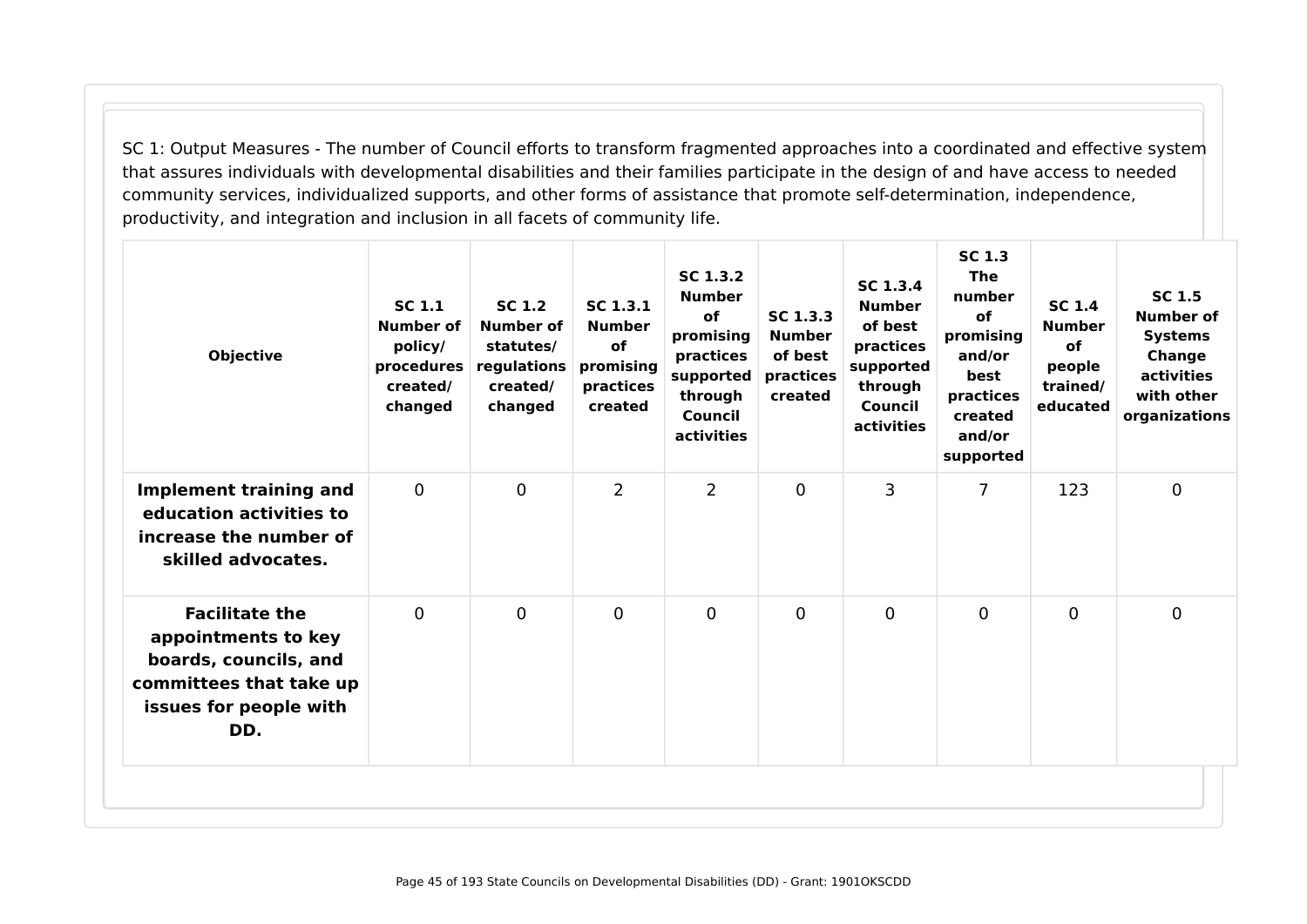## Systems Change SC 2: Outcome Measures

| <b>Outcome Measures</b>                       | Number $(\#)$ |
|-----------------------------------------------|---------------|
| SC 2.1 - Efforts that led to improvements $*$ |               |
| SC 2.2 - Efforts that were implemented $*$    |               |

#### Sub-Outcome Measures

| <b>Objective</b>                                                                                                                  | procedure, statute,<br>regulation<br>improvements | <b>SC 2.1.2 Policy,</b><br>procedure, statute,<br>regulation implemented | SC 2.1.3 Number of<br>improved promising or<br>best practices | SC 2.1.4 Number of<br>implemented promising<br>or best practices |
|-----------------------------------------------------------------------------------------------------------------------------------|---------------------------------------------------|--------------------------------------------------------------------------|---------------------------------------------------------------|------------------------------------------------------------------|
| Implement training and<br>education activities to<br>increase the number of<br>skilled advocates.                                 | 1                                                 | 1                                                                        | $\overline{2}$                                                | 2                                                                |
| <b>Facilitate the</b><br>appointments to key<br>boards, councils, and<br>committees that take up<br>issues for people with<br>DD. | 0                                                 | $\mathbf 0$                                                              | $\mathbf 0$                                                   | $\mathbf 0$                                                      |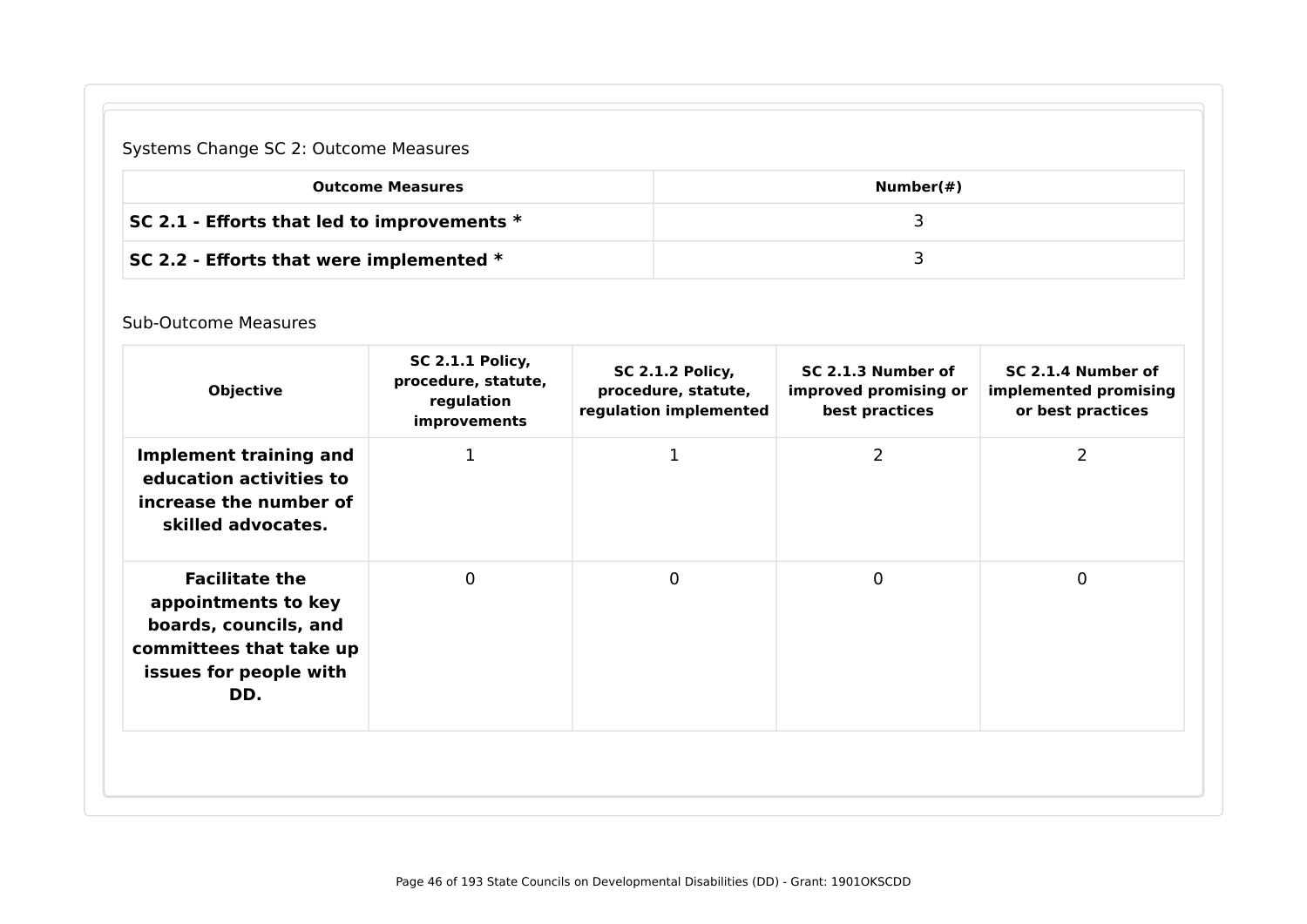# Detailed Progress Report on Goals

## **Description**

Supporting Self-Advocacy in Oklahoma

#### Area Of Emphasis

| <b>Area of Emphasis</b>                                 | <b>Planned for this goal</b> | <b>Areas addressed</b> |
|---------------------------------------------------------|------------------------------|------------------------|
| <b>Quality Assurance</b>                                | true                         | true                   |
| <b>Education and Early Intervention</b>                 |                              | false                  |
| <b>Child Care</b>                                       |                              |                        |
| <b>Health</b>                                           | true                         | true                   |
| <b>Employment</b>                                       | true                         | true                   |
| <b>Housing</b>                                          | true                         | false                  |
| <b>Transportation</b>                                   |                              | false                  |
| <b>Recreation</b>                                       |                              |                        |
| <b>Formal and Informal Community</b><br><b>Supports</b> | true                         | true                   |
|                                                         |                              |                        |
|                                                         |                              |                        |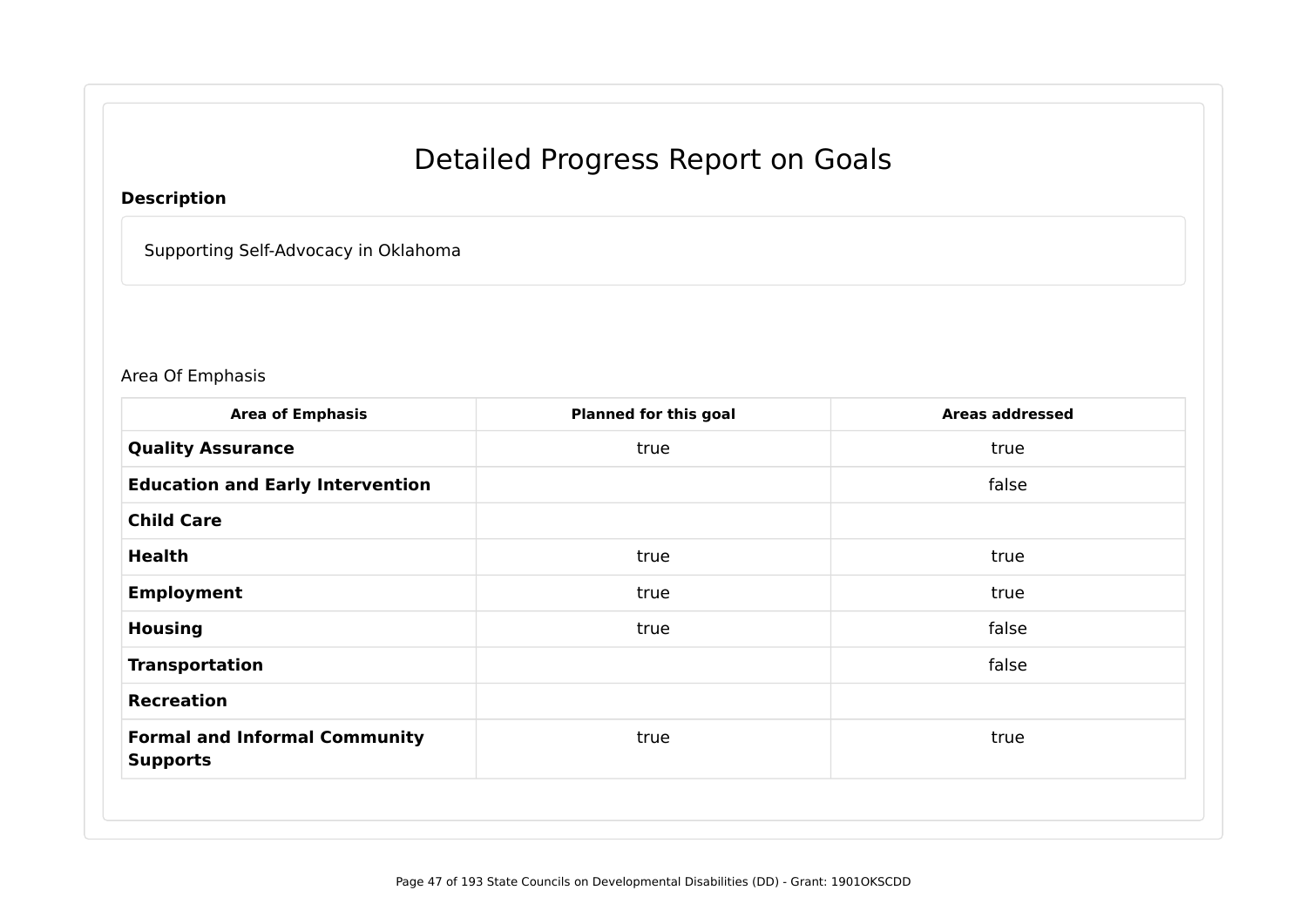### Strategies

| <b>Strategies</b>                                                            | <b>Planned for this goal</b> | <b>Strategies Used</b> |
|------------------------------------------------------------------------------|------------------------------|------------------------|
| <b>Outreach</b>                                                              | true                         | true                   |
| <b>Training</b>                                                              | true                         | true                   |
| <b>Technical Assistance</b>                                                  | true                         | true                   |
| <b>Supporting and Educating</b><br><b>Communities</b>                        | true                         | true                   |
| <b>Interagency Collaboration and</b><br><b>Coordination</b>                  |                              | true                   |
| <b>Coordination with Related Councils,</b><br><b>Committees and Programs</b> | true                         | true                   |
| <b>Barrier Elimination</b>                                                   | true                         | true                   |
| <b>Systems Design and Redesign</b>                                           |                              |                        |
| <b>Coalition Development and Citizen</b><br><b>Participation</b>             | true                         | true                   |
| <b>Informing Policymakers</b>                                                | true                         | true                   |
| <b>Demonstration of New Approaches</b><br>to Services and Support            |                              | true                   |
| <b>Other Activities</b>                                                      |                              |                        |
|                                                                              |                              |                        |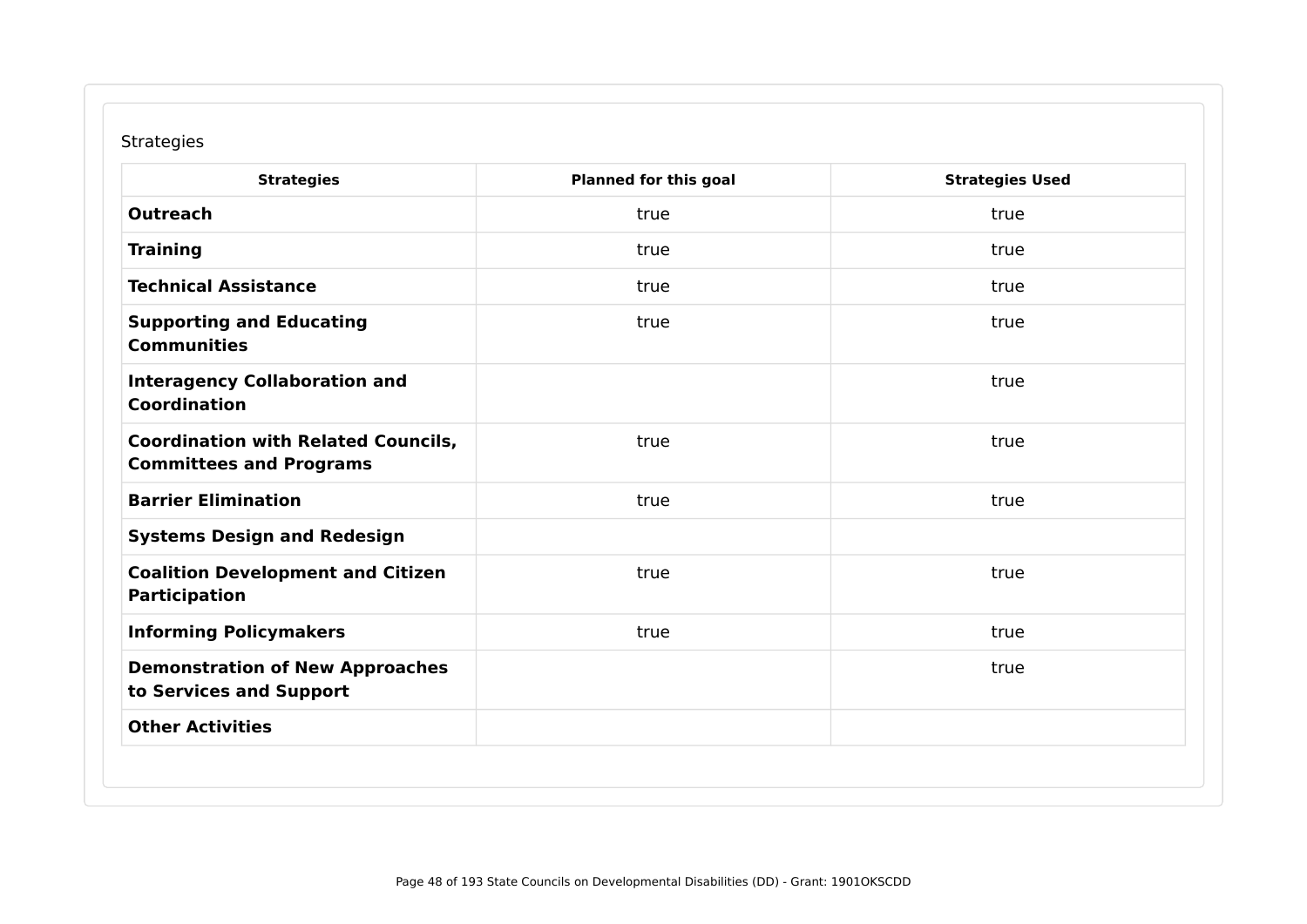#### 3. Intermediaries/Collaborators

| <b>Collaborators</b>                                    | <b>Planned for this goal</b> | <b>Actual</b> |
|---------------------------------------------------------|------------------------------|---------------|
| <b>State Protection and Advocacy</b><br><b>System</b>   | true                         | true          |
| <b>University Center(s)</b>                             | true                         | true          |
| <b>State DD agency</b>                                  | true                         | true          |
| <b>Oklahoma Self-Advocacy Network</b>                   | true                         | true          |
| <b>Oklahoma People First</b>                            | true                         | true          |
| <b>TBI Raiders</b>                                      | true                         | true          |
| <b>Thunderbird Clubhouse</b>                            | true                         | true          |
| <b>American Red Cross of Central</b><br><b>Oklahoma</b> | true                         | true          |

**Provide an overall cohesive description of (a) the extent to which progress is being made in achieving the intended outcomes of the Goal for the reporting year, (b)the extent to which each goal was or was not achieved for the reporting year, (c)where applicable, factors that impeded goal achievement for the reporting year,(c) needs that require substantive state plan amendment (goal only)**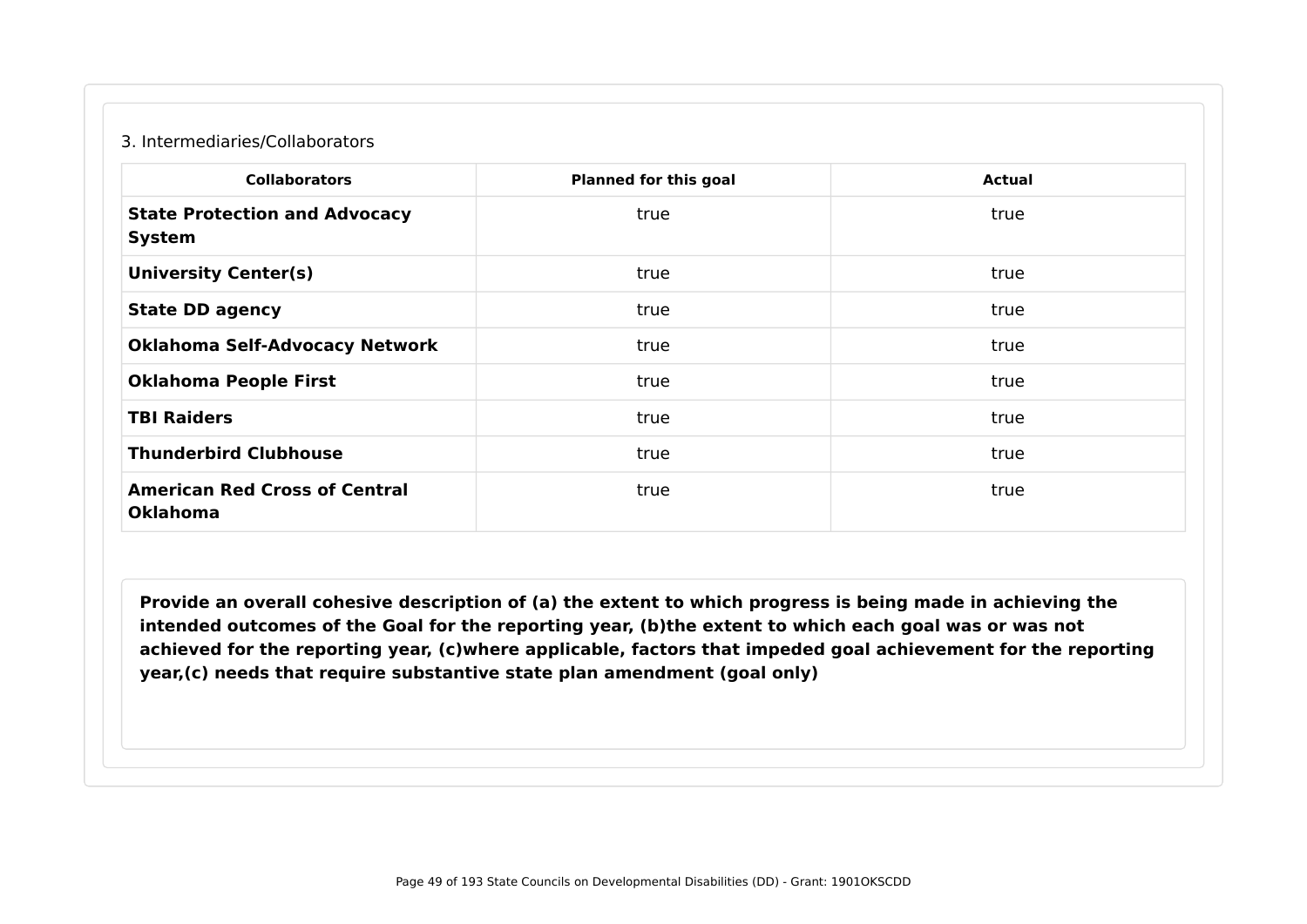The Developmental Disabilities Council of Oklahoma was successful in both of its objectives for its goal of "Supporting Self-Advocacy in Oklahoma." Through its collaborative work and support for the Oklahoma Self-Advocacy Network and Oklahoma People First, the Council was able to meet all of its output and outcome goals.

Oklahoma has two identifiable, organized self-advocacy groups - Oklahoma People First (OPF) and the Oklahoma Self-Advocacy Network (OKSAN). While there is quite a bit of cross-over between the two organizations, the major difference is the OKSAN welcomes the participation of allies without disabilities, while OPF is made up solely of people with developmental disabilities. The Council works with OKSAN to support self-advocate trainings throughout the year, and it works with OPF to support its annual conference and provide assistance to OPF for the annual Developmental Disabilities Awareness Day at the State Capitol.

The Council and OKSAN support training by self-advocates to other self-advocates, allowing self-advocates to better develop leadership, advocacy, and trainings skills. With the consult of the Council, the OKSAN self-advocate leaders determine their annual training topics. Training topics covered this year included self-advocacy leadership training, personal and sexual health, emergency preparedness, and dealing with bullying. OKSAN trained a total of 290 self-advocates and 132 professionals during the 2019 reporting year. With 100% of participants reporting satisfaction in its project activities, OKSAN continues to be a strong impetus for improving the lives of Oklahomans with developmental disabilities and their families.

The DD Council of Oklahoma provided support for the annual Oklahoma Association of People Supporting Employment First (OK-APSE) conference. The 2019 OK-APSE Conference was the first joint conference, held in association with the OKSAN and OPF (as suggested by the Council.) By joining forces, OKSAN, OPF, and OK-APSE were able to offer strong training sessions to help self-advocates make better informed choices and decisions about their lives. Total conference attendance was 237. Conference evaluation measures were done through a post-conference survey. Ninety percent of those surveyed said that they were satisfied with the conference and its topics. Overall, the joint-conference proved to be a successful way to better educate self-advocates advocates and professionals who work with people with developmental disabilities. OKSAN, OPF, and OK-APSE were all pleased with the joint-conference and plan to continue with joint-conferences in the future.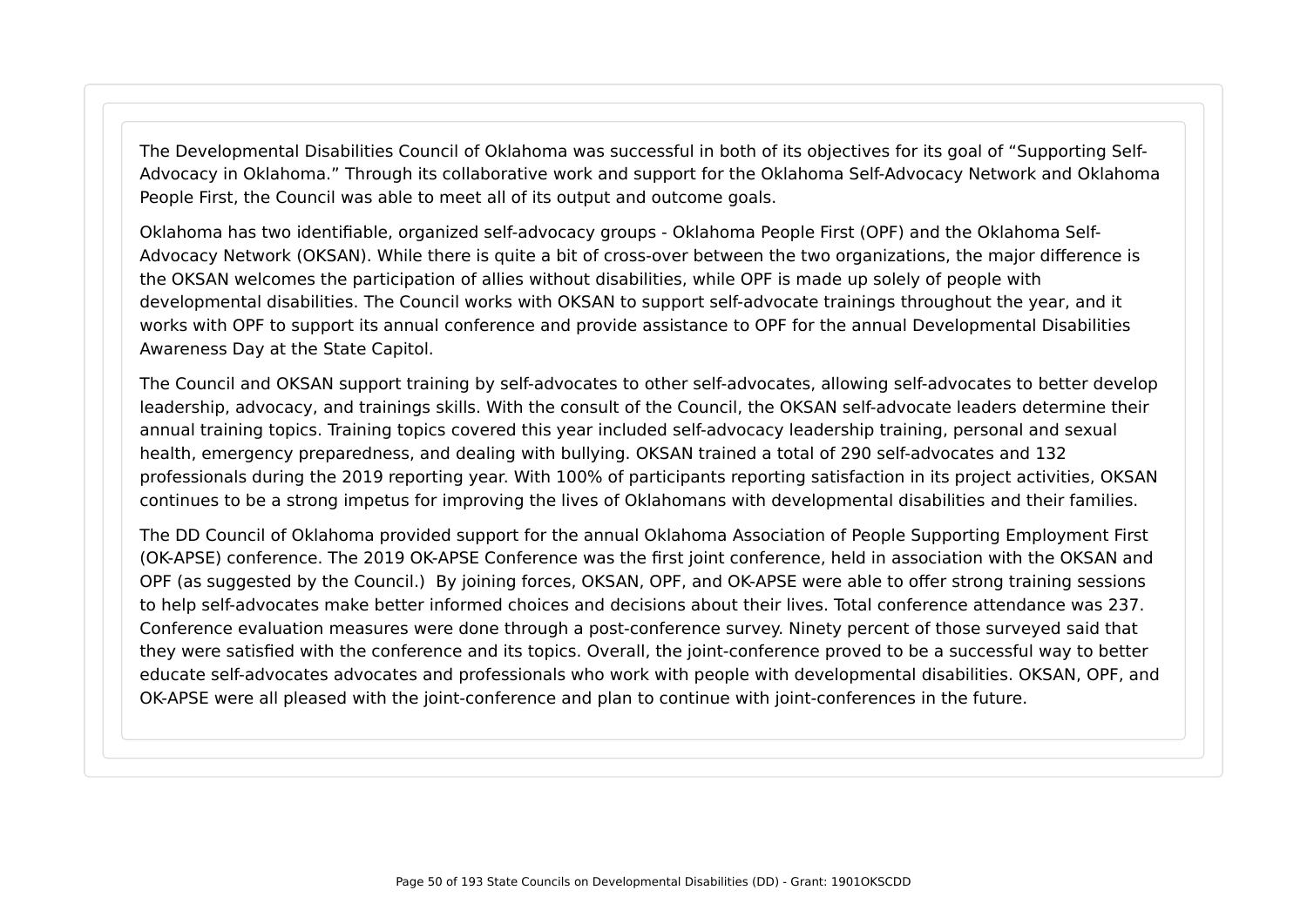Supporting the growth of self-advocacy in Oklahoma continues to be a top priority of the Council. Self-advocacy training efforts are ongoing, and the number of trained and skilled advocates continues to grow. We continue to work with our partners to support the needs of individuals with developmental disabilities and their families throughout the state of Oklahoma.

The Council did not face any impediments this year, and we do not wish to make any amendments to this goal area in the State Plan.

**4 Year Overview : A description of how the Council will use and build from knowledge gained and progress made to move forward in the next state plan cycle.(This section only applies to the PPR submitted for the Federal Fiscal Year 2020, which will be due by January 1, 2021)**

This section is not applicable to the current PPR reporting year.

**5 Year Overview : For the final PPR of this state plan cycle, provide an overall analysis of the outcomes achieved during the five year state plan cycle. The description should include the extent to which diverse stakeholders are satisfied with council activities that promote self-determination and community participation for individuals with disabilities and families, results of other types of information gathering such as focus groups, surveys, or other feedback or input methods with individuals with developmental disabilities and families and major accomplishments and factors impeding goal achievement (if applicable).(This section only applies to the PPR submitted for the Federal Fiscal Year 2021, which will be due by January 1, 2022)**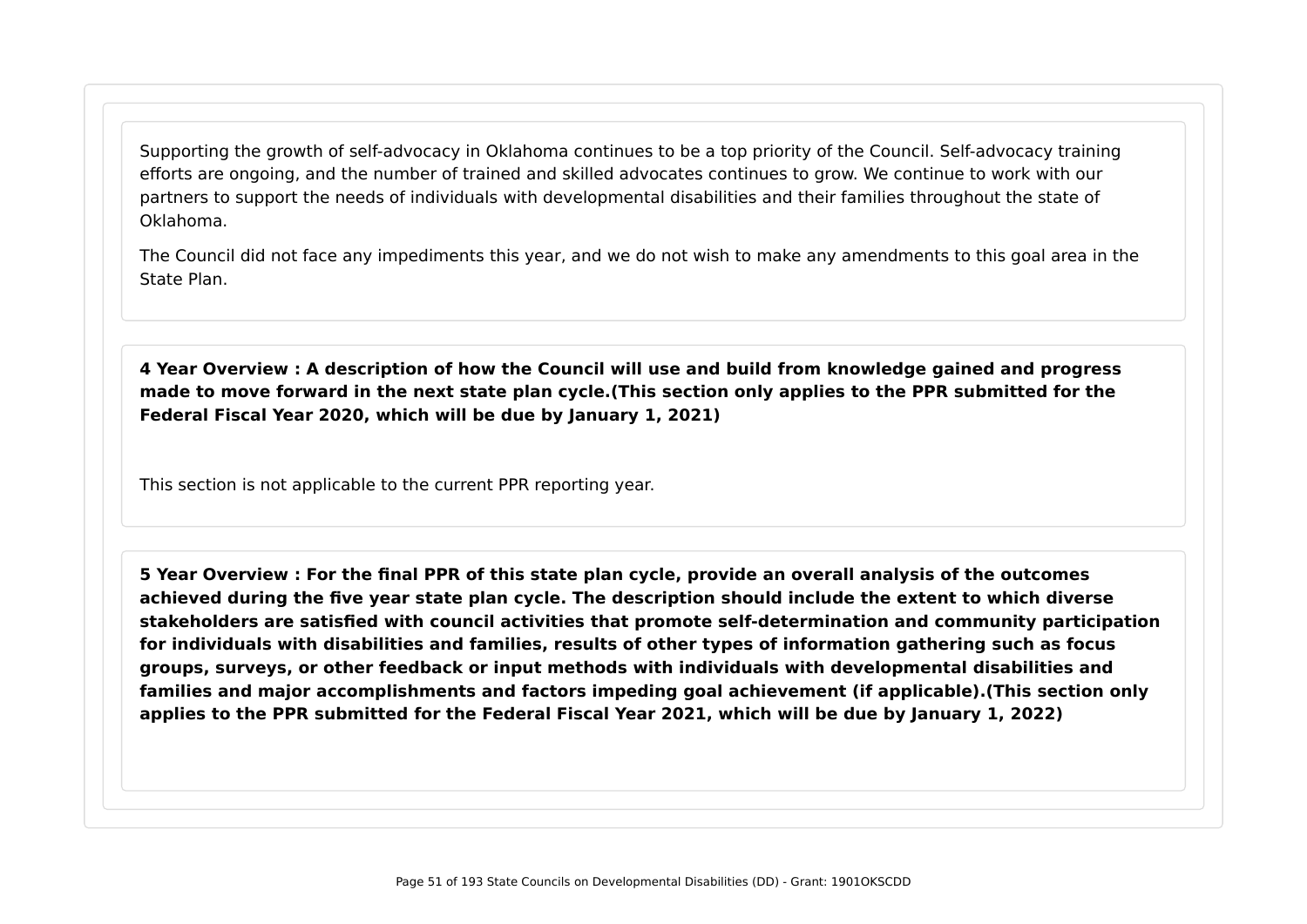This section is not applicable to the current PPR reporting year.

## **Objectives:**

**1.** The Council will provide guidance and funding to promote training for self-advocates about safety, health, futures, and money so that they can make choices of their own.

**1. Goal:** Supporting Self-Advocacy in Oklahoma

**2. State Plan Objective** Objective 1

#### **3. This Objective is**

Individual & Family Advocacy

#### **4. This Objective is**

Ongoing

#### **5. This Objective is**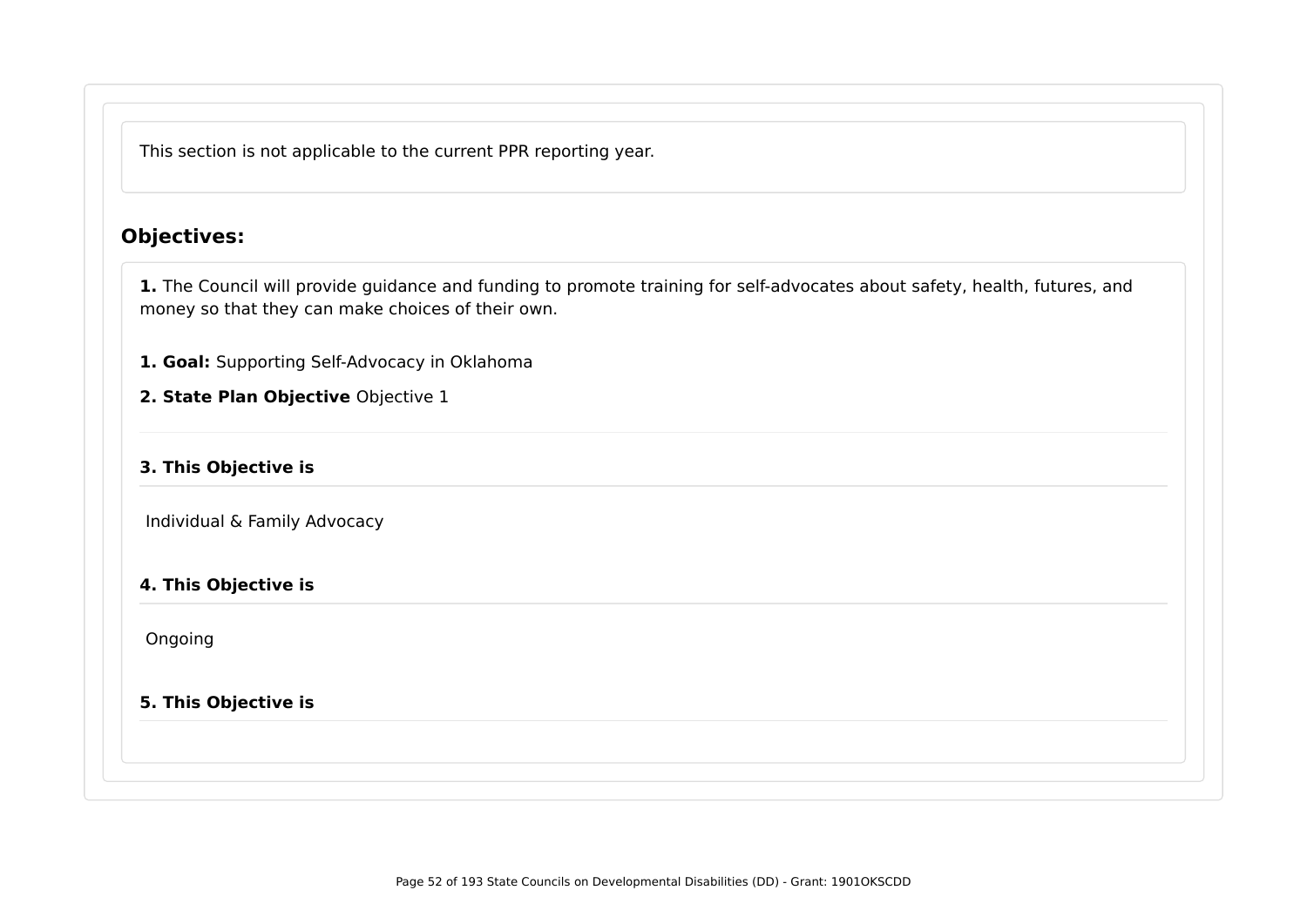|                                                                            | The Objective is |
|----------------------------------------------------------------------------|------------------|
| a. Fulfilling a Self-Advocacy DD Requirement *                             | Yes              |
| b. Targeted disparity $*$                                                  | No               |
| c. DD Network Collaboration *                                              | No               |
| d. A demonstration project of New Approaches to<br>Services and Supports * | No               |

#### **6. Stage of Implementation**

Implementation

#### **7. Provide an overall description of this effort**

Per the DD Act, Section 124 (c)(4)(ii)(I-III), the Developmental Disabilities Council of Oklahoma provides support and funding to the Oklahoma Self-Advocacy Network (OKSAN) to work with self-advocates and professionals to develop, support and lead trainings for Oklahoma's self-advocates so that they can be better prepared to make their own choices and live their best lives.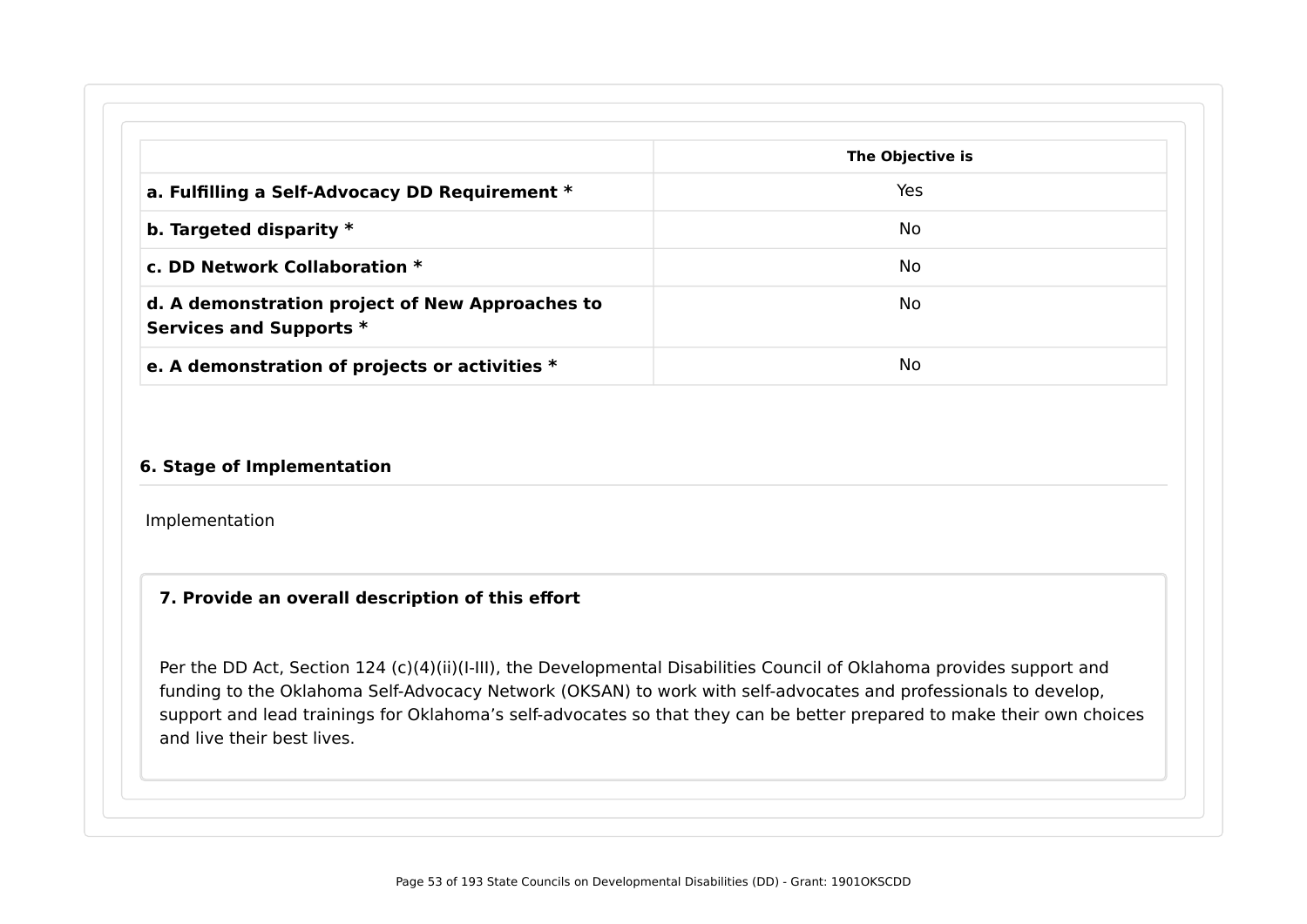The DD Council and OKSAN support training by self-advocates to other self-advocates, allowing self-advocates to better develop leadership, advocacy and trainings skills. With the consult of the Council, the self-advocate leaders determine their annual training topics. Topics covered this year included self-advocacy training, personal and sexual health, emergency preparedness, and dealing with bullying. Because these are self-determined topics, OKSAN continues to be a strong impetus for improving the lives of Oklahomans with developmental disabilities.

OKSAN trainings have received a 100 percent satisfaction rating by people with developmental disabilities and their family members. OKSAN training curriculum continues to be developed and is used on both the state and national stage.

#### **8. Outputs Achieved**

| <b>Expected Outputs</b>                                                                                                       | Achieved |
|-------------------------------------------------------------------------------------------------------------------------------|----------|
| # of emergency planning events; # of people who attended; 1 promising practice<br>created and supported.                      |          |
| One health curricula developed; # of training events; 80 people trained.                                                      |          |
| 1 curriculum developed; 1 promising practice created and supported; # times curriculum<br>provided; # of youth participating. |          |
| 1 curriculum developed; # of training events; number of people participating                                                  |          |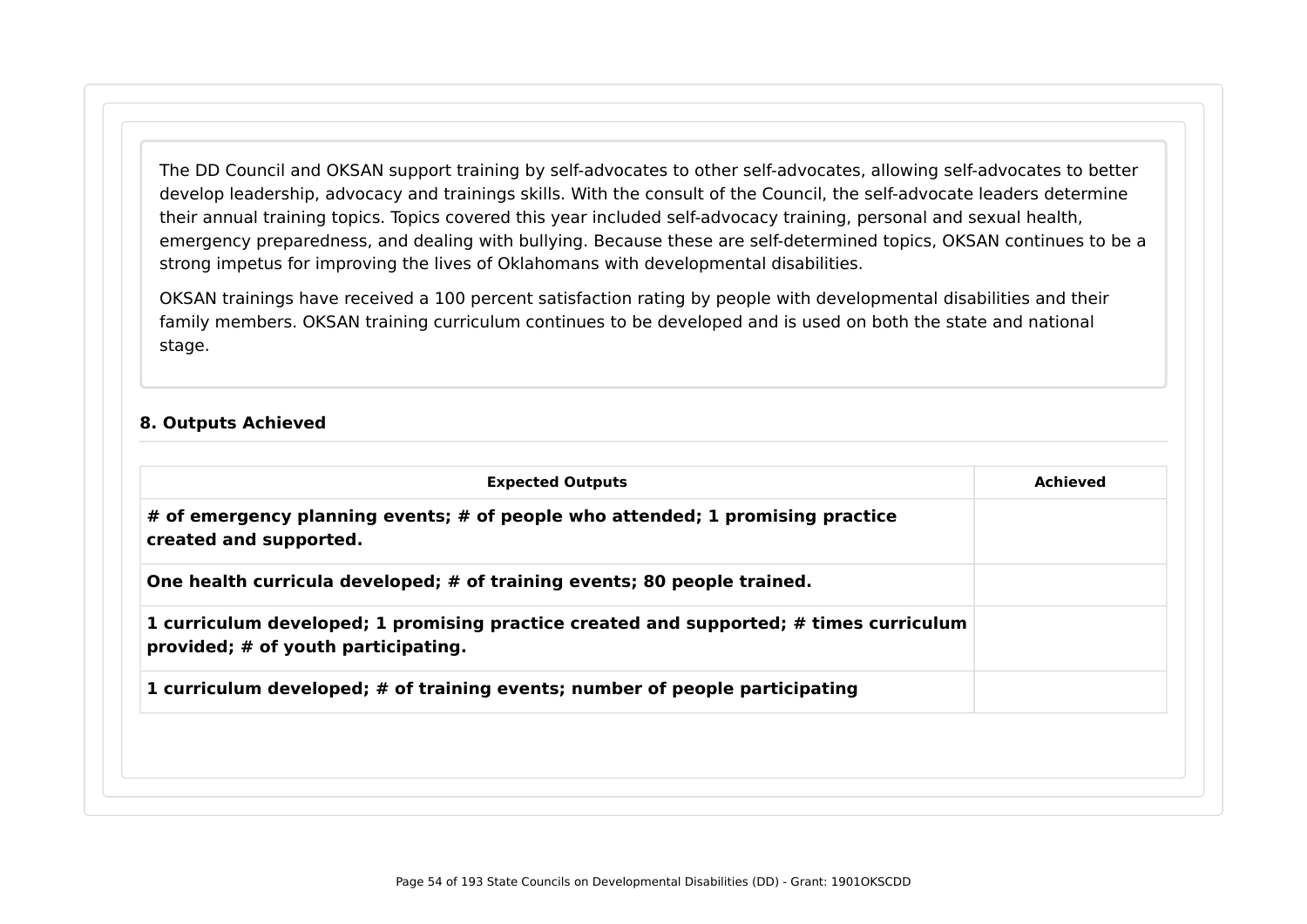**10. The report should include the following: (a) A narrative progress report that cohesively describes the activities that were implemented toward achieving the objective, including how the identified strategy was used, how the activity was implemented, challenges to achieving the objective and unexpected benefits.(b) For system change activities, include a description of the stage of implementation (planning, initiation, implementation, outcome/fully integrated) of the system change initiative. (c) All narratives must describe what numbers make up the performance measures number for the activities being reported in the narrative.(d) A summary of evaluation activities to monitor progress and impact of council supported activities for the objective; data collected during the year, data sources, and data collection methods; (logic model and evaluation plan may be attached to the report).**

The DD Council of Oklahoma works with the University of Oklahoma Health Sciences Center's Center for Learning and Leadership to collaborate and provide support to the Oklahoma Self-Advocacy Network (OKSAN). OKSAN works with professionals to develop, support, and lead trainings for Oklahoma's self-advocates so that they can be better prepared to make their own choices and live their best lives.

The first training curricula that OKSAN developed were Self-Advocate Leadership Training I (SALT I) and SALT II: The Journey Continues. These trainings have continued to be the cornerstone of OKSAN's training programs. OKSAN has used the SALT curriculum for the past three years and is currently in the process of reviewing the curriculum to work toward combining the two SALT trainings into one SALT curriculum.

Like all OKSAN trainings, self-advocates lead SALT I and II. There are three levels of trainers for these programs – "trainers," those who know the curriculum well enough to teach it to others; "certified trainers," those who can also plan the logistics of the trainings; and "master trainers," those who have had more extensive training and time with the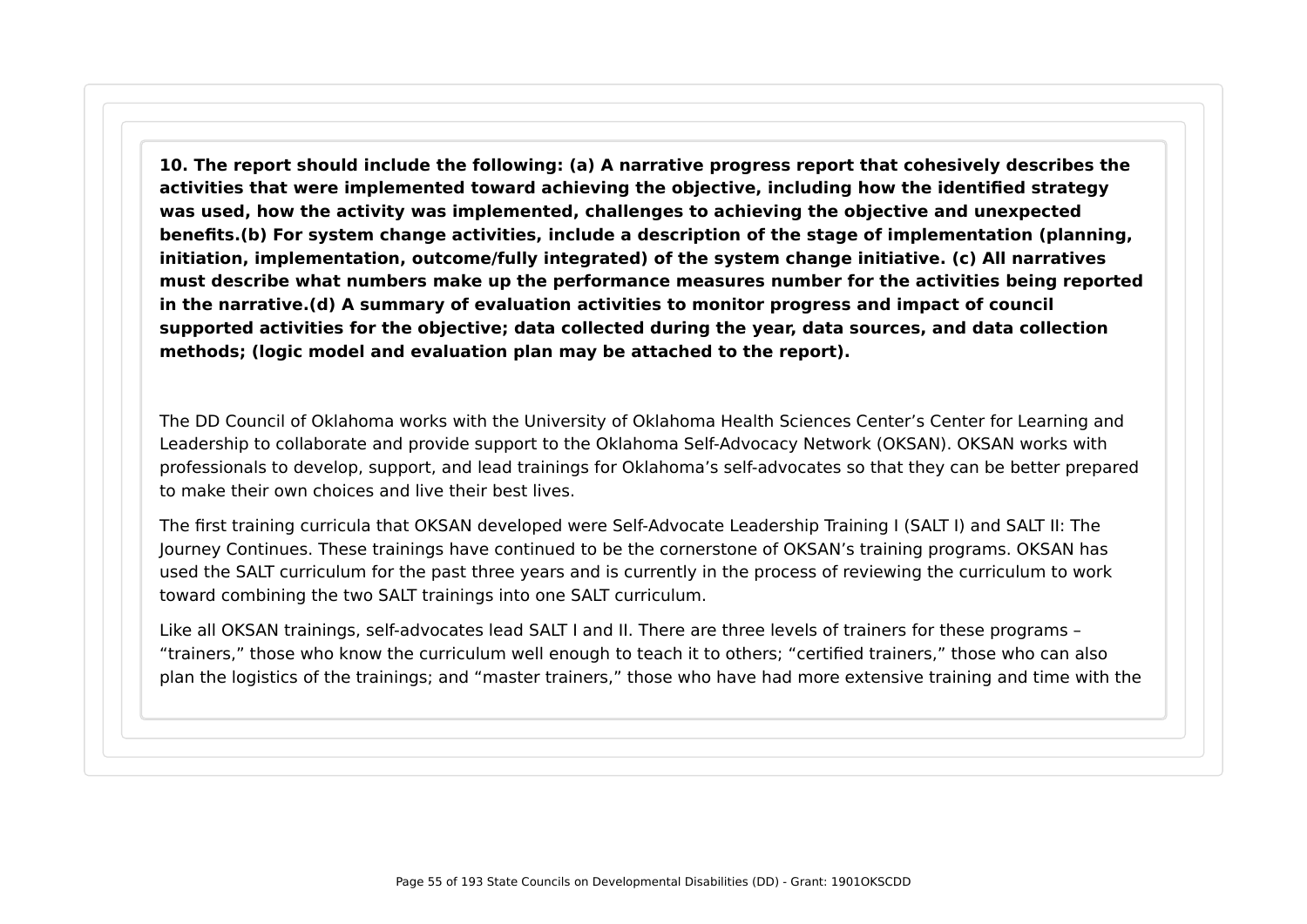curriculum. This year 54 self-advocates and 10 support staff/professionals were trained on SALT I (this includes youth self-advocates through Camp Tumbleweeds), and 31 self-advocates and 8 support staff/professionals were trained on SAIT II.

The SALT programs have become a promising practice and have been used nationally as a part of the SABE Conference trainings. These trainings are evaluated by post-training surveys and continue to prove their effectiveness by the continued popularity of the trainings, both within Oklahoma and nationally.

OKSAN further contributed to Oklahoma's self-advocacy trainings by continuing its partnership with the American Red Cross to deliver trainings about personal emergency preparedness for self-advocates. Each participant who receives this training is provided with an outline of a written personal emergency plan for future use. 51 self-advocates and 10 support staff were trained through this emergency preparedness program.

The American Red Cross also expanded its partnership with OKSAN and its self-advocate trainers by developing and conducting Disability Awareness classes across the state for professionals working with people with developmental disabilities. 18 Red Cross Disaster Assistance Team Members and Disability Resource Responders were trained. This is an emerging promising practice, especially for states that have reoccurring weather disasters and emergencies, like Oklahoma. These trainings are evaluated by post-training surveys. The partnership with the American Red Cross continues to prove its necessity as emergency situations emerge, and trained Red Cross team members are better able to assist people with developmental disabilities in these unique situations.

Starting in April 2019, OKSAN trainers began to work with Richelle Frabotta to develop new course curriculum for people with developmental disabilities to learn to approach sexuality from a positive perspective. Eleven self-advocate trainers spent two days training about anatomy, sexual health, and personal safety. Ms. Frabotta later returned to be the keynote speaker for the annual OK-APSE conference (further discussed in Goal 2, Objective 2 of this report). Richelle Frabotta is the Director of the Dennis L. Carlson Sexuality Education Studies Center and Instructor of Family Science and Social Work at the University of Miami-Ohio.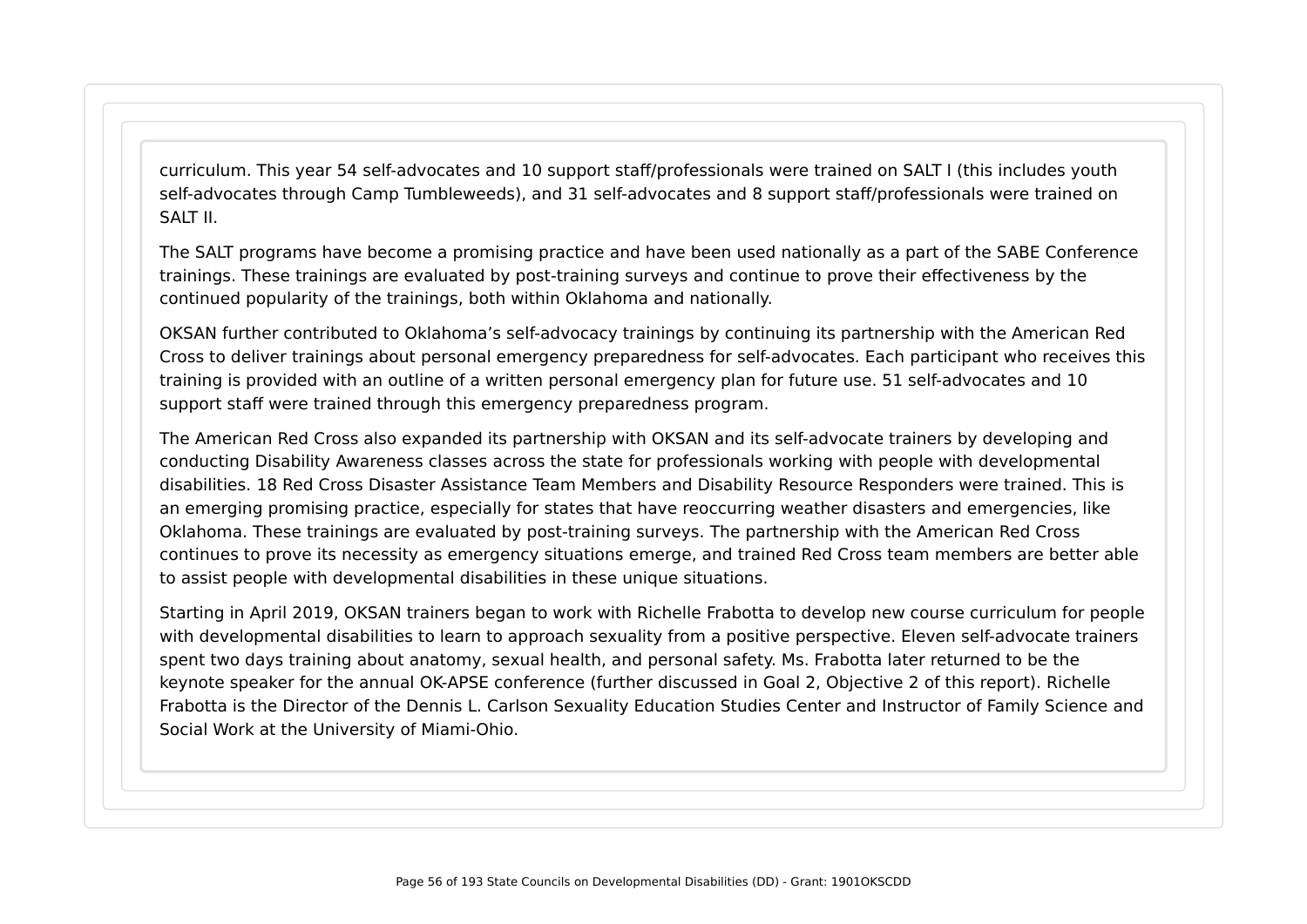Additional OKSAN trainings led by self-advocates for other self-advocates during this reporting period include trainings for 71 self-advocates and 14 support staff/professionals on "How to Deal with Bullying" and trainings for 54 selfadvocates and 37 support staff/professionals on "Taking Control of Your Health."

In addition to training self-advocates, OKSAN also participated in self-advocacy efforts by training community professionals about best practices for working with people with developmental disabilities. Six OKSAN trainers worked with the Oklahoma Center for Excellence in Developmental Disabilities at the University of Oklahoma Health Science Center (UCEDD) to develop the Self-Advocates as Medical Educators/Family Advocates as Medical Educators (SAME/ FAME) training curriculum for OU College of Medicine students, interns, residents and other health care professionals to better serve people with developmental disabilities. After the four pilot trainings, the training resources were developed into a course at the OU College of Medicine for future medical professionals and students. The four initial trainings included 24 medical professionals, interns and students. OKSAN provided additional training to 29 other medical professionals.

All trainings are evaluated by post-training surveys. OKSAN trainings have received a 100% satisfaction rating by people with developmental disabilities and their family members. OKSAN continues to develop effective self-advocate led trainings for other self-advocates in the State of Oklahoma. The Council is pleased to see the continued enthusiasm and willingness to approach hard topics (like sexuality) that OKSAN leaders have shown. In December of 2018, OKSAN received the Catalyst of Change Award from TARC for their significant, positive change in improving the lives of Oklahomans with developmental disabilities over a long period of time.

#### **12. Expected Outcomes Achieved**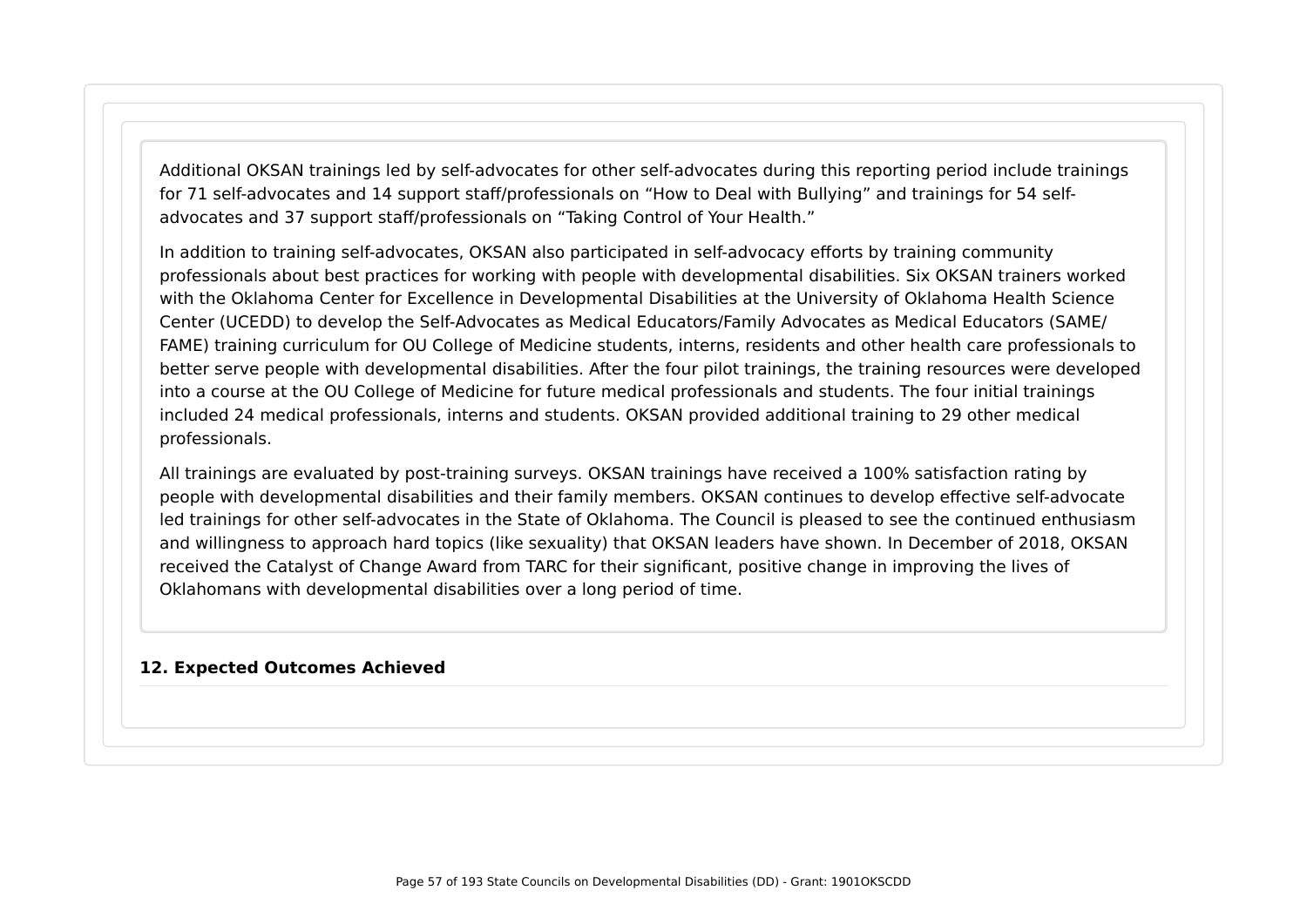| <b>Expected Outcomes</b>                                                                                                                                                                                  | Achieved |
|-----------------------------------------------------------------------------------------------------------------------------------------------------------------------------------------------------------|----------|
| People with DD will implement several trainings for self-advocates.                                                                                                                                       |          |
| People with DD will become trainers and master trainers of these curricula.                                                                                                                               |          |
| People with disabilities will live safer and healthier lives in their community and be<br>more empowered to create Good Lives for themselves.                                                             |          |
|                                                                                                                                                                                                           |          |
| 13. Progress towards achieving outcomes for overall objective : The annual report should include an<br>assessment as to the extent to which progress was made on the intended outcomes for the objective. |          |
| The Council achieved its planned outputs and outcomes for the reporting period.                                                                                                                           |          |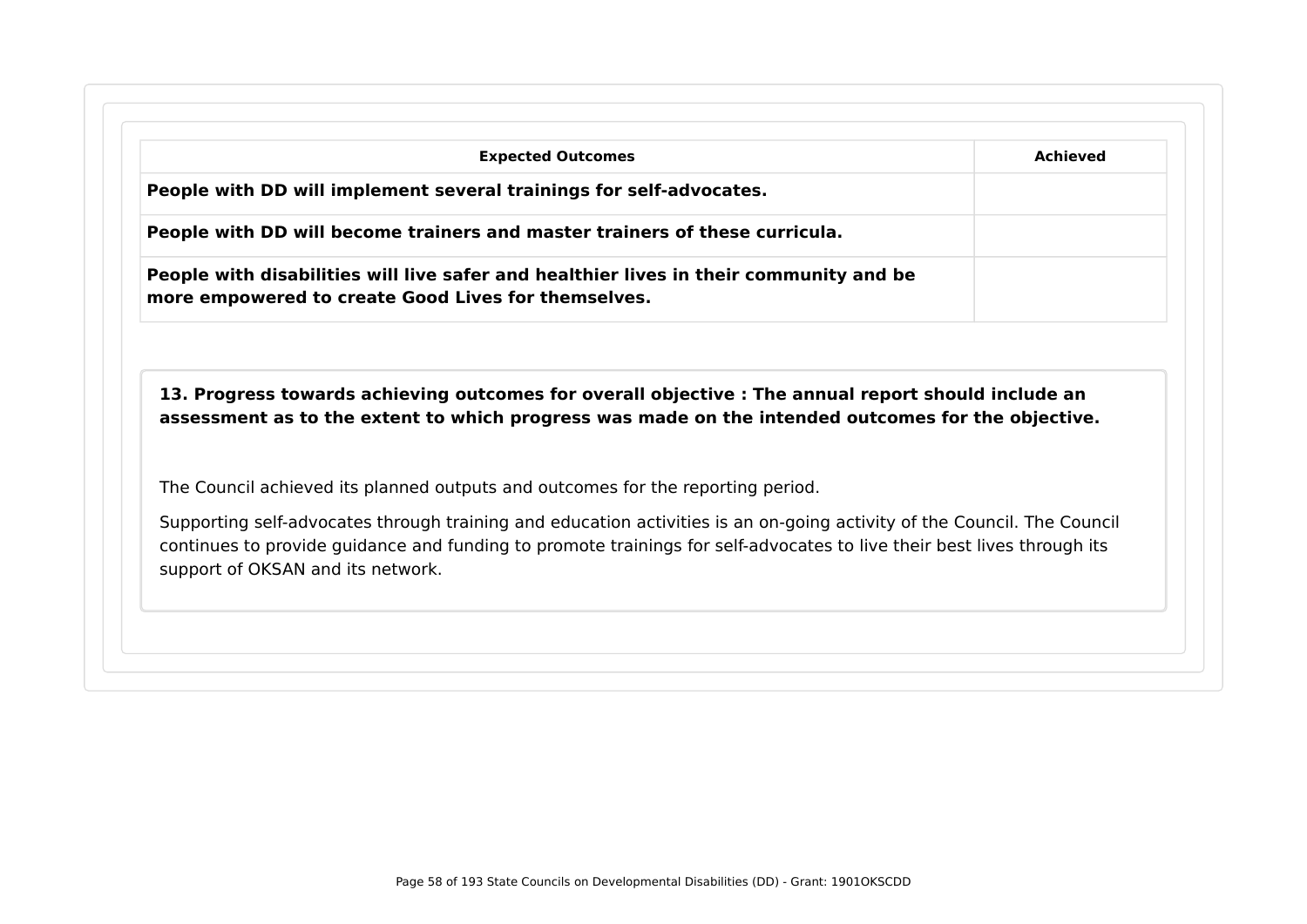**14. Additionally, include stories of culturally diverse people with developmental disabilities whose lives are better because of Council work on this activity (e.g., became better advocates for themselves and others, became more connected to the community). Stories of policy or legislative changes that happened as a result of Council individual advocacy work that are likely to positively impact the lives of people with developmental disabilities or that will prevent a potential negative impact (e.g., created deleted, refined programs and/or legislation, reallocated use of funds, organizational systems change as a result of evidence based practices).**

OKSAN did not collect information on the cultural diversity of its trainees. No policy or legislation changes have resulted from this effort to date.

**2.** Strengthen state self-advocacy organizations; provide leadership training by self-advocates to other self-advocates who may become leaders; and support participation in cross-disability coalitions. (SELF-ADVOCACY OBJECTIVE)

**1. Goal:** Supporting Self-Advocacy in Oklahoma

**2. State Plan Objective** Objective 2

#### **3. This Objective is**

Individual & Family Advocacy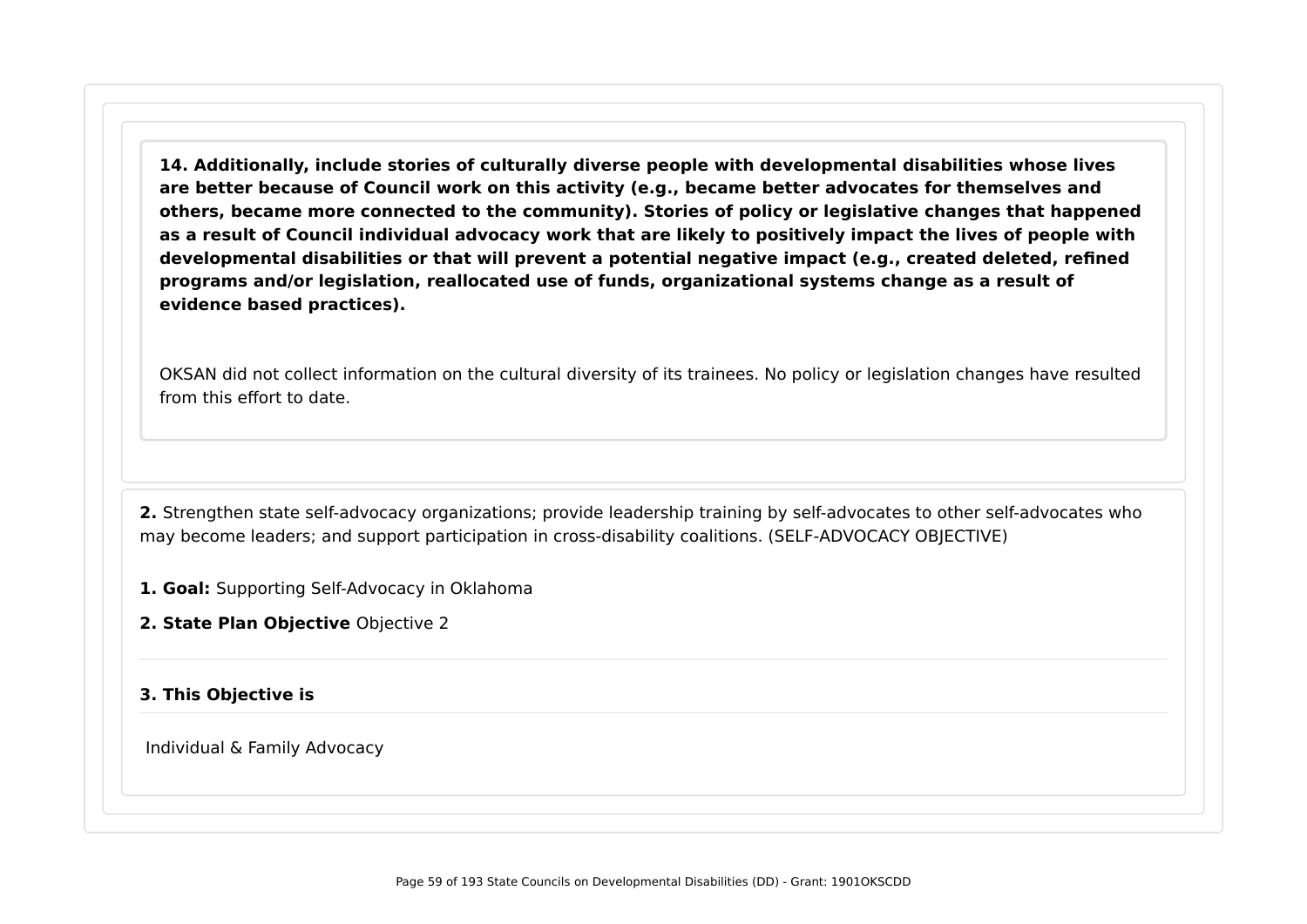## **4. This Objective is**

Ongoing

### **5. This Objective is**

|                                                                            | The Objective is |
|----------------------------------------------------------------------------|------------------|
| a. Fulfilling a Self-Advocacy DD Requirement *                             | Yes              |
| b. Targeted disparity $*$                                                  | No.              |
| c. DD Network Collaboration *                                              | No.              |
| d. A demonstration project of New Approaches to<br>Services and Supports * | No.              |
| e. A demonstration of projects or activities *                             | No.              |

#### **6. Stage of Implementation**

Implementation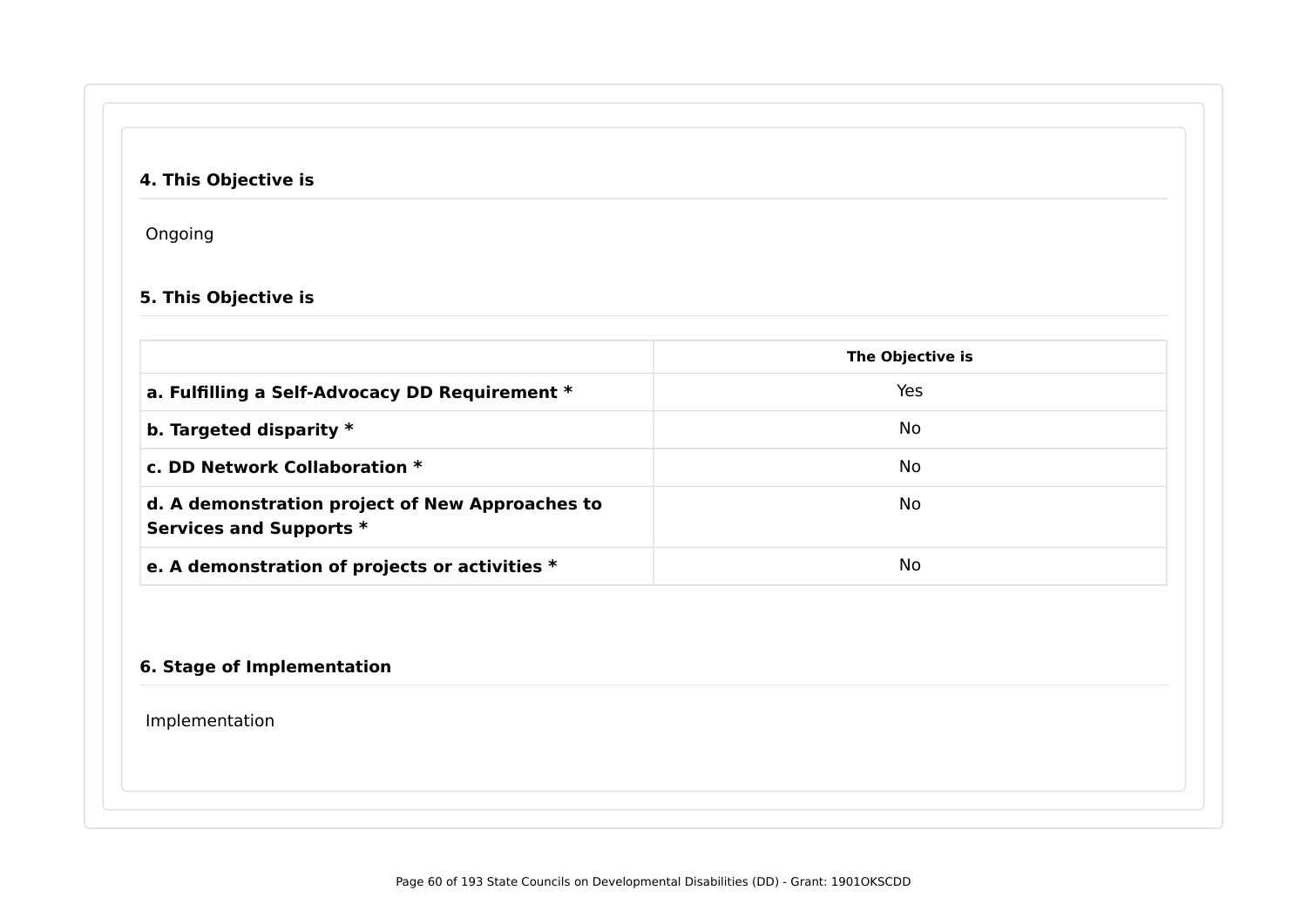#### **7. Provide an overall description of this effort**

Per the DD Act, Section 124 (c)(4)(ii)(I-III), the Developmental Disabilities Council of Oklahoma provides support and funding to strengthen state self-advocacy organizations; provides leadership training by self-advocates to other selfadvocates who may become leaders; and supports the participation in cross-disability coalitions as a required Self-Advocacy Objective within the State Plan.

The Council supports and collaborates with the Oklahoma Self-Advocacy Network (OKSAN), Oklahoma People First (OPF), and the Oklahoma Association of People Supporting Employment First (OK-APSE) to develop trainings for self-advocates by self-advocates so that they can be better prepared to make their own choices and live their best lives.

By joining forces for their conference this year, OKSAN, OPF and OK-APSE were able to offer strong training sessions to help those self-advocates make better informed choices and decisions about their lives. Topics covered this year included self-advocacy training, personal and sexual health, emergency preparedness and dealing with bullying. Because these are self-determined topics, OKSAN and OPF leaders continue to be a strong impetus for improving the lives of Oklahomans with developmental disabilities. Supporting the growth of self-advocacy in Oklahoma continues to be a top priority of the Council.

#### **8. Outputs Achieved**

| <b>Expected Outputs</b>                                                              | Achieved |
|--------------------------------------------------------------------------------------|----------|
| One annual conference of Oklahoma People First supported financially by the Council. |          |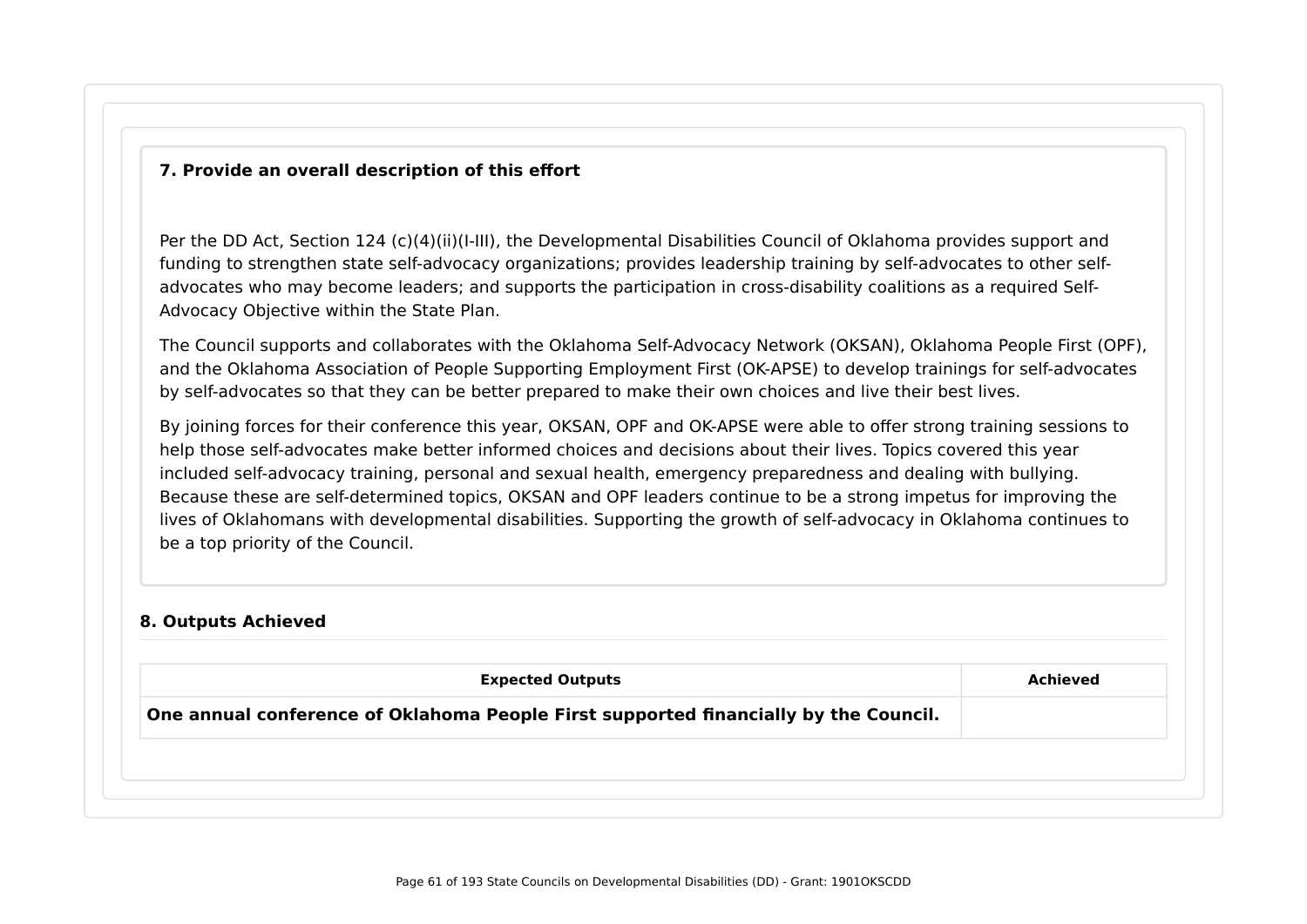**10. The report should include the following: (a) A narrative progress report that cohesively describes the activities that were implemented toward achieving the objective, including how the identified strategy was used, how the activity was implemented, challenges to achieving the objective and unexpected benefits.(b) For system change activities, include a description of the stage of implementation (planning, initiation, implementation, outcome/fully integrated) of the system change initiative. (c) All narratives must describe what numbers make up the performance measures number for the activities being reported in the narrative.(d) A summary of evaluation activities to monitor progress and impact of council supported activities for the objective; data collected during the year, data sources, and data collection methods; (logic model and evaluation plan may be attached to the report).**

The DD Council of Oklahoma provided support for the annual Oklahoma Association of People Supporting Employment First (OK-APSE) conference. The 2019 OK-APSE Conference was the first joint conference, held in association with the Oklahoma Self-Advocate Network (OKSAN) and Oklahoma People First (OPF).

By joining forces, OK-APSE, OPF, and OKSAN were better able to offer self-advocates, employers, service professionals, state leaders and educators the opportunity to promote the Employment First philosophy. Breakout topics included: Social Media and Digital Marketing Resumes, Using Technology to Support People with Disabilities, Using Employment Support Indicators, STABLE Accounts, Advocating in Oklahoma, and other topics related to advocacy and self-advocacy for people with disabilities in Oklahoma.

The OK-APSE Conference was a catalyst for further collaboration with Richelle Frabotta, the Director of the Dennis L. Carlson Sexuality Education Studies Center and Instructor of Family Science and Social Work at the University of Miami-Ohio. Frabotta was the Keynote Speaker and led a number of breakout sessions related to sexuality training for self-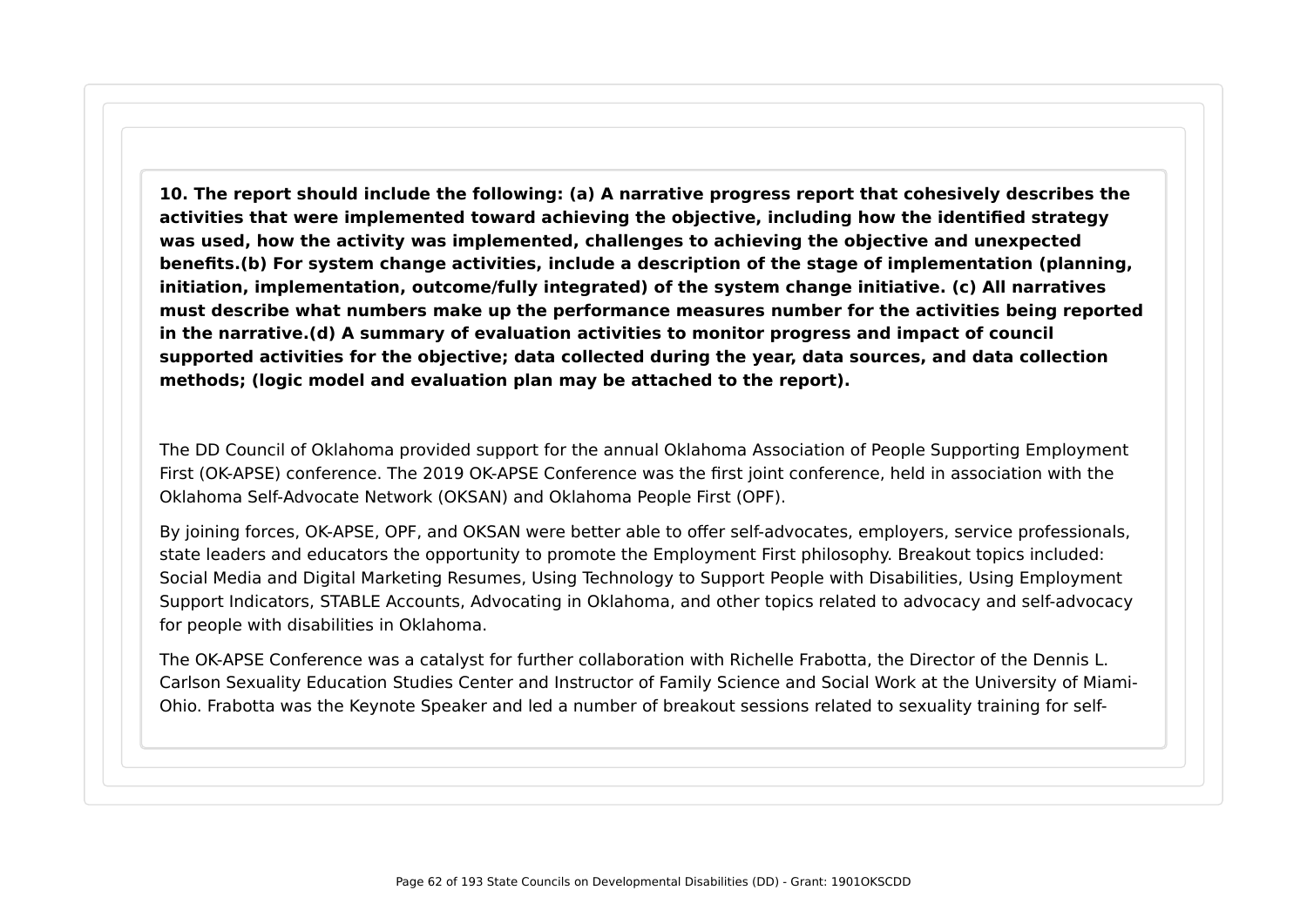advocates. OKSAN and OPF were both enthusiastic about the open conversation about sexuality, a topic that has traditionally been taboo. Feedback from conference surveys also demonstrated support for the continuation of conversations and trainings on this kind of personal topics for self-advocates.

Total conference attendance was 237. Conference evaluation measures were done through a post-conference survey. 96 surveys were submitted. Of those surveyed, 47 were persons with disabilities, 17 were family members and 32 were professionals. Ninety percent of those surveyed said that they were satisfied with the conference and its topics. Overall, the joint-conference proved to be a successful way to better educate self-advocates, advocates and professionals working with people with developmental disabilities. OKSAN, OPF and OK-APSE were all pleased with the jointconference and plan to continue with joint-conferences in the future.

The Council is proud to say that OPF received a prestigious award this year for its involvement in cross-disability selfadvocacy and advocacy efforts across the state. The Oklahoma Bar Association awarded OPF the Ada Lois Sipuel Fisher Diversity Award in recognition of its role in: 1. Hosting DD Awareness Day at the Oklahoma Capitol; 2. Developing a leadership courses in self-advocacy leadership; 3. Training and registering voters with disabilities; 4. Coordinating training activities with medical professionals at the OU Health Science Center's College of Medicine; 5. Training students at the College of Allied Health; and 6. Training healthcare advocacy to people with disabilities.

The Council has been pleased to see the continued positive efforts that OPF has had on the State of Oklahoma and looks forward to continuing to support self-advocacy leadership.

#### **12. Expected Outcomes Achieved**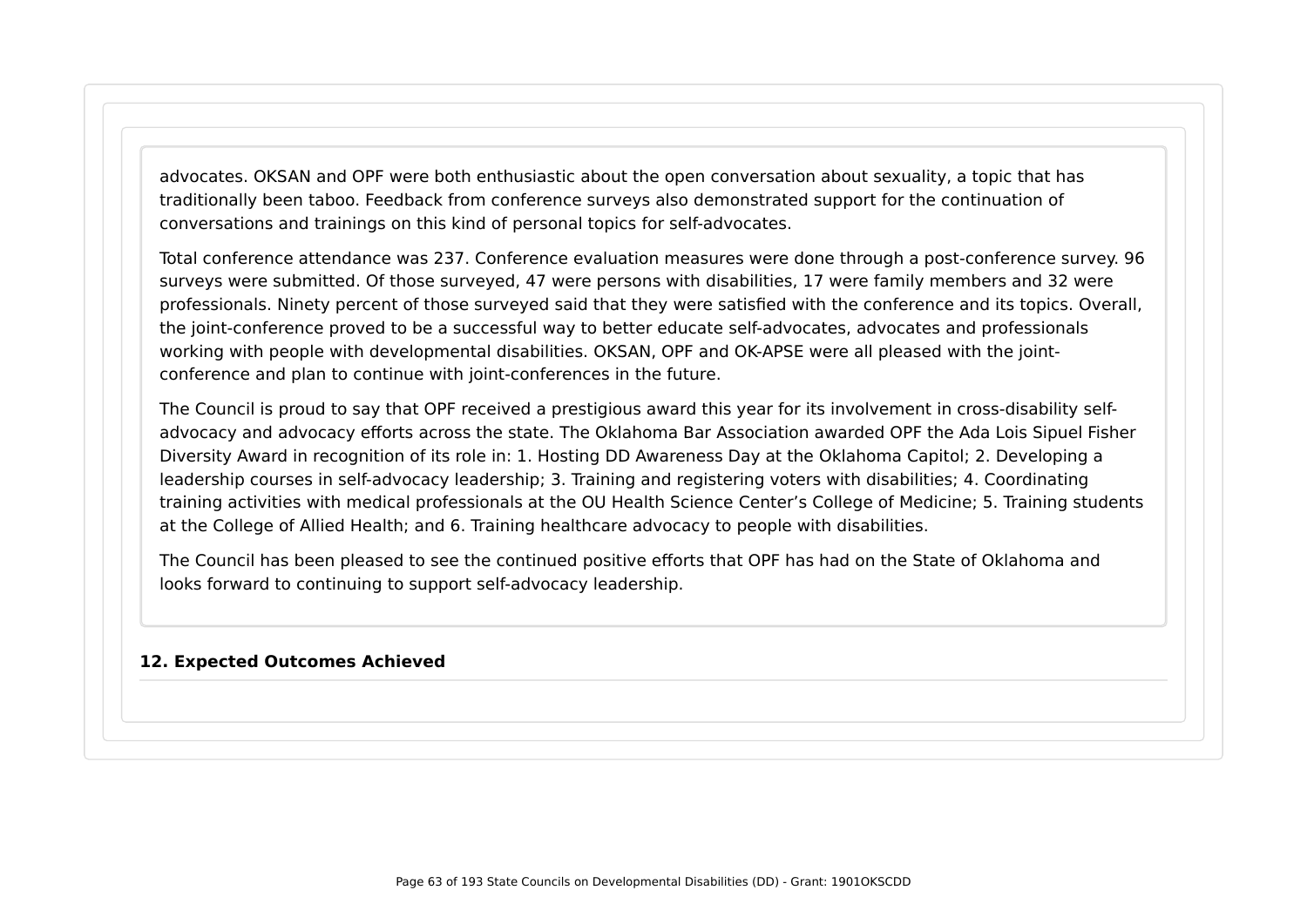|                                                                                                                                                                                                           | <b>Achieved</b>                                                                                                                                                                                                                                   |
|-----------------------------------------------------------------------------------------------------------------------------------------------------------------------------------------------------------|---------------------------------------------------------------------------------------------------------------------------------------------------------------------------------------------------------------------------------------------------|
| Oklahoma People First members will have leadership training through the annual<br><b>Oklahoma People First conference.</b>                                                                                |                                                                                                                                                                                                                                                   |
| Oklahoma People First will be strengthened through technical assistance and funding<br>provided by the Council.                                                                                           |                                                                                                                                                                                                                                                   |
| Oklahoma People First members will participate in cross-disability coalitions through<br>technical assistance provided by the Council.                                                                    |                                                                                                                                                                                                                                                   |
| 13. Progress towards achieving outcomes for overall objective : The annual report should include an<br>assessment as to the extent to which progress was made on the intended outcomes for the objective. |                                                                                                                                                                                                                                                   |
| The Council achieved its planned outputs and outcomes for the reporting period.                                                                                                                           |                                                                                                                                                                                                                                                   |
|                                                                                                                                                                                                           | Supporting self-advocates is an on-going activity of the Council. The Council continues to provide guidance and funding<br>to promote trainings for self-advocates to live their best lives through its support of OKSAN, OPF, OK-APSE, and their |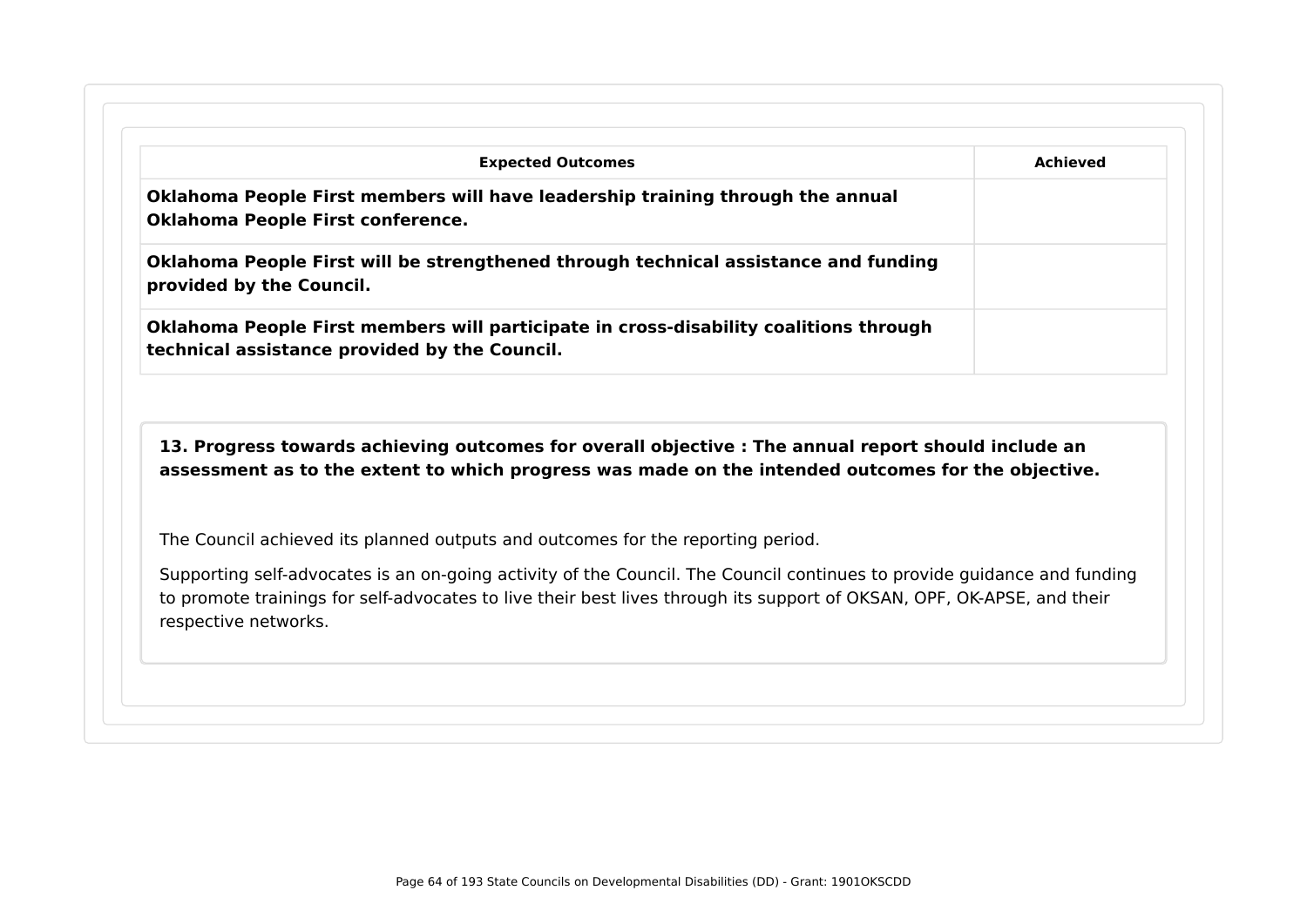**14. Additionally, include stories of culturally diverse people with developmental disabilities whose lives are better because of Council work on this activity (e.g., became better advocates for themselves and others, became more connected to the community). Stories of policy or legislative changes that happened as a result of Council individual advocacy work that are likely to positively impact the lives of people with developmental disabilities or that will prevent a potential negative impact (e.g., created deleted, refined programs and/or legislation, reallocated use of funds, organizational systems change as a result of evidence based practices).**

OKSAN, OPF and OK-APSE did not collect information on the cultural diversity of its trainees. No policy or legislation changes have resulted from this effort to date.

## Individual & Family Advocacy Performance Measure

#### **Description**

Supporting Self-Advocacy in Oklahoma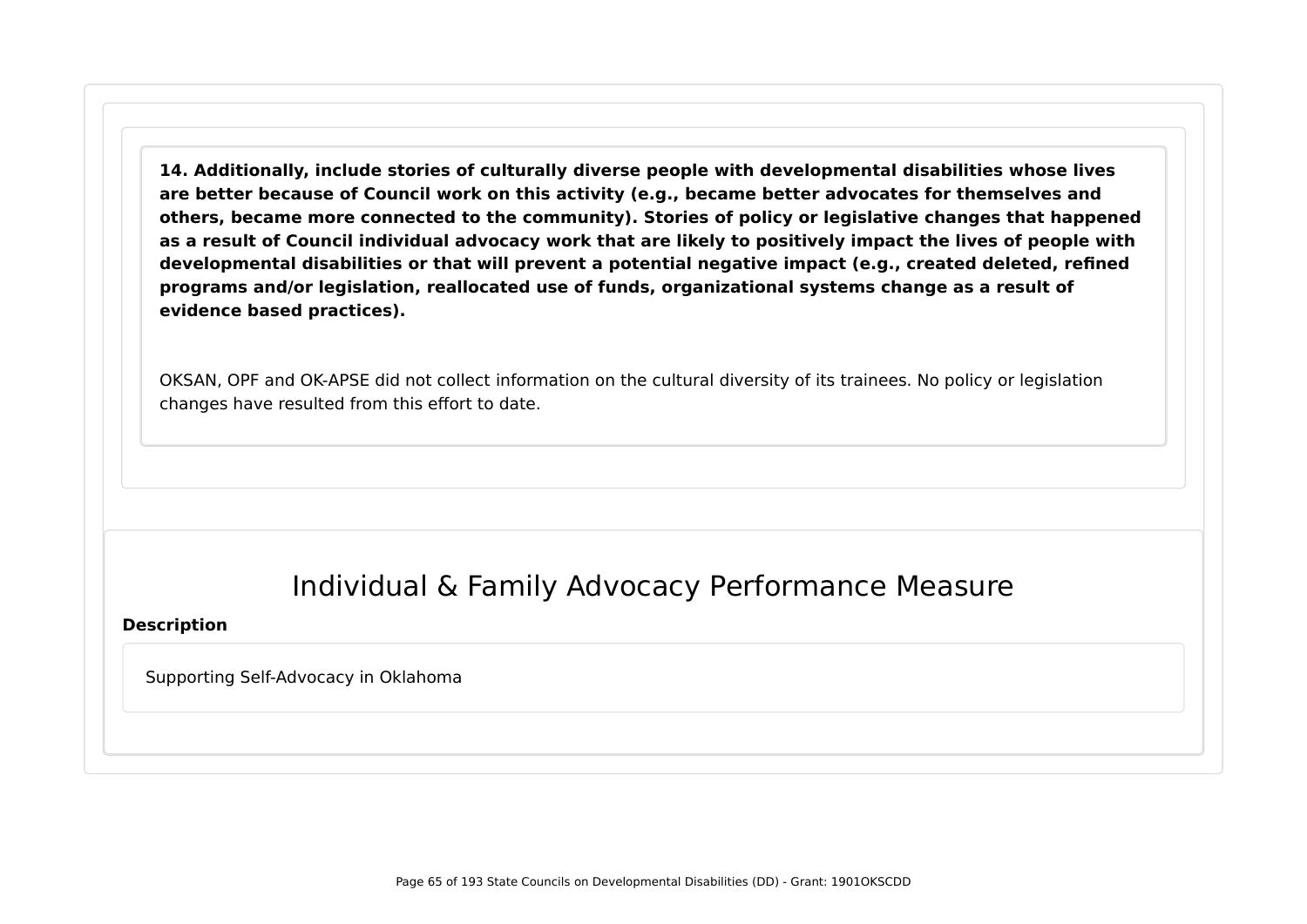### Race/Ethnicity

| <b>Race/Ethnicity</b>                          | $\#$        | $\%$           |
|------------------------------------------------|-------------|----------------|
| White, alone                                   | $\mathbf 0$ | $\mathbf 0$    |
| <b>Black or African American alone</b>         | $\mathbf 0$ | $\mathbf 0$    |
| American Indian and Alaska Native alone        | $\mathbf 0$ | $\mathbf 0$    |
| <b>Hispanic/Latino</b>                         | $\mathbf 0$ | $\mathbf 0$    |
| <b>Asian alone</b>                             | $\mathbf 0$ | $\mathbf 0$    |
| Native Hawaiian & Other Pacific Islander alone | $\mathbf 0$ | $\mathbf 0$    |
| Two or more races                              | 0           | $\overline{0}$ |
| Race unknown                                   | 567         | 100            |
| Gender                                         | $\pmb{\#}$  | $\%$           |
| Gender                                         |             |                |
|                                                | $\mathbf 0$ |                |
| <b>Female</b><br><b>Male</b>                   | 0           |                |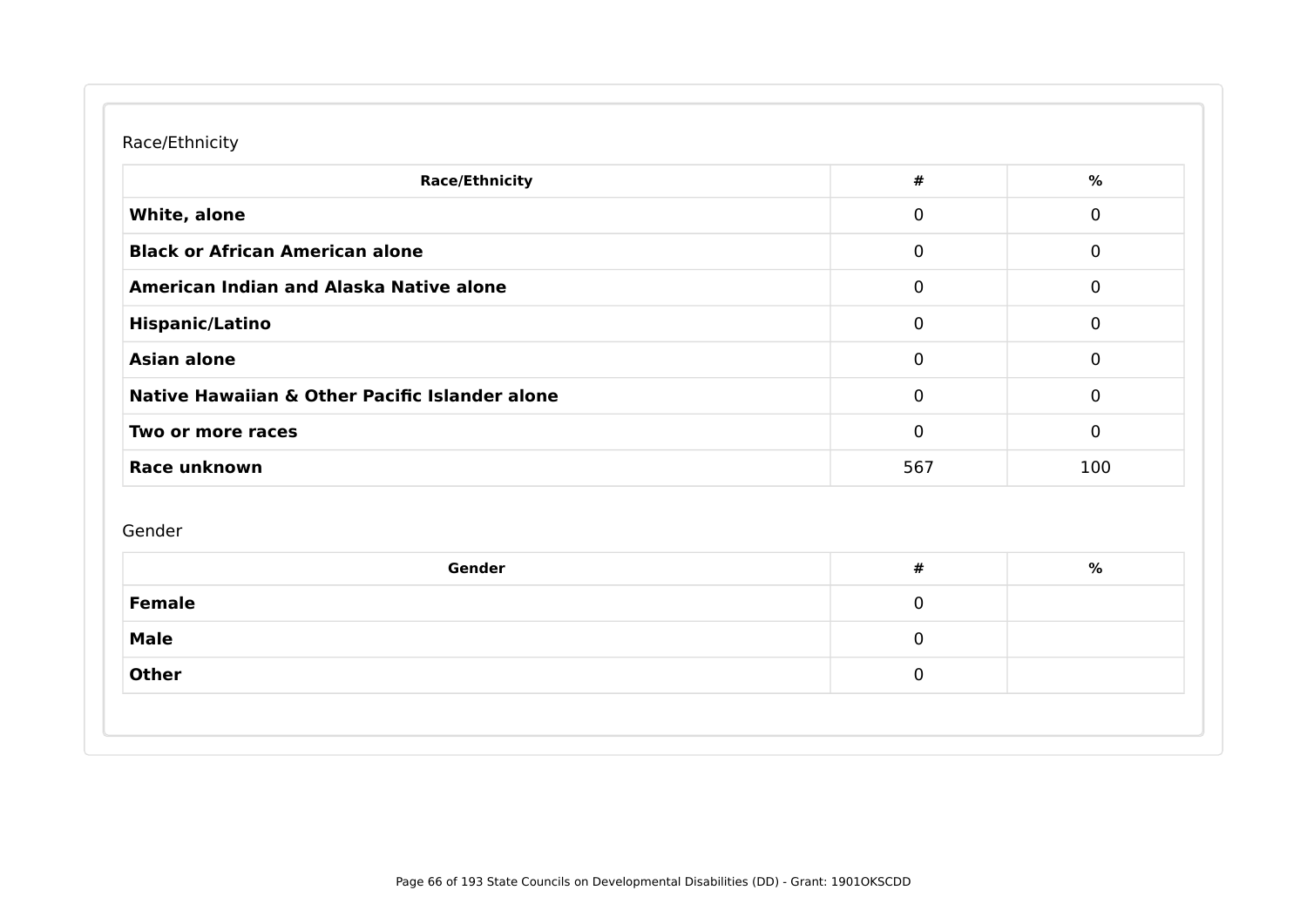## Category

| Category             | #   | %     |
|----------------------|-----|-------|
| Individual with DD   | 394 | 83.47 |
| <b>Family Member</b> | 78  | 16.53 |

## Geographical

| Geographical | 开 | % |
|--------------|---|---|
| <b>Urban</b> |   |   |
| <b>Rural</b> |   |   |

## I. Output Measures

|                                                                                                                                                                                           | DD who participated in activities | members who participated in activities |
|-------------------------------------------------------------------------------------------------------------------------------------------------------------------------------------------|-----------------------------------|----------------------------------------|
| The Council will provide guidance<br>and funding to promote training for<br>self-advocates about safety, health,<br>futures, and money so that they can<br>make choices of their own. $*$ | 205                               | 40                                     |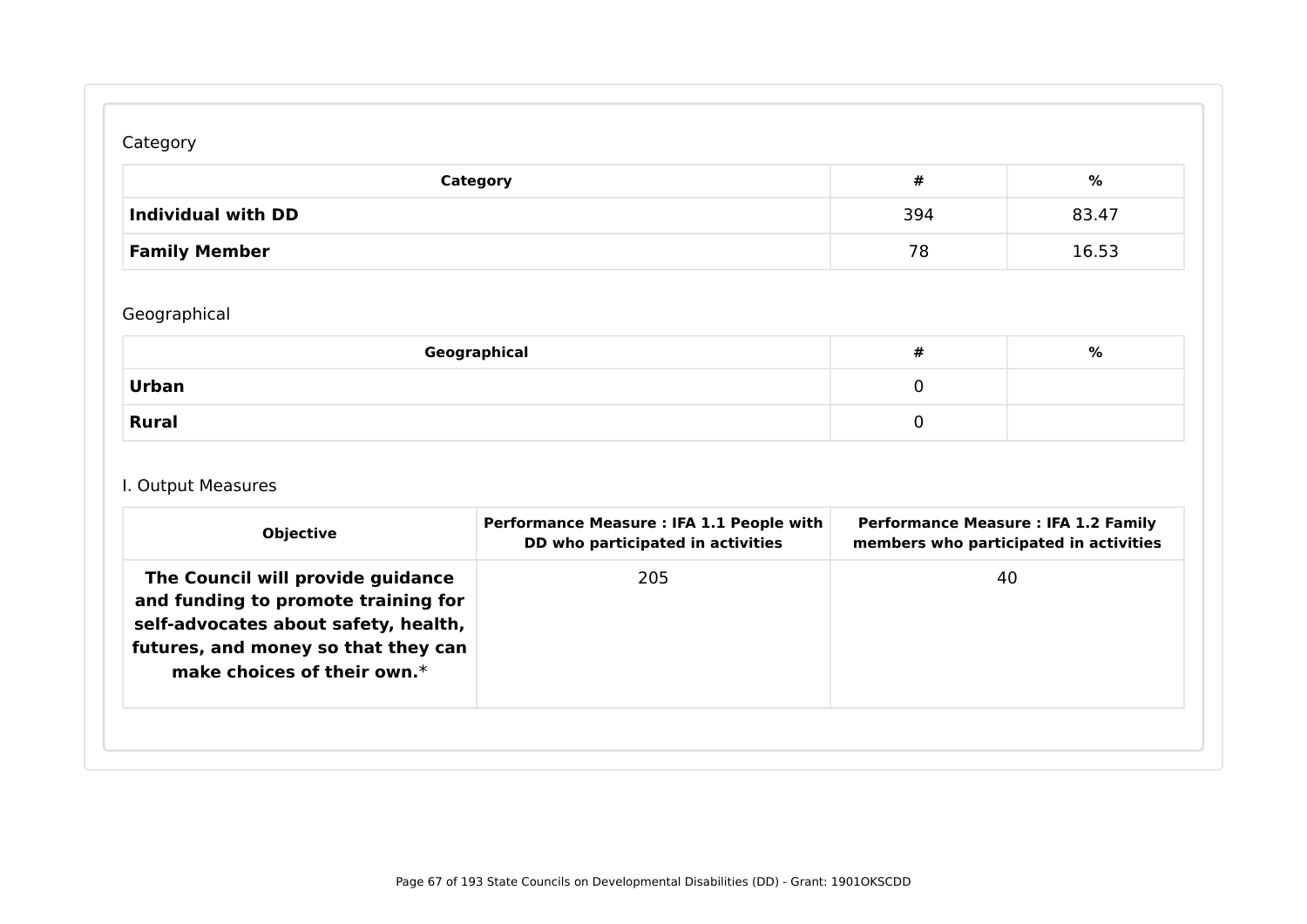| <b>Objective</b>                                                                                                                                                                                                                                                  | Performance Measure : IFA 1.1 People with<br>DD who participated in activities | <b>Performance Measure : IFA 1.2 Family</b><br>members who participated in activities |  |
|-------------------------------------------------------------------------------------------------------------------------------------------------------------------------------------------------------------------------------------------------------------------|--------------------------------------------------------------------------------|---------------------------------------------------------------------------------------|--|
| <b>Strengthen state self-advocacy</b><br>organizations; provide leadership<br>training by self-advocates to other<br>self-advocates who may become<br>leaders; and support participation in<br>cross-disability coalitions. (SELF-<br><b>ADVOCACY OBJECTIVE)*</b> | 132                                                                            | 17                                                                                    |  |
| Total # of Output Respondents                                                                                                                                                                                                                                     | 337                                                                            | 57                                                                                    |  |
| II. Outcome Measures                                                                                                                                                                                                                                              |                                                                                |                                                                                       |  |
| <b>Performance Measures</b><br>IFA 2.1 Percent of people with DD who increased advocacy                                                                                                                                                                           |                                                                                | Percent (%)                                                                           |  |
|                                                                                                                                                                                                                                                                   |                                                                                | 94                                                                                    |  |
| IFA 2.2 Percent of family members who increased advocacy                                                                                                                                                                                                          |                                                                                | 94                                                                                    |  |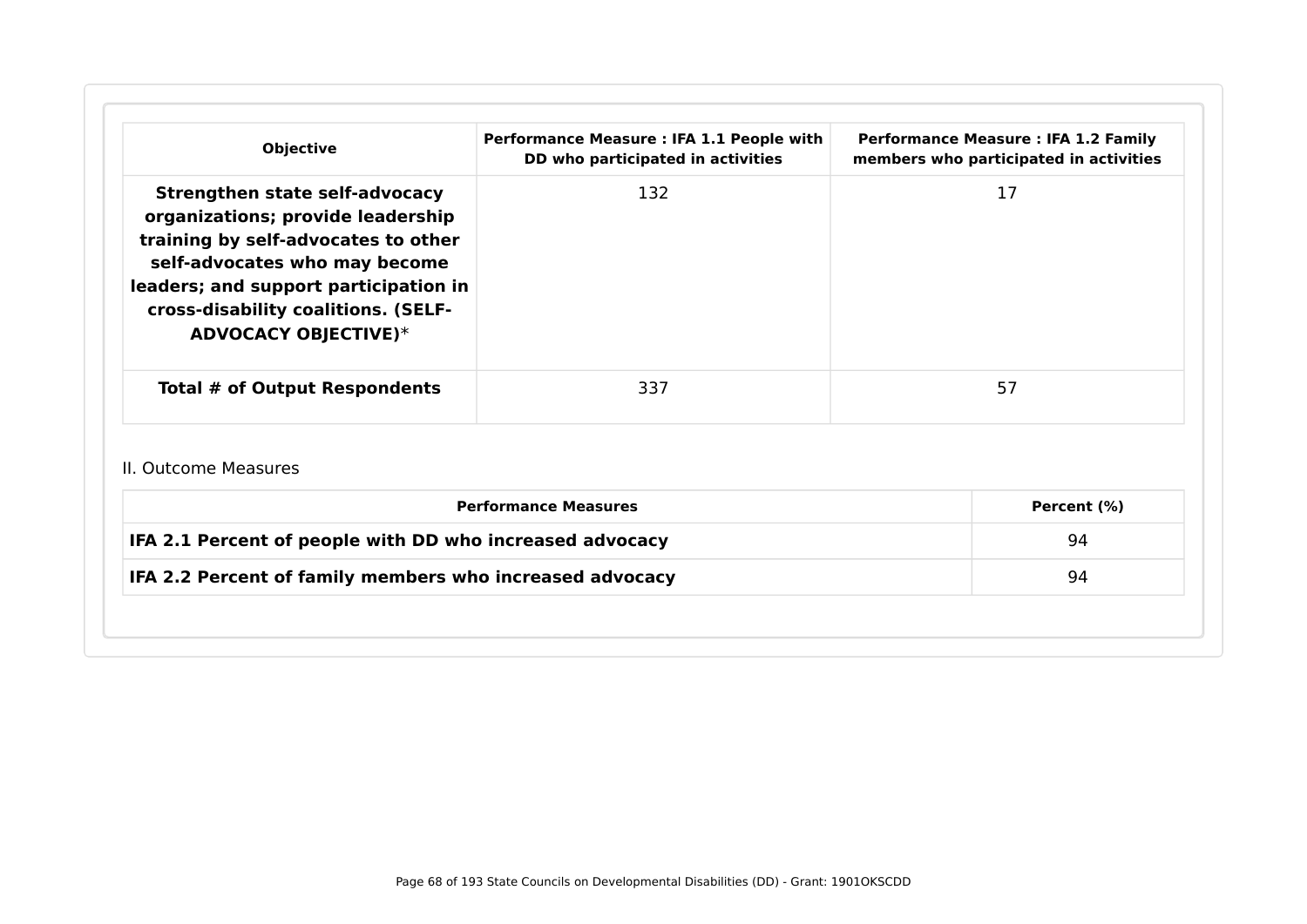| <b>Projects</b>                                                                                                                                                                                                                                                   | # People with developmental disabilities | # Family Members |
|-------------------------------------------------------------------------------------------------------------------------------------------------------------------------------------------------------------------------------------------------------------------|------------------------------------------|------------------|
| The Council will provide guidance<br>and funding to promote training for<br>self-advocates about safety, health,<br>futures, and money so that they can<br>make choices of their own.*                                                                            | 162                                      | 32               |
| <b>Strengthen state self-advocacy</b><br>organizations; provide leadership<br>training by self-advocates to other<br>self-advocates who may become<br>leaders; and support participation in<br>cross-disability coalitions. (SELF-<br><b>ADVOCACY OBJECTIVE)*</b> | 111                                      | 16               |
| Total # of Sub-Outcome<br><b>Respondents</b>                                                                                                                                                                                                                      | 273                                      | 48               |
| IFA 2.3 Percent of people better able<br>to say what they need                                                                                                                                                                                                    | 81                                       | 84               |

Sub-Outcome Measures : The number (#) of people who are better able to say what they want/say what is important to them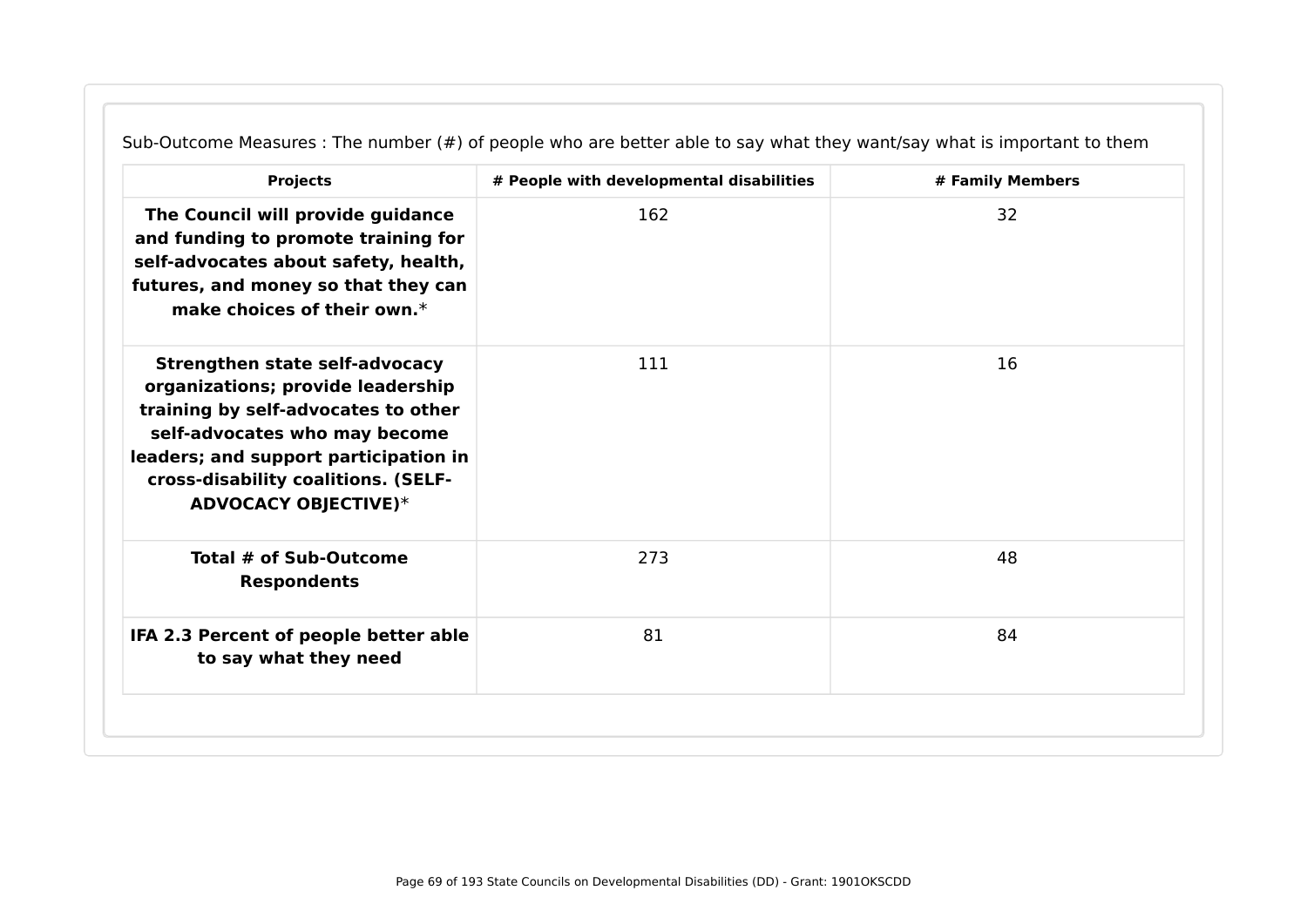| <b>Projects</b>                                                                                                                                                                                                                                                   | # People with developmental disabilities | # Family Members |
|-------------------------------------------------------------------------------------------------------------------------------------------------------------------------------------------------------------------------------------------------------------------|------------------------------------------|------------------|
| The Council will provide guidance<br>and funding to promote training for<br>self-advocates about safety, health,<br>futures, and money so that they can<br>make choices of their own.*                                                                            | 182                                      | 36               |
| <b>Strengthen state self-advocacy</b><br>organizations; provide leadership<br>training by self-advocates to other<br>self-advocates who may become<br>leaders; and support participation in<br>cross-disability coalitions. (SELF-<br><b>ADVOCACY OBJECTIVE)*</b> | 121                                      | 16               |
| Total # of Sub-Outcome<br><b>Respondents</b>                                                                                                                                                                                                                      | 303                                      | 52               |
| IFA 2.4 Percent of people<br>participating in advocacy activities                                                                                                                                                                                                 | 90                                       | 91               |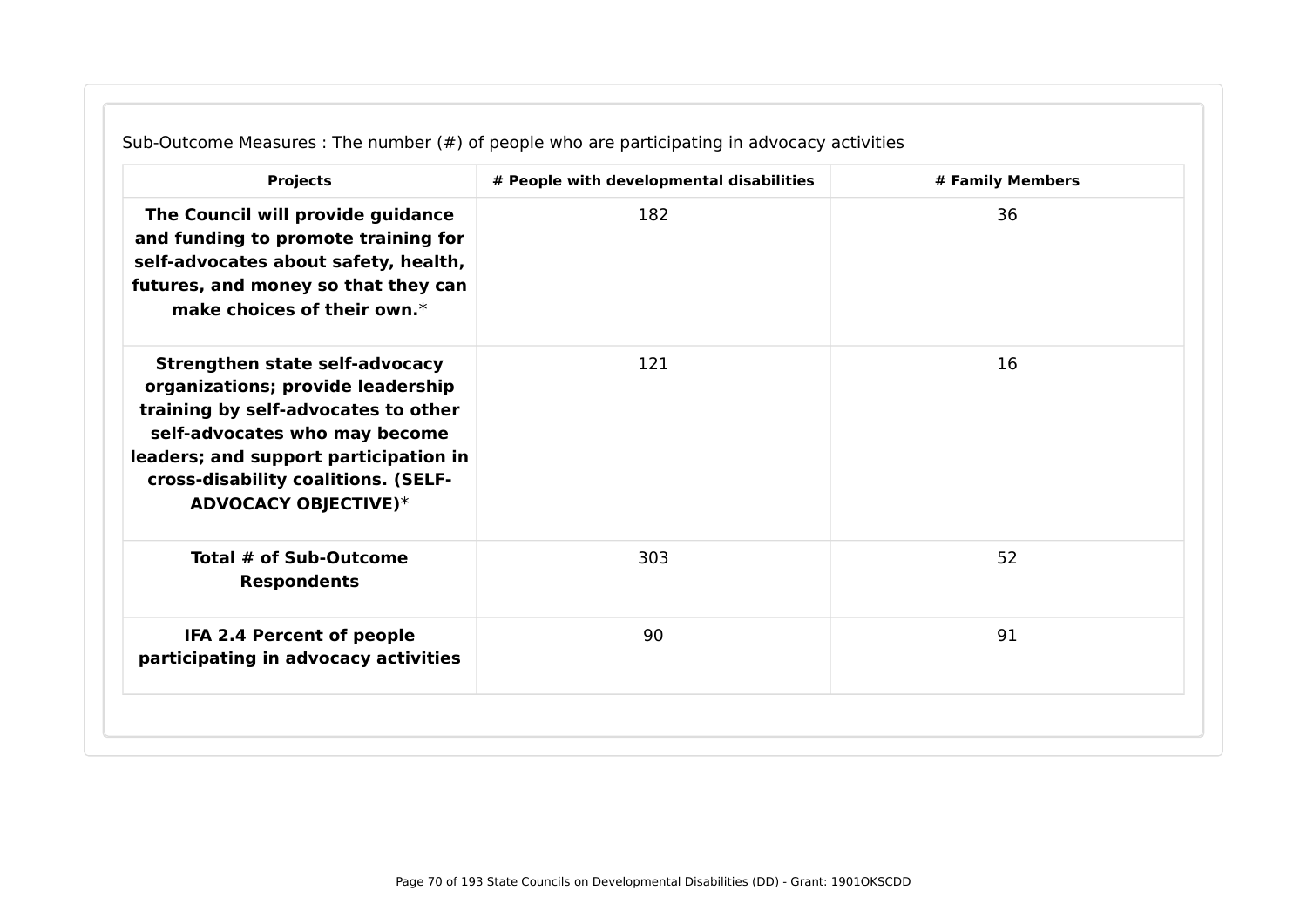Sub-Outcome Measures : The number (#) of people who are on cross disability coalitions, policy boards, advisory boards, governing bodies and/or serving in leadership positions.

| <b>Projects</b>                                                                                                                                                                                                                                                   | # People with developmental disabilities | # Family Members |
|-------------------------------------------------------------------------------------------------------------------------------------------------------------------------------------------------------------------------------------------------------------------|------------------------------------------|------------------|
| The Council will provide guidance<br>and funding to promote training for<br>self-advocates about safety, health,<br>futures, and money so that they can<br>make choices of their own. $*$                                                                         | 41                                       | 8                |
| <b>Strengthen state self-advocacy</b><br>organizations; provide leadership<br>training by self-advocates to other<br>self-advocates who may become<br>leaders; and support participation in<br>cross-disability coalitions. (SELF-<br><b>ADVOCACY OBJECTIVE)*</b> | 17                                       | $\mathbf{0}$     |
| Total # of Sub-Outcome<br><b>Respondents</b>                                                                                                                                                                                                                      | 58                                       | 8                |
| IFA 2.5 Percent of people on cross<br>disability coalitions                                                                                                                                                                                                       | 17                                       |                  |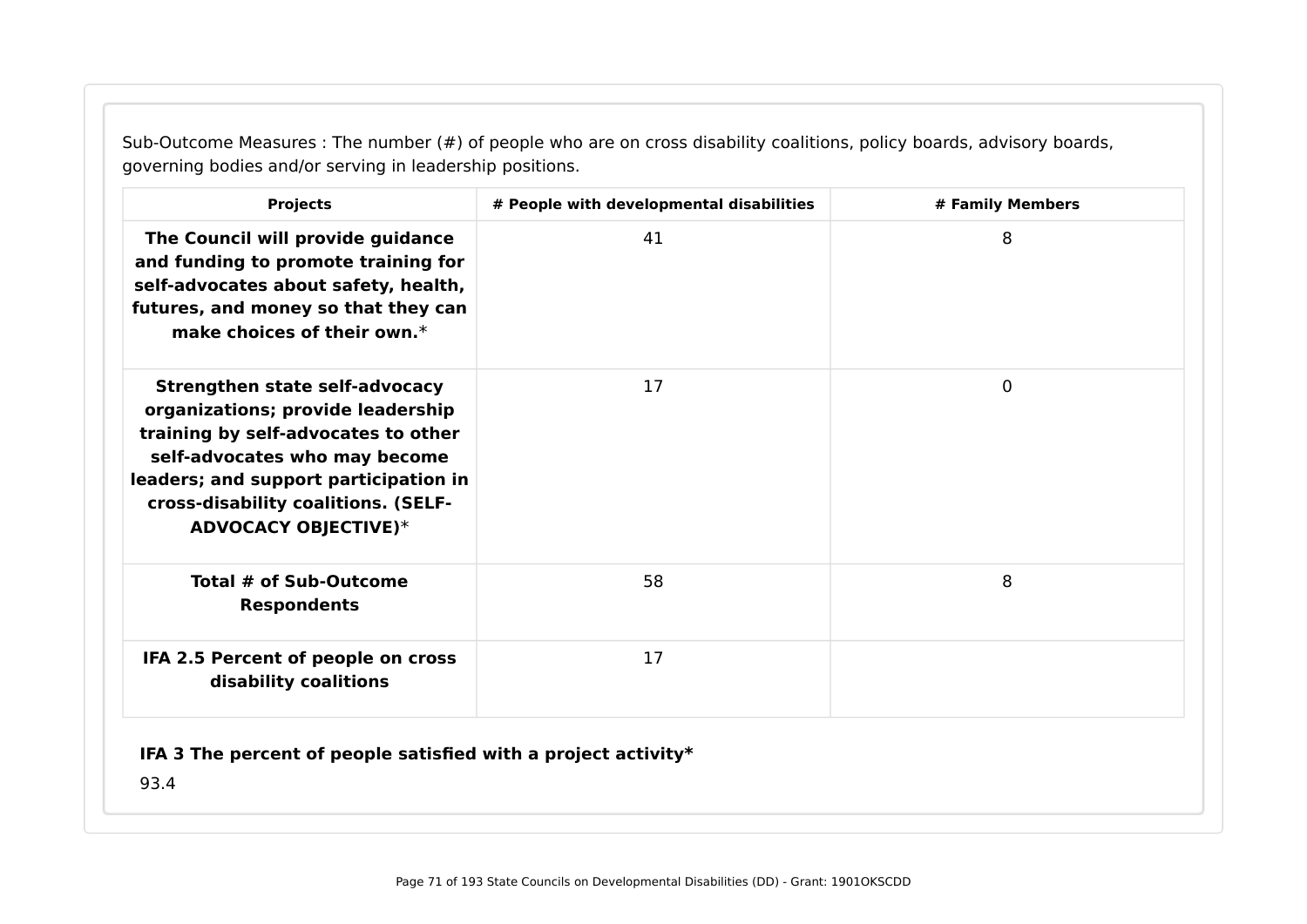**IFA 3.1 Percent of people with DD satisfied with activity\***

95.8

**IFA 3.2 Percent of family members satisfied with activity\***

91

# System Change Performance Measures

**Description**

Supporting Self-Advocacy in Oklahoma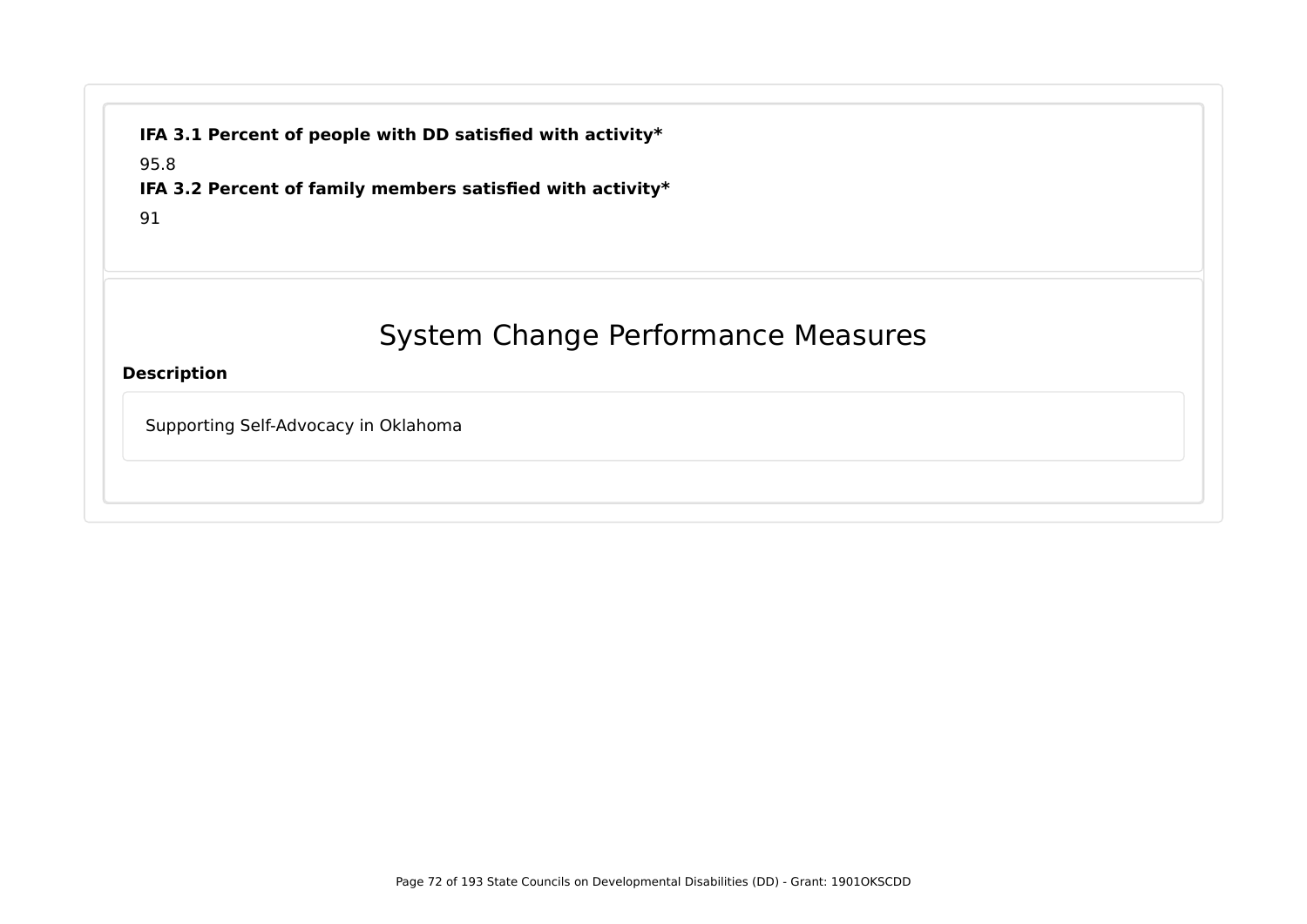SC 1: Output Measures - The number of Council efforts to transform fragmented approaches into a coordinated and effective system that assures individuals with developmental disabilities and their families participate in the design of and have access to needed community services, individualized supports, and other forms of assistance that promote self-determination, independence, productivity, and integration and inclusion in all facets of community life.

| <b>Objective</b>                                                                                                                                                                               | <b>SC 1.1</b><br>Number of<br>policy/<br>procedures<br>created/<br>changed | SC 1.2<br><b>Number of</b><br>statutes/<br>regulations<br>created/<br>changed | SC 1.3.1<br><b>Number</b><br><b>of</b><br>promising<br>practices<br>created | SC 1.3.2<br><b>Number</b><br>of<br>promising<br>practices<br>supported<br>through<br>Council<br>activities | SC 1.3.3<br><b>Number</b><br>of best<br>practices<br>created | SC 1.3.4<br><b>Number</b><br>of best<br>practices<br>supported<br>through<br>Council<br>activities | <b>SC 1.3</b><br><b>The</b><br>number<br><b>of</b><br>promising<br>and/or<br>best<br>practices<br>created<br>and/or<br>supported | <b>SC 1.4</b><br><b>Number</b><br><b>of</b><br>people<br>trained/<br>educated | SC 1.5<br><b>Number of</b><br><b>Systems</b><br>Change<br>activities<br>with other<br>organizations |
|------------------------------------------------------------------------------------------------------------------------------------------------------------------------------------------------|----------------------------------------------------------------------------|-------------------------------------------------------------------------------|-----------------------------------------------------------------------------|------------------------------------------------------------------------------------------------------------|--------------------------------------------------------------|----------------------------------------------------------------------------------------------------|----------------------------------------------------------------------------------------------------------------------------------|-------------------------------------------------------------------------------|-----------------------------------------------------------------------------------------------------|
| The Council will provide<br>guidance and funding to<br>promote training for<br>self-advocates about<br>safety, health, futures,<br>and money so that they<br>can make choices of<br>their own. | $\mathbf 0$                                                                | $\mathbf 0$                                                                   | $\mathbf{1}$                                                                | 3                                                                                                          | 1                                                            | 1                                                                                                  | 6                                                                                                                                | 132                                                                           |                                                                                                     |
|                                                                                                                                                                                                |                                                                            |                                                                               |                                                                             |                                                                                                            |                                                              |                                                                                                    |                                                                                                                                  |                                                                               |                                                                                                     |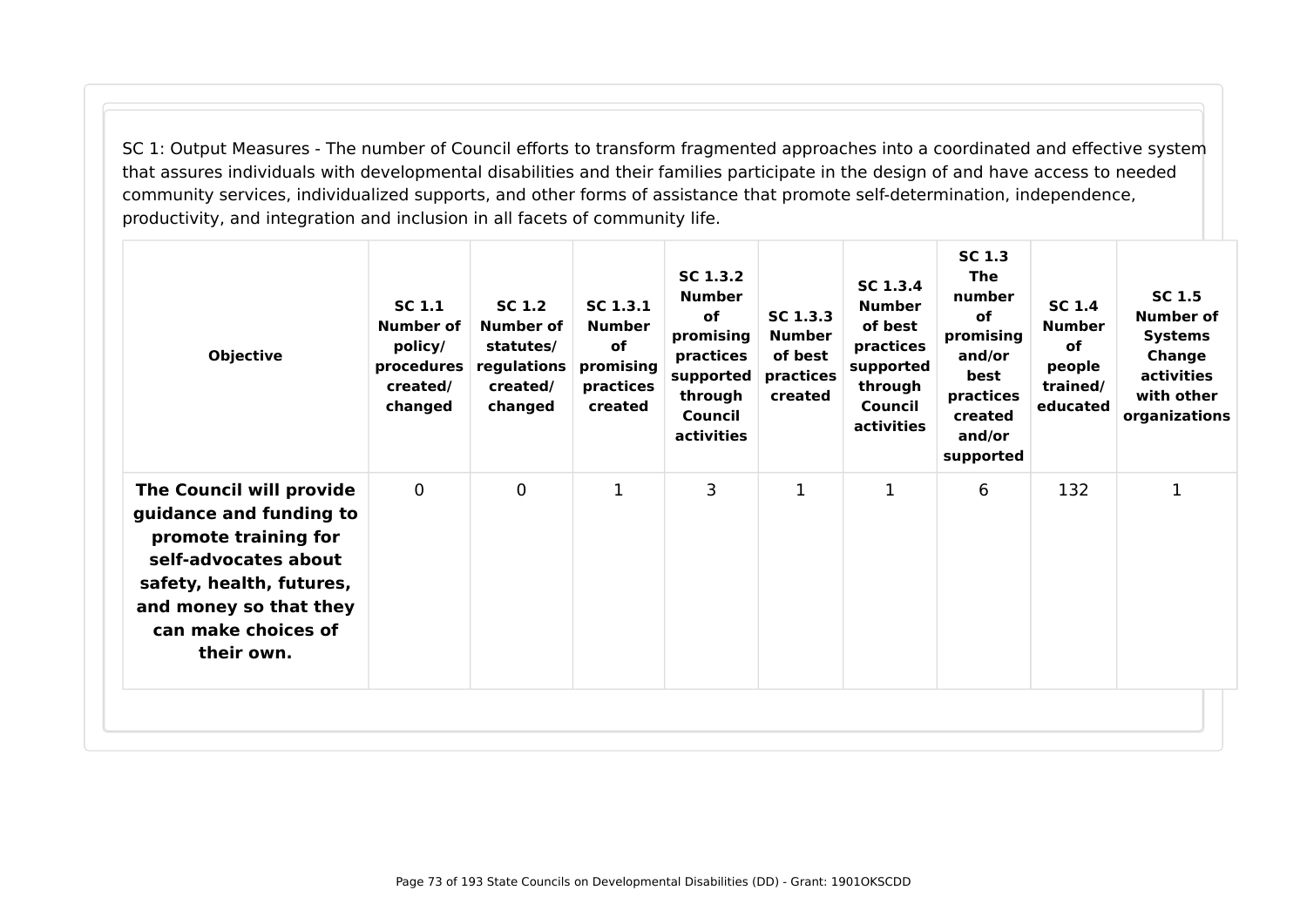| <b>Objective</b>                                                                                                                                                                                                                                                                | <b>SC 1.1</b><br><b>Number of</b><br>policy/<br>created/<br>changed | SC <sub>1.2</sub><br><b>Number of</b><br>statutes/<br>procedures regulations<br>created/<br>changed | SC <sub>1.3.1</sub><br><b>Number</b><br>of<br>promising<br>practices<br>created | SC 1.3.2<br><b>Number</b><br><b>of</b><br>promising<br>practices<br>supported<br>through<br>Council<br>activities | SC <sub>1.3.3</sub><br><b>Number</b><br>of best<br>practices<br>created | SC 1.3.4<br><b>Number</b><br>of best<br>practices<br>supported<br>through<br><b>Council</b><br>activities | <b>SC 1.3</b><br><b>The</b><br>number<br>of<br>promising<br>and/or<br>best<br>practices<br>created<br>and/or<br>supported | <b>SC 1.4</b><br><b>Number</b><br>of<br>people<br>trained/<br>educated | <b>SC 1.5</b><br>Number of<br><b>Systems</b><br>Change<br>activities<br>with other<br>organizations |
|---------------------------------------------------------------------------------------------------------------------------------------------------------------------------------------------------------------------------------------------------------------------------------|---------------------------------------------------------------------|-----------------------------------------------------------------------------------------------------|---------------------------------------------------------------------------------|-------------------------------------------------------------------------------------------------------------------|-------------------------------------------------------------------------|-----------------------------------------------------------------------------------------------------------|---------------------------------------------------------------------------------------------------------------------------|------------------------------------------------------------------------|-----------------------------------------------------------------------------------------------------|
| <b>Strengthen state self-</b><br>advocacy organizations;<br>provide leadership<br>training by self-<br>advocates to other self-<br>advocates who may<br>become leaders; and<br>support participation in<br>cross-disability<br>coalitions. (SELF-<br><b>ADVOCACY OBJECTIVE)</b> | $\mathbf{1}$                                                        | $\mathbf{0}$                                                                                        | 1                                                                               | $\overline{0}$                                                                                                    | 1                                                                       | $\mathbf{0}$                                                                                              | $\overline{2}$                                                                                                            | 95                                                                     | 1                                                                                                   |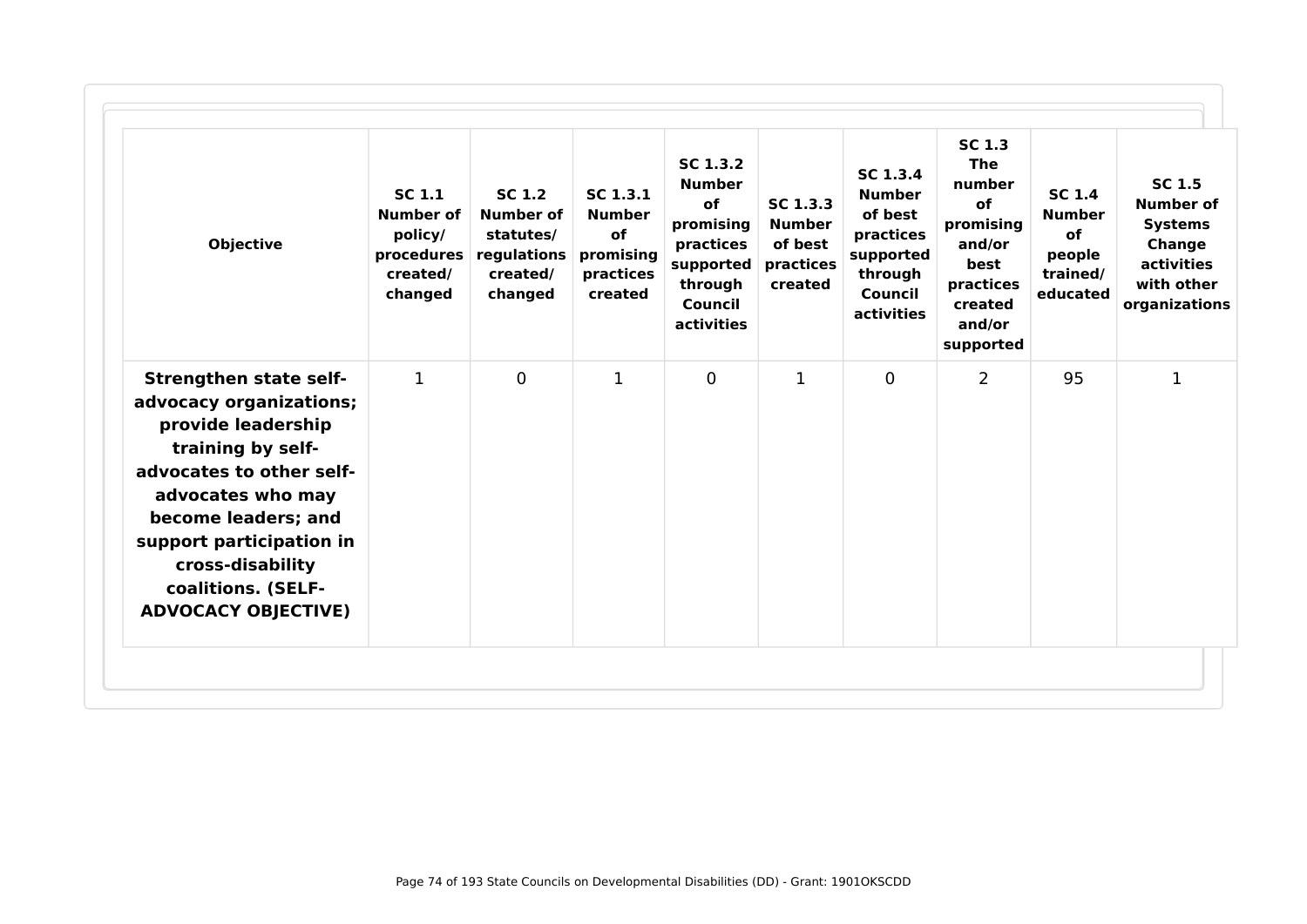# Systems Change SC 2: Outcome Measures

| <b>Outcome Measures</b>                       | Number(#) |
|-----------------------------------------------|-----------|
| SC 2.1 - Efforts that led to improvements $*$ |           |
| SC 2.2 - Efforts that were implemented $*$    |           |

### Sub-Outcome Measures

| <b>Objective</b>                                                                                                                                                                               | <b>SC 2.1.1 Policy,</b><br>procedure, statute,<br>regulation<br><i>improvements</i> | <b>SC 2.1.2 Policy,</b><br>procedure, statute,<br>regulation implemented | SC 2.1.3 Number of<br>improved promising or<br>best practices | SC 2.1.4 Number of<br>implemented promising<br>or best practices |
|------------------------------------------------------------------------------------------------------------------------------------------------------------------------------------------------|-------------------------------------------------------------------------------------|--------------------------------------------------------------------------|---------------------------------------------------------------|------------------------------------------------------------------|
| The Council will provide<br>guidance and funding to<br>promote training for<br>self-advocates about<br>safety, health, futures,<br>and money so that they<br>can make choices of<br>their own. |                                                                                     |                                                                          |                                                               |                                                                  |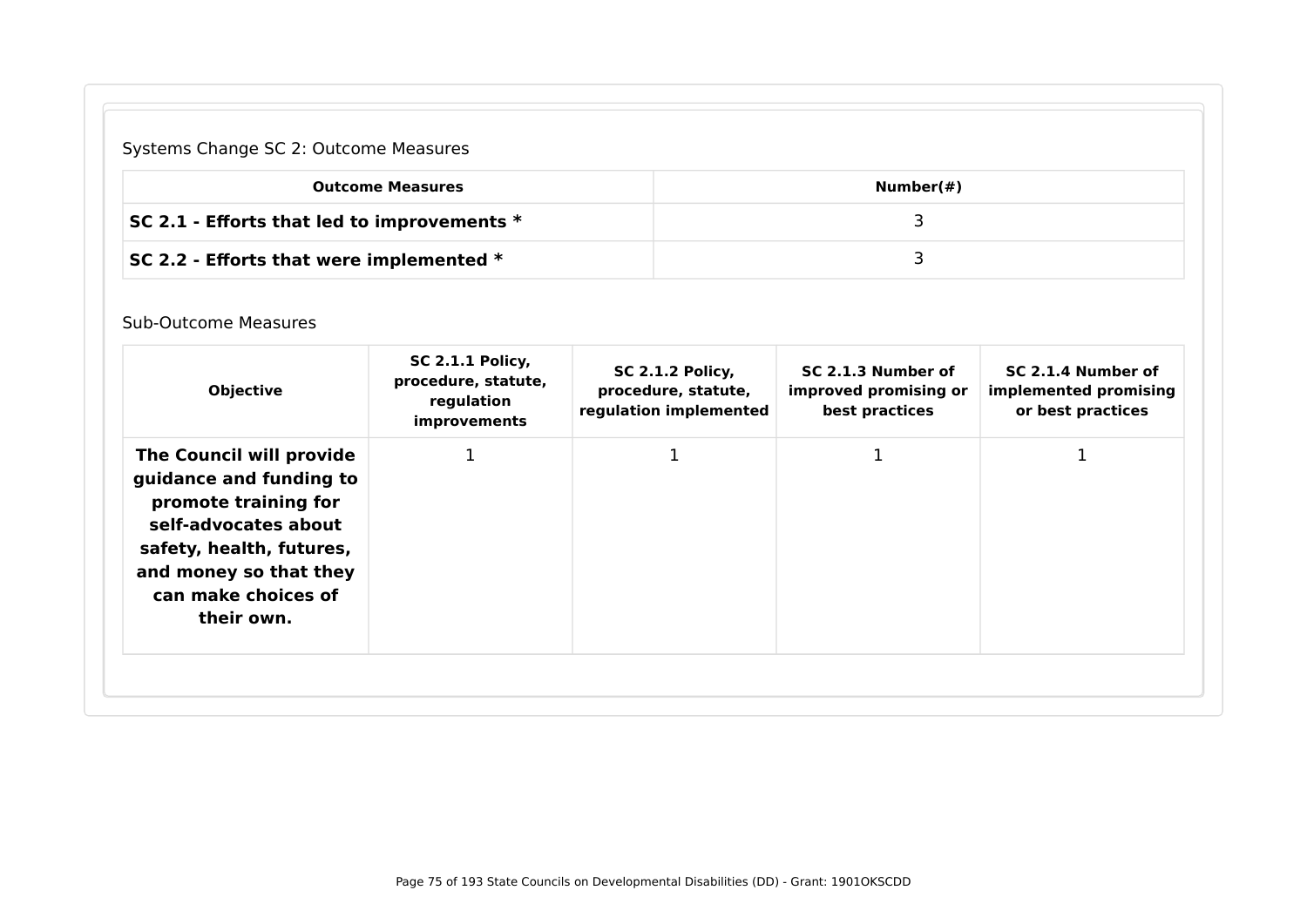| <b>Objective</b>                                                                                                                                                                                                                                                                | <b>SC 2.1.1 Policy,</b><br>procedure, statute,<br>regulation<br>improvements | <b>SC 2.1.2 Policy,</b><br>procedure, statute,<br>regulation implemented | SC 2.1.3 Number of<br>improved promising or<br>best practices | SC 2.1.4 Number of<br>implemented promising<br>or best practices |
|---------------------------------------------------------------------------------------------------------------------------------------------------------------------------------------------------------------------------------------------------------------------------------|------------------------------------------------------------------------------|--------------------------------------------------------------------------|---------------------------------------------------------------|------------------------------------------------------------------|
| <b>Strengthen state self-</b><br>advocacy organizations;<br>provide leadership<br>training by self-<br>advocates to other self-<br>advocates who may<br>become leaders; and<br>support participation in<br>cross-disability<br>coalitions. (SELF-<br><b>ADVOCACY OBJECTIVE)</b> | 0                                                                            | $\mathbf 0$                                                              | $\overline{2}$                                                | $\overline{2}$                                                   |
| <b>Description</b>                                                                                                                                                                                                                                                              |                                                                              | Detailed Progress Report on Goals                                        |                                                               |                                                                  |
| Good Lives                                                                                                                                                                                                                                                                      |                                                                              |                                                                          |                                                               |                                                                  |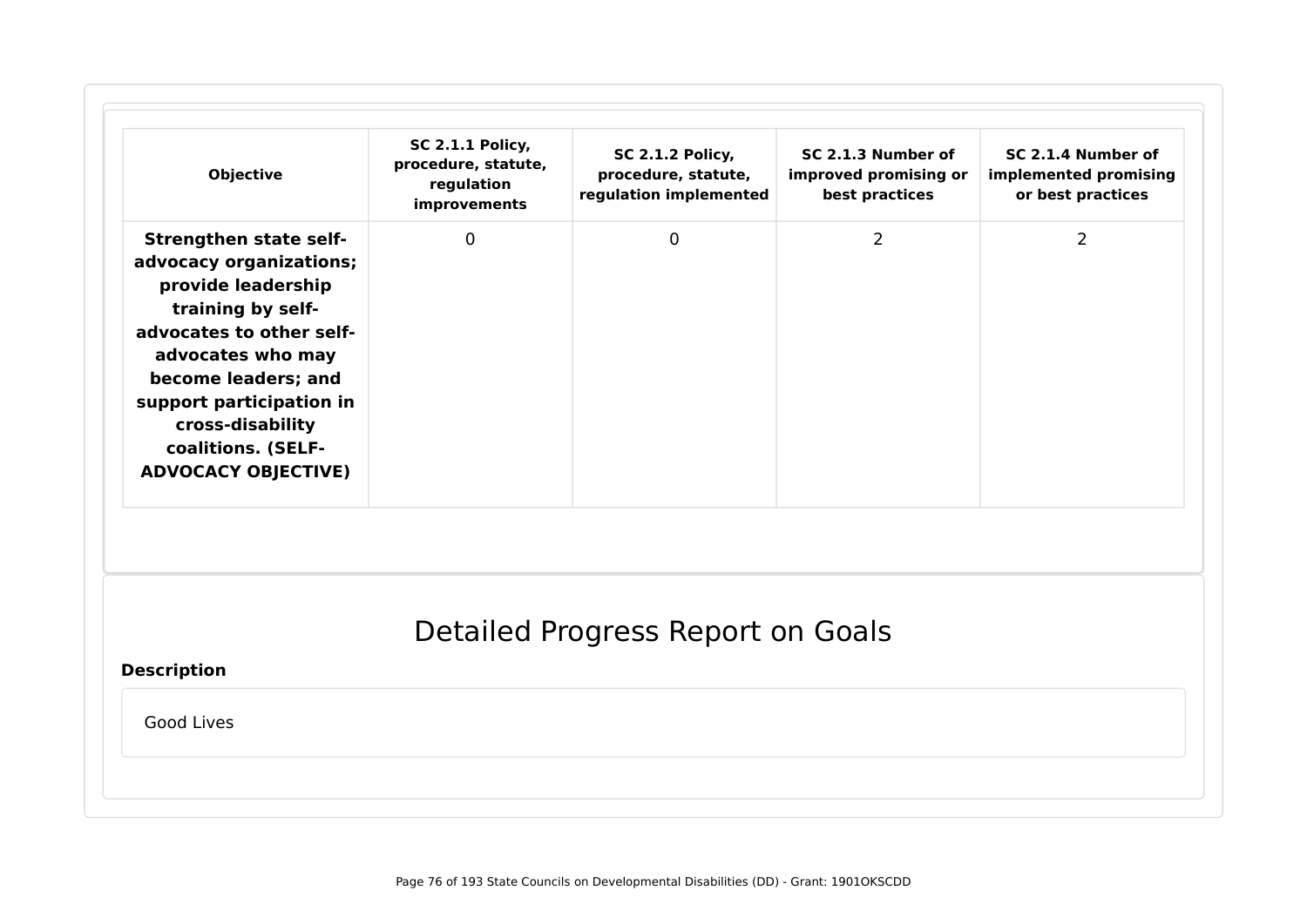# Area Of Emphasis

| <b>Area of Emphasis</b>                                 | <b>Planned for this goal</b> | <b>Areas addressed</b> |
|---------------------------------------------------------|------------------------------|------------------------|
| <b>Quality Assurance</b>                                | true                         | true                   |
| <b>Education and Early Intervention</b>                 | true                         | true                   |
| <b>Child Care</b>                                       | true                         | false                  |
| <b>Health</b>                                           | true                         | true                   |
| <b>Employment</b>                                       | true                         | false                  |
| <b>Housing</b>                                          | true                         | false                  |
| <b>Transportation</b>                                   | true                         | false                  |
| <b>Recreation</b>                                       | true                         | false                  |
| <b>Formal and Informal Community</b><br><b>Supports</b> | true                         | true                   |

# Strategies

| <b>Strategies</b> | <b>Planned for this goal</b> | <b>Strategies Used</b> |
|-------------------|------------------------------|------------------------|
| Outreach          | true                         | true                   |
| Training          | true                         | true                   |
|                   |                              |                        |
|                   |                              |                        |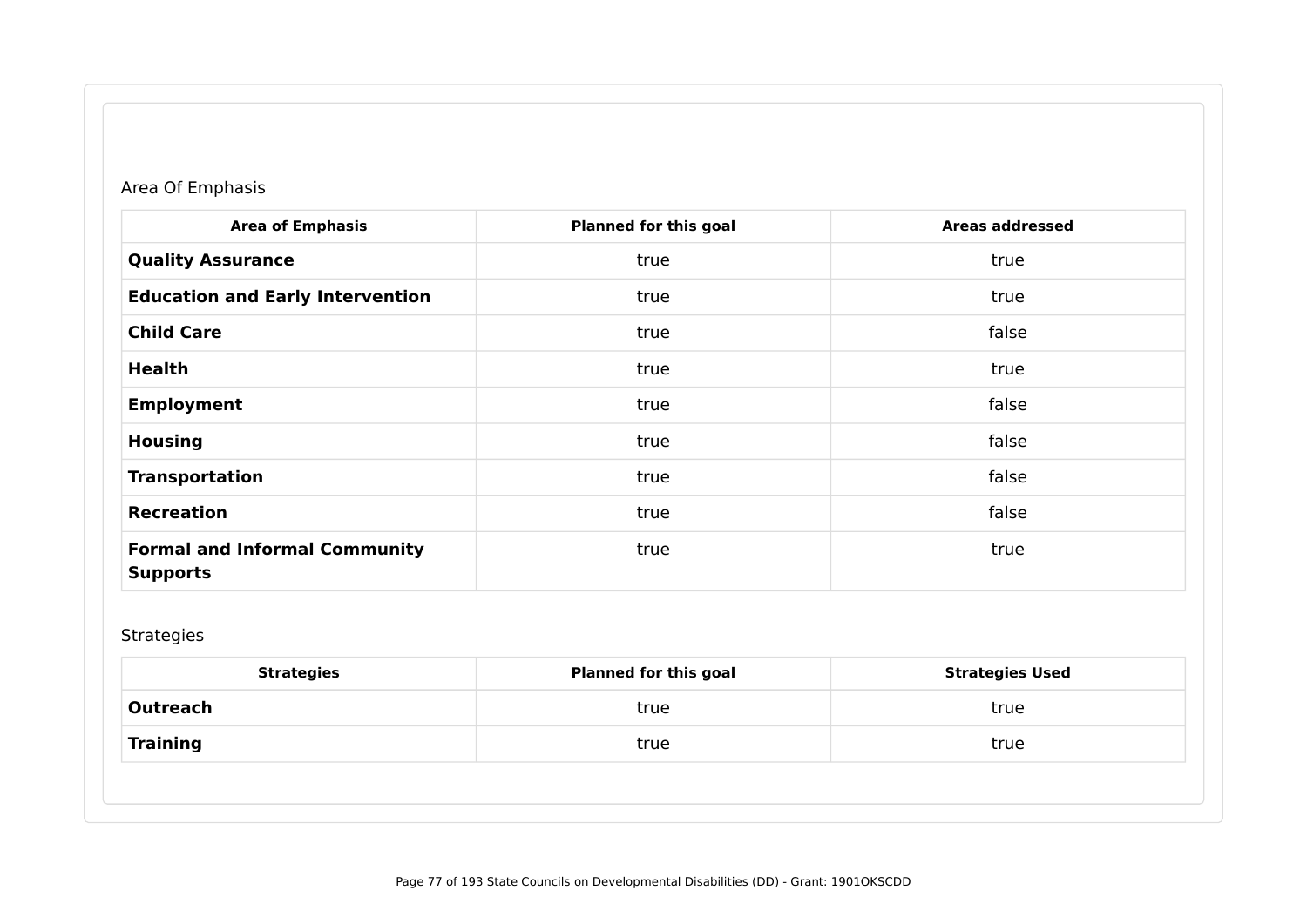| <b>Strategies</b>                                                            | <b>Planned for this goal</b> | <b>Strategies Used</b> |
|------------------------------------------------------------------------------|------------------------------|------------------------|
| <b>Technical Assistance</b>                                                  | true                         |                        |
| <b>Supporting and Educating</b><br><b>Communities</b>                        | true                         | true                   |
| <b>Interagency Collaboration and</b><br>Coordination                         | true                         | true                   |
| <b>Coordination with Related Councils,</b><br><b>Committees and Programs</b> | true                         | true                   |
| <b>Barrier Elimination</b>                                                   | true                         | true                   |
| <b>Systems Design and Redesign</b>                                           | true                         | true                   |
| <b>Coalition Development and Citizen</b><br><b>Participation</b>             | true                         | true                   |
| <b>Informing Policymakers</b>                                                | true                         | true                   |
| <b>Demonstration of New Approaches</b><br>to Services and Support            |                              | false                  |
| <b>Other Activities</b>                                                      |                              |                        |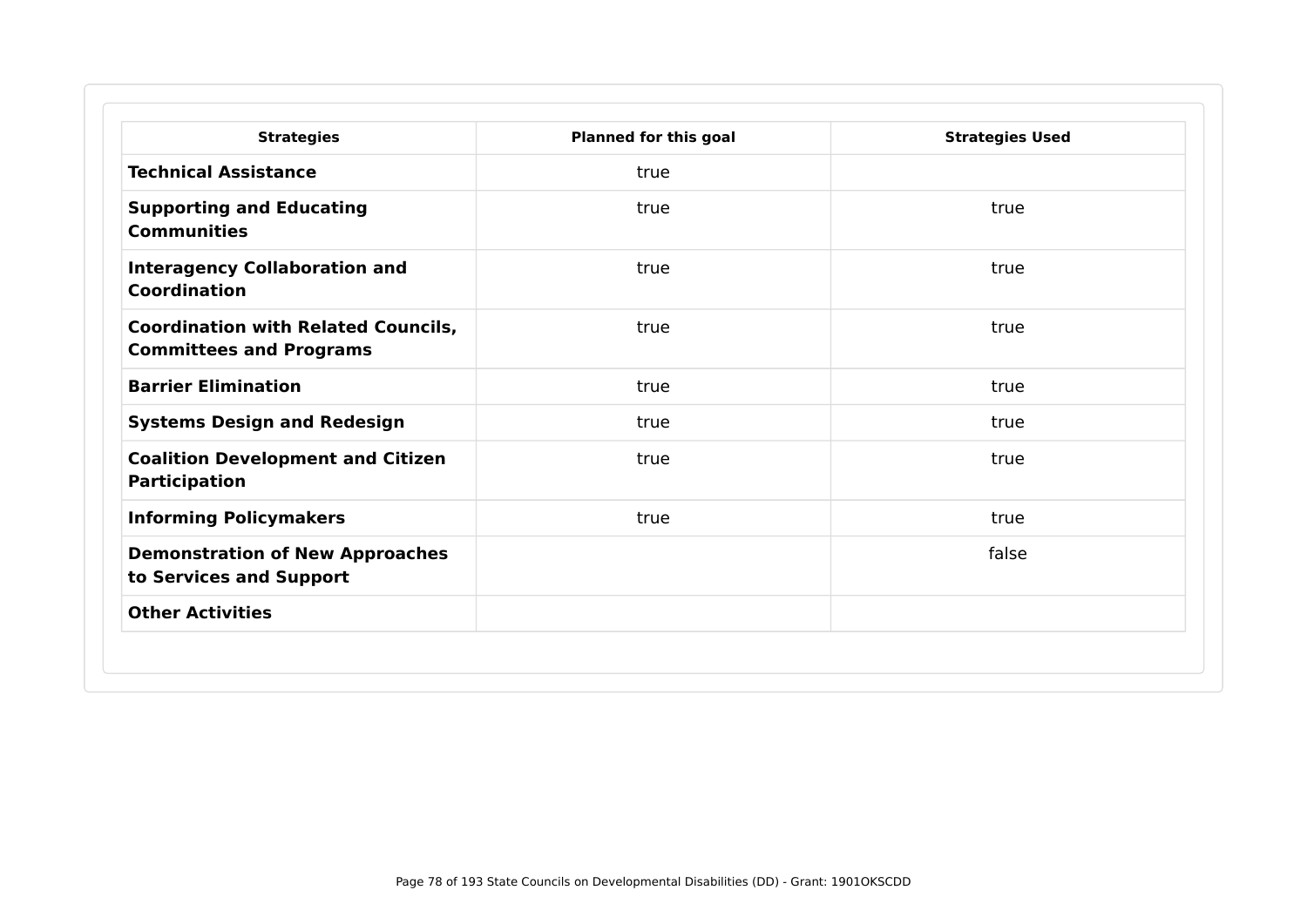### 3. Intermediaries/Collaborators

| <b>Collaborators</b>                                                                                             | <b>Planned for this goal</b> | <b>Actual</b> |
|------------------------------------------------------------------------------------------------------------------|------------------------------|---------------|
| <b>State Protection and Advocacy</b><br><b>System</b>                                                            | true                         | true          |
| <b>University Center(s)</b>                                                                                      | true                         | true          |
| <b>State DD agency</b>                                                                                           | true                         | true          |
| <b>OU Health Sciences Center/Project</b><br><b>Early Access</b>                                                  | true                         | true          |
| <b>Choctaw Nation of Oklahoma</b>                                                                                | true                         | true          |
| <b>Cherokee Nation of Oklahoma</b>                                                                               | true                         | true          |
| <b>Through the Looking Glass</b>                                                                                 | true                         |               |
| <b>OU Health Sciences Center/Sooner</b><br><b>SUCCESS</b>                                                        | true                         | true          |
| <b>Department of Human Services -</b><br><b>Child Welfare and Developmental</b><br><b>Disabilities Divisions</b> | true                         | true          |
| <b>BIOS (provider agency)</b>                                                                                    | true                         | true          |
| <b>Oklahoma Family Network</b>                                                                                   | true                         | true          |
| <b>National Community of Practice on</b><br><b>Supporting Families</b>                                           | true                         | true          |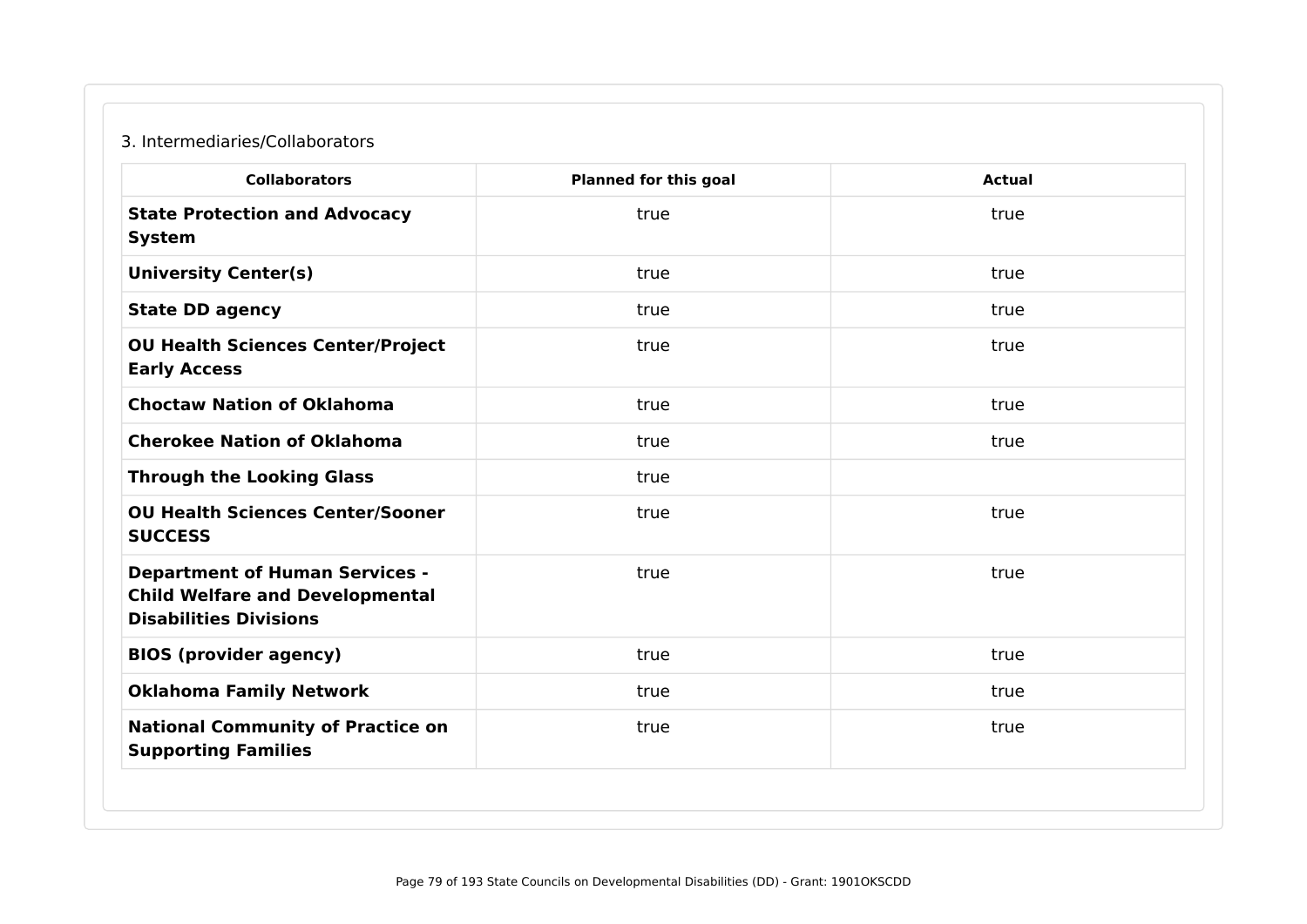| <b>Collaborators</b>                                                     | <b>Planned for this goal</b> | Actual |
|--------------------------------------------------------------------------|------------------------------|--------|
| <b>National Learning Community on</b><br><b>Person-Centered Thinking</b> | true                         | true   |
| <b>Oklahoma Autism Network</b>                                           | true                         | true   |
| <b>Department of Rehabilitation</b><br><b>Services</b>                   | true                         | true   |
| <b>Center for START Services/UNH</b>                                     | true                         | true   |

**Provide an overall cohesive description of (a) the extent to which progress is being made in achieving the intended outcomes of the Goal for the reporting year, (b)the extent to which each goal was or was not achieved for the reporting year, (c)where applicable, factors that impeded goal achievement for the reporting year,(c) needs that require substantive state plan amendment (goal only)**

The Developmental Disabilities Council of Oklahoma was fairly successful in its efforts to support Person-Centered Thinking and Supporting Families principles in Oklahoma so that Oklahomans with developmental disabilities and their families will experience "Good Lives" across the lifespan.

As part of the Developmental Disabilities Council of Oklahoma's work with the Supporting Families Community of Practice and Learning Community on Person-Centered Practices, the Council has decided to emphasize the concept of "Good Lives" as a primary Council goal. The concept that Good Lives are built on people, not just plans, and on support, not just services, has proven to be the perfect goal for Oklahoma. Being Oklahoman means supporting your community at all times. Oklahoma is about people, so it is only logical that Good Lives would be a primary goal of the Council.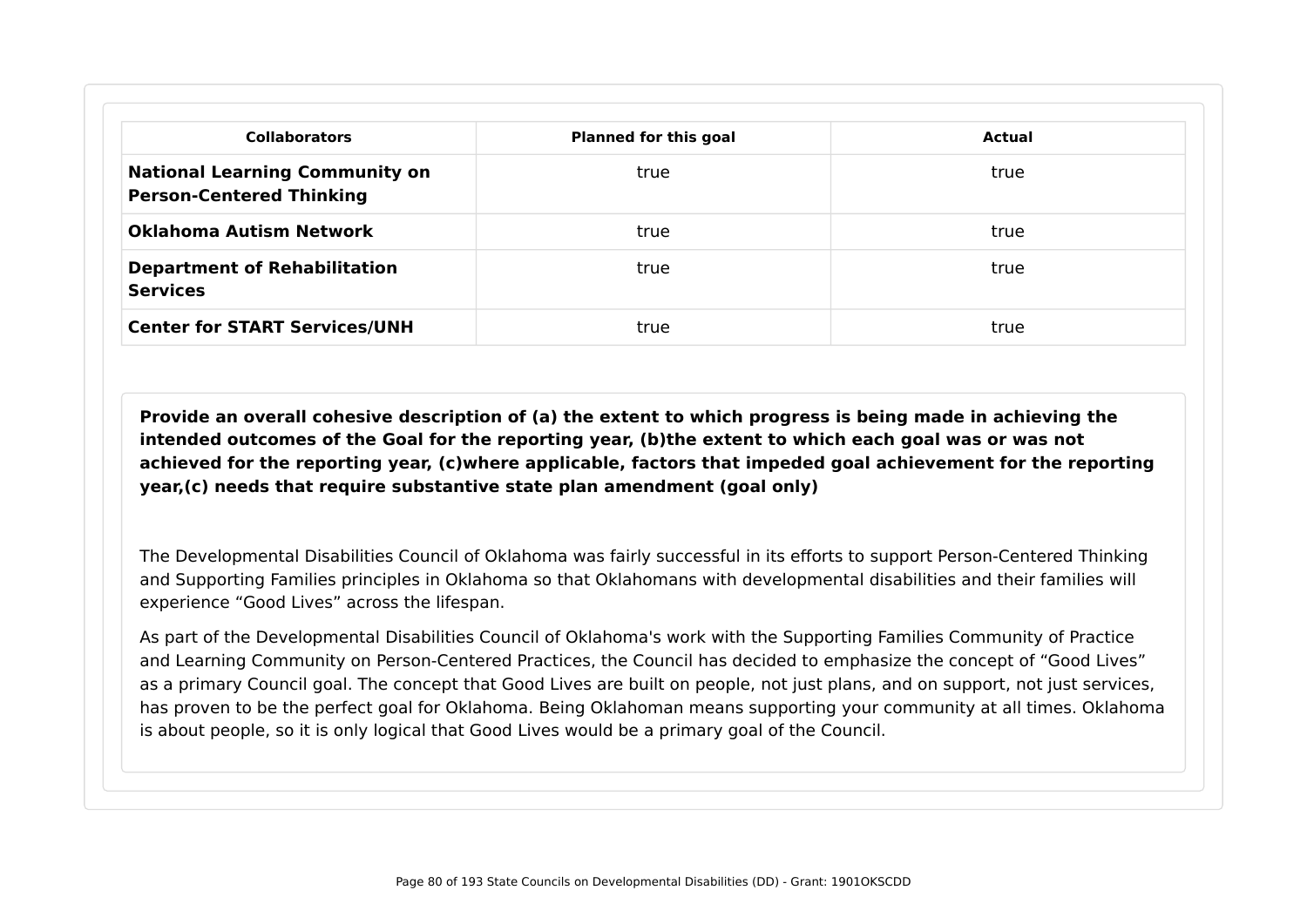The objectives and their activities in this goal area represent what the Council believes is "missing" in the state in relation to fully supporting Good Lives for individuals with developmental disabilities and their families. Focusing on Person-Centered Practices, the Council has worked to expand its public and private supports. The Council continues to reach out to more people with disabilities to aid them with tools and supports to live their best lives.

The Council is pleased to see successes from its Early Access and Parents with Disabilities programs. Early Access has continued to develop and expand its partnerships with the tribal nations throughout the state. This year alone, 145 tribal agency personnel were trained in early awareness screenings for autism and other DD/delays. Likewise, the Parents with Disabilities team has further expanded its partnership with the Child Welfare Services division of Oklahoma's Department of Human Services. It is promising to see progress in programs that reach across the entire state. Both of these programs remain ongoing activities of the Council for its Good Lives goal.

The Council has faced a number of delays in its work towards fully implementing the Good Lives principles, but we remain optimistic and focused on achieving positive outcomes, mostly based on significant staff turnover during the last 18 months. As we move forward, the Council has continued to infuse Person-Centered Thinking and Supporting Families principles into all of its programs. We do not need amendments to the State Plan.

**4 Year Overview : A description of how the Council will use and build from knowledge gained and progress made to move forward in the next state plan cycle.(This section only applies to the PPR submitted for the Federal Fiscal Year 2020, which will be due by January 1, 2021)**

This section is not applicable to the current PPR reporting year.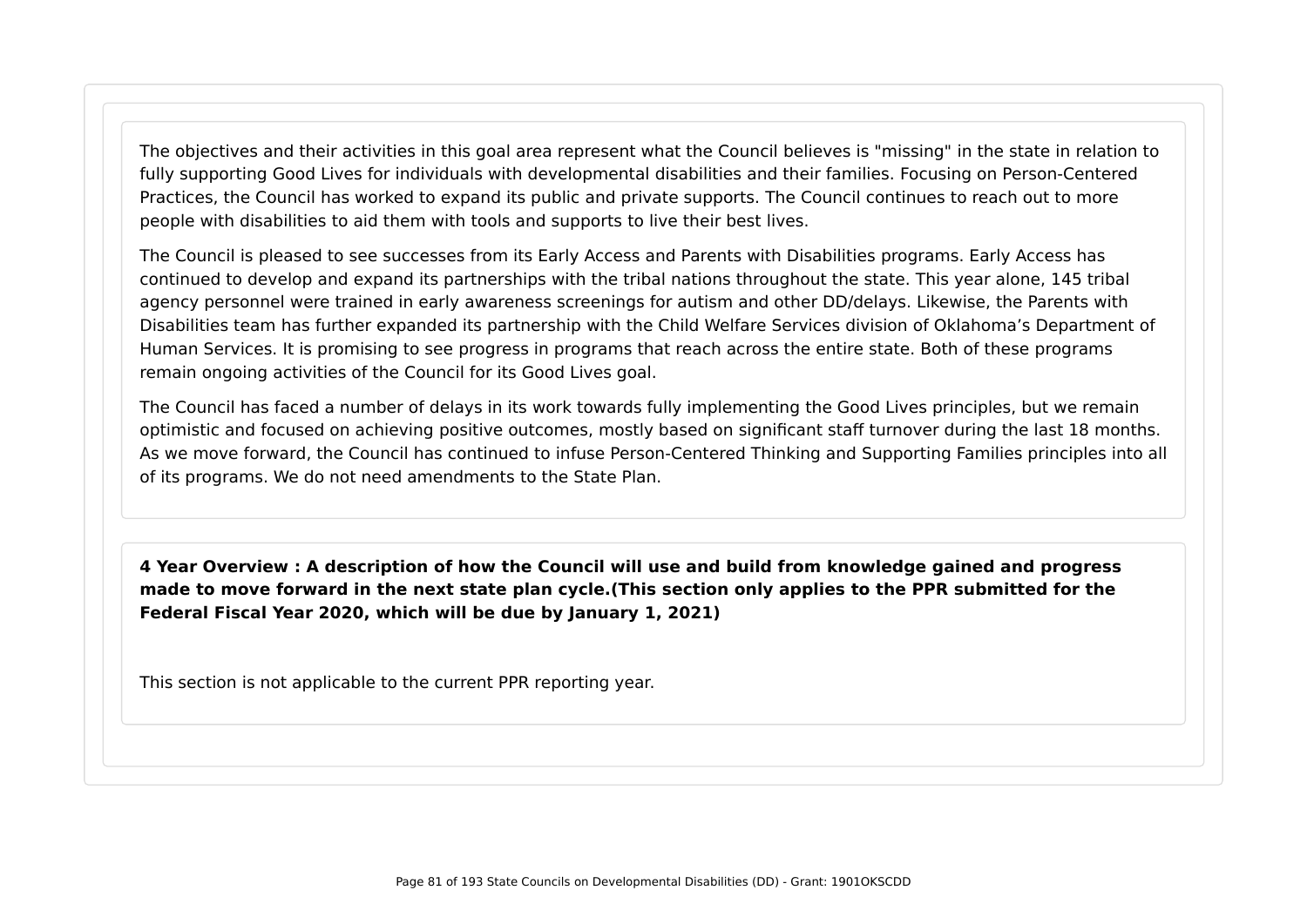**5 Year Overview : For the final PPR of this state plan cycle, provide an overall analysis of the outcomes achieved during the five year state plan cycle. The description should include the extent to which diverse stakeholders are satisfied with council activities that promote self-determination and community participation for individuals with disabilities and families, results of other types of information gathering such as focus groups, surveys, or other feedback or input methods with individuals with developmental disabilities and families and major accomplishments and factors impeding goal achievement (if applicable).(This section only applies to the PPR submitted for the Federal Fiscal Year 2021, which will be due by January 1, 2022)**

This section is not applicable to the current PPR reporting year.

### **Objectives:**

**1.** Owing to the disparity of health-related services and assessments within American Indian populations, increase screening for autism and other DD/delays within the Choctaw and Chickasaw Nations. (TARGETED DISPARITY OBJECTIVE)

**1. Goal:** Good Lives

**2. State Plan Objective** Objective 1

#### **3. This Objective is**

Capacity Building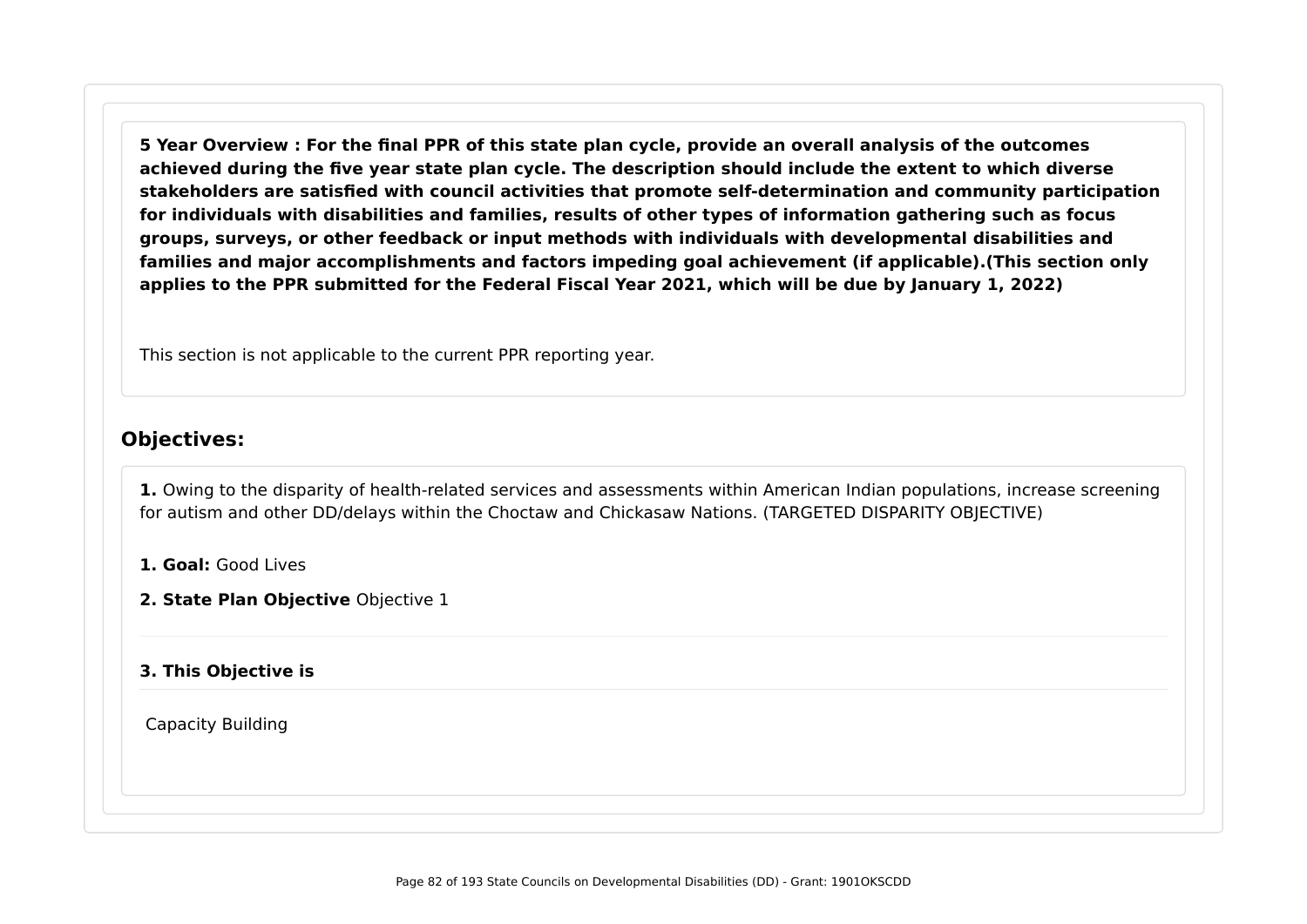# **4. This Objective is**

Ongoing

# **5. This Objective is**

|                                                                            | The Objective is            |
|----------------------------------------------------------------------------|-----------------------------|
| a. Fulfilling a Self-Advocacy DD Requirement *                             | No                          |
| b. Targeted disparity *                                                    | Yes                         |
| c. DD Network Collaboration *                                              | No                          |
| d. A demonstration project of New Approaches to<br>Services and Supports * | Yes                         |
|                                                                            | <b>Project Name*</b>        |
|                                                                            | Early Access                |
|                                                                            | <b>Original Start Date*</b> |
|                                                                            | 07-01-17                    |
| e. A demonstration of projects or activities *                             | No                          |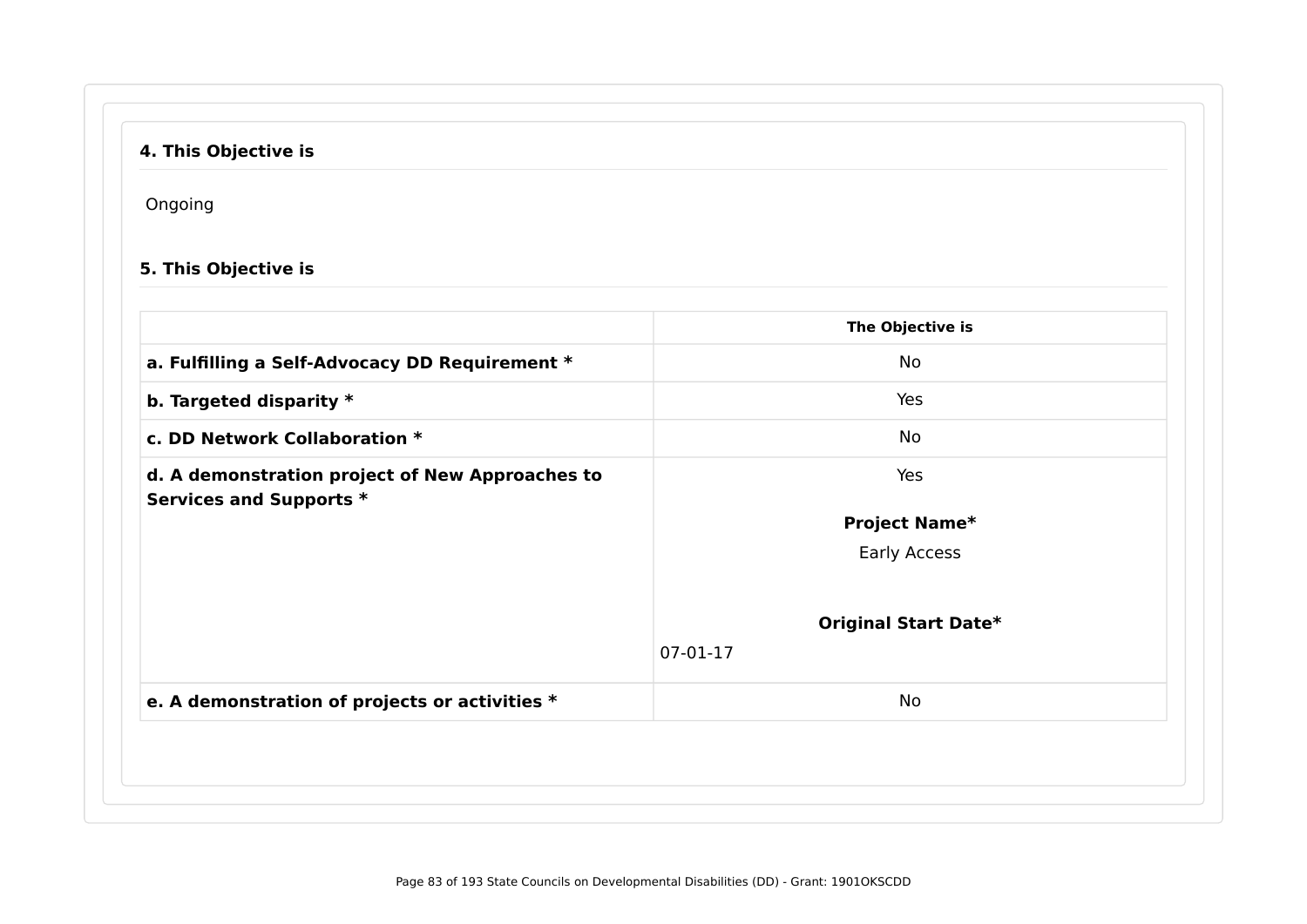#### **6. Stage of Implementation**

Implementation

#### **7. Provide an overall description of this effort**

The Developmental Disabilities Council of Oklahoma supports the continued growth of the Oklahoma Autism Center's Early Access program. Early Access works to increase early awareness and screenings for children with autism spectrum disorder across the state.

Over the first three years of the program, Early Access has successfully built on and expanded its target audience for capacity-building trainings and its Community Screening Partner (CSP) network. Its expanded efforts have included providing services to additional underserved communities, including numerous Tribal Nation communities and collaboration with head start agencies in the southeast and southwest corners of the state. Early Access's CSP network now includes partners in 42 of Oklahoma's 77 counties.

Early Access has also expanded its training audience to include more home visitations, childcare centers, and medical providers. During this reporting year, Early Access further developed its training curriculum according to the need for additional material on strategies to serve and support children once they have been identified as being at risk for autism or other delays.

The Council is pleased to see the continued development and growth of the Early Access program. It is particularly encouraging to note that Early Access trained 145 Tribal agency personnel this year.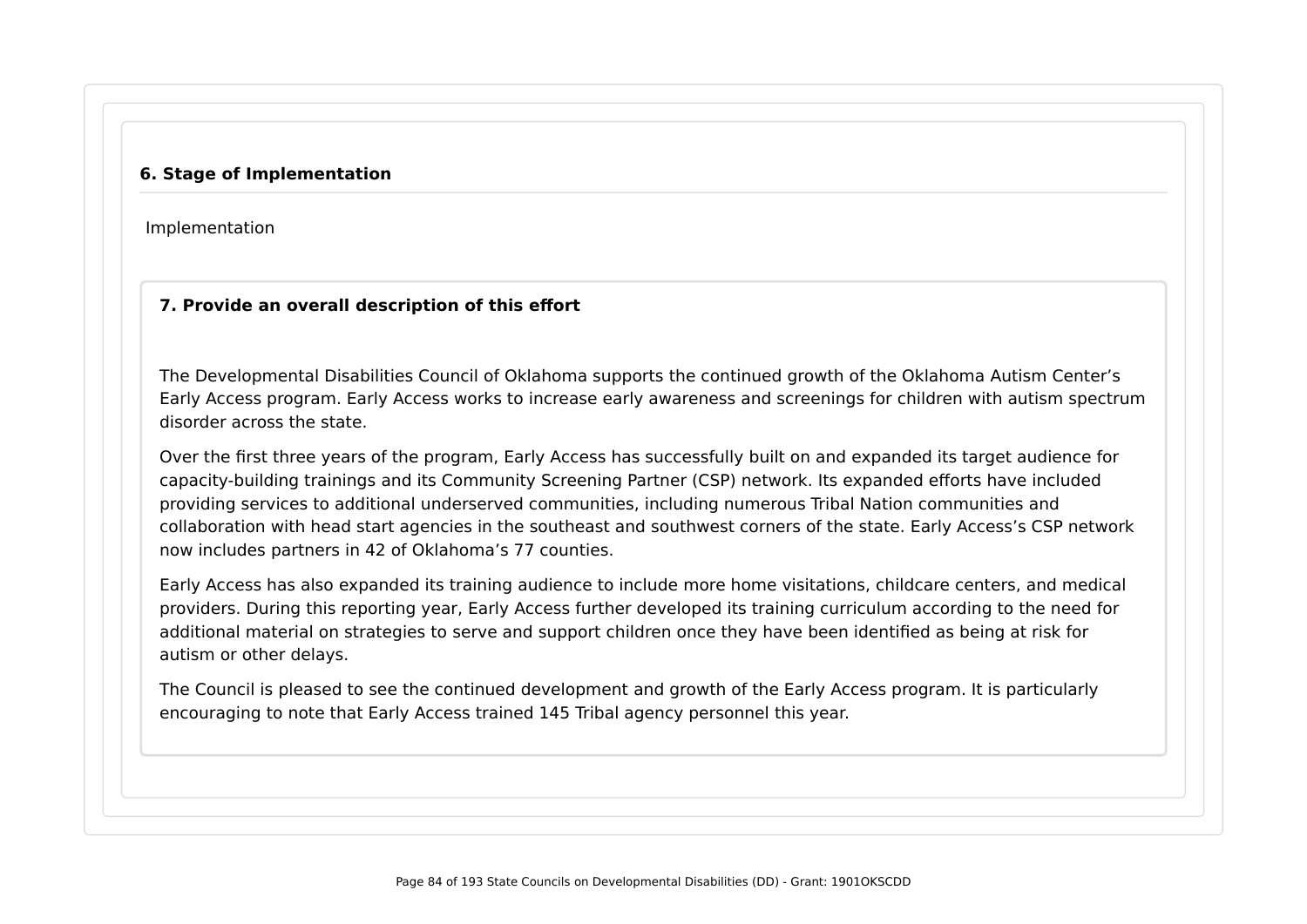#### **8. Outputs Achieved**

| <b>Expected Outputs</b>                                                                                 | Achieved |
|---------------------------------------------------------------------------------------------------------|----------|
| 2 screening for developmental disabilities trainings; 2 information and referral protocol<br>trainings. |          |

**10. The report should include the following: (a) A narrative progress report that cohesively describes the activities that were implemented toward achieving the objective, including how the identified strategy was used, how the activity was implemented, challenges to achieving the objective and unexpected benefits.(b) For system change activities, include a description of the stage of implementation (planning, initiation, implementation, outcome/fully integrated) of the system change initiative. (c) All narratives must describe what numbers make up the performance measures number for the activities being reported in the narrative.(d) A summary of evaluation activities to monitor progress and impact of council supported activities for the objective; data collected during the year, data sources, and data collection methods; (logic model and evaluation plan may be attached to the report).**

The Council continues to support the Oklahoma Autism Center's Early Access program. The Early Access program works to increase early awareness and screenings for children with autism spectrum disorder across the state. During this reporting period, Early Access's activities have focused on maintaining and expanding the target audience for capacitybuilding trainings and its Community Screening Partner (CSP) network.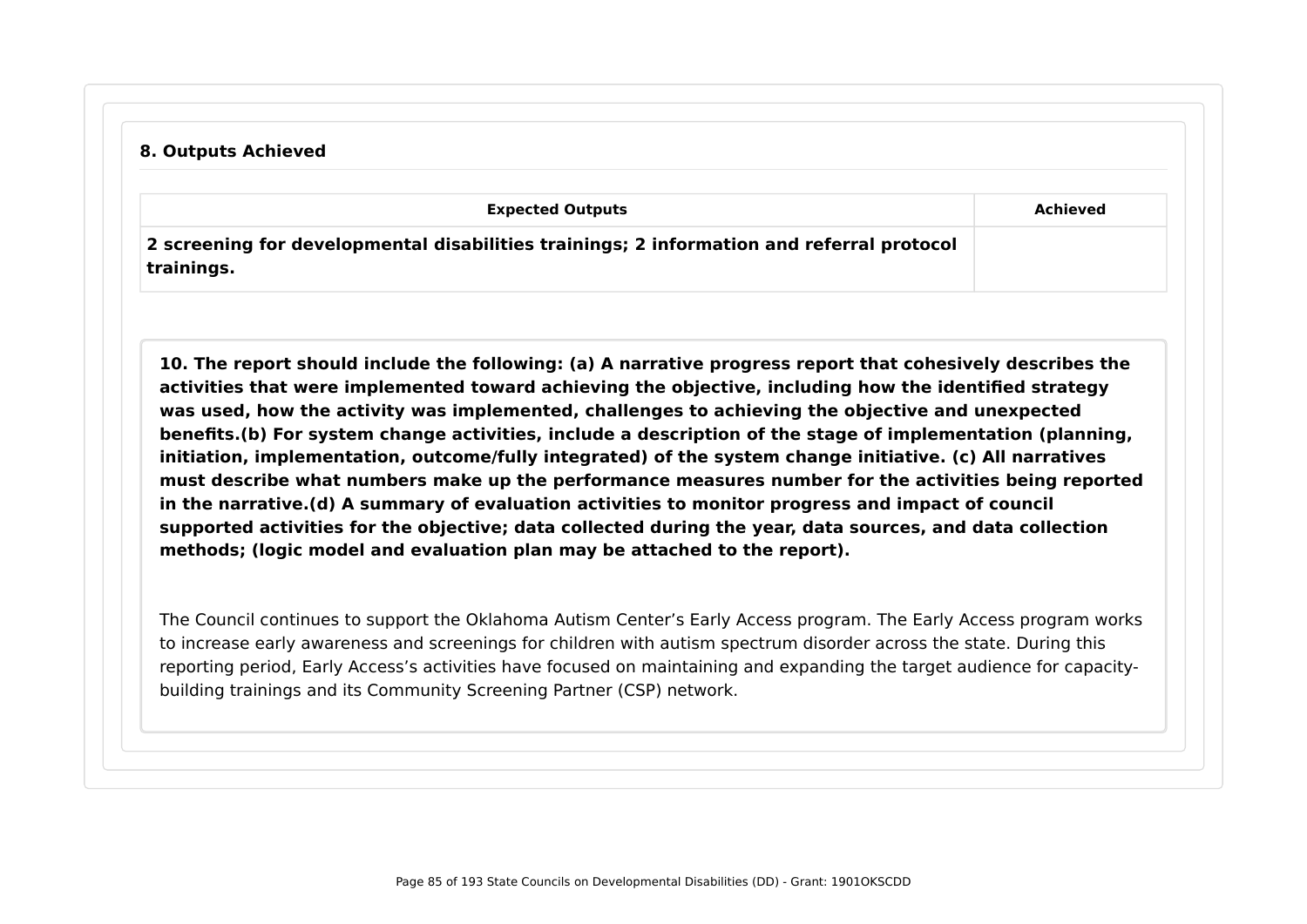The Early Access team was successful in meeting and exceeding its goals for capacity-building during this reporting period. Early Access continued to support its existing CSP network by training new team members at existing CSP teams with Child Guidance in Oklahoma and Bryan counties. Early Access trained a total of 392 professionals across the state during this reporting period. In addition to 16 autism awareness and developmental monitoring trainings, Early Access conducted in depth screening trainings for new community screenings partners at the Chickasaw Nation (two teams trained – Early Access's first medical clinic teams), Northcare (two home visit teams, at their Oklahoma City and Enid locations), and Crossroads Head Start in Lawton in southwestern Oklahoma. Early Access's CSP network now includes partners in 42 of Oklahoma's 77 counties.

Early Access has continued to develop its partnerships with Tribal Nations across the state. Early Access expanded its partnership with the Choctaw Nation and Chickasaw Nation. The program team also collaborated with, and conducted training for, the Osage Nation and the Citizen Potawatomi Nation. Early Access provided training for 145 tribal agency personnel this year.

As the Early Access program continues to reach further areas of the state, the team has also started to increase its work directly with families. During this reporting period, the Early Access team took 46 screening referral calls from across the state and conducted screenings for 24 children at their Oklahoma City location. Of those 24 children screened, 20 were referred for autism evaluation, 1 was referred for other developmental delays, and 3 did not screen at risk. The Early Access team would like to expand these activities during the next two contract years.

Evaluation measures that are used to review the Early Access program are directly related to the number of trainings and partners established throughout the state. Early Access has proved effective by meeting its goals for the number of trainings led. The program team has also been effective at growing its CSP network across the state, and particularly, with the state's Tribal Nations. Although the Early Access team has successfully met its training and capacity-building goals this year, the team would like to expand the number of screenings that they do themselves.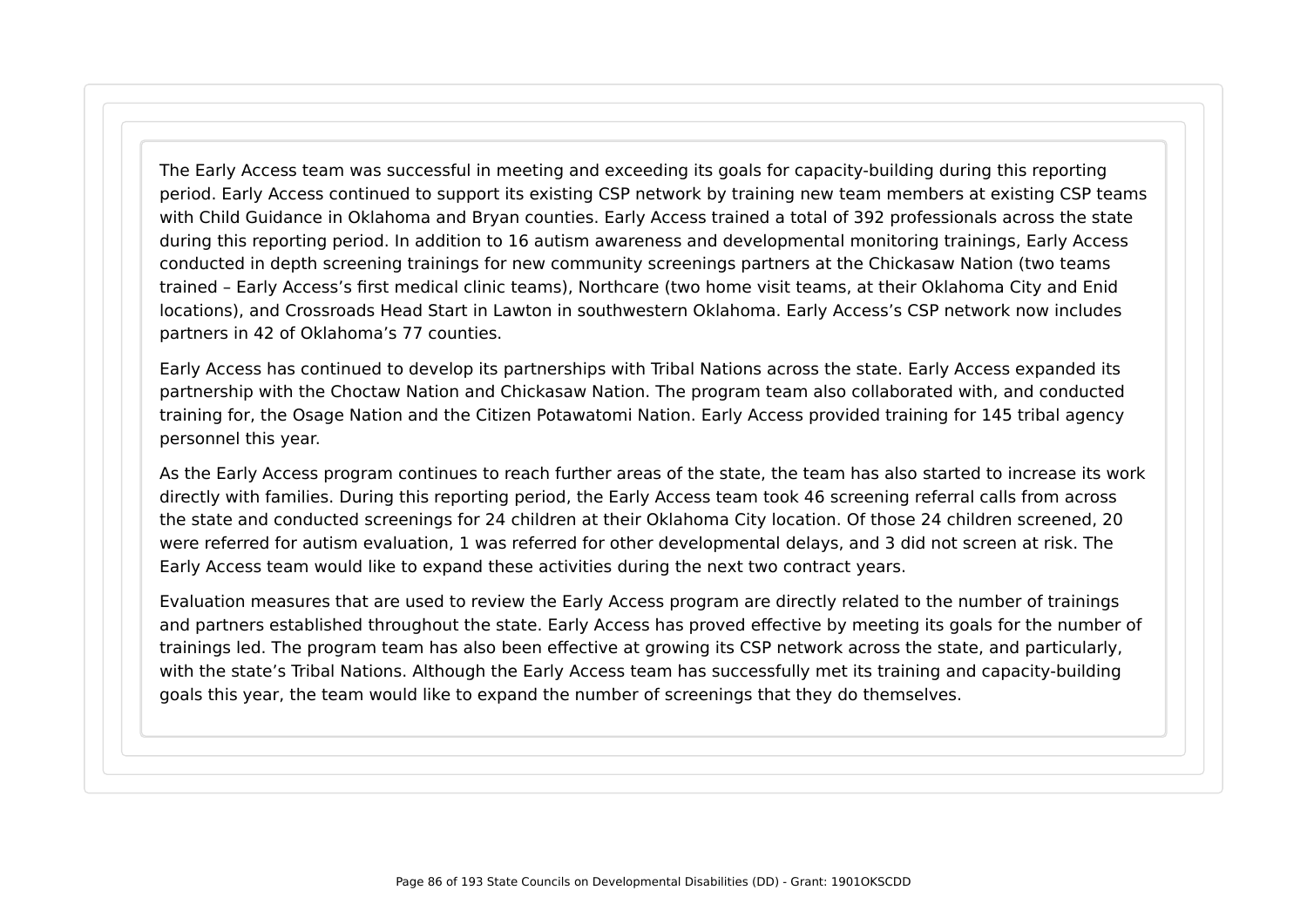The Council is pleased to see continued success from the Early Access program. This program remains an ongoing activity of the Council.

#### **12. Expected Outcomes Achieved**

| <b>Expected Outcomes</b>                                                                                                            | Achieved |
|-------------------------------------------------------------------------------------------------------------------------------------|----------|
| 2 Tribal Governments in Oklahoma will have skills to pre-screen and provide information<br>and referral services for their members. |          |

**13. Progress towards achieving outcomes for overall objective : The annual report should include an assessment as to the extent to which progress was made on the intended outcomes for the objective.**

The Council and Early Access team achieved its planned outputs and outcomes for the reporting period. Increased screenings for autism and other DD/delays, with a focus on the Tribal Nations, remains is an on-going activity of the Council.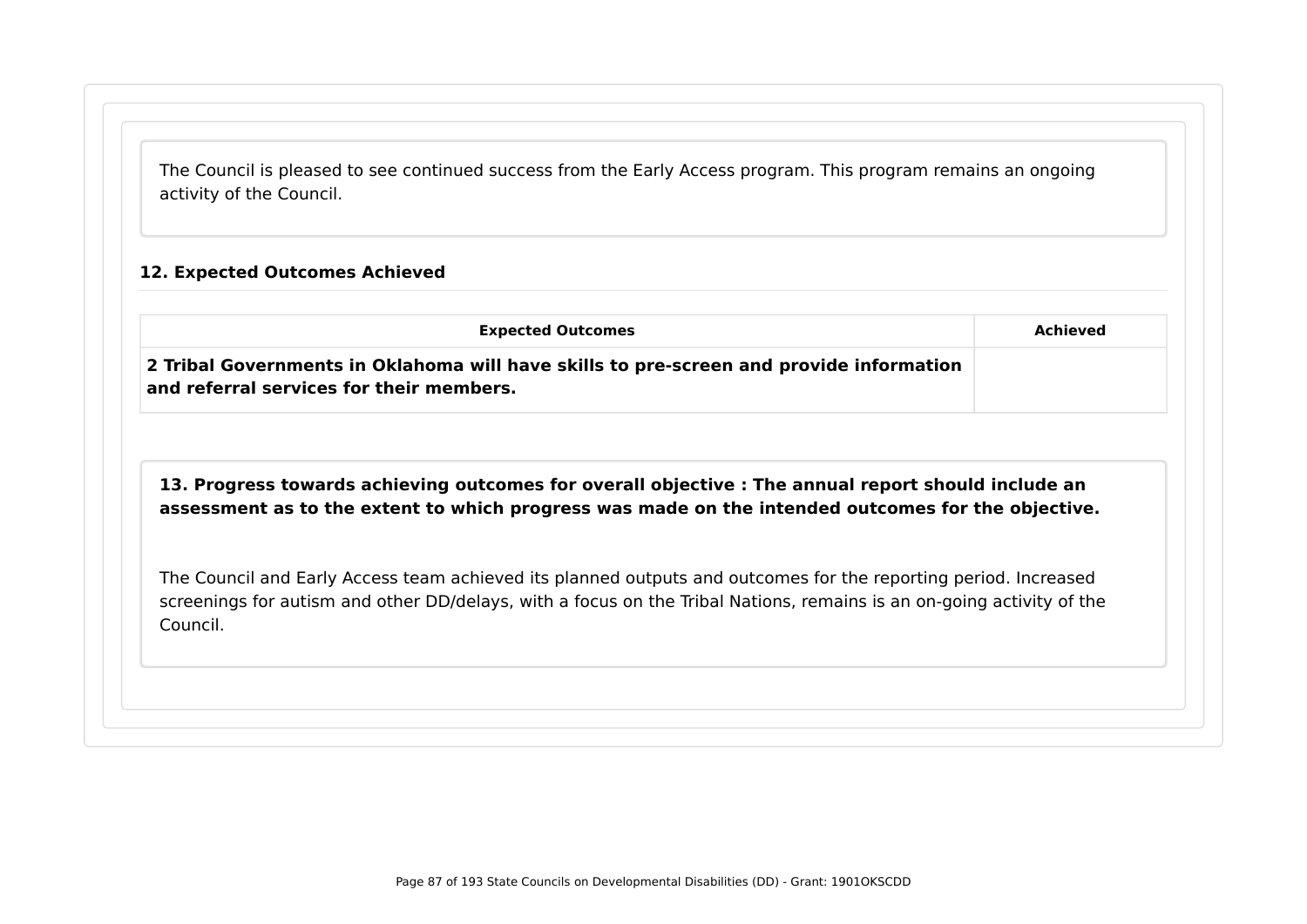**14. Additionally, include stories of culturally diverse people with developmental disabilities whose lives are better because of Council work on this activity (e.g., became better advocates for themselves and others, became more connected to the community). Stories of policy or legislative changes that happened as a result of Council individual advocacy work that are likely to positively impact the lives of people with developmental disabilities or that will prevent a potential negative impact (e.g., created deleted, refined programs and/or legislation, reallocated use of funds, organizational systems change as a result of evidence based practices).**

Research from the CDC's Autism and Developmental Disabilities Monitoring (ADDM) Network has shown that rates of early diagnosis among racial and ethnic minority groups and in rural communities remains low; because of this, an emphasis on building partnerships with Oklahoma's Tribal Nations has been an increasing part of the Early Access project.

Early Access expanded its partnership with the Choctaw Nation and Chickasaw Nation. The program team also collaborated with, and conducted training for, the Osage Nation and the Citizen Potawatomi Nation. Early Access provided training for 145 tribal agency personnel this year.

No policy or legislation changes have resulted from this effort to date.

**2.** Implement training and education for people with DD, families, and others that enhance person- and family-centered outcomes.

**1. Goal:** Good Lives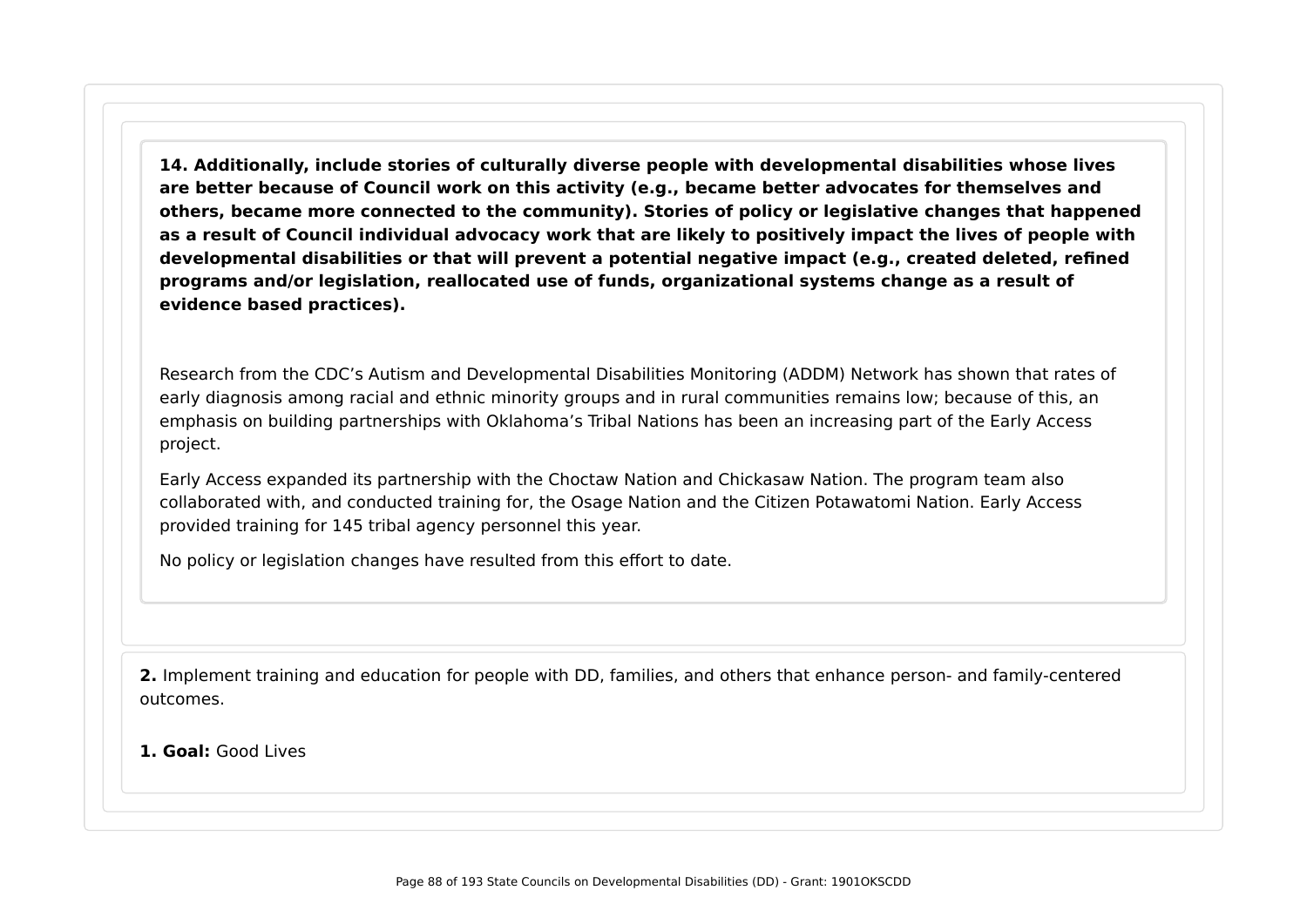# **2. State Plan Objective** Objective 2

### **3. This Objective is**

Capacity Building

### **4. This Objective is**

Ongoing

### **5. This Objective is**

|                                                                            | The Objective is |
|----------------------------------------------------------------------------|------------------|
| a. Fulfilling a Self-Advocacy DD Requirement *                             | <b>No</b>        |
| b. Targeted disparity $*$                                                  | No               |
| c. DD Network Collaboration *                                              | No               |
| d. A demonstration project of New Approaches to<br>Services and Supports * | <b>No</b>        |
| e. A demonstration of projects or activities *                             | <b>No</b>        |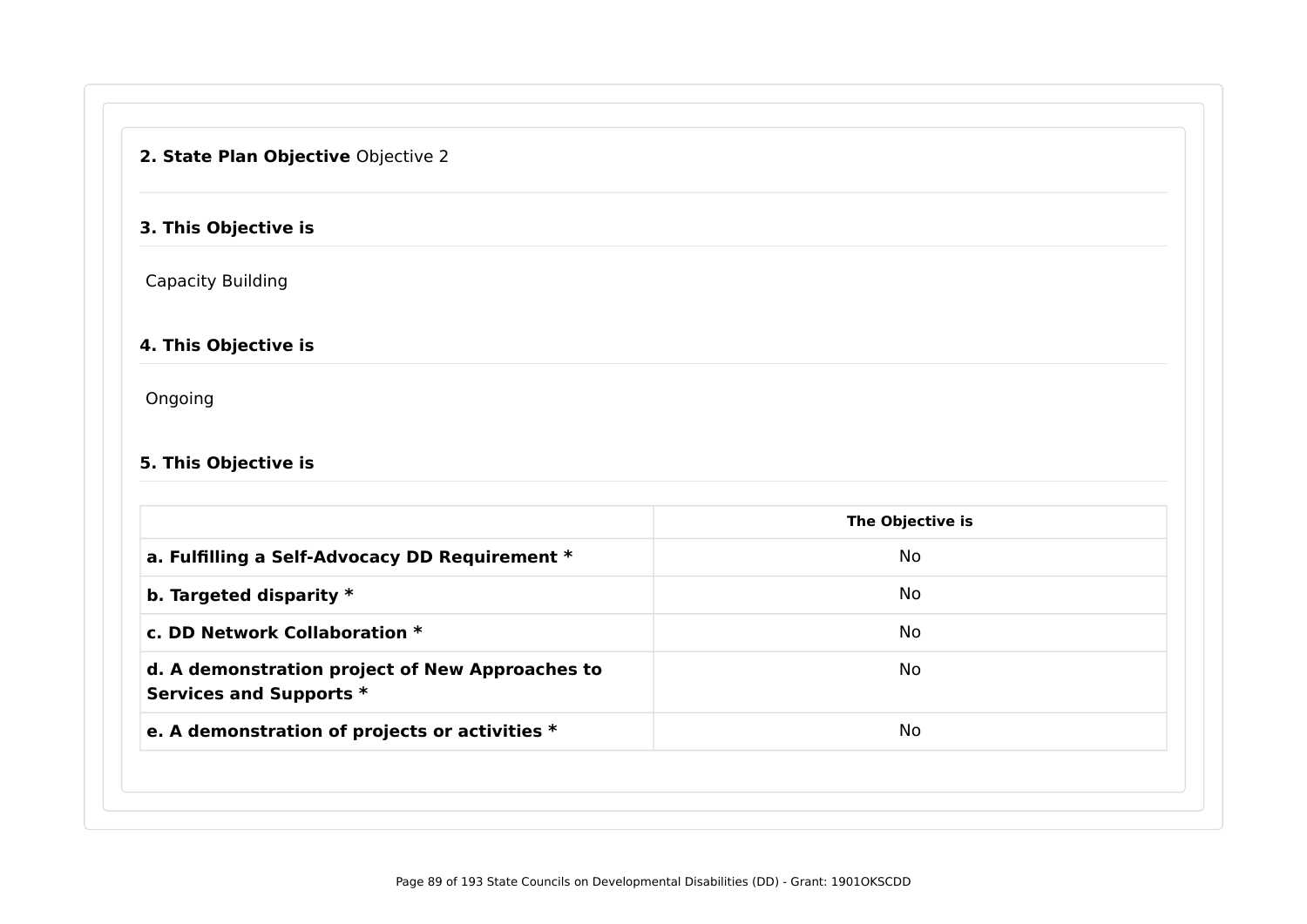#### **6. Stage of Implementation**

Implementation

### **7. Provide an overall description of this effort**

The Developmental Disabilities Council of Oklahoma is a part of the Oklahoma Learning Community on Person-Centered Practices and continues to support the Community and Practices in the state. One DD Council staff member is a certified Person-Centered Practices facilitator, and she conducts several training sessions based on Learning Community tools and practices each year.

The Council has also invested in two other Oklahoman professionals who are active in the field of developmental disabilities to become certified Person-Centered Practices facilitators – one facilitator is also on the statewide training staff for the Developmental Disabilities Services division of the Oklahoma Department of Human Services. The other facilitator is the staff member who supports self-advocacy efforts for the Center for Learning and Leadership, Oklahoma's University Center for Excellence in Developmental Disabilities.

The Council has had overwhelmingly positive feedback from its Community of Practice on Supporting Families trainings.

#### **8. Outputs Achieved**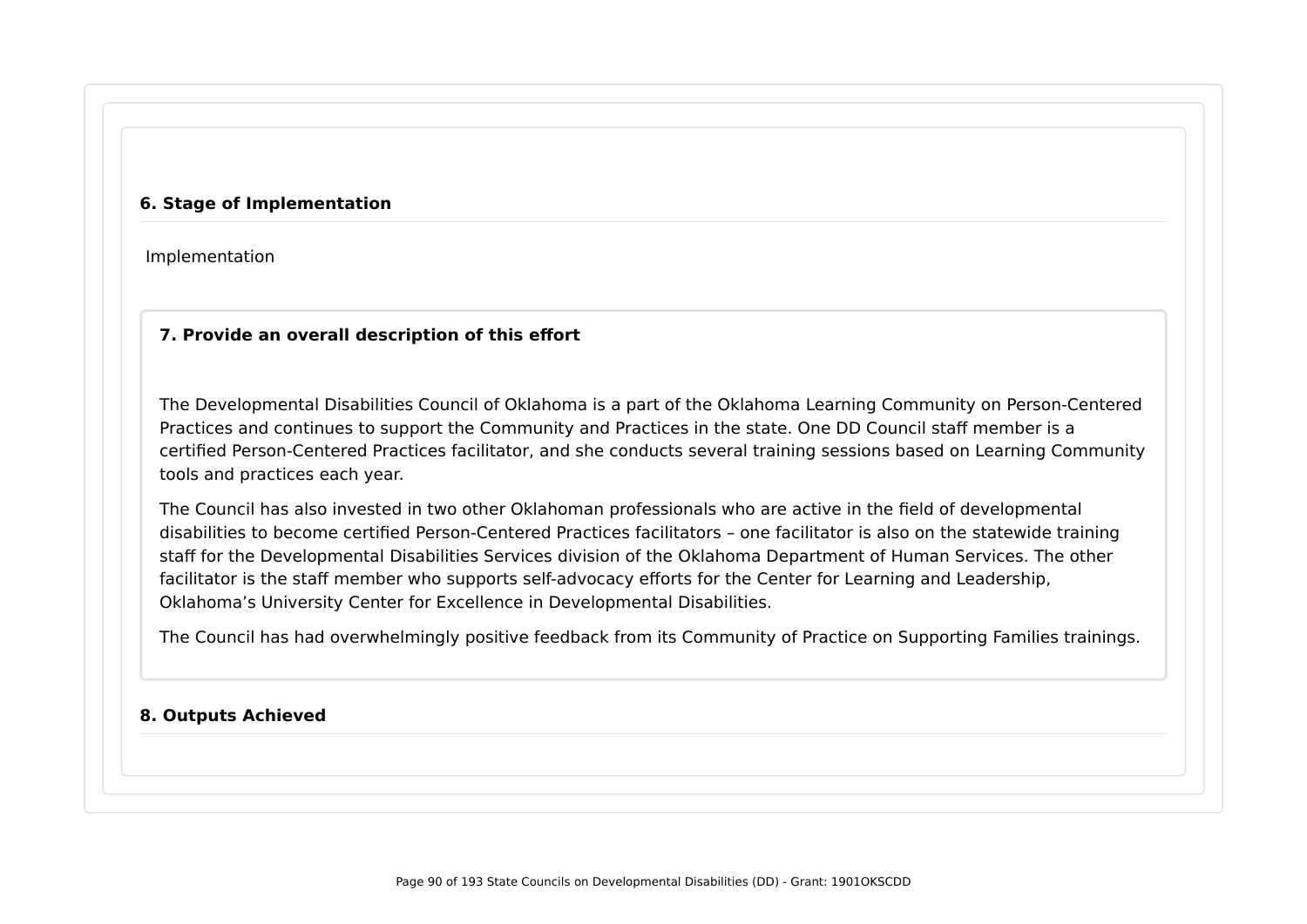| 4 training products on Community of Practice on Supporting Families.                 |  |
|--------------------------------------------------------------------------------------|--|
|                                                                                      |  |
| Council staff person certified as Person-Centered Practices facilitator.             |  |
| One staff member of the Developmental Disabilities Services Division of the Oklahoma |  |

**10. The report should include the following: (a) A narrative progress report that cohesively describes the activities that were implemented toward achieving the objective, including how the identified strategy was used, how the activity was implemented, challenges to achieving the objective and unexpected benefits.(b) For system change activities, include a description of the stage of implementation (planning, initiation, implementation, outcome/fully integrated) of the system change initiative. (c) All narratives must describe what numbers make up the performance measures number for the activities being reported in the narrative.(d) A summary of evaluation activities to monitor progress and impact of council supported activities for the objective; data collected during the year, data sources, and data collection methods; (logic model and evaluation plan may be attached to the report).**

The Developmental Disabilities Council of Oklahoma is a part of the Oklahoma Learning Community on Person-Centered Practices and continues to support the Community and Practices in the state. One DD Council staff member is a certified Person-Centered Practices facilitator, and she conducts several training sessions based on Learning Community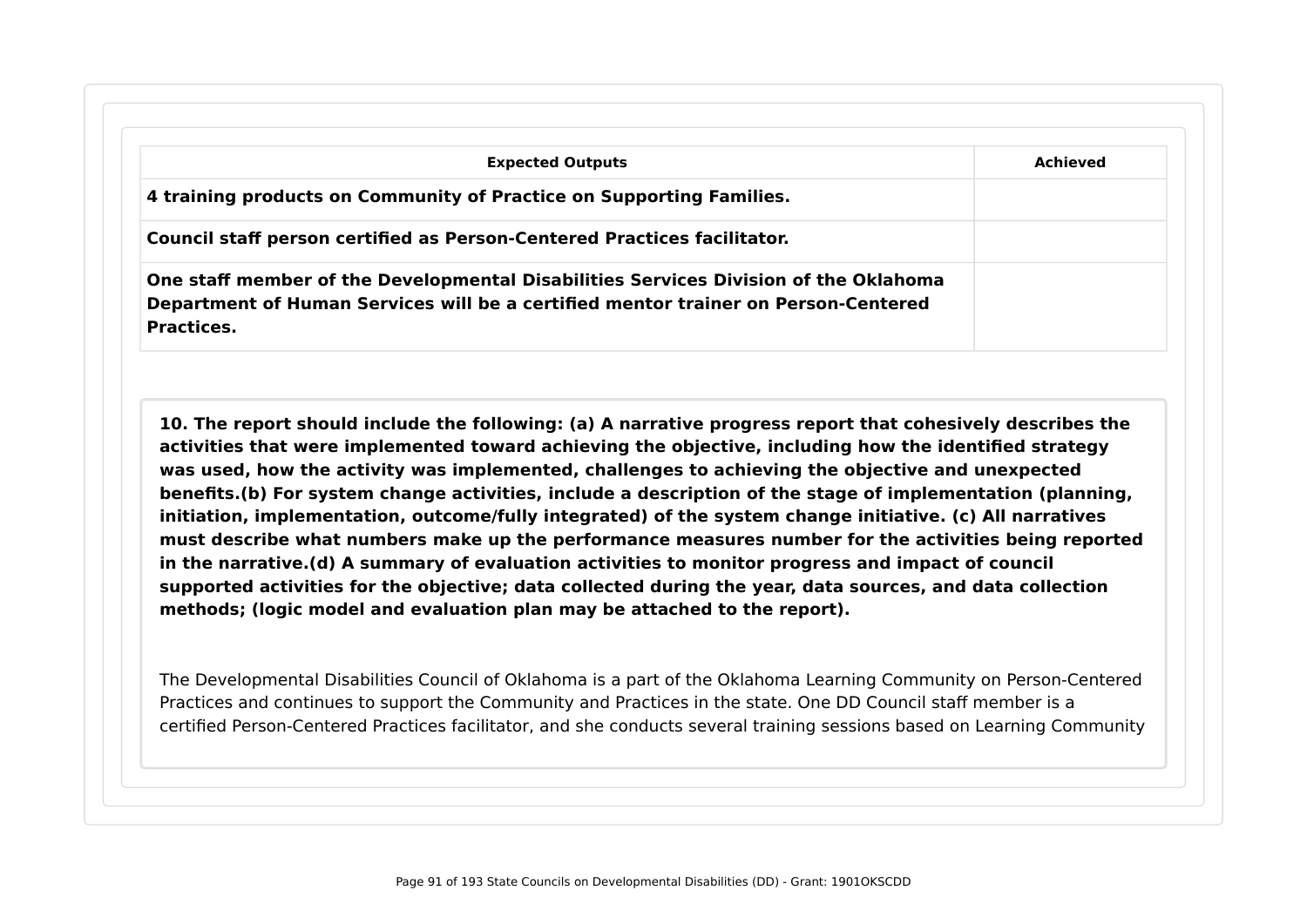tools and practices each year. The certified staff member customizes and delivers training on demand, including providing trainings for the students at Oklahoma's Youth Leadership Forum and Oklahoma's Partners in Policymaking program.

The Council has also invested in two other Oklahoman professionals who are active in the field of developmental disabilities to become certified Person-Centered Practices facilitators – one facilitator is also on the statewide training staff for the Developmental Disabilities Services division of the Oklahoma Department of Human Services. The other facilitator is the staff member who supports self-advocacy efforts for the Center for Learning and Leadership, Oklahoma's University Center for Excellence in Developmental Disabilities.

The Council is happy to have supported these certifications, but also knows that maintenance of certification can be onerous and expensive – to remain certified, a facilitator must train small groups at least twice in a calendar year and write two full person-centered plan facilitations. Additionally, every certified facilitator must attend a "Gathering" of person-centered thinking annually. Oklahoma held its first Gathering this year in Tulsa, and the Council was very impressed by the diversity of attendance at the event. (More information about this year's Oklahoma Gathering is included in Goal 3, Objective 4.)

The Council has seen great successes from its investment in the work of Community of Practice on Supporting Families (CoP). These person- and family-centered principles and tools have been infused throughout most State Plan efforts, and any time we have shared the principles and tools, the response has been overwhelmingly positive.

#### **12. Expected Outcomes Achieved**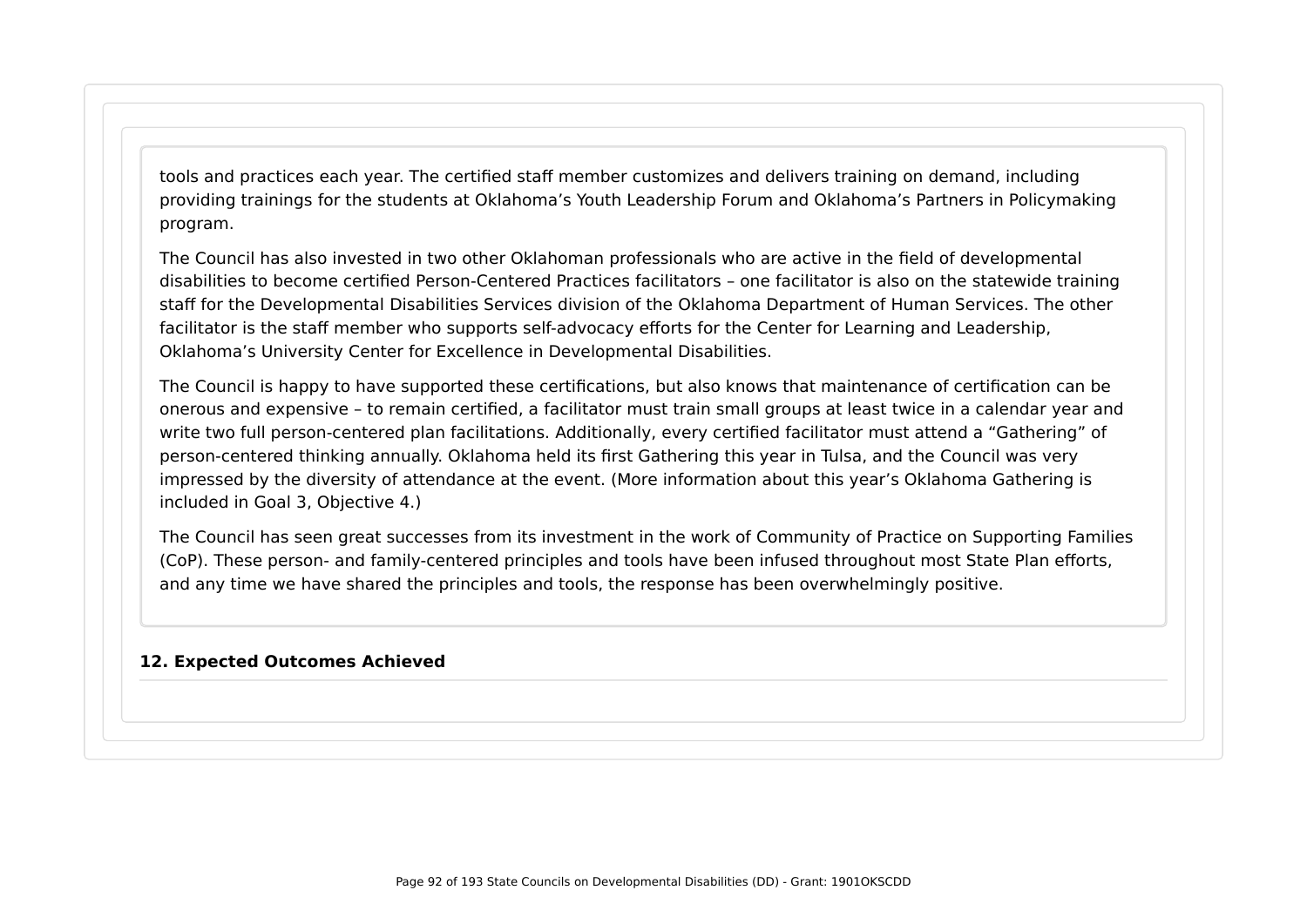| <b>Expected Outcomes</b>                                                                                                                                                                                    | Achieved |
|-------------------------------------------------------------------------------------------------------------------------------------------------------------------------------------------------------------|----------|
| More people will have trainings on the principles and tools of the National Community of<br><b>Practice on Supporting Families.</b>                                                                         |          |
| More Oklahomans will have the opportunity to participate in person-centered<br>facilitations.                                                                                                               |          |
| 13. Progress towards achieving outcomes for overall objective : The annual report should include an<br>assessment as to the extent to which progress was made on the intended outcomes for the objective.   |          |
|                                                                                                                                                                                                             |          |
| The DD Council has met all of its outputs and outcomes for this objective. Oklahoma has expanded its trainings on the<br>principles and tools of the National Community of Practice on Supporting Families. |          |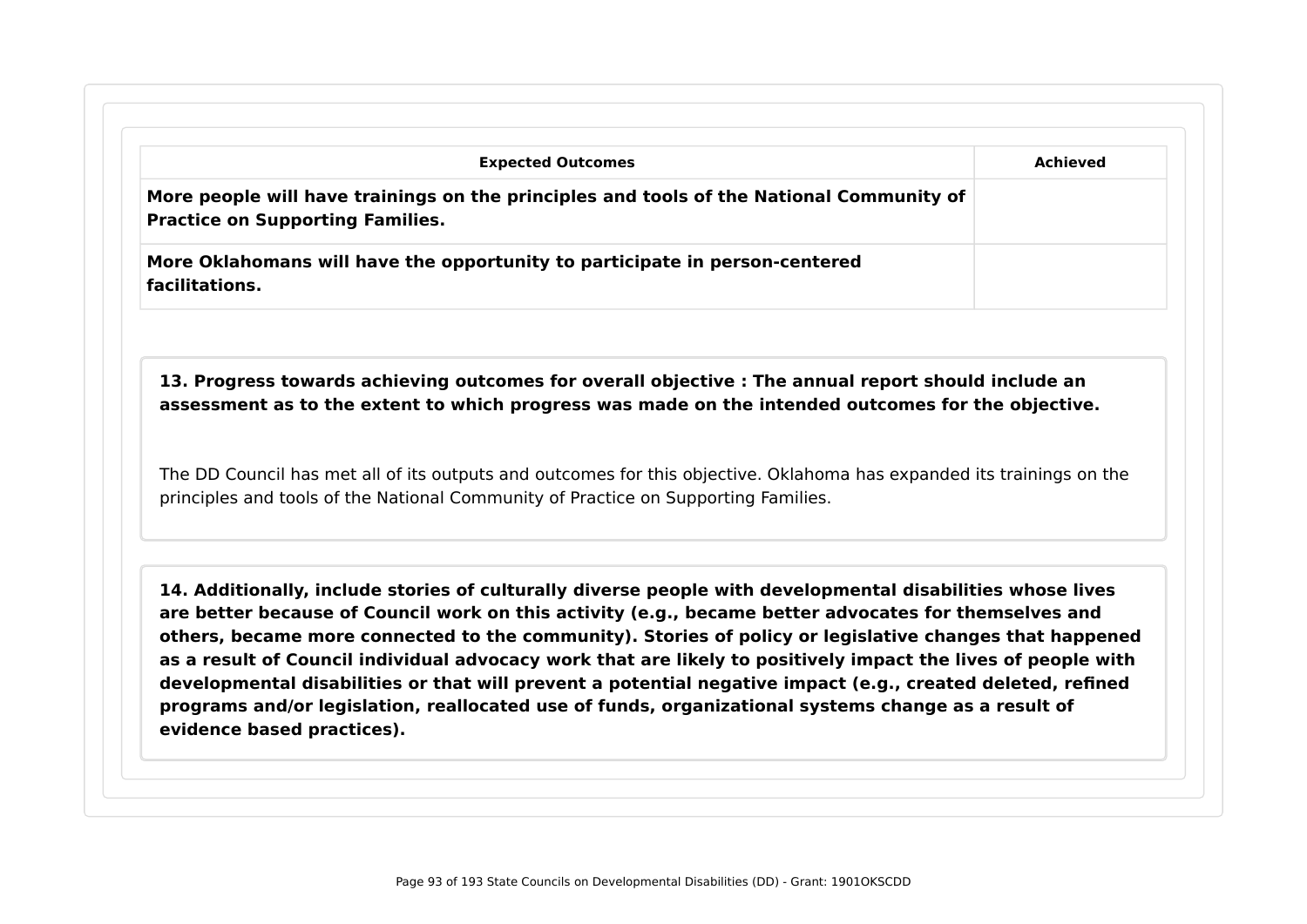The Council did not collect data or stories of culturally diverse people with developmental disabilities in this goal area. The Council did not collect data that has directly linked its efforts under this objective with public policy results.

**3.** Support activities to promote collaboration to better serve, support, assist, and advocate for individuals with DD and their families.

- **1. Goal:** Good Lives
- **2. State Plan Objective** Objective 3

### **3. This Objective is**

System Change

#### **4. This Objective is**

Ongoing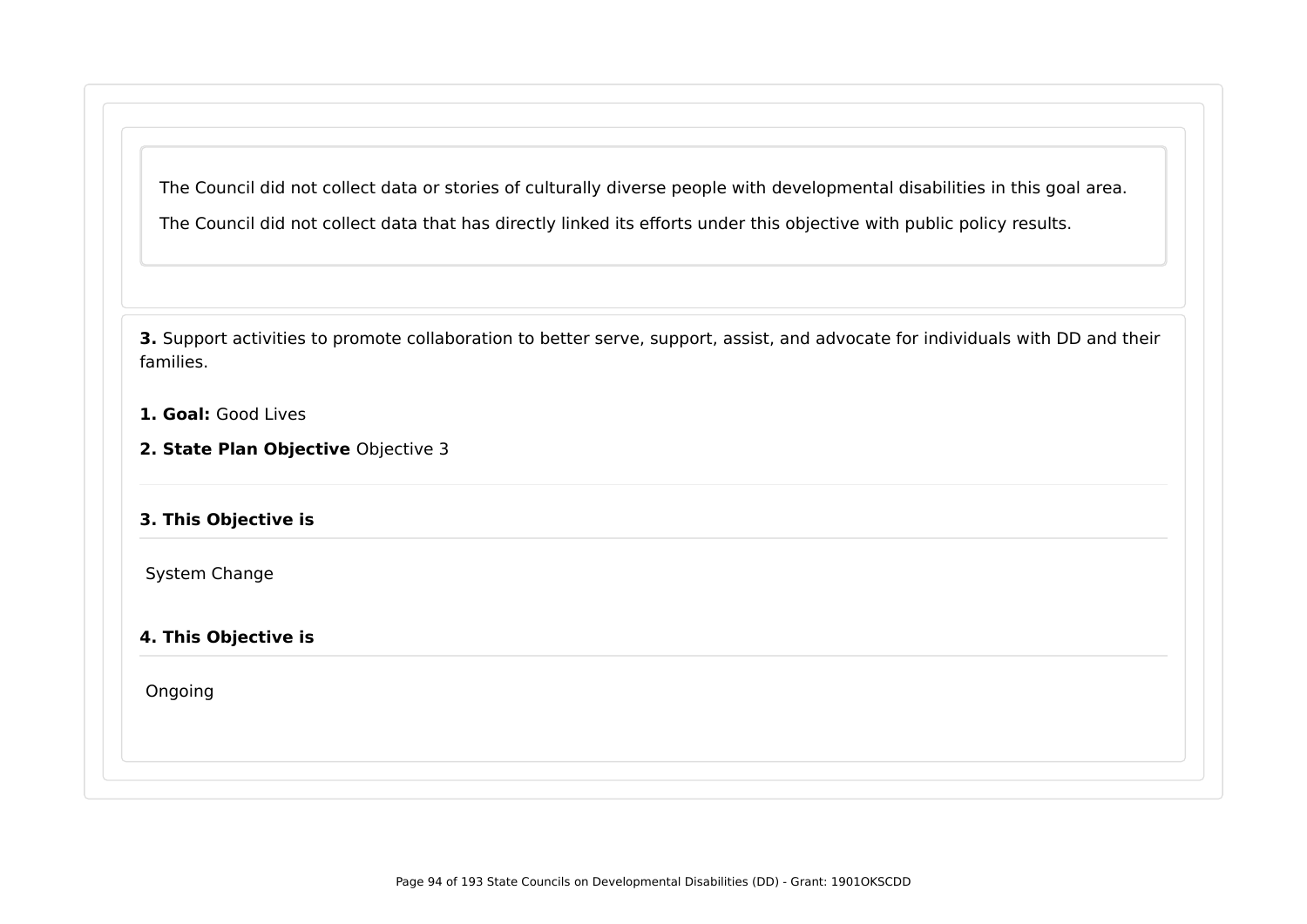### **5. This Objective is**

|                                                                            | The Objective is |
|----------------------------------------------------------------------------|------------------|
| a. Fulfilling a Self-Advocacy DD Requirement *                             | No.              |
| b. Targeted disparity $*$                                                  | No.              |
| c. DD Network Collaboration *                                              | No.              |
| d. A demonstration project of New Approaches to<br>Services and Supports * | No.              |
| e. A demonstration of projects or activities *                             | No               |

### **6. Stage of Implementation**

Implementation

### **7. Provide an overall description of this effort**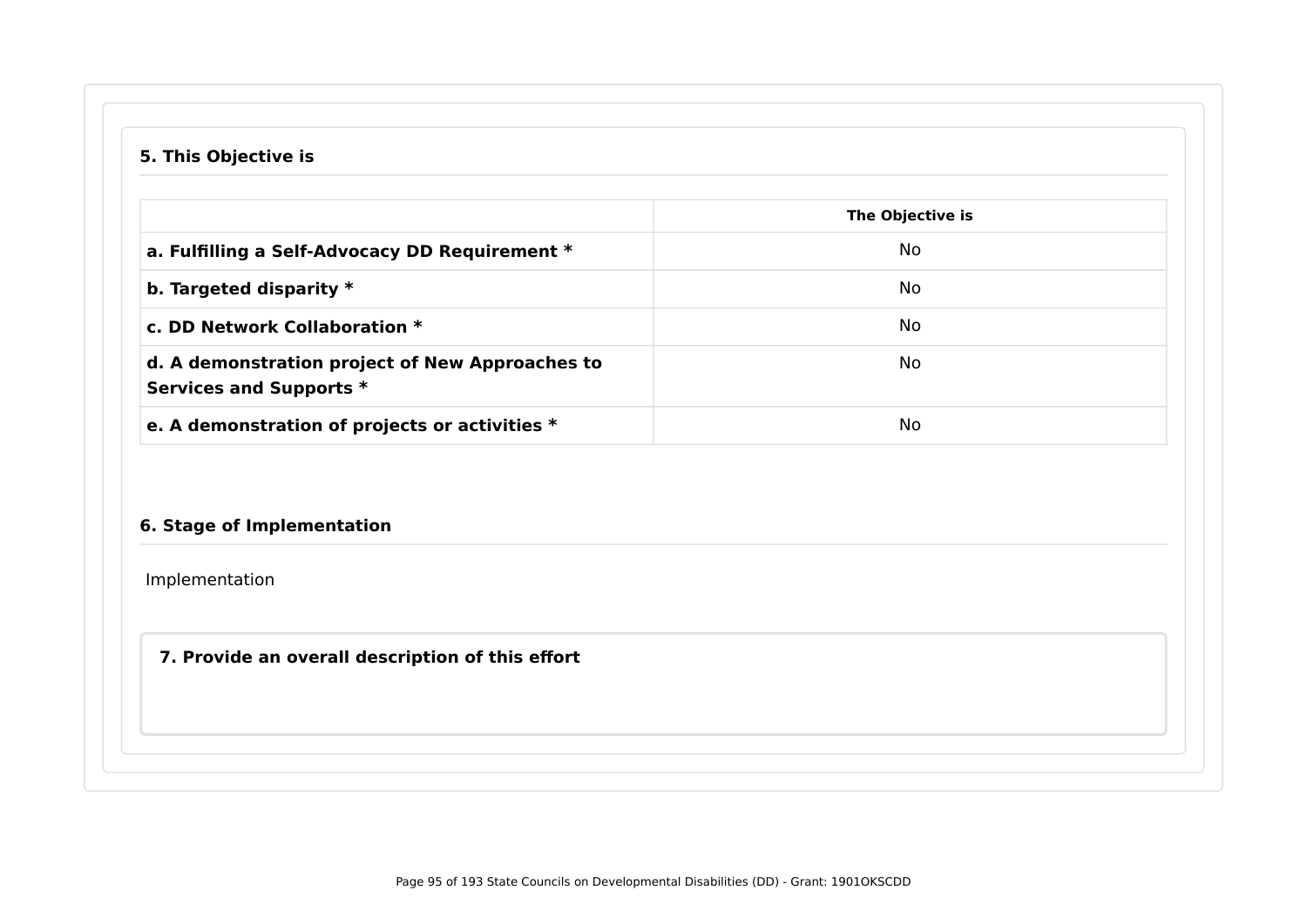In an effort to better serve, support, assist, and advocate for individuals with developmental disabilities and their families. The DD Council contracts with the OU Child Study Center's Sooner SUCCESS program to support and expand the Parents with Disabilities (PwD) project.

The PwD project emerged from the Family Allies and Resources Task Force. The Task Force had identified a number of issues, concerns and needs of individuals with developmental disabilities and their families. In response to the issues that were identified by the Task Force, the DD Council and Sooner SUCCESS collaborated to work directly with parents with disabilities and professionals throughout the state to establish resources and natural supports for individuals with disabilities to be successful parents and to contribute meaningfully to their families.

Sooner SUCCESS has collaborated with Oklahoma's Department of Human Services' Child Welfare division to train resource specialists throughout the state to train, or provide consult to, other DHS staff or professionals across the state who work directly with parents with developmental disabilities.

While over 500 professionals were trained this year, Sooner SUCCESS continues to develop useful resources and training tools for those who work with parents with developmental disabilities.

Other than planning and research, the Council was not able to establish an internship program for youth and young adults with disabilities during this report period.

#### **8. Outputs Achieved**

|                                                            | <b>Expected Outputs</b> | <b>Achieved</b> |
|------------------------------------------------------------|-------------------------|-----------------|
| <b>Family Allies and Resources Task Force is convened.</b> |                         |                 |
|                                                            |                         |                 |
|                                                            |                         |                 |
|                                                            |                         |                 |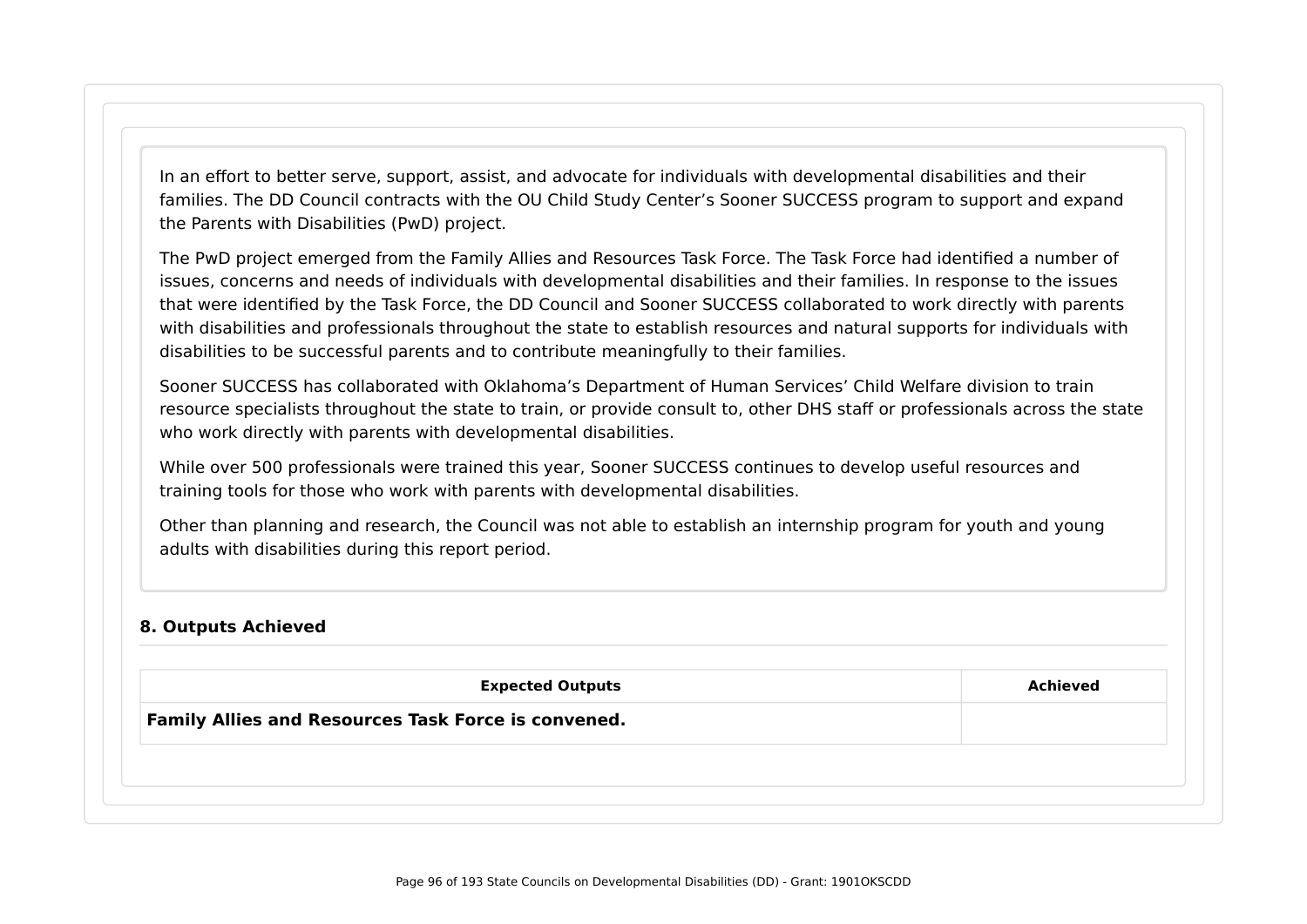| <b>Expected Outputs</b>                                                  | Achieved |
|--------------------------------------------------------------------------|----------|
| Internship program for youth and young adults with disabilities created. |          |
| Policy of the Department of Human Services improved.                     |          |

**10. The report should include the following: (a) A narrative progress report that cohesively describes the activities that were implemented toward achieving the objective, including how the identified strategy was used, how the activity was implemented, challenges to achieving the objective and unexpected benefits.(b) For system change activities, include a description of the stage of implementation (planning, initiation, implementation, outcome/fully integrated) of the system change initiative. (c) All narratives must describe what numbers make up the performance measures number for the activities being reported in the narrative.(d) A summary of evaluation activities to monitor progress and impact of council supported activities for the objective; data collected during the year, data sources, and data collection methods; (logic model and evaluation plan may be attached to the report).**

The Developmental Disabilities Council of Oklahoma continues to support activities to promote collaboration to better serve, support, assist, and advocate for individuals with DD and their families. To better support individuals with developmental disabilities and their families, the Council contracts with the OU Child Study Center's Sooner SUCCESS program to support and expand the Parents with Disabilities (PwD) project.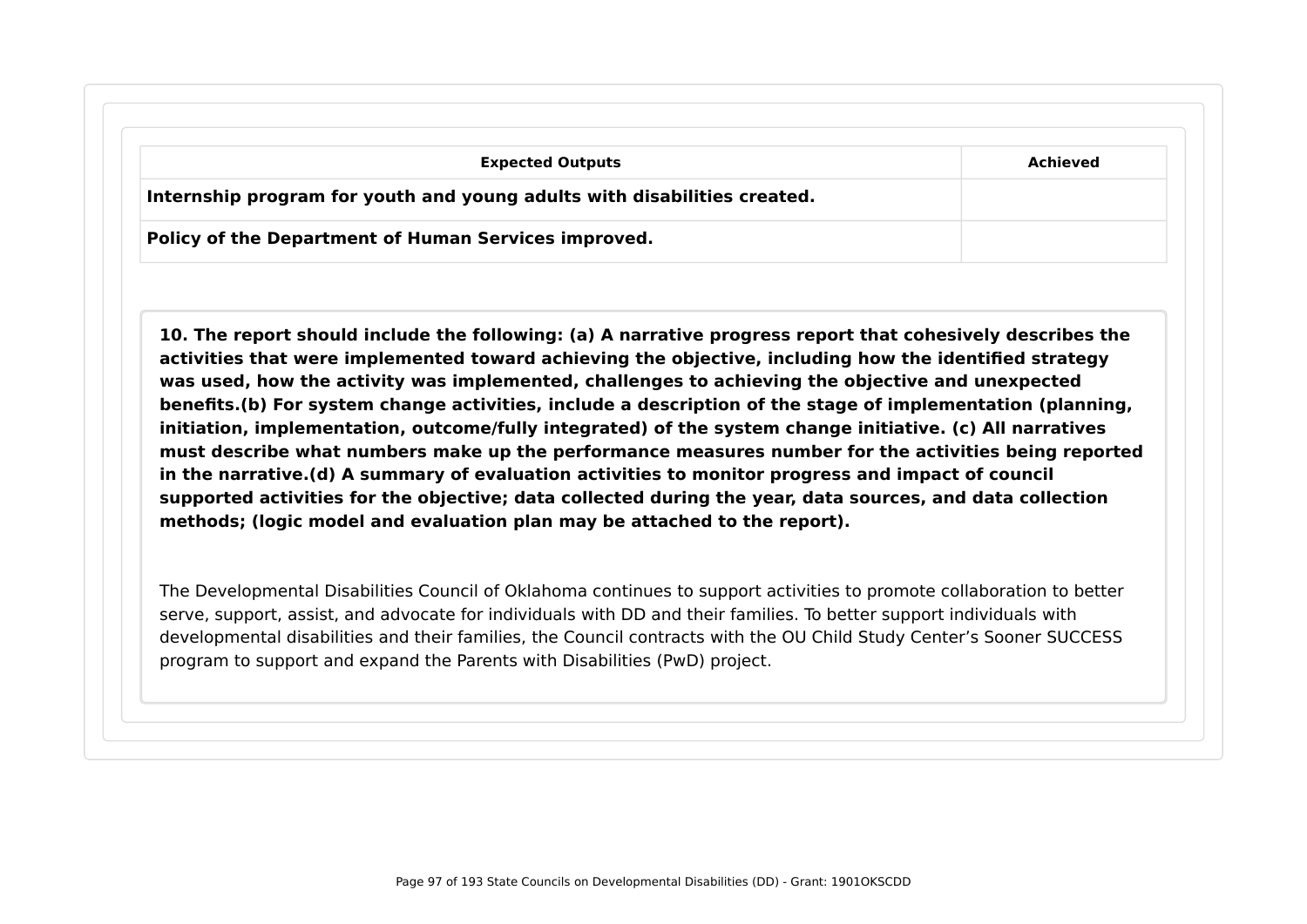The PwD project emerged from the Family Allies and Resources Task Force. The Task Force was able to identify a number of issues, concerns and needs of individuals with developmental disabilities and their families. In response to the issues that were identified by the Task Force, the DD Council and Sooner SUCCESS collaborated to work directly with parents with disabilities and professionals throughout the state to establish resources and natural supports for individuals with disabilities to be successful parents and to contribute meaningfully to their families.

Sooner SUCCESS has a Resource Specialist in each of Oklahoma's five Child Welfare Services regions. Through collaboration, Sooner SUCCESS has also helped DHS establish regional Disability Resource teams to provide trainings and consults across the state. Over the past year, these specialists and teams have worked to train 590 community and provider leaders. Of the 590 people trained, 269 were parents and educators, 191 were DHS Child Welfare Specialists, 100 were employees from DHS's Developmental Disabilities Services division, and 30 were healthcare providers.

These training sessions were pre- and post-evaluated by participant surveys. Data from these evaluations show that, overall, respondents reported a 36% increase in knowledge growth about how to better work with parents with disabilities and their families. The Council is pleased to see that Council-supported trainings are having such a large impact on professionals and families across Oklahoma.

In addition to these trainings, PwD resource specialists and regional teams have provided consults to any Child Welfare Specialists throughout the state that request a consult related to working with parents with disabilities and their families. The specialists provided direct consult support for 71 parents with disabilities over this reporting period. This is a 25% increase in the number of consults from the previous reporting year. The Council is pleased to report that these consults have been successful and have helped parents with disabilities and their families move forward positively postconsult. In post-consult evaluations, respondents noted that 97% of consults identified helpful strategies for success, and 84% of respondents said that the consults resulted in increased natural supports for the parents. Post-consult evaluations also show that 88% of providers felt that they had an increase of knowledge about the disability in question.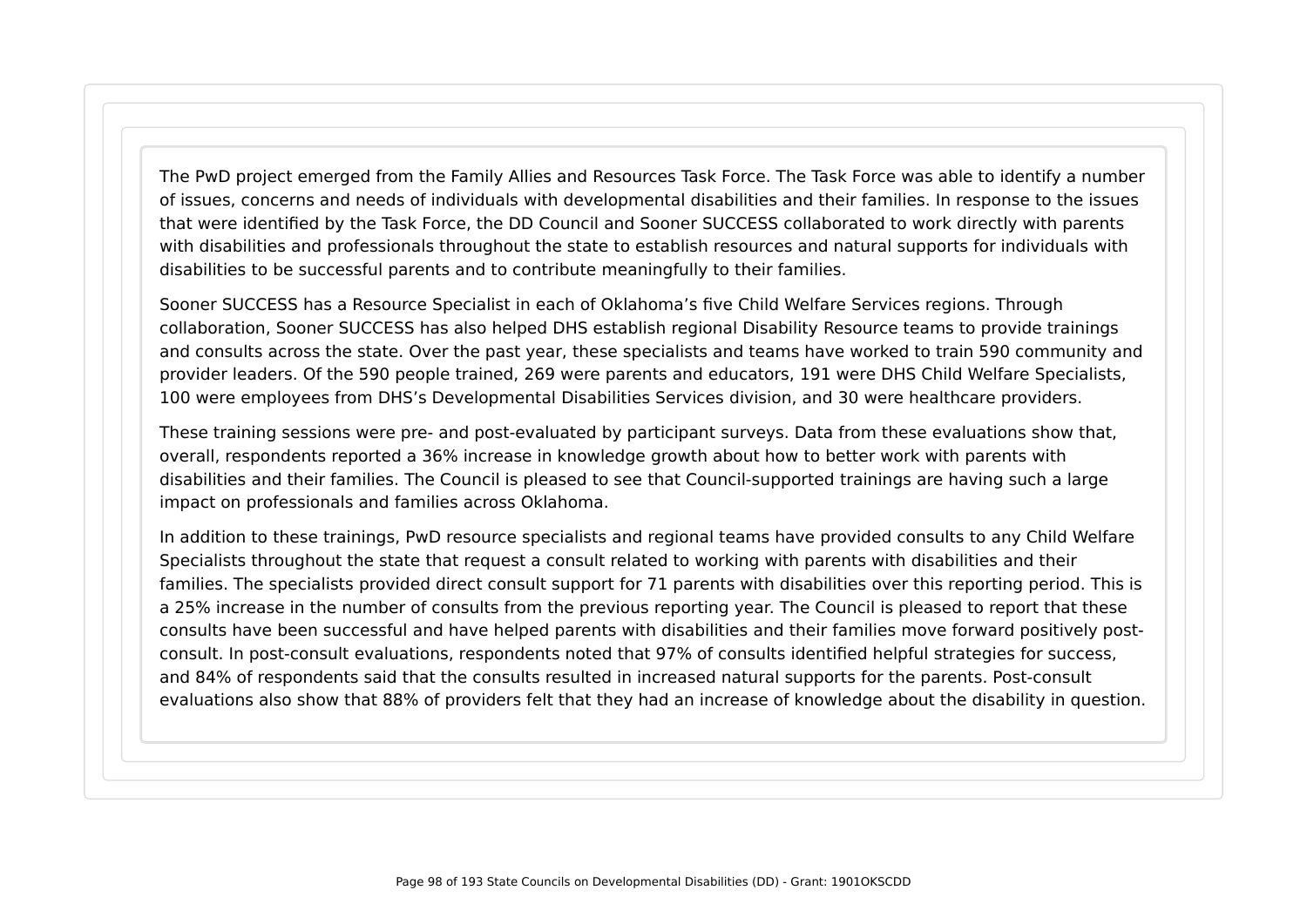Sooner SUCCESS is still working to expand its relationship with DHS's Child Welfare division, and DHS's support of the regional teams and consultations continues to grow. DHS has also demonstrated interest in adding a specific session about working with parents with developmental disabilities to its required Child Welfare Specialist training. This required training option is still in discussion.

Other than planning and research, the Council was not able to establish an internship program for youth and young adults with disabilities during this report period.

#### **12. Expected Outcomes Achieved**

| <b>Expected Outcomes</b>                                                                                                   | Achieved |
|----------------------------------------------------------------------------------------------------------------------------|----------|
| Laws and policies related to parents with disabilities reviewed, and changes offered<br>when necessary.                    |          |
| Youth and young adults with disabilities participate in paid internships with social<br>service organizations.             |          |
| Policies and procedures as relate to children in the custody of the Oklahoma<br>Department of Human Services are improved. |          |

**13. Progress towards achieving outcomes for overall objective : The annual report should include an assessment as to the extent to which progress was made on the intended outcomes for the objective.**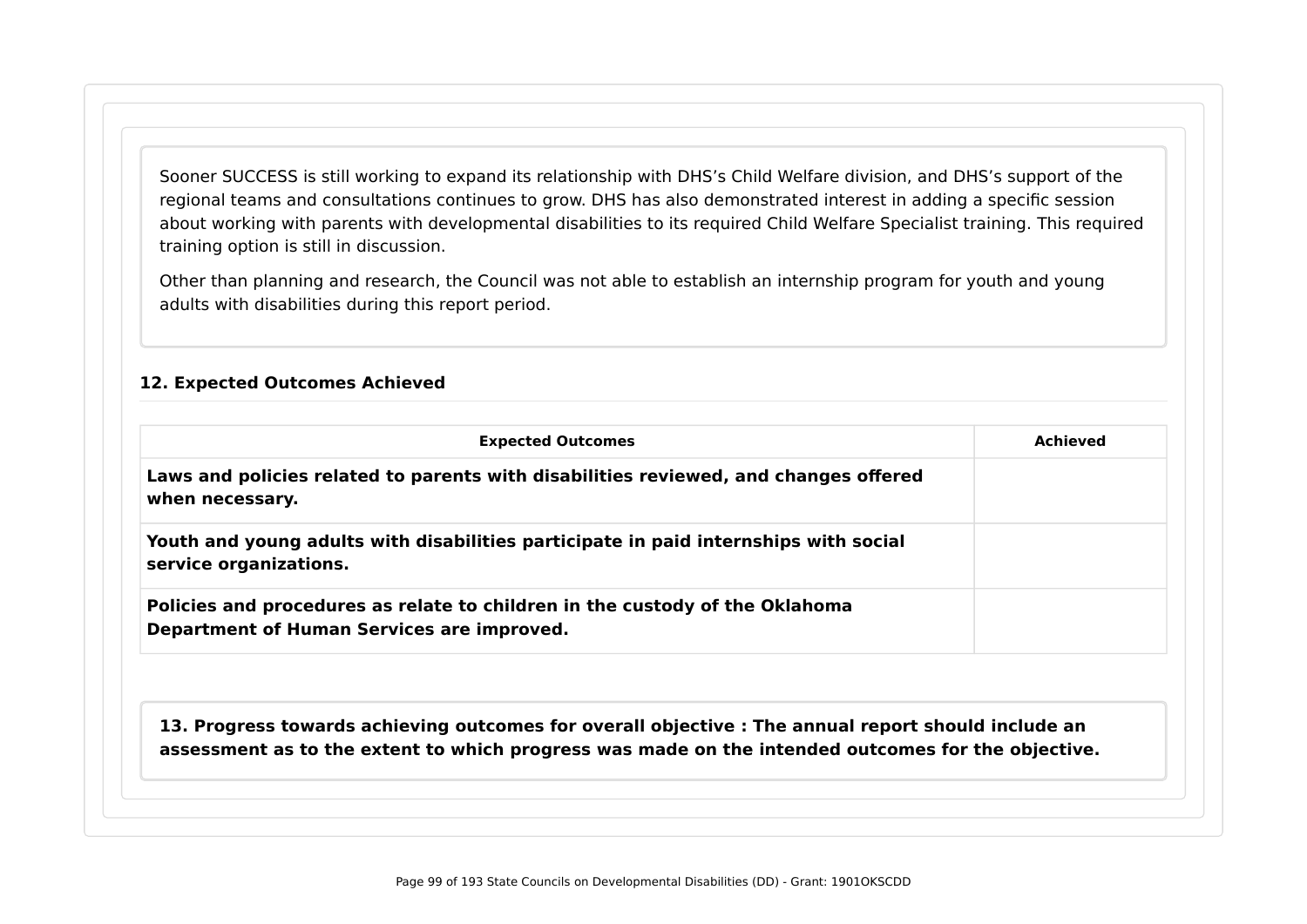Progress towards this objective has been partially successful. The Parents with Disabilities (PwD) has continued to develop and meet its output and outcome goals.

The PwD project was born from the Family Allies and Resources Task Force. While the Task Force itself has concluded, the PwD project continues to be a promising project for the state.

Due to the collaborative efforts of the DD Council, the OU Study Center's Sooner SUCCESS program, and Oklahoma's Department of Human Services (DHS), more than 590 professionals were trained to better work with parents with developmental disabilities this year. DHS and Sooner SUCCESS have also worked closely to incorporate PwD information into DHS Child Welfare's required training topics for its staff.

Unfortunately, other than planning and research, the Council was not able to establish an internship program for youth and young adults with disabilities during this report period. We hoped to work with Oklahoma's Centers for Independent Living and Statewide Independent Living Council, but none of these organizations responded positively to our offers of funding for such a program.

**14. Additionally, include stories of culturally diverse people with developmental disabilities whose lives are better because of Council work on this activity (e.g., became better advocates for themselves and others, became more connected to the community). Stories of policy or legislative changes that happened as a result of Council individual advocacy work that are likely to positively impact the lives of people with developmental disabilities or that will prevent a potential negative impact (e.g., created deleted, refined programs and/or legislation, reallocated use of funds, organizational systems change as a result of evidence based practices).**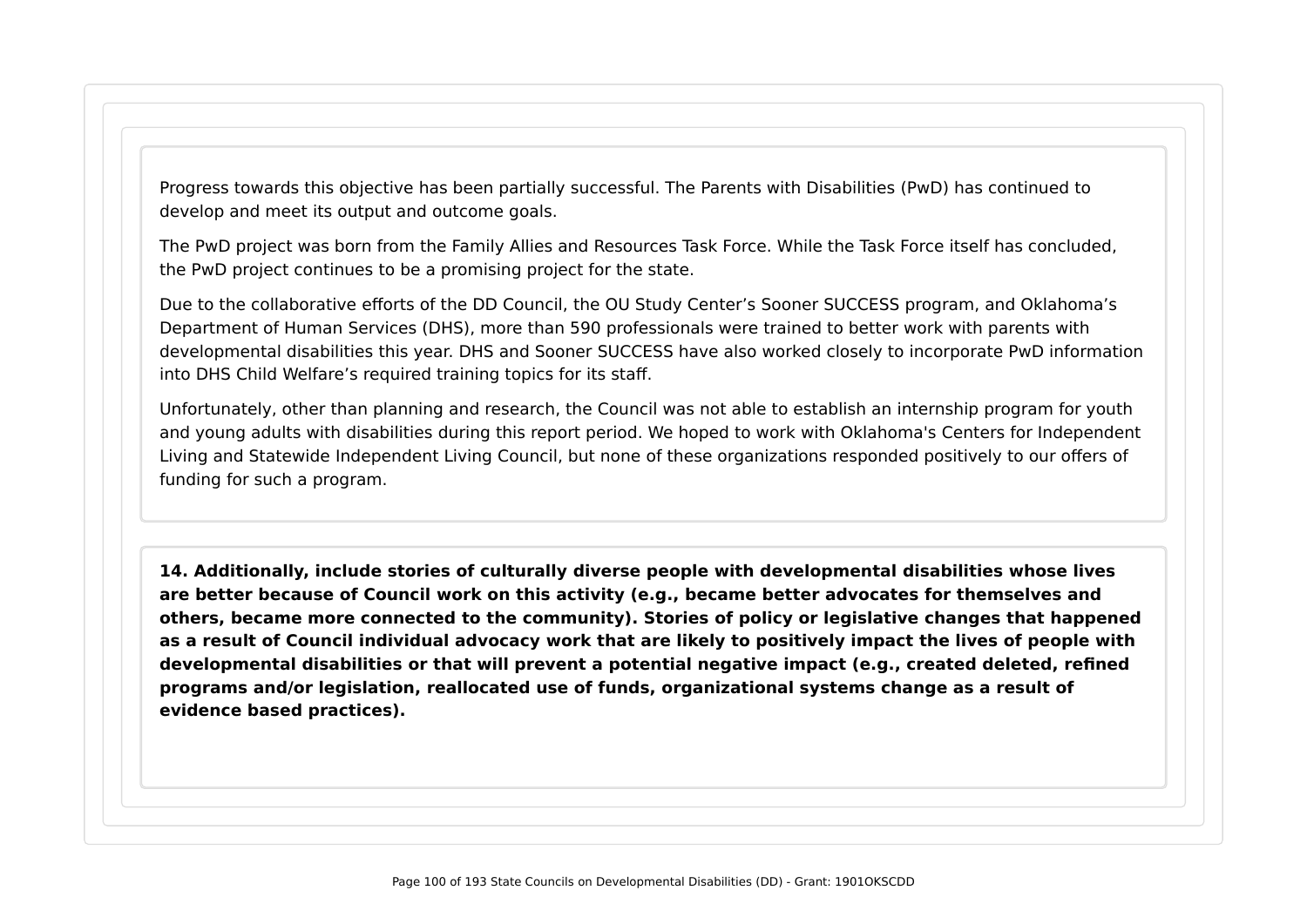The Council did not collect data on cultural diversity of participants in this goal area; no public policy was developed as a result of our efforts during this reporting period.

**4.** Implement outreach activities so that individuals and families can increase their ability to access services and supports.

- **1. Goal:** Good Lives
- **2. State Plan Objective** Objective 4
- **3. This Objective is**

Capacity Building

**4. This Objective is**

Ongoing

### **5. This Objective is**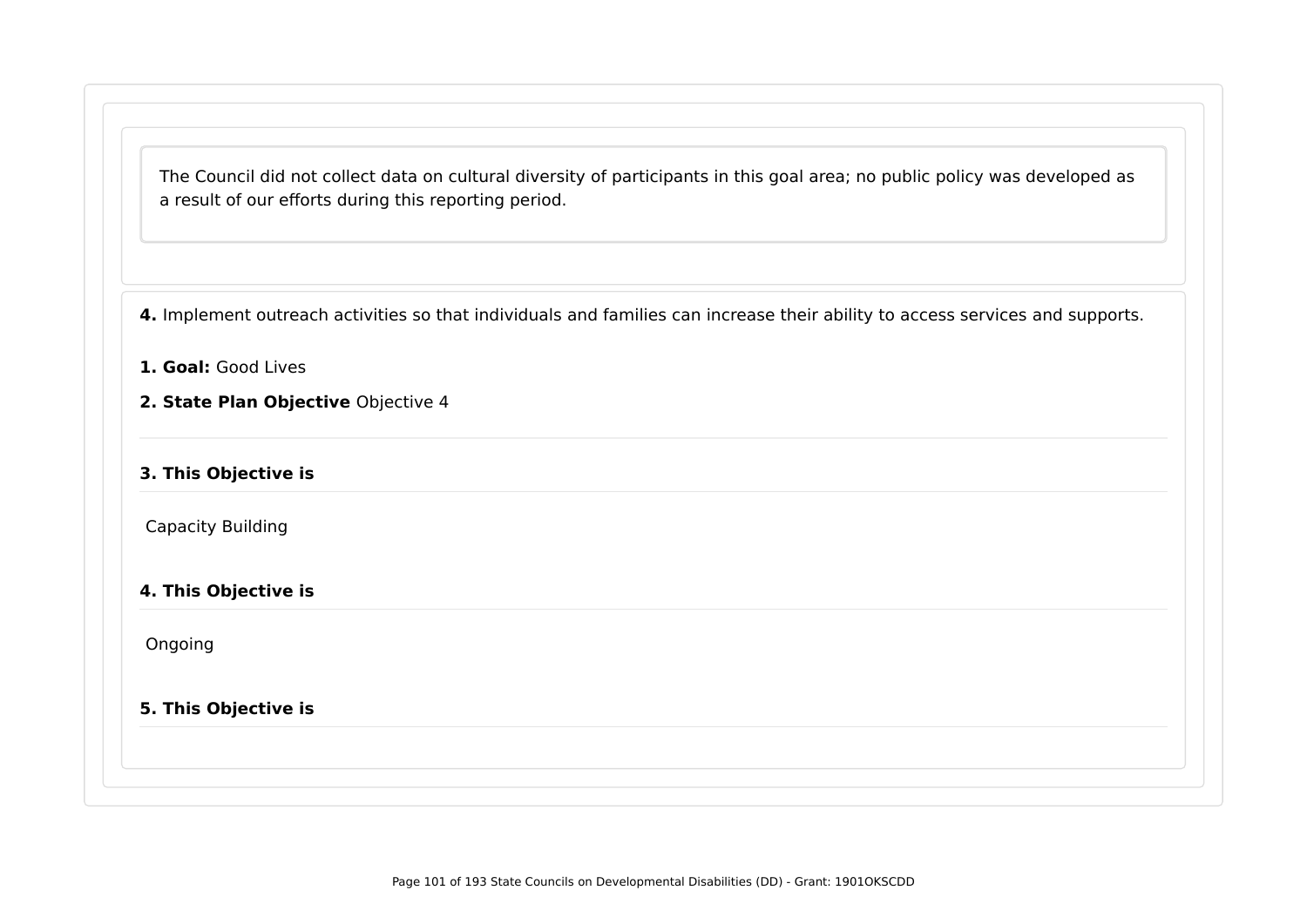|                                                                            | The Objective is |
|----------------------------------------------------------------------------|------------------|
| a. Fulfilling a Self-Advocacy DD Requirement *                             | No               |
| b. Targeted disparity $*$                                                  | No               |
| c. DD Network Collaboration *                                              | <b>No</b>        |
| d. A demonstration project of New Approaches to<br>Services and Supports * | <b>No</b>        |

#### **6. Stage of Implementation**

Implementation

### **7. Provide an overall description of this effort**

The DD Council of Oklahoma is actively working to research and develop strong outreach activities for individuals and families to be able to better access services and supports. With the support of the Council, the State of Oklahoma successfully hosted its first "Gathering" of Person-Centered Thinking this year. The Gathering had more than 200 people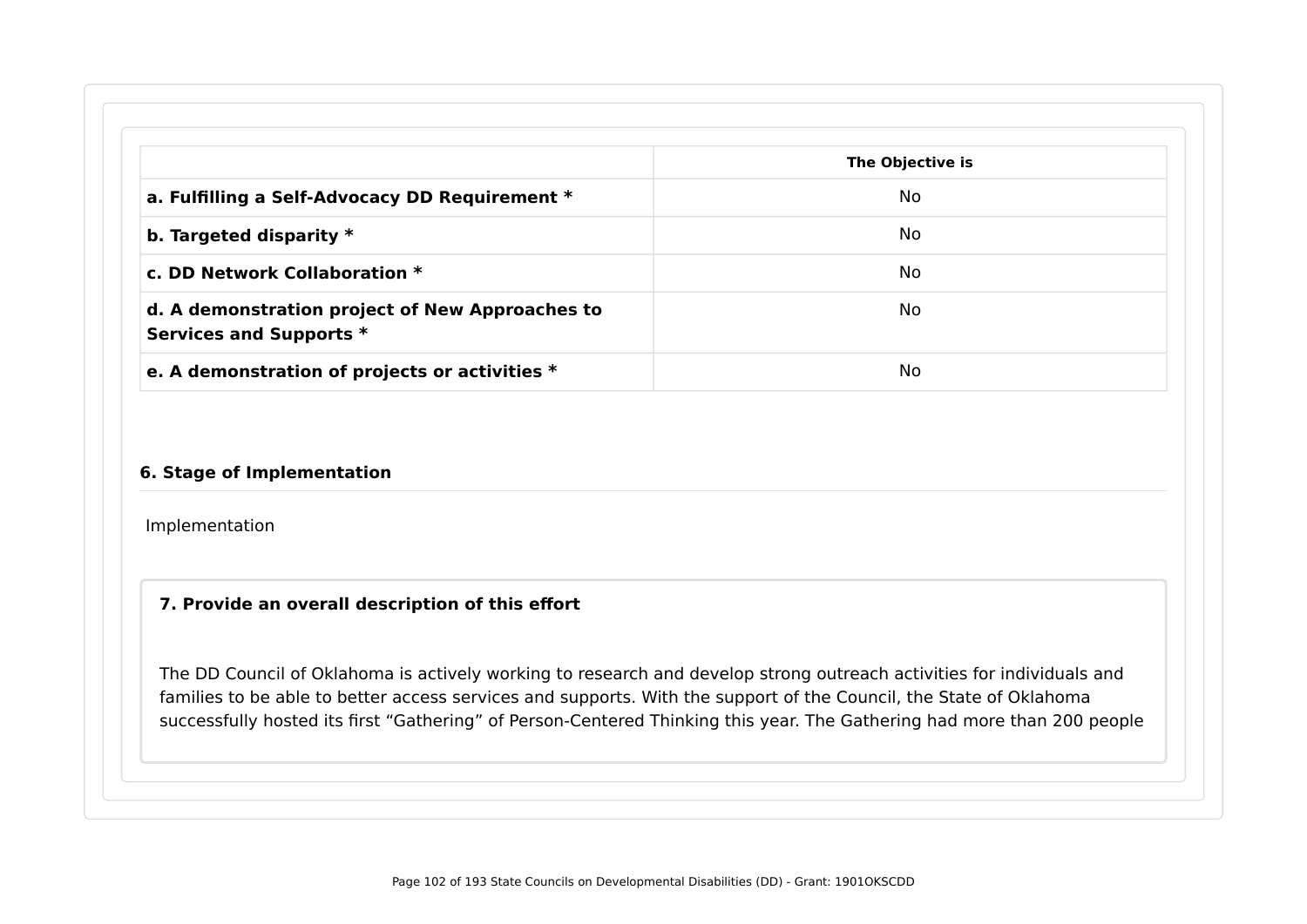in attendance and was a good step towards bringing together individuals with developmental disabilities, their families and professionals from across the state to openly discuss topics that are important to each individual, and to also create strong peer-to-peer and family-to-family support systems.

Based on the Community of Practice on Supporting Families, the Council has determined that access to a virtual peer-topeer support group is a gap in supports for both individuals with disabilities and their families. The Council is still working toward developing a better electronic platform for individuals and families to connect. This objective is an ongoing activity of the Council.

#### **8. Outputs Achieved**

| <b>Expected Outputs</b>                                                                                                                                         | Achieved |
|-----------------------------------------------------------------------------------------------------------------------------------------------------------------|----------|
| One Person-Centered Gathering hosted in Oklahoma. One "Gathering" hosted in<br>Oklahoma.                                                                        |          |
| One Request for Proposals funded toward a "virtual office" peer-to-peer parent network.                                                                         |          |
| One Task Force formed to discuss outreach related to assistive technology. One Task<br>Force convened to discuss outreach on the topic of assistive technology. |          |
| One informational piece on guardianship and alternatives to guardianship written.                                                                               |          |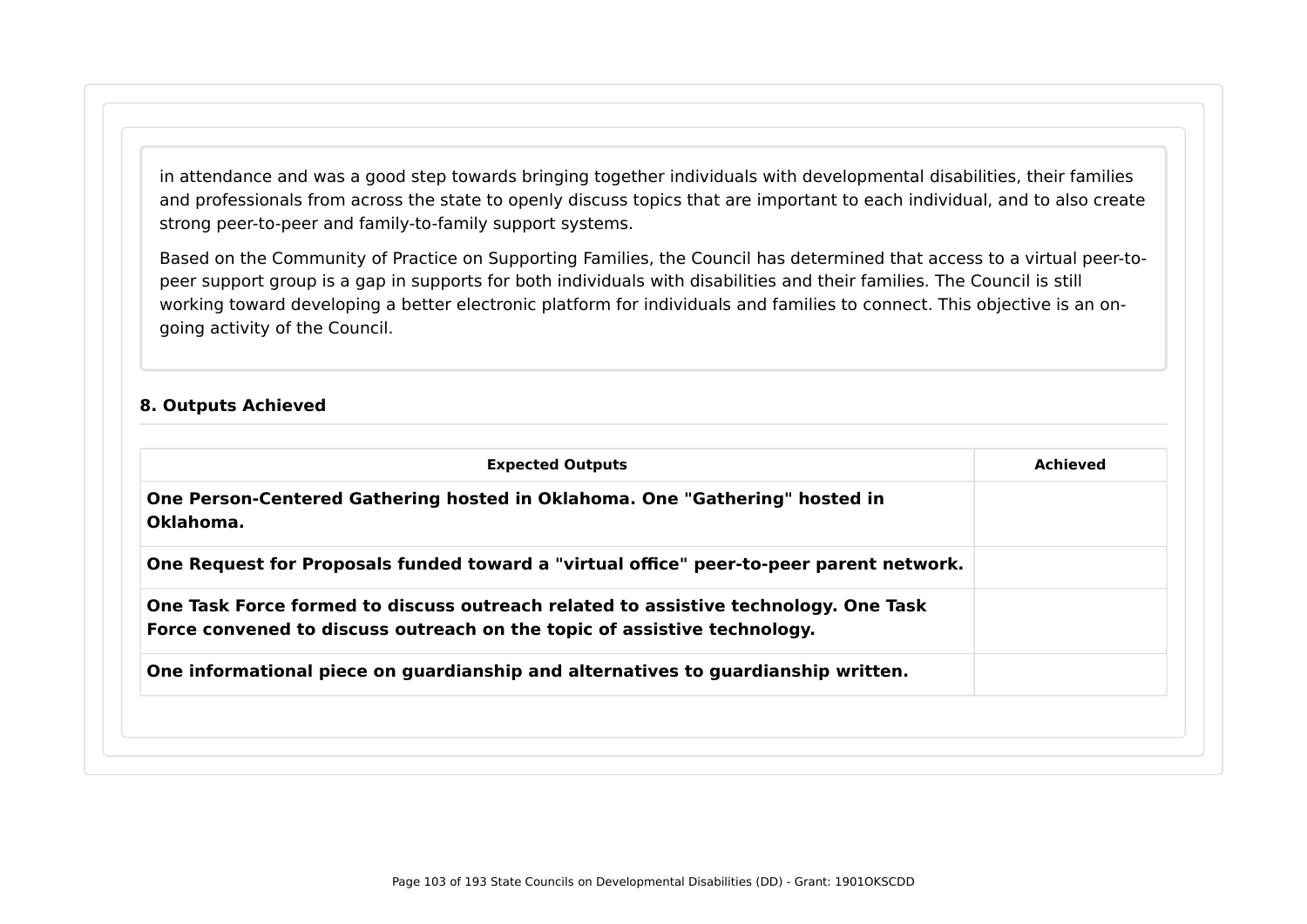| <b>Expected Outputs</b>                                                                           | Achieved |
|---------------------------------------------------------------------------------------------------|----------|
| Task Force of self-advocates and parents convened to discuss the potential of a blog<br>platform. |          |

**10. The report should include the following: (a) A narrative progress report that cohesively describes the activities that were implemented toward achieving the objective, including how the identified strategy was used, how the activity was implemented, challenges to achieving the objective and unexpected benefits.(b) For system change activities, include a description of the stage of implementation (planning, initiation, implementation, outcome/fully integrated) of the system change initiative. (c) All narratives must describe what numbers make up the performance measures number for the activities being reported in the narrative.(d) A summary of evaluation activities to monitor progress and impact of council supported activities for the objective; data collected during the year, data sources, and data collection methods; (logic model and evaluation plan may be attached to the report).**

The State of Oklahoma held its first "Gathering" of Person-Centered Thinking this year in Tulsa. The lead sponsor and organizer of the Gathering was BIOS – A Better Life, a statewide provider agency based in Sapulpa, Oklahoma. The Council co-sponsored, providing funding and Council staff to help plan and lead the two-day Gathering. The Council was very impressed by both the amount of attendees (more than 200) and the diversity of attendees at the Gathering.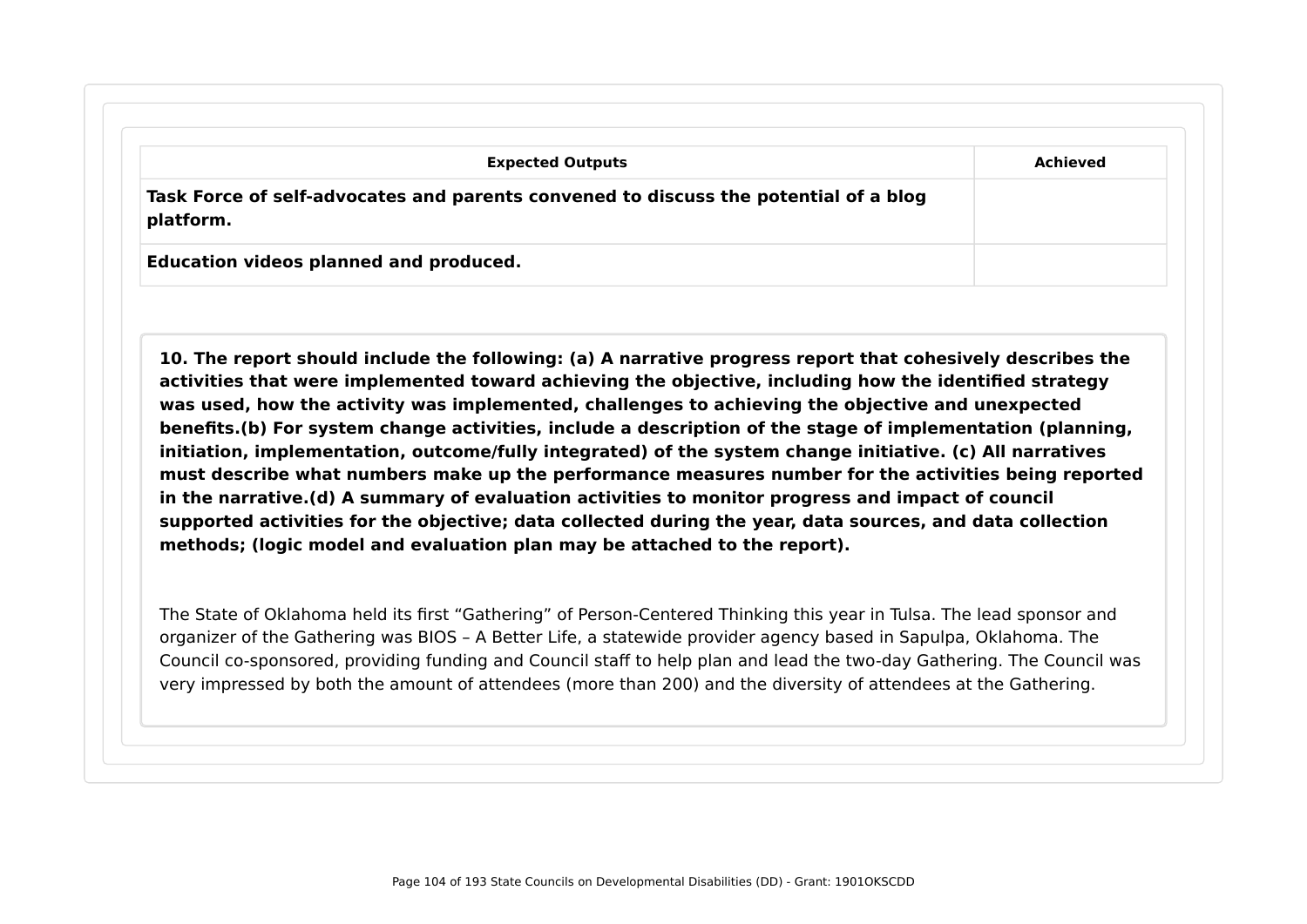The main topic of the Gathering was sexuality, and discussions varied from supporting education about sexuality to preventing sexual abuse and exploitation. The speakers supported rich and robust conversations among self-advocates, family members, direct-care providers, social service agency personnel and other advocates.

One of the most meaningful presentations was delivered by Oklahoma's own James Meadours. Meadours is a survivor of sexual assault and one of the people featured in Joe Shapiro's NPR story on sexual assault against people with developmental disabilities. Poignantly, several self-advocates gained the courage to speak of their experiences of sexual assault for the first time in their lives.

Although we often consider Oklahoma a very conservative state, the Oklahomans that attended the Gathering were open-minded and open-hearted. More than 25 self-advocates, including twelve that are also leaders for Oklahoma's Self-Advocacy Network (OKSAN), built upon the topics and conversation started at the Gathering to develop new sexuality trainings for self-advocates. The Council expects to see continued work from self-advocates about sexuality, sexual health, personal safety and other similar topics.

Other than information gathered from registration, the Council did not collect numerical evaluation data/feedback from the community about the Gathering.

One of the principles from the Community of Practice on Supporting Families is the need for peer mentoring and support. In response to this principle, the Council developed the idea of creating either a peer to peer "virtual office" and/or an online blog/vlog platform. Council staff researched peer to peer platforms and found MyCounterpane, which is an online community for people who have chronic illnesses. On MyCounterpane, people are able to blog privately or publicly in order to offer support or receive support from others. The Council hopes to use this model to create a community for caregivers of people with disabilities and/or a community for people with disabilities. The Council has drafted a Request for Proposals for a peer to peer "virtual office" network, but the RFP has yet to be finalized and released for proposals.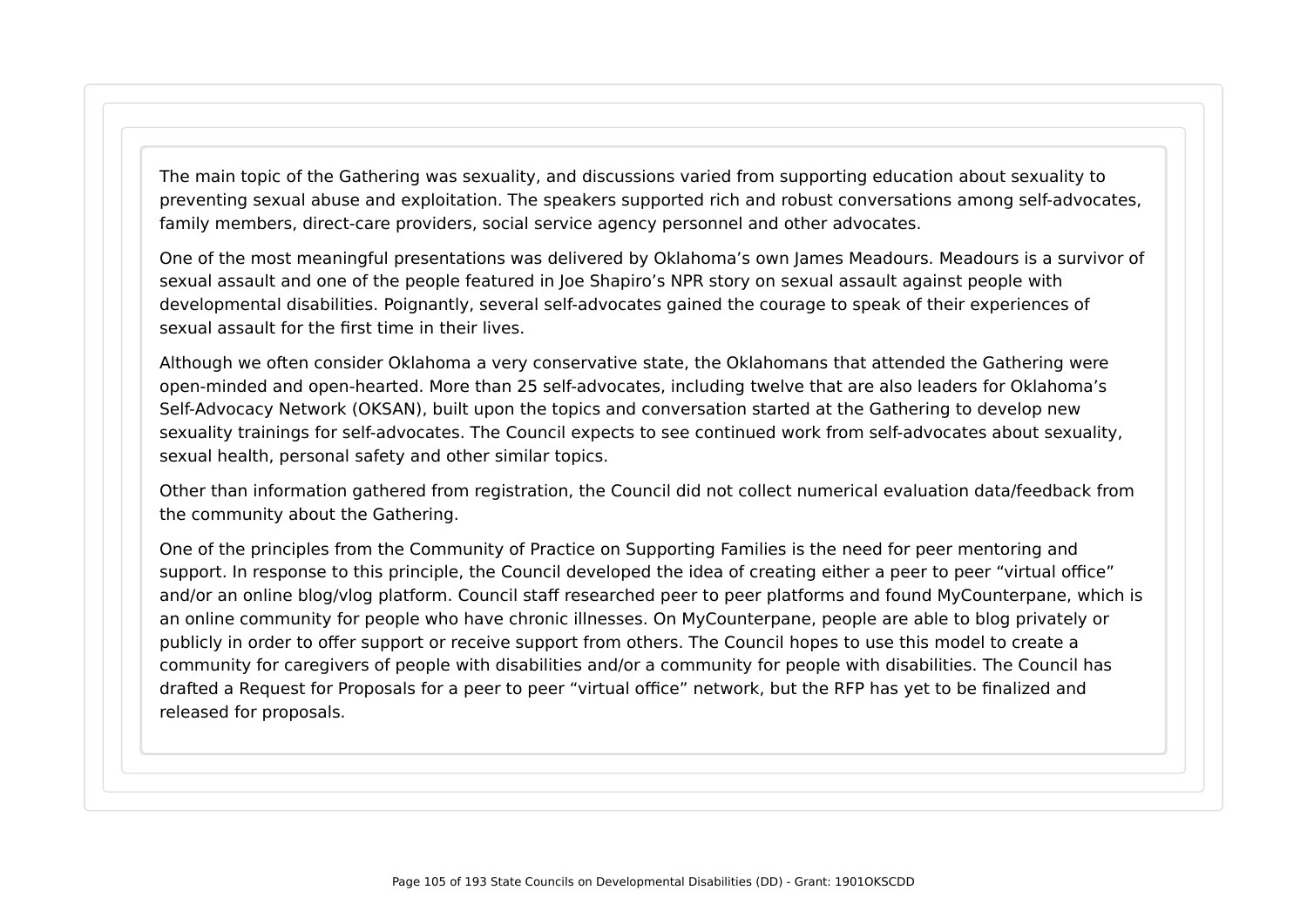The Council did not complete the additional planned outputs or outcomes for this objective. And, although the Council has faced a number of delays in its work towards this objective, we remain committed to implementing further outreach activities. The Council is still working towards this objective.

### **12. Expected Outcomes Achieved**

| <b>Expected Outcomes</b>                                                                                                                                                                | <b>Achieved</b> |
|-----------------------------------------------------------------------------------------------------------------------------------------------------------------------------------------|-----------------|
| Oklahomans will have to opportunity to attend a Person-Centered "Gathering"; and<br>certified facilitators and master trainers will have this opportunity to maintain<br>certification. |                 |
| Feasibility of a "virtual" parent-to-parent support center known.                                                                                                                       |                 |
| More Oklahomans understand the potential of assistive technology to improve outcomes<br>in community living, education, employment, and the like.                                       |                 |
| Individuals and families will have a better understanding about the pros and cons of<br>guardianship and guardianship alternatives.                                                     |                 |
| The potential of a blog platform for the purposes of self-care and networking will be<br>discovered.                                                                                    |                 |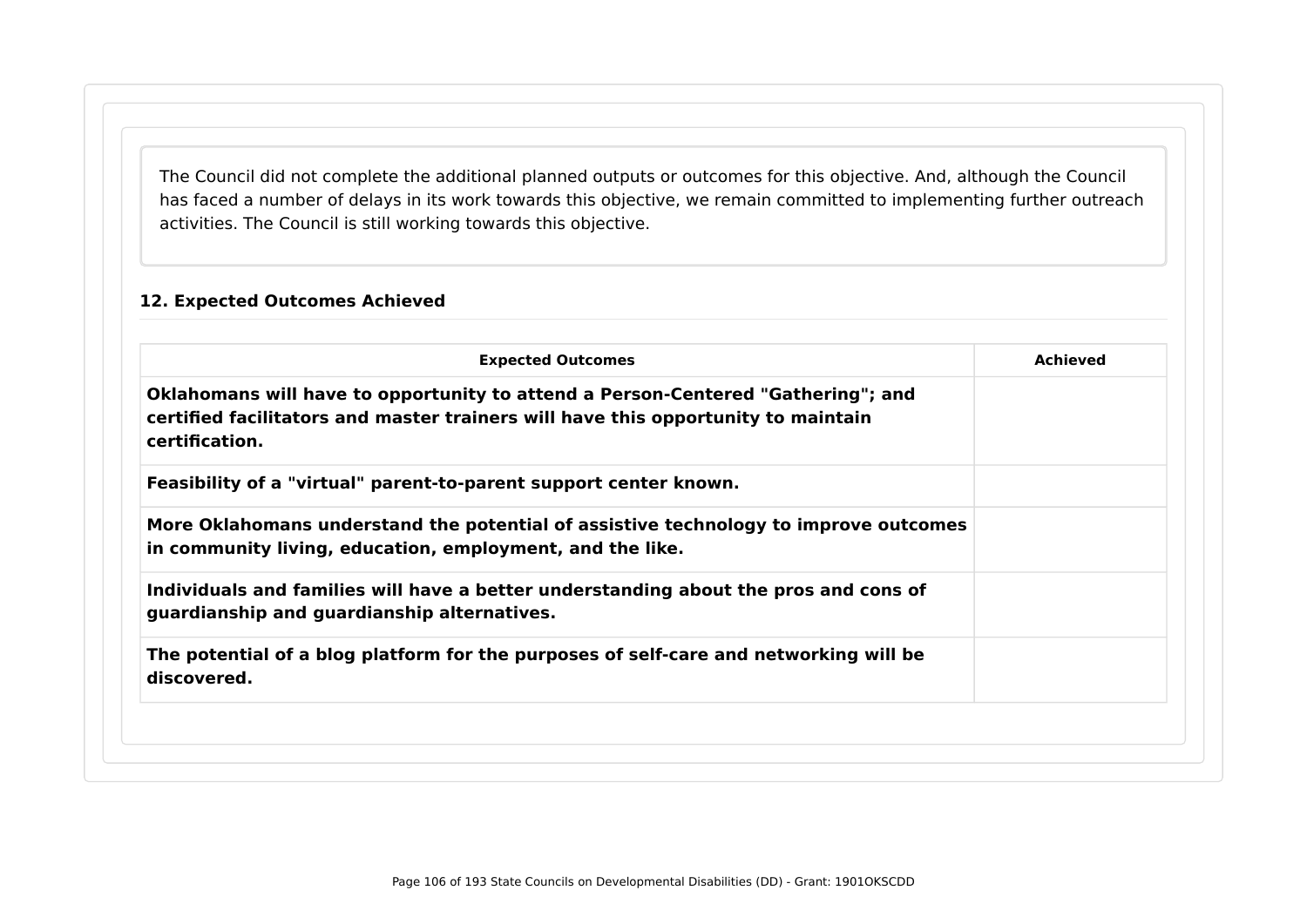| <b>Expected Outcomes</b><br>Parents and students will have a better understanding of educational rights and<br>responsibilities.                                                                                                                                                                                                  | <b>Achieved</b> |
|-----------------------------------------------------------------------------------------------------------------------------------------------------------------------------------------------------------------------------------------------------------------------------------------------------------------------------------|-----------------|
| 13. Progress towards achieving outcomes for overall objective : The annual report should include an<br>assessment as to the extent to which progress was made on the intended outcomes for the objective.                                                                                                                         |                 |
| Progress towards this objective has been partially successful. With support from the Council, the State of Oklahoma<br>successfully hosted its first Person-Centered "Gathering."                                                                                                                                                 |                 |
| However, the Council is still researching and developing outreach activities for individuals and families will be better<br>able to access services and supports. The Council has drafted a Request for Proposals for a peer to peer "virtual office"<br>network, but the RFP has yet to be finalized and released for proposals. |                 |
| The Council did not complete the additional planned outputs or outcomes for this objective. And, although the Council<br>has faced a number of delays in its work this objective, we remain committed to implementing further outreach<br>activities. The Council is still working towards this objective.                        |                 |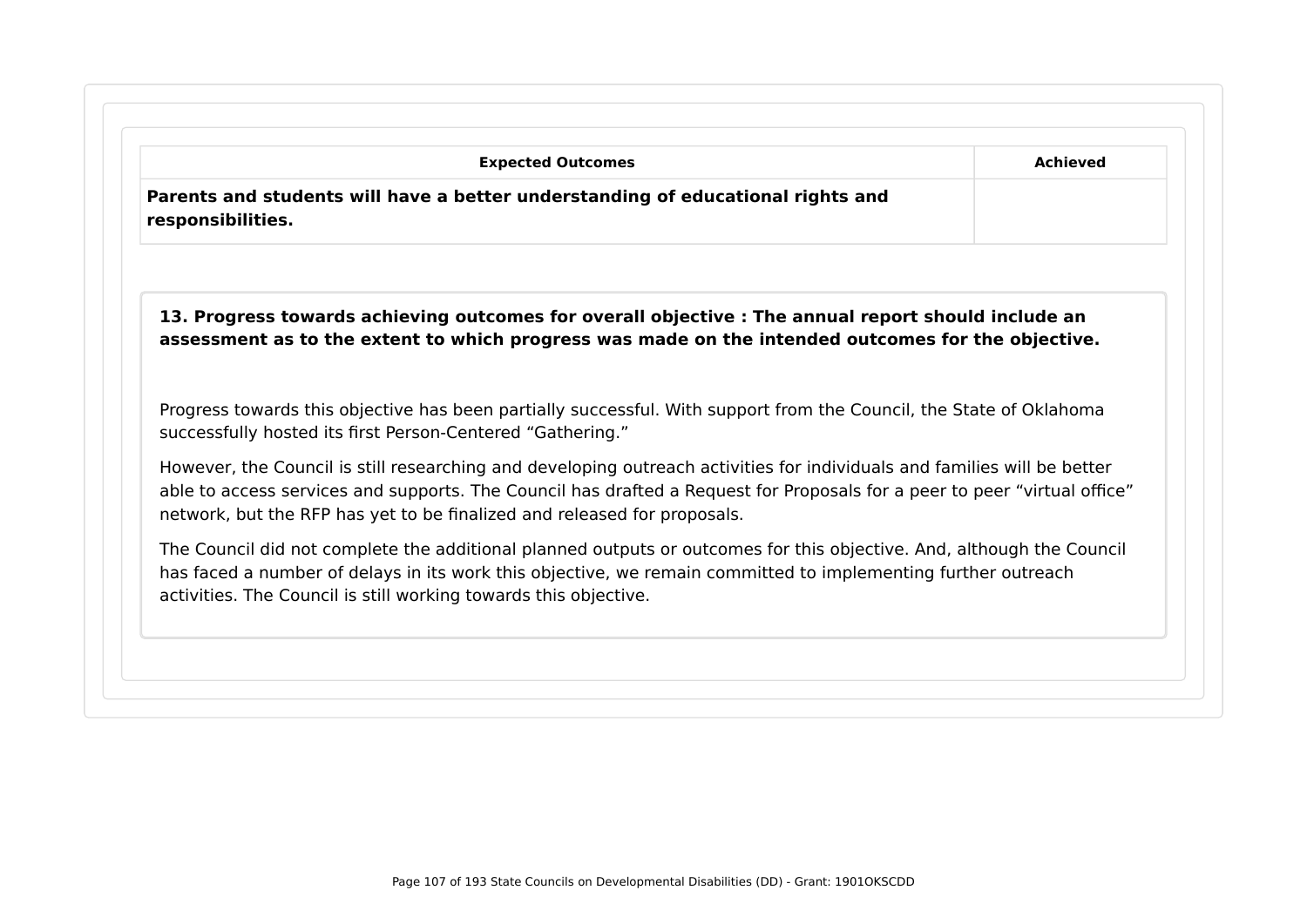**14. Additionally, include stories of culturally diverse people with developmental disabilities whose lives are better because of Council work on this activity (e.g., became better advocates for themselves and others, became more connected to the community). Stories of policy or legislative changes that happened as a result of Council individual advocacy work that are likely to positively impact the lives of people with developmental disabilities or that will prevent a potential negative impact (e.g., created deleted, refined programs and/or legislation, reallocated use of funds, organizational systems change as a result of evidence based practices).**

The Council did not collect data on cultural diversity of participants in this goal area; no public policy was developed as a result of our efforts during this reporting period.

# Individual & Family Advocacy Performance Measure

#### **Description**

Good Lives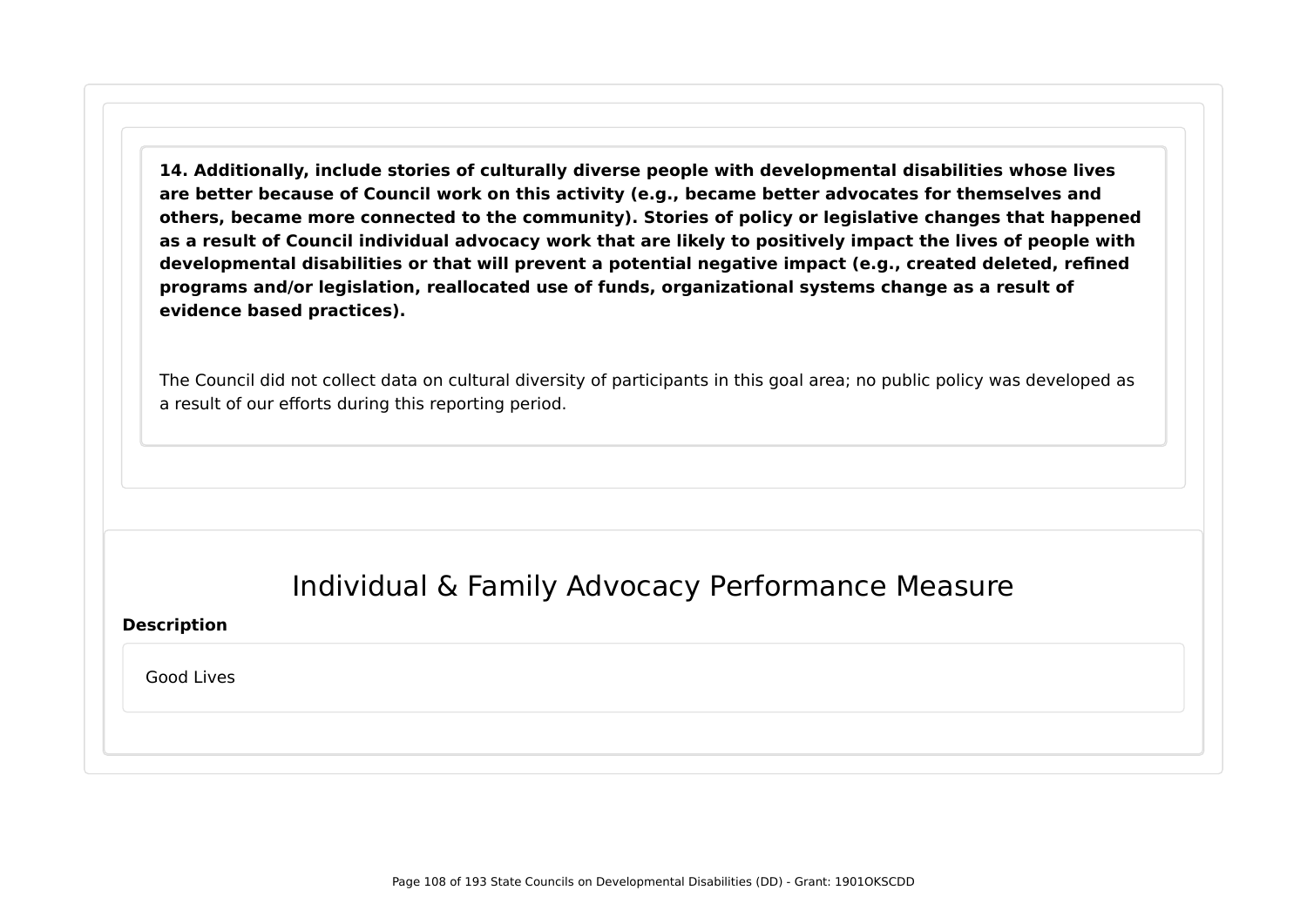## Race/Ethnicity

| <b>Race/Ethnicity</b>                          | $\pmb{\#}$  | $\%$           |
|------------------------------------------------|-------------|----------------|
| White, alone                                   | 0           | $\mathbf 0$    |
| <b>Black or African American alone</b>         | $\mathbf 0$ | $\mathbf 0$    |
| American Indian and Alaska Native alone        | $\mathbf 0$ | $\overline{0}$ |
| <b>Hispanic/Latino</b>                         | 0           | $\mathbf 0$    |
| <b>Asian alone</b>                             | $\mathbf 0$ | $\mathbf 0$    |
| Native Hawaiian & Other Pacific Islander alone | $\mathbf 0$ | $\mathbf 0$    |
| Two or more races                              | $\mathbf 0$ | $\overline{0}$ |
| Race unknown                                   | 236         | 100            |
| Gender<br>Gender                               | $\pmb{\#}$  | %              |
|                                                |             |                |
|                                                | $\mathbf 0$ |                |
| <b>Female</b><br><b>Male</b>                   | $\mathbf 0$ |                |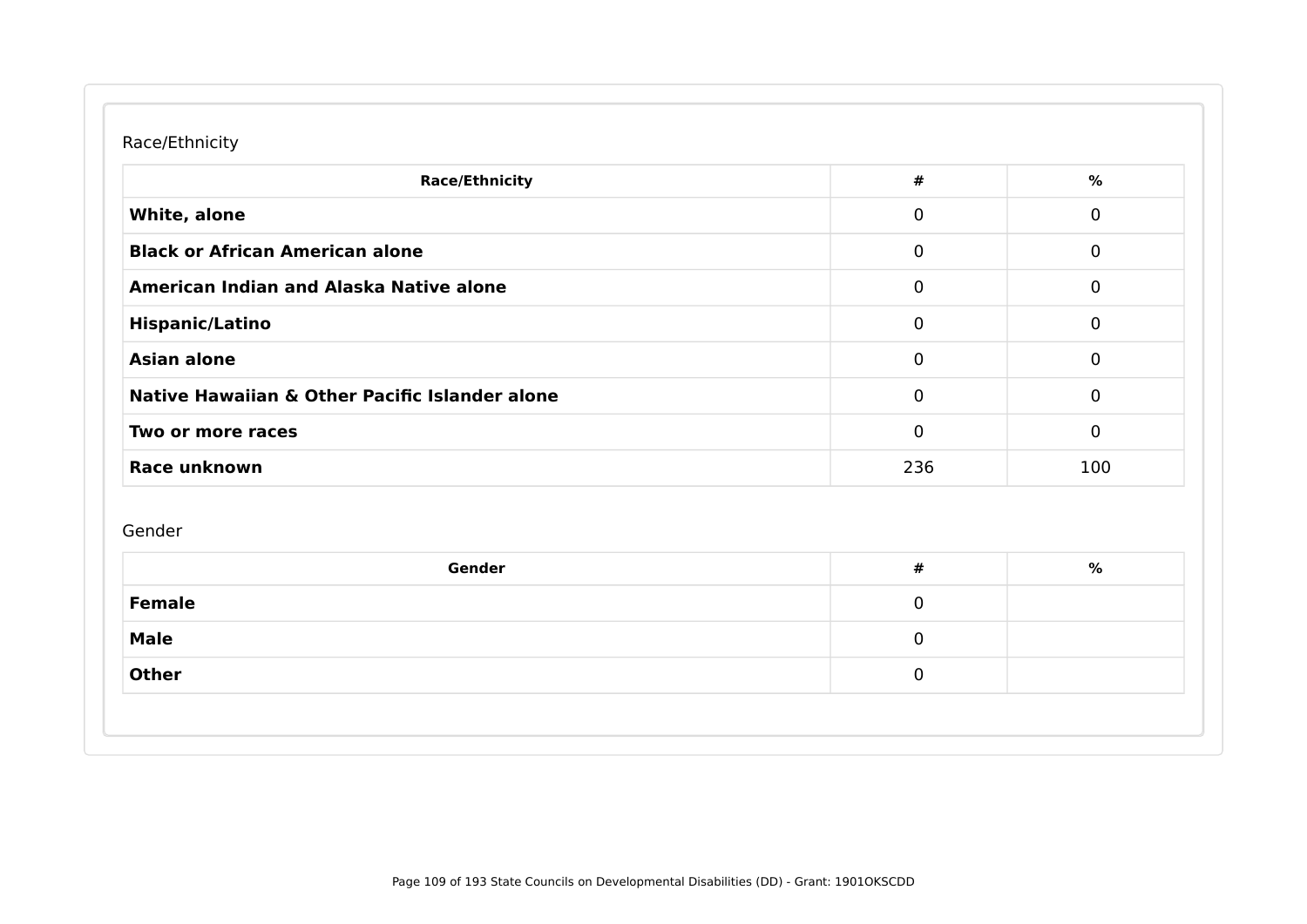# Category

| Category                  | #   | %     |
|---------------------------|-----|-------|
| <b>Individual with DD</b> | 116 | 49.15 |
| <b>Family Member</b>      | 120 | 50.85 |

# Geographical

| Geographical | # | % |
|--------------|---|---|
| <b>Urban</b> |   |   |
| <b>Rural</b> |   |   |

## I. Output Measures

| <b>Objective</b>                                                                                                                                                                                                                                            | Performance Measure : IFA 1.1 People with<br>DD who participated in activities | <b>Performance Measure: IFA 1.2 Family</b><br>members who participated in activities |
|-------------------------------------------------------------------------------------------------------------------------------------------------------------------------------------------------------------------------------------------------------------|--------------------------------------------------------------------------------|--------------------------------------------------------------------------------------|
| Owing to the disparity of health-<br>related services and assessments<br>within American Indian populations,<br>increase screening for autism and<br>other DD/delays within the Choctaw<br>and Chickasaw Nations. (TARGETED<br><b>DISPARITY OBJECTIVE)*</b> | 0                                                                              | 4                                                                                    |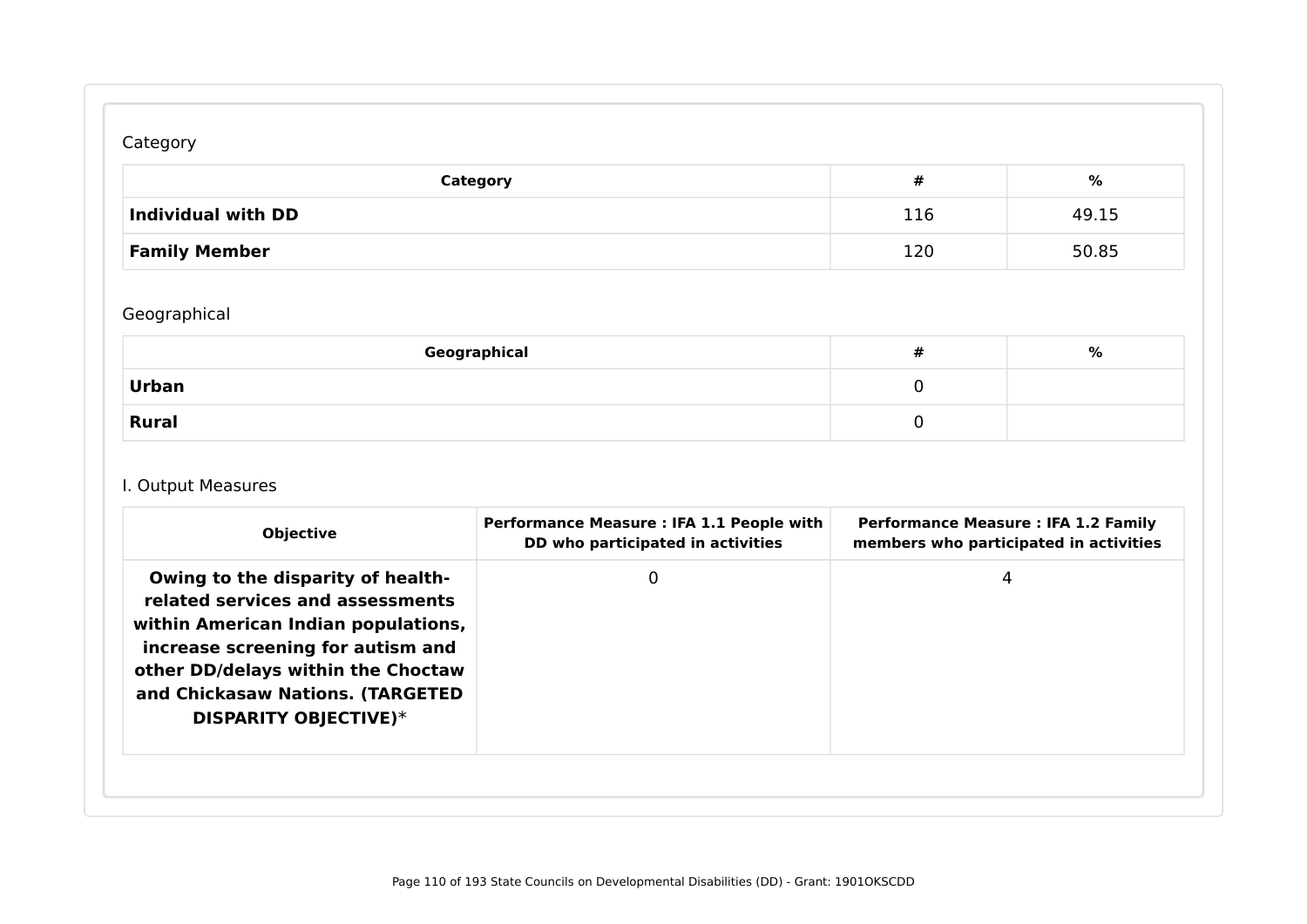| <b>Objective</b>                                                                                                                                              | Performance Measure : IFA 1.1 People with<br>DD who participated in activities | <b>Performance Measure : IFA 1.2 Family</b><br>members who participated in activities |
|---------------------------------------------------------------------------------------------------------------------------------------------------------------|--------------------------------------------------------------------------------|---------------------------------------------------------------------------------------|
| <b>Implement training and education</b><br>for people with DD, families, and<br>others that enhance person- and<br>family-centered outcomes.*                 | $\overline{0}$                                                                 | 3                                                                                     |
| <b>Support activities to promote</b><br>collaboration to better serve,<br>support, assist, and advocate for<br>individuals with DD and their<br>families. $*$ | 71                                                                             | 26                                                                                    |
| Implement outreach activities so<br>that individuals and families can<br>increase their ability to access<br>services and supports.*                          | 25                                                                             | $\Omega$                                                                              |
| <b>Total # of Output Respondents</b>                                                                                                                          | 96                                                                             | 33                                                                                    |
| II. Outcome Measures                                                                                                                                          |                                                                                |                                                                                       |
|                                                                                                                                                               | <b>Performance Measures</b>                                                    | Percent (%)                                                                           |
| IFA 2.1 Percent of people with DD who increased advocacy                                                                                                      |                                                                                | 0                                                                                     |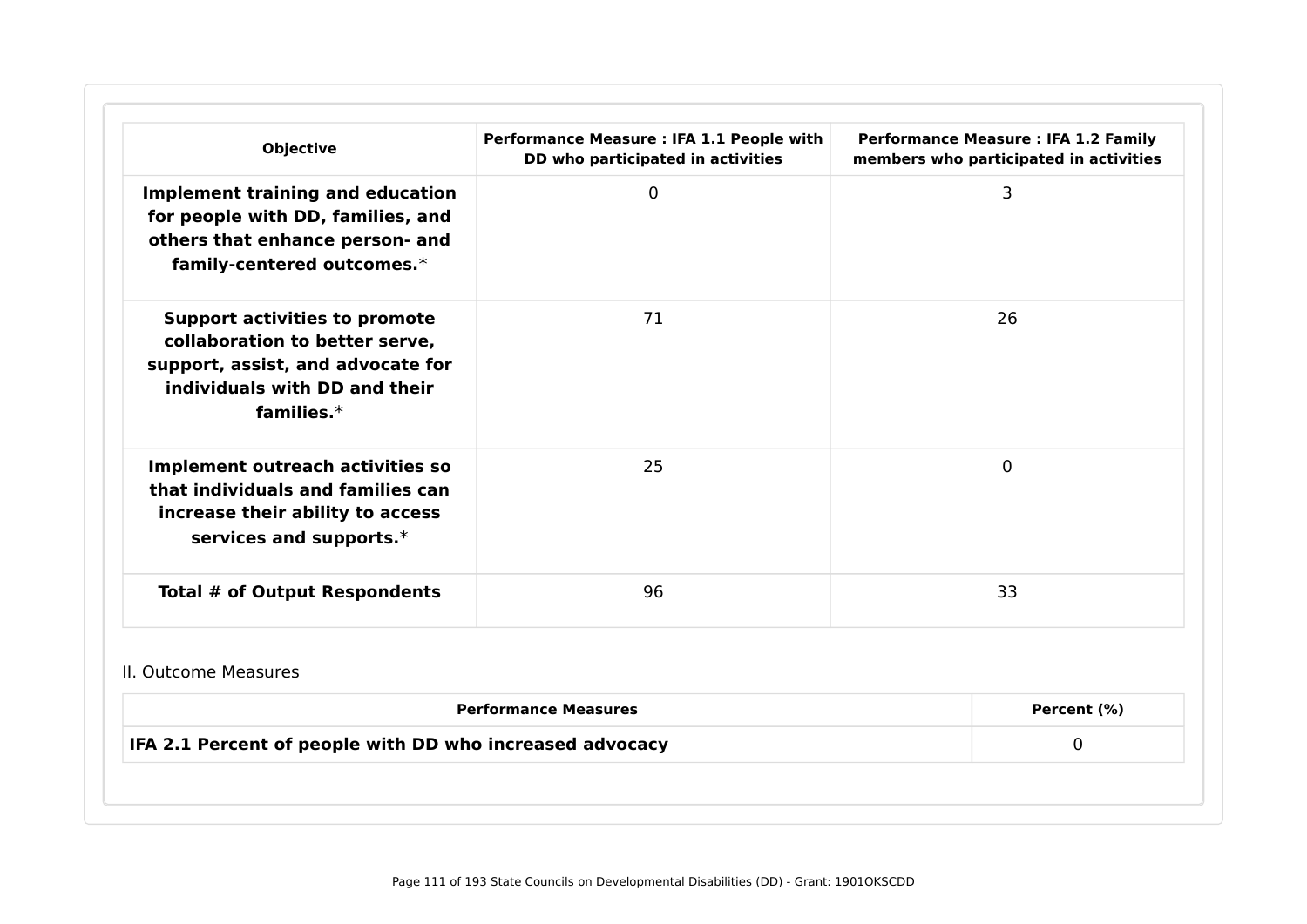| <b>Performance Measures</b>                                     | Percent (%) |
|-----------------------------------------------------------------|-------------|
| <b>IFA 2.2 Percent of family members who increased advocacy</b> |             |

Sub-Outcome Measures : The number (#) of people who are better able to say what they want/say what is important to them

| 3<br>Owing to the disparity of health-<br>0<br>related services and assessments<br>within American Indian populations,<br>increase screening for autism and<br>other DD/delays within the Choctaw<br>and Chickasaw Nations. (TARGETED<br><b>DISPARITY OBJECTIVE)*</b><br>3<br>$\Omega$<br><b>Implement training and education</b><br>for people with DD, families, and |  |
|------------------------------------------------------------------------------------------------------------------------------------------------------------------------------------------------------------------------------------------------------------------------------------------------------------------------------------------------------------------------|--|
|                                                                                                                                                                                                                                                                                                                                                                        |  |
| others that enhance person- and<br>family-centered outcomes.*                                                                                                                                                                                                                                                                                                          |  |
| $\mathbf 0$<br><b>Support activities to promote</b><br>63<br>collaboration to better serve,<br>support, assist, and advocate for<br>individuals with DD and their<br>families. $*$                                                                                                                                                                                     |  |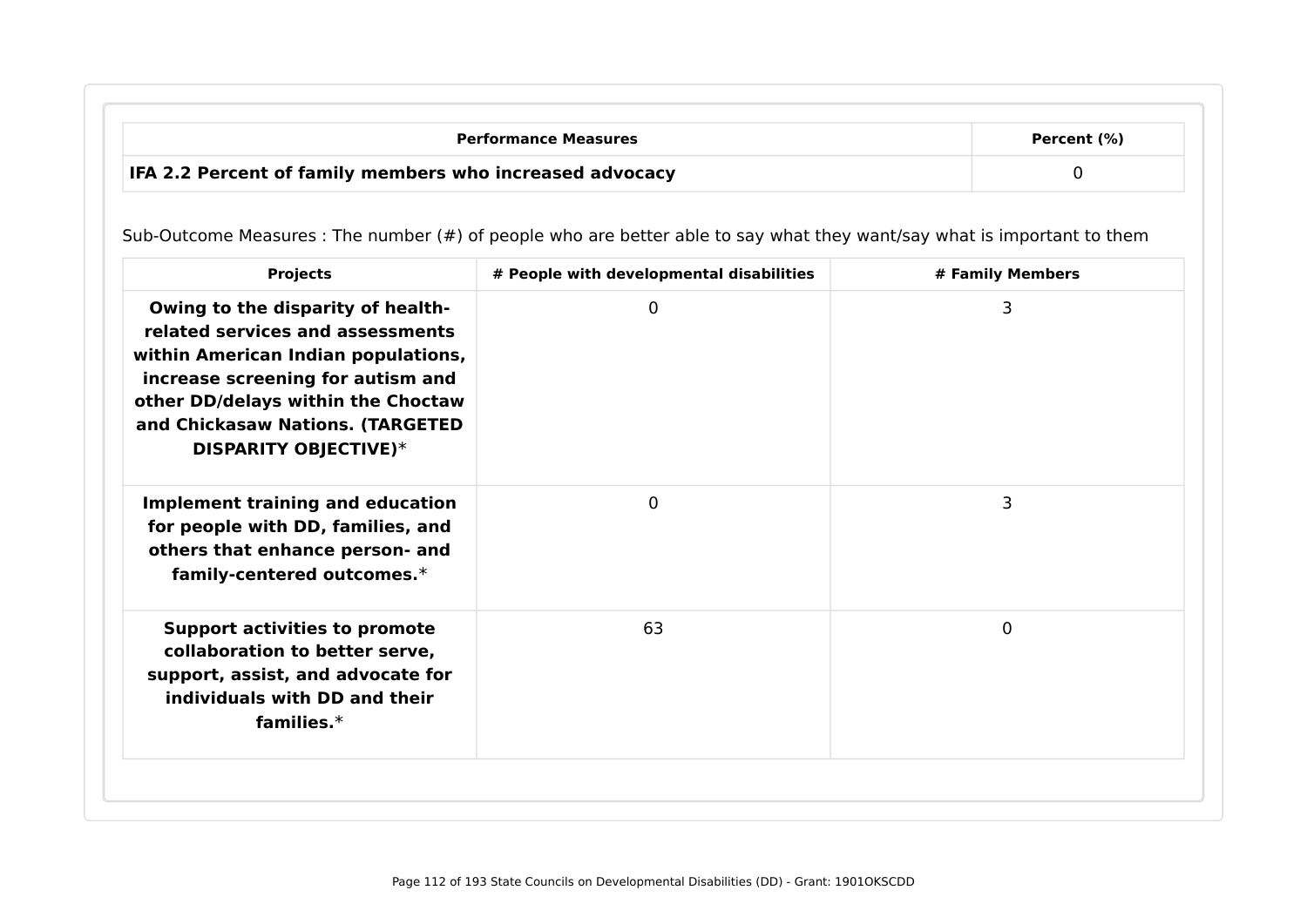| <b>Projects</b>                                                                                                                      | # People with developmental disabilities | # Family Members |
|--------------------------------------------------------------------------------------------------------------------------------------|------------------------------------------|------------------|
| Implement outreach activities so<br>that individuals and families can<br>increase their ability to access<br>services and supports.* | 0                                        | 0                |
| Total # of Sub-Outcome<br><b>Respondents</b>                                                                                         | 63                                       | 6                |
| IFA 2.3 Percent of people better able<br>to say what they need                                                                       | 66                                       | 18               |

Sub-Outcome Measures : The number (#) of people who are participating in advocacy activities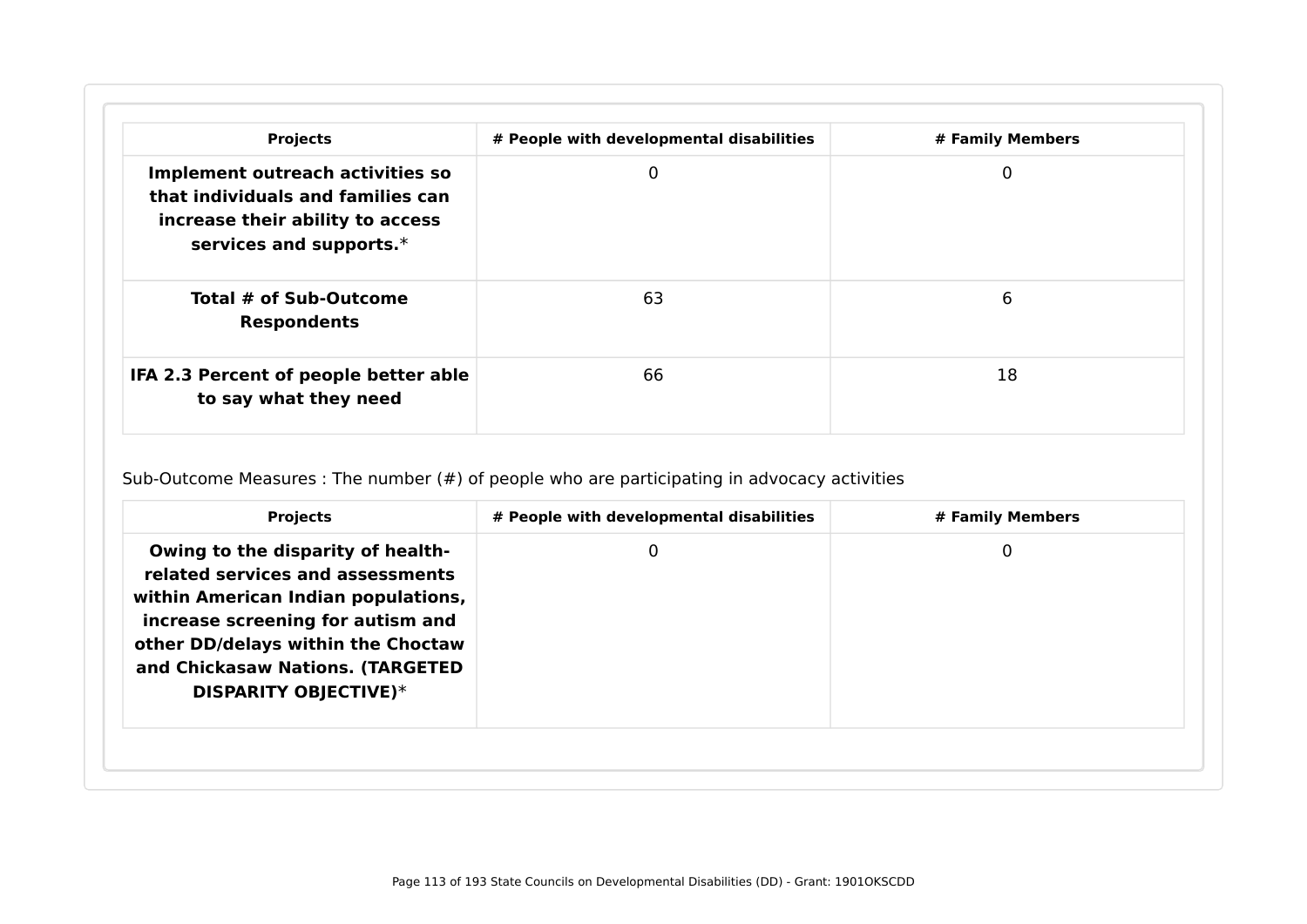| <b>Projects</b>                                                                                                                                               | # People with developmental disabilities | # Family Members |
|---------------------------------------------------------------------------------------------------------------------------------------------------------------|------------------------------------------|------------------|
| <b>Implement training and education</b><br>for people with DD, families, and<br>others that enhance person- and<br>family-centered outcomes.*                 | $\mathbf{0}$                             | $\Omega$         |
| <b>Support activities to promote</b><br>collaboration to better serve,<br>support, assist, and advocate for<br>individuals with DD and their<br>families. $*$ | $\overline{0}$                           | $\mathbf{0}$     |
| Implement outreach activities so<br>that individuals and families can<br>increase their ability to access<br>services and supports.*                          | 25                                       | $\mathbf{0}$     |
| Total # of Sub-Outcome<br><b>Respondents</b>                                                                                                                  | 25                                       | $\Omega$         |
| IFA 2.4 Percent of people<br>participating in advocacy activities                                                                                             | 26                                       | $\Omega$         |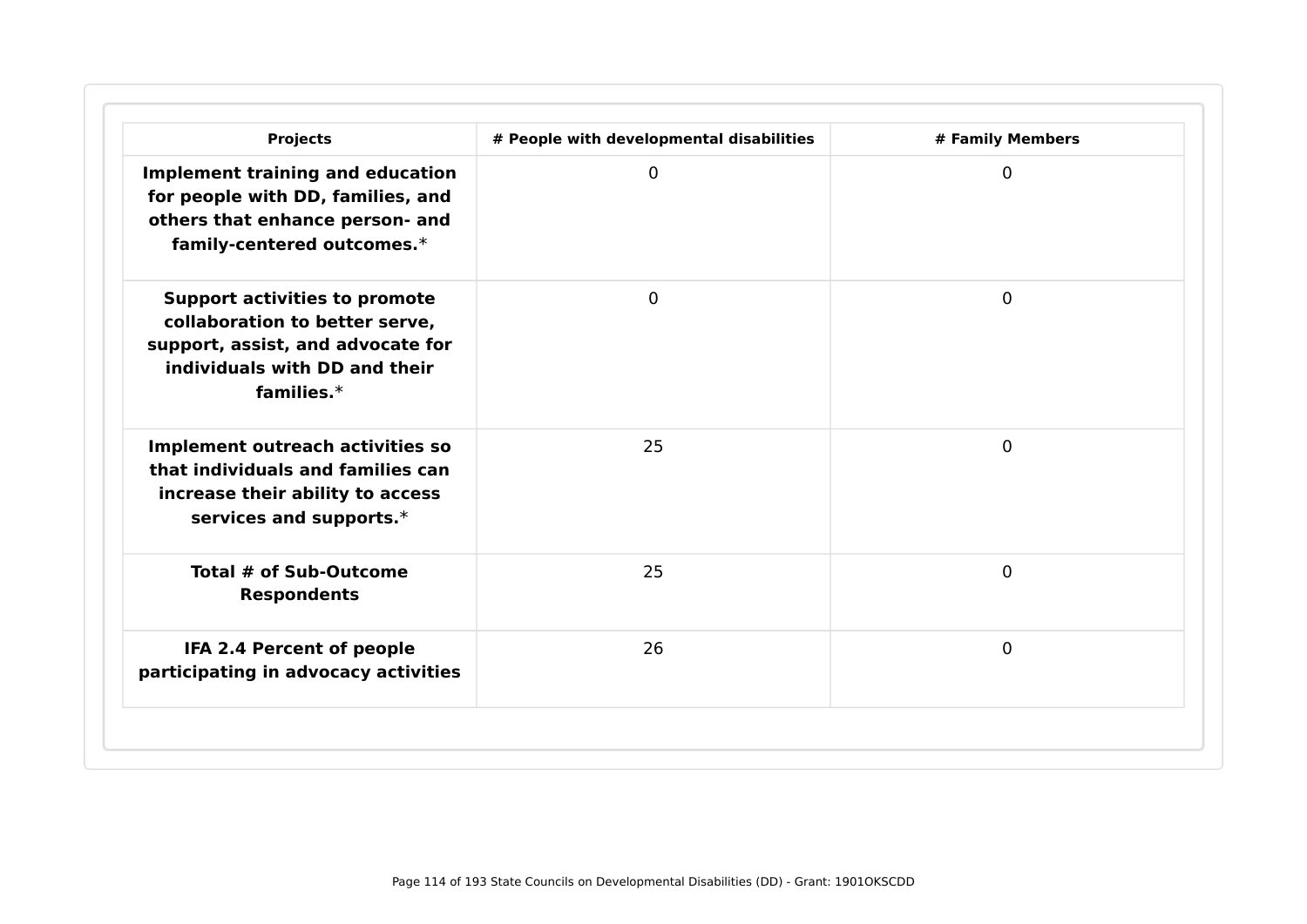Sub-Outcome Measures : The number (#) of people who are on cross disability coalitions, policy boards, advisory boards, governing bodies and/or serving in leadership positions.

| <b>Projects</b>                                                                                                                                                                                                                                      | # People with developmental disabilities | # Family Members |
|------------------------------------------------------------------------------------------------------------------------------------------------------------------------------------------------------------------------------------------------------|------------------------------------------|------------------|
| Owing to the disparity of health-<br>related services and assessments<br>within American Indian populations,<br>increase screening for autism and<br>other DD/delays within the Choctaw<br>and Chickasaw Nations. (TARGETED<br>DISPARITY OBJECTIVE)* | $\mathbf{0}$                             | 0                |
| <b>Implement training and education</b><br>for people with DD, families, and<br>others that enhance person- and<br>family-centered outcomes.*                                                                                                        | $\Omega$                                 | 3                |
| <b>Support activities to promote</b><br>collaboration to better serve,<br>support, assist, and advocate for<br>individuals with DD and their<br>families. $*$                                                                                        | $\mathbf 0$                              | 0                |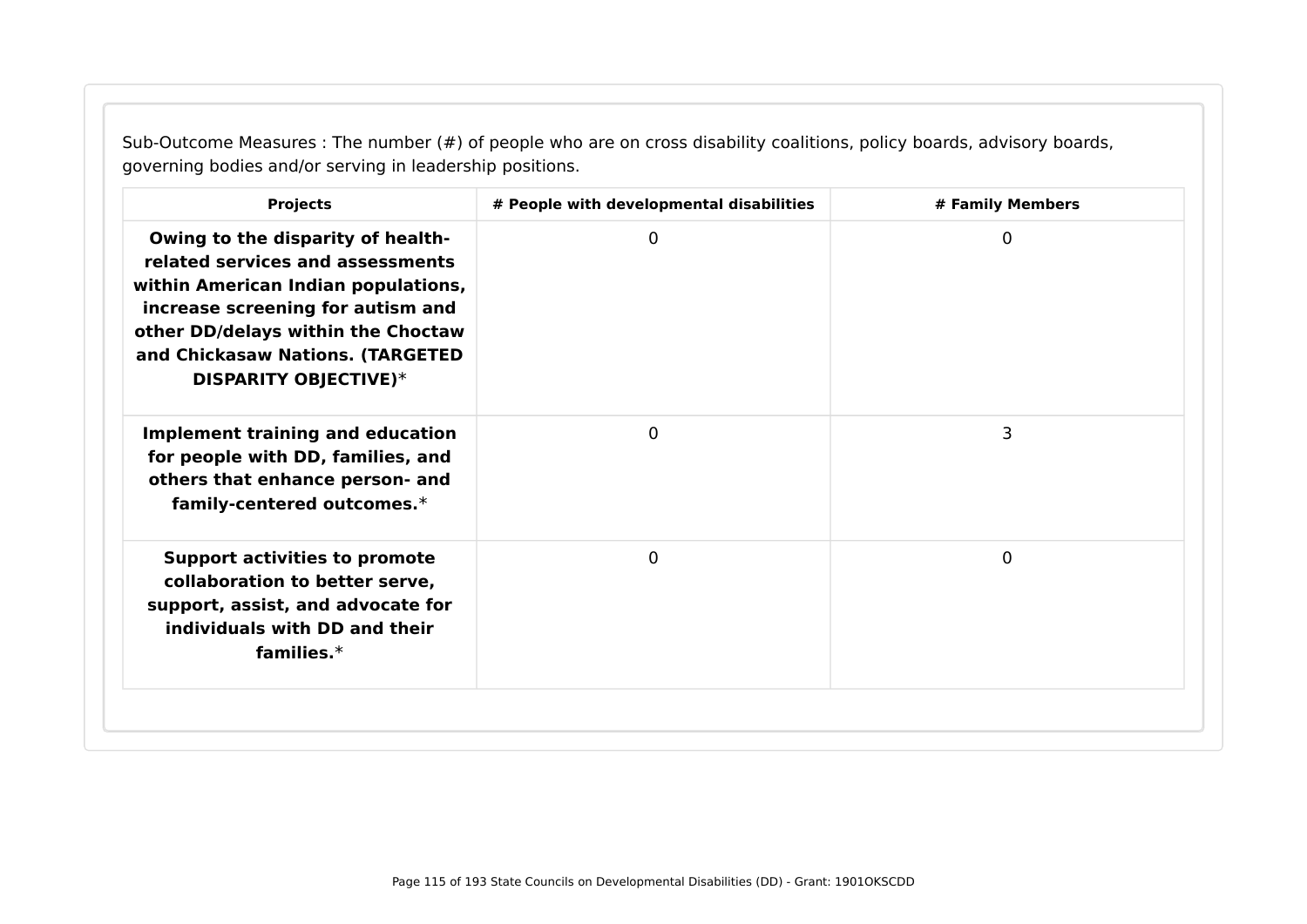| Implement outreach activities so                                                                                                      | # People with developmental disabilities | # Family Members |
|---------------------------------------------------------------------------------------------------------------------------------------|------------------------------------------|------------------|
| that individuals and families can<br>increase their ability to access<br>services and supports.*                                      | $\mathbf 0$                              | $\mathbf 0$      |
| Total # of Sub-Outcome<br><b>Respondents</b>                                                                                          | $\mathbf 0$                              | 3                |
| IFA 2.5 Percent of people on cross<br>disability coalitions                                                                           | $\mathbf 0$                              | 9                |
| IFA 3.1 Percent of people with DD satisfied with activity*<br>97<br>IFA 3.2 Percent of family members satisfied with activity*<br>100 |                                          |                  |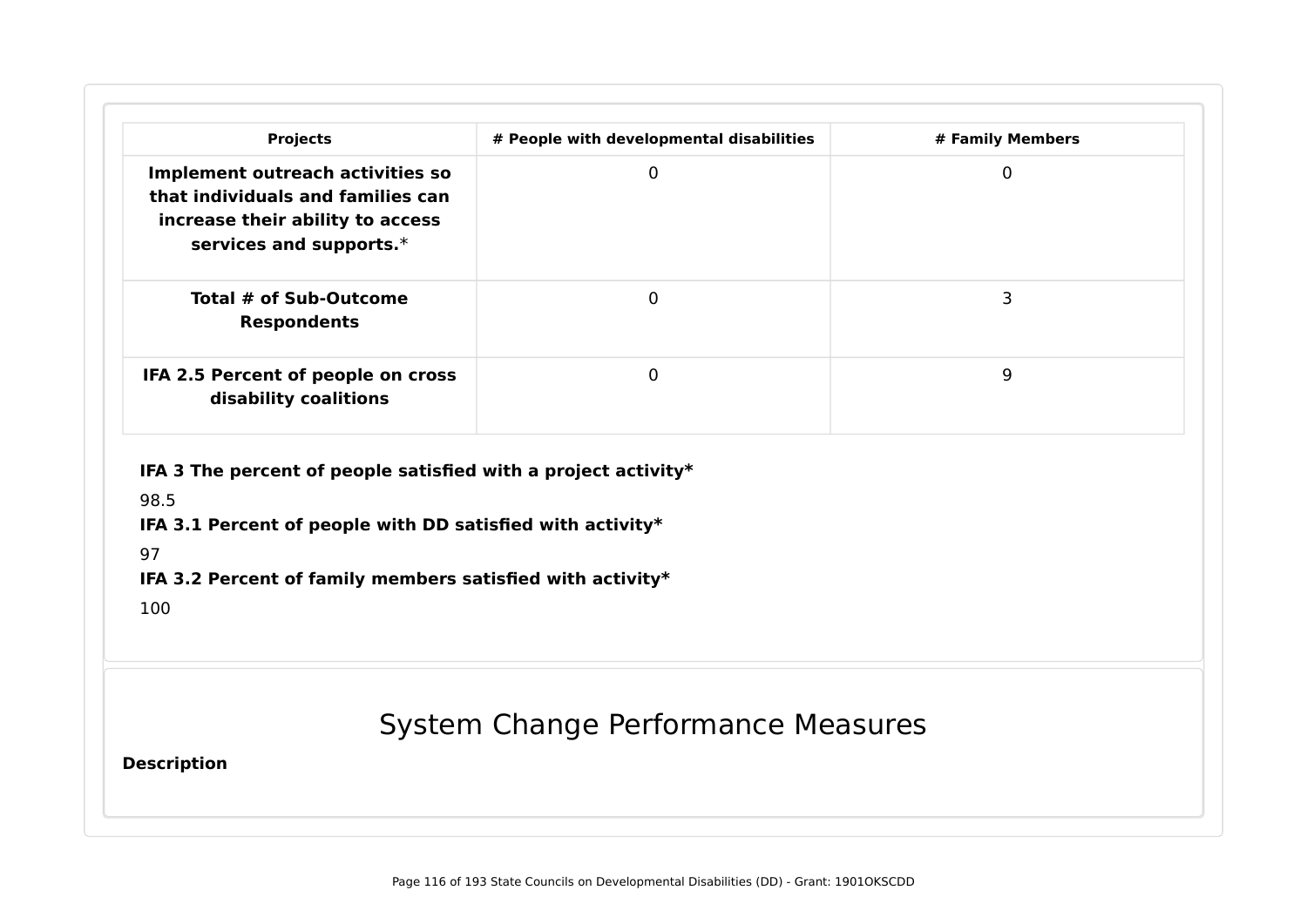| Good Lives |  |  |
|------------|--|--|
|            |  |  |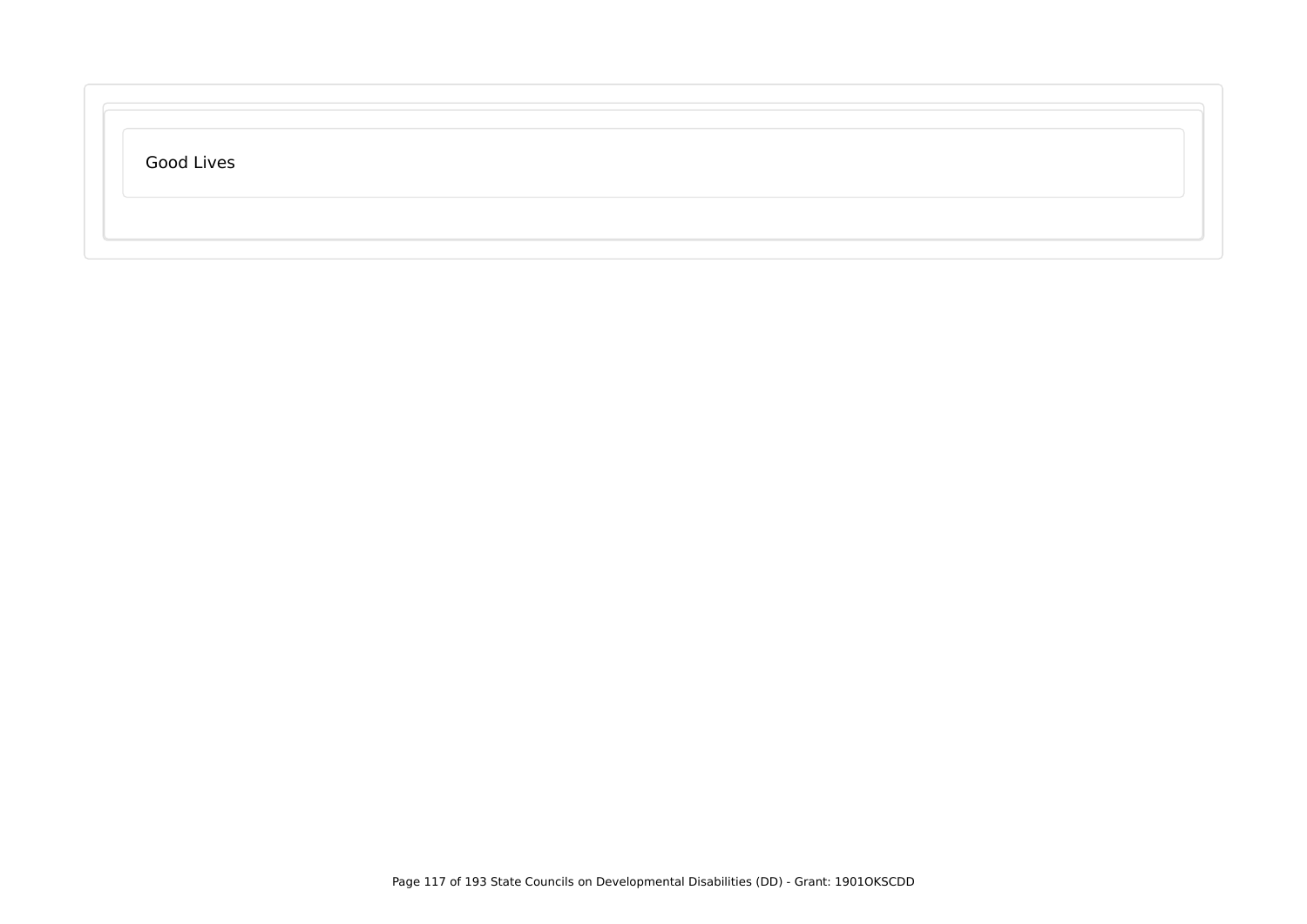SC 1: Output Measures - The number of Council efforts to transform fragmented approaches into a coordinated and effective system that assures individuals with developmental disabilities and their families participate in the design of and have access to needed community services, individualized supports, and other forms of assistance that promote self-determination, independence, productivity, and integration and inclusion in all facets of community life.

| <b>Objective</b>                                                                                                                                                                                                                                                                           | SC 1.1<br>Number of<br>policy/<br>procedures<br>created/<br>changed | SC 1.2<br>Number of<br>statutes/<br>regulations<br>created/<br>changed | SC 1.3.1<br><b>Number</b><br>of<br>promising<br>practices<br>created | SC 1.3.2<br><b>Number</b><br><b>of</b><br>promising<br>practices<br>supported<br>through<br>Council<br>activities | SC 1.3.3<br><b>Number</b><br>of best<br>practices<br>created | SC 1.3.4<br><b>Number</b><br>of best<br>practices<br>supported<br>through<br>Council<br>activities | <b>SC 1.3</b><br>The<br>number<br><b>of</b><br>promising<br>and/or<br>best<br>practices<br>created<br>and/or<br>supported | <b>SC 1.4</b><br><b>Number</b><br><b>of</b><br>people<br>trained/<br>educated | <b>SC 1.5</b><br><b>Number of</b><br><b>Systems</b><br>Change<br>activities<br>with other<br>organizations |
|--------------------------------------------------------------------------------------------------------------------------------------------------------------------------------------------------------------------------------------------------------------------------------------------|---------------------------------------------------------------------|------------------------------------------------------------------------|----------------------------------------------------------------------|-------------------------------------------------------------------------------------------------------------------|--------------------------------------------------------------|----------------------------------------------------------------------------------------------------|---------------------------------------------------------------------------------------------------------------------------|-------------------------------------------------------------------------------|------------------------------------------------------------------------------------------------------------|
| Owing to the disparity of<br>health-related services<br>and assessments within<br><b>American Indian</b><br>populations, increase<br>screening for autism and<br>other DD/delays within<br>the Choctaw and<br><b>Chickasaw Nations.</b><br><b>(TARGETED DISPARITY</b><br><b>OBJECTIVE)</b> | 3                                                                   | $\mathbf 0$                                                            | $\mathbf{0}$                                                         | $\mathbf{1}$                                                                                                      | $\Omega$                                                     | 4                                                                                                  | 5                                                                                                                         | 392                                                                           | 8                                                                                                          |
|                                                                                                                                                                                                                                                                                            |                                                                     |                                                                        |                                                                      |                                                                                                                   |                                                              |                                                                                                    |                                                                                                                           |                                                                               |                                                                                                            |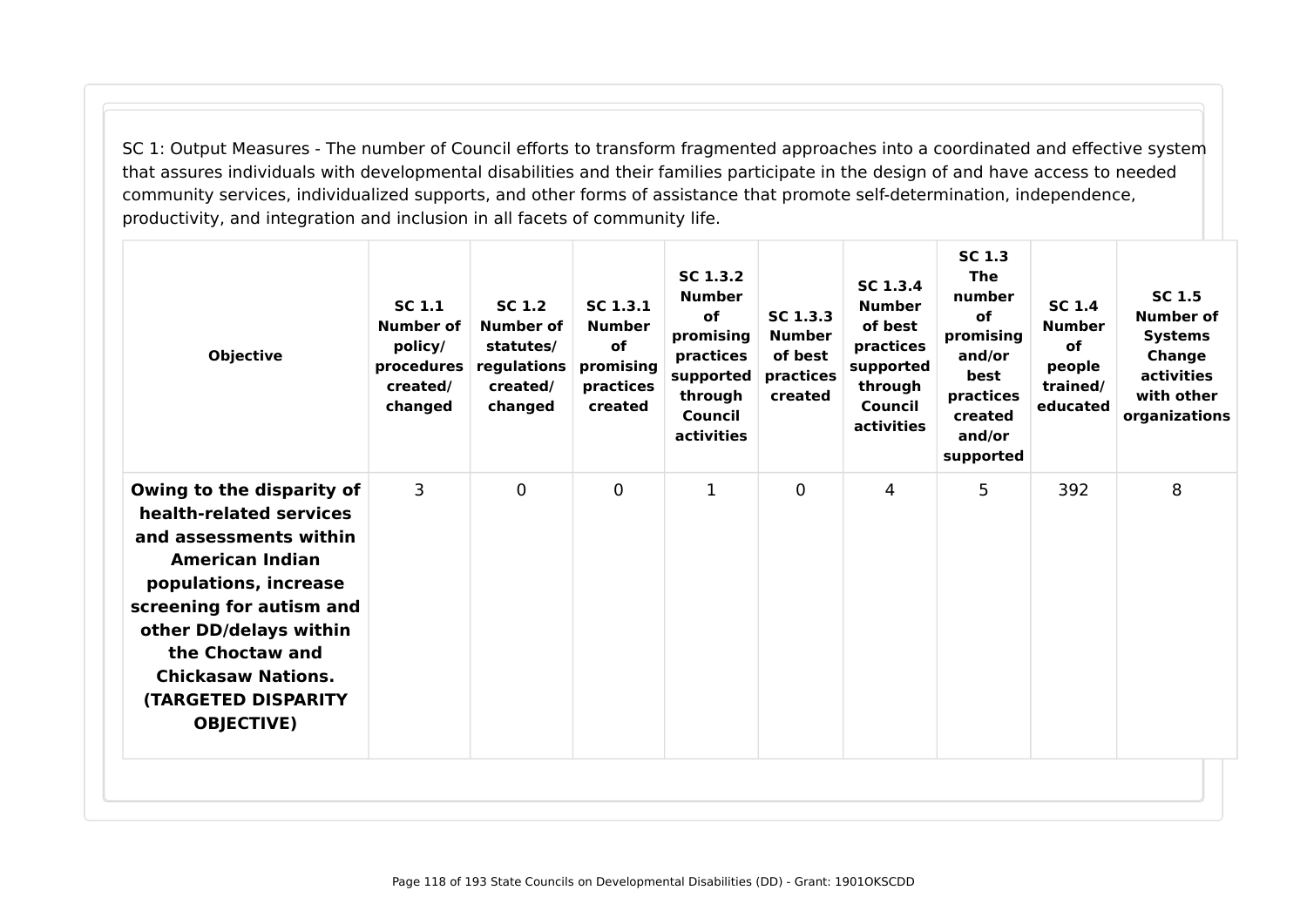| <b>Objective</b>                                                                                                                                             | SC 1.1<br>Number of<br>policy/<br>procedures<br>created/<br>changed | SC 1.2<br><b>Number of</b><br>statutes/<br>regulations<br>created/<br>changed | SC <sub>1.3.1</sub><br><b>Number</b><br>of<br>promising<br>practices<br>created | SC 1.3.2<br><b>Number</b><br>of<br>promising<br>practices<br>supported<br>through<br>Council<br>activities | SC 1.3.3<br><b>Number</b><br>of best<br>practices<br>created | SC 1.3.4<br><b>Number</b><br>of best<br>practices<br>supported<br>through<br>Council<br>activities | <b>SC 1.3</b><br><b>The</b><br>number<br>of<br>promising<br>and/or<br>best<br>practices<br>created<br>and/or<br>supported | <b>SC 1.4</b><br><b>Number</b><br>of<br>people<br>trained/<br>educated | <b>SC 1.5</b><br><b>Number of</b><br><b>Systems</b><br>Change<br>activities<br>with other<br>organizations |
|--------------------------------------------------------------------------------------------------------------------------------------------------------------|---------------------------------------------------------------------|-------------------------------------------------------------------------------|---------------------------------------------------------------------------------|------------------------------------------------------------------------------------------------------------|--------------------------------------------------------------|----------------------------------------------------------------------------------------------------|---------------------------------------------------------------------------------------------------------------------------|------------------------------------------------------------------------|------------------------------------------------------------------------------------------------------------|
| <b>Implement training and</b><br>education for people<br>with DD, families, and<br>others that enhance<br>person- and family-<br>centered outcomes.          | $\mathbf{0}$                                                        | $\Omega$                                                                      | $\mathbf{0}$                                                                    | $\mathbf 0$                                                                                                | $\mathbf{0}$                                                 | 6                                                                                                  | 6                                                                                                                         | 3                                                                      | $\overline{0}$                                                                                             |
| <b>Support activities to</b><br>promote collaboration to<br>better serve, support,<br>assist, and advocate for<br>individuals with DD and<br>their families. | $\mathbf{1}$                                                        | $\Omega$                                                                      | $\overline{2}$                                                                  | 3                                                                                                          | $\mathbf{0}$                                                 | 1                                                                                                  | 6                                                                                                                         | 590                                                                    | 2                                                                                                          |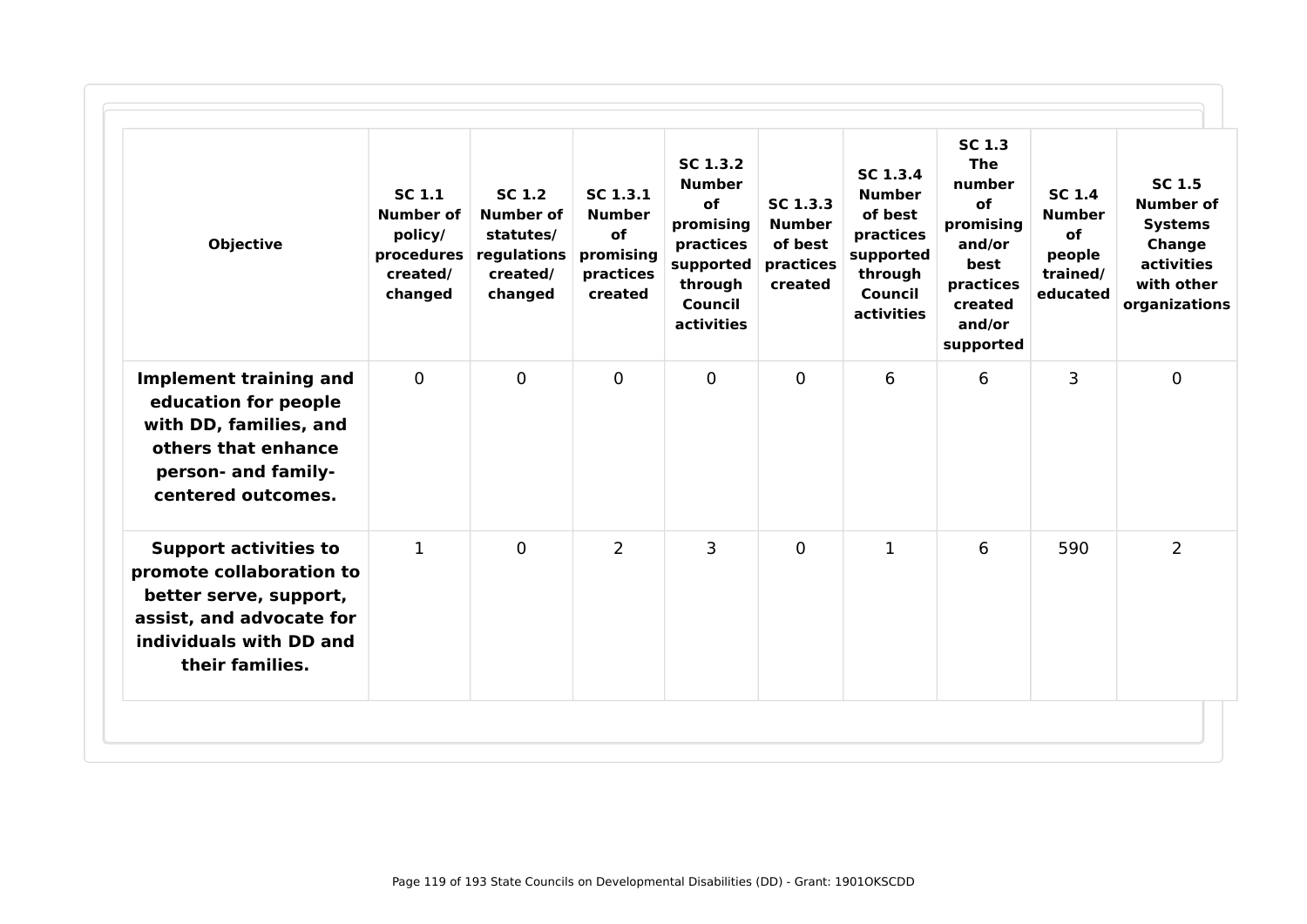| <b>Objective</b>                                                                                                                                 | <b>SC 1.1</b><br><b>Number of</b><br>policy/<br>procedures<br>created/<br>changed | SC 1.2<br><b>Number of</b><br>statutes/<br>regulations<br>created/<br>changed | SC 1.3.1<br><b>Number</b><br><b>of</b><br>promising<br>practices<br>created | SC 1.3.2<br><b>Number</b><br>οf<br>promising<br>practices<br>supported<br>through<br>Council<br>activities | SC 1.3.3<br><b>Number</b><br>of best<br>practices<br>created | SC 1.3.4<br><b>Number</b><br>of best<br>practices<br>supported<br>through<br>Council<br>activities | <b>SC 1.3</b><br><b>The</b><br>number<br>of<br>promising<br>and/or<br>best<br>practices<br>created<br>and/or<br>supported | <b>SC 1.4</b><br><b>Number</b><br><b>of</b><br>people<br>trained/<br>educated | <b>SC 1.5</b><br>Number of<br><b>Systems</b><br>Change<br>activities<br>with other<br>organizations |
|--------------------------------------------------------------------------------------------------------------------------------------------------|-----------------------------------------------------------------------------------|-------------------------------------------------------------------------------|-----------------------------------------------------------------------------|------------------------------------------------------------------------------------------------------------|--------------------------------------------------------------|----------------------------------------------------------------------------------------------------|---------------------------------------------------------------------------------------------------------------------------|-------------------------------------------------------------------------------|-----------------------------------------------------------------------------------------------------|
| <b>Implement outreach</b><br>activities so that<br>individuals and families<br>can increase their ability<br>to access services and<br>supports. | $\mathbf 0$                                                                       | $\mathbf 0$                                                                   | 0                                                                           | $\mathbf{1}$                                                                                               | 0                                                            | 1                                                                                                  | $\overline{2}$                                                                                                            | 120                                                                           | $\mathbf{1}$                                                                                        |
| Systems Change SC 2: Outcome Measures                                                                                                            | <b>Outcome Measures</b>                                                           |                                                                               |                                                                             |                                                                                                            |                                                              | Number(#)                                                                                          |                                                                                                                           |                                                                               |                                                                                                     |

| SC 2.1 - Efforts that led to improvements $*$ | 10 |
|-----------------------------------------------|----|
| SC 2.2 - Efforts that were implemented $*$    |    |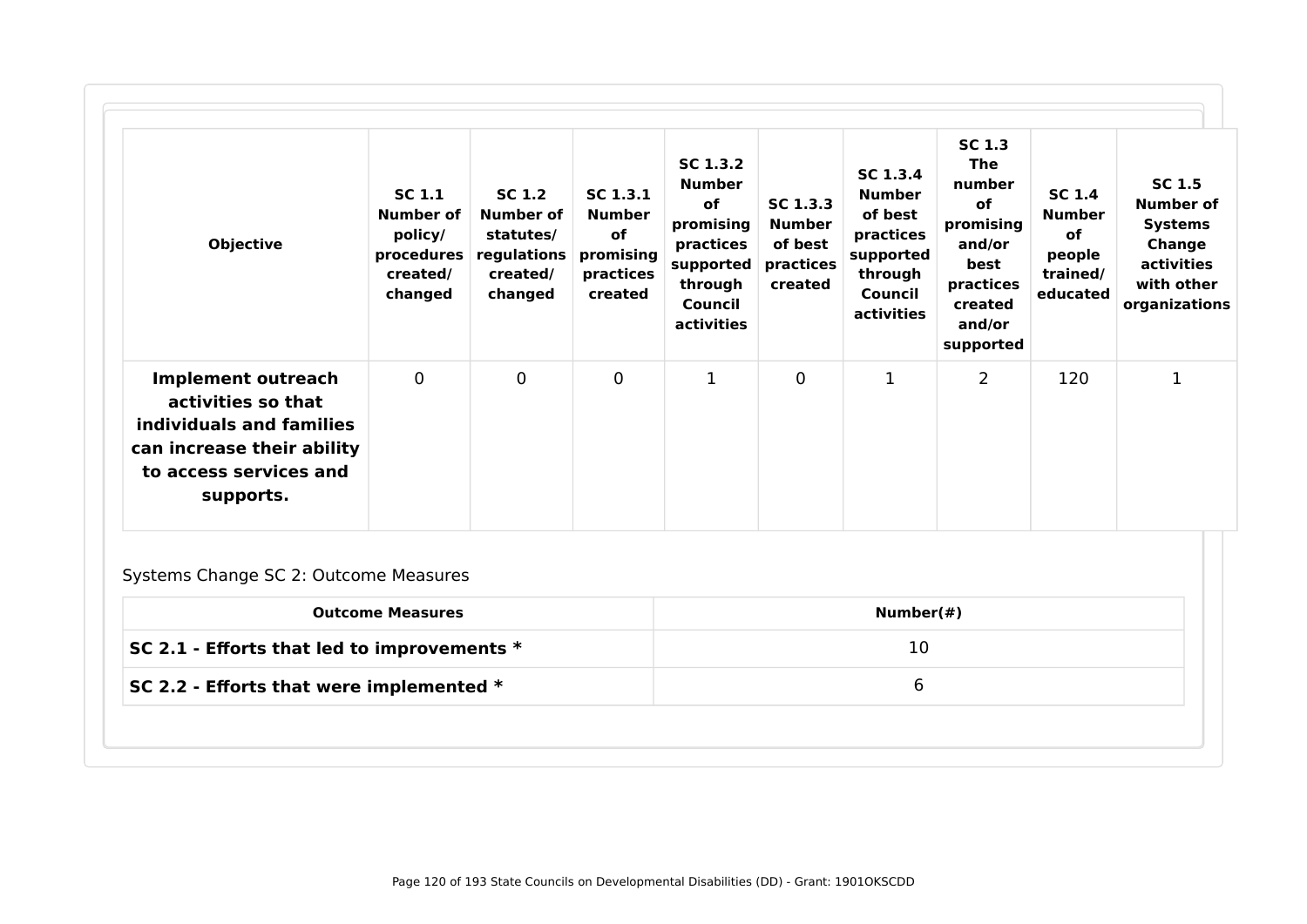| <b>Objective</b>                                                                                                                                                                                                                                                                           | <b>SC 2.1.1 Policy,</b><br>procedure, statute,<br>regulation<br>improvements | <b>SC 2.1.2 Policy,</b><br>procedure, statute,<br>regulation implemented | SC 2.1.3 Number of<br>improved promising or<br>best practices | SC 2.1.4 Number of<br>implemented promising<br>or best practices |
|--------------------------------------------------------------------------------------------------------------------------------------------------------------------------------------------------------------------------------------------------------------------------------------------|------------------------------------------------------------------------------|--------------------------------------------------------------------------|---------------------------------------------------------------|------------------------------------------------------------------|
| Owing to the disparity of<br>health-related services<br>and assessments within<br><b>American Indian</b><br>populations, increase<br>screening for autism and<br>other DD/delays within<br>the Choctaw and<br><b>Chickasaw Nations.</b><br><b>(TARGETED DISPARITY</b><br><b>OBJECTIVE)</b> | $\mathbf 1$                                                                  | $\mathbf 1$                                                              | 3                                                             | 3                                                                |
| <b>Implement training and</b><br>education for people<br>with DD, families, and<br>others that enhance<br>person- and family-<br>centered outcomes.                                                                                                                                        | 3                                                                            | 3                                                                        | 3                                                             | 3                                                                |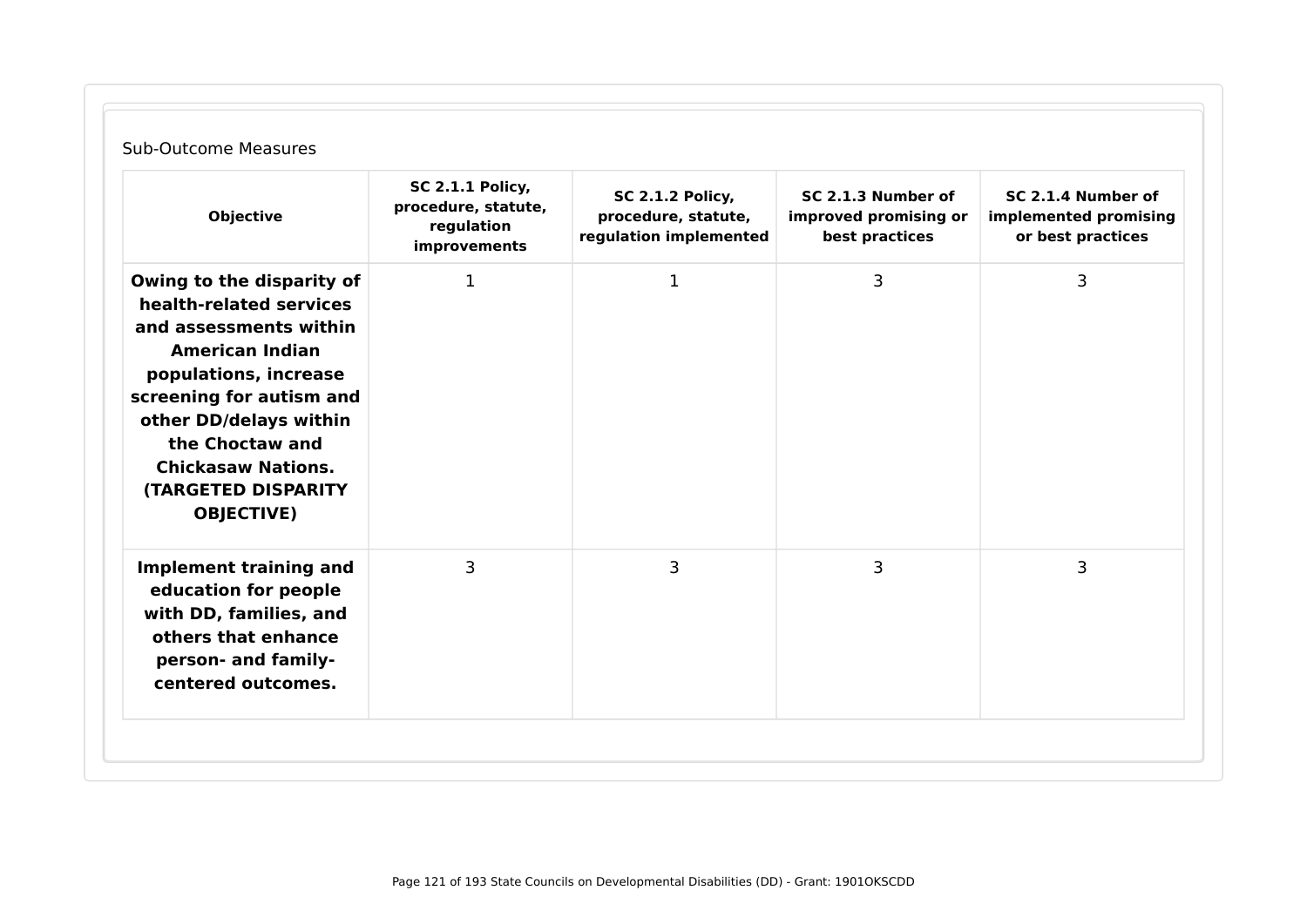| <b>Objective</b>                                                                                                                                             | <b>SC 2.1.1 Policy,</b><br>procedure, statute,<br>regulation<br>improvements | <b>SC 2.1.2 Policy,</b><br>procedure, statute,<br>regulation implemented | SC 2.1.3 Number of<br>improved promising or<br>best practices | SC 2.1.4 Number of<br>implemented promising<br>or best practices |
|--------------------------------------------------------------------------------------------------------------------------------------------------------------|------------------------------------------------------------------------------|--------------------------------------------------------------------------|---------------------------------------------------------------|------------------------------------------------------------------|
| <b>Support activities to</b><br>promote collaboration to<br>better serve, support,<br>assist, and advocate for<br>individuals with DD and<br>their families. | 1                                                                            | 1                                                                        | $\overline{2}$                                                | 3                                                                |
| <b>Implement outreach</b><br>activities so that<br>individuals and families<br>can increase their ability<br>to access services and<br>supports.             | $\mathbf 0$                                                                  | $\mathbf 0$                                                              | $\mathbf{1}$                                                  | $\mathbf 1$                                                      |
| <b>Description</b>                                                                                                                                           |                                                                              | Detailed Progress Report on Goals                                        |                                                               |                                                                  |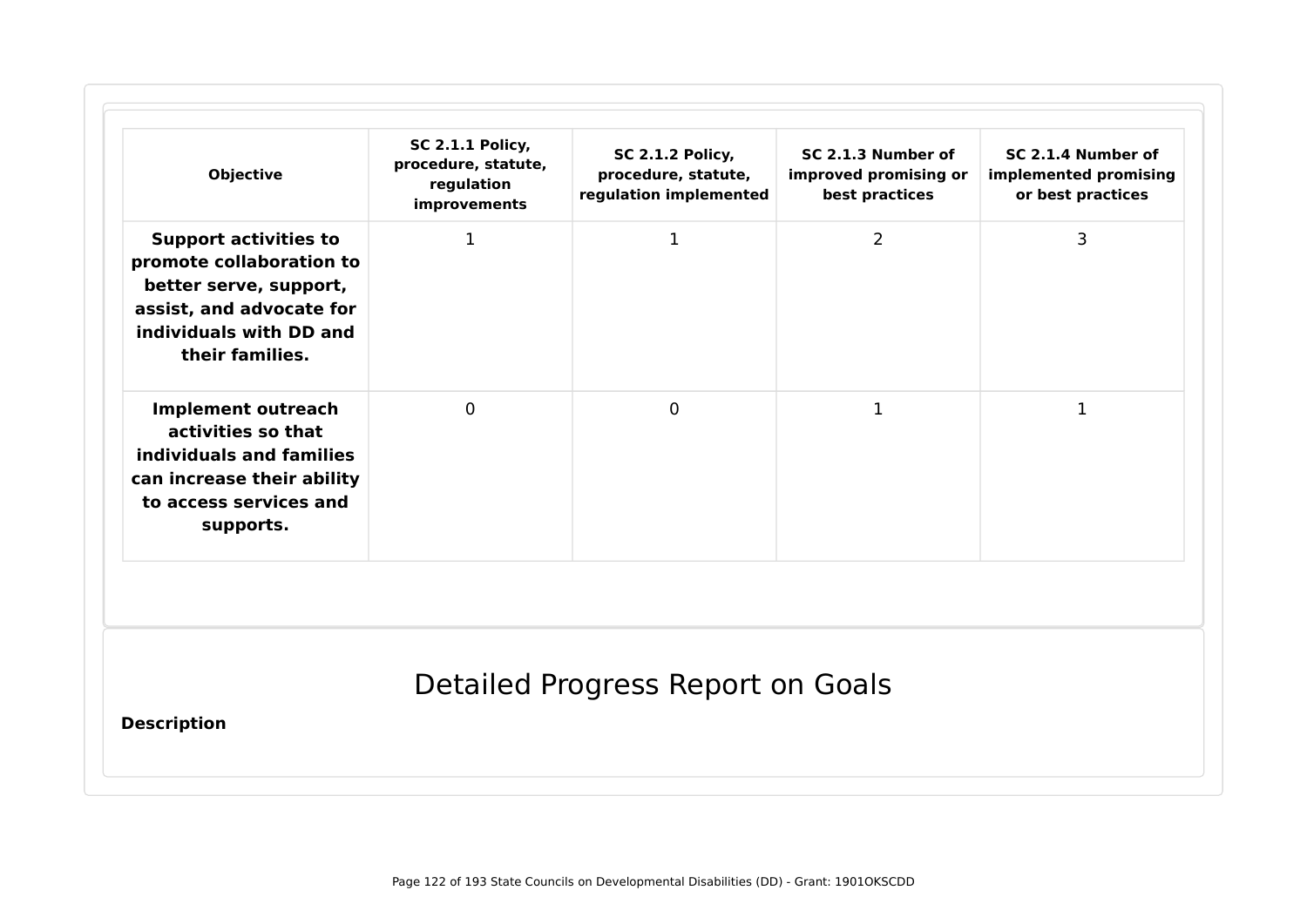# Informing Citizens and Policymakers

Area Of Emphasis

| <b>Planned for this goal</b> | <b>Areas addressed</b> |
|------------------------------|------------------------|
| true                         | true                   |
| true                         | true                   |
| true                         |                        |
| true                         | true                   |
| true                         |                        |
| true                         |                        |
| true                         |                        |
| true                         |                        |
| true                         | true                   |
|                              |                        |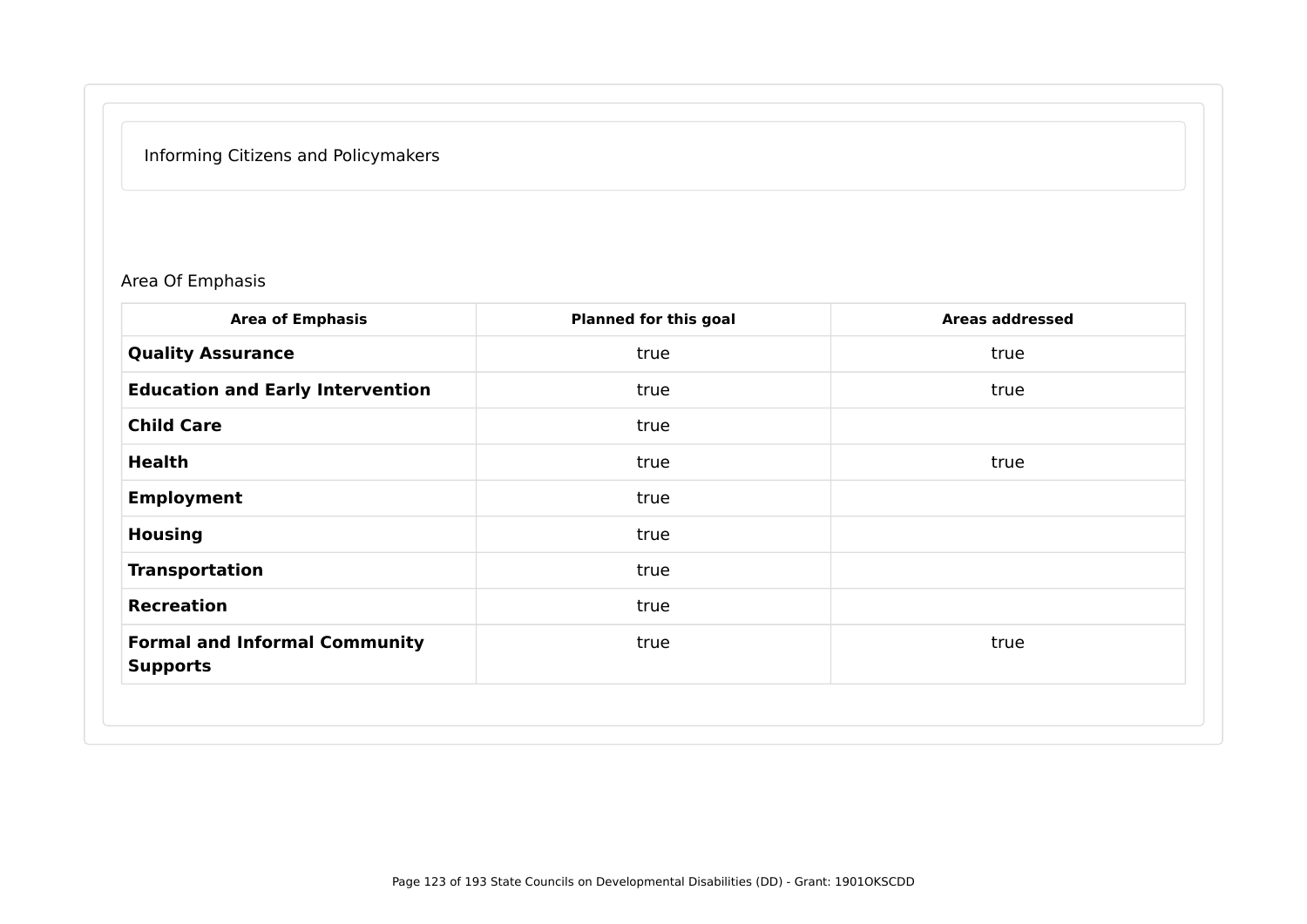## Strategies

| <b>Strategies</b>                                                            | <b>Planned for this goal</b> | <b>Strategies Used</b> |
|------------------------------------------------------------------------------|------------------------------|------------------------|
| <b>Outreach</b>                                                              | true                         | true                   |
| <b>Training</b>                                                              | true                         | true                   |
| <b>Technical Assistance</b>                                                  | true                         | true                   |
| <b>Supporting and Educating</b><br><b>Communities</b>                        | true                         | true                   |
| <b>Interagency Collaboration and</b><br><b>Coordination</b>                  | true                         | true                   |
| <b>Coordination with Related Councils,</b><br><b>Committees and Programs</b> | true                         | true                   |
| <b>Barrier Elimination</b>                                                   | true                         | true                   |
| <b>Systems Design and Redesign</b>                                           | true                         | true                   |
| <b>Coalition Development and Citizen</b><br><b>Participation</b>             | true                         | true                   |
| <b>Informing Policymakers</b>                                                | true                         | true                   |
| <b>Demonstration of New Approaches</b><br>to Services and Support            |                              |                        |
| <b>Other Activities</b>                                                      |                              |                        |
|                                                                              |                              |                        |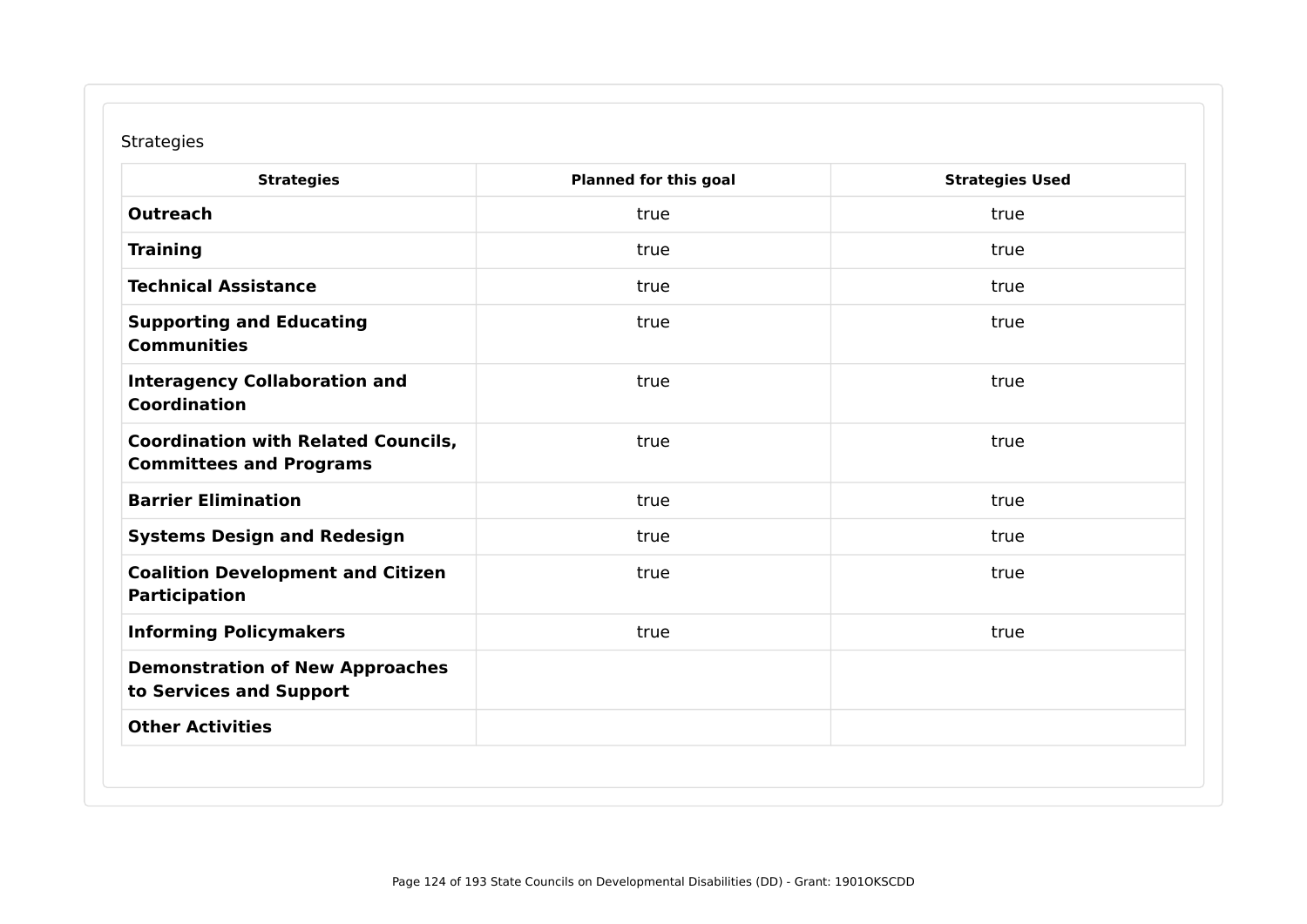### 3. Intermediaries/Collaborators

| <b>Collaborators</b>                                           | <b>Planned for this goal</b> | <b>Actual</b> |
|----------------------------------------------------------------|------------------------------|---------------|
| <b>State Protection and Advocacy</b><br><b>System</b>          | true                         | true          |
| <b>University Center(s)</b>                                    | true                         | true          |
| <b>State DD agency</b>                                         | true                         | true          |
| <b>Oklahoma State Legislature</b>                              | true                         | true          |
| <b>Oklahoma History Center</b>                                 | true                         | true          |
| <b>Higher Education and Secondary</b><br><b>Schools</b>        | true                         | true          |
| <b>Oklahoma Commission on Children</b><br>and Youth            | true                         | true          |
| <b>Oklahoma Family Network</b>                                 | true                         | true          |
| <b>OK MAMAS</b>                                                | true                         | true          |
| <b>Oklahoma Transition Council</b>                             | true                         | true          |
| <b>Down Syndrome Association of</b><br><b>Central Oklahoma</b> | true                         | true          |
| <b>Oklahoma Autism Network</b>                                 | true                         | true          |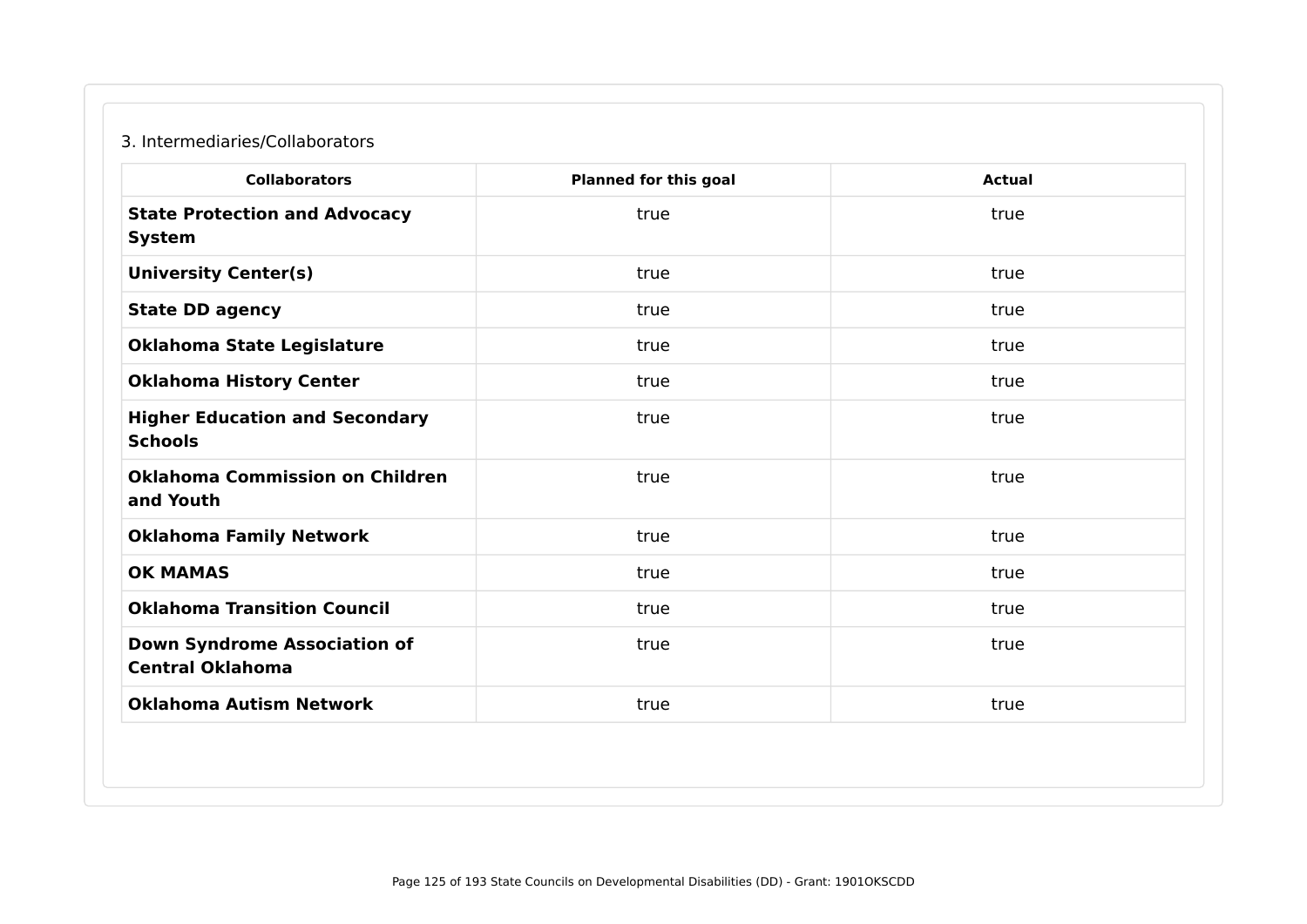**Provide an overall cohesive description of (a) the extent to which progress is being made in achieving the intended outcomes of the Goal for the reporting year, (b)the extent to which each goal was or was not achieved for the reporting year, (c)where applicable, factors that impeded goal achievement for the reporting year,(c) needs that require substantive state plan amendment (goal only)**

The Developmental Disabilities Council of Oklahoma is happy to report that it achieved more progress in this goal area than it has in the past few years.

The Council made big strides in its efforts to better educate citizens by taking steps to make its Justin A. McCurry Resource Library a fully operational loan library. The Council has partnered with Oklahoma's Department of Libraries to develop a way to better share books and videos with people who cannot travel to the library. And, although the library is now fully operational, the Council plans to focus resources on publicizing its materials and availability in the next year.

The Council also increased public education by creating a template and procedure for sharing legislative updates with people who have requested to be on the Council's legislation mailing list. The Council made a concerted effort to maintain these legislative updates during Oklahoma's legislative open session. However, due to staff changes during the legislative session, the Council was unable to maintain a full four months of weekly updates. The Council plans to continue these efforts during future legislative sessions.

In addition to increasing public education efforts, the Council was able to better educate legislators through the Waiting List Caucus (WLC). Due to the efforts of the WLC, the entirety of the legislature has been educated about the needs of Oklahomans with developmental disabilities and their families. The Council is pleased to report that this year the largest increase in dedicated funding in the past decade was appropriated by State Legislature to support Waiting List families. Oklahoma Legislature appropriated an additional \$2 million in funding to support Waiting List families. The WLC and Council continue to work towards the goal of eventually eliminating Oklahoma's Waiting List.

The Council is pleased to report these big successes, but the Council also knows that its work is not done. The Council remains committed to all of these objectives and activities and will not change its State Plan.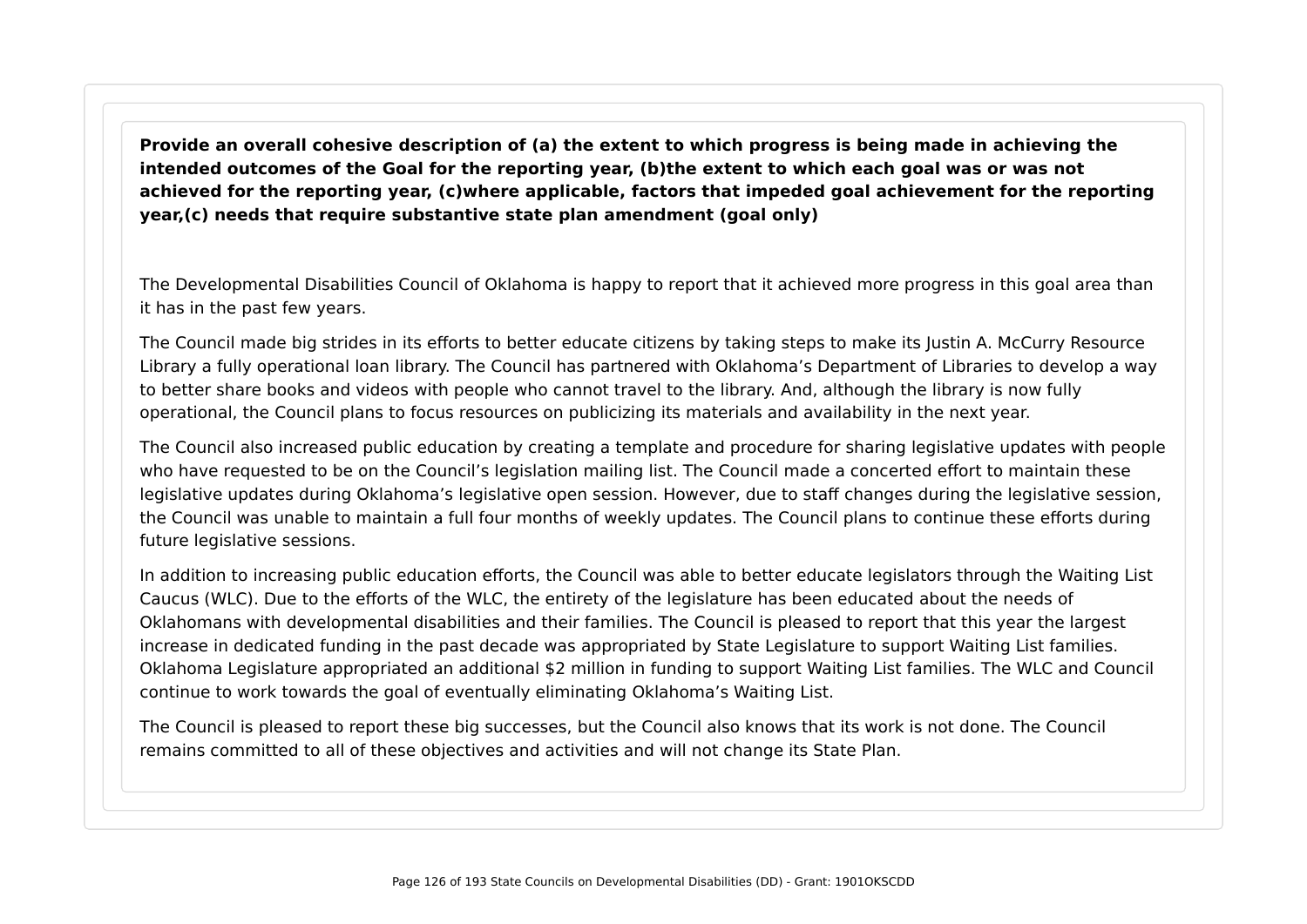**4 Year Overview : A description of how the Council will use and build from knowledge gained and progress made to move forward in the next state plan cycle.(This section only applies to the PPR submitted for the Federal Fiscal Year 2020, which will be due by January 1, 2021)**

This section is not applicable to the current PPR reporting year.

**5 Year Overview : For the final PPR of this state plan cycle, provide an overall analysis of the outcomes achieved during the five year state plan cycle. The description should include the extent to which diverse stakeholders are satisfied with council activities that promote self-determination and community participation for individuals with disabilities and families, results of other types of information gathering such as focus groups, surveys, or other feedback or input methods with individuals with developmental disabilities and families and major accomplishments and factors impeding goal achievement (if applicable).(This section only applies to the PPR submitted for the Federal Fiscal Year 2021, which will be due by January 1, 2022)**

This section is not applicable to the current PPR reporting year.

## **Objectives:**

**1.** Support the development and dissemination of resources so that people with disabilities and others have information about services and supports.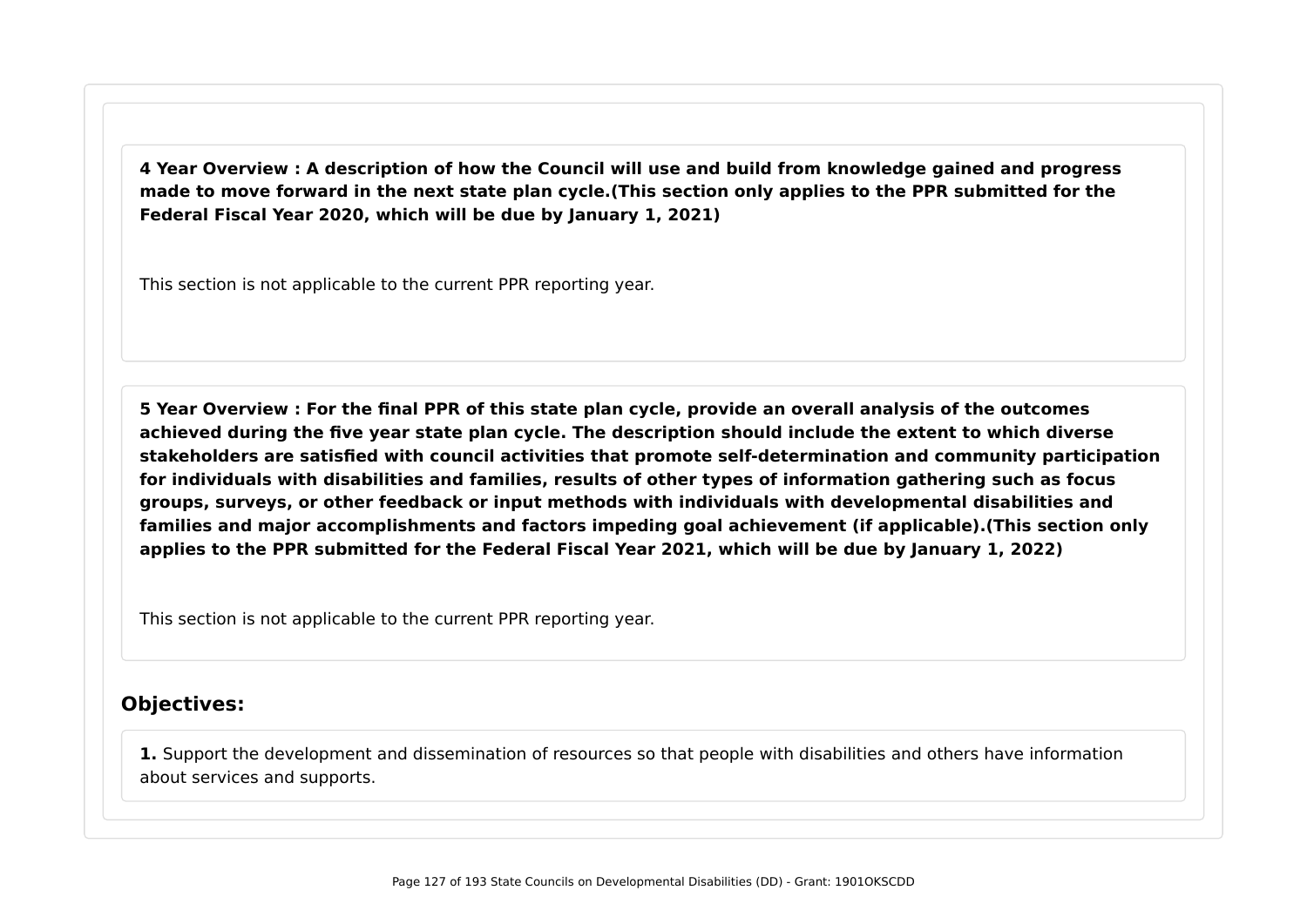**1. Goal:** Informing Citizens and Policymakers

### **2. State Plan Objective** Objective 1

### **3. This Objective is**

Individual & Family Advocacy

## **4. This Objective is**

Ongoing

### **5. This Objective is**

|                                                                            | The Objective is |
|----------------------------------------------------------------------------|------------------|
| a. Fulfilling a Self-Advocacy DD Requirement *                             | No               |
| b. Targeted disparity $*$                                                  | No               |
| c. DD Network Collaboration *                                              | No               |
| d. A demonstration project of New Approaches to<br>Services and Supports * | No               |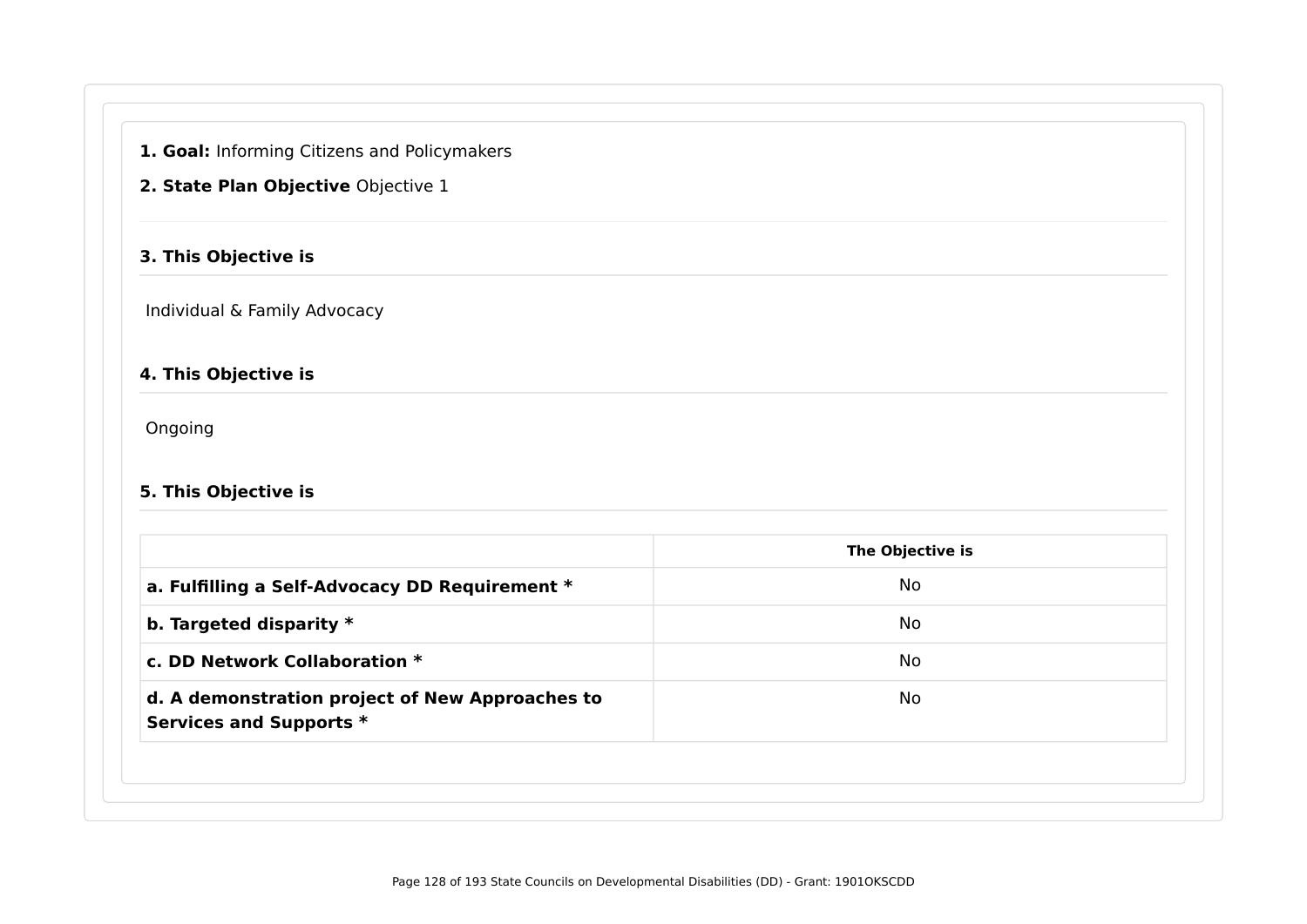|                                                  | The Objective is |
|--------------------------------------------------|------------------|
| e. A demonstration of projects or activities $*$ | No               |

#### **6. Stage of Implementation**

Implementation

### **7. Provide an overall description of this effort**

Staff turnover in the Public Education Coordinator position delayed much of the work of the print and electronic products and "blog platform" work, but the Council staff made dozens of presentations within and outside Oklahoma during this reporting year. These presentations included topics such as person-centered thinking and planning tools, the Supporting Families Community of Practice, family caregiving, ABLE accounts, intercultural competence and ableism.

Although the Council has faced a number of delays in its work towards this objective, we remain committed to better development and dissemination of resources.

#### **8. Outputs Achieved**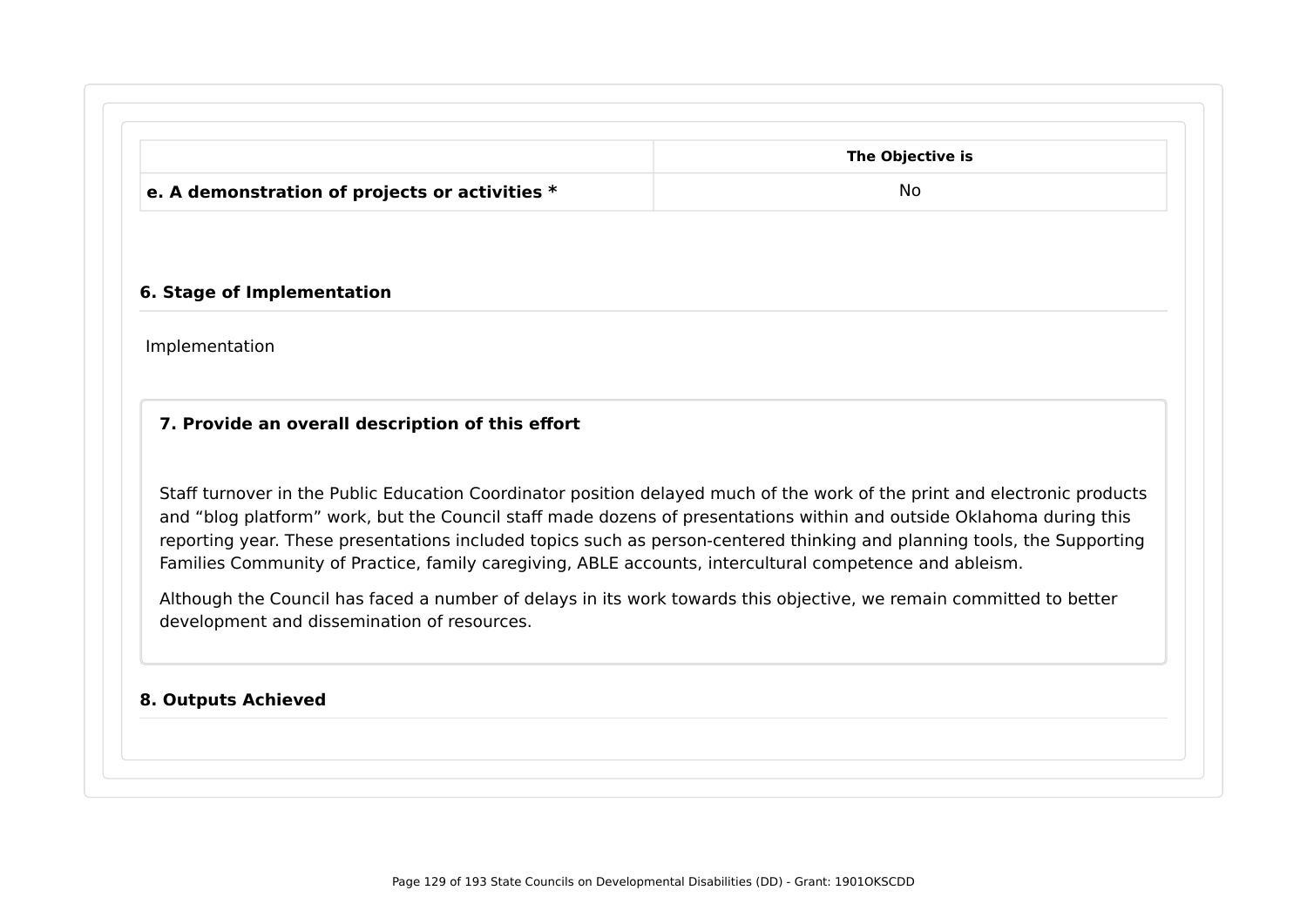| <b>Expected Outputs</b>                         | <b>Achieved</b> |
|-------------------------------------------------|-----------------|
| 12 print and electronic products.               |                 |
| 1 catalog produced.                             |                 |
| 6 storytelling opportunities; 10 presentations. |                 |

**10. The report should include the following: (a) A narrative progress report that cohesively describes the activities that were implemented toward achieving the objective, including how the identified strategy was used, how the activity was implemented, challenges to achieving the objective and unexpected benefits.(b) For system change activities, include a description of the stage of implementation (planning, initiation, implementation, outcome/fully integrated) of the system change initiative. (c) All narratives must describe what numbers make up the performance measures number for the activities being reported in the narrative.(d) A summary of evaluation activities to monitor progress and impact of council supported activities for the objective; data collected during the year, data sources, and data collection methods; (logic model and evaluation plan may be attached to the report).**

During FFY 2019, the Council experienced significant staff turnover which delayed implementation of many of the planned activities within this objective. At the time of this report, we have written and are working to release a Request for Proposals on the parent center feasibility study and are finalizing a scope of work for the guardianship piece.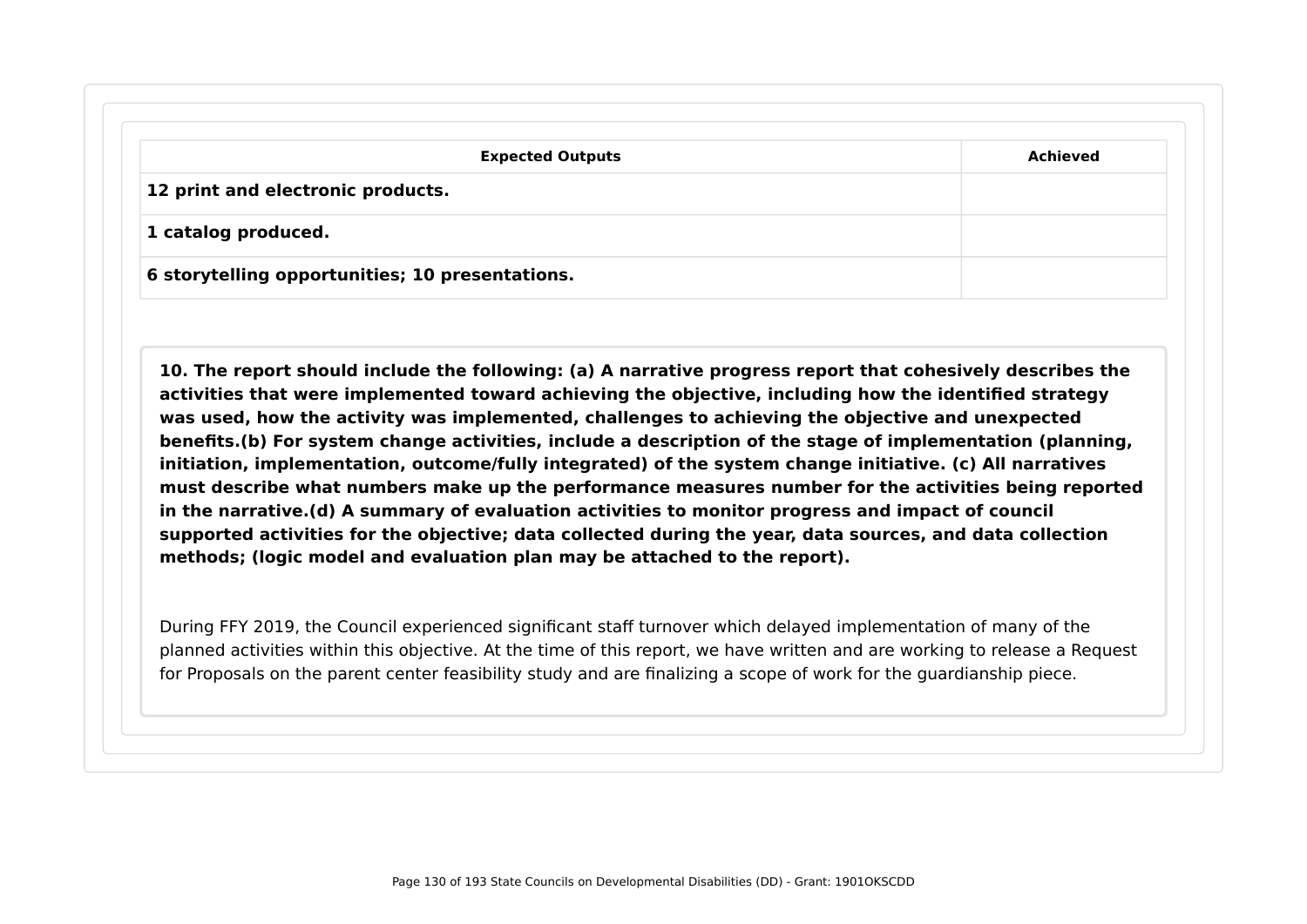Our planned collaborators at the Oklahoma Historical Society have also submitted their proposal for the cataloging of historical collections related to Oklahomans with developmental disabilities. However, the Historical Society asked that the Council not consider the proposal until 2020. Though the proposed project has yet to be completed, the History Society did accomplish the following:

- The Oklahoma History Museum purchased items for sensory bags for visitors with developmental disabilities and established a designated quiet space within the museum for visitors.
- The Historical Society redesigned its website to better address concerns from visitors with intellectual and developmental disabilities or dementia.
- An increased effort has been made to both hire more people with developmental disabilities and to better support those employees.
- DDCO has provided three trainings to Historical Society staff and volunteers about welcoming visitors with developmental disabilities and accessibility concerns for those visitors.

The Council made two concerted attempts during this reporting year to establish a task force on the promotion of Assistive Technology. Unfortunately, both attempts were unable to take flight. The Council plans to work on a social media campaign about assistive technology, perhaps working with other Councils, and will likely stay out of the way of our Tech Act project. One member of the Council staff does sit on the ABLE Tech Advisory Committee, so the Council may also be able to make traction there.

In attempts to educate the younger Oklahoman population about people with disabilities, Council staff used Facebook Live to have a Council staff person and the former Mayor of Oklahoma City read children's books about people with disabilities. While we still like this concept, the Council is still struggling with the best technology to use to both "show" the reader and the pages of the book at the same time. The technology issue has also delayed our work on educational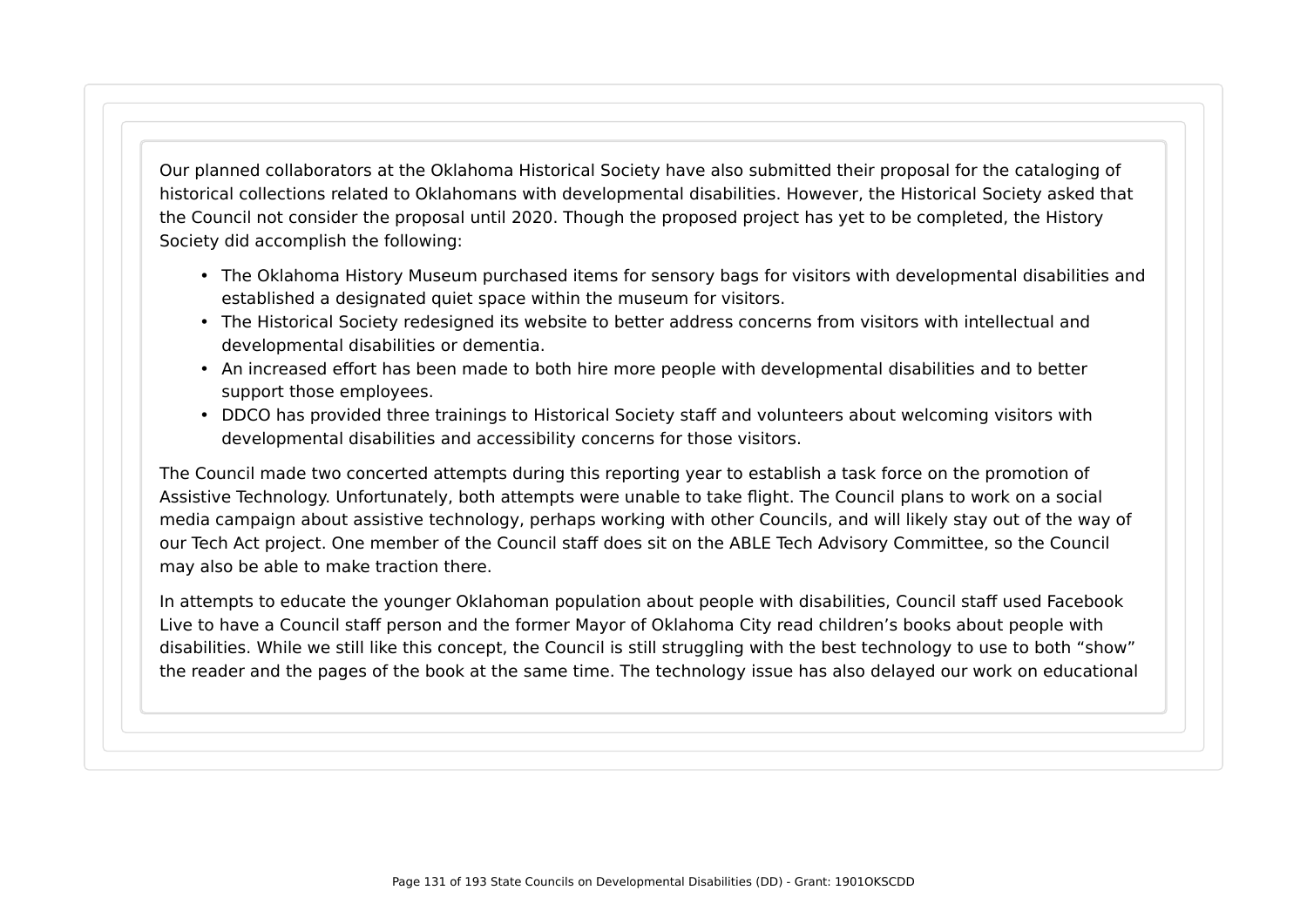videos. The Council still believes that there is potential to use social media channels for educational purposes, but the length of the videos and the "professionalism" of the videos is still to be determined. The Council has a catalogue of educational topics to cover when we can pick this activity back up.

Staff turnover in the Public Education Coordinator position delayed much of the work of the print and electronic products and "blog platform" work, but the Council staff made dozens of presentations within and outside Oklahoma during this reporting year. These presentations included topics such as person-centered thinking and planning tools, the Supporting Families Community of Practice, family caregiving, ABLE accounts, intercultural competence and ableism.

Although the Council has faced a number of delays in its work towards this objective, we remain committed to better development and dissemination of resources.

#### **12. Expected Outcomes Achieved**

| <b>Expected Outcomes</b>                                                                            | Achieved |
|-----------------------------------------------------------------------------------------------------|----------|
| More people with disabilities have access to cultural enrichment opportunities.                     |          |
| More people of the general public respond positively to people with DD and their<br>families.       |          |
| 13. Progress towards achieving outcomes for overall objective : The annual report should include an |          |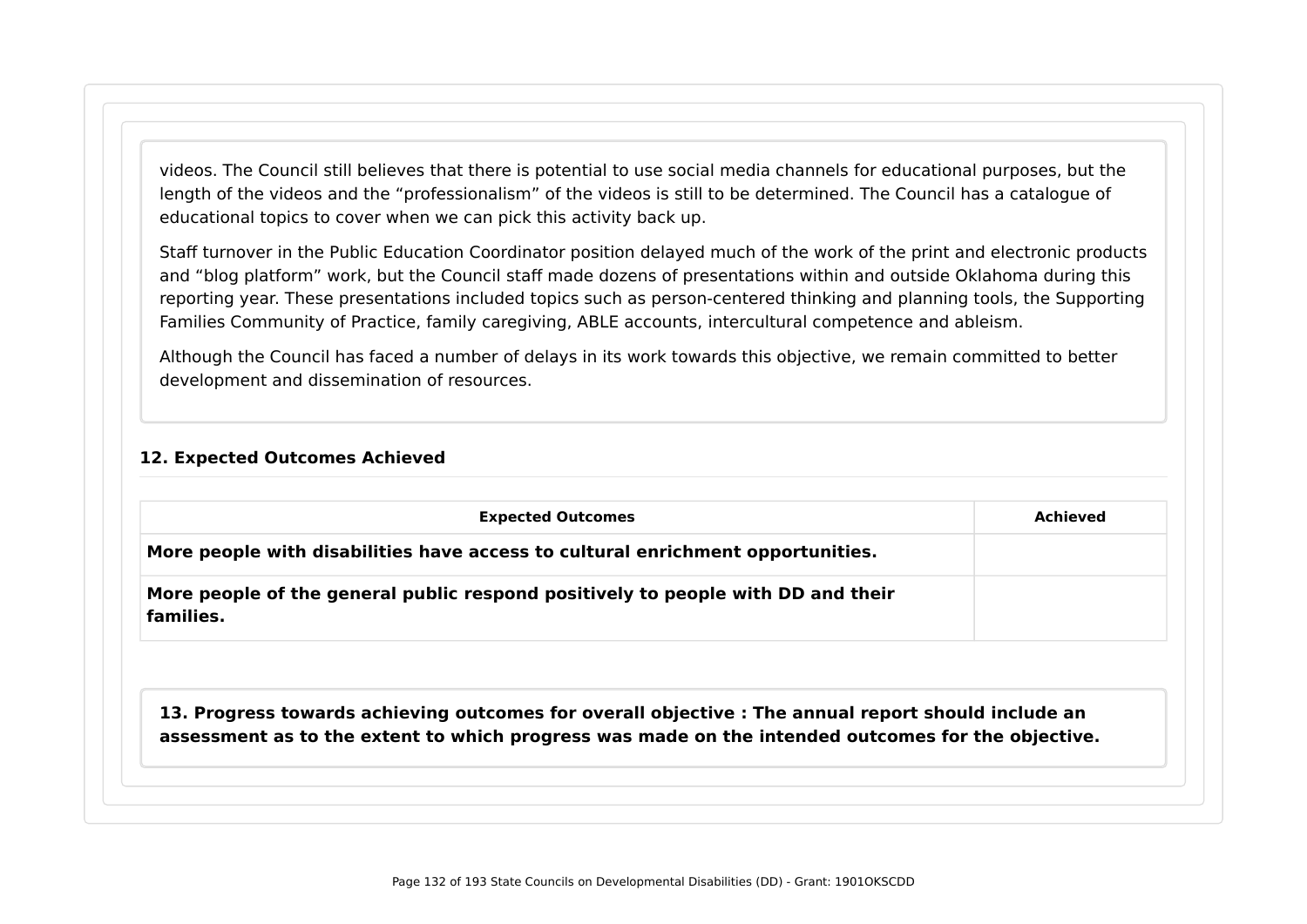The Council has produced a number of print and electronic products over the past year, but still has a long way to go.

Although the Council has faced a number of delays in its work towards this objective, we remain committed to better development and dissemination of resources.This is an ongoing effort of the Council.

**14. Additionally, include stories of culturally diverse people with developmental disabilities whose lives are better because of Council work on this activity (e.g., became better advocates for themselves and others, became more connected to the community). Stories of policy or legislative changes that happened as a result of Council individual advocacy work that are likely to positively impact the lives of people with developmental disabilities or that will prevent a potential negative impact (e.g., created deleted, refined programs and/or legislation, reallocated use of funds, organizational systems change as a result of evidence based practices).**

The Council did not collect data or stories of culturally diverse people with developmental disabilities in this goal area. The Council did not collect data that has directly linked its efforts under this objective with public policy education.

**2.** Support activities to educate communities so they may provide access, services, resources and opportunities.

**1. Goal:** Informing Citizens and Policymakers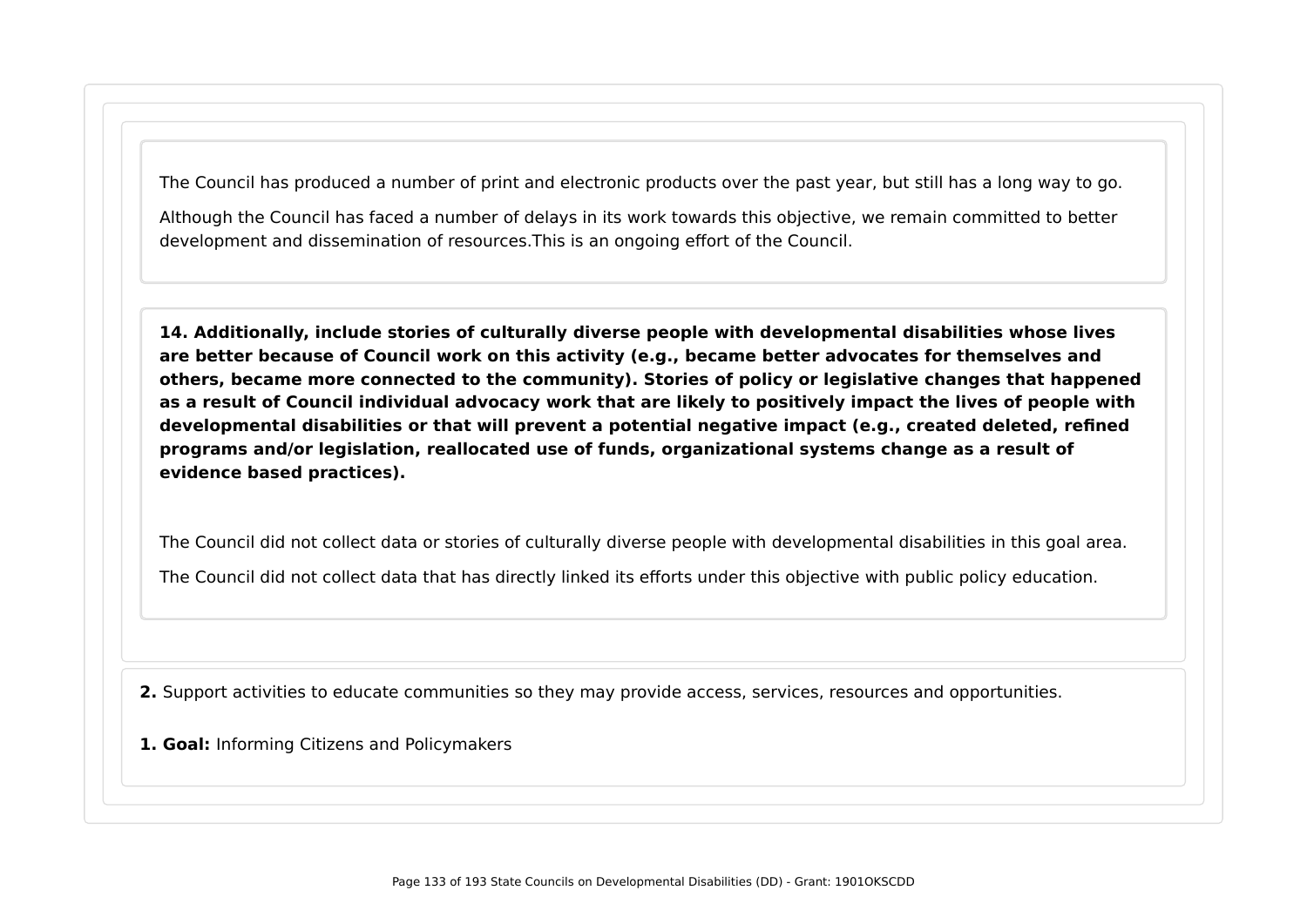## **2. State Plan Objective** Objective 2

### **3. This Objective is**

Individual & Family Advocacy

### **4. This Objective is**

Ongoing

### **5. This Objective is**

|                                                                            | The Objective is |
|----------------------------------------------------------------------------|------------------|
| a. Fulfilling a Self-Advocacy DD Requirement *                             | <b>No</b>        |
| b. Targeted disparity $*$                                                  | No               |
| c. DD Network Collaboration *                                              | <b>No</b>        |
| d. A demonstration project of New Approaches to<br>Services and Supports * | No               |
| e. A demonstration of projects or activities *                             | <b>No</b>        |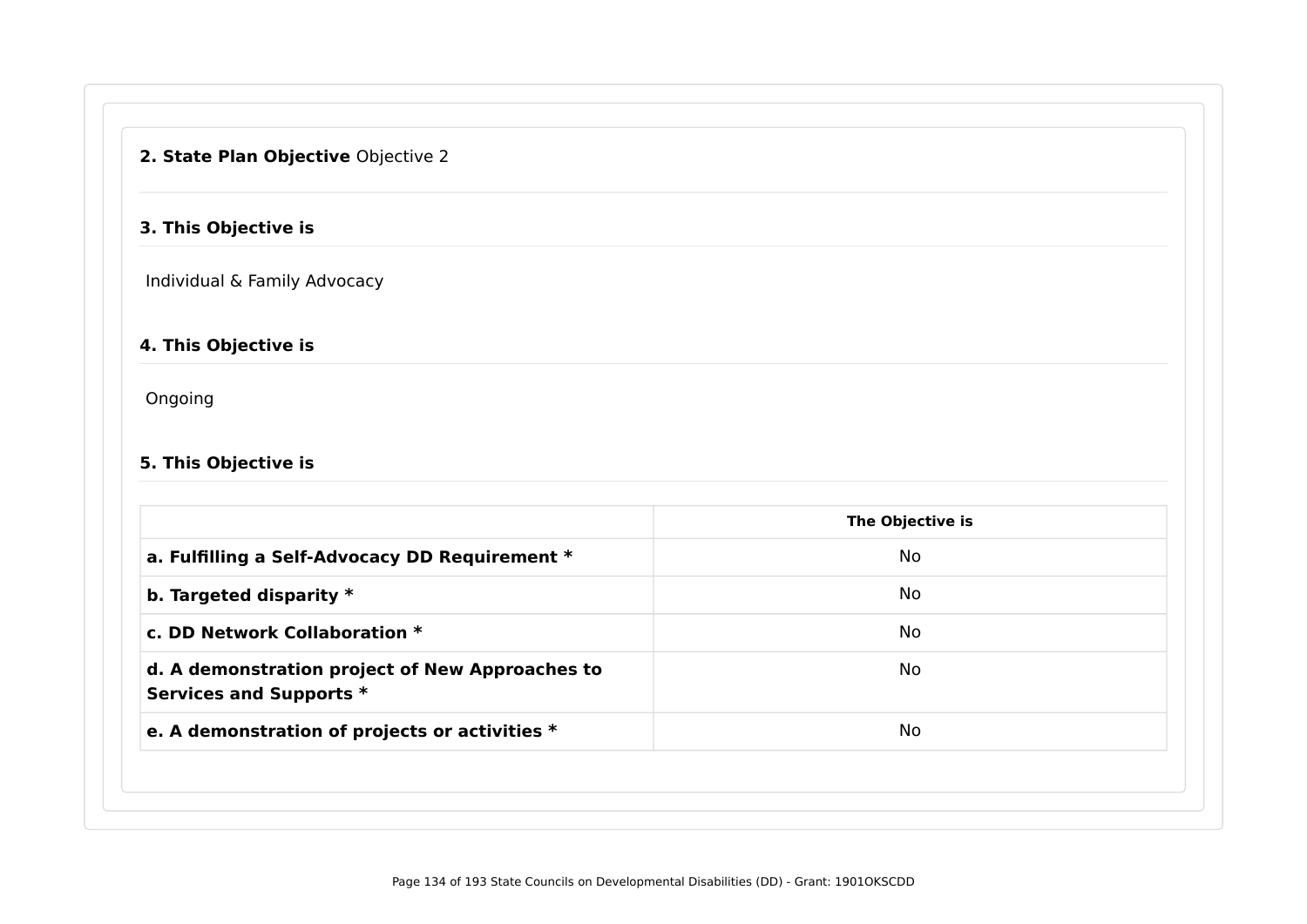#### **6. Stage of Implementation**

Implementation

### **7. Provide an overall description of this effort**

The DD Council continued to provide education to the Oklahoma community about access, services, resources and opportunities during this reporting year.

The Council's Justin A. McCurry Library has been a source of pride for the Council for many years. For many years, Council staff have wanted to make the library more user-friendly, to find a way to share books and videos with people who cannot travel to the library, and to publicize the library. During this reporting year, all of these plans came to fruition.

The Council's Justin A. McCurry Library is now a fully operational loan library.

The Council also developed a template and procedure for sharing legislative updates with people who have requested to be on the Council's legislation mailing list. In the weekly emails, the Council provides links to the proposed bills and any related information to give our advocates and self-advocates background information to better understand the bills. The Council made a concerted effort to maintain these legislative updates during Oklahoma's legislative open session. However, due to staff changes during the legislative session, the Council was unable to maintain a full four months of weekly updates.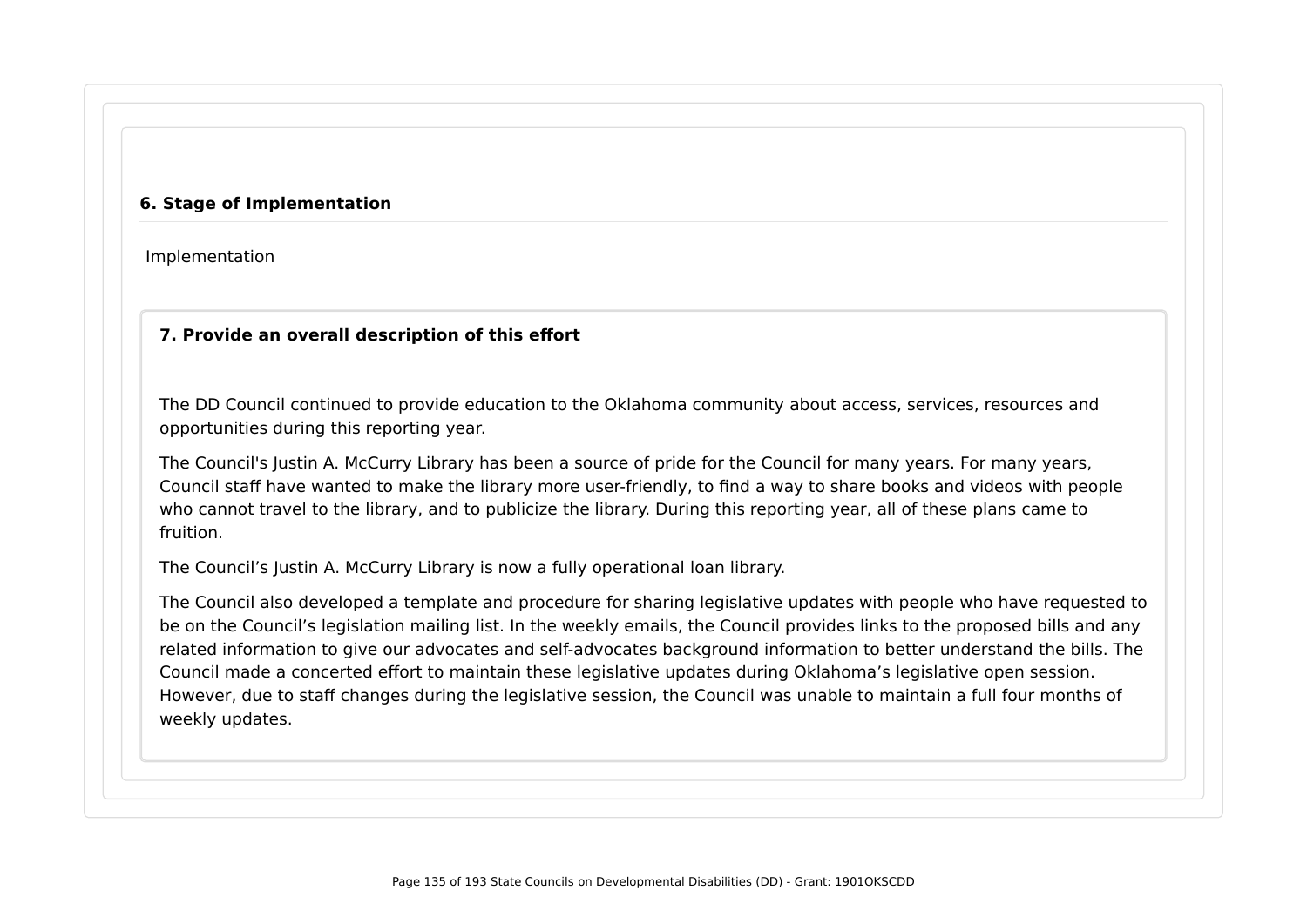#### **8. Outputs Achieved**

| <b>Expected Outputs</b>                                | Achieved |
|--------------------------------------------------------|----------|
| Justin A. McCurry Resource Library operational.        |          |
| 4 months of Oklahoma Legislative Updates, sent weekly. |          |

**10. The report should include the following: (a) A narrative progress report that cohesively describes the activities that were implemented toward achieving the objective, including how the identified strategy was used, how the activity was implemented, challenges to achieving the objective and unexpected benefits.(b) For system change activities, include a description of the stage of implementation (planning, initiation, implementation, outcome/fully integrated) of the system change initiative. (c) All narratives must describe what numbers make up the performance measures number for the activities being reported in the narrative.(d) A summary of evaluation activities to monitor progress and impact of council supported activities for the objective; data collected during the year, data sources, and data collection methods; (logic model and evaluation plan may be attached to the report).**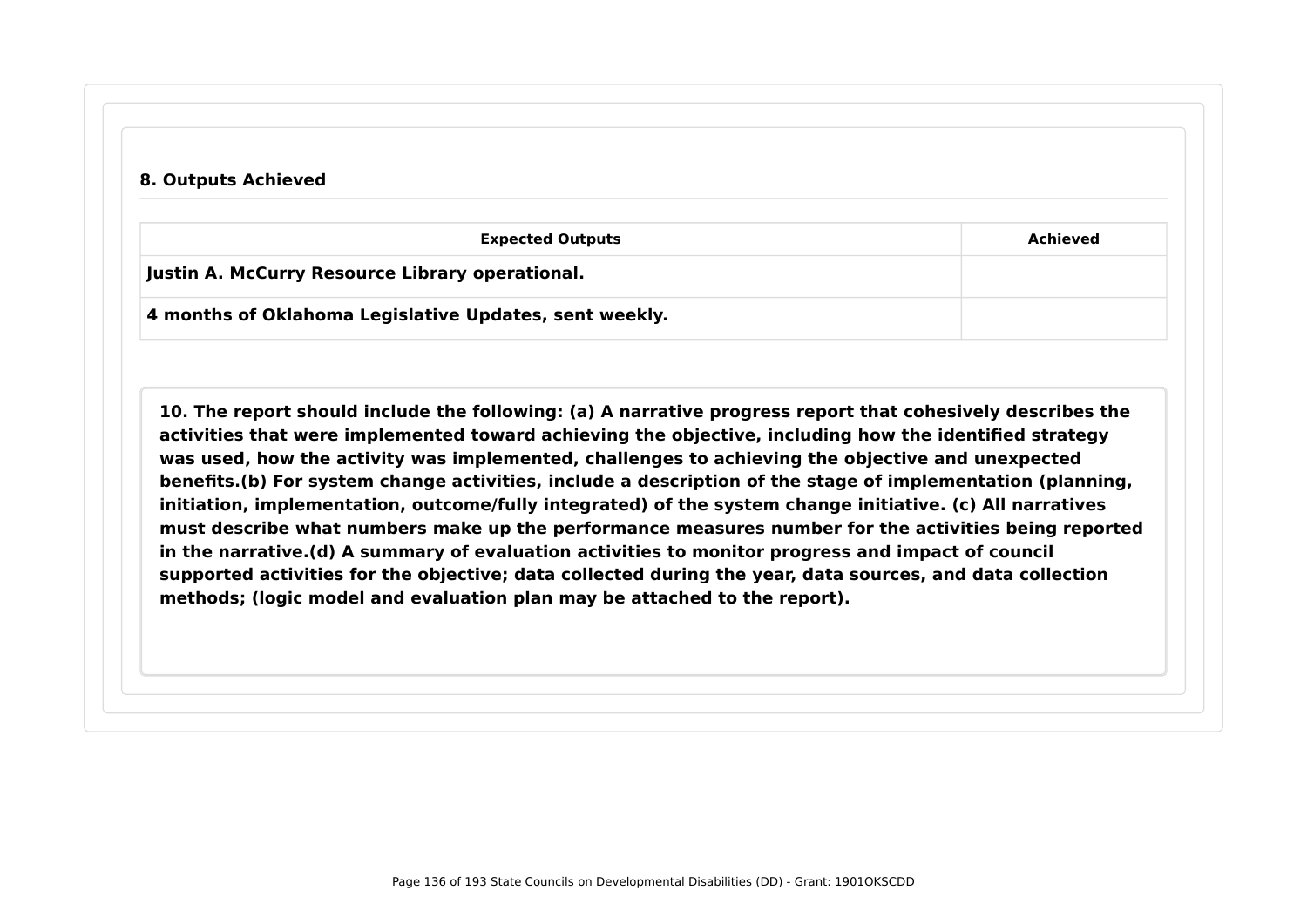More than 20 years ago, a self-advocate and a parent-advocate DD Council member got together and developed the idea to create a resource library that would be located in the DD Council's office and devoted to topics related to IDD. Since that time, the idea of a resource library about IDD topics has become a signature program of Redlands Partners (the Council's collaborative network with Oklahoma's UCEDD and P&A). The idea behind the library was to ensure public access to books on disabilities, and since its inception, the library collection has continued to grow.

Making the library more accessible to the public has been a goal of the Council for a number of years. Because many of the library's holdings are text books, the books are both expensive and hard to find in a local library. While the Council's library has been operational for years, there has been little activity in terms of customers. For many years, Council staff have wanted to make the library more user-friendly, to find a way to share books and videos with people who cannot travel to the library, and to publicize the library. During this reporting year, all of these plans came to fruition.

Accomplishments in the last year include:

- All materials were reviewed to ensure content is still relevant and reflects best practices; books and videos that were out of date were purged.
- All videos on VHS format were repurchased on DVD or transferred to DVD.
- The catalogue of library holdings was transferred from an excel spreadsheet to a web-based library software (WorldCat); this will enable Council staff to more easily catalogue and shelf new materials.
- Staff assured that all books were labeled and catalogued in the WorldCat online system.
- Loan policies were updated.

The DD Council also worked with the Oklahoma Department of Libraries (ODL) to house duplicate copies of books. This will enable the ODL to transfer books for loan to local libraries, making the books far more accessible to people outside of the Oklahoma City metropolitan area. The Council's Justin A. McCurry Library is now a fully operational loan library.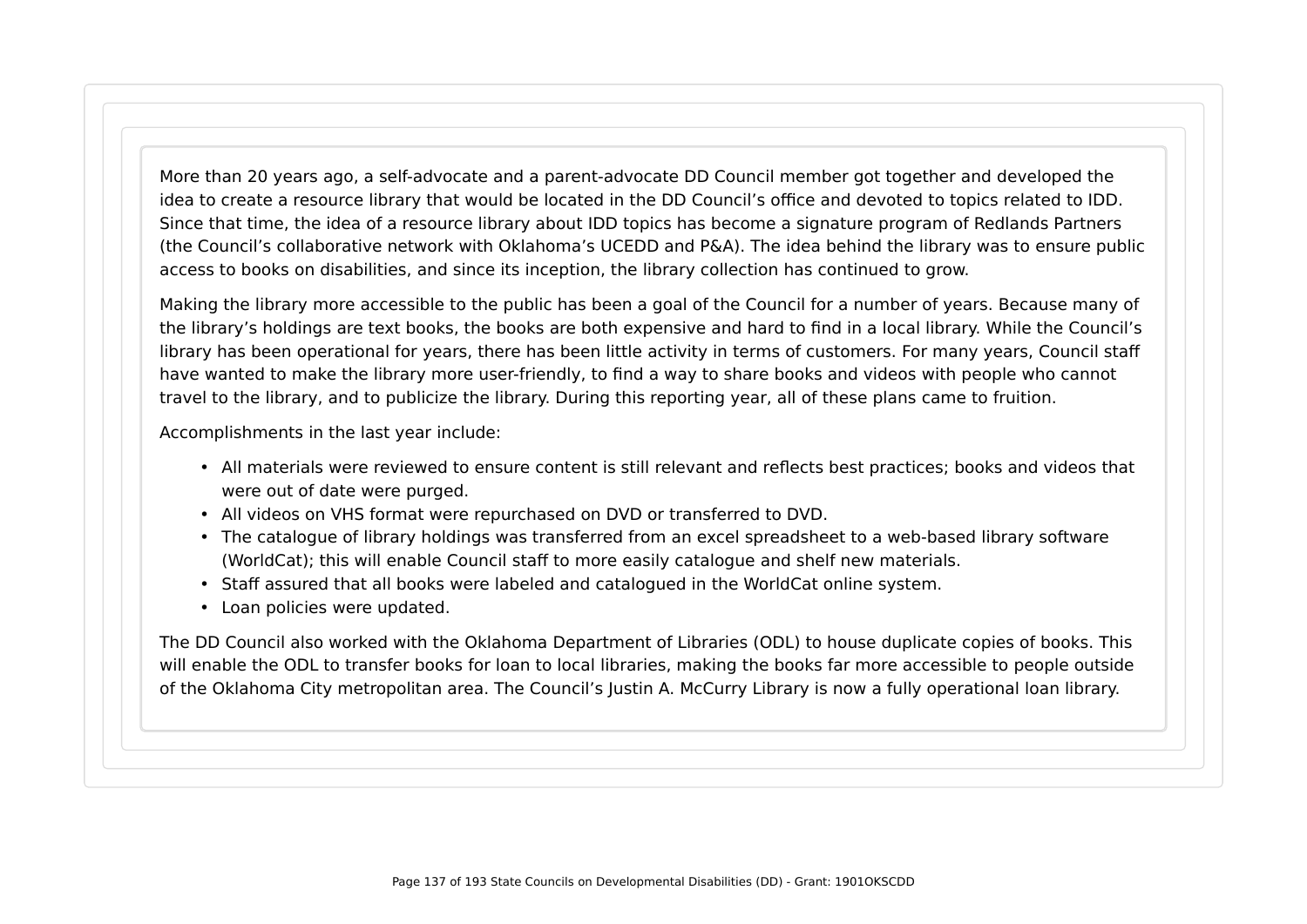The Council's output goal of "Four months of Oklahoma legislative updates, sent weekly" was partially achieved during this reporting year.

The Council developed a template and procedure for sharing legislative updates with people who have requested to be on the Council's legislation mailing list. During legislative open session, in the weekly emails, the Council provides links to the proposed bills and any additional related information to give our advocates and self-advocates background information to better understand the bills. The Council made a concerted effort to maintain these legislative updates during Oklahoma's legislative open session during the spring. However, due to staff changes during the legislative session, the Council was unable to maintain a full four months of weekly updates. The Council plans to continue its legislation update efforts to better reach Oklahomans in future years.

The Council did not collect numerical evaluation data/feedback from the community in this goal area during this reporting period.

#### **12. Expected Outcomes Achieved**

| More people have access to print and video resources held by the Council.<br>More Oklahomans are aware of pending Oklahoma legislation that may affect people<br>with disabilities and their families. | <b>Expected Outcomes</b> | Achieved |
|--------------------------------------------------------------------------------------------------------------------------------------------------------------------------------------------------------|--------------------------|----------|
|                                                                                                                                                                                                        |                          |          |
|                                                                                                                                                                                                        |                          |          |
|                                                                                                                                                                                                        |                          |          |
|                                                                                                                                                                                                        |                          |          |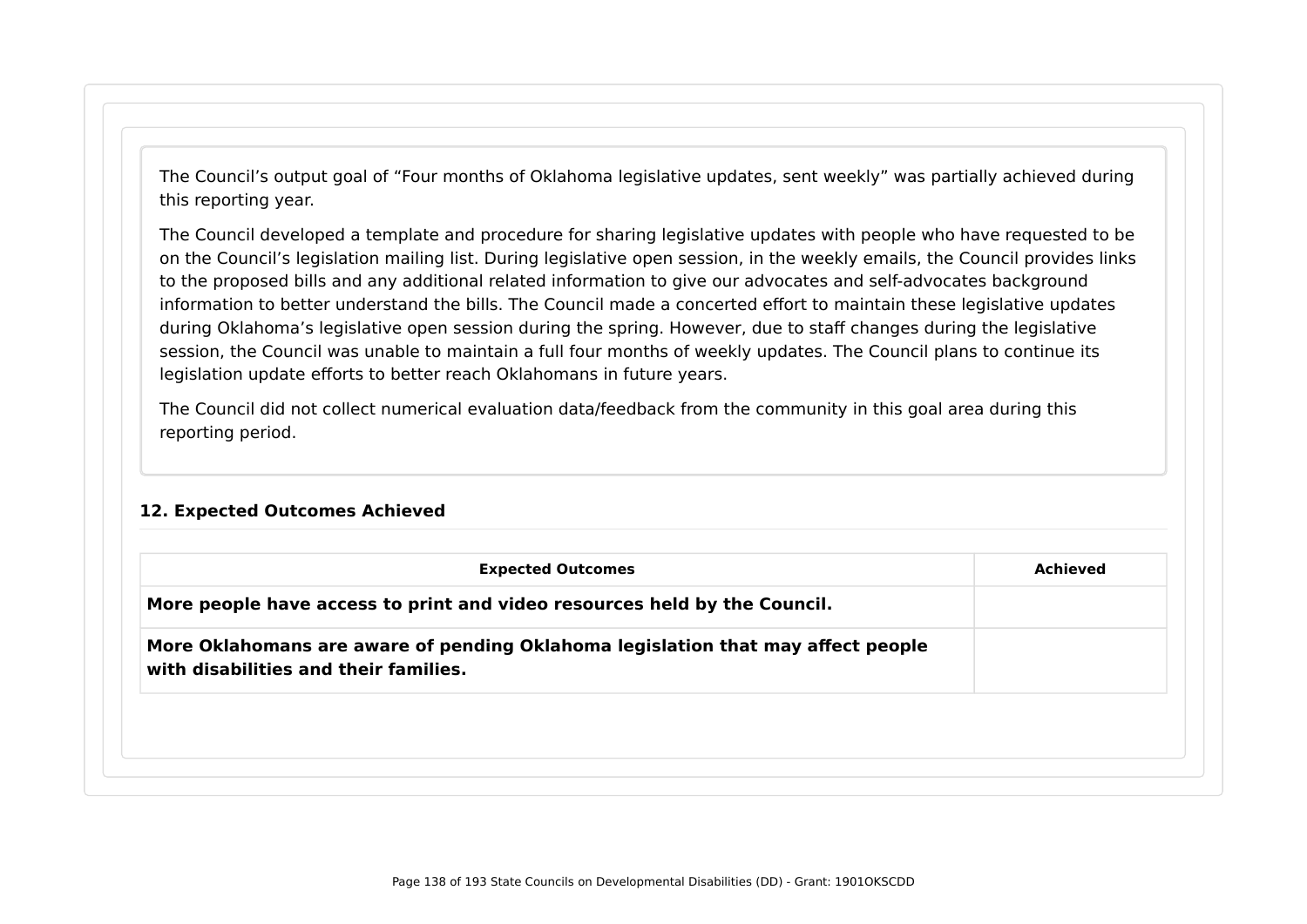**13. Progress towards achieving outcomes for overall objective : The annual report should include an assessment as to the extent to which progress was made on the intended outcomes for the objective.**

The Council achieved its planned outputs/outcomes to make its Justin A. McCurry Library. The Library is now a fully operational loan library. Publicity for the library is an ongoing Council activity.

The output goal of "Four months of Oklahoma legislative updates, sent weekly" was partially achieved during this reporting year.

The Council made a concerted effort to maintain these legislative updates during Oklahoma's legislative open session during the spring. However, due to staff changes during the legislative session, the Council was unable to maintain a full four months of weekly updates. The Council plans to continue its legislation update efforts to better reach Oklahomans in future years.

**14. Additionally, include stories of culturally diverse people with developmental disabilities whose lives are better because of Council work on this activity (e.g., became better advocates for themselves and others, became more connected to the community). Stories of policy or legislative changes that happened as a result of Council individual advocacy work that are likely to positively impact the lives of people with developmental disabilities or that will prevent a potential negative impact (e.g., created deleted, refined programs and/or legislation, reallocated use of funds, organizational systems change as a result of evidence based practices).**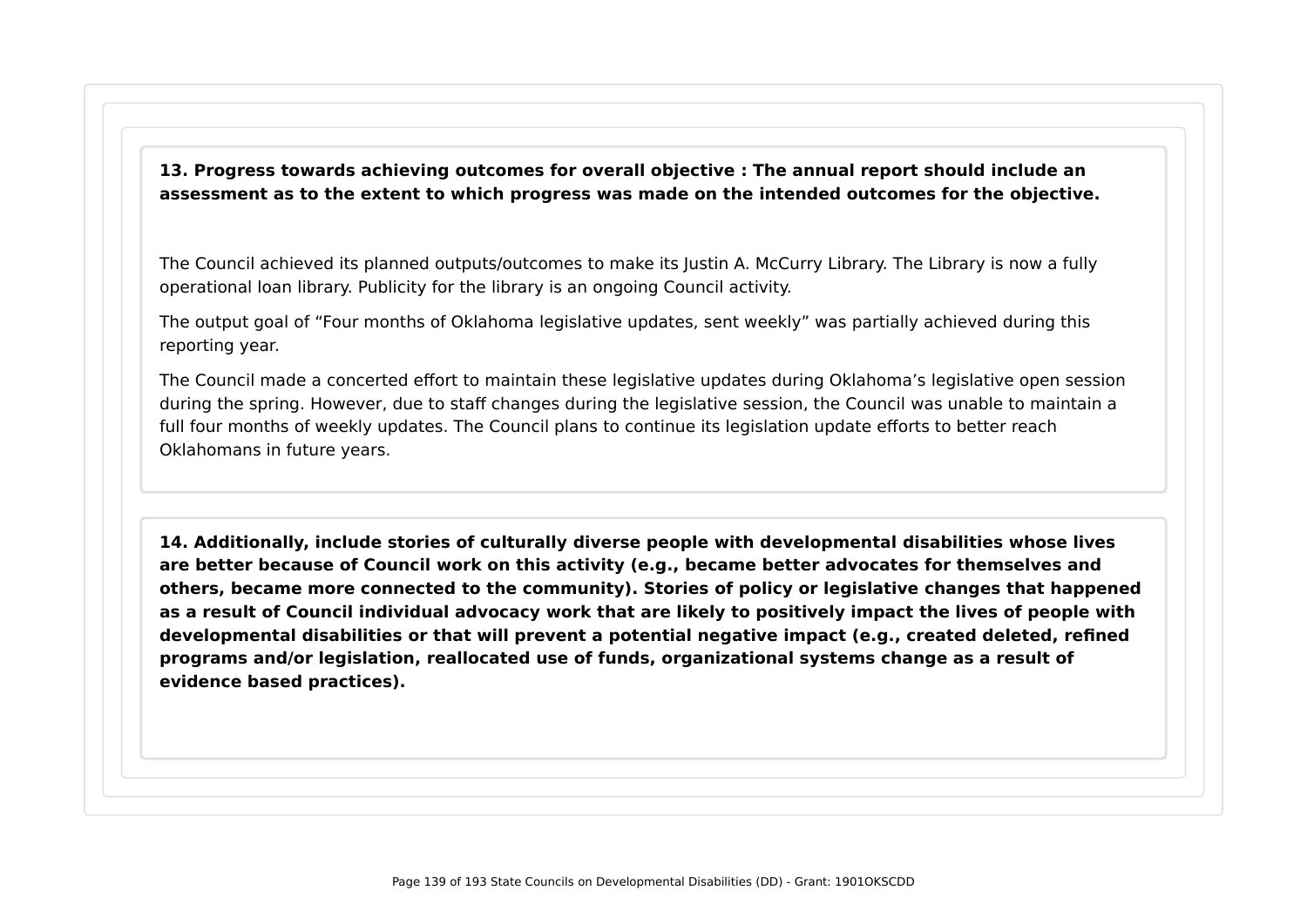The Council did not collect data or stories of culturally diverse people with developmental disabilities in this goal area.

Although the Council provided legislative updates, the Council did not collect data that has directly linked its efforts under this objective with public policy education.

**3.** Facilitate the Waiting List Caucus of the Oklahoma Legislature so that increased resources for those on the Waiver Services waiting list are realized. (DD NETWORK COLLABORATION)

**1. Goal:** Informing Citizens and Policymakers

**2. State Plan Objective** Objective 3

### **3. This Objective is**

System Change

### **4. This Objective is**

Ongoing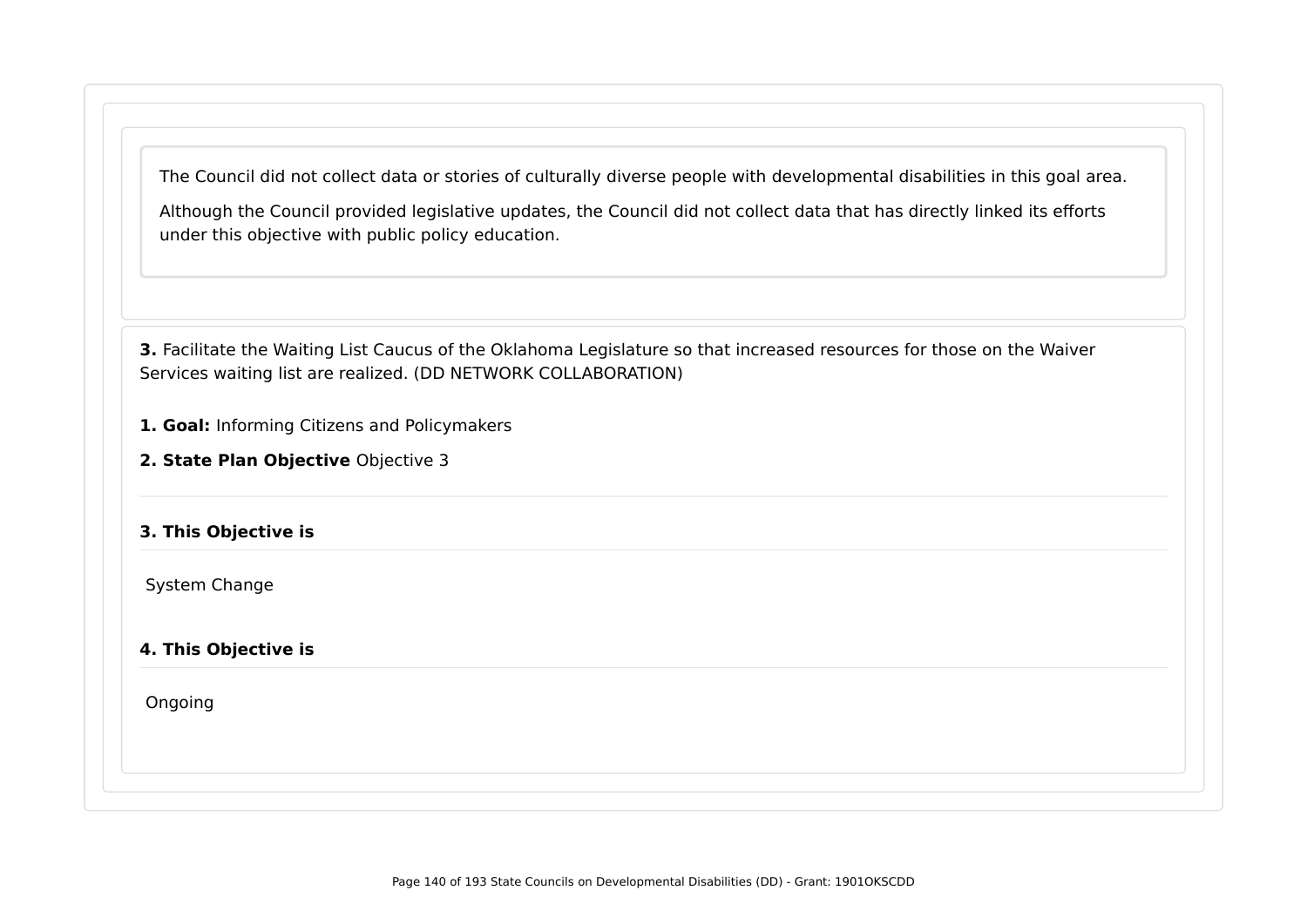# **5. This Objective is**

|                                                                            | The Objective is |
|----------------------------------------------------------------------------|------------------|
| a. Fulfilling a Self-Advocacy DD Requirement *                             | No.              |
| b. Targeted disparity $*$                                                  | No.              |
| c. DD Network Collaboration *                                              | Yes              |
| d. A demonstration project of New Approaches to<br>Services and Supports * | No.              |
| e. A demonstration of projects or activities *                             | No               |

## **6. Stage of Implementation**

Implementation

## **7. Provide an overall description of this effort**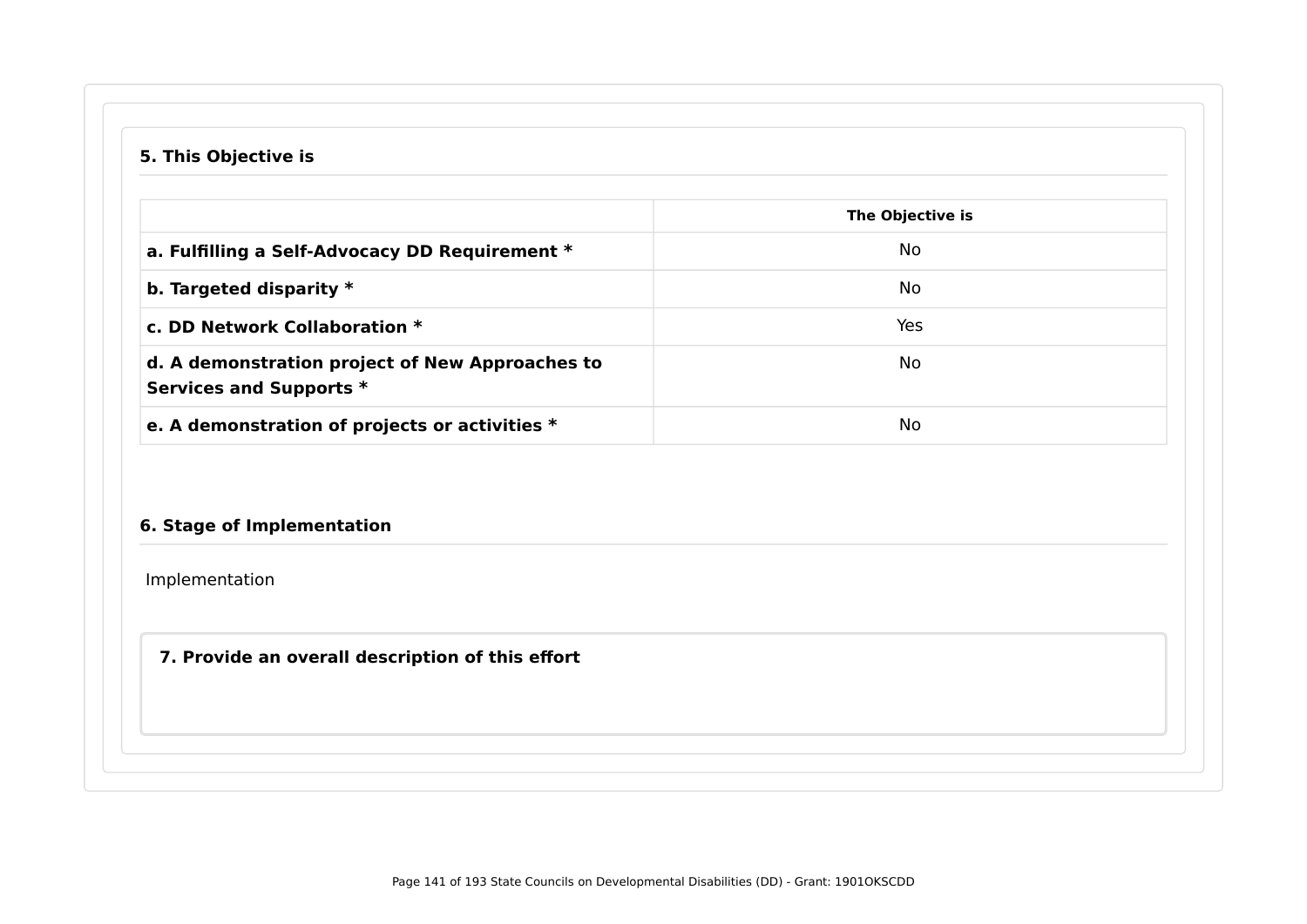Oklahoma's Waiting List Caucus (WLC) is a bipartisan, bicameral legislative committee that focuses on legislation that will annualize funding for Home- and Community-Based Services Waivers. The Council works with DHS's Developmental Disabilities Services division to provide support and any requested information to the WLC. The Council has helped to facilitate monthly caucus meetings over the past year.

The Council is pleased to report that this year the largest increase in dedicated funding in the past decade was appropriated by State Legislature to support Waiting List families. Oklahoma Legislature appropriated an additional \$2 million in funding to support Waiting List families.

#### **8. Outputs Achieved**

| <b>Achieved</b> |
|-----------------|
|                 |
|                 |
|                 |
|                 |
|                 |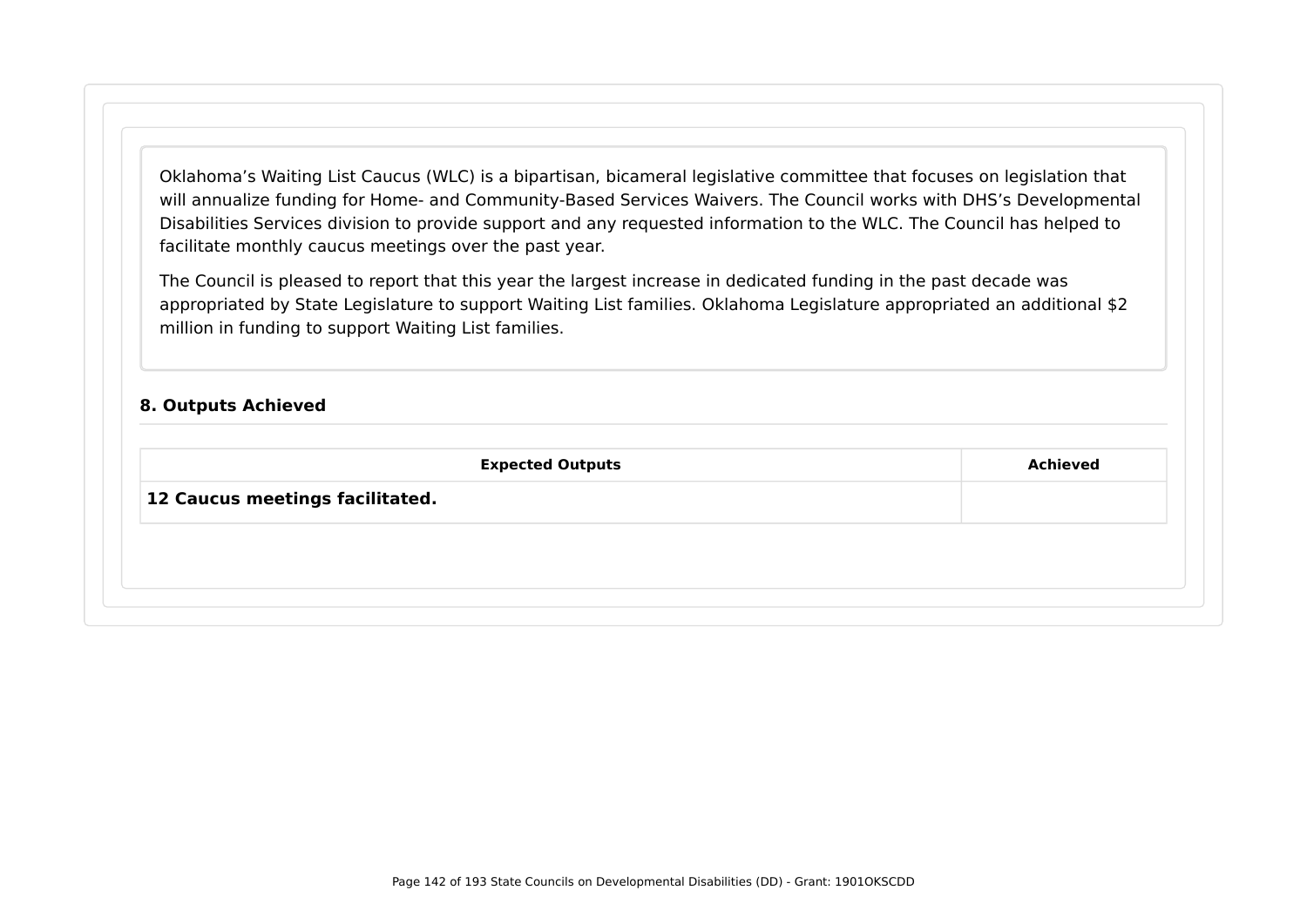**10. The report should include the following: (a) A narrative progress report that cohesively describes the activities that were implemented toward achieving the objective, including how the identified strategy was used, how the activity was implemented, challenges to achieving the objective and unexpected benefits.(b) For system change activities, include a description of the stage of implementation (planning, initiation, implementation, outcome/fully integrated) of the system change initiative. (c) All narratives must describe what numbers make up the performance measures number for the activities being reported in the narrative.(d) A summary of evaluation activities to monitor progress and impact of council supported activities for the objective; data collected during the year, data sources, and data collection methods; (logic model and evaluation plan may be attached to the report).**

Oklahoma's Waiting List Caucus (WLC) is a bipartisan, bicameral legislative committee that was developed by three Partners in Policymaking parents in 2018. The WLC is coordinated through the House of Representative's Majority Floor Leader Jon Echols' office. The bipartisan work group focuses on legislation that will annualize funding for Home- and Community-Based Services Waivers.

Each WLC member makes a commitment to speak to legislative peers regarding Waiting List funding and votes. Members also solicit feedback from their constituents about how the Waiting List impacts their families. Due to the efforts of the WLC, the entirety of the legislature has been educated about the needs of Oklahomans with developmental disabilities and their families. Membership to the WLC has continued to grow.

The Council works with DHS's Developmental Disabilities Services division to provide support and any requested information to the WLC. The Council has helped to facilitate monthly caucus meetings over the past year.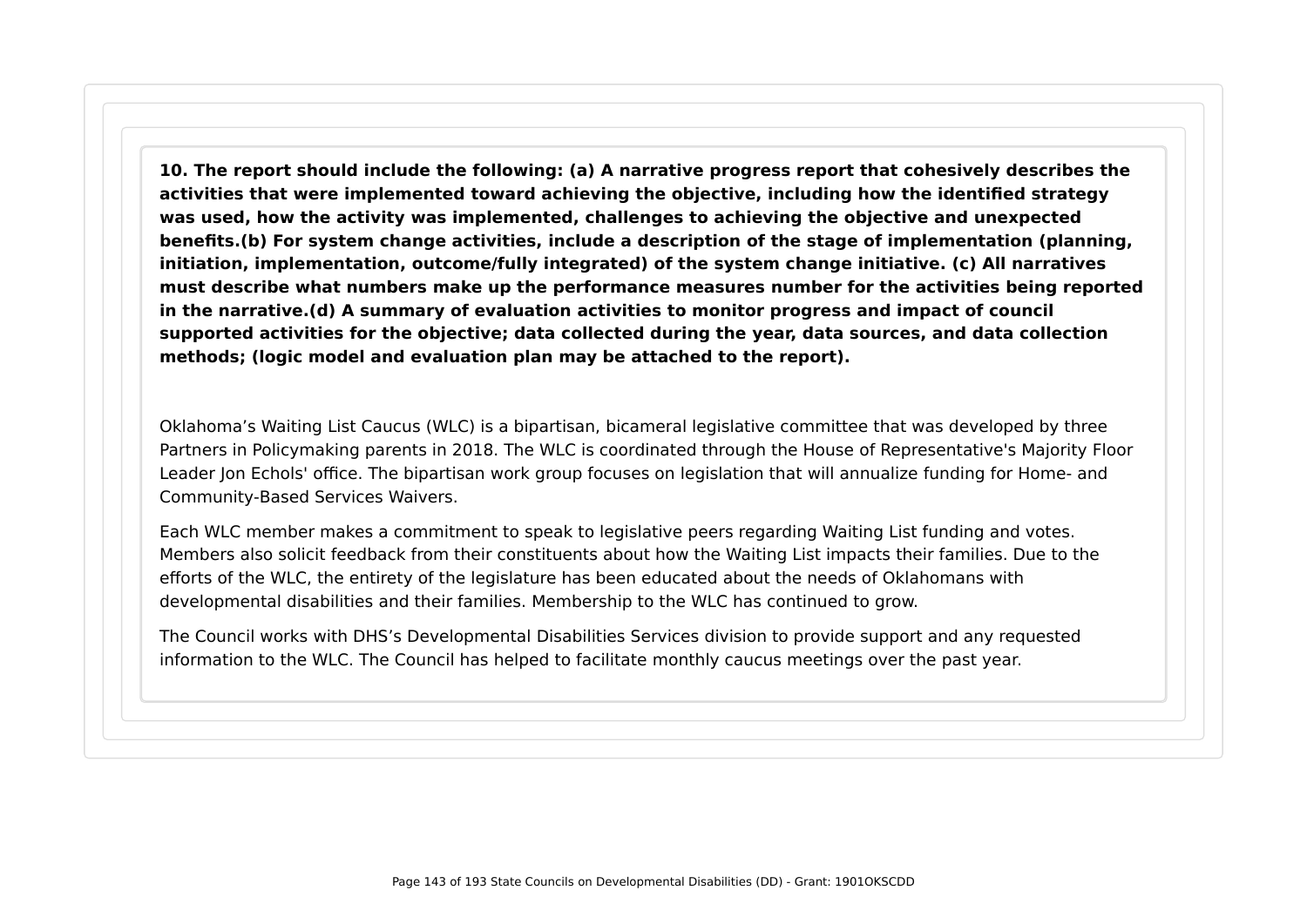The Council is pleased to report that this year the largest increase in dedicated funding in the past decade was appropriated by State Legislature to support Waiting List families. Oklahoma Legislature appropriated an additional \$2 million in funding to support Waiting List families. Due to these additional funds, the Waiting List has decreased from more than 7,500 to 5,529 people. The Council considers the additional appropriated funds a statute change for the State of Oklahoma.

This was a great step forward, and the WLC continues to work to gain additional funds and hopes to eventually eliminate the Waiting List in Oklahoma. This is an ongoing effort of the Council.

#### **12. Expected Outcomes Achieved**

| <b>Expected Outcomes</b>                                                                                                                                                                                  | <b>Achieved</b> |
|-----------------------------------------------------------------------------------------------------------------------------------------------------------------------------------------------------------|-----------------|
| Members of the Legislature will be better informed about the Medicaid Services waiting<br>list at the Department of Human Services.                                                                       |                 |
| Increased state funding dedicated to the Waiting List.                                                                                                                                                    |                 |
|                                                                                                                                                                                                           |                 |
| 13. Progress towards achieving outcomes for overall objective : The annual report should include an<br>assessment as to the extent to which progress was made on the intended outcomes for the objective. |                 |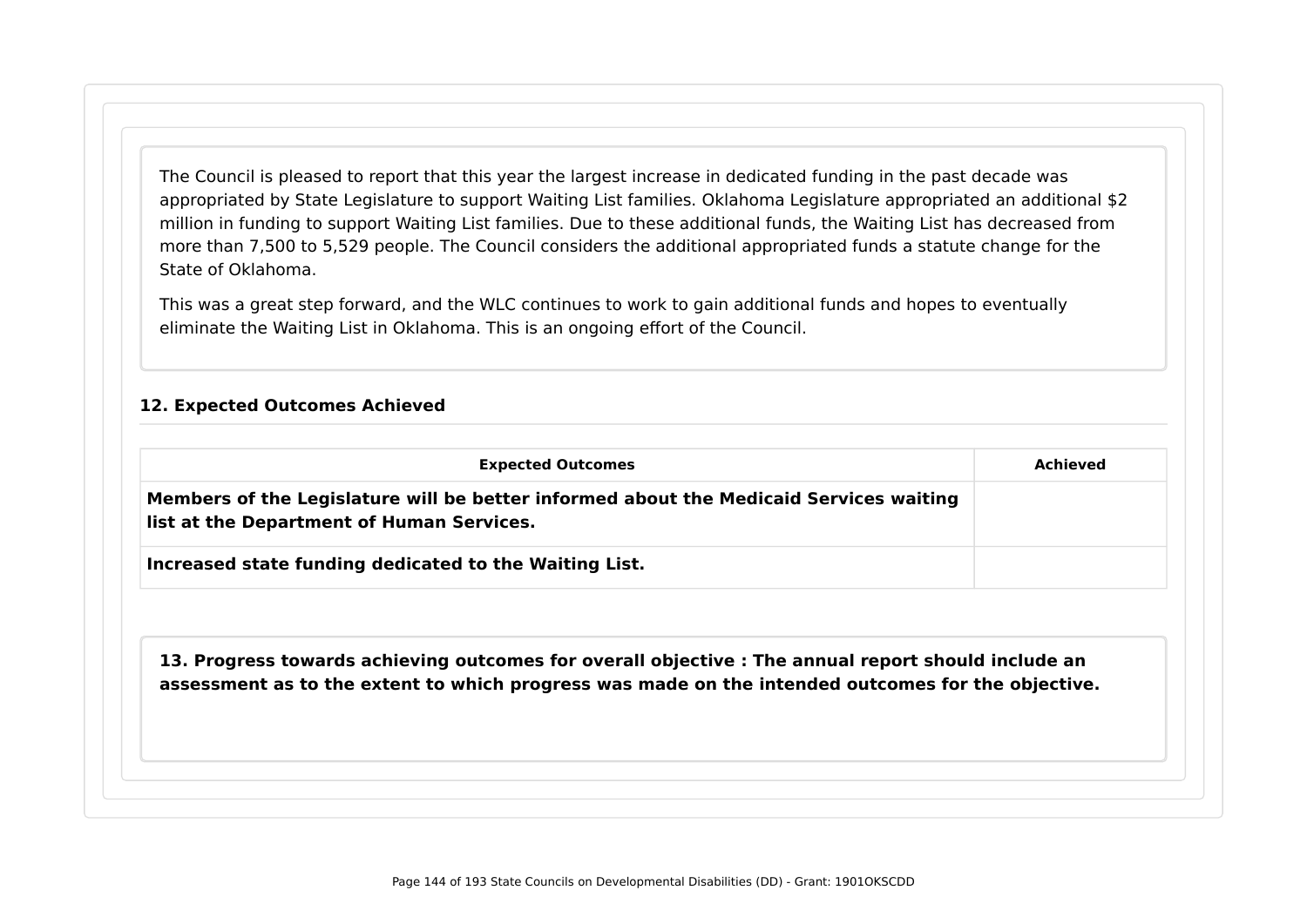The Council achieved its planned outputs and outcomes for the reporting period.

The WLC gained an additional \$2 million in funding to go to Waiting List families this year, the largest additional appropriation in funding for the Waiting List in the past decade.

The WLC and Council continue to work towards the goal of eventually eliminating Oklahoma's Waiting List. This is an ongoing effort of the Council.

**14. Additionally, include stories of culturally diverse people with developmental disabilities whose lives are better because of Council work on this activity (e.g., became better advocates for themselves and others, became more connected to the community). Stories of policy or legislative changes that happened as a result of Council individual advocacy work that are likely to positively impact the lives of people with developmental disabilities or that will prevent a potential negative impact (e.g., created deleted, refined programs and/or legislation, reallocated use of funds, organizational systems change as a result of evidence based practices).**

Oklahoma's Waiting List Caucus (WLC) is a bipartisan, bicameral legislative committee that focuses on legislation that will annualize funding for Home- and Community-Based Services Waivers.

The Council is pleased to report that this year the largest increase in dedicated funding in the past decade was appropriated by State Legislature to support Waiting List families. Oklahoma Legislature appropriated an additional \$2 million in funding to support Waiting List families. Due to these additional funds, the Waiting List has decreased from more than 7,500 to 5,529 people.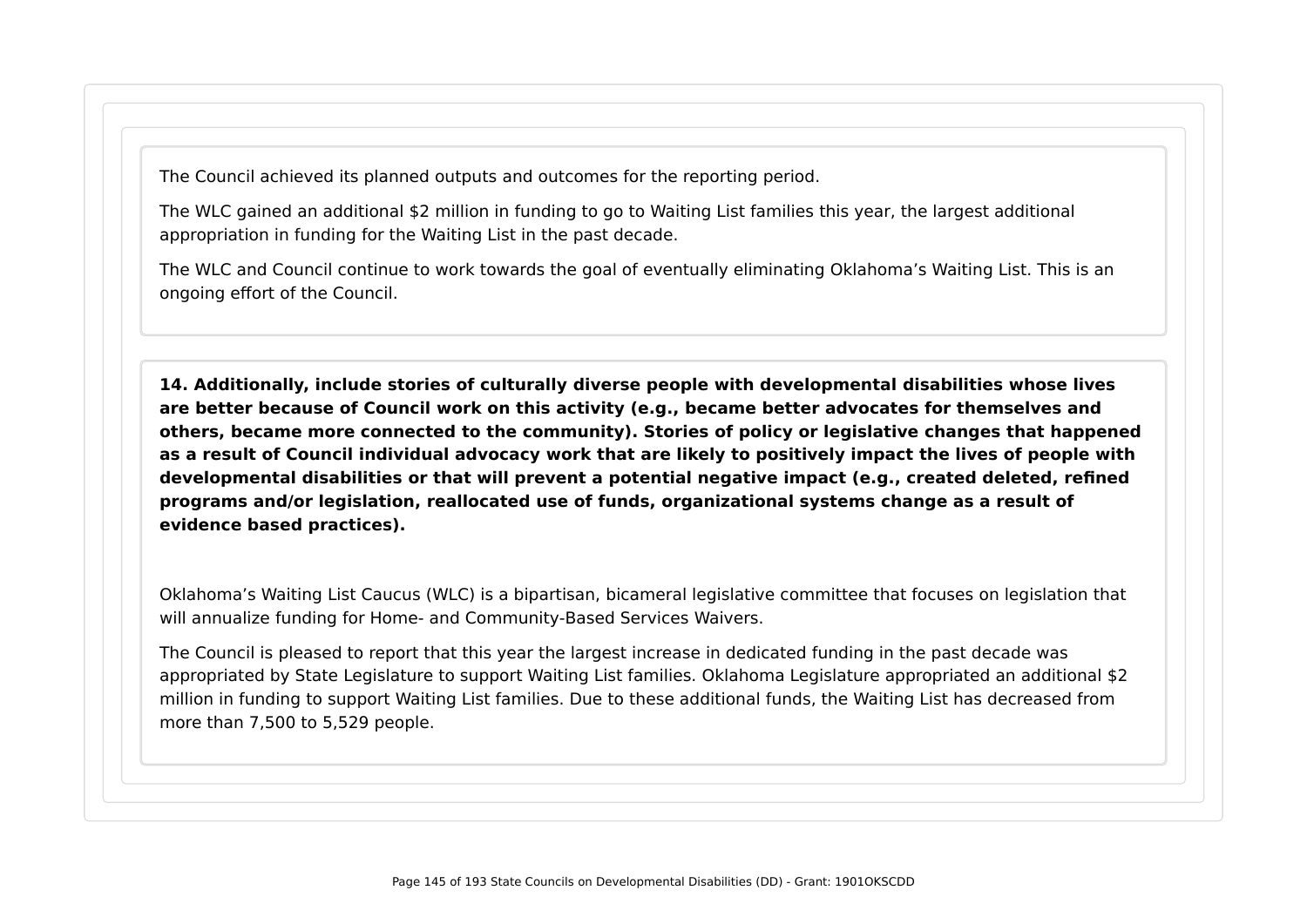The Council did not collect data or stories of culturally diverse people with developmental disabilities in this objective area.

# Individual & Family Advocacy Performance Measure

#### **Description**

Informing Citizens and Policymakers

#### Race/Ethnicity

| <b>Race/Ethnicity</b>                   | # | % |
|-----------------------------------------|---|---|
| White, alone                            | 0 |   |
| <b>Black or African American alone</b>  | 0 |   |
| American Indian and Alaska Native alone | 0 |   |
| <b>Hispanic/Latino</b>                  | 0 |   |
|                                         |   |   |
|                                         |   |   |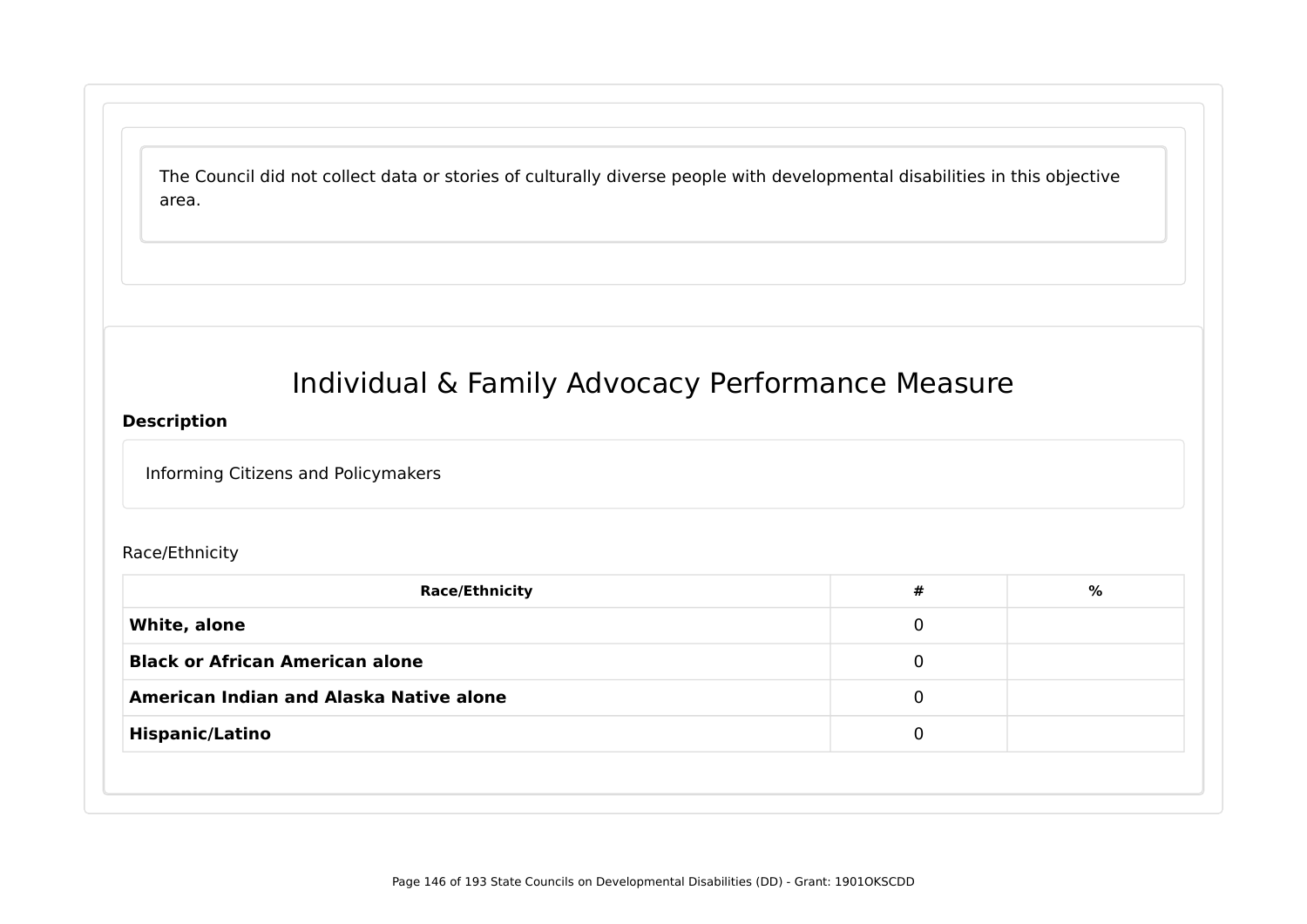| <b>Race/Ethnicity</b>                          | #        | % |
|------------------------------------------------|----------|---|
| <b>Asian alone</b>                             | 0        |   |
| Native Hawaiian & Other Pacific Islander alone | 0        |   |
| Two or more races                              | $\Omega$ |   |
| <b>Race unknown</b>                            |          |   |

#### Gender

| Gender        | # | % |
|---------------|---|---|
| <b>Female</b> | ີ |   |
| <b>Male</b>   |   |   |
| <b>Other</b>  |   |   |

# Category

| <b>Category</b>           | # | % |
|---------------------------|---|---|
| <b>Individual with DD</b> |   |   |
| <b>Family Member</b>      |   |   |
|                           |   |   |
|                           |   |   |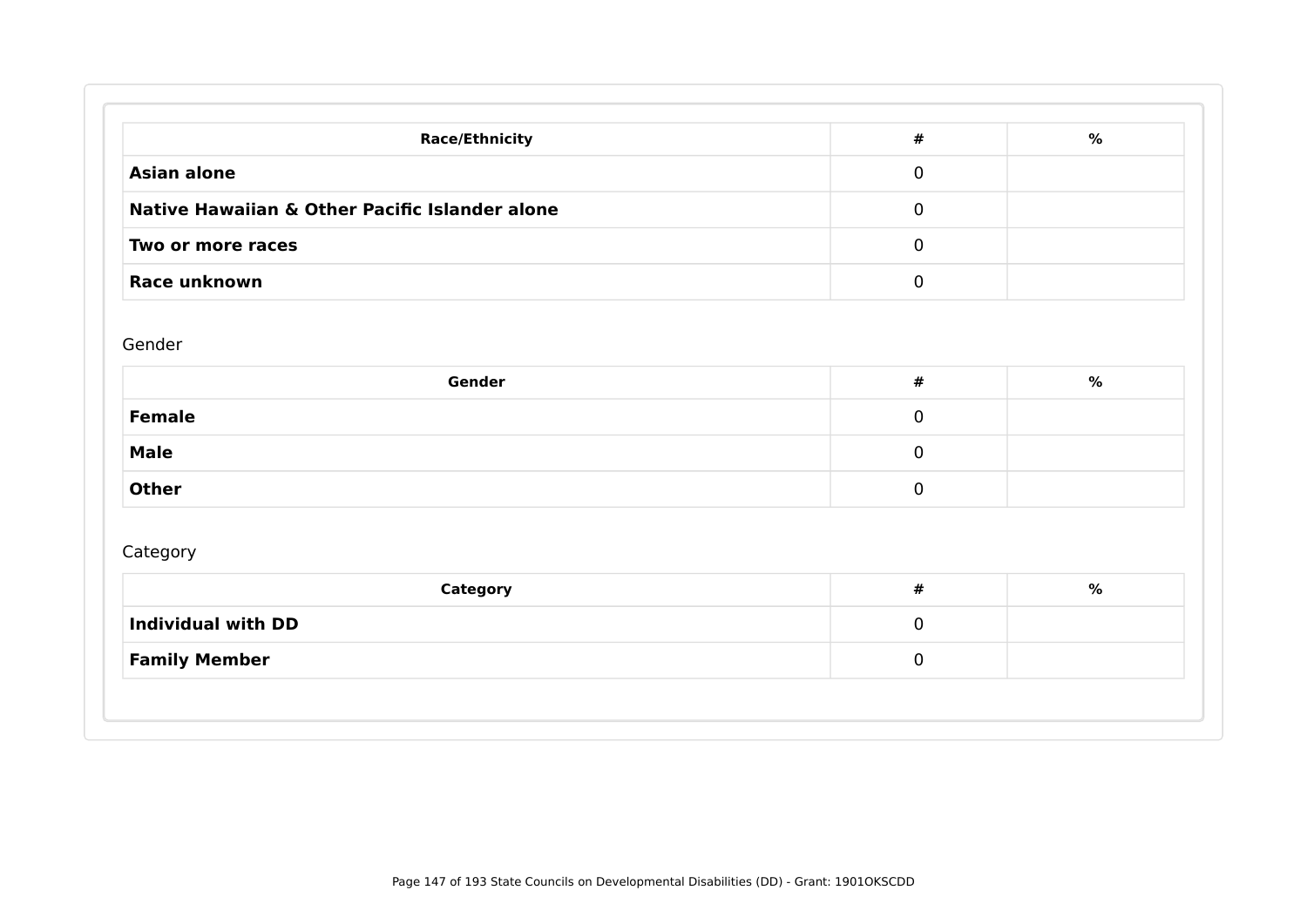# Geographical

| Geographical | # | % |
|--------------|---|---|
| Urban        | ີ |   |
| <b>Rural</b> | ັ |   |

# I. Output Measures

| <b>Objective</b>                                                                                                                                                 | Performance Measure : IFA 1.1 People with<br>DD who participated in activities | <b>Performance Measure : IFA 1.2 Family</b><br>members who participated in activities |
|------------------------------------------------------------------------------------------------------------------------------------------------------------------|--------------------------------------------------------------------------------|---------------------------------------------------------------------------------------|
| Support the development and<br>dissemination of resources so that<br>people with disabilities and others<br>have information about services and<br>supports. $*$ | 0                                                                              | 0                                                                                     |
| <b>Support activities to educate</b><br>communities so they may provide<br>access, services, resources and<br>opportunities. $*$                                 |                                                                                | 0                                                                                     |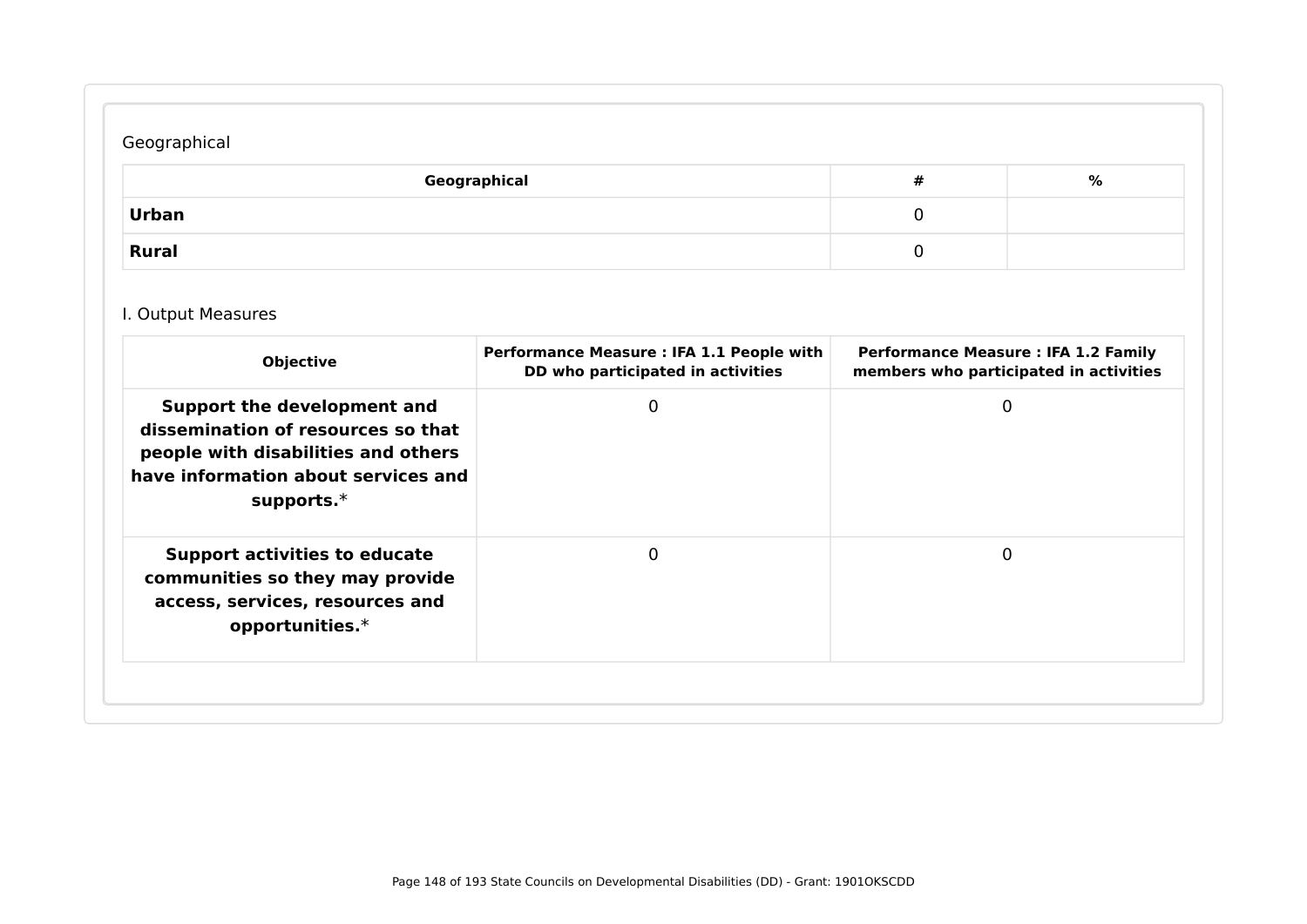| <b>Objective</b>                                                                                                                                                                                                       | Performance Measure : IFA 1.1 People with<br>DD who participated in activities | <b>Performance Measure : IFA 1.2 Family</b><br>members who participated in activities |
|------------------------------------------------------------------------------------------------------------------------------------------------------------------------------------------------------------------------|--------------------------------------------------------------------------------|---------------------------------------------------------------------------------------|
| <b>Facilitate the Waiting List Caucus of</b><br>the Oklahoma Legislature so that<br>increased resources for those on the<br><b>Waiver Services waiting list are</b><br>realized. (DD NETWORK<br><b>COLLABORATION)*</b> | $\mathbf 0$                                                                    | $\Omega$                                                                              |
| Total # of Output Respondents                                                                                                                                                                                          | 0                                                                              | $\Omega$                                                                              |
| II. Outcome Measures                                                                                                                                                                                                   |                                                                                |                                                                                       |
| <b>Performance Measures</b>                                                                                                                                                                                            | Percent (%)                                                                    |                                                                                       |
| IFA 2.1 Percent of people with DD who increased advocacy                                                                                                                                                               | $\Omega$                                                                       |                                                                                       |
| IFA 2.2 Percent of family members who increased advocacy                                                                                                                                                               |                                                                                | $\Omega$                                                                              |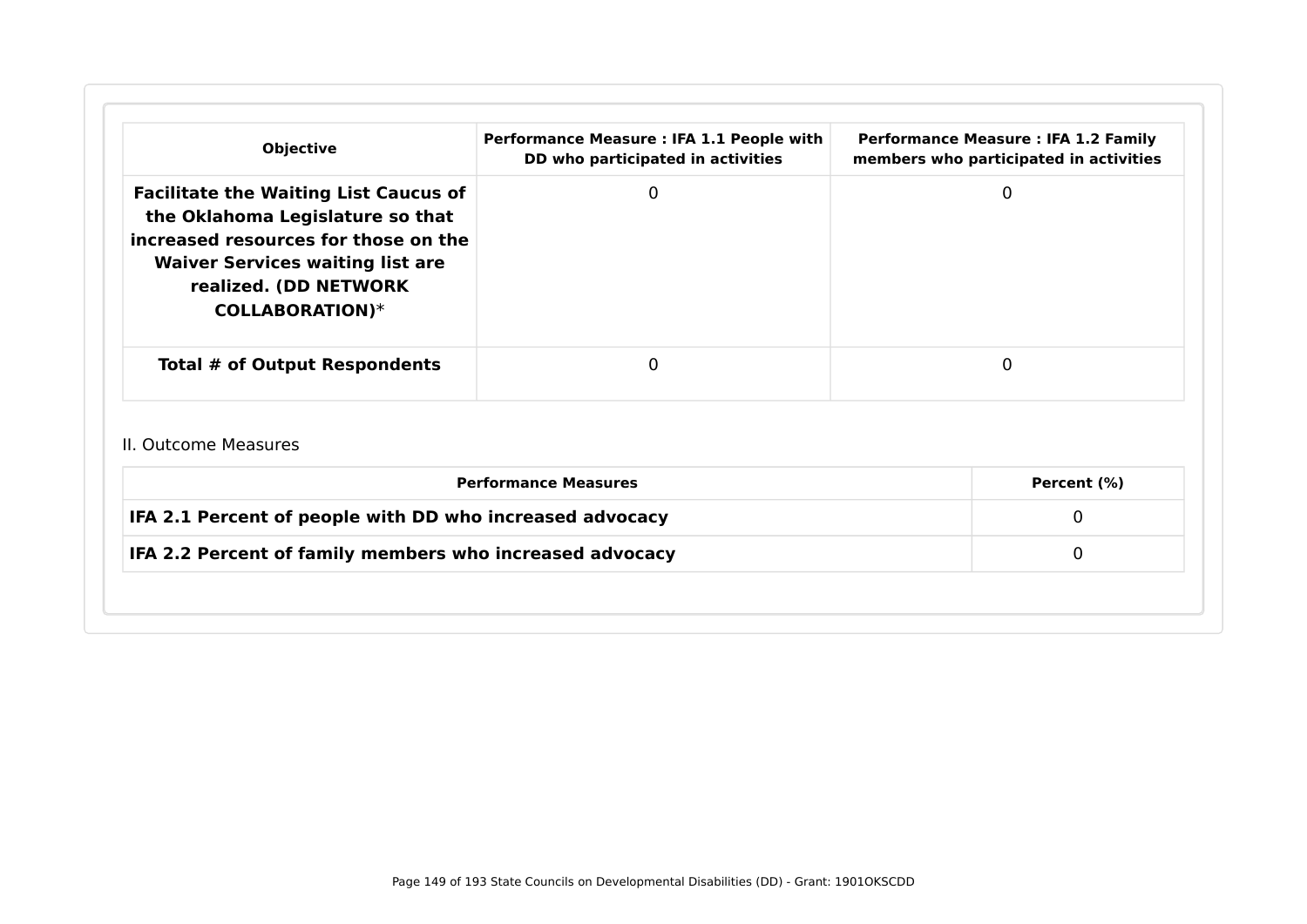| <b>Projects</b>                                                                                                                                                                                                        | # People with developmental disabilities | # Family Members |
|------------------------------------------------------------------------------------------------------------------------------------------------------------------------------------------------------------------------|------------------------------------------|------------------|
| Support the development and<br>dissemination of resources so that<br>people with disabilities and others<br>have information about services and<br>supports. $*$                                                       | 0                                        | 0                |
| <b>Support activities to educate</b><br>communities so they may provide<br>access, services, resources and<br>opportunities.*                                                                                          | $\mathbf 0$                              | $\mathbf 0$      |
| <b>Facilitate the Waiting List Caucus of</b><br>the Oklahoma Legislature so that<br>increased resources for those on the<br><b>Waiver Services waiting list are</b><br>realized. (DD NETWORK<br><b>COLLABORATION)*</b> | $\mathbf 0$                              | $\mathbf 0$      |
| Total # of Sub-Outcome<br><b>Respondents</b>                                                                                                                                                                           | $\mathbf 0$                              | $\mathbf 0$      |

Sub-Outcome Measures : The number (#) of people who are better able to say what they want/say what is important to them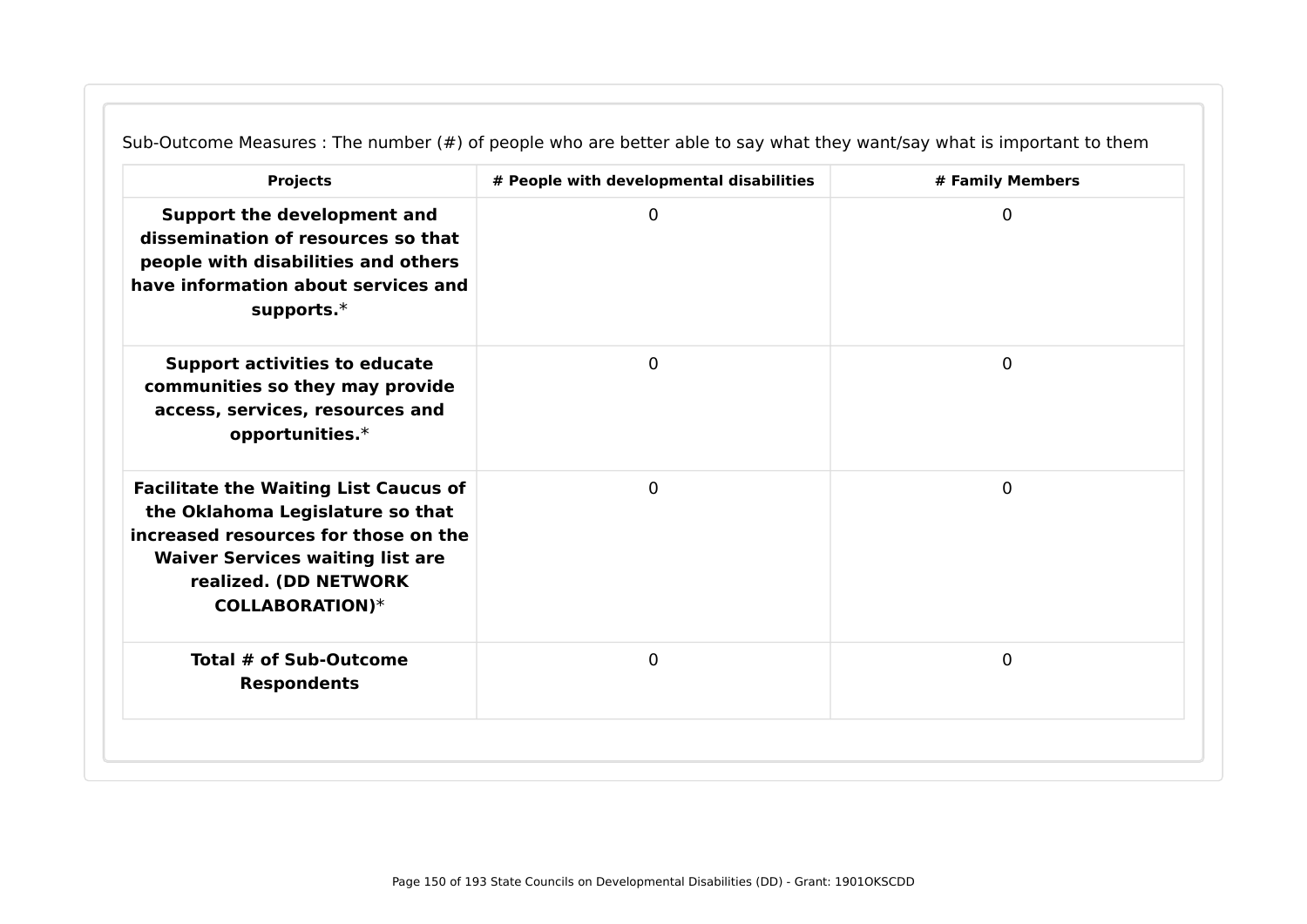| <b>Projects</b>                                                | # People with developmental disabilities | # Family Members |
|----------------------------------------------------------------|------------------------------------------|------------------|
| IFA 2.3 Percent of people better able<br>to say what they need |                                          |                  |

Sub-Outcome Measures : The number (#) of people who are participating in advocacy activities

| <b>Projects</b>                                                                                                                                                                                                        | # People with developmental disabilities | # Family Members |
|------------------------------------------------------------------------------------------------------------------------------------------------------------------------------------------------------------------------|------------------------------------------|------------------|
| Support the development and<br>dissemination of resources so that<br>people with disabilities and others<br>have information about services and<br>supports. $*$                                                       | 0                                        | $\mathbf 0$      |
| <b>Support activities to educate</b><br>communities so they may provide<br>access, services, resources and<br>opportunities.*                                                                                          | 0                                        | $\mathbf 0$      |
| <b>Facilitate the Waiting List Caucus of</b><br>the Oklahoma Legislature so that<br>increased resources for those on the<br><b>Waiver Services waiting list are</b><br>realized. (DD NETWORK<br><b>COLLABORATION)*</b> | 0                                        | $\mathbf 0$      |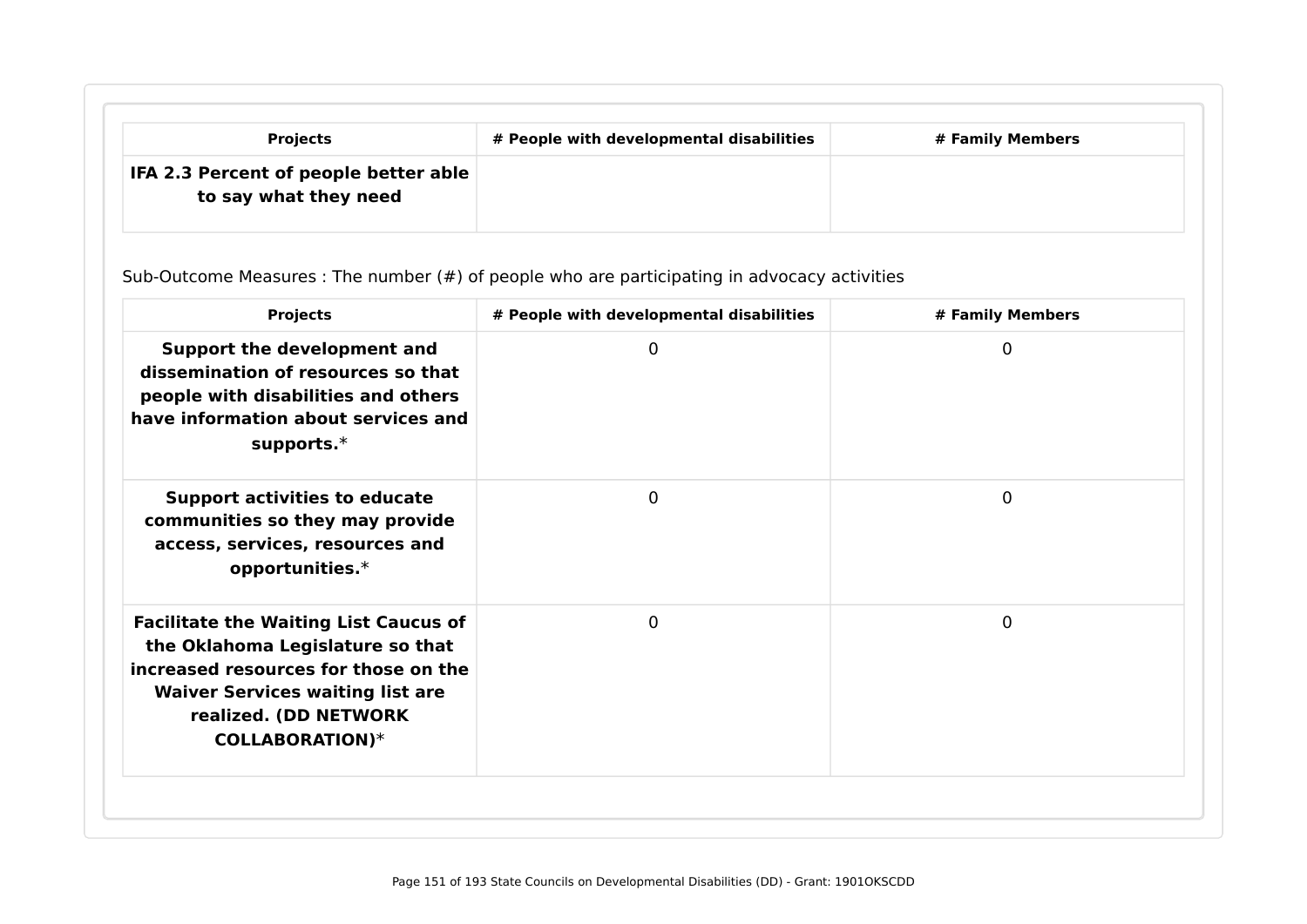| <b>Projects</b>                                                   | # People with developmental disabilities | # Family Members |
|-------------------------------------------------------------------|------------------------------------------|------------------|
| Total # of Sub-Outcome<br><b>Respondents</b>                      |                                          |                  |
| IFA 2.4 Percent of people<br>participating in advocacy activities |                                          |                  |

Sub-Outcome Measures : The number (#) of people who are on cross disability coalitions, policy boards, advisory boards, governing bodies and/or serving in leadership positions.

| <b>Projects</b>                                                                                                                                                  | # People with developmental disabilities | # Family Members |
|------------------------------------------------------------------------------------------------------------------------------------------------------------------|------------------------------------------|------------------|
| Support the development and<br>dissemination of resources so that<br>people with disabilities and others<br>have information about services and<br>supports. $*$ | 0                                        | 0                |
| <b>Support activities to educate</b><br>communities so they may provide<br>access, services, resources and<br>opportunities. $*$                                 | $\Omega$                                 | 0                |
|                                                                                                                                                                  |                                          |                  |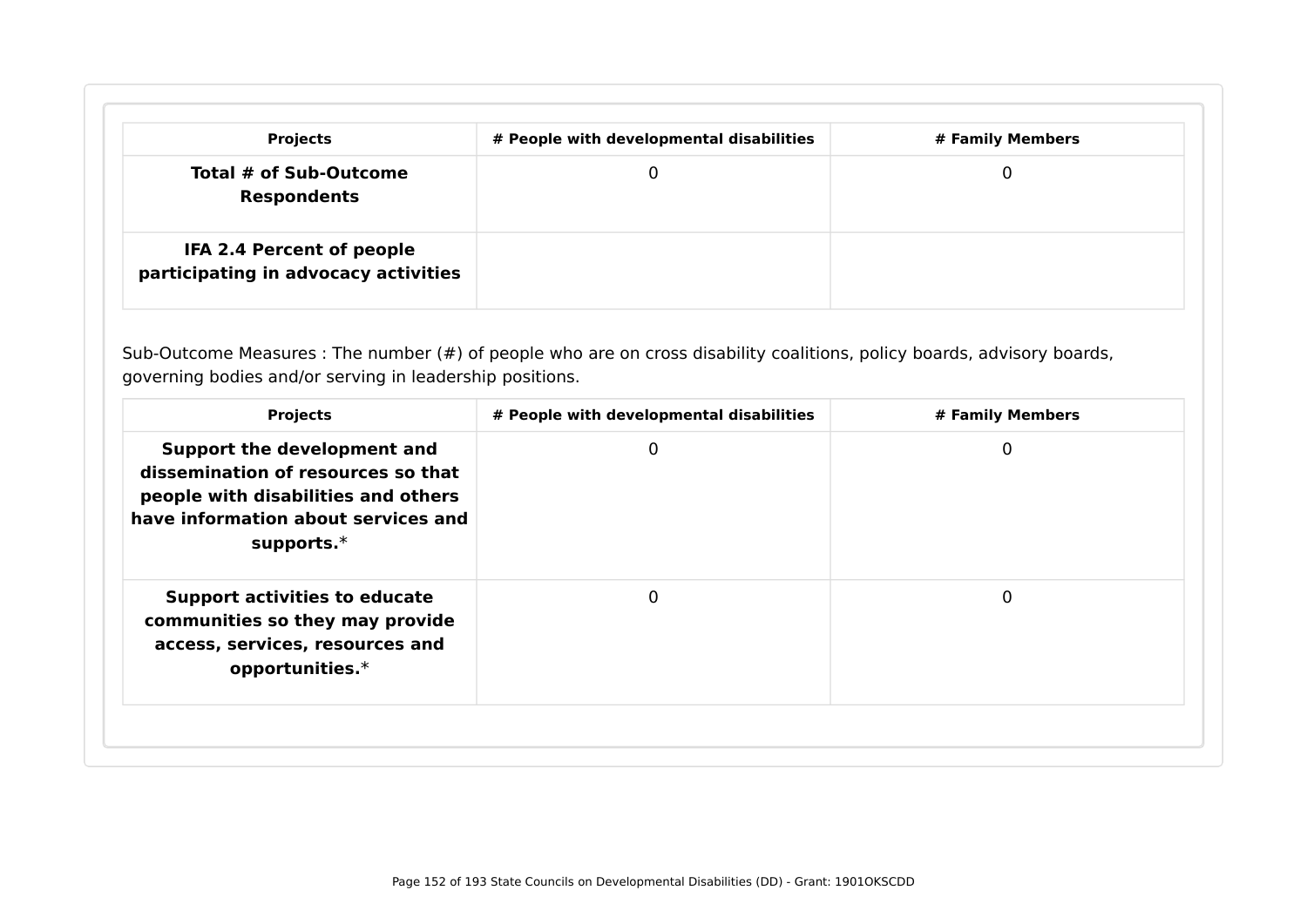| <b>Projects</b>                                                                                                                                                                                                        | # People with developmental disabilities | # Family Members |
|------------------------------------------------------------------------------------------------------------------------------------------------------------------------------------------------------------------------|------------------------------------------|------------------|
| <b>Facilitate the Waiting List Caucus of</b><br>the Oklahoma Legislature so that<br>increased resources for those on the<br><b>Waiver Services waiting list are</b><br>realized. (DD NETWORK<br><b>COLLABORATION)*</b> | 0                                        | $\Omega$         |
| Total # of Sub-Outcome<br><b>Respondents</b>                                                                                                                                                                           | $\mathbf 0$                              | 0                |
| IFA 2.5 Percent of people on cross<br>disability coalitions                                                                                                                                                            |                                          |                  |
| IFA 3 The percent of people satisfied with a project activity $*$                                                                                                                                                      |                                          |                  |
| $\overline{0}$                                                                                                                                                                                                         |                                          |                  |
| IFA 3.1 Percent of people with DD satisfied with activity*                                                                                                                                                             |                                          |                  |
| $\overline{0}$                                                                                                                                                                                                         |                                          |                  |
| IFA 3.2 Percent of family members satisfied with activity*                                                                                                                                                             |                                          |                  |
| $\mathbf{0}$                                                                                                                                                                                                           |                                          |                  |
|                                                                                                                                                                                                                        |                                          |                  |
|                                                                                                                                                                                                                        |                                          |                  |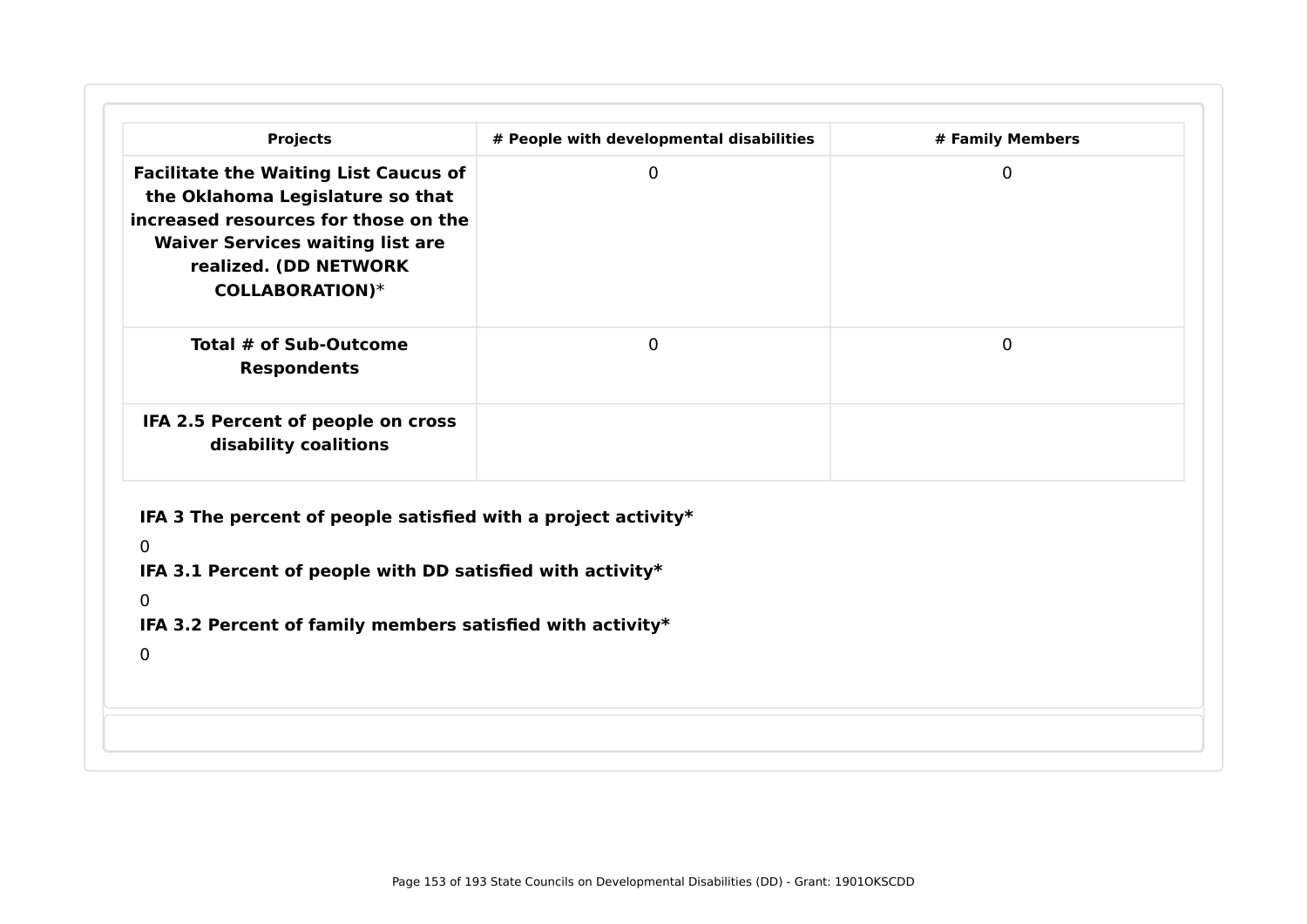# System Change Performance Measures

**Description**

Informing Citizens and Policymakers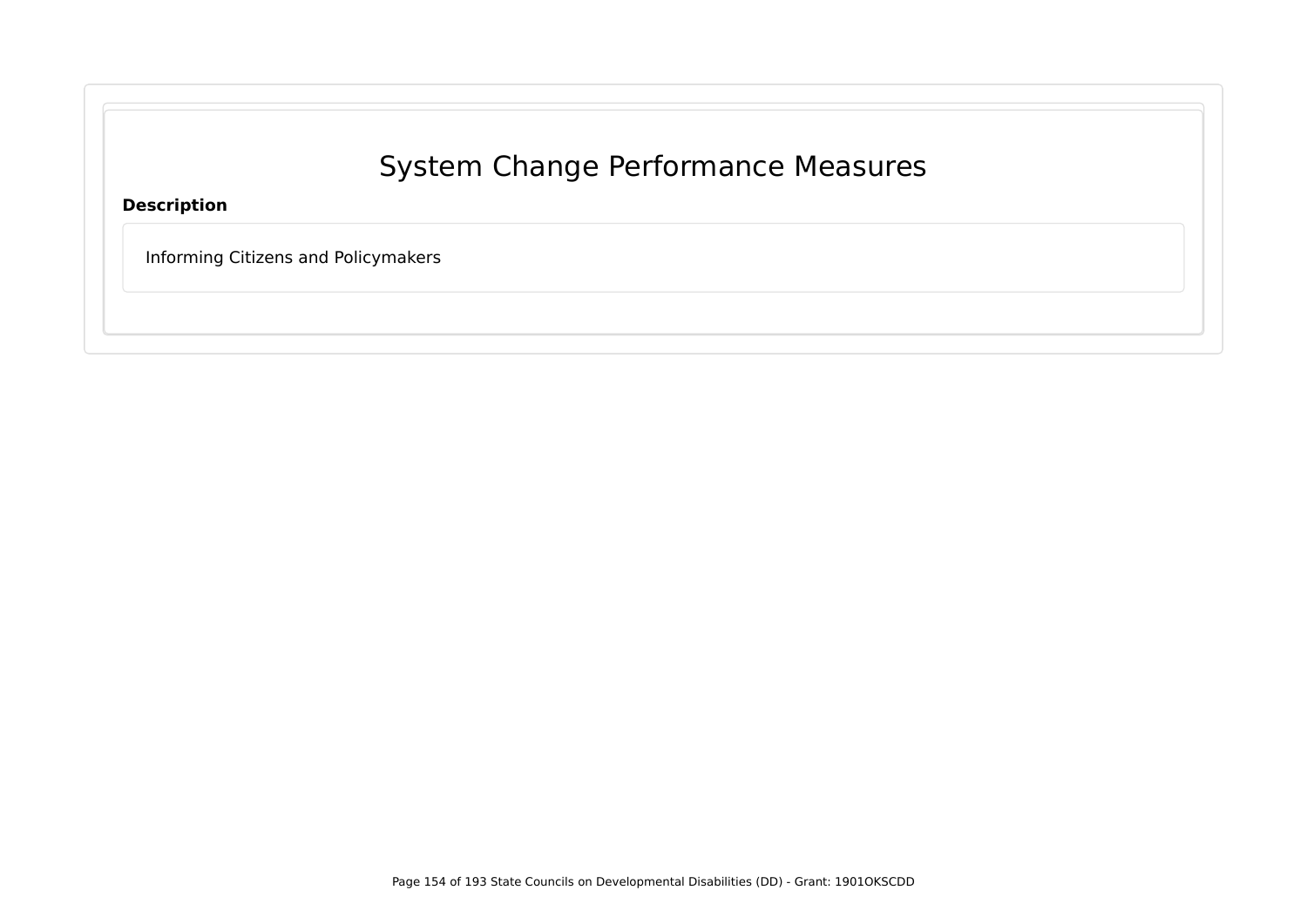SC 1: Output Measures - The number of Council efforts to transform fragmented approaches into a coordinated and effective system that assures individuals with developmental disabilities and their families participate in the design of and have access to needed community services, individualized supports, and other forms of assistance that promote self-determination, independence, productivity, and integration and inclusion in all facets of community life.

| <b>Objective</b>                                                                                                                                                             | <b>SC 1.1</b><br>Number of<br>policy/<br>procedures<br>created/<br>changed | SC 1.2<br><b>Number of</b><br>statutes/<br>regulations<br>created/<br>changed | SC 1.3.1<br><b>Number</b><br><b>of</b><br>promising<br>practices<br>created | SC 1.3.2<br><b>Number</b><br><b>of</b><br>promising<br>practices<br>supported<br>through<br>Council<br>activities | SC 1.3.3<br><b>Number</b><br>of best<br>practices<br>created | SC 1.3.4<br><b>Number</b><br>of best<br>practices<br>supported<br>through<br>Council<br>activities | <b>SC 1.3</b><br><b>The</b><br>number<br><b>of</b><br>promising<br>and/or<br>best<br>practices<br>created<br>and/or<br>supported | <b>SC 1.4</b><br><b>Number</b><br><b>of</b><br>people<br>trained/<br>educated | <b>SC 1.5</b><br>Number of<br><b>Systems</b><br><b>Change</b><br>activities<br>with other<br>organizations |
|------------------------------------------------------------------------------------------------------------------------------------------------------------------------------|----------------------------------------------------------------------------|-------------------------------------------------------------------------------|-----------------------------------------------------------------------------|-------------------------------------------------------------------------------------------------------------------|--------------------------------------------------------------|----------------------------------------------------------------------------------------------------|----------------------------------------------------------------------------------------------------------------------------------|-------------------------------------------------------------------------------|------------------------------------------------------------------------------------------------------------|
| <b>Support the</b><br>development and<br>dissemination of<br>resources so that people<br>with disabilities and<br>others have information<br>about services and<br>supports. | $\mathbf 0$                                                                | $\mathbf 0$                                                                   | $\mathbf 0$                                                                 | 1                                                                                                                 | $\mathbf 0$                                                  | $\overline{2}$                                                                                     | 3                                                                                                                                | 0                                                                             | $\overline{0}$                                                                                             |
|                                                                                                                                                                              |                                                                            |                                                                               |                                                                             |                                                                                                                   |                                                              |                                                                                                    |                                                                                                                                  |                                                                               |                                                                                                            |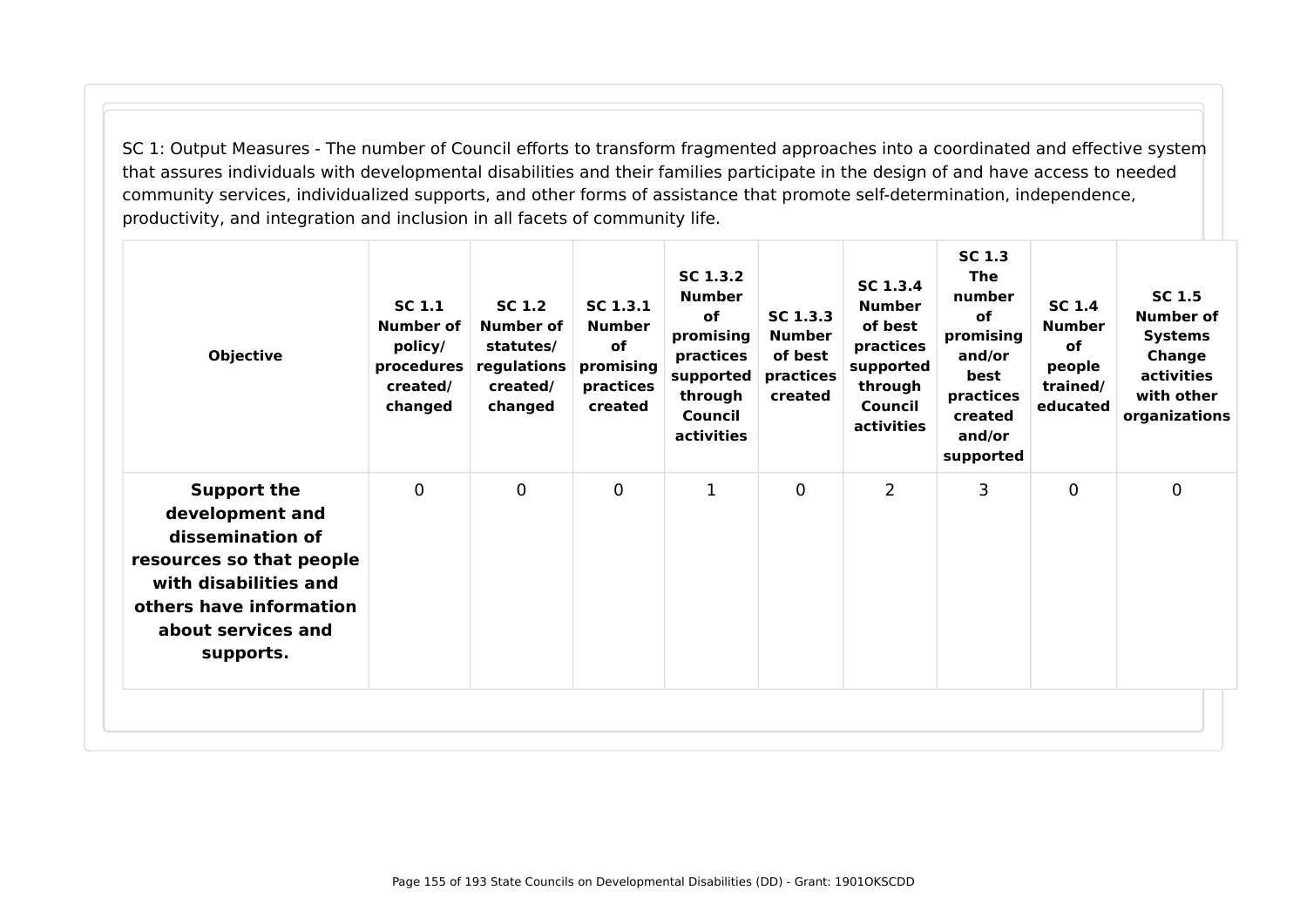| <b>Objective</b>                                                                                                                                                                                                                   | SC 1.1<br><b>Number of</b><br>policy/<br>procedures<br>created/<br>changed | <b>SC 1.2</b><br><b>Number of</b><br>statutes/<br>regulations<br>created/<br>changed | SC 1.3.1<br><b>Number</b><br>of<br>promising<br>practices<br>created | SC 1.3.2<br><b>Number</b><br>of<br>promising<br>practices<br>supported<br>through<br>Council<br>activities | SC 1.3.3<br><b>Number</b><br>of best<br>practices<br>created | SC 1.3.4<br><b>Number</b><br>of best<br>practices<br>supported<br>through<br>Council<br>activities | <b>SC 1.3</b><br><b>The</b><br>number<br>of<br>promising<br>and/or<br>best<br>practices<br>created<br>and/or<br>supported | <b>SC 1.4</b><br><b>Number</b><br>of<br>people<br>trained/<br>educated | <b>SC 1.5</b><br><b>Number of</b><br><b>Systems</b><br>Change<br>activities<br>with other<br>organizations |
|------------------------------------------------------------------------------------------------------------------------------------------------------------------------------------------------------------------------------------|----------------------------------------------------------------------------|--------------------------------------------------------------------------------------|----------------------------------------------------------------------|------------------------------------------------------------------------------------------------------------|--------------------------------------------------------------|----------------------------------------------------------------------------------------------------|---------------------------------------------------------------------------------------------------------------------------|------------------------------------------------------------------------|------------------------------------------------------------------------------------------------------------|
| <b>Support activities to</b><br>educate communities so<br>they may provide<br>access, services,<br>resources and<br>opportunities.                                                                                                 | 3                                                                          | $\overline{0}$                                                                       | $\overline{2}$                                                       | $\overline{2}$                                                                                             | $\mathbf 0$                                                  | $\mathbf 0$                                                                                        | 4                                                                                                                         | $\mathbf{0}$                                                           | $\mathbf{1}$                                                                                               |
| <b>Facilitate the Waiting</b><br><b>List Caucus of the</b><br>Oklahoma Legislature so<br>that increased resources<br>for those on the Waiver<br><b>Services waiting list are</b><br>realized. (DD NETWORK<br><b>COLLABORATION)</b> | $\mathbf 0$                                                                | $\mathbf{1}$                                                                         | $\mathbf 0$                                                          | $\overline{0}$                                                                                             | $\mathbf 0$                                                  | $\mathbf{1}$                                                                                       | $\mathbf{1}$                                                                                                              | 151                                                                    | $\mathbf{1}$                                                                                               |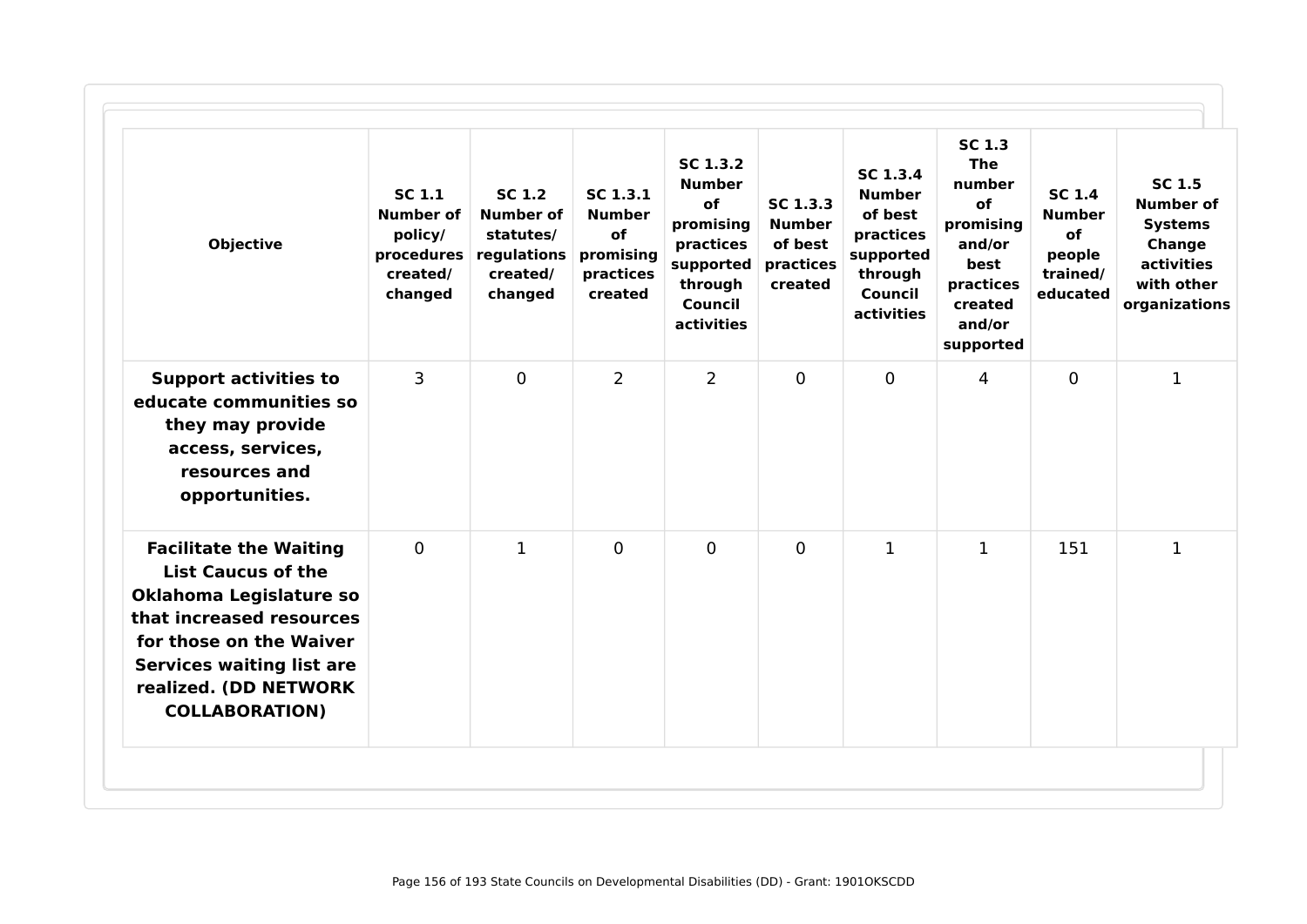# Systems Change SC 2: Outcome Measures

| <b>Outcome Measures</b>                       | Number(#) |
|-----------------------------------------------|-----------|
| SC 2.1 - Efforts that led to improvements $*$ |           |
| SC 2.2 - Efforts that were implemented $*$    |           |

#### Sub-Outcome Measures

| <b>Objective</b>                                                                                                                                                             | <b>SC 2.1.1 Policy,</b><br>procedure, statute,<br>regulation<br>improvements | <b>SC 2.1.2 Policy,</b><br>procedure, statute,<br>regulation implemented | SC 2.1.3 Number of<br>improved promising or<br>best practices | SC 2.1.4 Number of<br>implemented promising<br>or best practices |
|------------------------------------------------------------------------------------------------------------------------------------------------------------------------------|------------------------------------------------------------------------------|--------------------------------------------------------------------------|---------------------------------------------------------------|------------------------------------------------------------------|
| <b>Support the</b><br>development and<br>dissemination of<br>resources so that people<br>with disabilities and<br>others have information<br>about services and<br>supports. | 0                                                                            | $\mathbf 0$                                                              | 0                                                             | 3                                                                |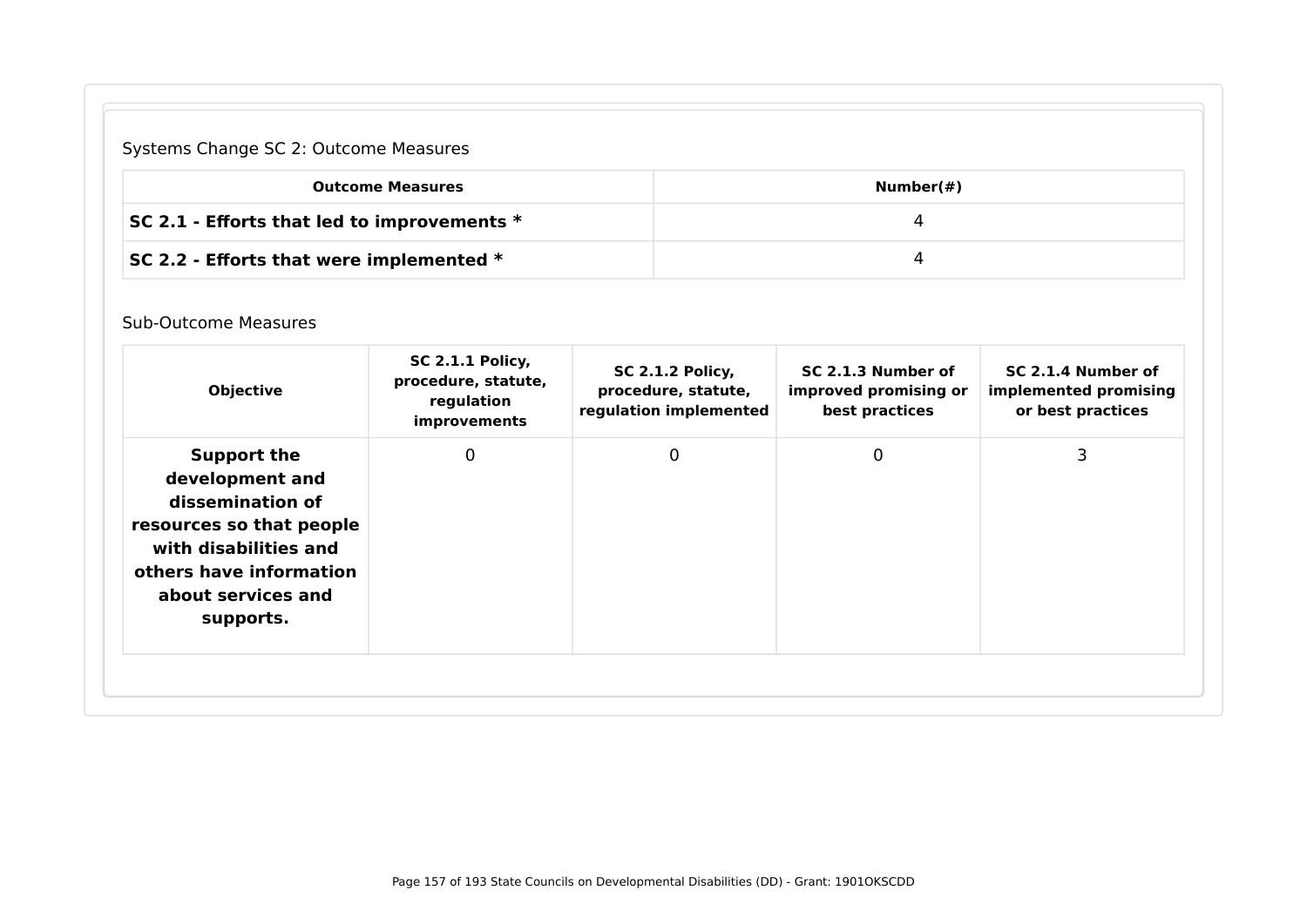| <b>Objective</b>                                                                                                                                                                                                                   | <b>SC 2.1.1 Policy,</b><br>procedure, statute,<br>regulation<br>improvements | <b>SC 2.1.2 Policy,</b><br>procedure, statute,<br>regulation implemented | SC 2.1.3 Number of<br>improved promising or<br>best practices | SC 2.1.4 Number of<br>implemented promising<br>or best practices |
|------------------------------------------------------------------------------------------------------------------------------------------------------------------------------------------------------------------------------------|------------------------------------------------------------------------------|--------------------------------------------------------------------------|---------------------------------------------------------------|------------------------------------------------------------------|
| <b>Support activities to</b><br>educate communities so<br>they may provide<br>access, services,<br>resources and<br>opportunities.                                                                                                 | 3                                                                            | 3                                                                        | $\overline{4}$                                                | 4                                                                |
| <b>Facilitate the Waiting</b><br><b>List Caucus of the</b><br>Oklahoma Legislature so<br>that increased resources<br>for those on the Waiver<br><b>Services waiting list are</b><br>realized. (DD NETWORK<br><b>COLLABORATION)</b> | $\mathbf{1}$                                                                 | 1                                                                        | 1                                                             | 1                                                                |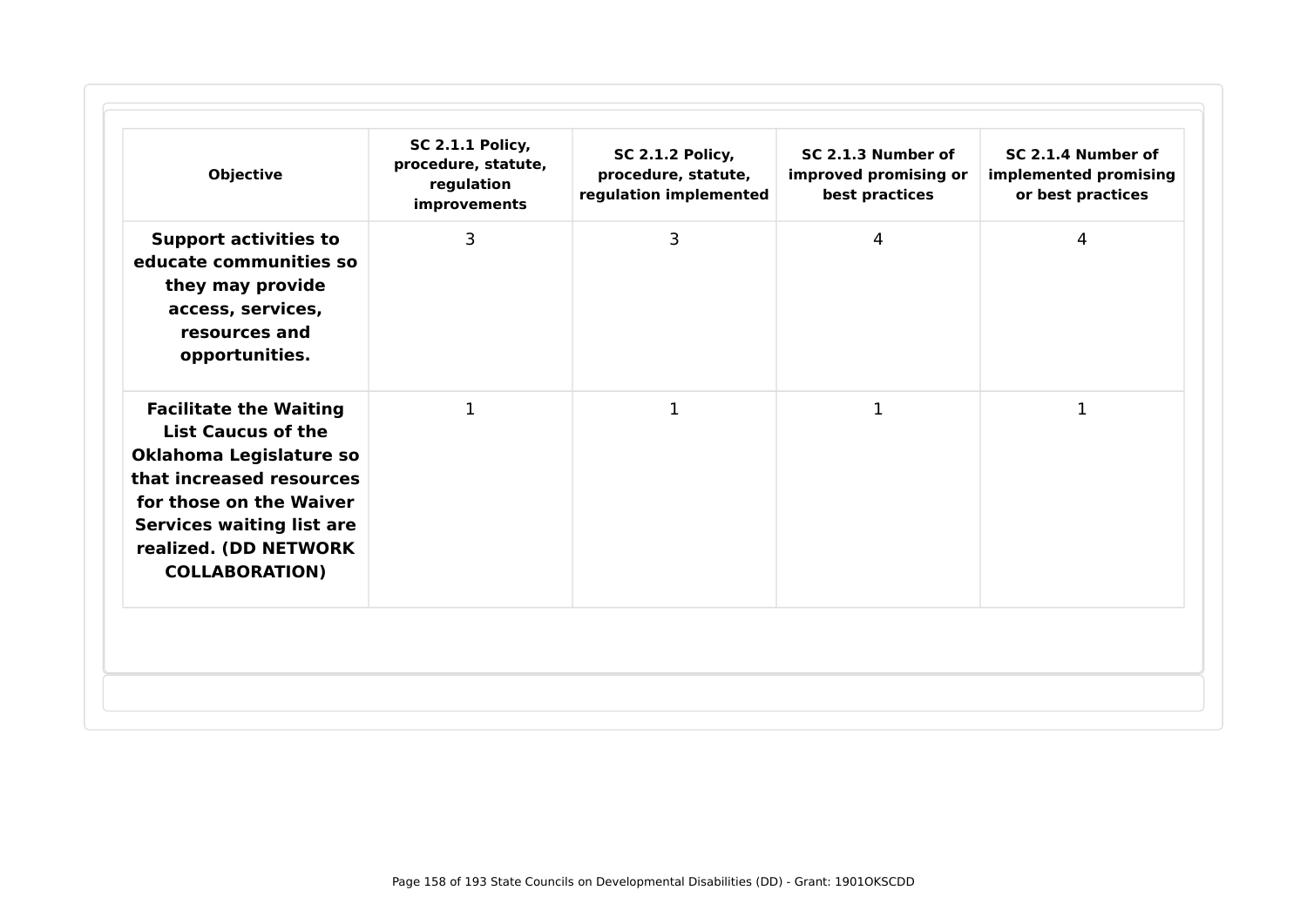# Detailed Progress Report on Goals

# **Description**

Reframing Employment for People with Disabilities

# Area Of Emphasis

| <b>Area of Emphasis</b>                                 | <b>Planned for this goal</b> | <b>Areas addressed</b> |
|---------------------------------------------------------|------------------------------|------------------------|
| <b>Quality Assurance</b>                                |                              |                        |
| <b>Education and Early Intervention</b>                 |                              |                        |
| <b>Child Care</b>                                       |                              |                        |
| <b>Health</b>                                           |                              |                        |
| <b>Employment</b>                                       | true                         | true                   |
| <b>Housing</b>                                          |                              |                        |
| <b>Transportation</b>                                   |                              |                        |
| <b>Recreation</b>                                       |                              |                        |
| <b>Formal and Informal Community</b><br><b>Supports</b> | true                         | true                   |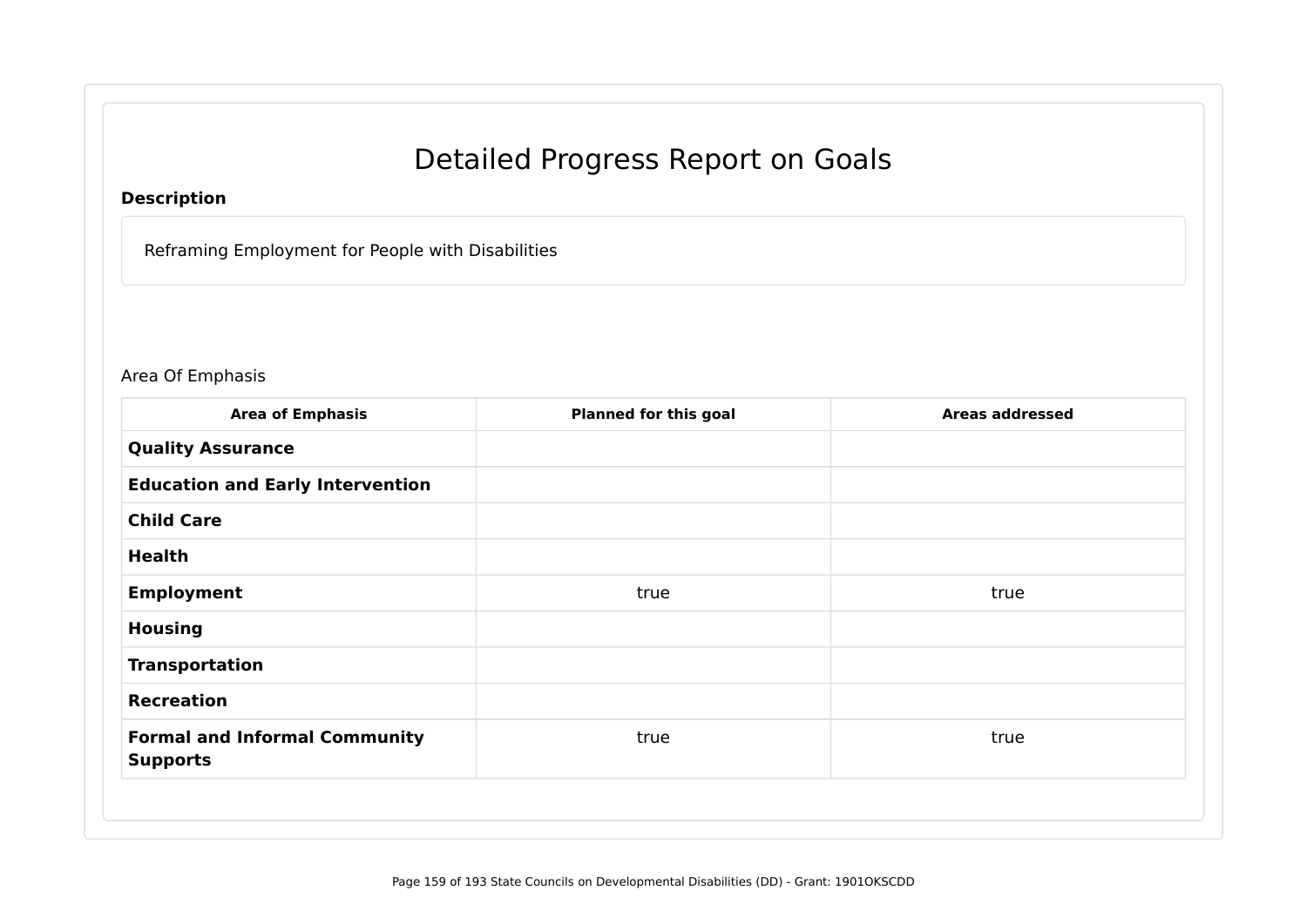## Strategies

| <b>Strategies</b>                                                            | <b>Planned for this goal</b> | <b>Strategies Used</b> |
|------------------------------------------------------------------------------|------------------------------|------------------------|
| <b>Outreach</b>                                                              | true                         | true                   |
| <b>Training</b>                                                              | true                         | true                   |
| <b>Technical Assistance</b>                                                  | true                         |                        |
| <b>Supporting and Educating</b><br><b>Communities</b>                        | true                         | true                   |
| <b>Interagency Collaboration and</b><br><b>Coordination</b>                  | true                         | true                   |
| <b>Coordination with Related Councils,</b><br><b>Committees and Programs</b> | true                         | true                   |
| <b>Barrier Elimination</b>                                                   | true                         | true                   |
| <b>Systems Design and Redesign</b>                                           | true                         | true                   |
| <b>Coalition Development and Citizen</b><br><b>Participation</b>             |                              |                        |
| <b>Informing Policymakers</b>                                                |                              |                        |
| <b>Demonstration of New Approaches</b><br>to Services and Support            |                              |                        |
| <b>Other Activities</b>                                                      |                              |                        |
|                                                                              |                              |                        |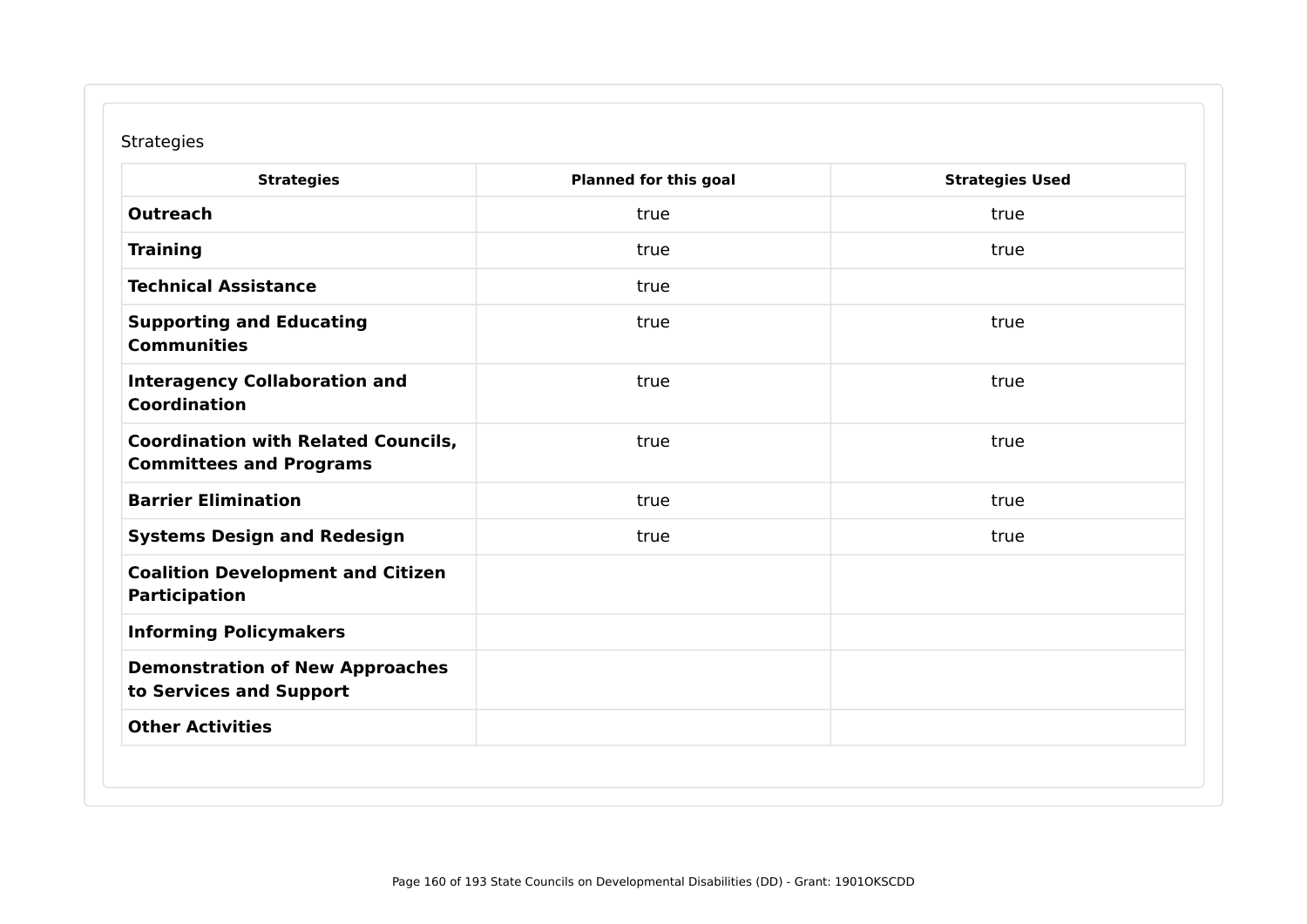#### 3. Intermediaries/Collaborators

| <b>Collaborators</b>                                                   | <b>Planned for this goal</b> | <b>Actual</b> |
|------------------------------------------------------------------------|------------------------------|---------------|
| <b>State Protection and Advocacy</b><br><b>System</b>                  | true                         | true          |
| <b>University Center(s)</b>                                            |                              |               |
| <b>State DD agency</b>                                                 | true                         | true          |
| <b>Oklahoma Department of</b><br><b>Rehabilitation Services</b>        | true                         | true          |
| <b>Oklahoma ABLETech</b>                                               | true                         | true          |
| <b>National Center for Disability</b><br><b>Education and Training</b> | true                         | true          |
| <b>Office of the State Treasurer</b>                                   | true                         | true          |
| <b>Beach Center/University of Kansas</b>                               | true                         | true          |

**Provide an overall cohesive description of (a) the extent to which progress is being made in achieving the intended outcomes of the Goal for the reporting year, (b)the extent to which each goal was or was not achieved for the reporting year, (c)where applicable, factors that impeded goal achievement for the reporting year,(c) needs that require substantive state plan amendment (goal only)**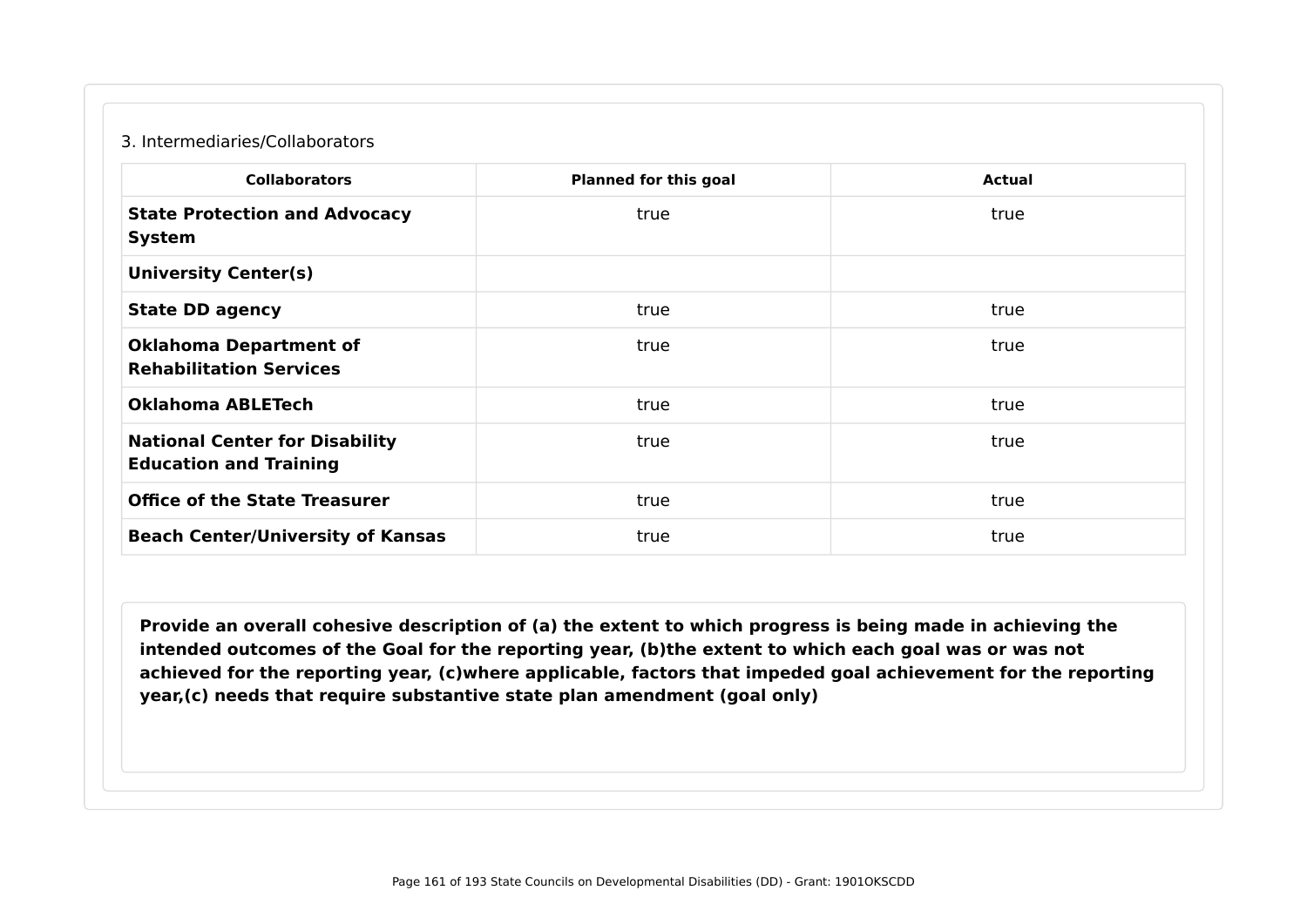The DD Council of Oklahoma has made partial progress towards the goal of reframing employment for people with disabilities.

The Council was successful in its efforts to increase awareness of the STABLE program across Oklahoma. The Council created, ordered and distributed STABLE brochures across the state to family organizations, attorneys, financial planners, educators, the Department of Rehabilitation Services, transition programs and our STABLE operators at the State Treasurer's Office. During this reporting year, the number of STABLE Accounts has more than doubled, from 111 Accounts to 262 Accounts.

The Council also made progress on its other employment training program goals. However, the other trainings are still in the development and planning stage and have not been completed. The Council is moving forward with the trainings and plans to implement them in the next year.

**4 Year Overview : A description of how the Council will use and build from knowledge gained and progress made to move forward in the next state plan cycle.(This section only applies to the PPR submitted for the Federal Fiscal Year 2020, which will be due by January 1, 2021)**

This section is not applicable to the current PPR reporting year.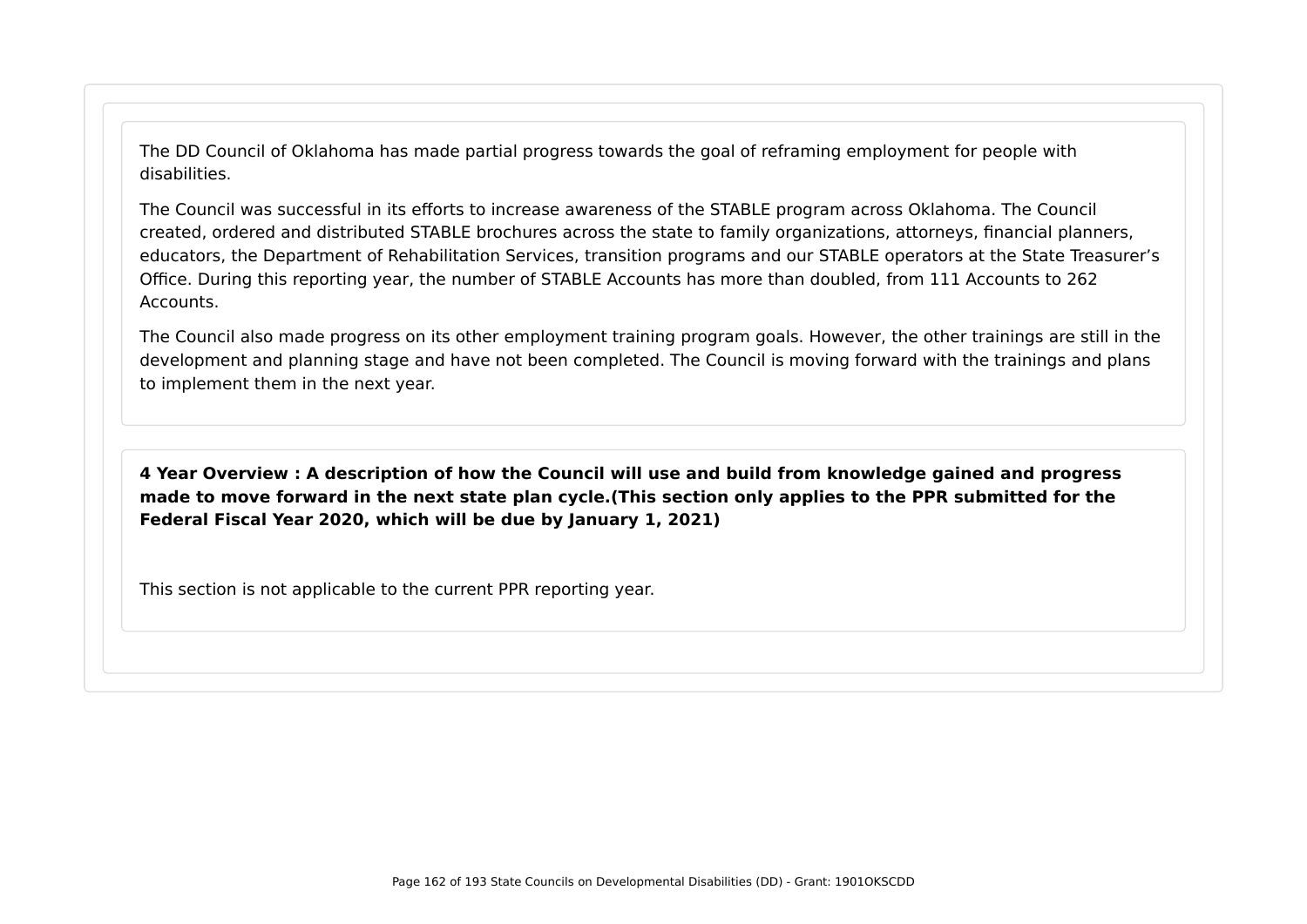**5 Year Overview : For the final PPR of this state plan cycle, provide an overall analysis of the outcomes achieved during the five year state plan cycle. The description should include the extent to which diverse stakeholders are satisfied with council activities that promote self-determination and community participation for individuals with disabilities and families, results of other types of information gathering such as focus groups, surveys, or other feedback or input methods with individuals with developmental disabilities and families and major accomplishments and factors impeding goal achievement (if applicable).(This section only applies to the PPR submitted for the Federal Fiscal Year 2021, which will be due by January 1, 2022)**

This section is not applicable to the current PPR reporting year.

# **Objectives:**

**1.** Implement training activities so that people with DD and their families recognize employment is an achievable individual goal.

**1. Goal:** Reframing Employment for People with Disabilities

**2. State Plan Objective** Objective 1

#### **3. This Objective is**

Individual & Family Advocacy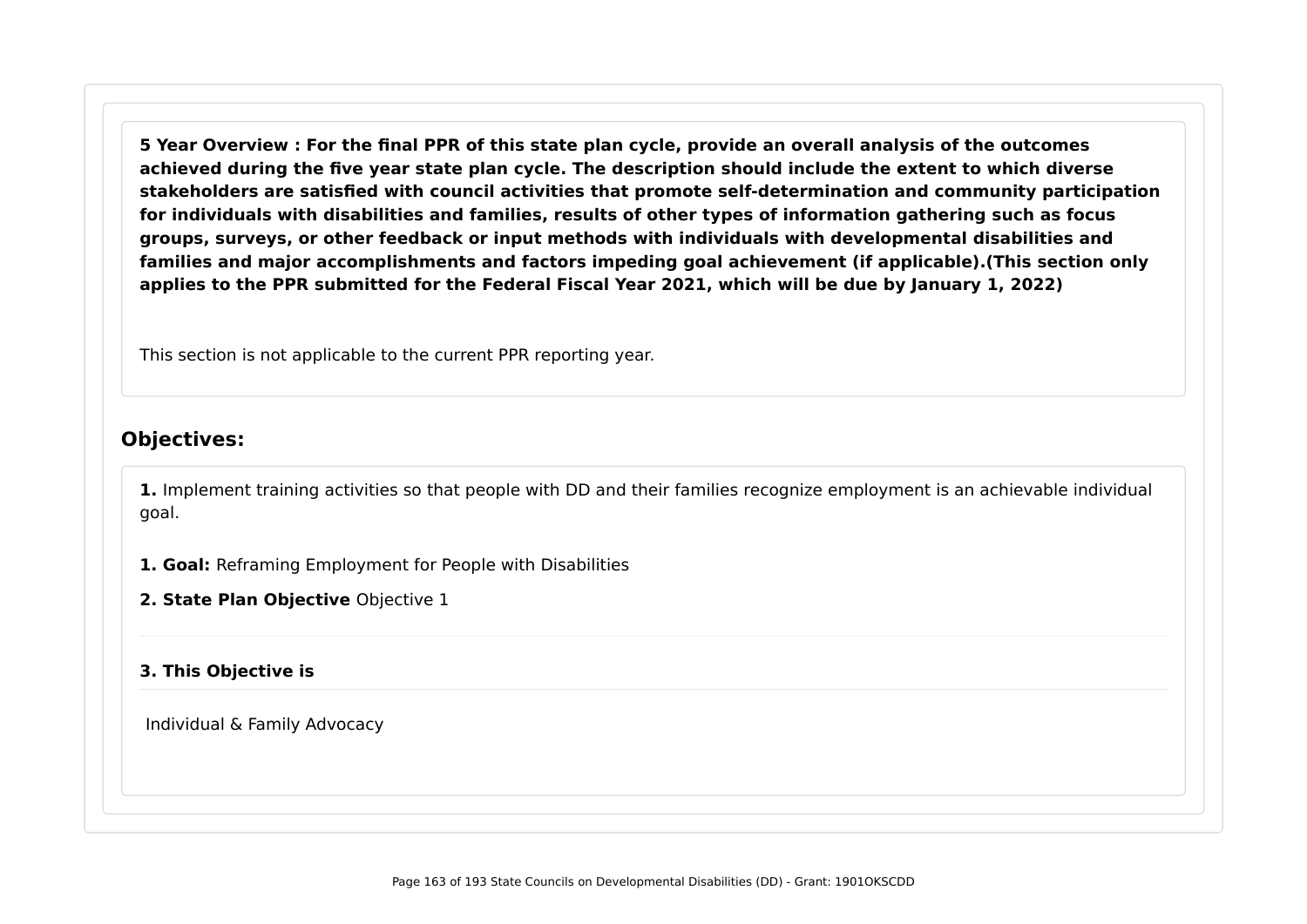# **4. This Objective is**

Ongoing

## **5. This Objective is**

|                                                                            | The Objective is |
|----------------------------------------------------------------------------|------------------|
| a. Fulfilling a Self-Advocacy DD Requirement *                             | No.              |
| b. Targeted disparity $*$                                                  | No               |
| c. DD Network Collaboration $*$                                            | No.              |
| d. A demonstration project of New Approaches to<br>Services and Supports * | No               |
| e. A demonstration of projects or activities *                             | No               |

## **6. Stage of Implementation**

Implementation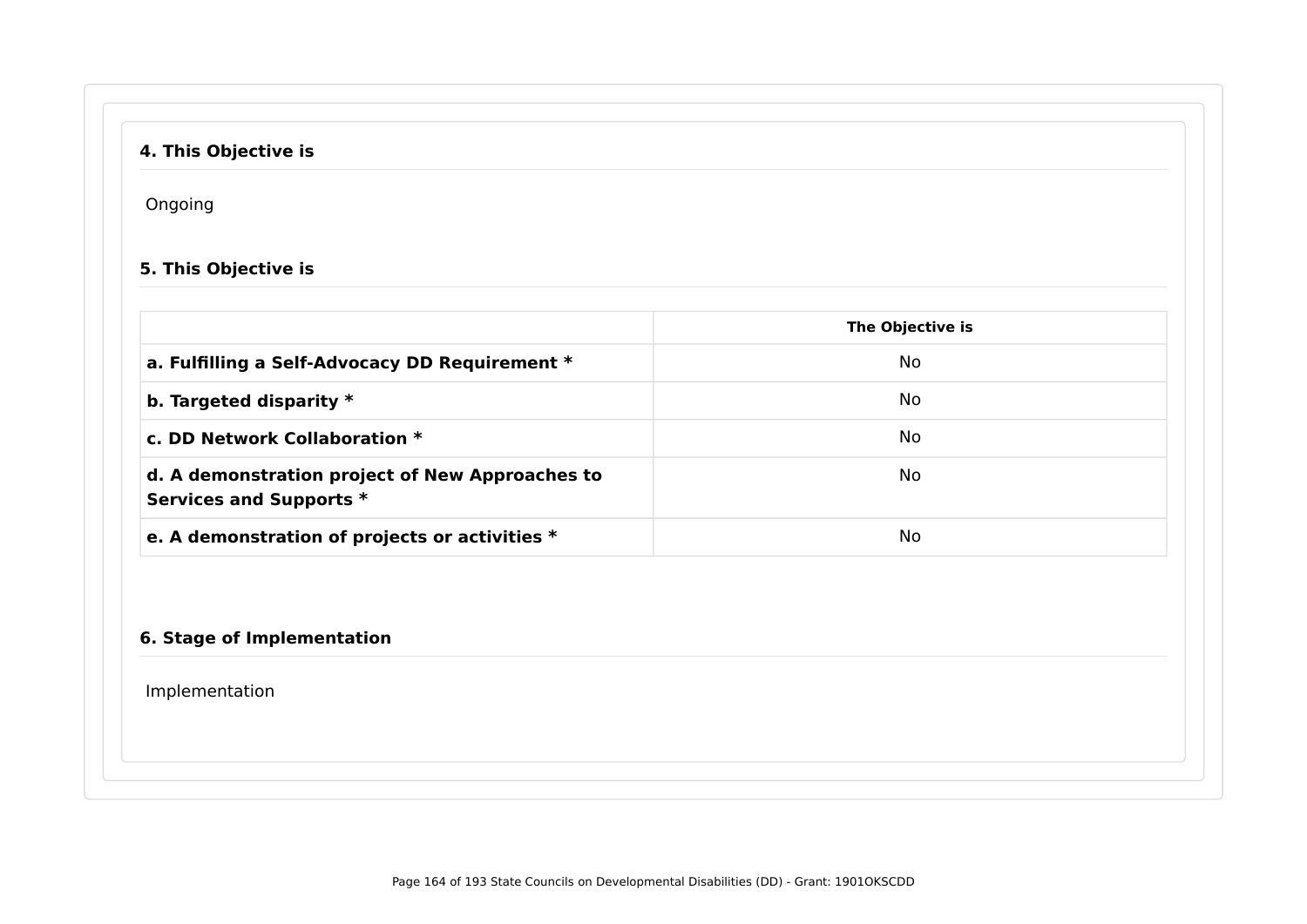#### **7. Provide an overall description of this effort**

The Council made progress in its efforts to increase training activities related to employment being a viable option for individuals with developmental disabilities.

This year, the Council finalized its contract and started discussions about implementing the Family Employment Awareness Trainings (FEAT). The goals of FEAT are to increase expectations for competitive employment and increase knowledge of local, state and federal resources to support the employment of youth and young adults with developmental disabilities. Designated trainers are currently working to adapt the FEAT curriculum and trainings to fit Oklahoma's need. Council efforts towards this objective are ongoing, and the Council plans to move forward with FEAT trainings in the next year.

The Council was successful in its efforts to increase awareness of the STABLE program across Oklahoma. The Council created, ordered and distributed STABLE brochures across the state to family organizations, attorneys, financial planners, educators, the Department of Rehabilitation Services, transition programs and our STABLE operators at the State Treasurer's Office. During this reporting year, the number of STABLE Accounts has more than doubled, from 111 Accounts to 262 Accounts.

The Council is happy with its achievements for this objective and looks forward to continuing to develop trainings on employment. This effort is ongoing.

#### **8. Outputs Achieved**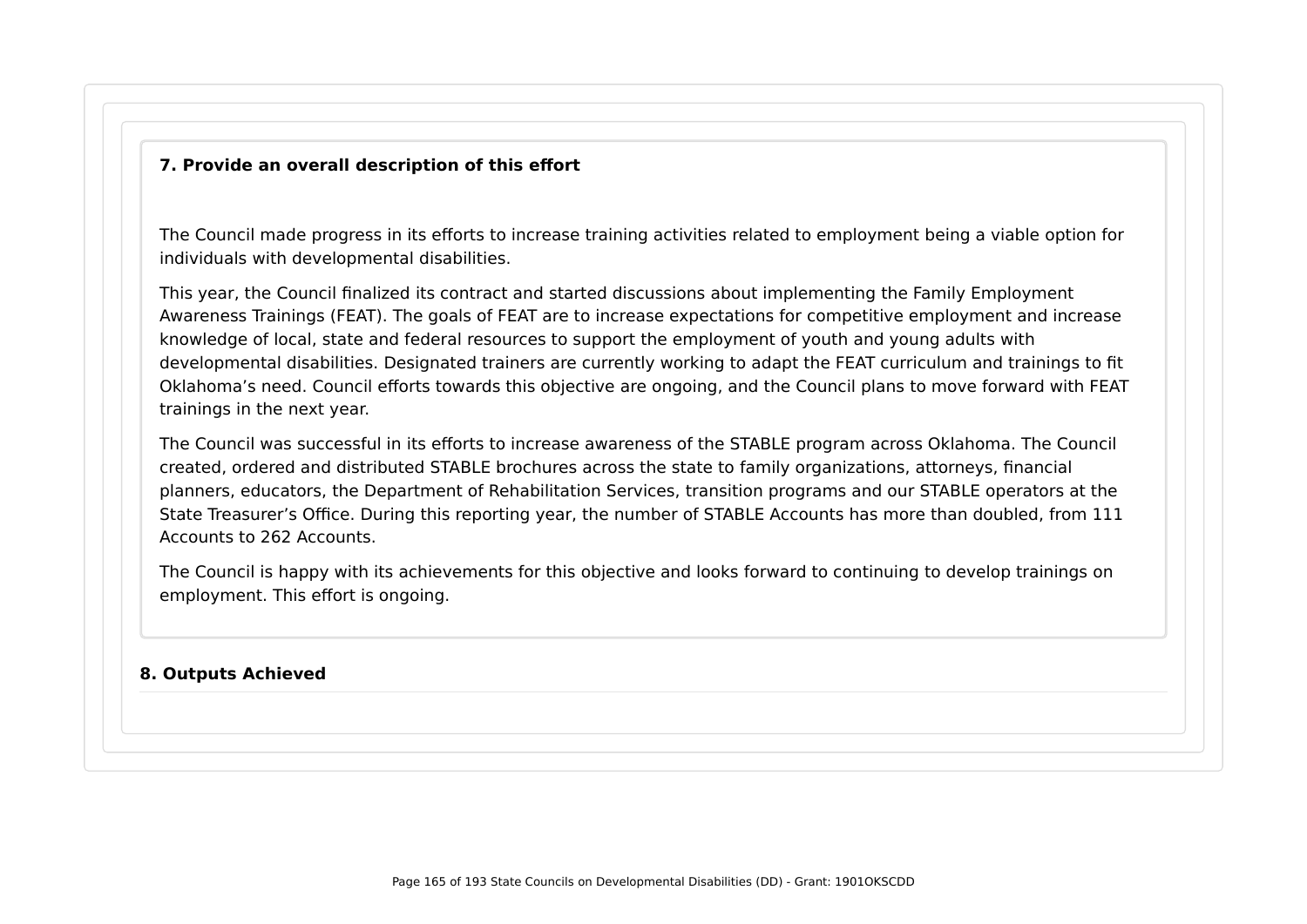| <b>Expected Outputs</b>                                         | Achieved |
|-----------------------------------------------------------------|----------|
| 1 training product called Family Employment Awareness Training. |          |
| 1 STABLE program brochure.                                      |          |

**10. The report should include the following: (a) A narrative progress report that cohesively describes the activities that were implemented toward achieving the objective, including how the identified strategy was used, how the activity was implemented, challenges to achieving the objective and unexpected benefits.(b) For system change activities, include a description of the stage of implementation (planning, initiation, implementation, outcome/fully integrated) of the system change initiative. (c) All narratives must describe what numbers make up the performance measures number for the activities being reported in the narrative.(d) A summary of evaluation activities to monitor progress and impact of council supported activities for the objective; data collected during the year, data sources, and data collection methods; (logic model and evaluation plan may be attached to the report).**

Over the past year, the DD Council of Oklahoma has been active in creating training products and curriculum so that Oklahomans with developmental disabilities and their families recognize that employment is an achievable individual goal.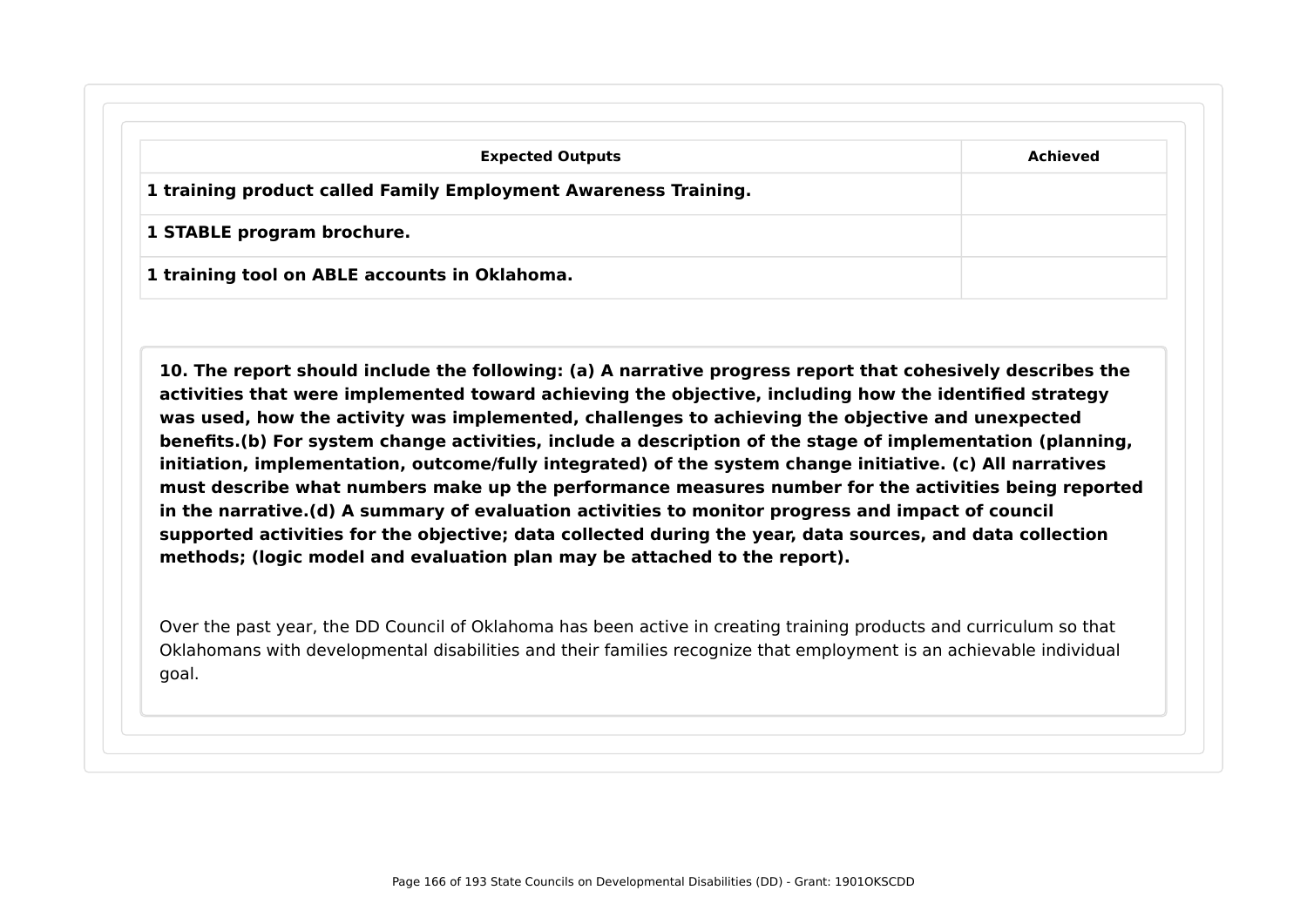This year, the Council finalized its contract and started discussions about implementing the Family Employment Awareness Trainings (FEAT). The goals of FEAT are to increase expectations for competitive employment and increase knowledge of local, state and federal resources to support the employment of youth and young adults with developmental disabilities.

Upon finalization of the contract with the University of Kansas (FEAT is a best-practice program that was developed at the University of Kansas.), Oklahoma's DD Council held its first stakeholder meeting. The two-day stakeholder meeting included representatives from a variety of public and private social services organizations from across the state. At the stakeholder meeting, designated trainers were chosen to work with the University of Kansas team to adapt the FEAT curriculum to fit Oklahoma. Because the Council is still adapting the curriculum to make it Oklahoma-specific, no FEAT training has been held in Oklahoma at this time. This is an ongoing process.

The DD Council works in partnership with the Oklahoma State Treasurer's Office to support the dissemination of information about the STABLE program in Oklahoma. The Council created, ordered and distributed STABLE brochures across the state to family organizations, attorneys, financial planners, educators, the Department of Rehabilitation Services, transition programs and our STABLE operators at the State Treasurer's Office. In addition to these publicity efforts, a Partners in Policymaking graduate, who works in the financial field has been an active force for education on ABLE accounts across the state. She has delivered at least six state-wide trainings and numerous conference sessions about ABLE accounts. During this reporting year, the number of STABLE Accounts has more than doubled, from 111 Accounts to 262 Accounts.

The Council made progress in its efforts to increase training activities related to employment being a viable option for individuals with developmental disabilities. Council efforts towards this objective are ongoing, and the Council plans to move forward with FEAT trainings in the next year.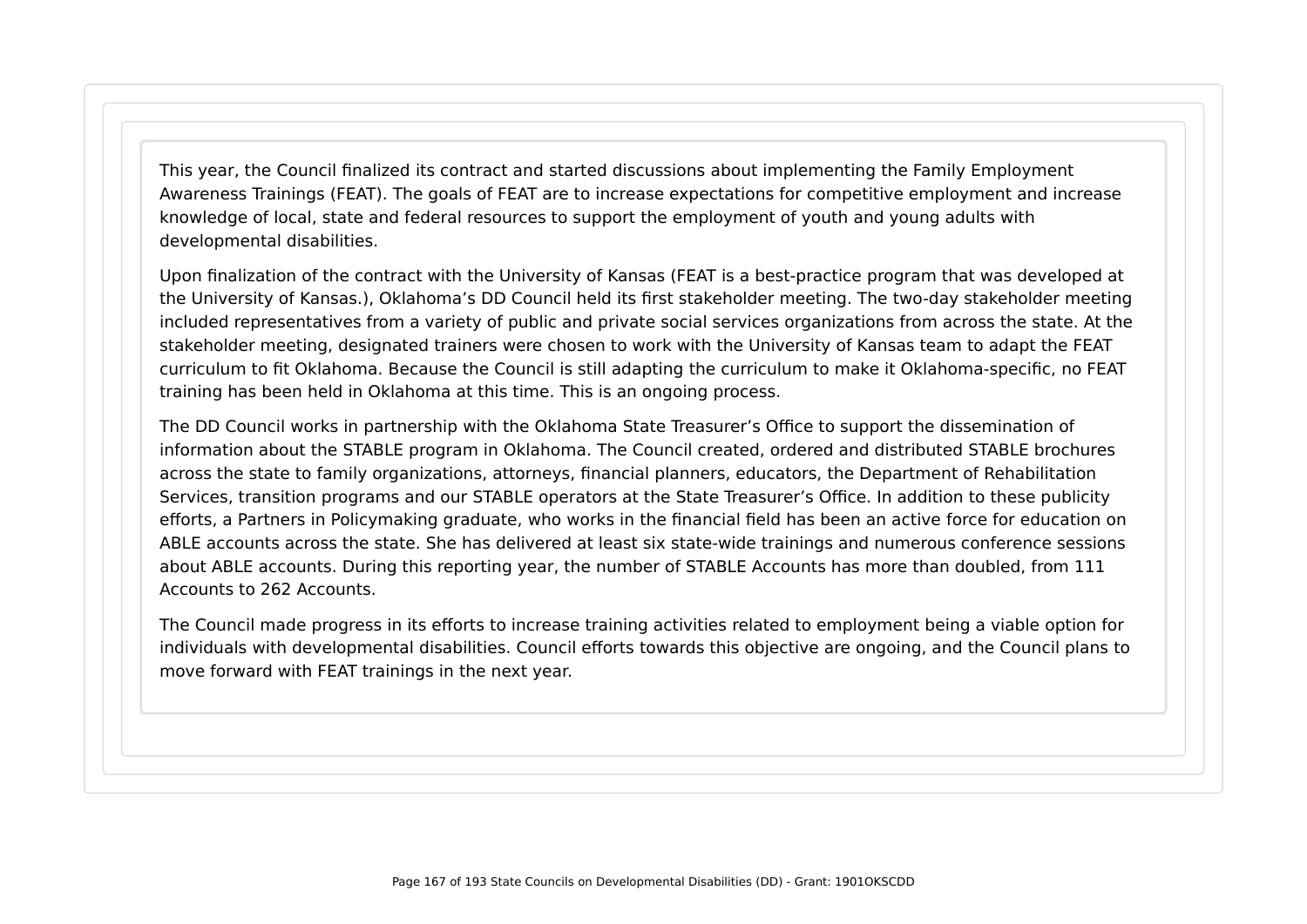# **12. Expected Outcomes Achieved**

|                                              | <b>Expected Outcomes</b>                                                                                                                                                                                  | <b>Achieved</b> |
|----------------------------------------------|-----------------------------------------------------------------------------------------------------------------------------------------------------------------------------------------------------------|-----------------|
| <b>ABLE accounts.</b>                        | Increased awareness of ABLE accounts in Oklahoma; increased number of established                                                                                                                         |                 |
| employment.                                  | Increased awareness by individuals and families about the expectations and realities of                                                                                                                   |                 |
|                                              |                                                                                                                                                                                                           |                 |
|                                              | 13. Progress towards achieving outcomes for overall objective : The annual report should include an<br>assessment as to the extent to which progress was made on the intended outcomes for the objective. |                 |
| individuals with developmental disabilities. | The Council made progress in its efforts to increase training activities related to employment being a viable option for                                                                                  |                 |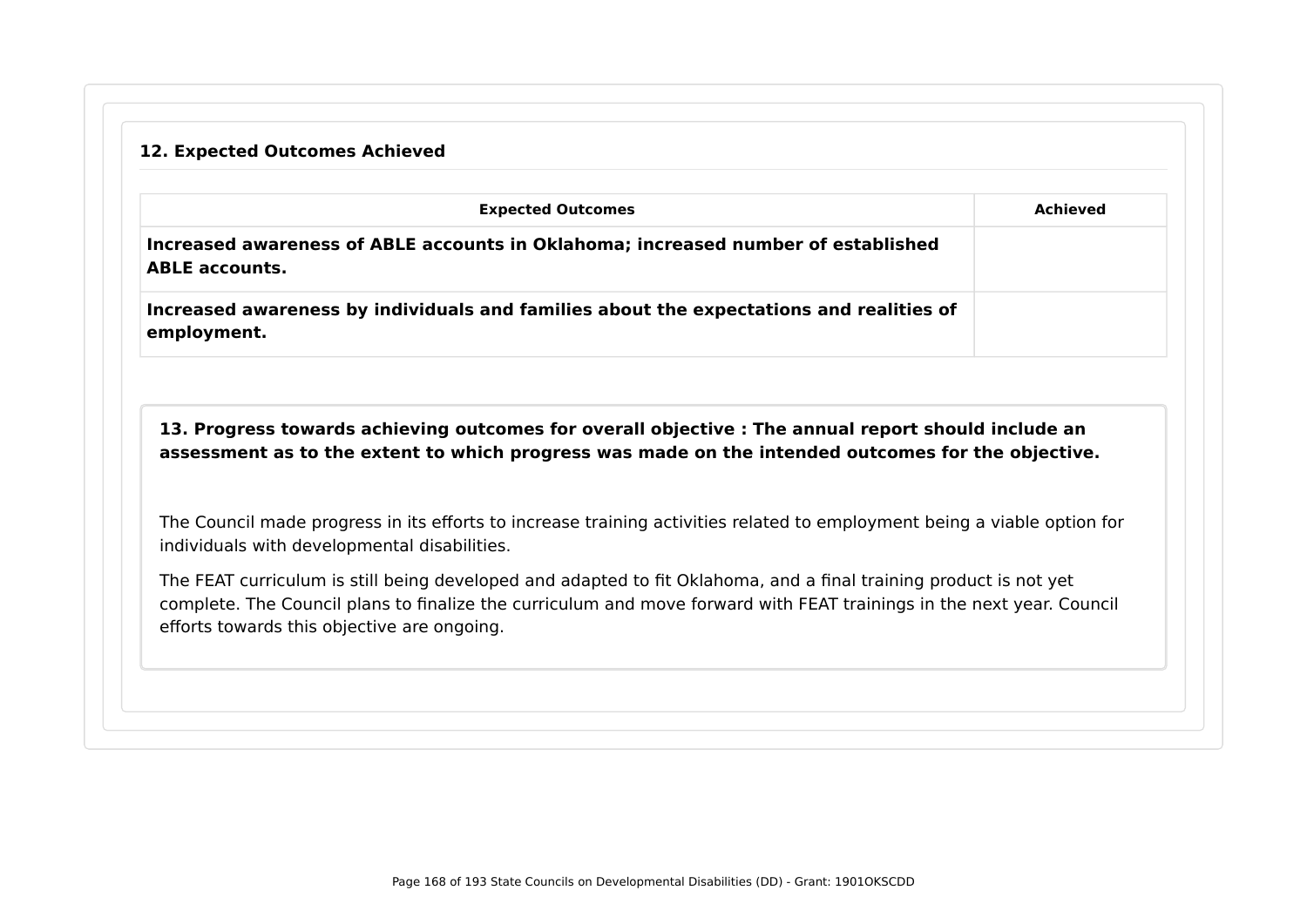**14. Additionally, include stories of culturally diverse people with developmental disabilities whose lives are better because of Council work on this activity (e.g., became better advocates for themselves and others, became more connected to the community). Stories of policy or legislative changes that happened as a result of Council individual advocacy work that are likely to positively impact the lives of people with developmental disabilities or that will prevent a potential negative impact (e.g., created deleted, refined programs and/or legislation, reallocated use of funds, organizational systems change as a result of evidence based practices).**

The Council did not collect data or stories of culturally diverse people with developmental disabilities in this goal area. The Council did not collect data that has directly linked its efforts under this objective with public policy results.

**2.** People with disabilities will develop job-seeking skills to attain meaningful employment.

- **1. Goal:** Reframing Employment for People with Disabilities
- **2. State Plan Objective** Objective 2

### **3. This Objective is**

Individual & Family Advocacy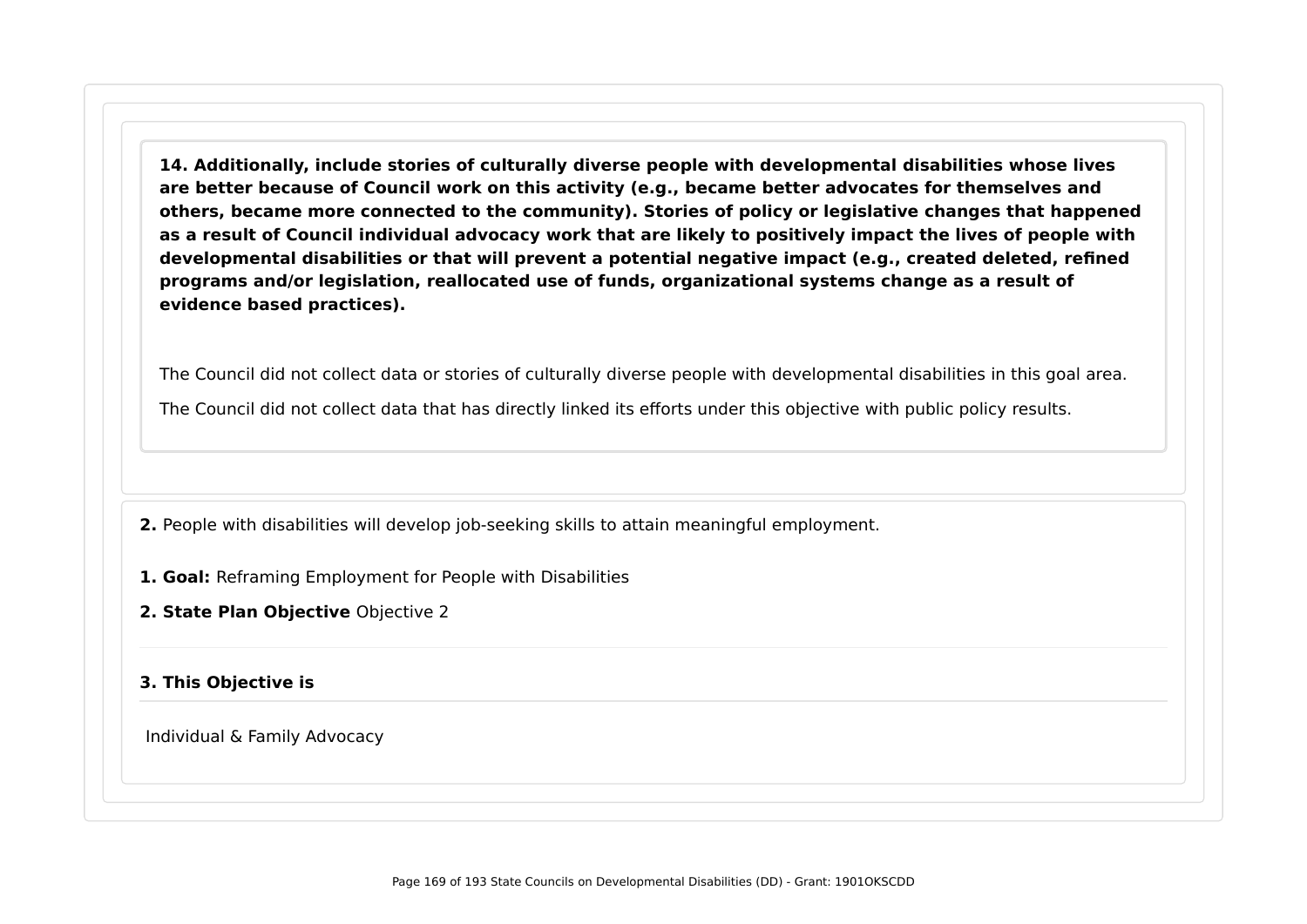# **4. This Objective is**

Ongoing

## **5. This Objective is**

|                                                                            | The Objective is |
|----------------------------------------------------------------------------|------------------|
| a. Fulfilling a Self-Advocacy DD Requirement *                             | No.              |
| b. Targeted disparity $*$                                                  | No.              |
| c. DD Network Collaboration $*$                                            | No.              |
| d. A demonstration project of New Approaches to<br>Services and Supports * | No.              |
| e. A demonstration of projects or activities *                             | No.              |

### **6. Stage of Implementation**

Planning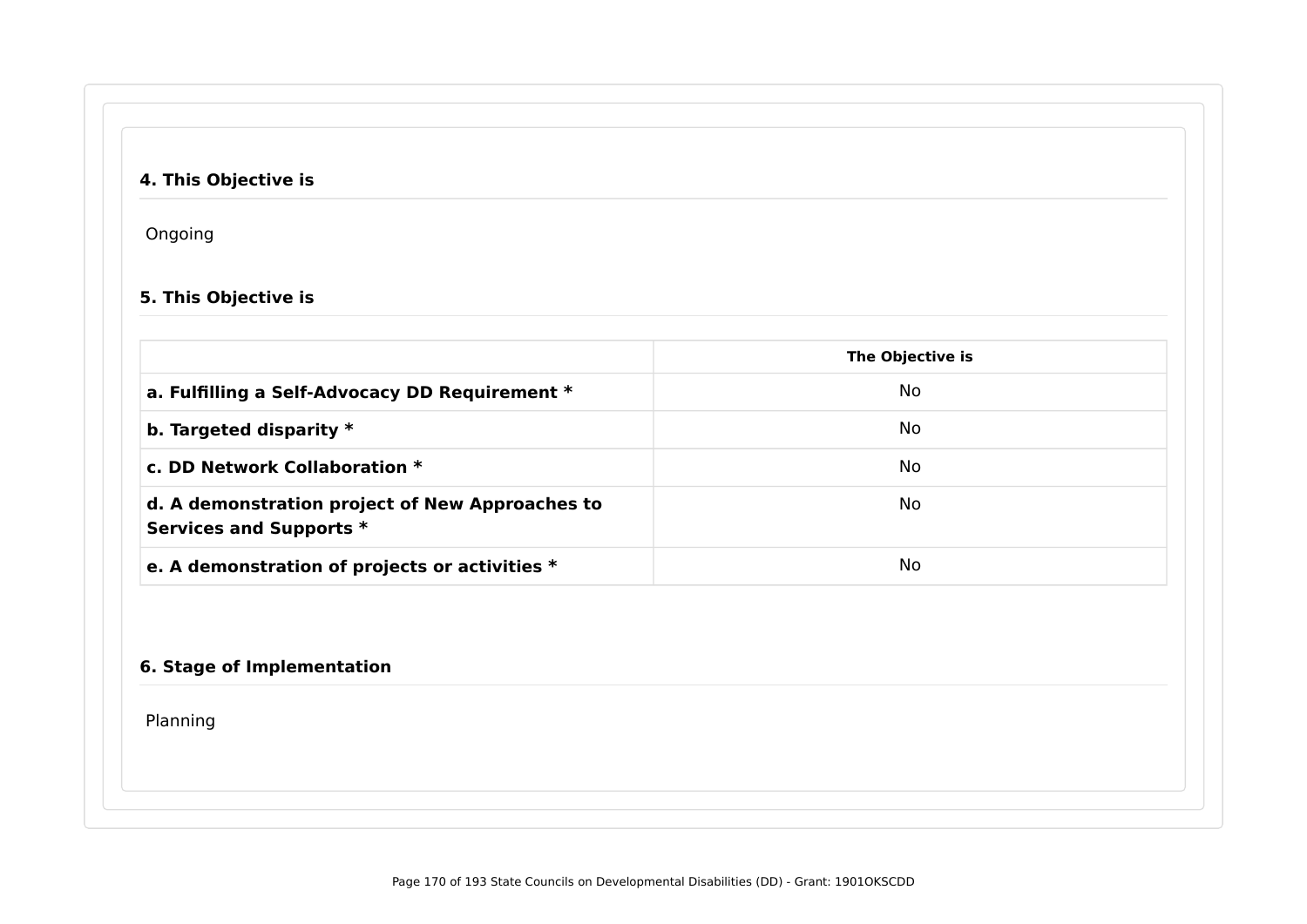### **7. Provide an overall description of this effort**

The Council did not complete the planned outputs or outcomes for this objective.

Training resources are still being finalized, and Council efforts towards this objective are ongoing.

### **8. Outputs Achieved**

| <b>Expected Outputs</b>                                                                                                                | Achieved |
|----------------------------------------------------------------------------------------------------------------------------------------|----------|
| 1 training product for people with disabilities to help them better understand their<br>personal finances and how to protect benefits. |          |
| 1 outreach product for people with disabilities to help them better understand work<br>incentives and disincentives.                   |          |
| 1 training product on resume writing and interviewing skills.                                                                          |          |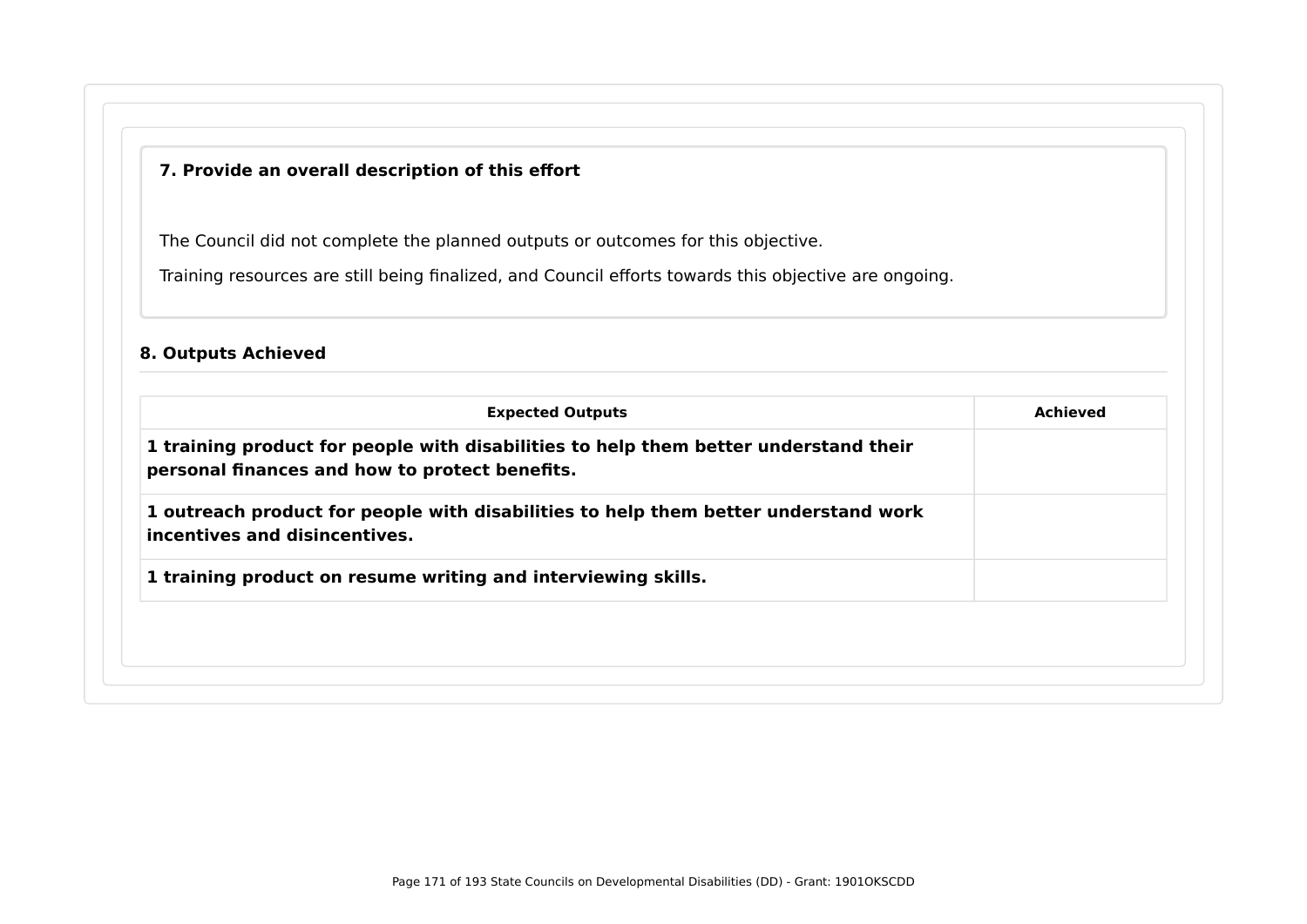**10. The report should include the following: (a) A narrative progress report that cohesively describes the activities that were implemented toward achieving the objective, including how the identified strategy was used, how the activity was implemented, challenges to achieving the objective and unexpected benefits.(b) For system change activities, include a description of the stage of implementation (planning, initiation, implementation, outcome/fully integrated) of the system change initiative. (c) All narratives must describe what numbers make up the performance measures number for the activities being reported in the narrative.(d) A summary of evaluation activities to monitor progress and impact of council supported activities for the objective; data collected during the year, data sources, and data collection methods; (logic model and evaluation plan may be attached to the report).**

The Council did not complete the planned outputs or outcomes for this objective.

Developing a training and an outreach product had to be delayed until spring 2020. The Council has tentatively identified training spaces and speakers for a two-day training to help people with developmental disabilities develop job-seeking skills (including interview skills, resume writing and meeting with employers) to attain meaningful employment. In conjunction with Among Friends, a non-profit day center for people with I/DD, the Council plans to develop a second financial planning training session that is a reverse-job fair.

Training resources are still being finalized, and Council efforts towards this objective are ongoing.

#### **12. Expected Outcomes Achieved**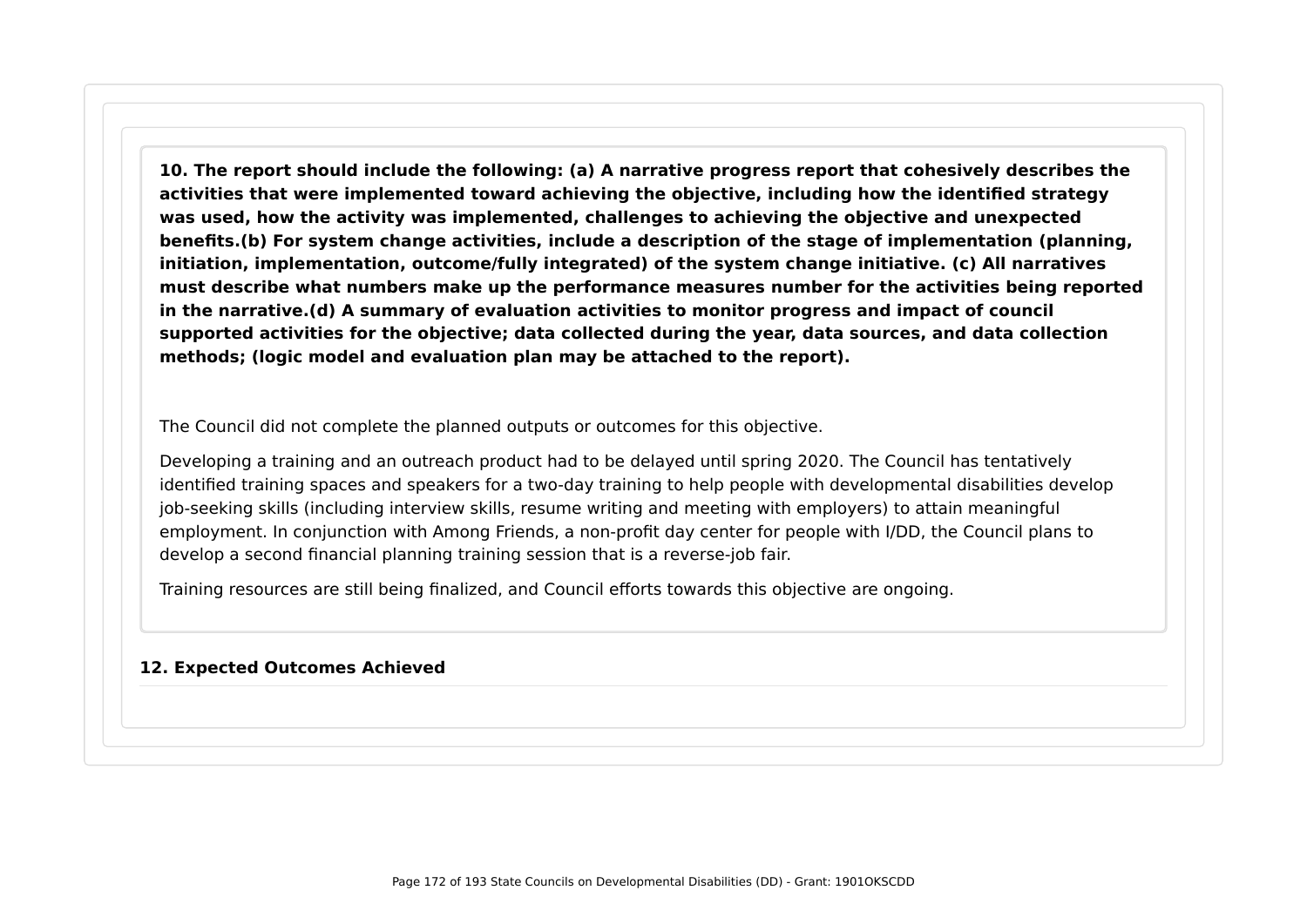|                                                                                                                                                                                                                                                                                                                                                                                                                                                                                                                                                                                                                                                                       | <b>Achieved</b> |
|-----------------------------------------------------------------------------------------------------------------------------------------------------------------------------------------------------------------------------------------------------------------------------------------------------------------------------------------------------------------------------------------------------------------------------------------------------------------------------------------------------------------------------------------------------------------------------------------------------------------------------------------------------------------------|-----------------|
| Increased job-seeking skills; increased knowledge of work incentives and disincentives;<br>increased contact by Oklahomans with disabilities and NCDET on benefits planning.                                                                                                                                                                                                                                                                                                                                                                                                                                                                                          |                 |
| 13. Progress towards achieving outcomes for overall objective : The annual report should include an<br>assessment as to the extent to which progress was made on the intended outcomes for the objective.                                                                                                                                                                                                                                                                                                                                                                                                                                                             |                 |
| The Council did not complete the planned outputs or outcomes for this objective. Training resources are still being<br>finalized, and Council efforts towards this objective are ongoing.                                                                                                                                                                                                                                                                                                                                                                                                                                                                             |                 |
| 14. Additionally, include stories of culturally diverse people with developmental disabilities whose lives<br>are better because of Council work on this activity (e.g., became better advocates for themselves and<br>others, became more connected to the community). Stories of policy or legislative changes that happened<br>as a result of Council individual advocacy work that are likely to positively impact the lives of people with<br>developmental disabilities or that will prevent a potential negative impact (e.g., created deleted, refined<br>programs and/or legislation, reallocated use of funds, organizational systems change as a result of |                 |
| evidence based practices).                                                                                                                                                                                                                                                                                                                                                                                                                                                                                                                                                                                                                                            |                 |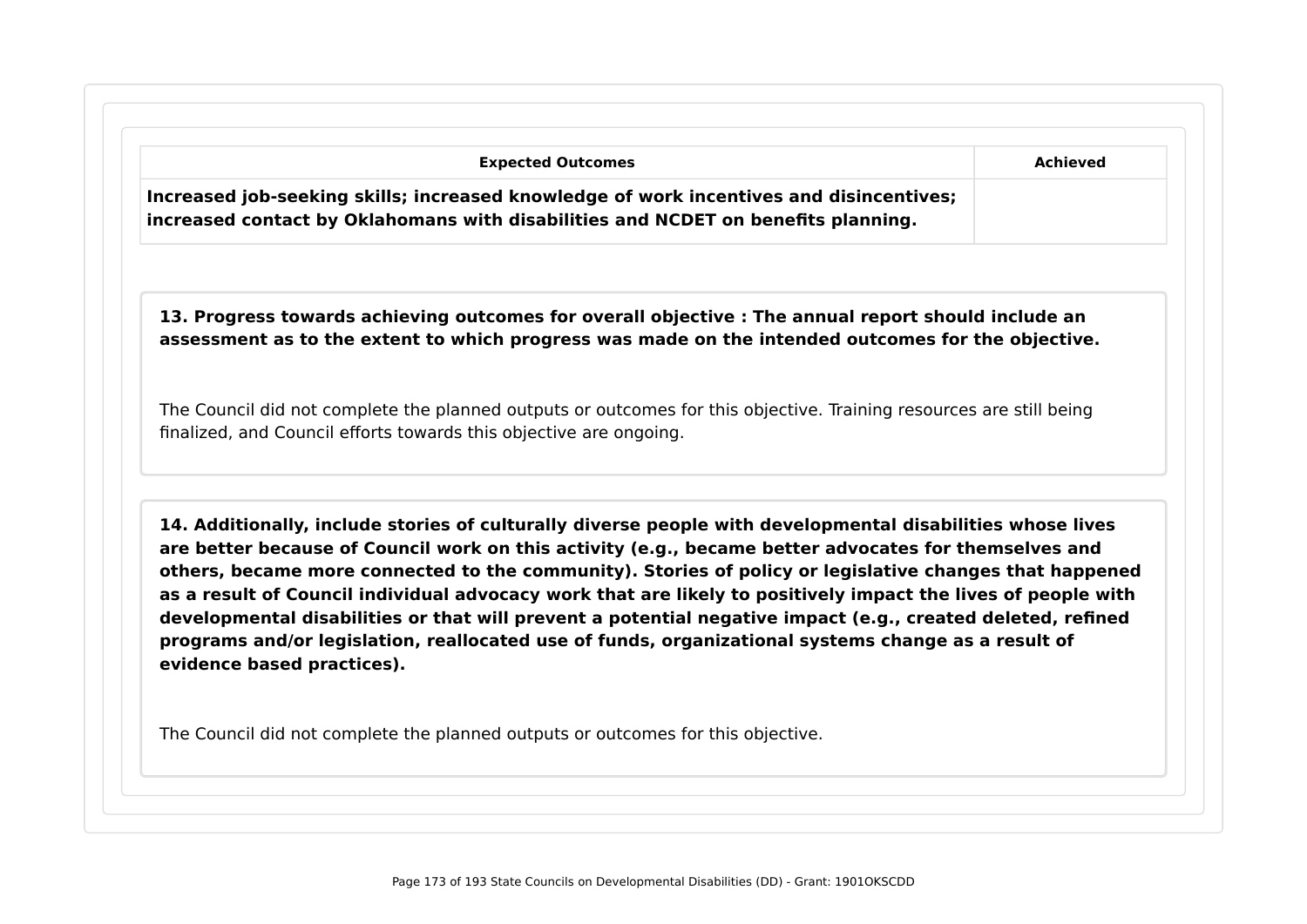# Individual & Family Advocacy Performance Measure

### **Description**

Reframing Employment for People with Disabilities

### Race/Ethnicity

| <b>Race/Ethnicity</b>                          | #           | %        |
|------------------------------------------------|-------------|----------|
| White, alone                                   | $\mathbf 0$ | 0        |
| <b>Black or African American alone</b>         | 0           | 0        |
| <b>American Indian and Alaska Native alone</b> | 0           | 0        |
| <b>Hispanic/Latino</b>                         | $\mathbf 0$ | 0        |
| <b>Asian alone</b>                             | $\mathbf 0$ | $\Omega$ |
| Native Hawaiian & Other Pacific Islander alone | $\Omega$    | 0        |
| Two or more races                              | $\Omega$    | $\Omega$ |
|                                                |             |          |
|                                                |             |          |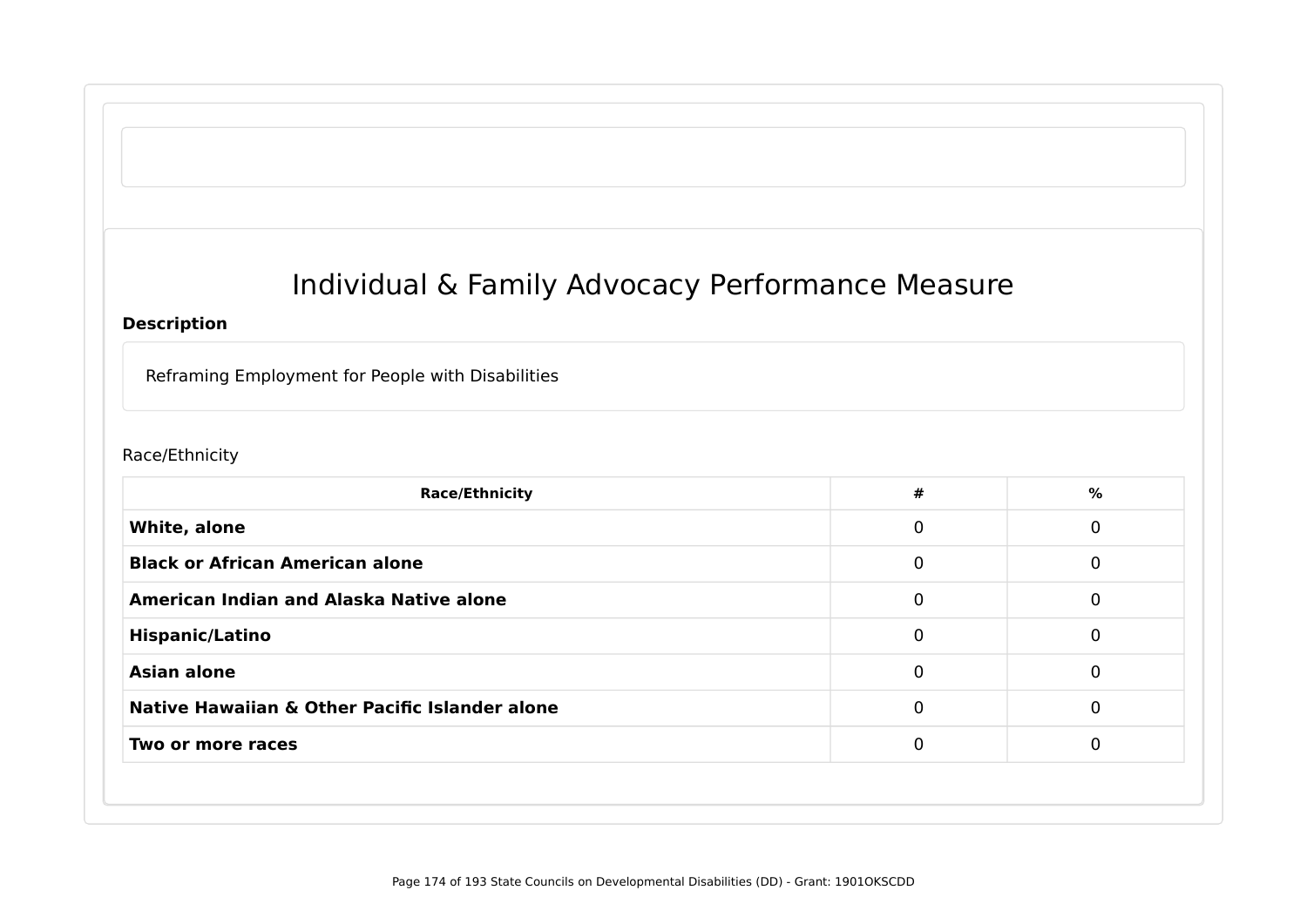| <b>Race/Ethnicity</b>                 | $\pmb{\#}$        | $\%$        |
|---------------------------------------|-------------------|-------------|
| Race unknown                          | 151               | 100         |
| Gender                                |                   |             |
| Gender                                | $\pmb{\#}$        | $\%$        |
| <b>Female</b>                         | $\mathbf 0$       |             |
| <b>Male</b>                           | $\mathbf 0$       |             |
| <b>Other</b>                          | $\mathbf 0$       |             |
| Category<br><b>Individual with DD</b> | $\pmb{\#}$<br>151 | $\%$<br>100 |
|                                       |                   |             |
| <b>Family Member</b>                  | $\mathbf 0$       | $\bf{0}$    |
| Geographical                          |                   |             |
|                                       |                   | $\%$        |
| Geographical                          | $\pmb{\#}$        |             |
| <b>Urban</b>                          | $\overline{0}$    |             |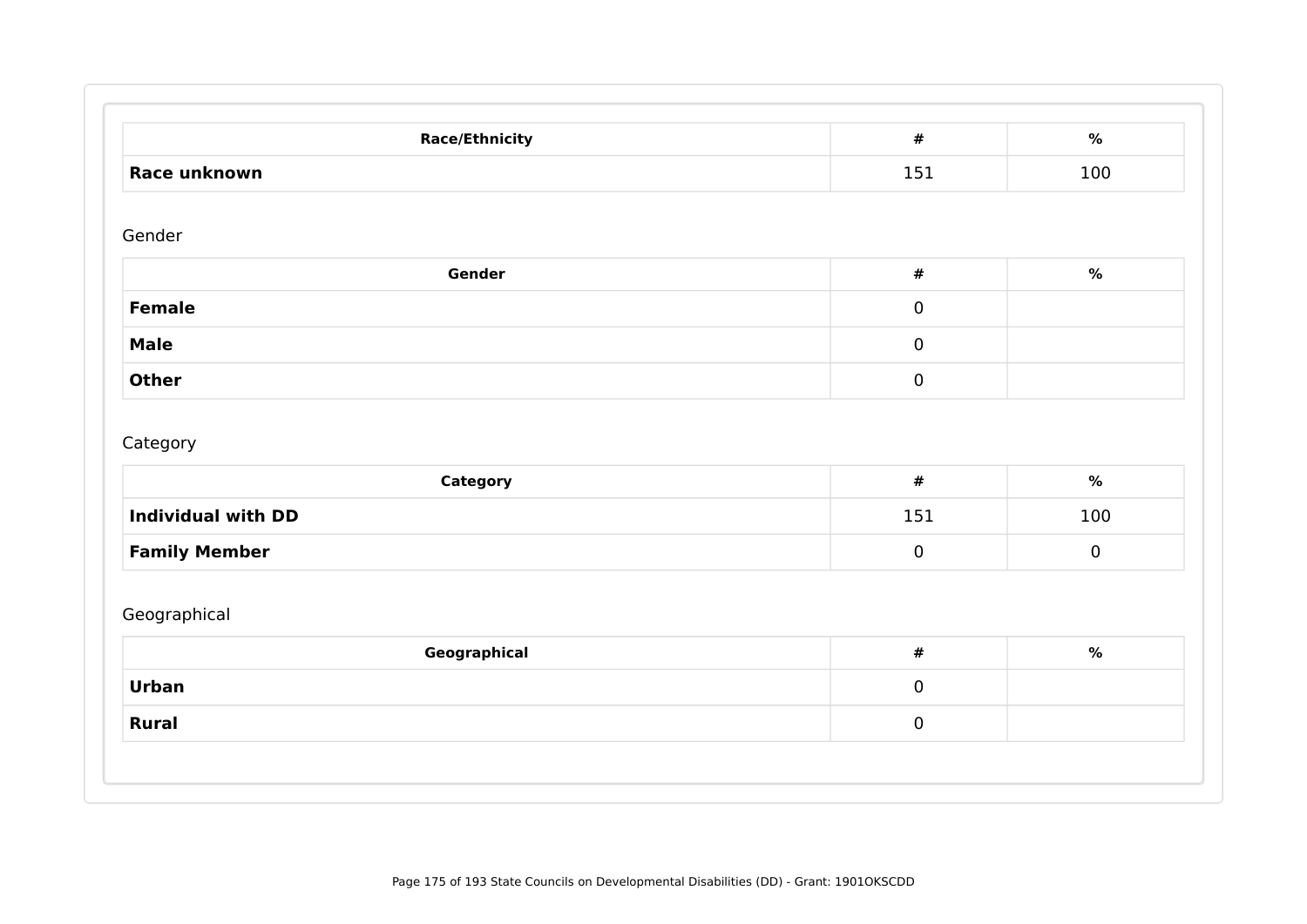# I. Output Measures

| <b>Objective</b>                                                                                                                         | Performance Measure : IFA 1.1 People with<br>DD who participated in activities | <b>Performance Measure: IFA 1.2 Family</b><br>members who participated in activities |
|------------------------------------------------------------------------------------------------------------------------------------------|--------------------------------------------------------------------------------|--------------------------------------------------------------------------------------|
| Implement training activities so that<br>people with DD and their families<br>recognize employment is an<br>achievable individual goal.* |                                                                                | 0                                                                                    |
| People with disabilities will develop<br>job-seeking skills to attain<br>meaningful employment.*                                         |                                                                                | 0                                                                                    |
| <b>Total # of Output Respondents</b>                                                                                                     |                                                                                | $\Omega$                                                                             |

#### II. Outcome Measures

| IFA 2.1 Percent of people with DD who increased advocacy |  |
|----------------------------------------------------------|--|
| IFA 2.2 Percent of family members who increased advocacy |  |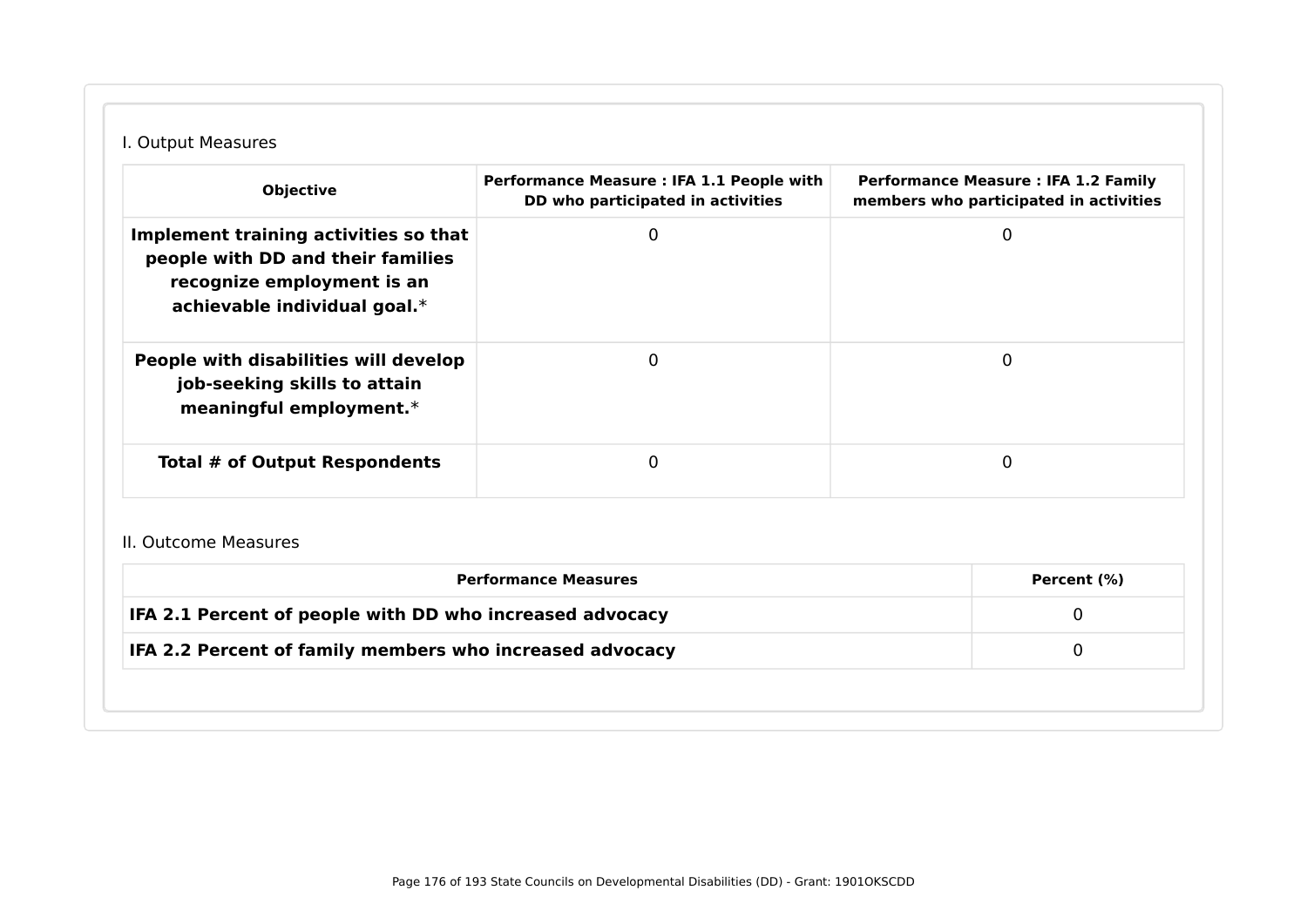| <b>Projects</b>                                                                                                                          | # People with developmental disabilities | # Family Members |
|------------------------------------------------------------------------------------------------------------------------------------------|------------------------------------------|------------------|
| Implement training activities so that<br>people with DD and their families<br>recognize employment is an<br>achievable individual goal.* | 0                                        | 0                |
| People with disabilities will develop<br>job-seeking skills to attain<br>meaningful employment.*                                         | $\Omega$                                 | 0                |
| Total # of Sub-Outcome<br><b>Respondents</b>                                                                                             | $\mathbf 0$                              | $\mathbf 0$      |
| IFA 2.3 Percent of people better able<br>to say what they need                                                                           |                                          |                  |

Sub-Outcome Measures : The number (#) of people who are better able to say what they want/say what is important to them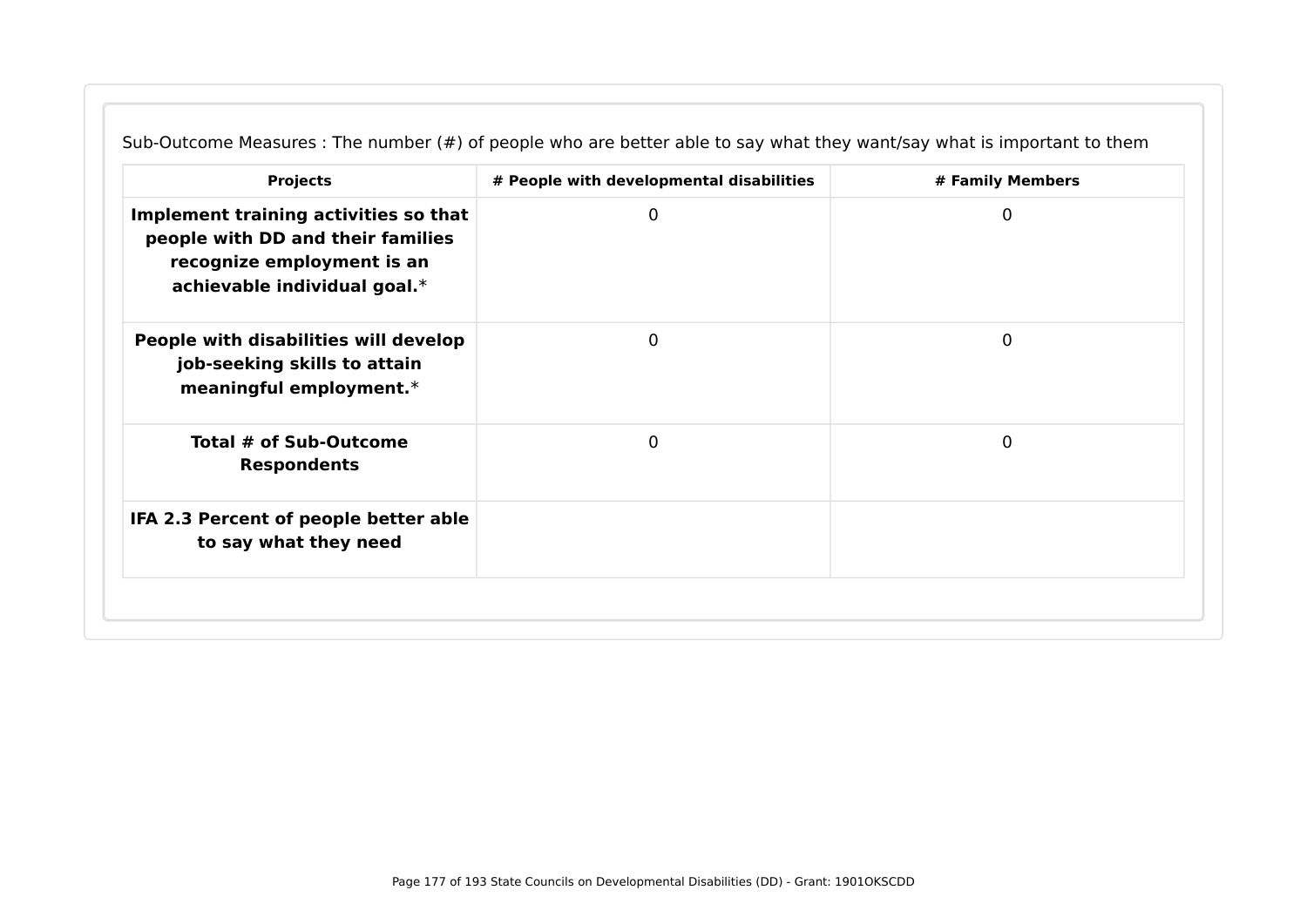| <b>Projects</b>                                                                                                                          | # People with developmental disabilities | # Family Members |
|------------------------------------------------------------------------------------------------------------------------------------------|------------------------------------------|------------------|
| Implement training activities so that<br>people with DD and their families<br>recognize employment is an<br>achievable individual goal.* | 0                                        | 0                |
| People with disabilities will develop<br>job-seeking skills to attain<br>meaningful employment.*                                         | 0                                        | 0                |
| Total # of Sub-Outcome<br><b>Respondents</b>                                                                                             | 0                                        | 0                |
| IFA 2.4 Percent of people<br>participating in advocacy activities                                                                        |                                          |                  |

Sub-Outcome Measures : The number (#) of people who are participating in advocacy activities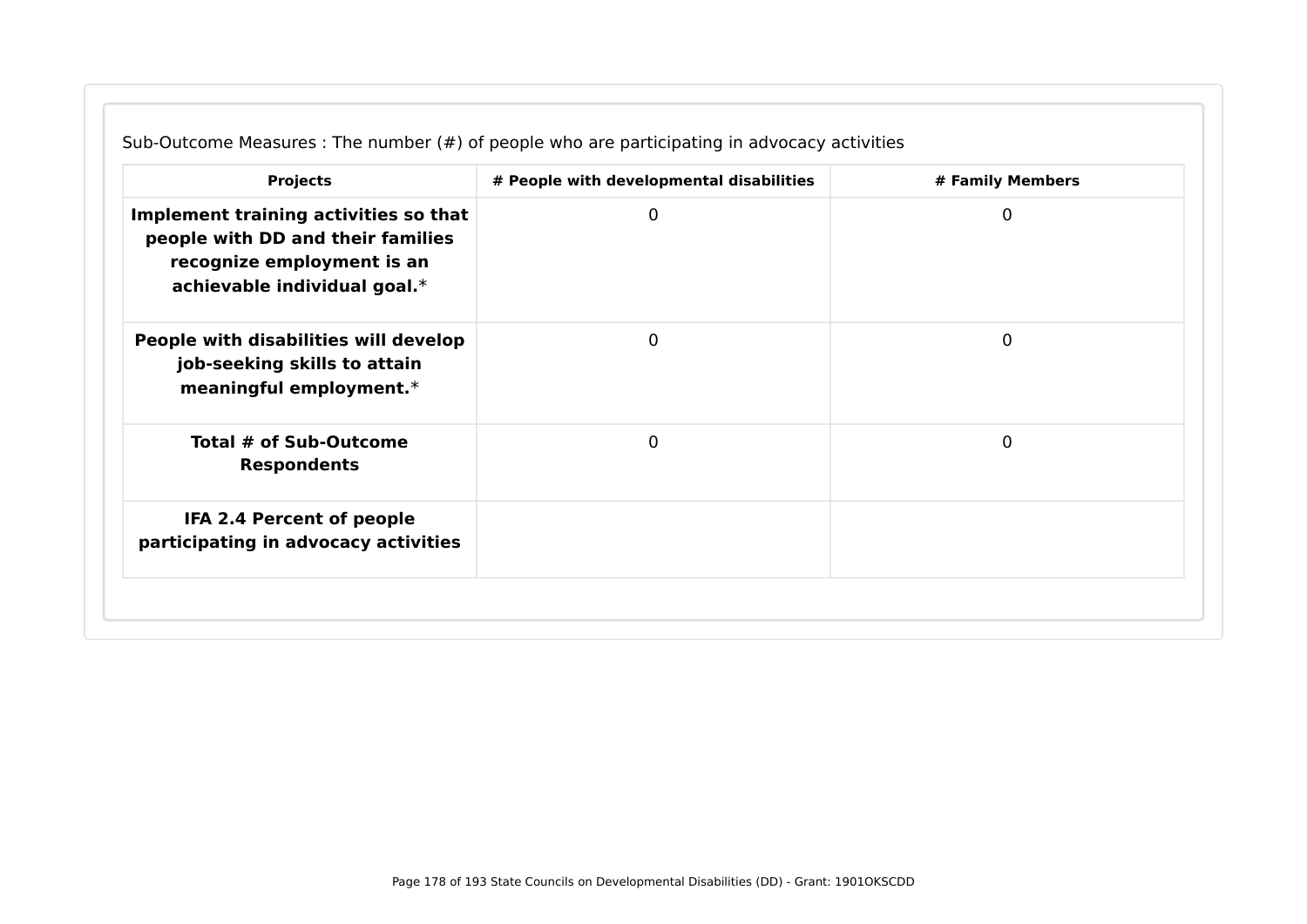Sub-Outcome Measures : The number (#) of people who are on cross disability coalitions, policy boards, advisory boards, governing bodies and/or serving in leadership positions.

| <b>Projects</b>                                                                                                                          | # People with developmental disabilities | # Family Members |  |  |
|------------------------------------------------------------------------------------------------------------------------------------------|------------------------------------------|------------------|--|--|
| Implement training activities so that<br>people with DD and their families<br>recognize employment is an<br>achievable individual goal.* | 0                                        | 0                |  |  |
| People with disabilities will develop<br>job-seeking skills to attain<br>meaningful employment.*                                         | $\Omega$                                 | $\mathbf 0$      |  |  |
| Total # of Sub-Outcome<br><b>Respondents</b>                                                                                             | $\mathbf{0}$                             | $\mathbf 0$      |  |  |
| IFA 2.5 Percent of people on cross<br>disability coalitions                                                                              |                                          |                  |  |  |
| IFA 3 The percent of people satisfied with a project activity $*$                                                                        |                                          |                  |  |  |
| $\overline{0}$                                                                                                                           |                                          |                  |  |  |
| IFA 3.1 Percent of people with DD satisfied with activity*                                                                               |                                          |                  |  |  |
| $\mathbf 0$                                                                                                                              |                                          |                  |  |  |
| IFA 3.2 Percent of family members satisfied with activity*                                                                               |                                          |                  |  |  |
|                                                                                                                                          |                                          |                  |  |  |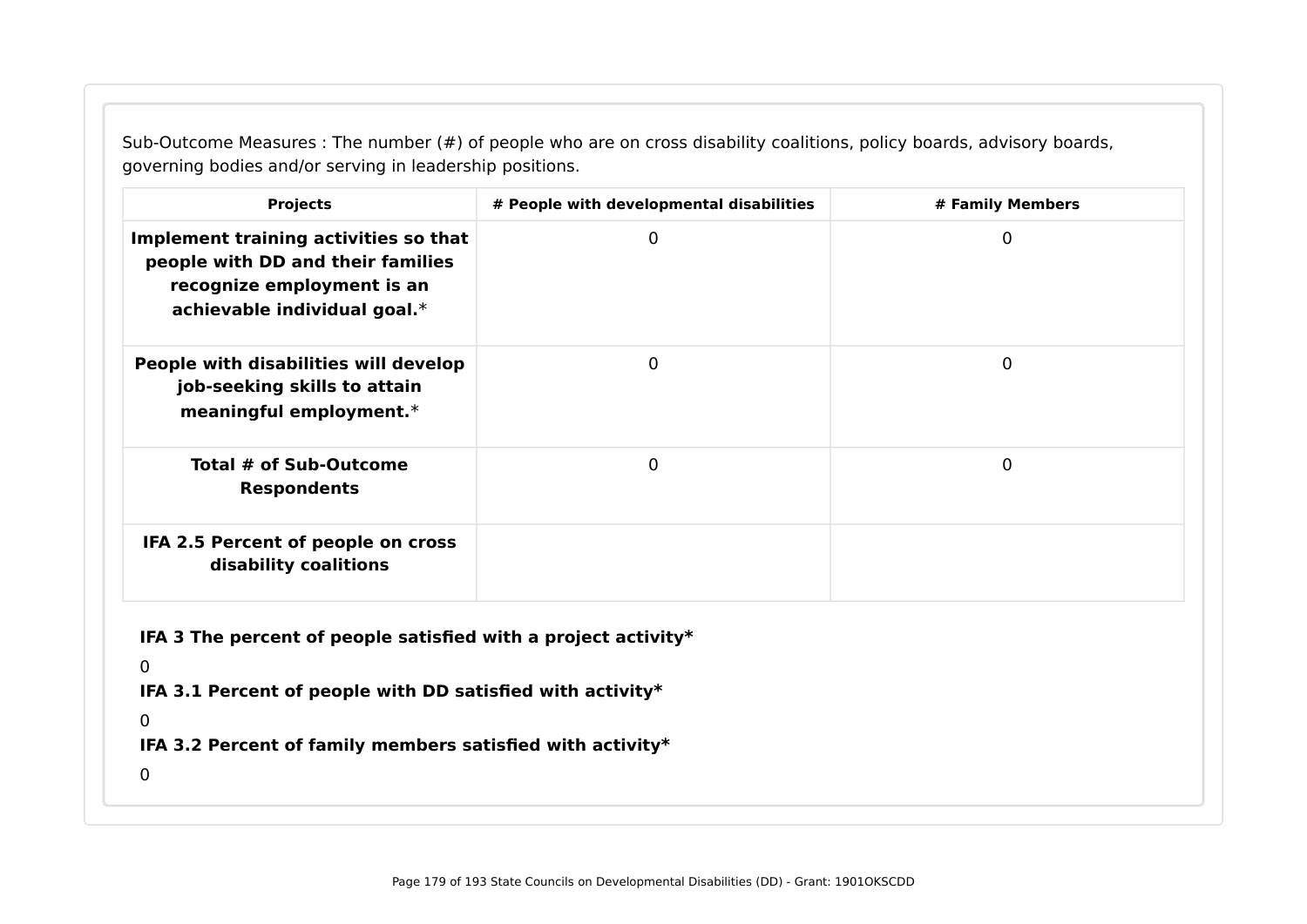**Description**

Reframing Employment for People with Disabilities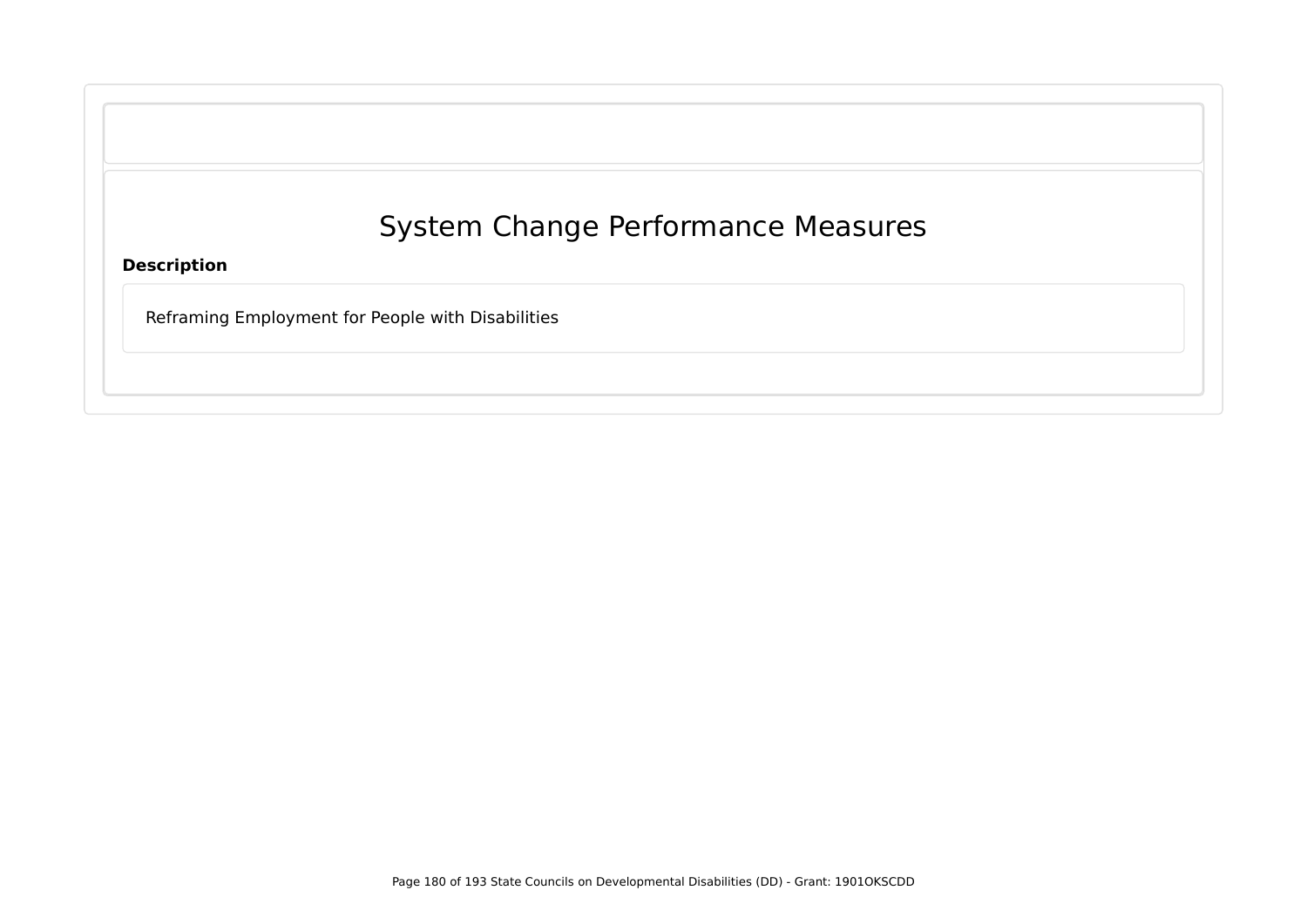SC 1: Output Measures - The number of Council efforts to transform fragmented approaches into a coordinated and effective system that assures individuals with developmental disabilities and their families participate in the design of and have access to needed community services, individualized supports, and other forms of assistance that promote self-determination, independence, productivity, and integration and inclusion in all facets of community life.

| <b>Objective</b>                                                                                                                                        | <b>SC 1.1</b><br><b>Number of</b><br>policy/<br>procedures<br>created/<br>changed | <b>SC 1.2</b><br>Number of<br>statutes/<br>regulations<br>created/<br>changed | SC 1.3.1<br><b>Number</b><br><b>of</b><br>promising<br>practices<br>created | SC 1.3.2<br><b>Number</b><br><b>of</b><br>promising<br>practices<br>supported<br>through<br>Council<br>activities | SC 1.3.3<br><b>Number</b><br>of best<br>practices<br>created | SC 1.3.4<br><b>Number</b><br>of best<br>practices<br>supported<br>through<br>Council<br>activities | <b>SC 1.3</b><br><b>The</b><br>number<br>of<br>promising<br>and/or<br>best<br>practices<br>created<br>and/or<br>supported | <b>SC 1.4</b><br><b>Number</b><br><b>of</b><br>people<br>trained/<br>educated | <b>SC 1.5</b><br><b>Number of</b><br><b>Systems</b><br>Change<br>activities<br>with other<br>organizations |
|---------------------------------------------------------------------------------------------------------------------------------------------------------|-----------------------------------------------------------------------------------|-------------------------------------------------------------------------------|-----------------------------------------------------------------------------|-------------------------------------------------------------------------------------------------------------------|--------------------------------------------------------------|----------------------------------------------------------------------------------------------------|---------------------------------------------------------------------------------------------------------------------------|-------------------------------------------------------------------------------|------------------------------------------------------------------------------------------------------------|
| <b>Implement training</b><br>activities so that people<br>with DD and their<br>families recognize<br>employment is an<br>achievable individual<br>goal. | $\mathbf 0$                                                                       | $\mathbf 0$                                                                   | $\overline{0}$                                                              | $\overline{2}$                                                                                                    | $\mathbf 0$                                                  | 3                                                                                                  | 5                                                                                                                         | 151                                                                           | $\overline{0}$                                                                                             |
|                                                                                                                                                         |                                                                                   |                                                                               |                                                                             |                                                                                                                   |                                                              |                                                                                                    |                                                                                                                           |                                                                               |                                                                                                            |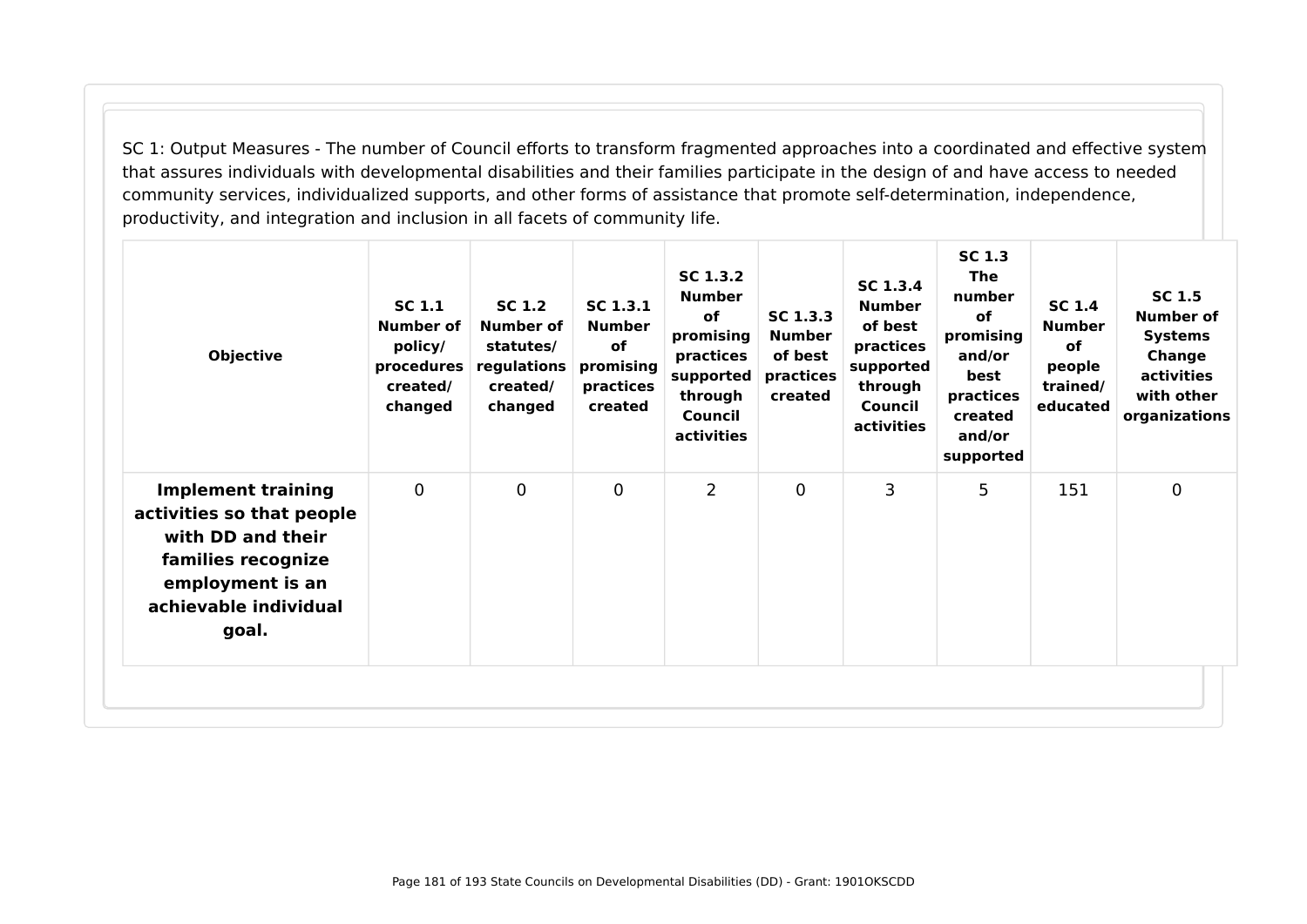| <b>Objective</b>                                                                                          | SC <sub>1.1</sub><br>Number of<br>policy/<br>procedures<br>created/<br>changed | SC 1.2<br>Number of<br>statutes/<br>regulations<br>created/<br>changed | SC <sub>1.3.1</sub><br>Number<br><b>of</b><br>promising<br>practices<br>created | SC 1.3.2<br><b>Number</b><br>of<br>promising<br>practices<br>supported<br>through<br>Council<br>activities | SC 1.3.3<br><b>Number</b><br>of best<br>practices<br>created | SC 1.3.4<br><b>Number</b><br>of best<br>practices<br>supported<br>through<br>Council<br>activities | <b>SC 1.3</b><br><b>The</b><br>number<br>οf<br>promising<br>and/or<br>best<br>practices<br>created<br>and/or<br>supported | <b>SC 1.4</b><br><b>Number</b><br>of<br>people<br>trained/<br>educated | SC 1.5<br>Number of<br><b>Systems</b><br>Change<br>activities<br>with other<br>organizations |
|-----------------------------------------------------------------------------------------------------------|--------------------------------------------------------------------------------|------------------------------------------------------------------------|---------------------------------------------------------------------------------|------------------------------------------------------------------------------------------------------------|--------------------------------------------------------------|----------------------------------------------------------------------------------------------------|---------------------------------------------------------------------------------------------------------------------------|------------------------------------------------------------------------|----------------------------------------------------------------------------------------------|
| <b>People with disabilities</b><br>will develop job-seeking<br>skills to attain<br>meaningful employment. | $\mathbf 0$                                                                    | $\mathbf 0$                                                            | $\mathbf 0$                                                                     | 0                                                                                                          | 0                                                            | $\mathbf 0$                                                                                        | 0                                                                                                                         | 0                                                                      | $\mathbf 0$                                                                                  |

# Systems Change SC 2: Outcome Measures

| SC 2.1 - Efforts that led to improvements $*$ |  |
|-----------------------------------------------|--|
| SC 2.2 - Efforts that were implemented *      |  |
|                                               |  |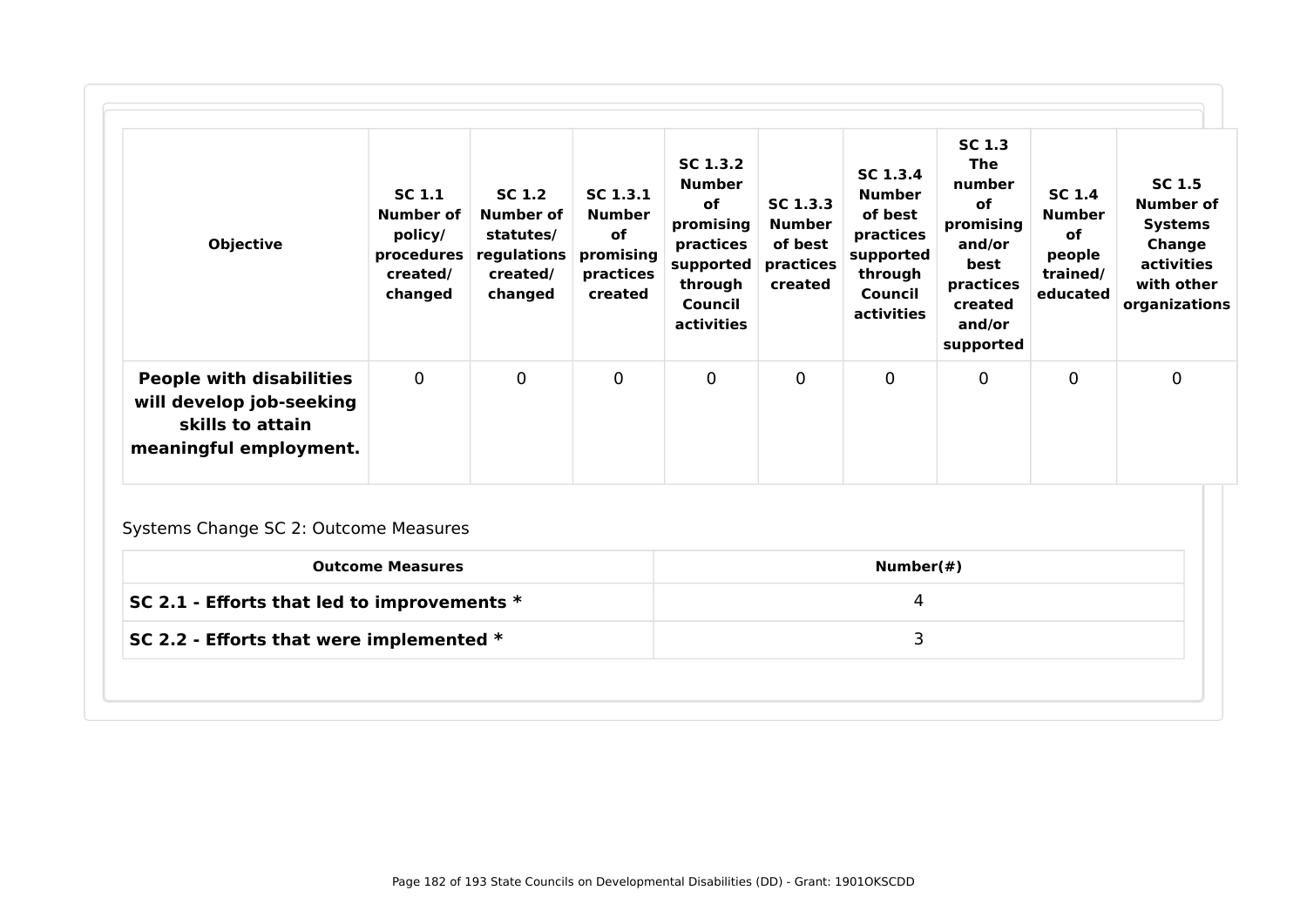| <b>Objective</b>                                                                                                                                        | <b>SC 2.1.1 Policy,</b><br>procedure, statute,<br>regulation<br>improvements | <b>SC 2.1.2 Policy,</b><br>procedure, statute,<br>regulation implemented | SC 2.1.3 Number of<br>improved promising or<br>best practices | SC 2.1.4 Number of<br>implemented promising<br>or best practices |
|---------------------------------------------------------------------------------------------------------------------------------------------------------|------------------------------------------------------------------------------|--------------------------------------------------------------------------|---------------------------------------------------------------|------------------------------------------------------------------|
| <b>Implement training</b><br>activities so that people<br>with DD and their<br>families recognize<br>employment is an<br>achievable individual<br>goal. | $\overline{0}$                                                               | $\mathbf 0$                                                              | $\mathbf 0$                                                   | 0                                                                |
| <b>People with disabilities</b><br>will develop job-seeking<br>skills to attain<br>meaningful employment.                                               | $\mathbf{0}$                                                                 | $\overline{0}$                                                           | $\mathbf 1$                                                   | 5                                                                |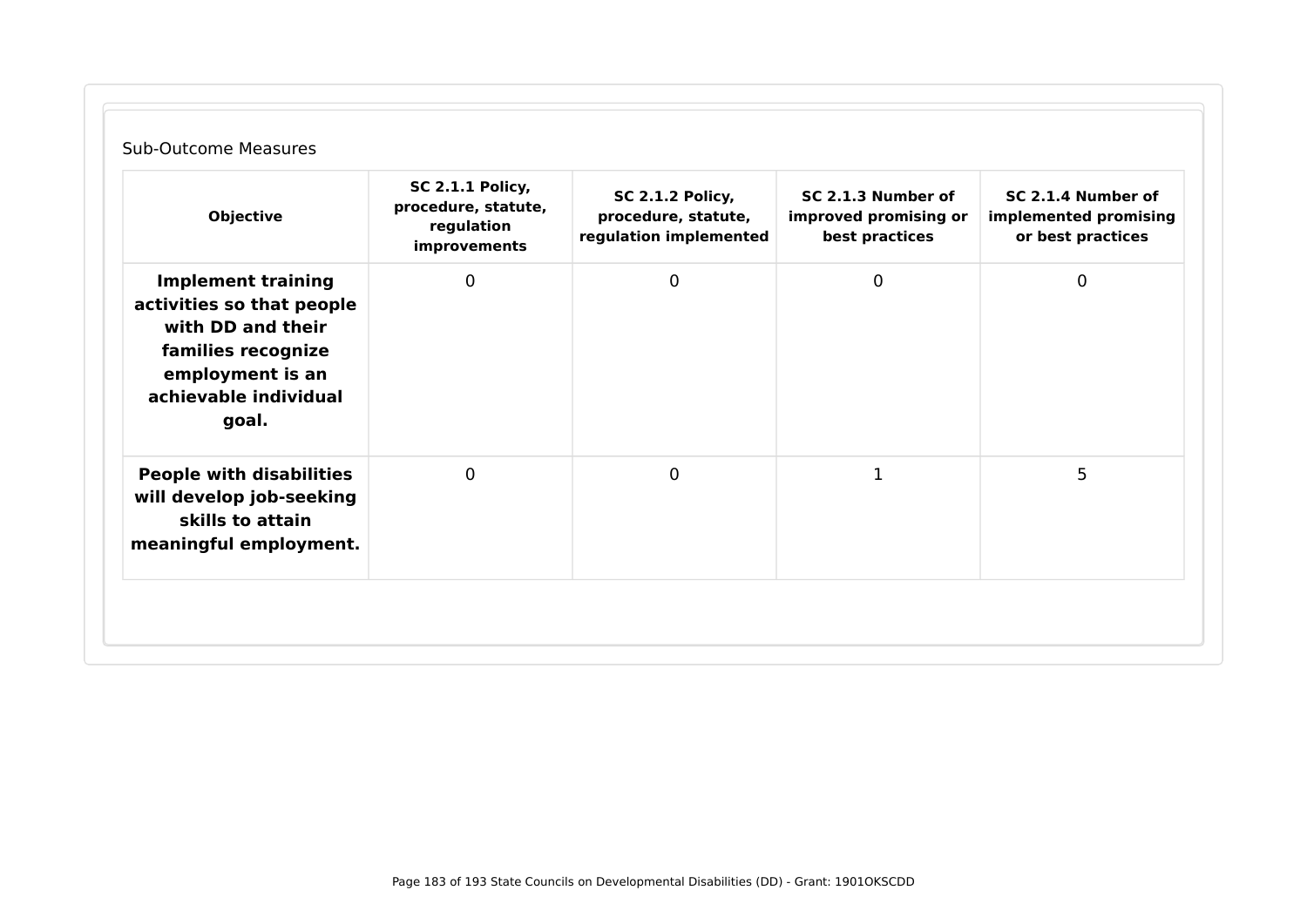## **Section V: Council Financial Information 1988 1988 1989 1989 1999 1999 1999 1999 1999 1999 1999 1999 1999 1999 1999 1999 1999 1999 1999 1999 1999 1999 1999 1999 1999 199**

#### **Council is its own DSA**

No

 $\Omega$ 

0

### **Fiscal Information for Programmatic Purposes ONLY:**

**1. Fiscal Year: \*** 2019 **2. Reporting Period - Start\*** 10-01-18 **2. Reporting Period - End\*** 09-30-20 **3. Total Federal Fiscal Award for Reporting Year\*** 919841 **4. State Funds Contributing to Council State Plan Activities\*** 17561.24 **5. Additional Council Funds Used for Other Activities\* 6. Federal Share of Expenditures\*** 499457.23 **7. Federal Share of Unliquidated Obligations\***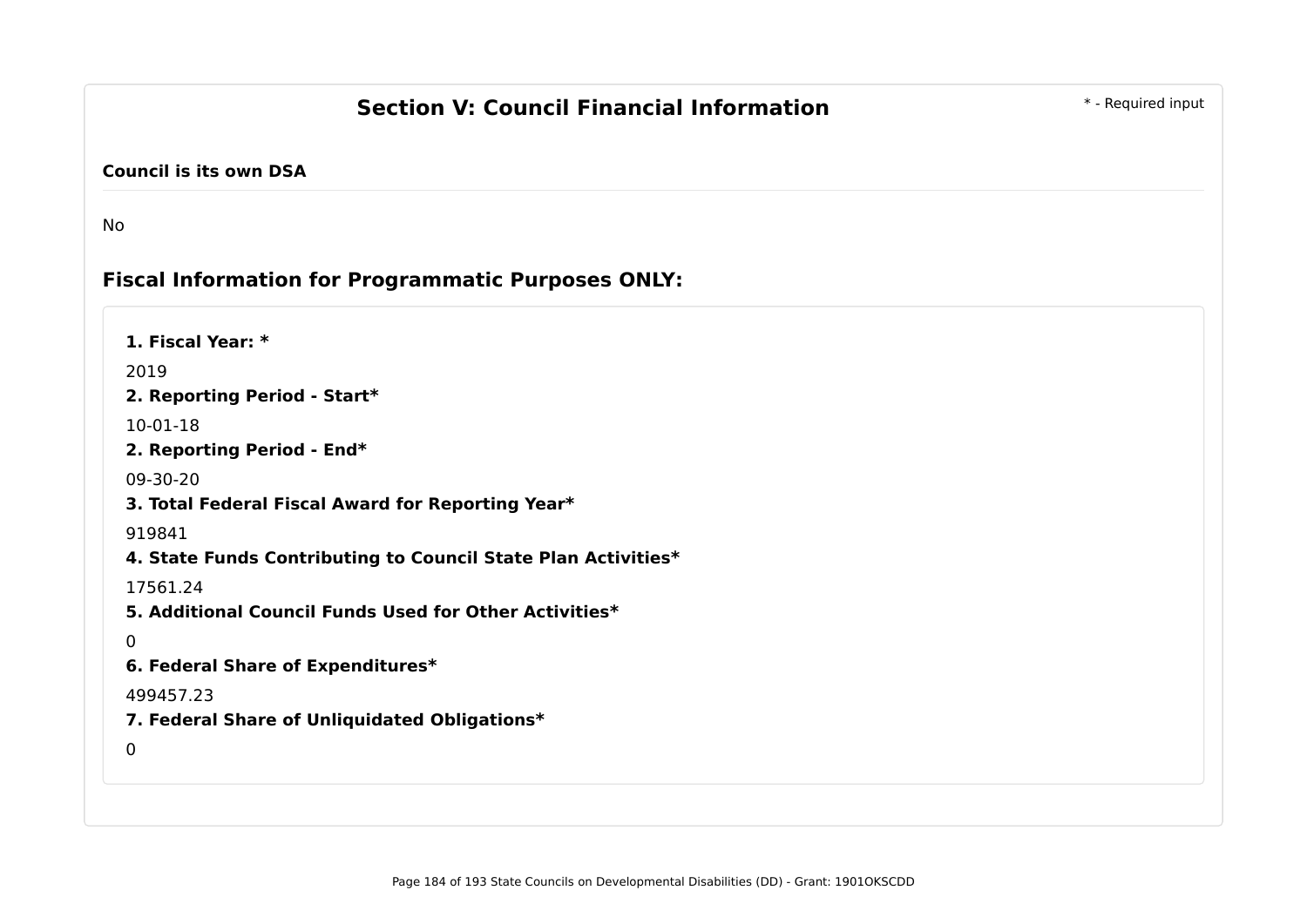```
8. Unobligated Balance of Federal Funds (=Total Federal Fiscal Year Award - Federal Share of expenditures -
Federal Share of unliquidated obligations)*
```
 $\Omega$ **9. Match Required\*** 17561.24 **10. Match Met\*** 17561.24 **11. Match Unmet\***  $\Omega$ 

**Fiscal Information for Programmatic Purposes ONLY:**

**1. Fiscal Year: \*** 2018 **2. Reporting Period - Start\*** 10-01-17 **2. Reporting Period - End\*** 09-30-19 **3. Total Federal Fiscal Award for Reporting Year\*** 897250 **4. State Funds Contributing to Council State Plan Activities\*** 96218.56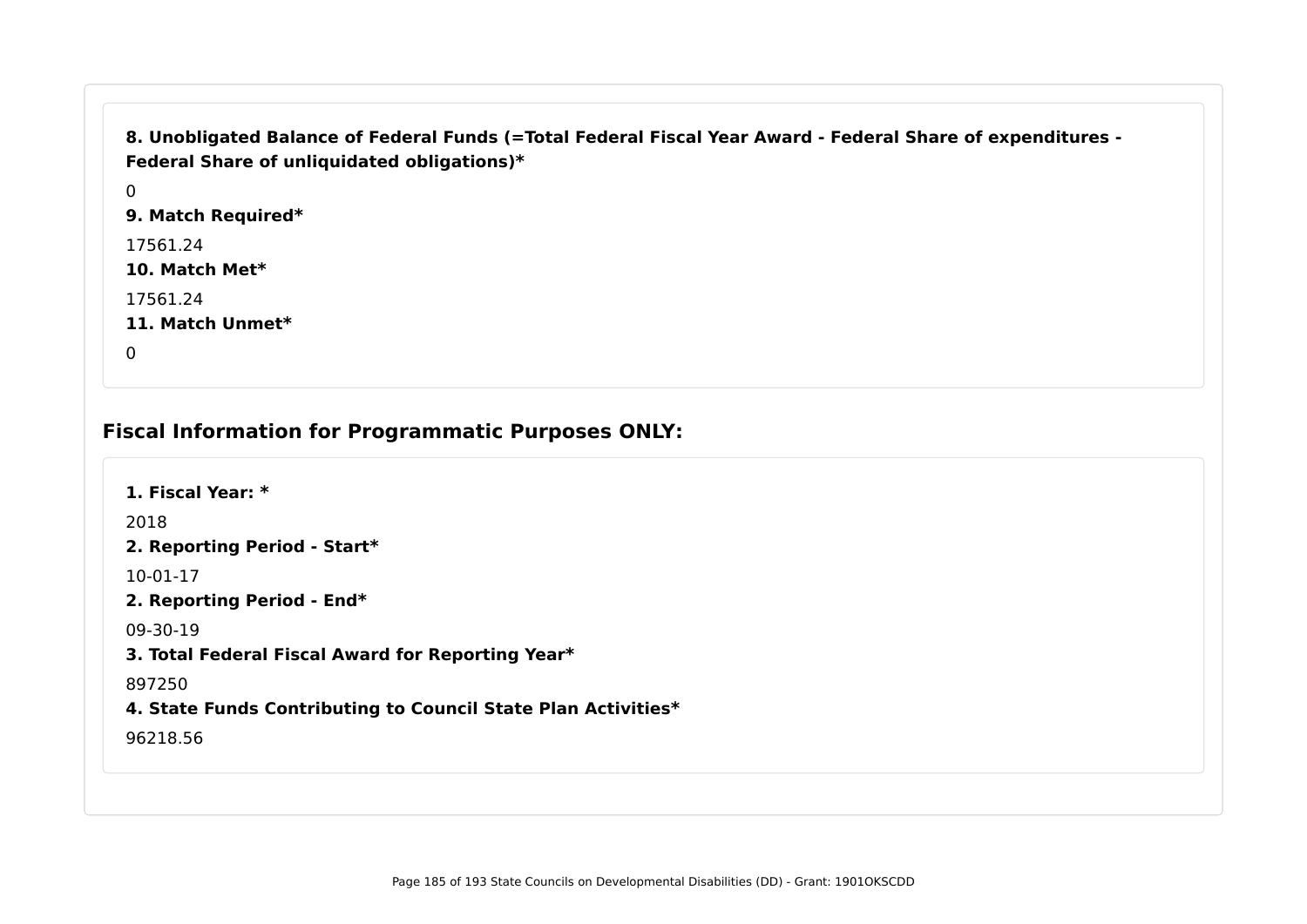```
Fiscal Information for Programmatic Purposes ONLY:
  5. Additional Council Funds Used for Other Activities*
  \Omega6. Federal Share of Expenditures*
  897250
  7. Federal Share of Unliquidated Obligations*
  \Omega8. Unobligated Balance of Federal Funds (=Total Federal Fiscal Year Award - Federal Share of expenditures -
  Federal Share of unliquidated obligations)*
  \Omega9. Match Required*
  98218.56
  10. Match Met*
  98218.56
  11. Match Unmet*
  0
```
**1. Fiscal Year: \***

2017

#### **2. Reporting Period - Start\***

10-01-16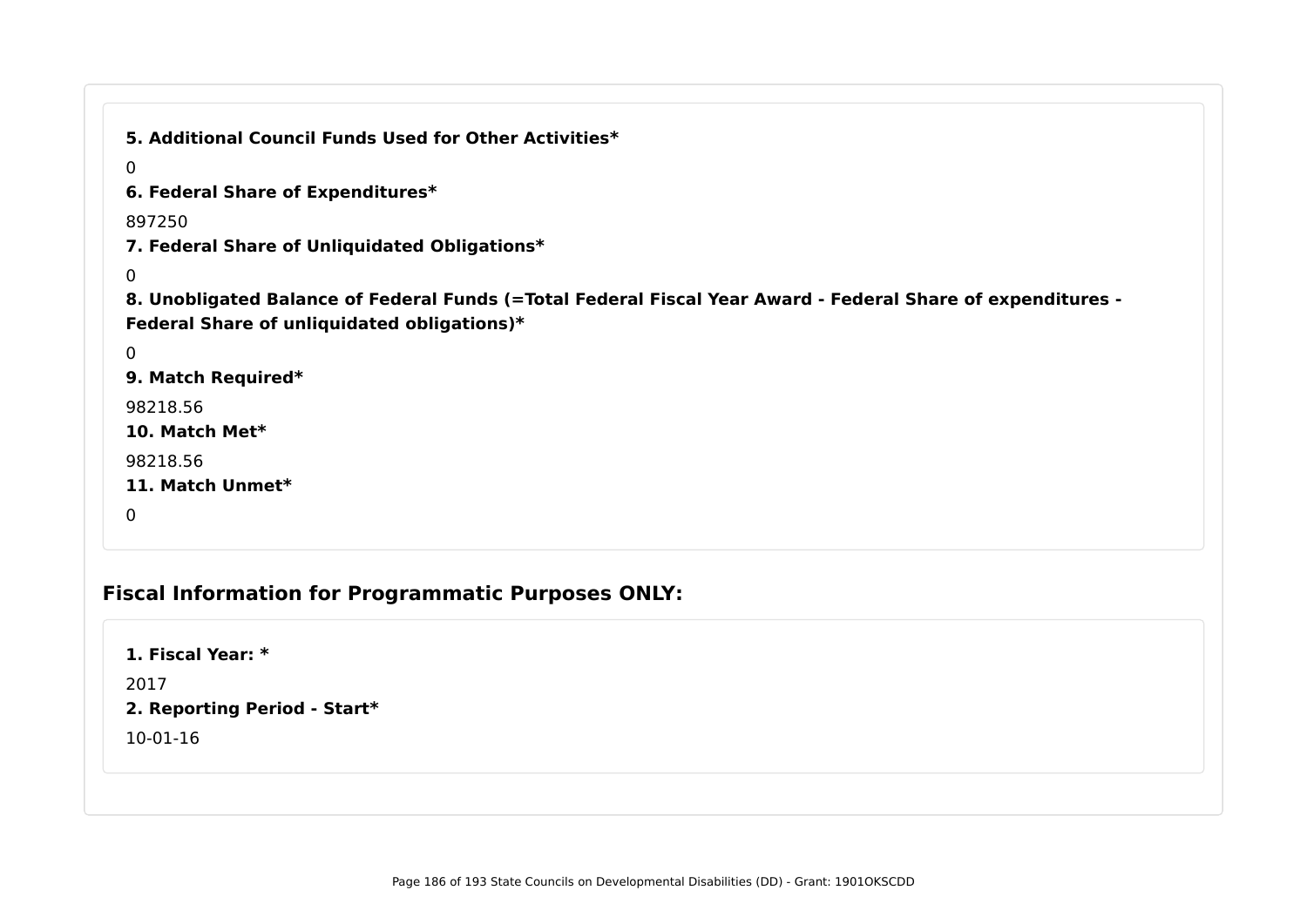**Dollars leveraged for the reporting year being reported\*** 211500 **Dollars leveraged for the reporting year being reported\*** 211500 **2. Reporting Period - End\*** 09-30-18 **3. Total Federal Fiscal Award for Reporting Year\*** 919226 **4. State Funds Contributing to Council State Plan Activities\*** 67992 **5. Additional Council Funds Used for Other Activities\*** 0 **6. Federal Share of Expenditures\*** 919226 **7. Federal Share of Unliquidated Obligations\*** 0 **8. Unobligated Balance of Federal Funds (=Total Federal Fiscal Year Award - Federal Share of expenditures - Federal Share of unliquidated obligations)\***  $\Omega$ **9. Match Required\*** 67992 **10. Match Met\*** 67992 **11. Match Unmet\***  $\Omega$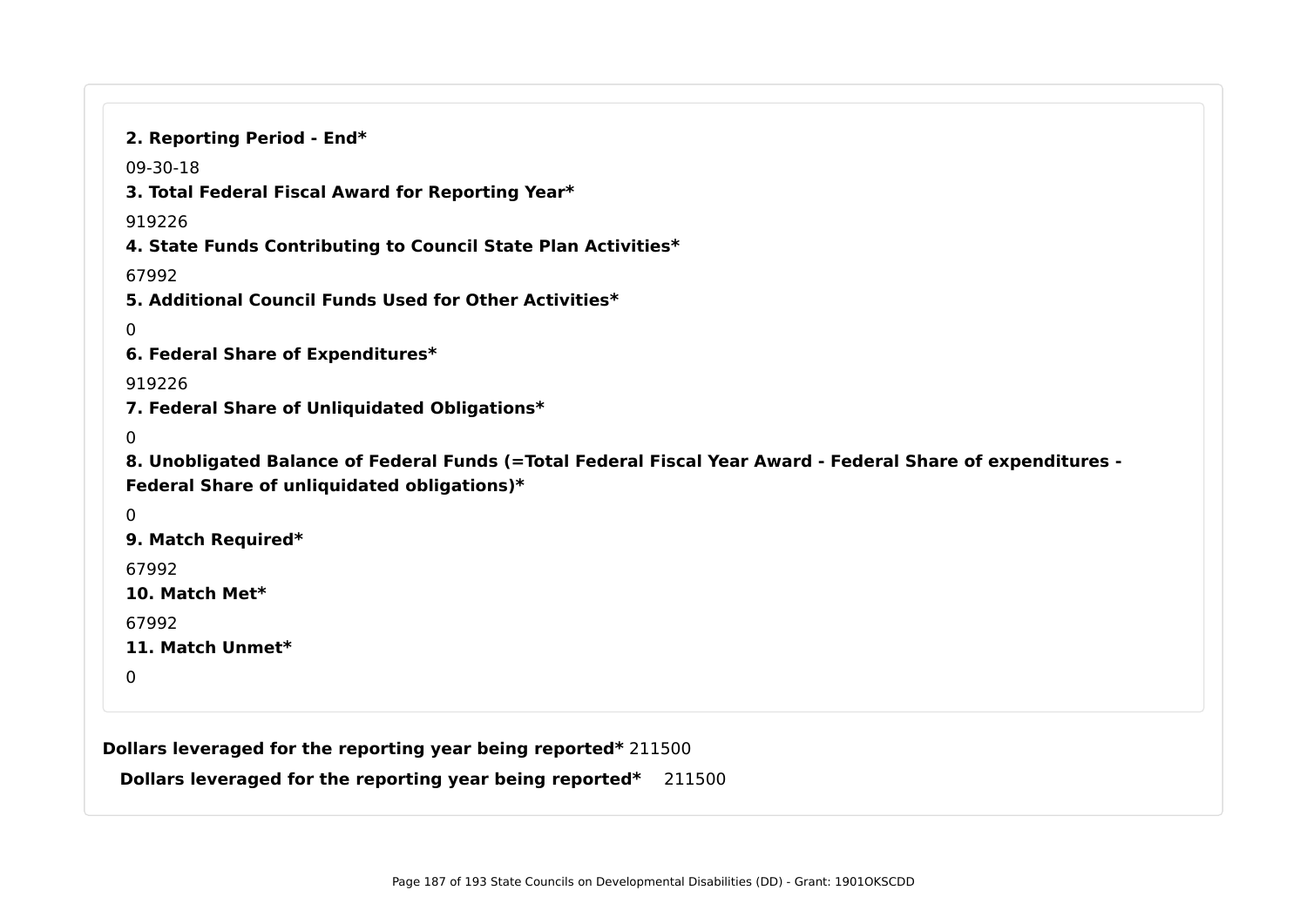## **Section VI: Measures of Collaboration Example 20**  $*$ - Required input

**Identify the critical issues/barriers affecting individuals with developmental disabilities and their families in your State that the Council and the P&A, the Council and the UCEDD, the Council and other collaborators may have worked on during the reporting period**

Over the past several years, staff persons from the Center for Learning and Leadership (Oklahoma's UCEDD), the Oklahoma Disability Law Center (Oklahoma's Protection and Advocacy Agency), and the Developmental Disabilities Council have spent a good deal of time collaborating together - meeting with members of the Oklahoma State Legislature, building positive relationships with elected and non-elected policymakers, building strong working relationships with staff of Oklahoma's Department of Human Services's (DHS) Developmental Disabilities Services (DDS) division and the DHS legislative liaisons, and working with Capitol lobbyists who have interest in human services issues.

As it happens, these three staff collaborators (Wanda Felty of the UCEDD, RoseAnn Duplan of the Law Center, and Erin Taylor of the Council) are mothers of children with developmental disabilities and have the shared experience of Oklahoma Partners in Policymaking. Each of these three has, for years, regularly attended a quarterly meeting at DHS about the state's Waiting List for developmental disabilities services - officially called the Home- and Community-Based Services (HCBS) Waiver Request List.

During their time together at the Capitol during legislative session, these women, on behalf of our three organizations, have attended many legislative hearings and have been asked to speak as parent-advocates on issues of importance to them and/or as professionals in the field with expertise on the Waiting List. The Waiting List has become a major topic of conversation at the Capitol. This collaboration was originally informal, but still important to the three staff collaborators.

Over the past three years, a key partnership developed between State Representative and House Majority Floor Leader Jon Echols and his constituent, Erin Taylor. During their discussions, Ms. Taylor broached the topic of forming a bi-partisan and bi-cameral Legislative Caucus on the Waiting List. Representative Echols was positive about the idea, and the creation of the Waiting List Caucus became an "official" collaborative effort the OIDD partners for the past two federal fiscal years.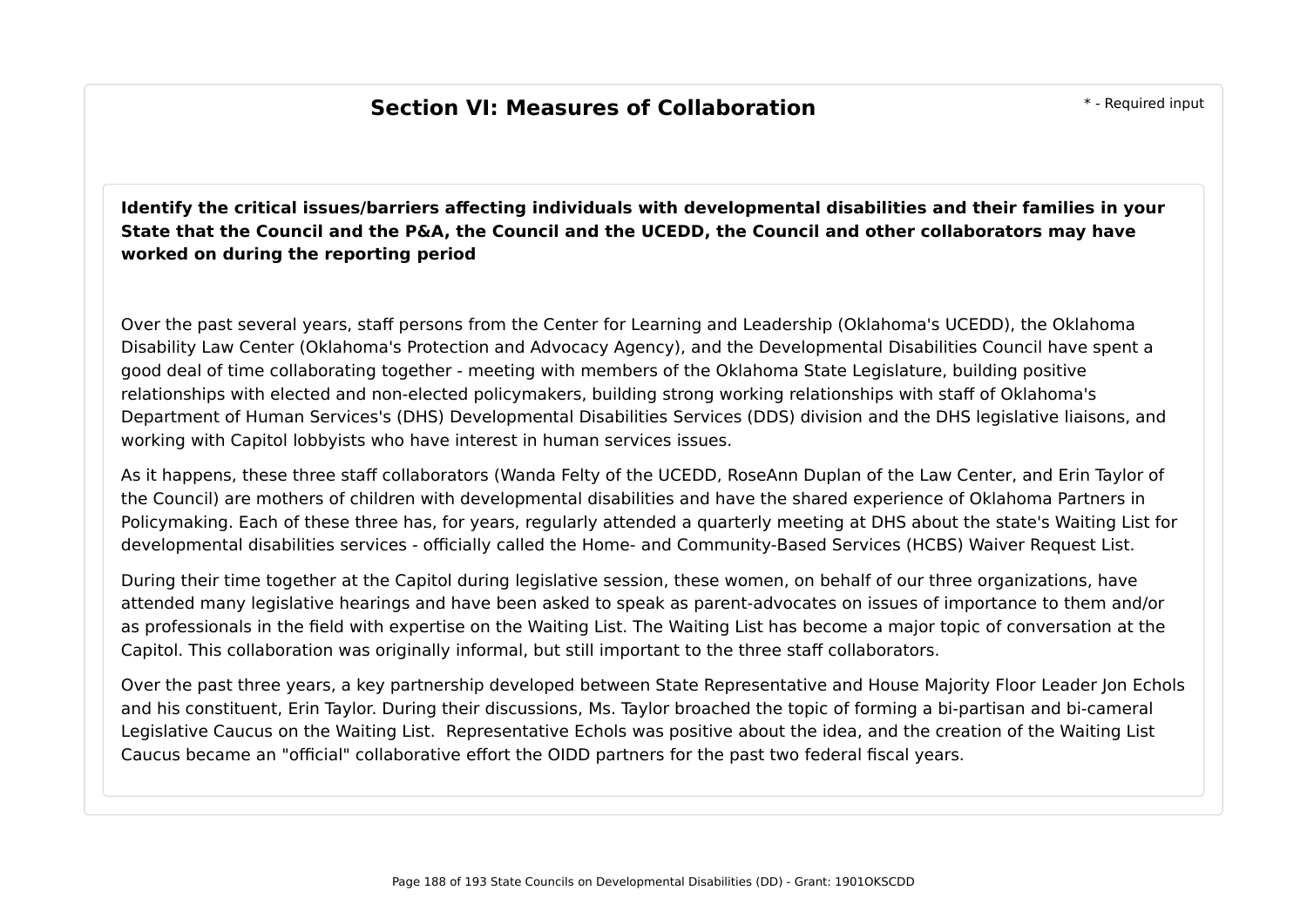The Waiting List has been a critical issue and barrier for decades. The Waiting List began almost as soon as the state received its first approval for a Medicaid Home- and Community-based Waiver. This Waiver was approved slightly before Oklahoma's DHS was forced to close the Hissom Memorial Center (a large, public ICF/IDD). While the application for this Waiver began before the Hissom court case was adjudicated, the Waiver soon became the vehicle for the court-ordered deinstitutionalization of Hissom, even though it was originally intended to be a source of supports for individuals and families who had chosen NOT to institutionalize their family members. Therefore, Waiver funding was completely "taken over" by those who were included in the court order (people currently or previously residing at Hissom.) Those who had always informally "waited" for community-based service options immediately became the core of a formal Waiting List.

The Hissom decree was a game-changer in Oklahoma, especially for those in the general public with a family member with an IDD. Because the individuals at Hissom were being placed in community settings, there was immediately a list of hundreds (and later thousands) of individuals on the Waiting List for the one HCBS Waiver that Oklahoma offered. Eventually, the list grew to an 8+ year wait before DDS found a partial solution - two In-Home Supports Waivers. These were capitated Waivers built on a study's findings that families would provide primary and extended care in their homes for their family members with disabilities.

These Waivers were very quickly "filled" as well, and while the Waiting List had decreased markedly with these two new HCBS Waivers, a wood-work effect was created that again swamped the ability of DHS to serve all applicants. Since that time, with additional Waivers and large "one-time" appropriations, the DHS Waiting List has waxed and waned, but ultimately has held steady between 6000 and 8000 persons "waiting."

In the early 2000's, a parent-advocate reached out to then-DHS Director Howard Hendrick and asked if he would include parents in any communication related to the agency's response to the Waiting List. Director Hendrick responded by asking that parent to convene a quarterly meeting on the Waiting List that could be attended by individuals and families waiting, as well as DHS personnel. This parent-advocate continued to facilitate this meeting for many years before she moved from Oklahoma. It was at this point that the position of "Waiting List facilitator" became a paid contract with the UCEDD, and Wanda Felty stepped into the role.

An aside here - without exaggeration, Wanda Felty has been the single most important parent-advocate in Oklahoma for more than a decade. The Council (and the field of developmental disabilities) first met Wanda when she applied to be a Partner in Policymaking. One of her classmates was RoseAnn Duplan, who later joined the staff of the Oklahoma Disability Law Center. By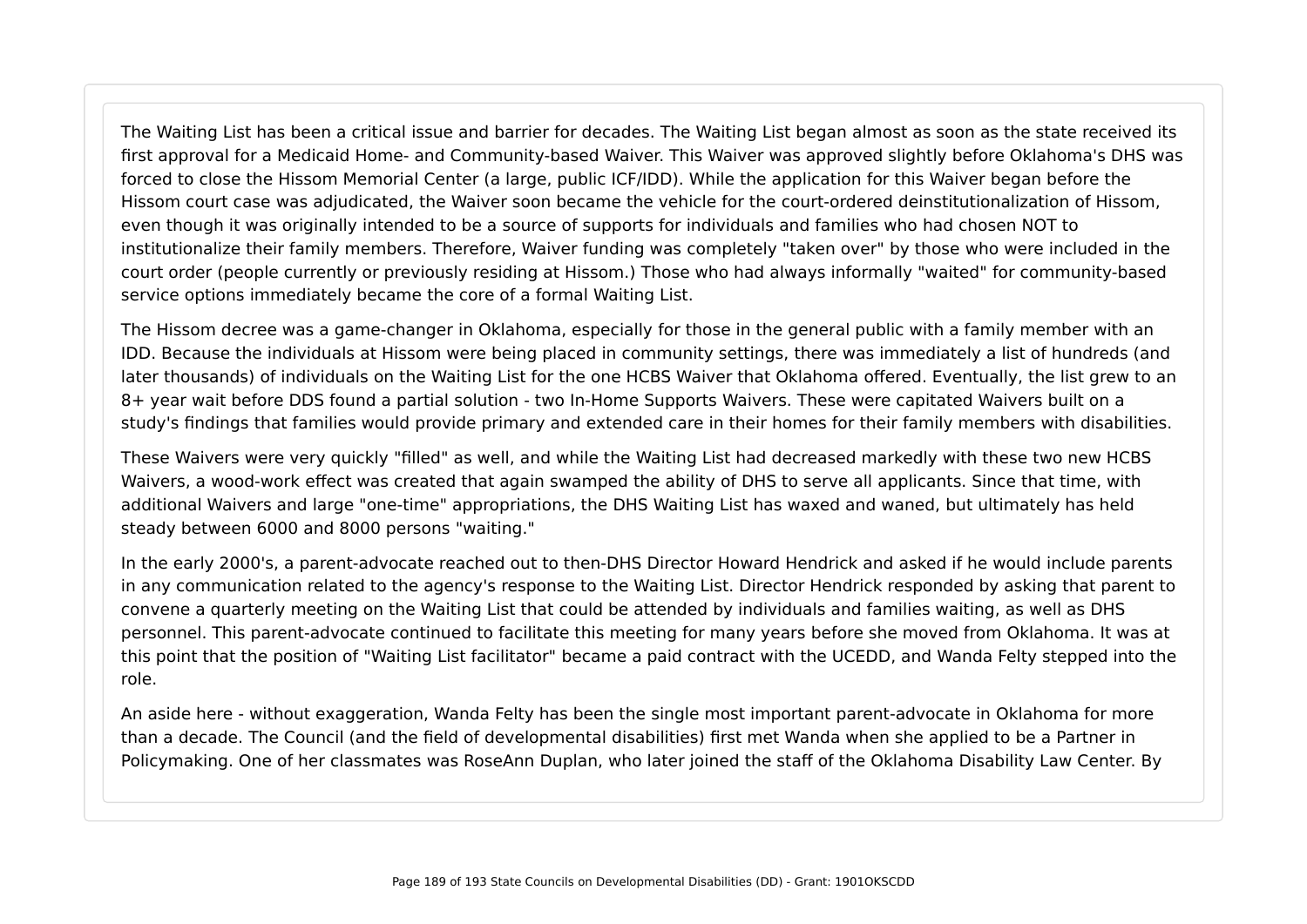the time Erin Taylor joined the Council's staff, parent advocates like Wanda and RoseAnn were already helping to create huge systemic changes in the systems of care and support, but Erin was able to step in and become an important addition to this team. It was Erin Taylor who developed the idea of a Waiting List Caucus.

The Waiting List Caucus was a popular "sign-up" immediately when it began in the fall of 2017. It has been bi-cameral and bipartisan, and these men and women of the Oklahoma Legislature have taken the time and effort to learn and understand the history of developmental disabilities services in Oklahoma. Their commitment deserves recognition, as does the work of staff in DDS. These professionals have worked diligently to assure that the data on those "waiting" was clear and compelling. The results, listed in this report, speak for themselves. This OIDD sibling collaboration has been more significant than any in our history.

## **Identify the Area of Emphasis collaboratively addressed by DD Network:**

- **1. Quality Assurance**
- **2. Education and Early Intervention**
- **3. Child Care**
- **4. Health** true
- **5. Employment**
- **6. Housing**
- **7. Transportation**
- **8. Recreation**
- **9. Quality of Life**
- **10. Other Assistive Technology**
- **11. Other Cultural Diversity**
- **12. Other Leadership**
- **13. Other Please specify**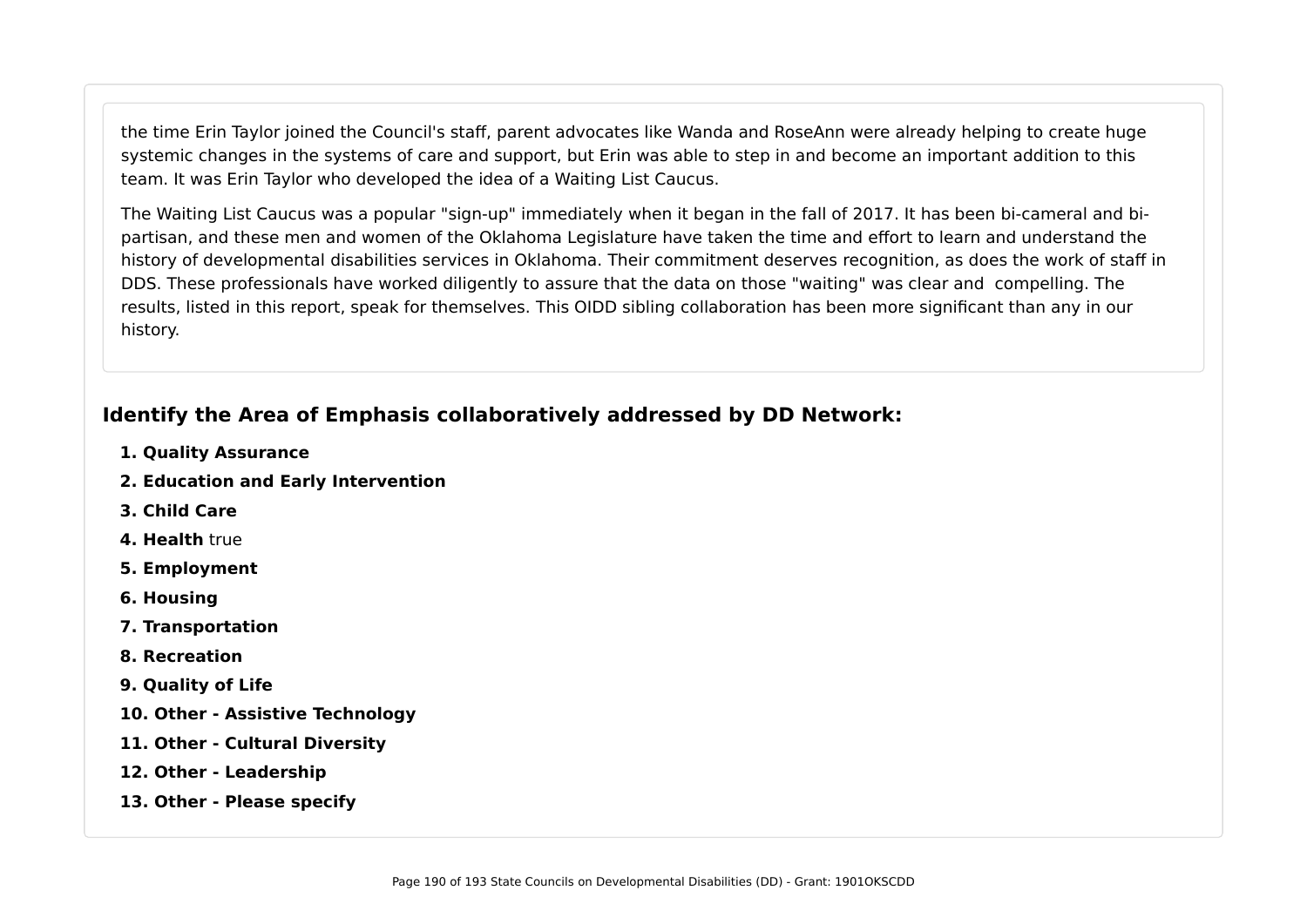**14. Other - Please specify**

**15. Other - Please specify**

### **Strategies Collaboratively implemented by DD Network:**

**The report should include a narrative progress report that cohesively describes the activities that were implemented by the Council and the P&A, the Council and the UCEDD, the Council and other collaborators.DD Network. For at least one of the issues/barriers identified above describe: (a) the issue/barrier; (b) collaborative strategies to address issue/barrier and expected outcome(s); (c) the DDC's specific role and responsibilities in this collaborative effort. Include any technical assistance expertise DD Council staff can provide to other States in this area; (d) briefly identify problems encountered as a result of this collaboration, and technical assistance, if any, desired; and (e) any unexpected benefits of this collaborative effort.**

For the last two years, the Council has worked in collaboration with the Oklahoma Disability Law Center and the Center for Learning and Leadership (Oklahoma's UCEDD), our federal DD Act siblings, in developing and supporting a Legislative Waiting List Caucus.

For more than 25 years, the Department of Human Services' Developmental Disabilities Services (DDS) division has maintained a Waiting List of individuals seeking community-based supports provided through Oklahoma's five Medicaid Home- and Community-Based Services Waivers (HCBS). Officially, this list is called the "Waiver Request List." It is maintained in chronological order from date of application, and only as funding becomes available, does an the next person's application get processed.

Officially, the "wait" is six years - based on the application date of the last person removed from the Waiting List. In reality, the wait is often longer because when there is not a special appropriation from the Legislature, DDS must work within their annual budget, which may only provide cost-of-living adjustments to "maintain" the persons already being provided services.

Over the years, in an unofficial capacity, the Council and its DD Act siblings have been part of discussions about how to "solve" the Waiting List issue. Many policy improvements have been made as a result of these discussions. For example, staff at the Center for Learning and Leadership requested data from DDS that would demonstrate the age, location, and length of time on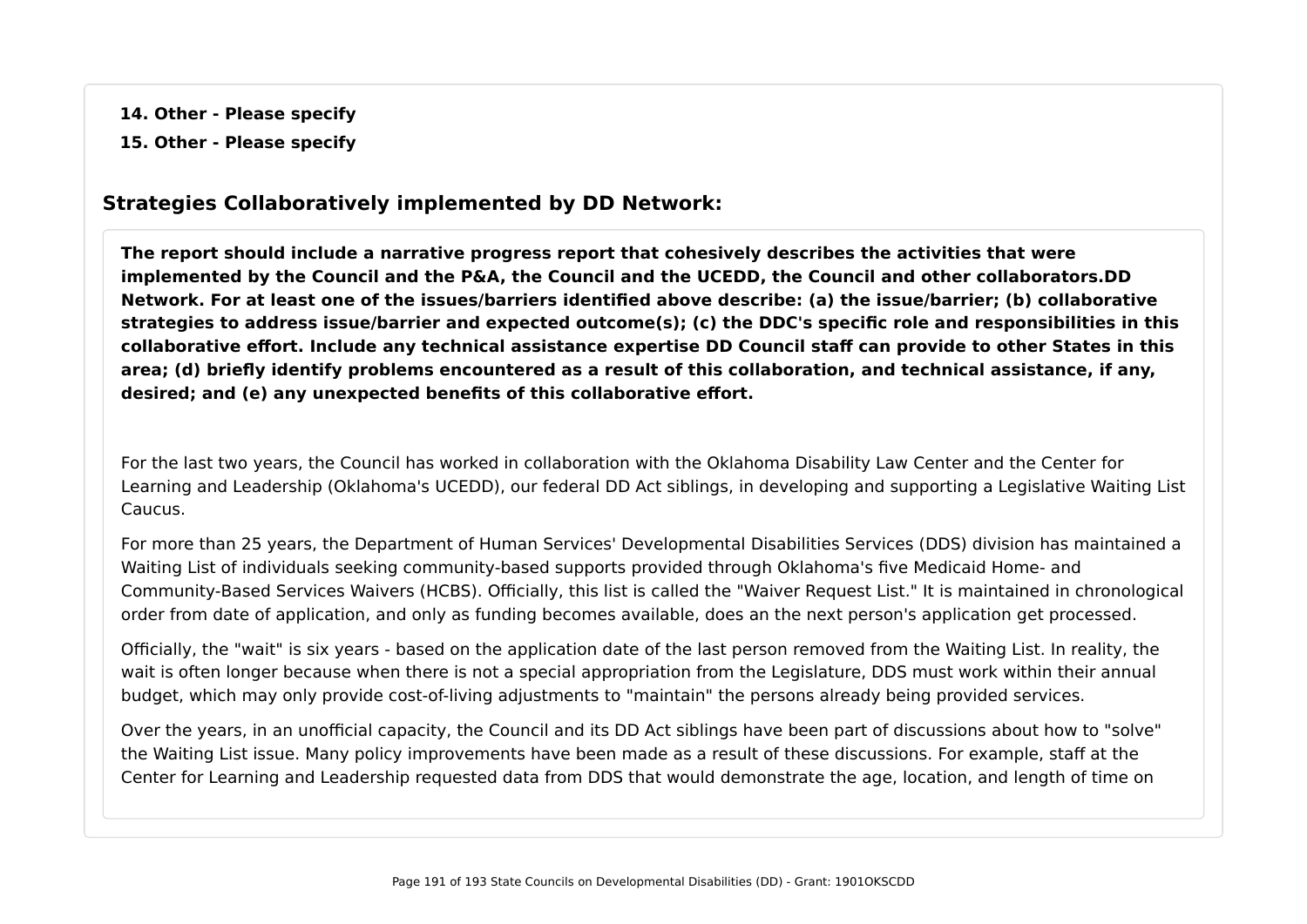the Waiting List for each of the 7000+ people waiting at the time of the request. That data demonstrated that several elderly people had recently been added to the waiting list, indicating that these individuals had likely been "unknown" to the service system and had been provided care by someone who was no longer available, such as a now-elderly or deceased parent. It occurred to an advocate from the Center for Learning and Leadership that these persons shouldn't be waiting when there were "Aging Services" programs that could provide needed supports. Policies were changed to assure elderly people did not "wait" for services when another Medicaid Waiver was available to meet their needs.

Likewise, the new data collected at the request of the DD Act sibling-advocates provided information on what services or supports each of the persons on the Waiting List was currently receiving from other state or federal sources. This painted a picture of the Waiting List that was important. It was clear, for example, that many families were receiving a minimal cash subsidy of \$250/month. We learned from this that these cash payments were keeping families afloat financially, and that the cash was far more important to these families than any services a Medicaid Waiver might provide. This, in turn, demonstrated the economic reality of those families that must provide in-home care for persons with developmental disabilities.

Currently discussions are being held about the possible re-prioritization of the Waiting List, based on the immediacy of need, rather than date of application.

Two years ago, the DD Act siblings developed the idea to impanel a Legislative Caucus on the Waiting List. Working with the House of Representatives' Majority Floor Leader, a group of 18 legislators are now consistently discussing the specific needs of all Oklahomans with developmental disabilities (even beyond the issues of people on the Waiting List). The Waiting List Caucus itself is composed of 3 State Senators and 15 members of the Oklahoma House of Representatives. Of these members, 11 are Republican and 7 are Democrats. The Caucus is truly bipartisan and bicameral, with Legislators that are male and female, urban and rural, and new and veteran members of the Legislature.

The Caucus is "staffed" by the DD Act siblings, specifically one person from each organization, all of whom are parents of children with disabilities. One of these parents has an adult child on a Medicaid Waiver, one has a minor child on the Waiting List, and one has an adult child whose disability does not currently qualify him for services provided by DDS. There is great level of diversity of experience brought to the table.

When the Caucus meets, monthly during the Legislative session, DDS data is presented and discussed, and the DD Act sibling staff discuss ideas and best practices from other states and territories.